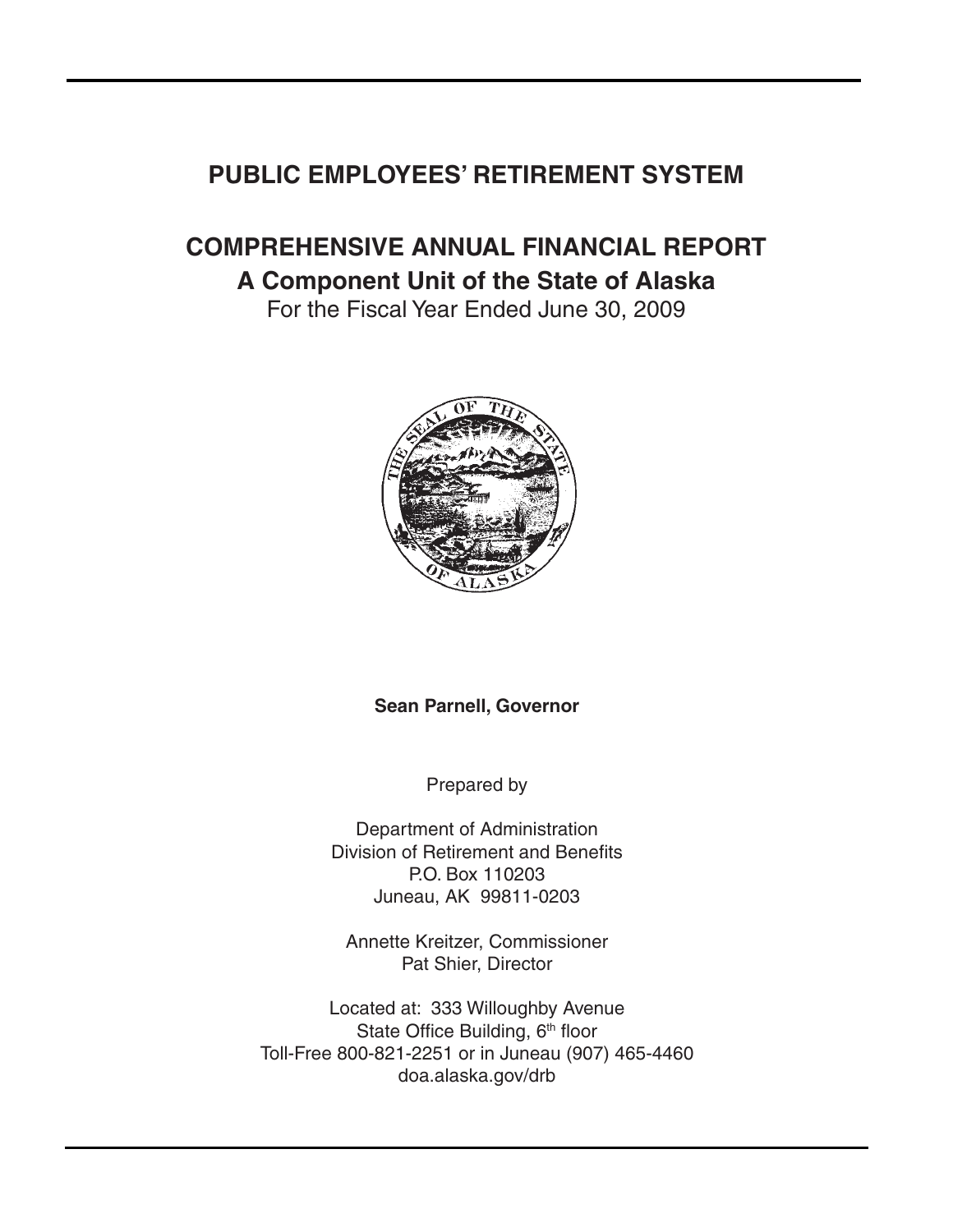

This page intentionally left blank.

The Alaska Department of Administration complies with Title II of the 1990 Americans with Disabilities Act. This publication is available in alternative communication formats upon request. To make necessary arrangements, contact the ADA Coordinator for the Alaska Division of Retirement and Benefits at (907) 465-4460 or the TDD for the hearing impaired at (907) 465-2805.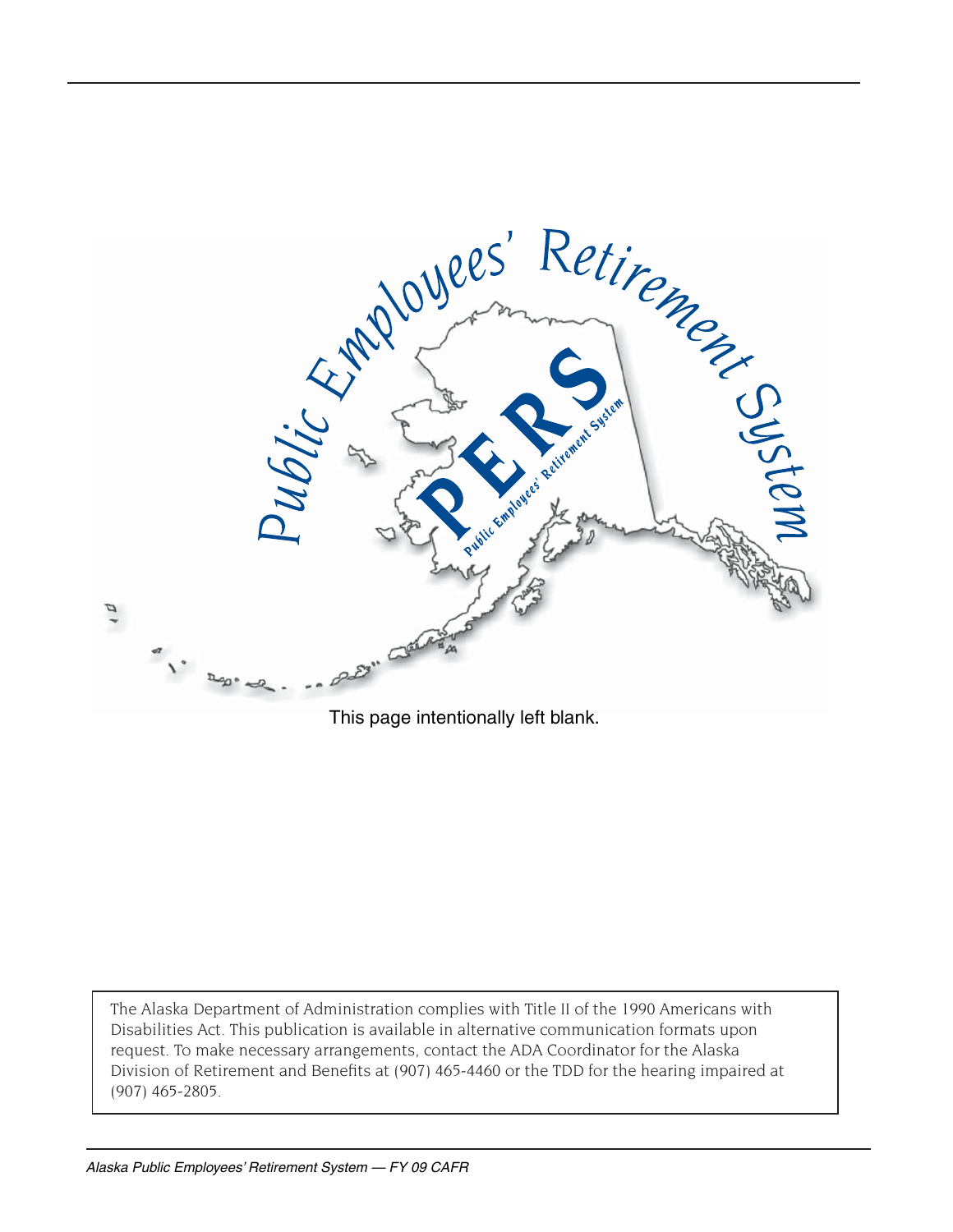# **PUBLIC EMPLOYEES' RETIREMENT SYSTEM TABLE OF CONTENTS**

| <b>Introductory Section</b>                                               |                |
|---------------------------------------------------------------------------|----------------|
|                                                                           | $\mathbf{1}$   |
| Certificate of Achievement for Excellence in Financial Reporting          | 6              |
|                                                                           | $\overline{7}$ |
|                                                                           | 8              |
|                                                                           | 9              |
| <b>Financial Section</b>                                                  |                |
|                                                                           | 11             |
|                                                                           | 13             |
| <b>Basic Financial Statements</b>                                         |                |
|                                                                           | 25             |
|                                                                           | 26             |
| <b>Notes to Financial Statements</b>                                      |                |
|                                                                           | 27             |
|                                                                           | 36             |
|                                                                           | 39             |
|                                                                           | 54             |
| Note 5 - Foreign Exchange Contracts and Off-Balance Sheet Risk            | 62             |
|                                                                           | 63             |
|                                                                           | 64             |
| Note 8 - Funded Status and Funding Progress - Defined Benefit Pension and |                |
|                                                                           | 64             |
|                                                                           | 66             |
|                                                                           | 67             |
|                                                                           | 67             |
| <b>Required Supplementary Information:</b>                                |                |
| <b>GASB Statement No. 25:</b>                                             |                |
|                                                                           | 68             |
| Schedule of Funding Progress - Postemployment Healthcare Benefits         | 69             |
| Schedule of Contributions from Employers and the State of Alaska -        |                |
| Pension and Postemployment Healthcare Benefits                            | 70             |
| Notes to Required Supplementary Information                               |                |
| Note 1 - Description of Schedule of Funding Progress                      | 71             |
|                                                                           | 71             |
|                                                                           | 75             |
|                                                                           |                |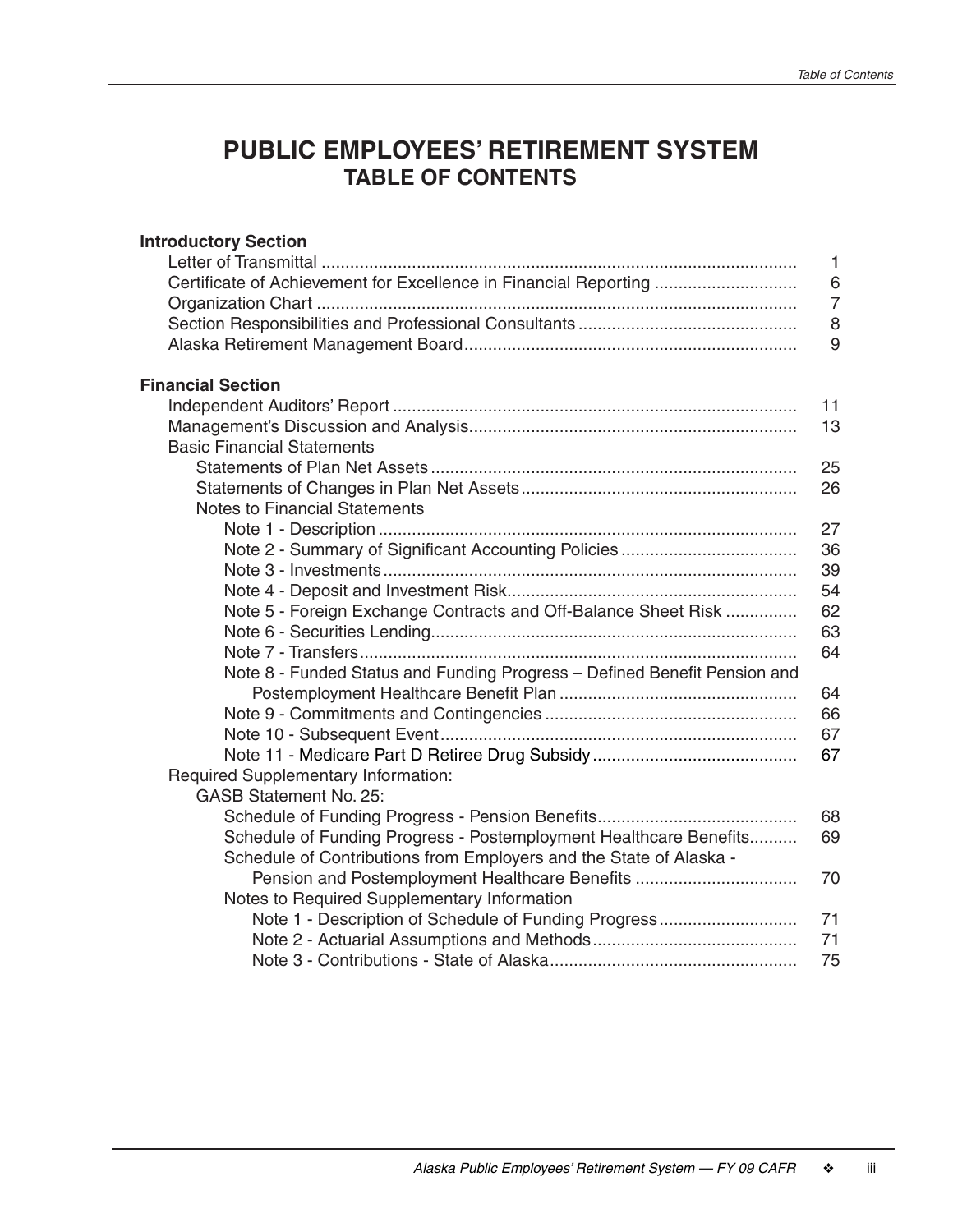| <b>Additional Information</b>                                       |    |
|---------------------------------------------------------------------|----|
|                                                                     | 76 |
| Schedule 2 - Statement of Changes in Plan Net Assets (2009)         | 78 |
|                                                                     | 80 |
|                                                                     |    |
| Schedule 5 - Schedule of Administrative and Investment Deductions - | 84 |
| Schedule 6 - Schedule of Administrative and Investment Deductions - |    |
|                                                                     | 85 |
| Schedule 7 - Schedule of Payments to Consultants Other than         |    |
|                                                                     | 86 |

## **Investment Section**

|  | 91  |
|--|-----|
|  |     |
|  | -93 |
|  |     |
|  |     |
|  | 100 |
|  |     |
|  |     |

# **Actuarial Section**

## **Statistical Section**

|                                                                              | 141 |
|------------------------------------------------------------------------------|-----|
|                                                                              |     |
|                                                                              |     |
|                                                                              |     |
|                                                                              |     |
| Schedule of Pension Benefit Recipients by Type of Pension Benefit and Option |     |
|                                                                              | 146 |
|                                                                              |     |
|                                                                              |     |
|                                                                              |     |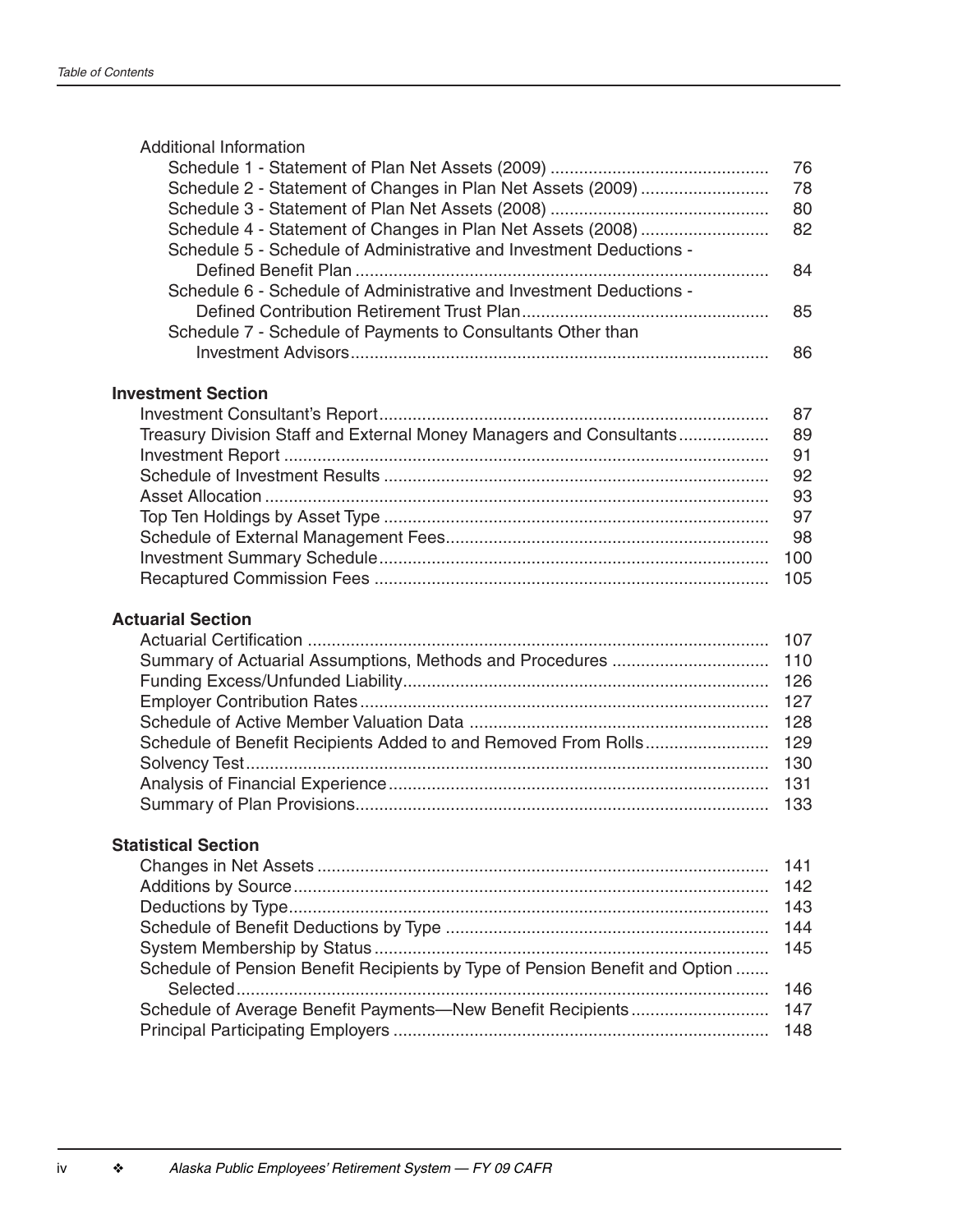

# **INTRODUCTORY SECTION**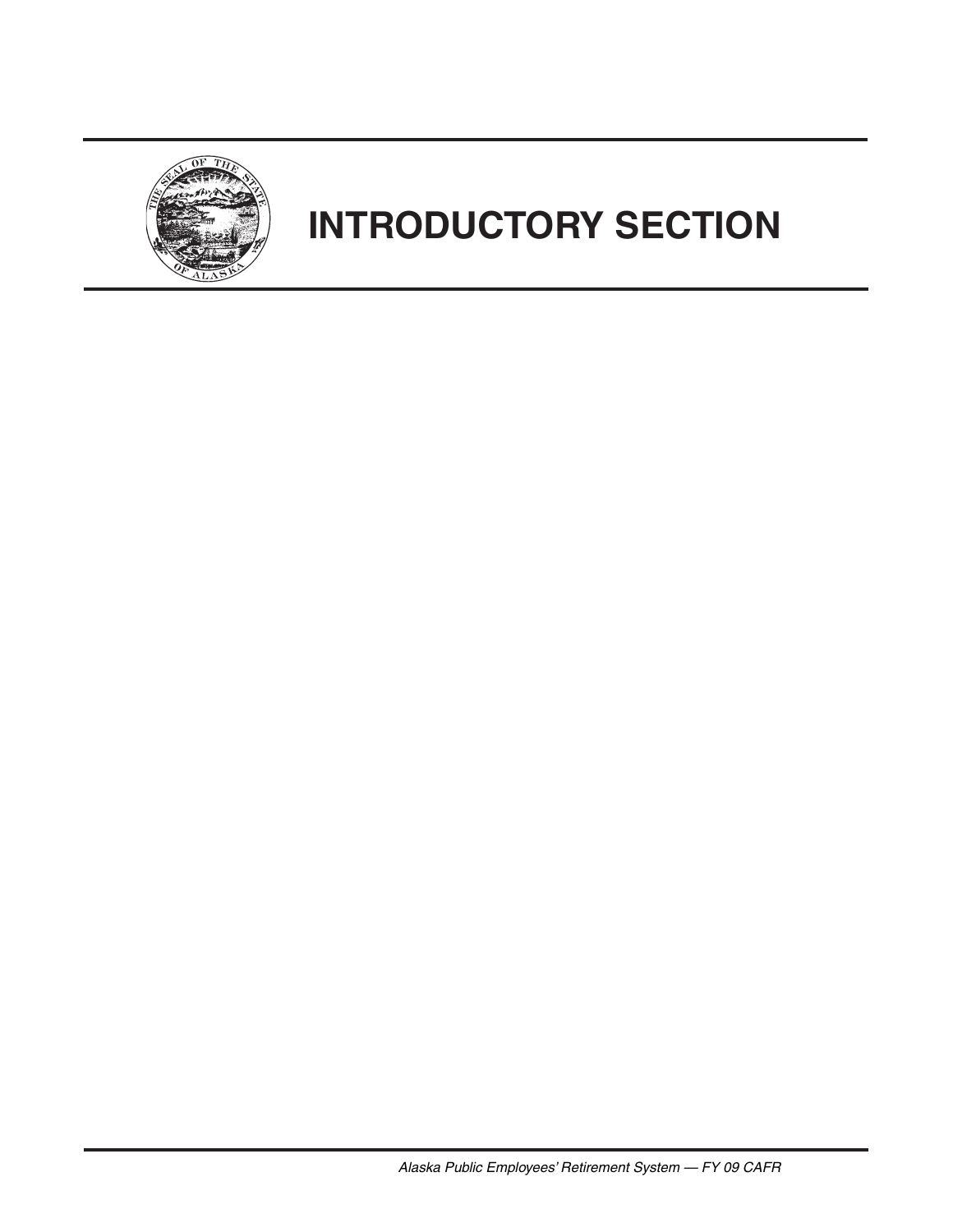

This page intentionally left blank.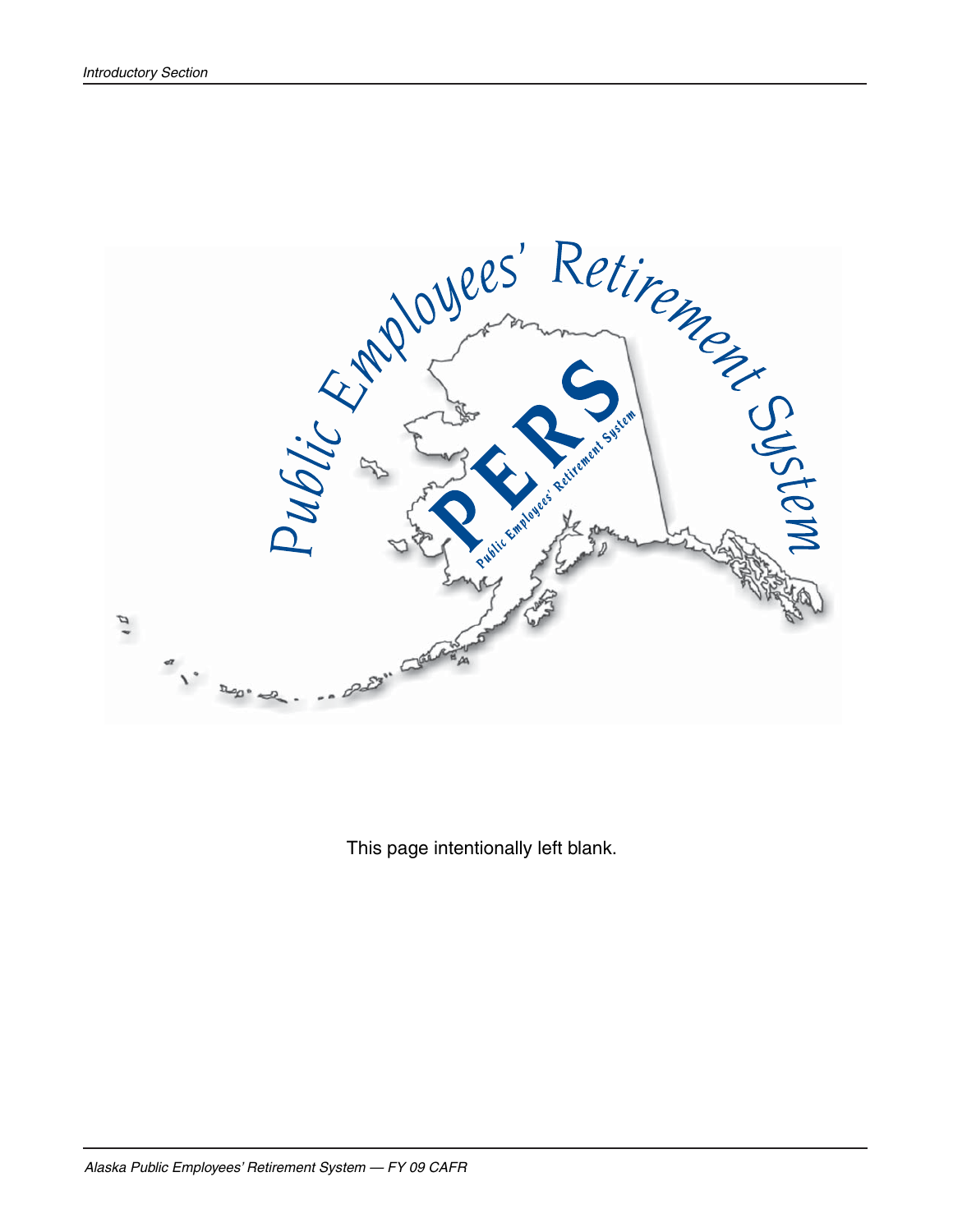

# **DEPARTMENT OF ADMINISTRATION**

**DIVISION OF RETIREMENT AND BENEFITS** 

## **SEAN PARNELL, GOVERNOR**

PO BOX 110203 Juneau, AK 99811-0203 TDD: (907) 465-2805 FAX: (907) 465-3086 **PHONE:** (907) 465-4460 TOLL-FREE: 1-800-821-2251

November 13, 2009

The Honorable Sean Parnell, Governor Members of the Alaska State Legislature Alaska Retirement Management Board Employers and Plan Members

We are pleased to present the Comprehensive Annual Financial Report (CAFR) of the Public Employees' Retirement System (PERS) (System) for the fiscal year ended June 30, 2009.

This report is intended to provide comprehensive information on the financial operations of the System for the year. Responsibility for the accuracy, completeness and fairness of the information presented rests with the management of the System. To the best of our knowledge and belief, the enclosed information is accurate in all material respects and is reported in a manner designed to fairly present the financial position and results of operations of the System for the year ended June 30, 2009. All disclosures necessary to enable the reader to gain an understanding of the System's activities have been included.

For financial reporting purposes, the System uses Governmental Accounting Standards Board (GASB) Statement No. 25, *Financial Reporting for Defined Benefit Pension Plans and Note Disclosures for Defined Contribution Plans*; GASB Statement No. 34, *Basic Financial Statements – and Management's Discussion and Analysis – for State and Local Governments*; GASB Statement No. 37, *Basic Financial Statements – and Management's Discussion and Analysis – for State and Local Governments: Omnibus*; GASB Statement No. 38, *Certain Financial Statement Note Disclosures*; GASB Statement No. 40, *Deposits and Investment Risk Disclosures*; GASB Statement No. 43, *Financial Reporting for Post Employment Benefit Plans Other Than Pension Plans*; GASB Statement No. 44, *Economic Condition Reporting: The Statistical Section*; and GASB Statement No. 50, *Pension Disclosures – an amendment of GASB Statements 25 and 27*. Assets of the System are presented at fair value. The actuarial value of assets and the actuarial accrued liability are presented in the notes to financial statements and in the required supplementary information following the notes to financial statements.

The CAFR is divided into five sections:

- **Introductory Section**, which contains the letter of transmittal, the administrative organization of the PERS, and a list of the members serving on the Alaska Retirement Management Board;
- **Financial Section**, which contains the Independent Auditor's Report, management's discussion and analysis (MD&A), basic financial statements, required supplementary information, and additional information;
- **Investment Section**, which contains a report prepared by the investment consultant, a report on investment activity, investment results, and various investment schedules;
- **Actuarial Section**, which contains the Actuarial Certification letter and the results of the most current annual actuarial valuation; and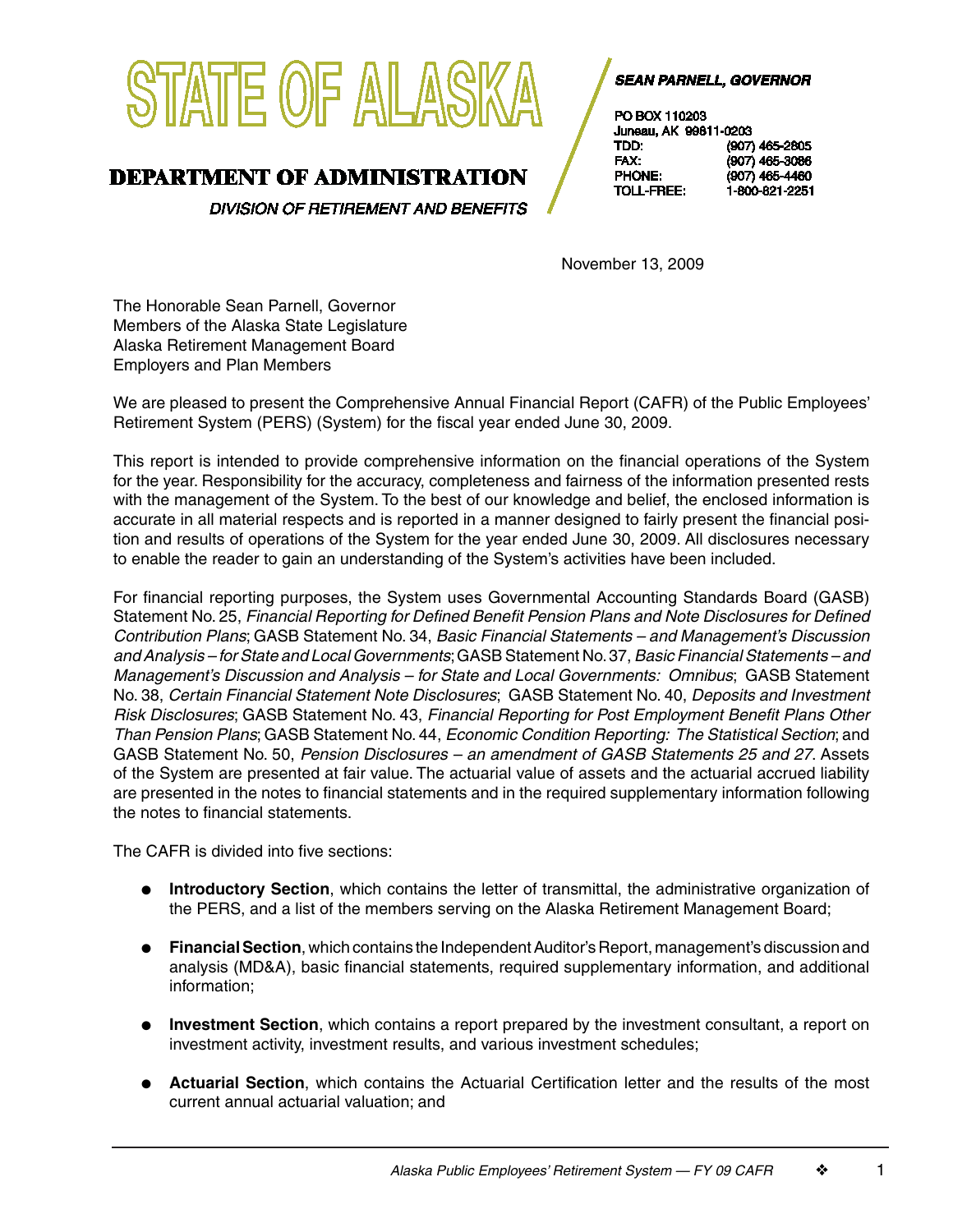● **Statistical Section**, which includes additional information related to financial trends, demographic and economic information, and operating information.

The MD&A provides an analytical overview of the financial statements. The Letter of Transmittal is designed to complement the MD&A and should be read in conjunction with it. The MD&A is located in the Financial Section of this report immediately following the Independent Auditor's Report.

#### **Profile of the System**

The System was established in 1961 to provide pension and postemployment healthcare benefits for eligible state and local government employees. Normal service, survivor, and disability benefits are available to all members who attain the Plan's age and service requirements. During the fiscal year 2005 legislative session, a law was enacted that closed the Defined Benefit (DB) Plan. Senate Bill 141, signed into law on July 27, 2005, closed the DB Plan effective July 1, 2006, to new members and created a Defined Contribution Retirement (DCR) plan for members first hired on or after July 1, 2006. Beginning in fiscal year 2007, the System consists of: (1) the DB Plan and (2) the DCR Plan. This report includes both plans. The DB Plan includes the pension plan and the Alaska Retiree Health Care Trust. The DCR Plan includes the DCR trust, occupational death and disability plan (OD&D), retiree major medical plan (RMP), and the health reimbursement arrangement plan (HRA).

|                                |           | <b>Years Ended June 30</b> |          |  |  |  |
|--------------------------------|-----------|----------------------------|----------|--|--|--|
|                                | 2009      | 2008                       | 2007     |  |  |  |
| Net Assets (millions)          | \$8,615.6 | 10,765.3                   | 10,942.3 |  |  |  |
| <b>Participating Employers</b> | 160       | 159                        | 160      |  |  |  |

## **Reporting Entity**

The System is considered a component unit of the State of Alaska for financial reporting purposes. Because of the closeness of the System's relationship to the State, it is included in the State of Alaska CAFR as a fiduciary fund.

The Commissioner of the Department of Administration, appointed by the Governor, is responsible for administering the System. In order to meet the statutory requirements of administering the System, the Commissioner appoints the Director of the Division of Retirement and Benefits. The Director is responsible for the daily operations of the System.

The Alaska Retirement Management Board (ARMB) constituted effective October 1, 2005, replaced the Public Employees' Retirement Board (effective July 1, 2005) and the Alaska State Pension Investment Board (ASPIB) (effective October 1, 2005).

The ARMB is responsible for:

- adopting investment policies and developing investment objectives;
- providing a range of investment options and establishing the rules by which participants can direct their funds among those options, when applicable;
- establishing credit rates for members' individual contribution accounts, when applicable;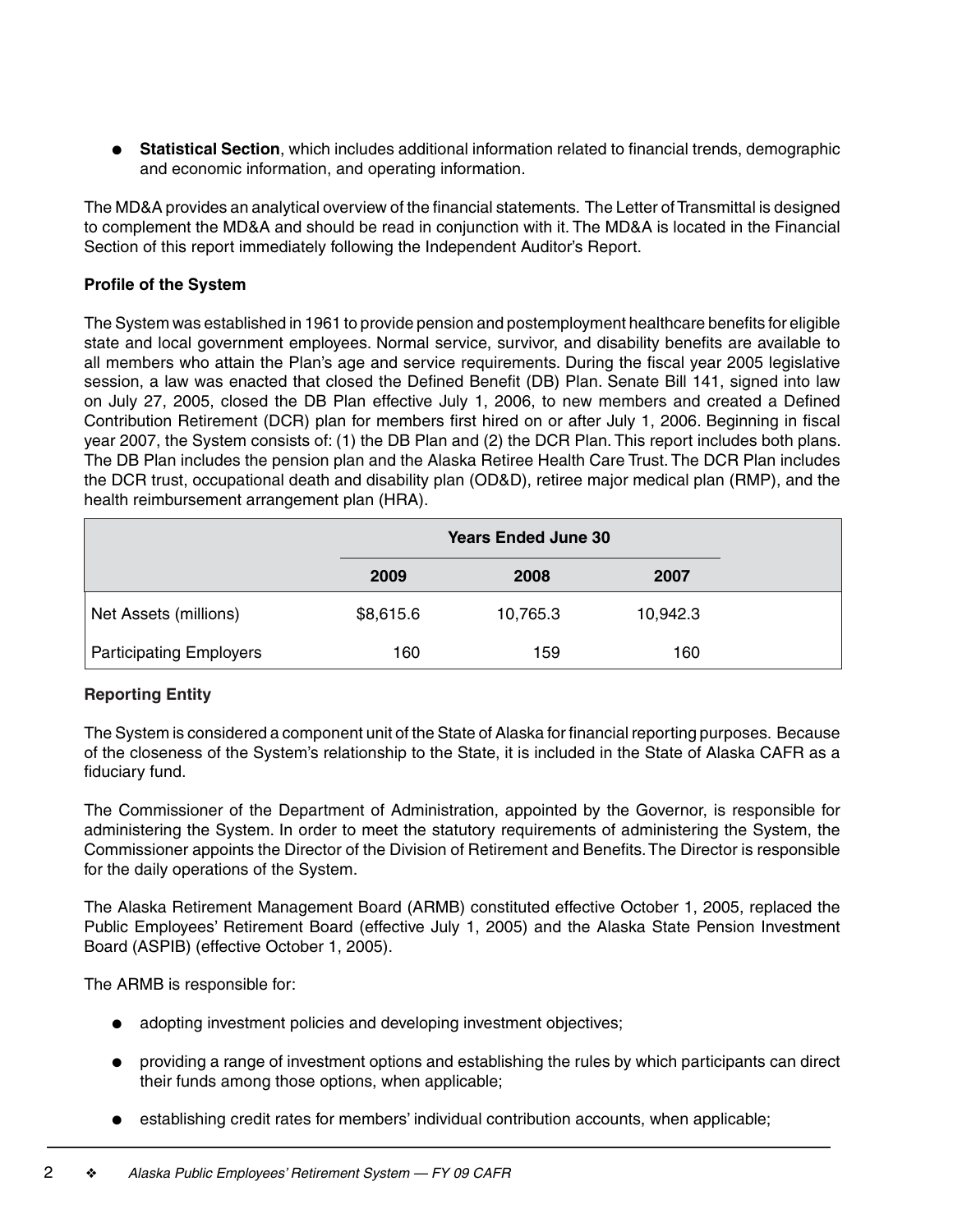- assisting in prescribing policies for the proper operation of the System;
- coordinating with the System Administrator to have actuarial valuations performed;
- reviewing actuarial assumptions and conducting experience analyses;
- contracting for an independent audit of actuarial valuations and external performance calculations; and
- reporting the System's financial condition to the governor, legislature, and those individual employers participating in the System.

## **Major Initiatives**

The Public Employees' Retirement Board (governing board prior to July 1, 2005) examined ways to reduce costs to the employers and address the unfunded status of the PERS while balancing the need of providing adequate benefits for effective recruitment and retention of new members. Senate Bill 141 passed during the 2005 legislative session created Tier IV in the PERS. This new tier, a hybrid plan referred to as the defined contribution retirement plan (DCR Plan) became effective for members entering the PERS on or after July 1, 2006. The PERS administrator continues to work with legal counsel to obtain plan qualification and various private ruling letters related to the new tier.

The System continues to make progress on several on-going projects. Most of these efforts focused on the following improvements: technology, methods for employers to submit information, methods for members to obtain information, and continued compliance with accounting requirements of the GASB and the Financial Accounting Standards Board (FASB), as applicable.

The System continues to assess and retool its communication efforts, which include printed handbooks, newsletters, and website content. The System strives to ensure that all communication material is clear, accurate, and user-friendly.

The System also endeavors to provide the highest degree of customer service to all our members. Whether working with our pre-retirement or retirement services, health benefits, accounting, administrative sections, or attending our counseling and investment services, the System continues to analyze and improve ways to make interactions with us as pleasant and informative as possible.

## **Funding Requirements**

The System's consulting actuary, Buck Consultants, presented the results of the June 30, 2008, actuarial valuation report to the Plan Administrator and the ARMB. The assumptions and benefits are explained in the Actuarial Section of this report.

Based on the most recent valuation report, the PERS has a funding ratio (actuarial value of DB Plan assets divided by actuarial liabilities for pension and postemployment healthcare benefits) of 69.5%. The DB Plan's unfunded actuarial accrued liability (actuarial liability minus actuarial value of DB plan assets) totals approximately \$4.8 billion. The unfunded liability is being addressed at all levels of the State. The Governor's budget proposes to provide funding to PERS employers in order to maintain an appropriate level of employer contributions while also paying the actuarial required contribution rate adopted by the ARMB.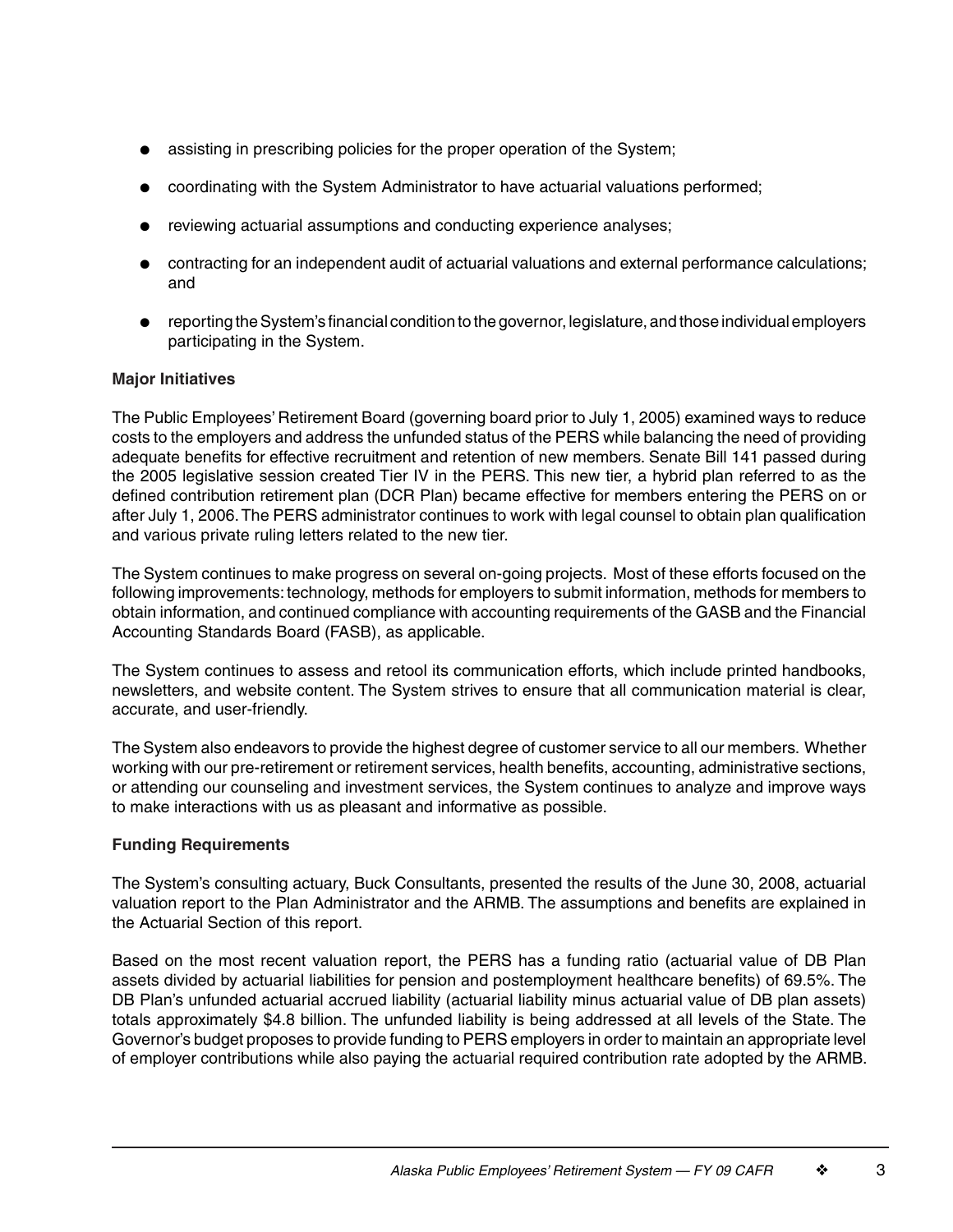#### **Independent Audit**

The System's annual audit was conducted by the independent certified public accounting firm of KPMG LLP. The audit of the System was conducted in accordance with generally accepted auditing standards (GAAS). The independent auditors' report on the financial statements is the first item in the Financial Section of this report and precedes the MD&A and financial statements. The goal of the independent audit is to provide reasonable assurance that the financial statements of the System for the fiscal year ended June 30, 2009, are free of material misstatement. The audit involves examining, on a test basis, evidence supporting the amounts and disclosures in the financial statements, assessing the accounting principles used, and evaluating the overall financial statement presentation.

#### **Investments**

At June 30, 2009, the DB Plan's investment portfolio was valued at \$8.5 billion and earned a -20.49% return for the fiscal year ended June 30, 2009. The DCR Plan's investment portfolio was valued at \$74.6 million for the fiscal year ended June 30, 2009. Over the past five years ending June 30, 2009, the DB Plan's investments earned a +2.20% return. The ARMB has statutory oversight of the System's investments and the Department of Revenue, Treasury Division, provides staff for the ARMB. Actual investing is performed by investment officers in the Treasury Division or by contracted external investment managers. The ARMB reviews and updates investment policies and strategies and is responsible for safeguarding invested assets.

#### **Internal Controls**

System management assumes full responsibility for the completeness and reliability of the information contained in this report, based upon a comprehensive framework of internal control that it has established for this purpose. Because the cost of internal control should not exceed anticipated benefits, the objective is to provide reasonable, rather than absolute, assurance that the financial statements are free of any material misstatements.

#### **Actuarial Valuation**

The System's consulting actuarial firm, Buck Consultants, completed the actuarial review and valuation as of June 30, 2008, and served as technical advisor to the PERS. The actuarial certification and supporting statistics are included in the Actuarial Section of this report.

#### **Professional Services**

Professional consultants are retained to perform professional services that are essential to the effective and efficient operation of the System. A list of consultants is provided in the Introductory Section with the exception of investment professional consultants, who are listed in the Investment Section of this report.

#### **Awards**

The Government Finance Officers Association of the United States and Canada (GFOA) awarded a Certificate of Achievement for Excellence in Financial Reporting to the PERS for its CAFR for the fiscal year ended June 30, 2008. In order to be awarded a Certificate of Achievement, a government entity must publish an easily readable and efficiently organized CAFR. This report must satisfy both U.S. generally accepted accounting principles and applicable legal requirements.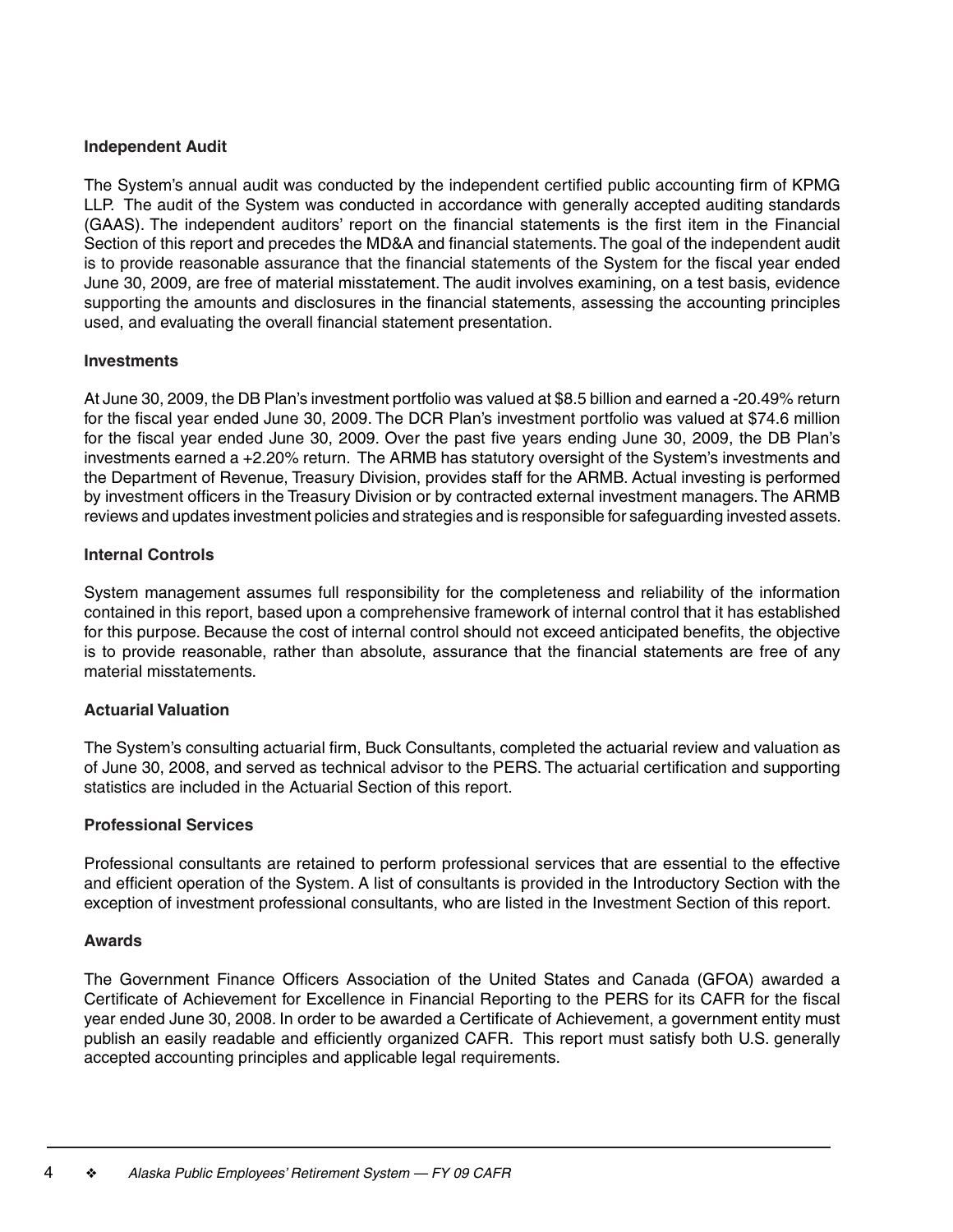A Certificate of Achievement is valid for a period of one year. We are confident our current CAFR continues to meet the Certificate of Achievement Program's requirements. Therefore, we are submitting it to the GFOA for consideration.

#### **Acknowledgements**

The preparation of this report is made possible by the dedicated services of the staff of the Department of Administration, Division of Retirement and Benefits, Department of Law, and the Department of Revenue, Treasury Division. It is intended to provide complete and reliable information as a basis for making management decisions, as a means of determining compliance with legal provisions, and as a means of determining responsible stewardship of the System financial resources.

The report is available on the web at doa.alaska.gov/drb/pers/perscafr.html and mailed to those who submit a formal request. This report forms the link between the System and the membership. The cooperation of the membership contributes significantly to the success of the System. We hope the employers and plan members find this report informative.

We would like to take this opportunity to express our gratitude to the Alaska Retirement Management Board, the staff, the advisors, and to the many people who have diligently worked to assure the successful operation of the System.

Respectfully submitted,

untte Krifen

Annette Kreitzer **Rachael Petro** Rachael Petro

ď

Commissioner Deputy Commissioner

Pat Shier Kevin Worley Director **Chief Financial Officer** Chief Financial Officer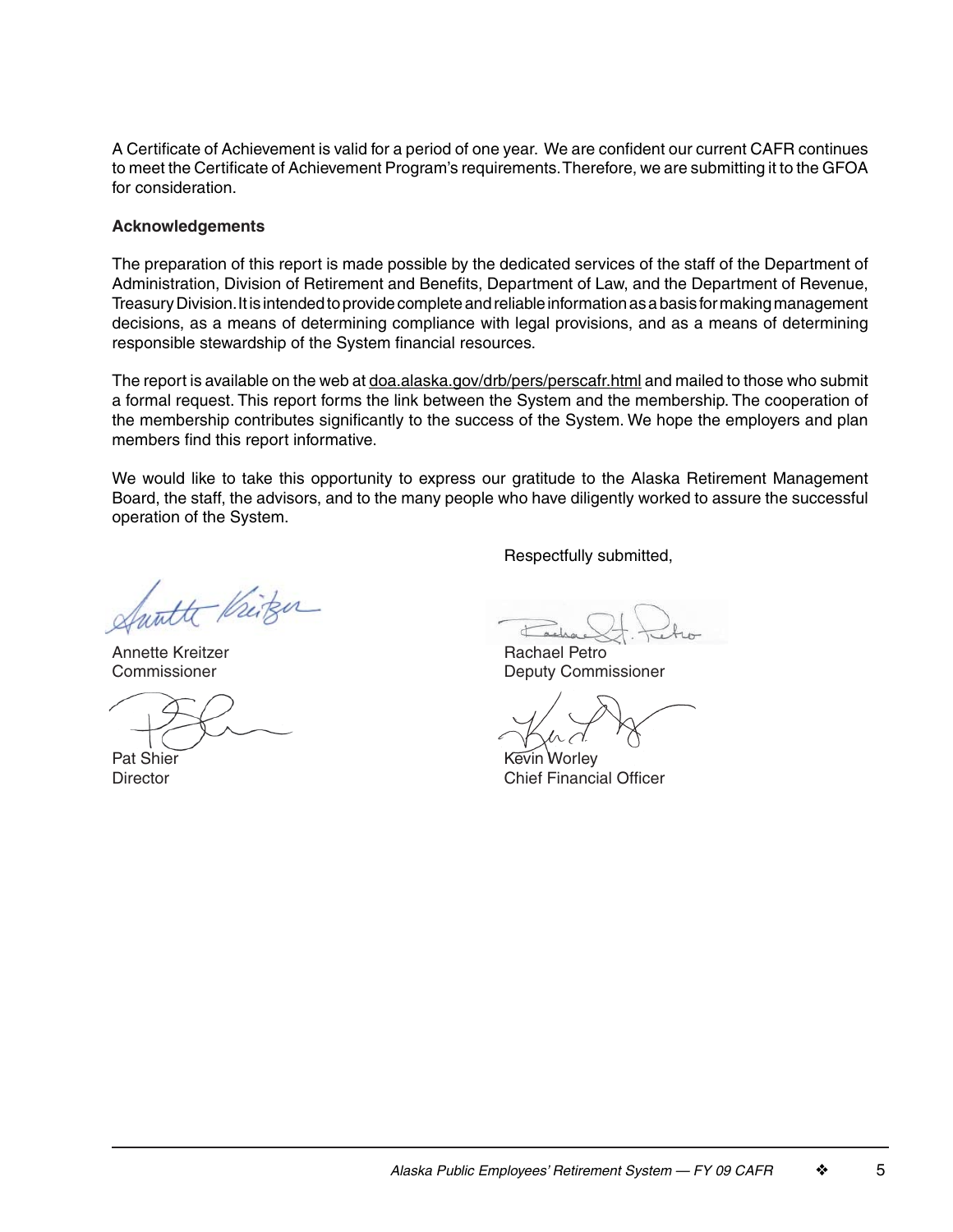# Certificate of Achievement for Excellence in Financial Reporting

Presented to

# Alaska Public Employees' **Retirement System**

For its Comprehensive Annual **Financial Report** for the Fiscal Year Ended June 30, 2008

A Certificate of Achievement for Excellence in Financial Reporting is presented by the Government Finance Officers Association of the United States and Canada to government units and public employee retirement systems whose comprehensive annual financial reports (CAFRs) achieve the highest standards in government accounting and financial reporting.



President

Sur R. Engr

**Executive Director**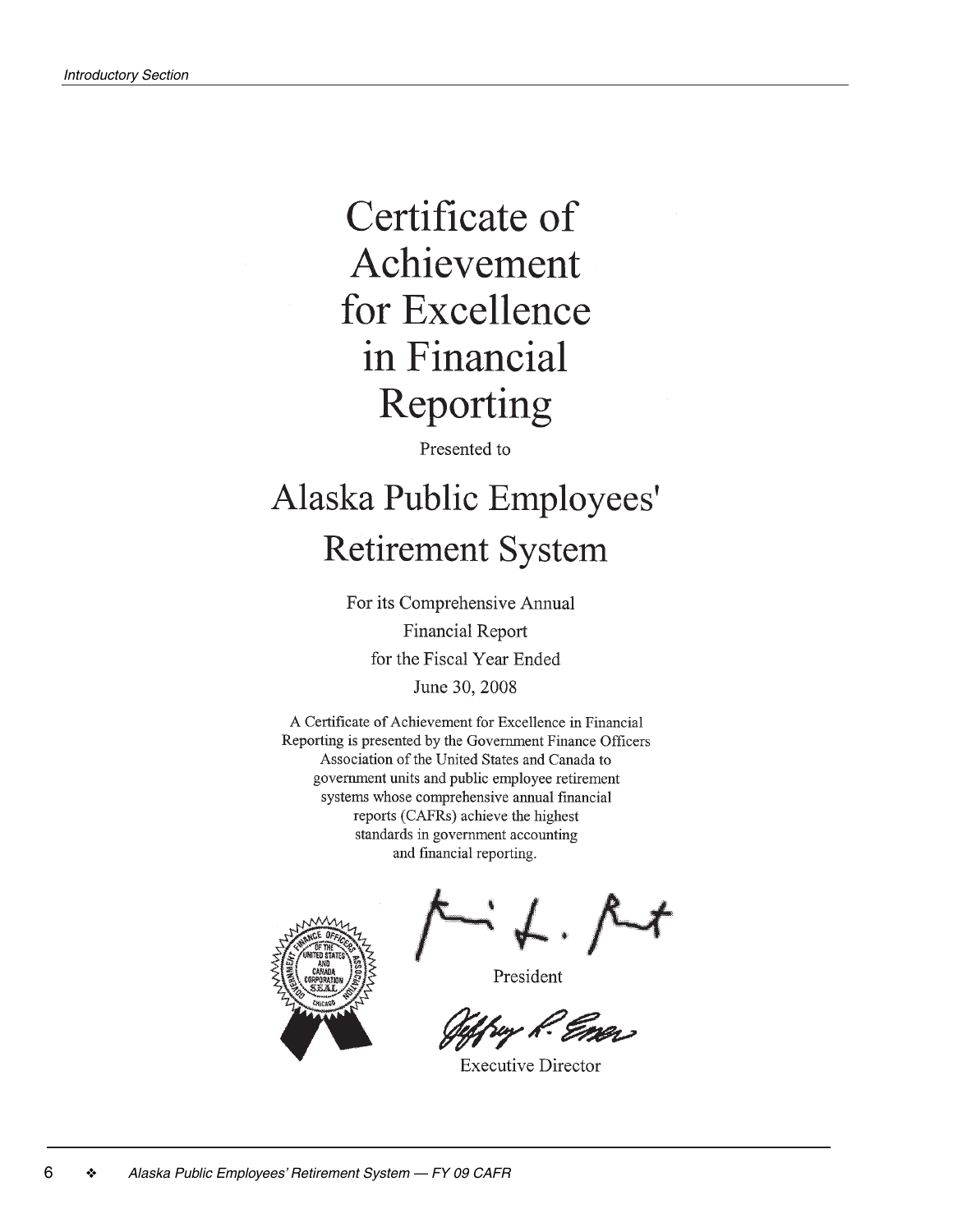## **ORGANIZATION CHART**

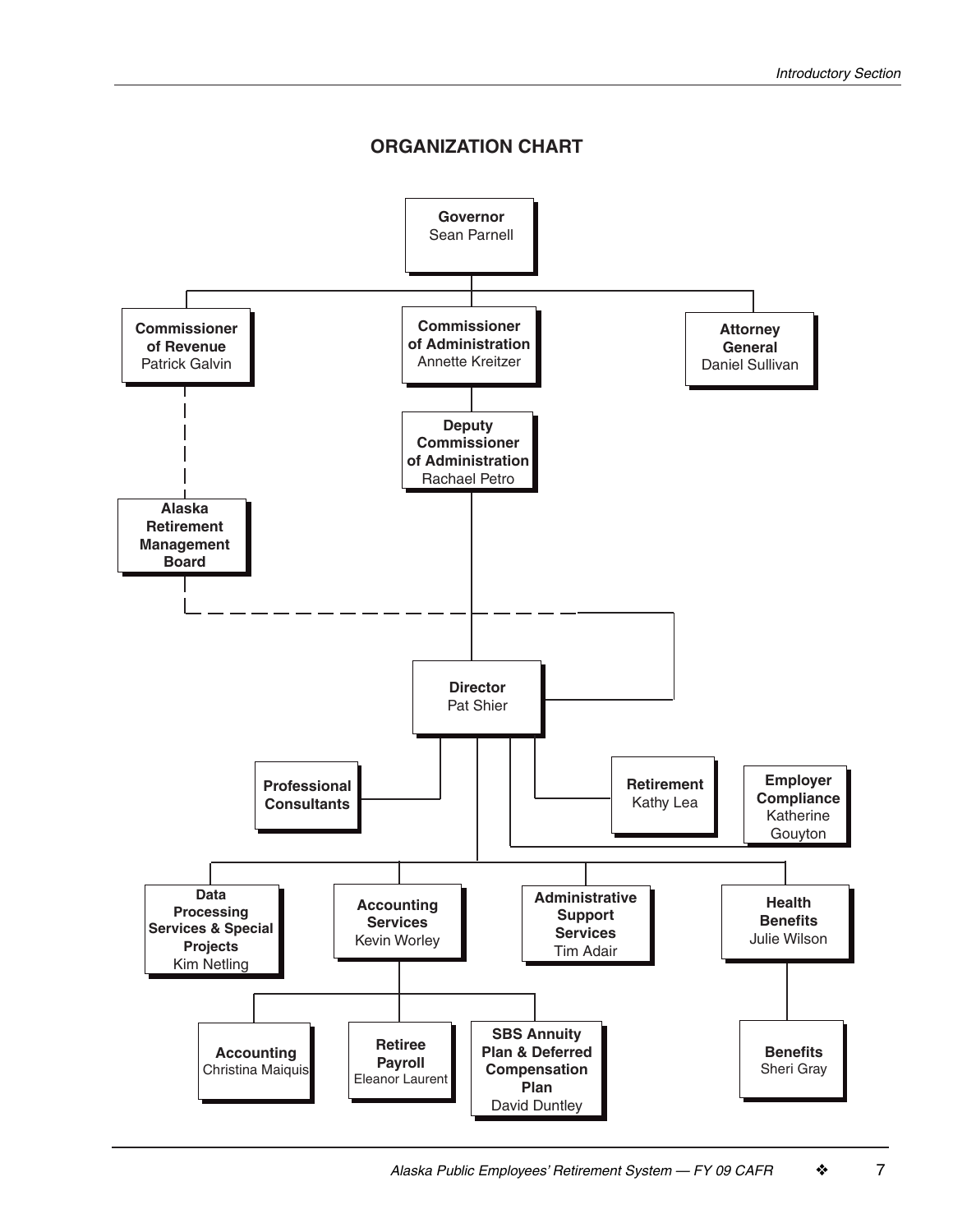## **Section Responsibilities**

The **Retirement Section** is responsible for providing comprehensive retirement counseling to the participating members and employers in the plan. This section appoints members to retirement and maintains benefit payment information.

The **Health Benefits Section** is responsible for the administration of health, disability, and life insurance. This section provides benefits counseling and plan change information to the membership.

The **Accounting Services Section** is responsible for maintaining the employee and employer records and accounts in each of the defined benefit plans administered by the Division, producing financial statements and reports, and assuring compliance with the Internal Revenue Service requirements for the defined benefit and defined contribution plans.

The **SBS Annuity Plan and Deferred Compensation Plan Section** is responsible for accounting, plan operations, and financial activities related to the SBS Annuity and Deferred Compensation Plan administered by the Division.

The **Data Processing Services and Special Projects Section** supports the information systems the System uses. Responsibilities include planning, development, data base design, programming, and operational support of the data processing systems, including the Local Area Network.

The **Administrative Support Services Section** is responsible for budget preparation, fiscal management of appropriations, procurement of professional services, supplies, and equipment. The section manages the systems' record center containing the member's physical records and performs other administrative functions such as legislative tracking and personnel management.

## **PROFESSIONAL CONSULTANTS**

**Consulting Actuary** Buck Consultants *Denver, Colorado*

**Independent Auditors** KPMG LLP *Anchorage, Alaska*

**Benefits Consultant** Buck Consultants *Denver, Colorado*

**Third-Party Healthcare Claim Administrator** Premera Blue Cross Blue Shield of Alaska *Seattle, Washington*

**Legal Counsel** Anne Johnson Toby Steinberger Assistant Attorney Generals *Juneau, Alaska* Ice Miller LLP *Indianapolis, Indiana*

**Legal Counsel - Retirement Boards** Wohlforth, Johnson, Brecht, Cartledge & Brooking *Anchorage, Alaska*

> **Consulting Physicians** Kim Smith, M.D. William Cole, M.D. *Juneau, Alaska*

A list of investment consultants can be found on pages 89-90 and on the Schedule of External Management Fees on pages 98-99.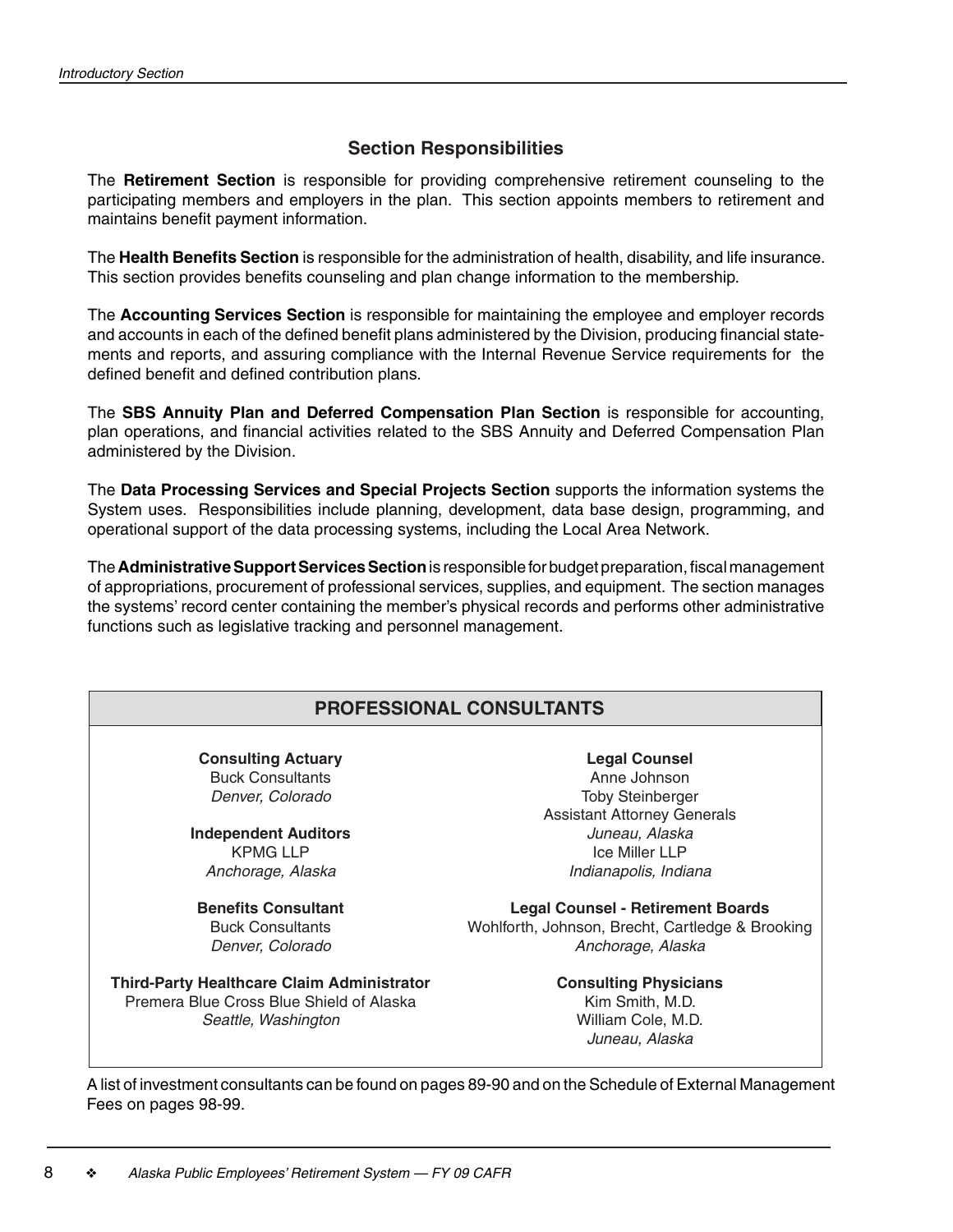# **ALASKA RETIREMENT MANAGEMENT BOARD**

**Gail (Anagick) Schubert, Chair,** is the Executive Vice President and General Counsel for the Bering Straits Native Corporation, and President/CEO of several of its subsidiary entities. Mrs. Schubert is an attorney licensed to practice law in the states of Alaska and New York, and holds a Law Degree and Masters Degree in Business Administration from Cornell University. She received her undergraduate degree from Stanford University. Mrs. Schubert serves as Chair of the Alaska Native Heritage Center, Chair of Akeela Treatment Services, Chair of the Alaska Retirement Management Board, Vice Chair of the Alaska Native Justice Center, Vice Chair of Khoanic Broadcast Corporation, Treasurer of the Bering Straits Native Corporation, and a board member of the Alaska Federation of Natives, and the Alaska Native Arts Foundation. Mrs. Schubert is also a member of the Alaska Rural Justice and Law Enforcement Commission.

**Sam Trivette, Vice-Chair**, is currently President of the Retired Public Employees of Alaska, and is on the national executive board of the American Federation of Teachers retirees. Mr. Trivette retired from public service after more than 32 years serving as Chief Probation Officer, Director of Community Corrections, Executive Director of the Parole Board, and as a probation and correctional officer. He is President of Quality Corrections Services, and on the board of directors of the Alaska Public Employees Association. Mr. Trivette has also served as an officer in a number of national and statewide professional organizations as well a many not-for-profit organizations around Alaska. He has a Bachelor's degree in Psychology from the University of Alaska, Anchorage and has completed postgraduate work in public administration, law and psychological counseling.

**Gayle W. Harbo, Secretary,** retired after teaching mathematics in Fairbanks for 25 years. She also served as math department chair, as advanced placement coordinator, on the district curriculum, evaluation and budget committees, and twice as chair of the Lathrop Self-Evaluation for Accreditation Committee. Ms. Harbo is a member of Alpha Delta Kappa, AARP, National Retired Teachers of Alaska, Fairbanks Retired Teachers Association, National Council of Teacher Retirement Systems, and the NCTR Education Committee. She is also a co-manager of a family trust. Ms. Harbo was named Alaska Teacher of the Year in 1989. She holds a Bachelor's of Science in Mathematics from North Carolina State University, and a Masters in Teaching from the University of Alaska, Fairbanks, and has completed an additional 40 hours in mathematics, counseling, law and finance.

**Patrick Galvin** was appointed Commissioner of the Department of Revenue by former Governor Sarah Palin effective December 4, 2006. Before his appointment he served as a Petroleum Land Manager for the Alaska Department of Natural Resources (DNR), Division of Oil and Gas. His responsibilities included managing the oil and gas leasing and licensing programs, lease administration, and oil and gas permitting for the division. His education background includes a Bachelor's degree in Visual Arts and Quantitative Economics from the University of California, San Diego, a Law Degree from the University of San Diego, and a Master of Business Administration from San Diego State University. Prior to his position at DNR, Mr. Galvin served as Director of the Division of Governmental Coordination, overseeing the Alaska Coastal Management Program. Previously, Mr. Galvin was a private practice attorney focusing on municipal, corporate, and tribal law.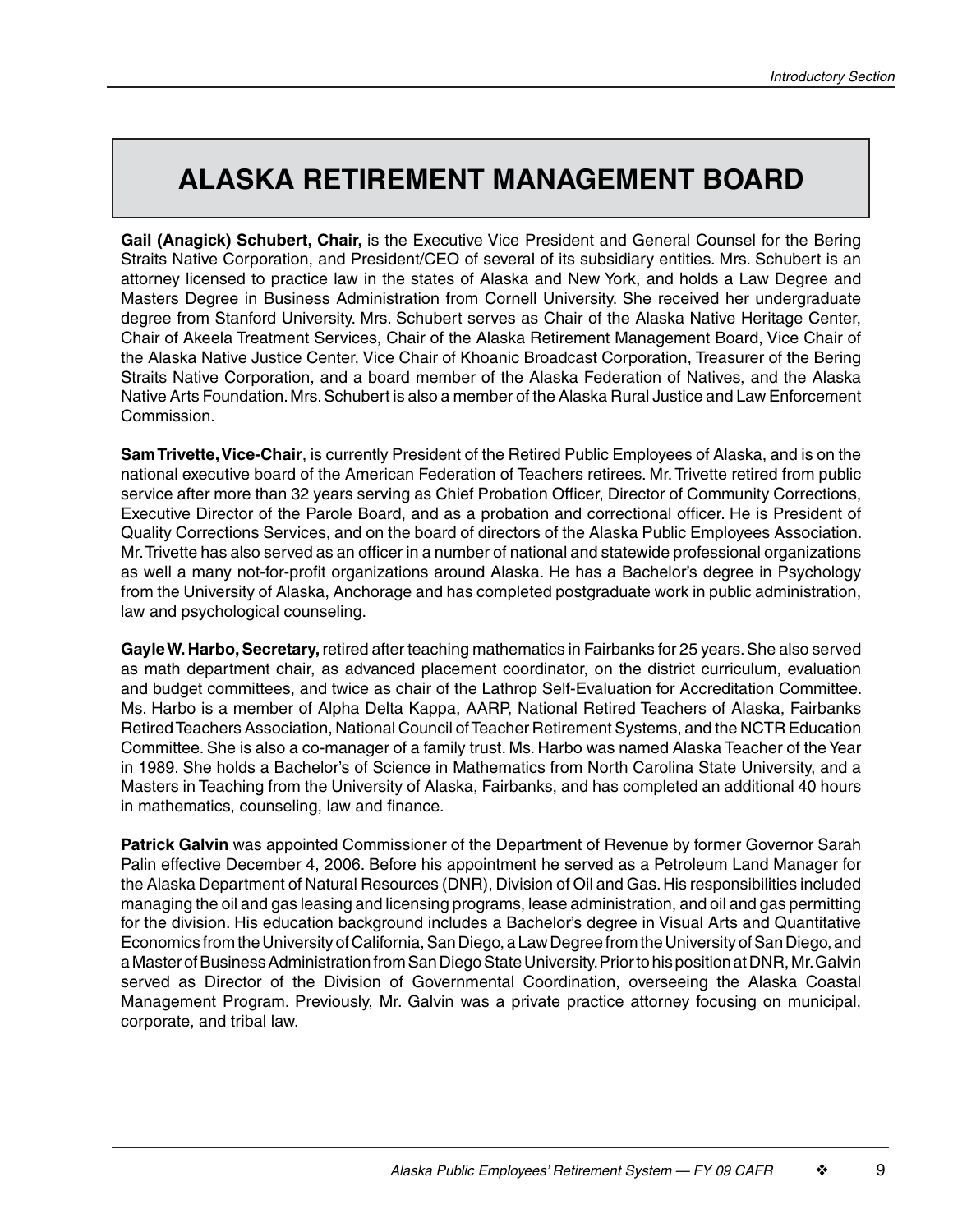**Annette Kreitzer** was appointed Commissioner of the Department of Administration by former Governor Sarah Palin in January 2007. Most recently Ms. Kreitzer served as Chief of Staff for former Lieutenant Governor Loren Leman. She also served as Committee Aide for the Senate Special Committee on Oil and Gas, then as Committee Aide for the Senate Labor & Commerce and Resources committees, and Senate Finance Subcommittee staff for the Departments of Revenue, Environmental Conservation, and Natural Resources. Ms. Kreitzer has served as the Governor's appointee to Rural CAP (2002 - 2007); represented the Alaska Senate on the National Conference of State Legislatures Chemical Weapons Study Group (1998-1999); and served on the Governor's Safety Advisory Council (1994-1997). Ms. Kreitzer has also worked as an Emergency Medical Services Squad Leader and EMT II, administrator for the Anna Livingston Memorial Clinic, a reporter and a freelance writer. Volunteer activities include service on the Bartlett Regional Hospital Board, the Aleutians East Borough Health Committee, teaching gun safety and assisting with Ducks Unlimited and National Rifle Association events. Ms. Kreitzer attended Wright State University with an emphasis on journalism and took additional courses through the University of Washington and University of Alaska Fairbanks.

**Martin Pihl** came to Alaska in 1962 to work for Ketchikan Pulp Company, becoming President and General Manager in 1987 until his retirement in 1994. He then served as Acting Executive Director for the Alaska Permanent Fund Corporation in 1994-1995. Mr. Pihl serves as a director of National Bank of Alaska and on Wells Fargo Bank's Alaska Statewide Advisory Board, as Chairman of the Board of Governors of the Alaska Timber Insurance Exchange, and as a regent for Pacific Lutheran University. He is also a member of several advisory boards including Holland America-Westmark-Ketchikan Advisory Board, Ketchikan Ports and Harbors Advisory Board, and Alaska Airlines Southeast Alaska Community Advisory Board. Mr. Pihl holds a Bachelor's degree in Accounting from the University of Washington and has been a CPA since 1958.

**Kristin Erchinger** is currently finance director for the city of Seward, having worked for the city in finance positions since 1994 including a year serving simultaneously as finance director and acting city manager. She became the finance director in 2000. Ms. Erchinger is past president of the Alaska Government Finance Officer's Association and represents that organization in the Alaska Municipal League. She also served on the Providence Alaska Region Board, the Graduate Medical Education Committee, the Alaska Municipal League Board, and the Board of the American Society for Public Administration, Alaska Chapter. Ms. Erchinger earned bachelor's degrees in international studies and Japanese language and literature, both from the University of Washington, and a master's degree in public administration from the University of Alaska Anchorage.

**Michael R. Williams** is currently a Revenue Auditor for the Alaska Department of Revenue, performing audits of large, multi-state and multi-national corporations since 1998. He is also a partner and principal owner of Williams & Payne, LLC, a tax preparation and consultation business in Anchorage. Mr. Williams has also worked as a tax consultant for Deloitte & Touche and as a tax auditor for the State of Utah. He has served as Secretary for ASEA/AFSCME Local 52, as trustee for the ASEA Health Benefits Trust, and is a member of the National Association of Enrolled Agents. Mr. Williams holds a Bachelor's degree in Accounting & German and a Master of Professional Accountancy from Weber State University.

**Tom Richards** recently retired after serving 29 years as a mathematics, science and economics teacher in Fairbanks and North Pole. He currently works as an education liaison at the Fairbanks Youth Facility. He also serves on the Alaska State Bond Reimbursement and Grant Review Committee. Mr. Richards received a bachelor of science from the University of Idaho (Moscow) in 1976 with a major in zoology and a minor in chemistry, and obtained his State of Alaska teacher certification in 1978 with a secondary endorsement in biological science and mathematics. In 1999, he received a master of science in education from Western Oregon University (Monmouth) with an emphasis in information technology. He continues to enjoy Alaska with his wife, Debbie.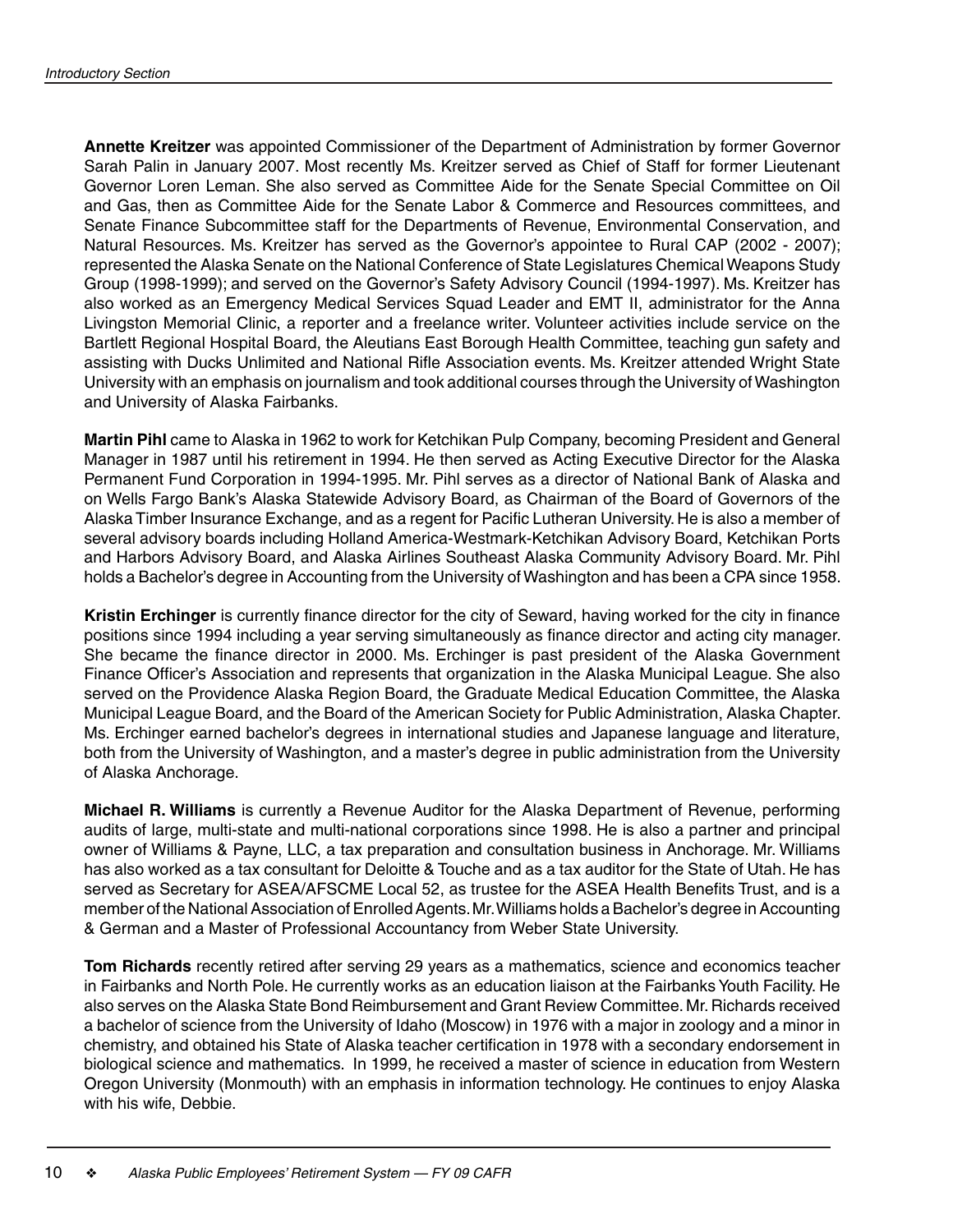

# **FINANCIAL SECTION**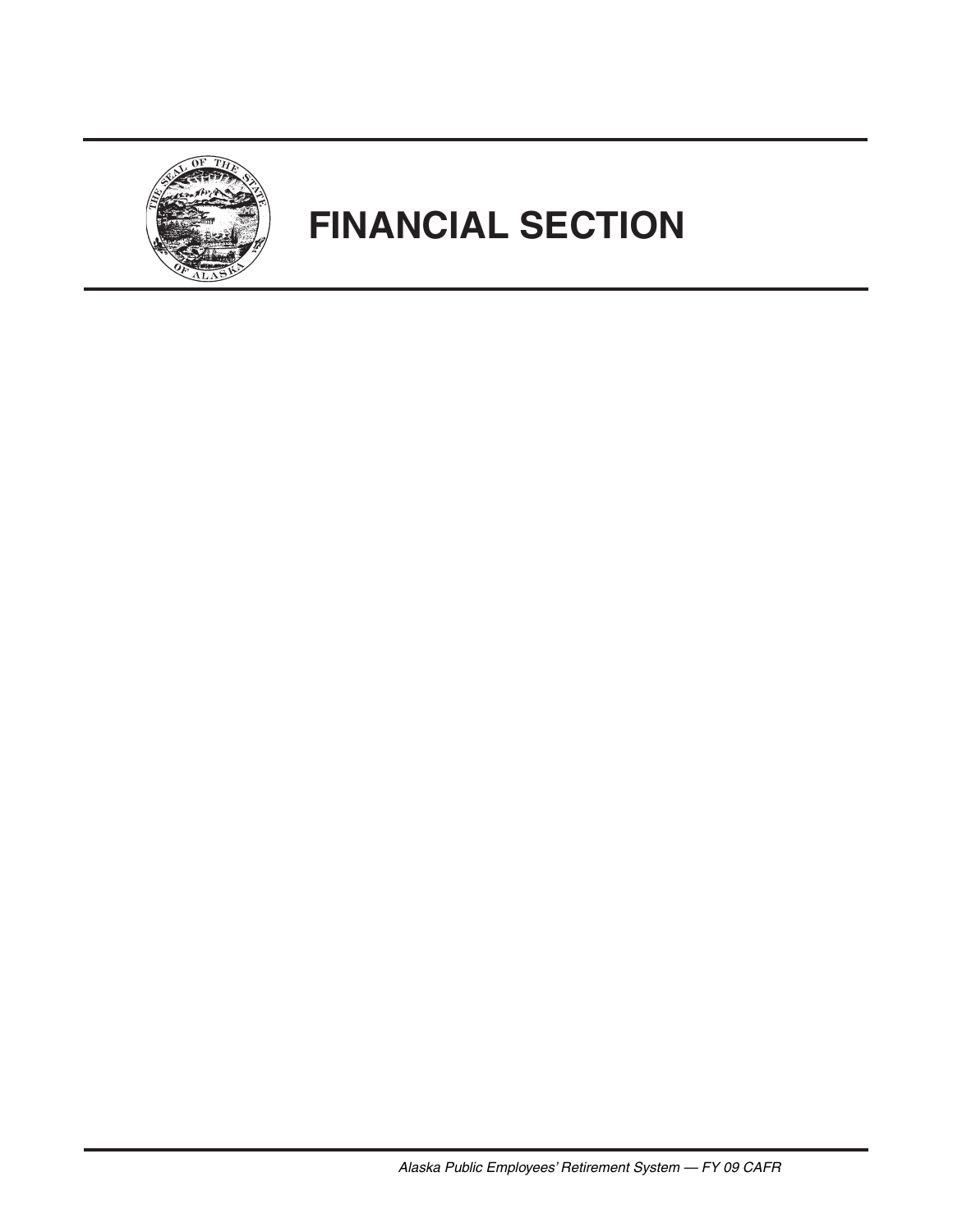

This page intentionally left blank.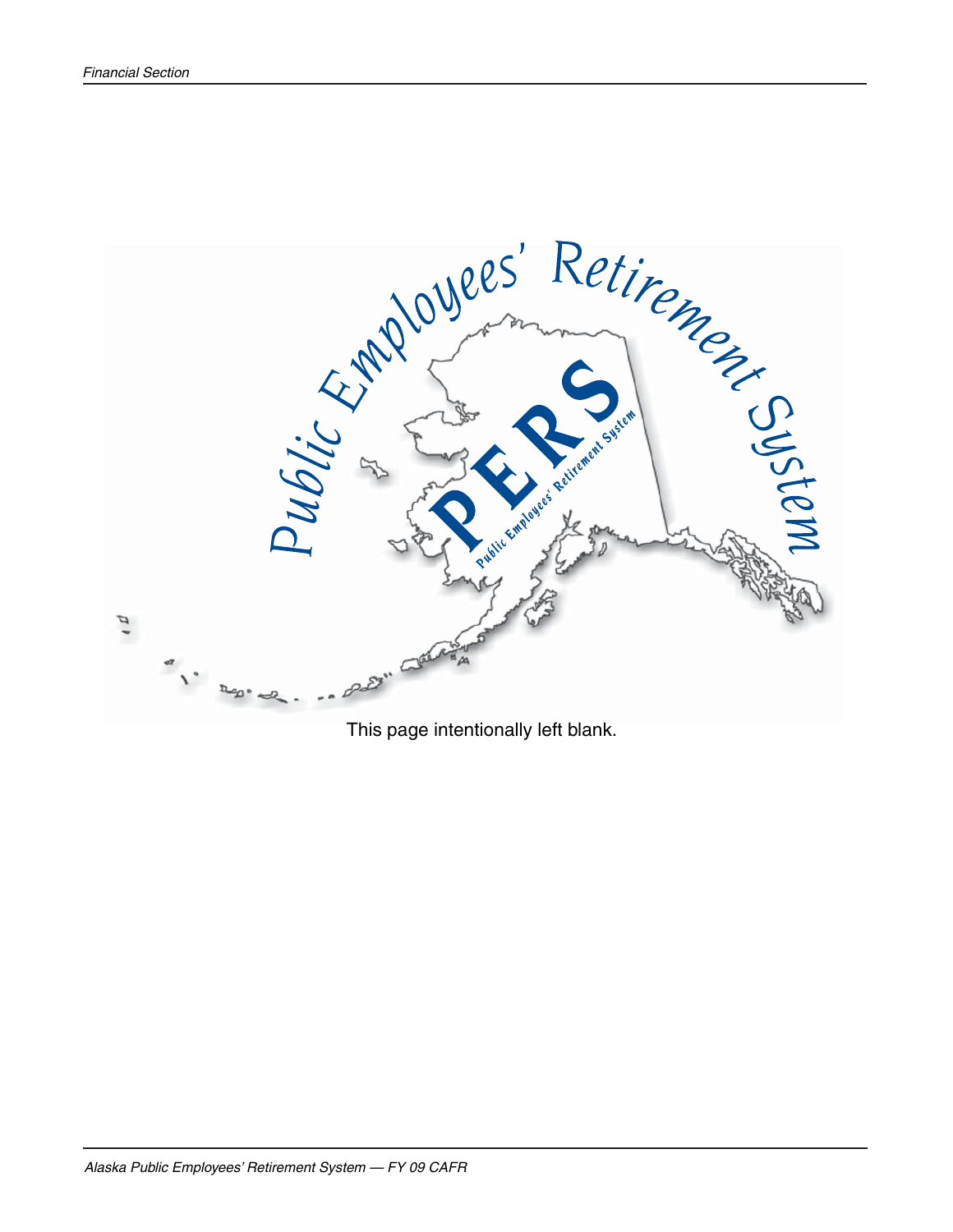

 **KPMG LLP** Suite 600 701 West Eighth Avenue Anchorage, AK 99501

## **Independent Auditors' Report**

Division of Retirement and Benefits and Members of the Alaska Retirement Management Board State of Alaska Public Employees' Retirement System:

We have audited the accompanying statements of plan net assets of the State of Alaska Public Employees' Retirement System (Plan), a Component Unit of the State of Alaska, as of June 30, 2009 and 2008, and the related statements of changes in plan net assets for the years then ended. These financial statements are the responsibility of the Plan's management. Our responsibility is to express an opinion on these financial statements based on our audits.

We conducted our audits in accordance with auditing standards generally accepted in the United States of America. Those standards require that we plan and perform the audits to obtain reasonable assurance about whether the financial statements are free of material misstatement. An audit includes consideration of internal control over financial reporting as a basis for designing audit procedures that are appropriate in the circumstances, but not for the purpose of expressing an opinion on the effectiveness of the internal control over financial reporting. Accordingly, we express no such opinion. An audit also includes examining, on a test basis, evidence supporting the amounts and disclosures in the financial statements, assessing the accounting principles used and significant estimates made by management, as well as evaluating the overall financial statement presentation. We believe that our audits provide a reasonable basis for our opinion.

In our opinion, the financial statements referred to above present fairly, in all material respects, the plan net assets of the State of Alaska Public Employees' Retirement System, as of June 30, 2009 and 2008, and the changes in plan net assets for the years then ended in conformity with accounting principles generally accepted in the United States of America.

Management's Discussion and Analysis and Schedules of Funding Progress and Contributions from Employers are not a required part of the financial statements, but are supplementary information required by the Governmental Accounting Standards Board (GASB). We have applied certain limited procedures, which consisted principally of inquiries of management regarding the methods of measurements and presentation of the required supplementary information. However, we did not audit this information and express no opinion on it.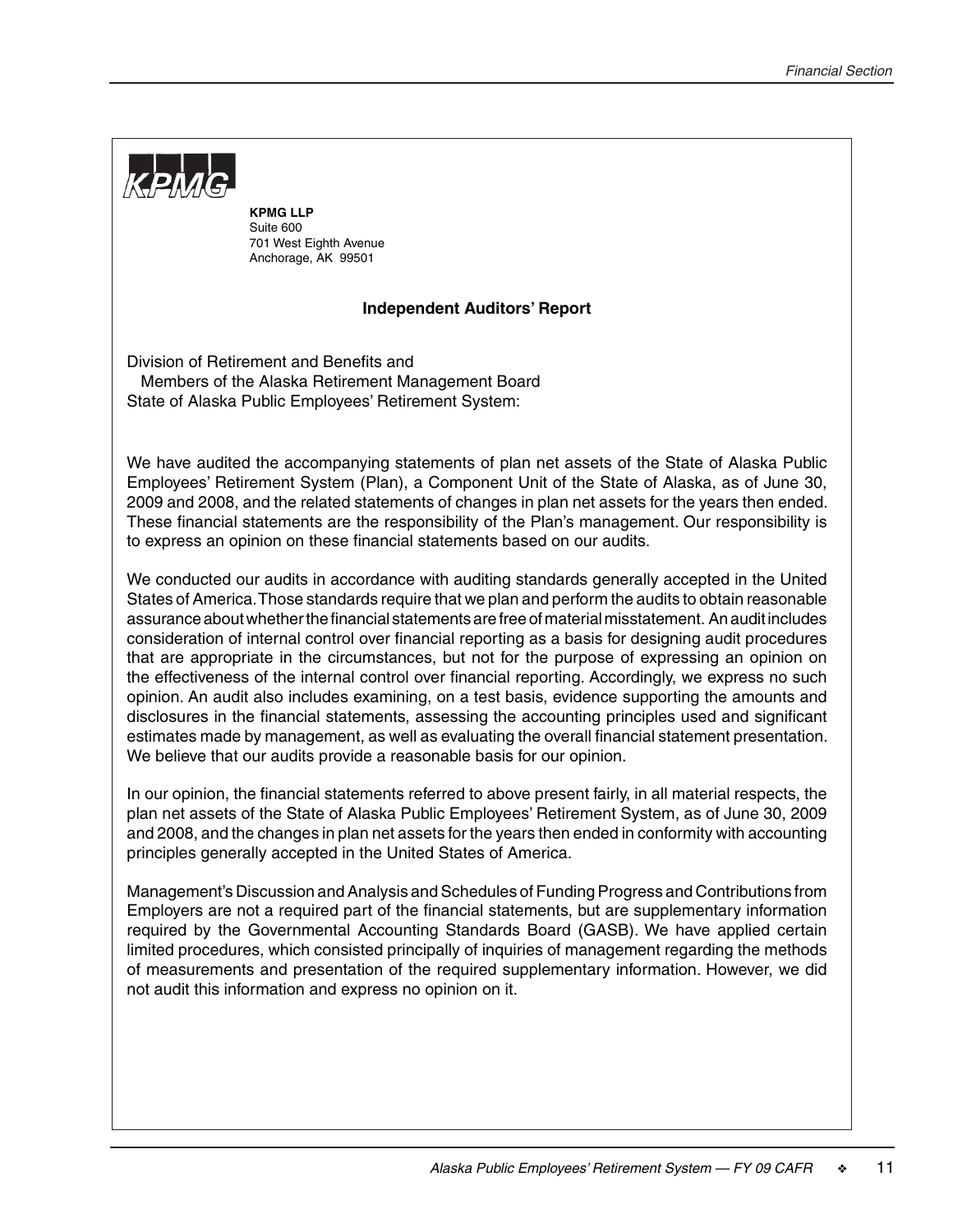## $K$ *PN<sub>1G</sub>*

Our audit was conducted for the purpose of forming an opinion on the basic financial statements taken as a whole. The Supplemental schedules 1 through 7 are presented for the purpose of additional analysis and are not a required part of the basic financial statements. Such Supplemental schedules are the responsibility of the management of the Plan. This information has been subjected to the auditing procedures applied in our audits of the basic financial statements and, in our opinion, is fairly stated in a material respects when considered in relation to the basic financial statements taken as a whole.

KPMG LLP

November 13, 2009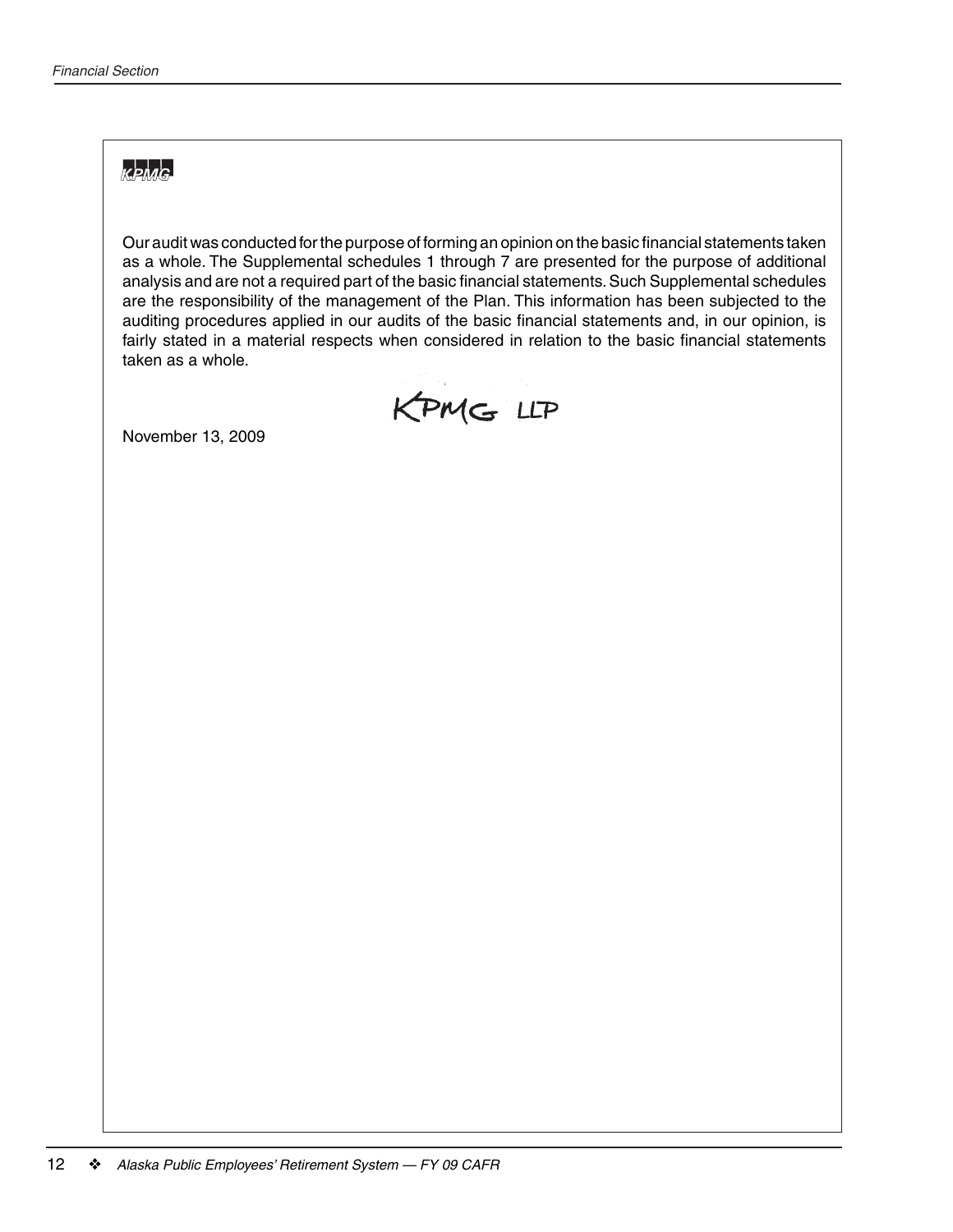# **Management's Discussion and Analysis**

**June 30, 2009 and 2008**

This section presents management's discussion and analysis (MD&A) of the Public Employees' Retirement Systems (System) financial position and performance for the years ended June 30, 2009 and 2008. This section is presented as a narrative overview and analysis. Please read the MD&A in conjunction with the financial statements, notes to financial statements, required supplementary information and supplemental schedules to better understand the financial condition and performance of the System during the fiscal years ended June 30, 2009 and 2008. Information for fiscal year 2007 is presented for comparative purposes.

## **Financial Highlights**

The System's net assets held in trust for pension and postemployment healthcare benefits as of June 30, 2009 and 2008 are \$8,615,632,000 and \$10,765,304,000.

The System's net assets held in trust for pension and postemployment healthcare benefits as of June 30, 2009 and 2008 decreased by (\$2,149,672,000) and (\$177,020,000) or -20.0% and -1.6% from fiscal years 2008 and 2007.

The System's contributions totaled \$548,525,000 and \$514,976,000 during fiscal years 2009 and 2008, an increase of \$33,549,000 and \$46,315,000 or 6.5% and 9.9% from fiscal years 2008 and 2007.

State of Alaska appropriations totaled \$241,600,000 and \$185,000,000 during fiscal years 2009 and 2008, an increase of \$56,600,000 and \$166,418,000 or 30.6% and 895.6% from fiscal years 2008 and 2007.

The System's net investment loss increased from (\$336,985,000) in fiscal year 2008 to (\$2,191,482,000) in fiscal year 2009 reflecting an increase of (\$1,854,497,000) or 550.3%. Net investment income decreased from \$1,731,853,000 in fiscal year 2007 to (\$336,985,000) in fiscal year 2008 reflecting a decrease of (\$2,068,838,000) or -119.5%.

The System's pension and postemployment healthcare benefit expenditures totaled \$722,493,000 and \$516,197,000 during fiscal years 2009 and 2008; reflecting an increase of \$206,296,000 or 40.0% and a decrease of (\$118,901,000) or -18.7% from fiscal years 2008 and 2007, respectively.

## **Overview of the Financial Statements**

This discussion and analysis is intended to serve as an introduction to the System's financial statements. The System's financial statements are comprised of three components: (1) statement of plan net assets, (2) statement of changes in plan net assets, and (3) notes to financial statements. This report also contains required supplementary information and other supplementary schedules.

*Statement of Plan Net Assets* – This statement presents information regarding the System's assets, liabilities, and resulting net assets held in trust for pension and postemployment healthcare benefits. This statement reflects the System's investments at fair market value, along with cash and short-term investments, receivables, and other assets less current liabilities at June 30, 2009 and 2008.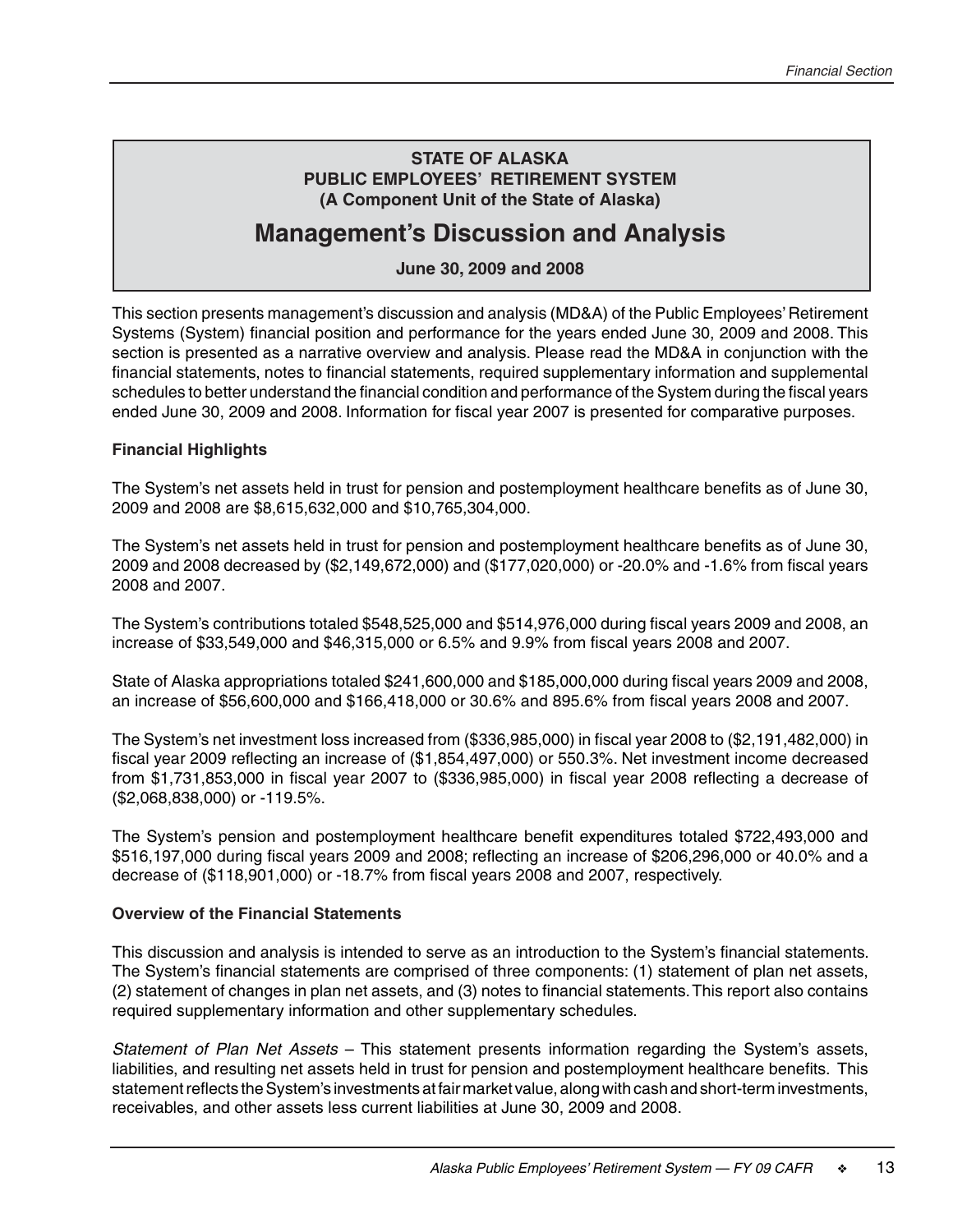# **Management's Discussion and Analysis**

**June 30, 2009 and 2008**

*Statement of Changes in Plan Net Assets* – This statement presents how the System's net assets held in trust for pension and postemployment healthcare benefits changed during the fiscal years ended June 30, 2009 and 2008. This statement presents contributions earned and investment income (loss) during the period. Deductions for pension and postemployment healthcare benefits, refunds, and operating deductions are also presented.

The above statements represent resources available for investment and payment of benefits as of June 30, 2009 and 2008, and the sources and uses of those funds during fiscal years 2009 and 2008.

*Notes to Financial Statements* – The notes to financial statements are an integral part of the financial statements and provide additional detailed information and schedules that is essential to a full understanding of the System's financial statements.

*Required Supplementary Information and Related Notes* – The required supplementary information consists of three schedules and related notes concerning the funded status of the System and actuarial assumptions and methods used in the actuarial valuation.

*Supplementary Schedules* – Supplementary schedules include System statements of plan net assets and changes in plan net assets by each plan and fund, detailed information on administrative and investment deductions incurred by the System and payments to consultants (other than investment advisors) for professional services.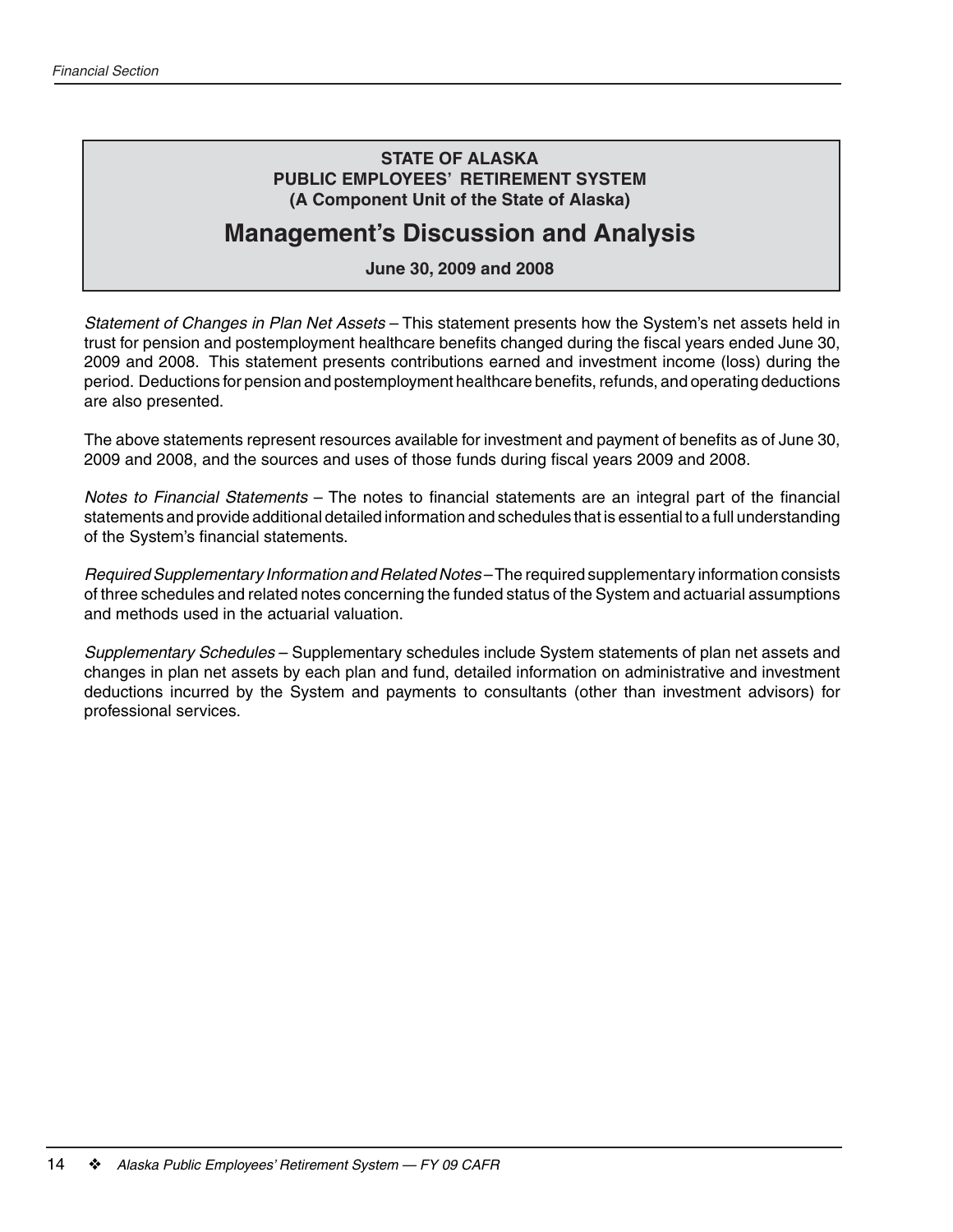# **Management's Discussion and Analysis**

**June 30, 2009 and 2008**

#### **Condensed Financial Information**

| <b>PLAN NET ASSETS (In thousands)</b>            |                     |             |            |               |                   |            |
|--------------------------------------------------|---------------------|-------------|------------|---------------|-------------------|------------|
|                                                  | Increase/(Decrease) |             |            |               |                   |            |
| <b>Description</b>                               |                     | 2009        | 2008       | <b>Amount</b> | <b>Percentage</b> | 2007       |
| Assets:                                          |                     |             |            |               |                   |            |
| Cash and cash equivalents                        | \$                  | 39,636      | 34,332     | 5,304         | 15.5%             | 21,398     |
| Due from State of Alaska general fund            |                     | 13,145      | 20,441     | (7,296)       | (35.7)            | 7,692      |
| Contributions receivable                         |                     | 22,053      | 27,255     | (5,202)       | (19.1)            | 18,876     |
| Due from retiree health fund                     |                     | 1,051       |            | 1,051         | 100.0             |            |
| Other receivables                                |                     | 2,084       | 138        | 1,946         | 1,410.1           |            |
| Due from postemployment healthcare               |                     |             | 3,490,576  | (3,490,576)   | (100.0)           |            |
| Securities lending collateral                    |                     |             |            |               |                   | 1,191,168  |
| Investments, at fair value                       |                     | 8,550,532   | 10,779,493 | (2,228,961)   | (20.7)            | 10,901,724 |
| Other assets                                     |                     | 2,824       | 8          | 2,816         | 35,200.0          |            |
| <b>Total assets</b>                              |                     | 8,631,325   | 14,352,243 | (5,720,918)   | (39.9)            | 12,140,862 |
| Liabilities:                                     |                     |             |            |               |                   |            |
| Accrued expenses                                 |                     | 9,747       | 9,022      | 725           | 8.0               | 7,358      |
| Due to Alaska retiree health care fund           |                     |             | 3,490,576  | (3,490,576)   | (100.0)           |            |
| Due to State of Alaska general fund              |                     | 5,844       | 16,861     | (11, 017)     | (65.3)            | 12         |
| Due to other funds                               |                     | 102         | 70,480     | (70, 378)     | (99.9)            |            |
| Securities lending collateral payable            |                     |             |            |               |                   | 1,191,168  |
| <b>Total liabilities</b>                         |                     | 15,693      | 3,586,939  | (3,571,246)   | <u>(99.6)</u>     | 1,198,538  |
| <b>Net assets</b>                                |                     | \$8,615,632 | 10,765,304 | (2, 149, 672) | <u>(20.0)</u> %   | 10,942,324 |
| <b>CHANGES IN PLAN NET ASSETS (In thousands)</b> |                     |             |            |               |                   |            |

| Net assets, beginning of year     | \$10,765,304       | 10,942,324 | (177, 020)    | $(1.6)$ % | 9,379,471  |
|-----------------------------------|--------------------|------------|---------------|-----------|------------|
| Additions (reductions):           |                    |            |               |           |            |
| Contributions                     | 548,525            | 514,976    | 33,549        | 6.5       | 468,661    |
| Appropriation - State of Alaska   | 241.600            | 185.000    | 56,600        | 30.6      | 18,582     |
| Net investment (loss) income      | (2,191,482)        | (336,985)  | (1.854, 497)  | 550.3     | 1,731,853  |
| Transfers                         |                    | 3,490,576  | (3,490,576)   | (100.0)   |            |
| Other additions                   | 8,780              | 47         | 8,733         | 18,580.9  | 84         |
| Total (reductions) additions      | <u>(1,392,577)</u> | 3,853,614  | (5,246,191)   | (136.1)   | 2,219,180  |
| Deductions:                       |                    |            |               |           |            |
| Pension and postemployment        |                    |            |               |           |            |
| healthcare benefits               | 722,493            | 516,197    | 206,296       | 40.0      | 635,098    |
| <b>Refund of Contributions</b>    | 13.884             | 15.159     | (1,275)       | (8.4)     | 14,953     |
| Administrative                    | 20,718             | 8,702      | 12,016        | 138.1     | 6,276      |
| Transfers                         |                    | 3,490,576  | (3,490,576)   | (100.0)   |            |
| Total deductions                  | 757,095            | 4,030,634  | (3,273,539)   | (81.2)    | 656,327    |
| (Decrease) increase in net assets | (2, 149, 672)      | (177,020)  | (1,972,652)   | 1,114.4   | 1,562,853  |
| Net assets, end of year           | \$8,615,632        | 10,765,304 | (2, 149, 672) | (20.0)%   | 10,942,324 |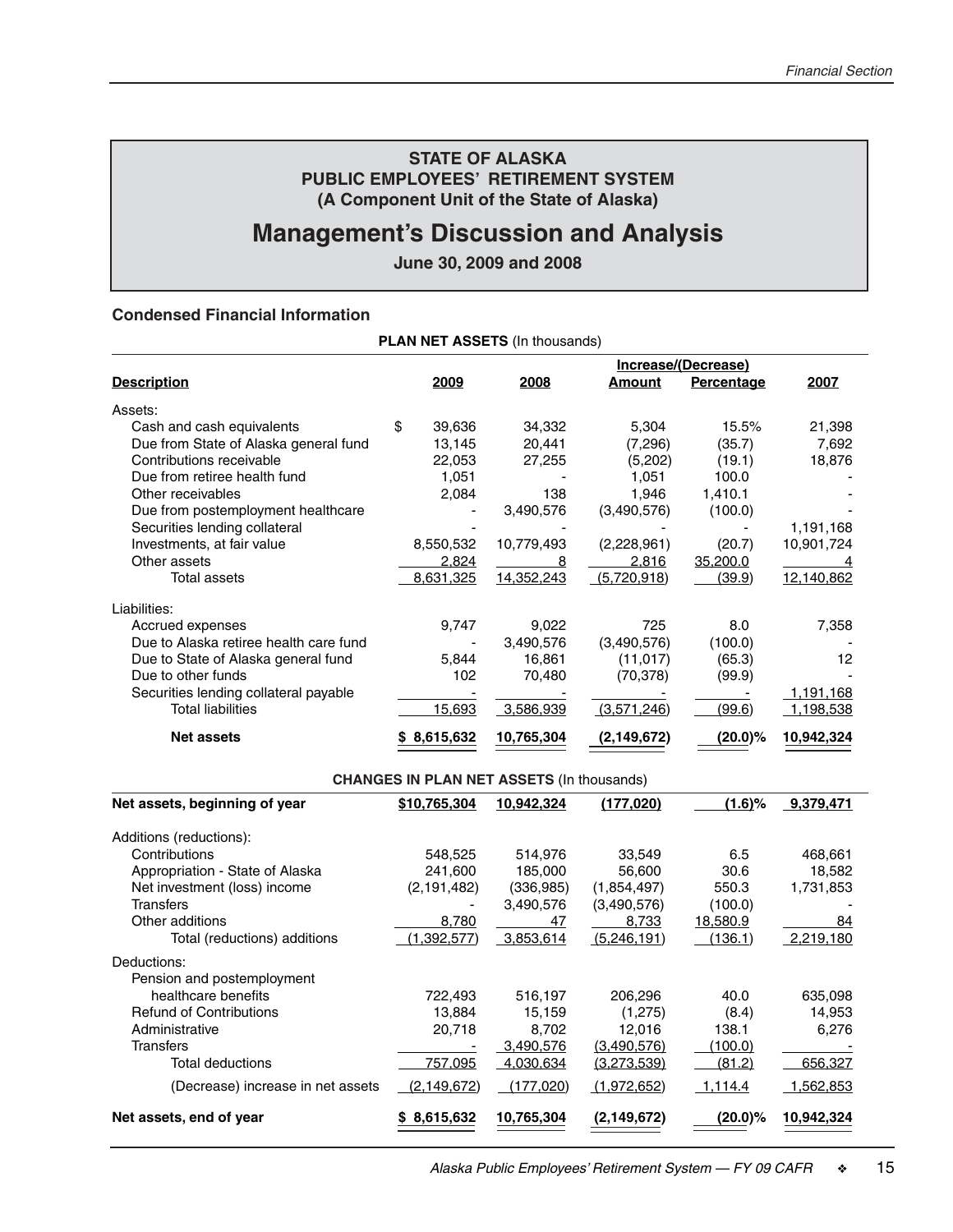# **Management's Discussion and Analysis**

**June 30, 2009 and 2008**

#### **Financial Analysis of the Plans**

The Statements of Net Assets as of June 30, 2009 and 2008 showed total net assets held in trust for pension and postemployment healthcare benefits of \$8,615,632,000 and \$10,765,304,000. The entire amount is available to cover the System's obligations to pay pension and postemployment healthcare benefits to its members and their beneficiaries.

These amounts also represent a decrease in the System's net assets held in trust for pension and postemployment healthcare benefits of \$2,149,672,000 or -20.0% from fiscal year 2009 and 2008 and  $(\$177,020,000)$  or  $-1.60%$  from fiscal years 2008 and 2007. Over the long term, plan member, employer contributions, and State of Alaska appropriations, as well as investment income earned, are expected to sufficiently fund the pension benefit and postemployment healthcare costs of the Plan. The decrease in net assets is due to the decrease in net investment income caused by a decline in investment returns.

The investment of pension funds is a long term undertaking. On an annual basis, the Alaska Retirement Management Board (Board) reviews and adopts an asset allocation strategy to ensure the asset mix will remain at an optimal risk/return level given the System's constraints and objectives.

#### **Defined Benefit Plan Asset Allocation**

During fiscal year 2009 and 2008, the Board adopted the following asset allocation:

|                                  | 2009              |                |                         |          |  |
|----------------------------------|-------------------|----------------|-------------------------|----------|--|
|                                  |                   | <b>Pension</b> | <b>Healthcare Trust</b> |          |  |
|                                  | <b>Allocation</b> | Range          | <b>Allocation</b>       | Range    |  |
| Broad domestic equity            | 34.0%             | ± 6%           | 37.0%                   | ± 6%     |  |
| Global equity ex-US              | 20.0              | ± 4            | 22.0                    | ± 4      |  |
| Private equity                   | 7.0               | ± 5            | 3.0                     | ± 3      |  |
| Fixed income                     | 18.0              | ± 3            | 20.0                    | ± 3      |  |
| Real assets                      | 15.0              | ± 8            | 8.0                     | $+5/ -8$ |  |
| Absolute return                  | 6.0               | ± 4            | 7.0                     | $+4/ -7$ |  |
| Cash                             |                   | ± 3            | 3.0                     | $+5/ -3$ |  |
| Total                            | 100.0%            |                | 100.0%                  |          |  |
| Expected five-year median return | 8.15%             |                | 7.90%                   |          |  |
| Standard deviation               | 12.85%            |                | 12.11%                  |          |  |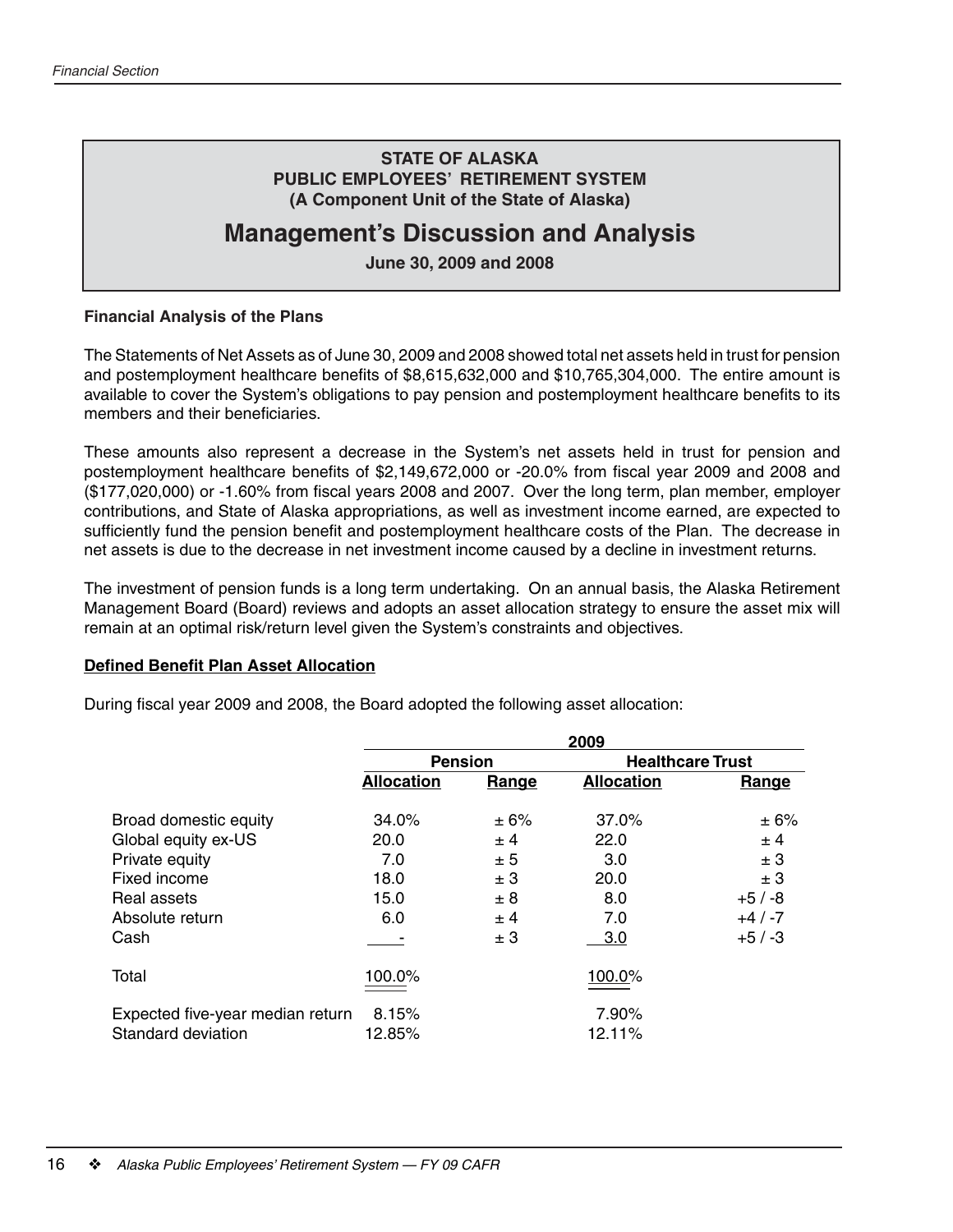# **Management's Discussion and Analysis**

**June 30, 2009 and 2008**

|                               | 2008              |              |
|-------------------------------|-------------------|--------------|
|                               | <b>Allocation</b> | <u>Range</u> |
| Domestic large capitalization | $30.0\%$          | $\pm$ 3%     |
| Domestic small capitalization | 7.0               | $\pm$ 3      |
| Private equity                | 7.0               | $+5$         |
| International equity          | 14.0              | ± 3          |
| Emerging markets equity       | 2.0               | $+2$         |
| Domestic fixed-income         | 18.0              | ± 3          |
| International fixed-income    | 2.0               | $+2$         |
| <b>High Yield</b>             | 3.0               | $+3$         |
| <b>TIPS</b>                   | 0.5               | ± 0.5        |
| Real estate                   | 10.0              | $+4$         |
| Absolute return               | 4.0               | $+4$         |
| Other                         | 2.5               | ± 2.5        |
| Cash                          |                   | $+3$         |
| Total                         | 100.0%            |              |
| Expected return               | 8.12%             |              |
| Standard deviation            | 12.52%            |              |

For Fiscal Years 2009 and 2008, the Defined Benefit Plan's investments generated a -20.49% and -3.06% rate of return. The Defined Benefit Plan's annualized rate of return was -2.88% over the last three years and +2.20% over the last five years, significantly less than the actuarial rate of return of 8.25%.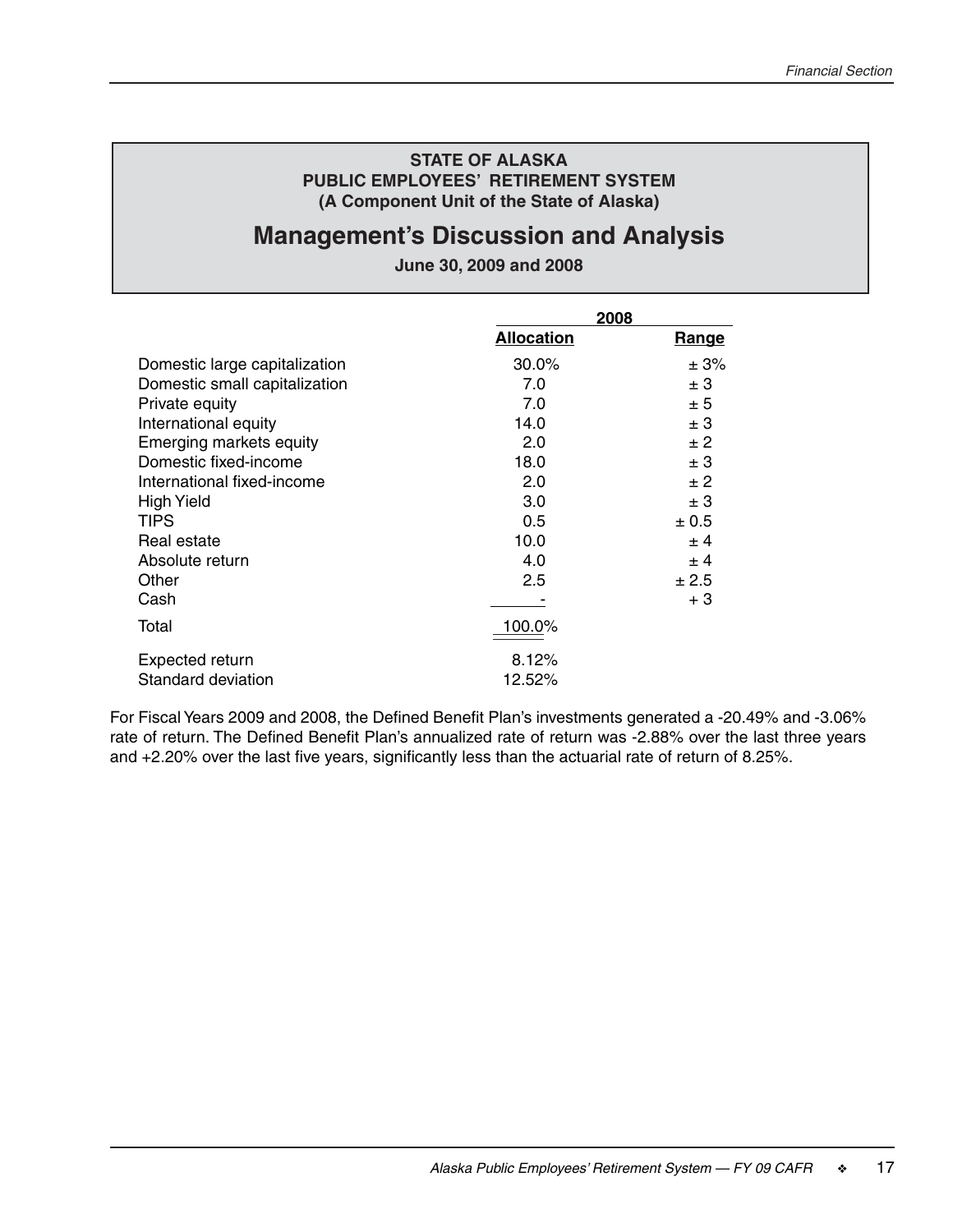# **Management's Discussion and Analysis**

**June 30, 2009 and 2008**

#### **Defined Contribution Retirement Plan Asset Allocation**

During fiscal year 2009 and 2008, the Board adopted the following asset allocation for the Defined Contribution Retirement Plan's Retiree Major Medical Insurance Fund, Health Reimbursement Arrangement Fund, and Occupational Death and Disability Fund:

|                       | 2009              |              |
|-----------------------|-------------------|--------------|
|                       | <b>Allocation</b> | <b>Range</b> |
| Broad domestic equity | 34.0%             | ±6%          |
| Global equity Ex-U.S. | 20.0              | $+4$         |
| Private equity        | 7.0               | $+5/ -7$     |
| Fixed income          | 18.0              | $\pm 3$      |
| Real assets           | 15.0              | $+5/ -15$    |
| Absolute return       | 6.0               | $+4/ -6$     |
| Cash                  |                   | $+3$         |
| Total                 | 100.0%            |              |
| Expected return       | 8.15%             |              |
| Standard deviation    | 12.85%            |              |

|                               | 2008              |           |  |
|-------------------------------|-------------------|-----------|--|
|                               | <b>Allocation</b> | Range     |  |
| Domestic large capitalization | $35.0\%$          | $\pm 3\%$ |  |
| Domestic small capitalization | 9.0               | ±З        |  |
| International equity          | 18.0              | $\pm 3$   |  |
| Emerging markets equity       | 4.0               | ±З        |  |
| Domestic fixed-income         | 13.0              | $\pm 3$   |  |
| International fixed-income    | 2.0               | ±2        |  |
| <b>TIPS</b>                   | 10.0              | ±3        |  |
| Real estate                   | 9.0               | ±3        |  |
| Cash                          |                   | $+3$      |  |
| Total                         | 100.0%            |           |  |
| Expected return               | 7.99%             |           |  |
| Standard deviation            | 12.17%            |           |  |
|                               |                   |           |  |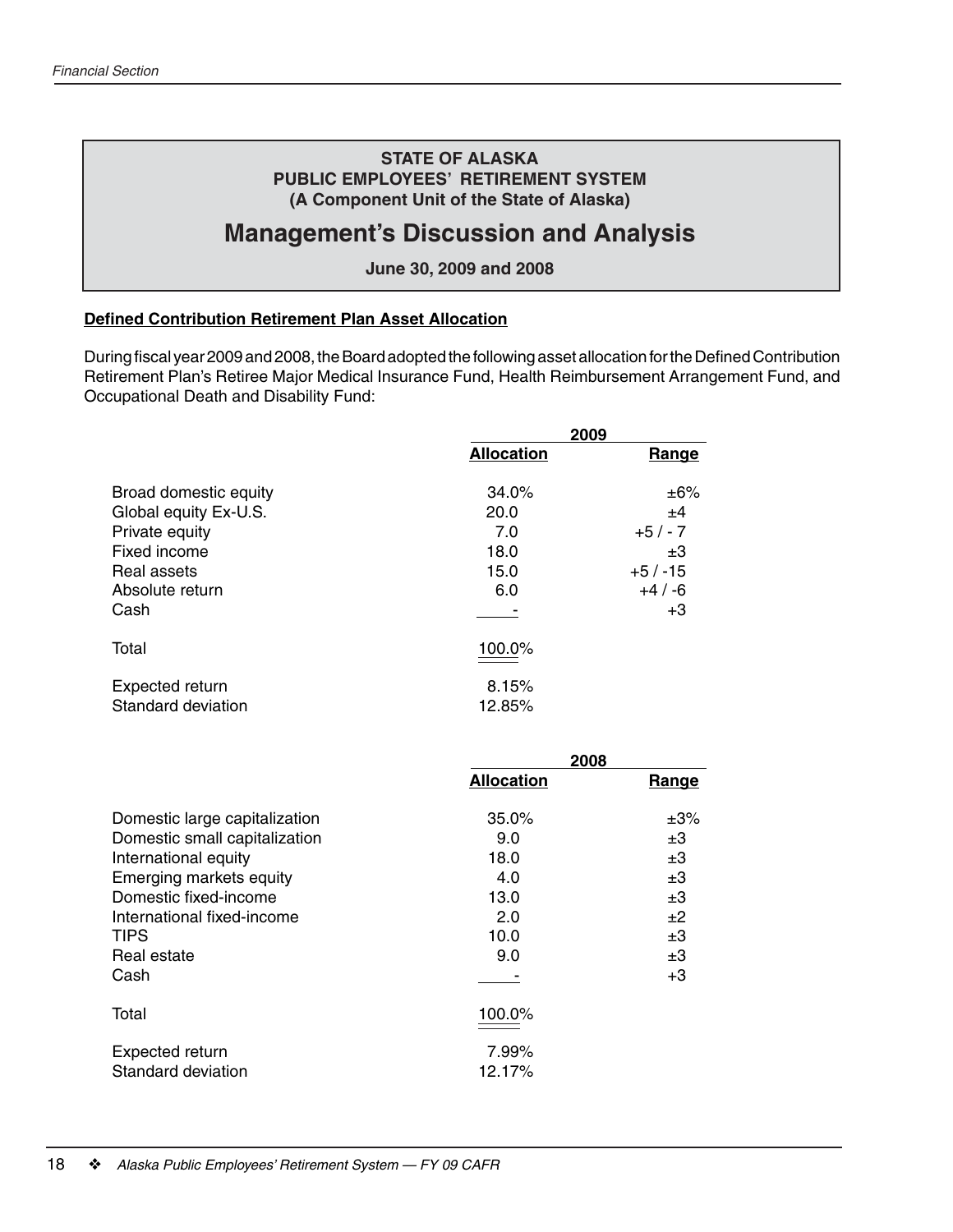# **Management's Discussion and Analysis**

**June 30, 2009 and 2008**

## **Actuarial Valuations and Funding Progress - Defined Benefit (DB) Plan**

The overall objective of a pension fund is to accumulate sufficient funds to meet all expected future obligations to members. The employer contribution requirements are actuarially determined as a percentage of eligible salaries, and reflect the cost of benefits accruing during a fiscal year and a fixed amortization of the unfunded accrued liability. The amortization period is recommended by the actuary and adopted by the Board. Employer contribution rates are recommended by the actuary and the actuarially determined contribution rate is considered for adoption by the Board annually. Decreases in investment result increasing healthcare costs, and contribution shortfalls continue to impact the Defined Benefit Plan's funding ratio. The ratio of assets to liabilities was 69.5%, at June 30, 2008 (the date of the Defined Benefit Plan's latest actuarial valuation report). The goal for the DB Plan is to make progress toward achieving the funding objectives.

A summary of the actuarial assumptions and methods is presented in the Notes to Required Supplementary Information. The assumptions, when applied in combination, fairly represent past and anticipated future experience of the DB Plan.

For fiscal year 2009 (based on the June 30, 2006 actuarial valuation report), the consolidated normal cost rate decreased from 14.48% to 13.72%, the average past service rate increased from 18.03% to 21.50%, thus producing a total fiscal year 2009 actuarially determined average annual required contribution rate in the DB Plan of 35.22%. The Board adopted the actuarially determined contribution rate of 35.22% for fiscal year 2009.

|                                      | <b>Valuation Year</b><br>(In thousands) |            |  |  |
|--------------------------------------|-----------------------------------------|------------|--|--|
|                                      |                                         |            |  |  |
|                                      | 2008                                    | 2007       |  |  |
| <b>Valuation Assets</b>              | \$11,040,106                            | 9,900,960  |  |  |
| Accrued Liabilities (total benefits) | 15,888,141                              | 14,570,933 |  |  |
| <b>Unfunded Accrued Liability</b>    | 4,669,973                               | 4,848,035  |  |  |
| <b>Funding Ratio</b>                 | 69.5%                                   | 68.0%      |  |  |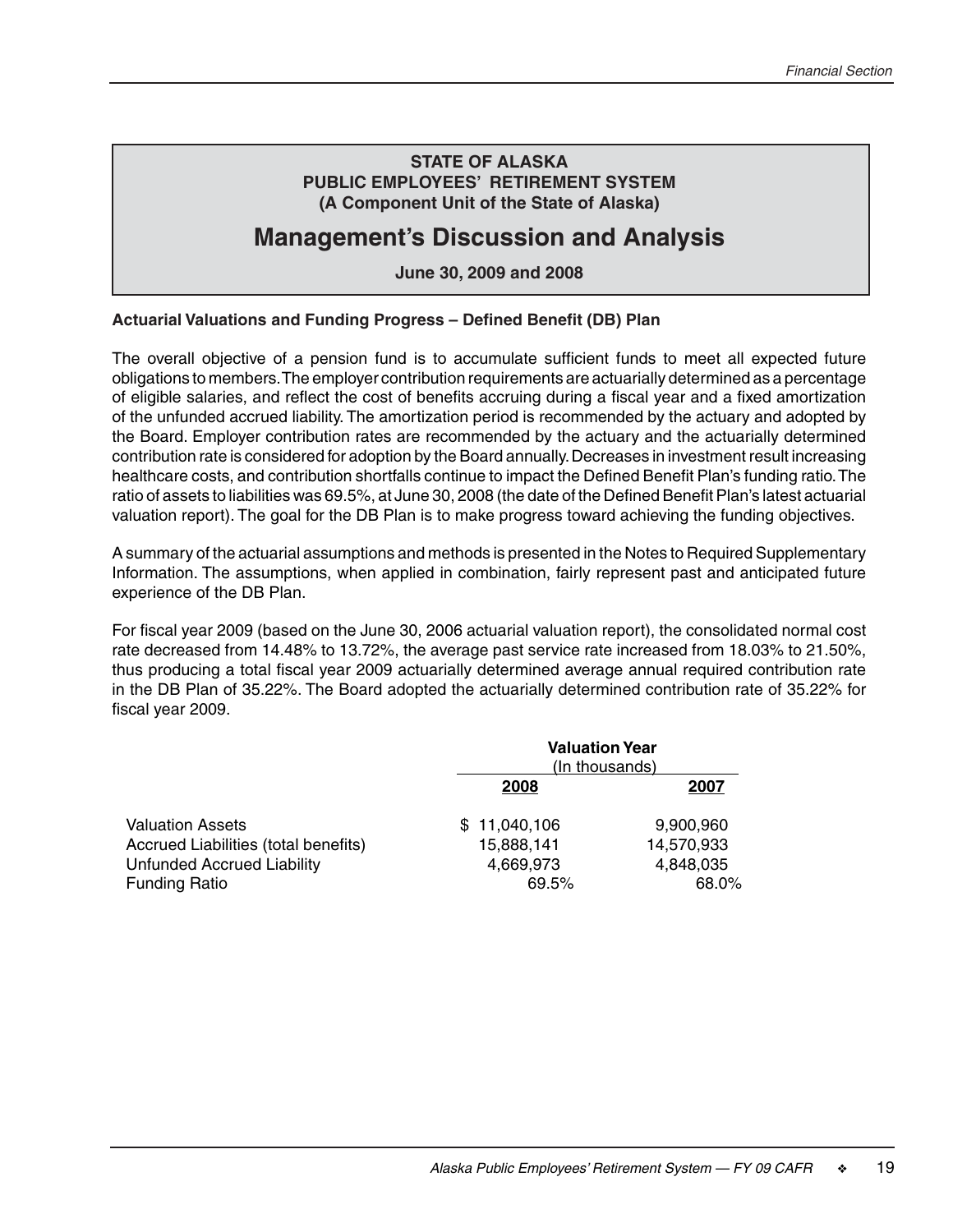# **Management's Discussion and Analysis**

**June 30, 2009 and 2008**

#### **Contributions and Investment Income**

The additions required to fund retirement benefits are accumulated through a combination of employer and plan member contributions, State of Alaska appropriation, investment income (loss), other additions, and a transfer.

|                                 | <b>Additions</b> (In thousands) |                |            |             |            |           |
|---------------------------------|---------------------------------|----------------|------------|-------------|------------|-----------|
|                                 | Increase/(Decrease)             |                |            |             |            |           |
|                                 |                                 | 2009           | 2008       | Amount      | Percentage | 2007      |
| Plan member contributions       | \$                              | 141,073        | 134,151    | 6,922       | 5.2%       | 126,278   |
| <b>Employer contributions</b>   |                                 | 407,452        | 380,825    | 26,627      | 7.0        | 338,890   |
| Appropriation - State of Alaska |                                 | 241,600        | 185,000    | 56,600      | 30.6       | 18,582    |
| Net investment (loss) income    |                                 | (2, 191, 482)  | (336, 985) | (1,854,497) | 550.3      | 1,731,757 |
| Transfer from postemployment    |                                 |                |            |             |            |           |
| health fund                     |                                 | $\blacksquare$ | 3,490,576  | (3,490,576) | (100.0)    |           |
| Other additions                 |                                 | 8,780          | 47         | 8,733       | 18,580.9   | 84        |
| Total                           |                                 | \$(1,392,577)  | 3,853,614  | (5,246,191) | (136.1)%   | 2,215,591 |

The Plan's employer contributions increased from \$380,825,000 in fiscal year 2008 to \$407,452,000 in fiscal year 2009, an increase of \$26,627,000 or 7.0%. There was an increase from \$338,890,000 during fiscal year 2007 to \$380,825,000 during fiscal year 2008, an increase of \$41,935,000 or 12.4%.

The State of Alaska provided \$241,600,000 in employer on-behalf payments for fiscal year 2009 in Senate Bill 53, Section 55 (e).

The DB Plan's actuarial determined employer contribution rate increased from 32.51% in Fiscal Year 2008 to 35.22% in fiscal year 2009. The employer effective contribution rate for fiscal year 2009 was established to be 22.00%, but not lower than 14.48%, in Senate Bill 53, Section 55 (f).

Increases in actuarial determined contribution rates in fiscal year 2009 are largely due to the contribution shortfall related to contributions made in fiscal years 2007 and 2008.

The Plan's net investment loss in fiscal year 2009 increased by (\$1,854,497,000) or 550.3% from losses incurred in fiscal year 2008. Net income investment decreased by \$2,068,742,000 or -119.5% over amounts recorded in 2007. Investments were hard hit by the economic downturn and for eight months of the fiscal year, investments results were heavily negative. Beginning March 2009, the investment environment turned around with assistance from the Federal government's intervention in the economy through various stimulus packages.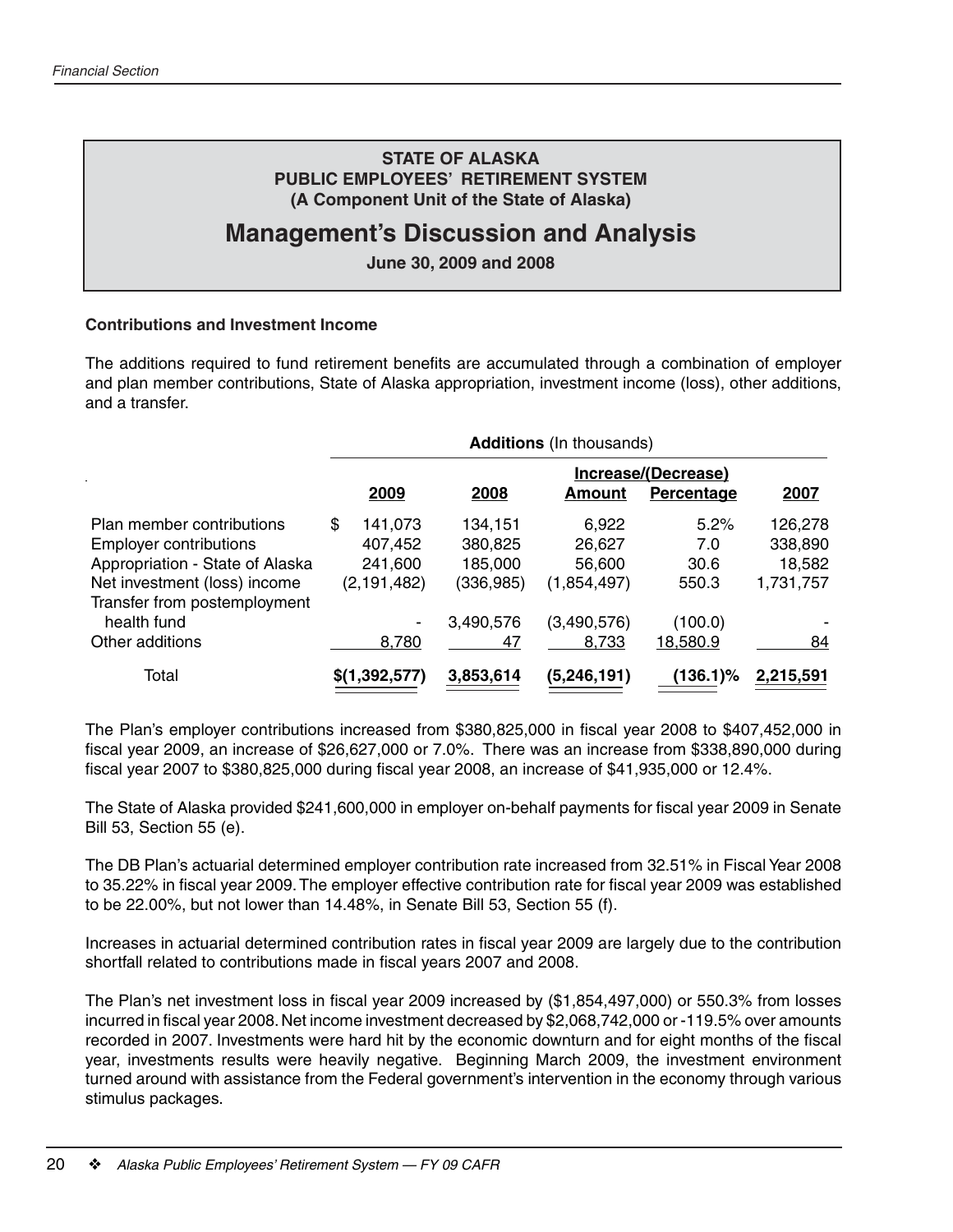# **Management's Discussion and Analysis**

**June 30, 2009 and 2008**

|                            |           | <b>Year Ended</b> |        |
|----------------------------|-----------|-------------------|--------|
|                            | 2009      | 2008              | 2007   |
| System returns             | $-20.49%$ | $-3.06%$          | 18.87% |
| Domestic equities          | $-26.72$  | $-13.53$          | 20.10  |
| International equities     | $-29.11$  | $-7.58$           | 30.20  |
| Fixed income               | 3.39      | 6.58              | 6.20   |
| Private equity             | $-23.67$  |                   |        |
| Absolute return            | $-12.51$  |                   |        |
| Real assets                | $-21.02$  | 5.71              | 20.70  |
| International fixed income |           | 18.96             | 1.97   |

The Defined Contribution Retirement (DCR) Pension Trust employer effective rate for the DCR Pension Trust Plan's for Fiscal Year 2009 was set at 22.00%, based on their DB plan rate.

The DCR Pension Trust employer contribution rate for fiscal year 2009 was 5.00%. The DCR Occupational Death and Disability rate for "peace officers and firefighters" for fiscal year 2009 was 1.33% and for "All Other" employees was 0.58%, per Board Resolution 2007-38. The Retiree Major Medical Insurance Fund was 0.99% per Board Resolution 2007-37, and the rate for the Health Reimbursement Arrangement Fund was set at 3% of the employer's average annual compensation per AS 39.30.370. Any remaining balance, if any, after subtracting the mandatory contributions from the total employer contribution rate of 22.00% was deposited in the DB Plan.

Over the long term, investment income has been a major component of additions to System assets. During fiscal year 2009, the System experienced a significant reduction in rates of return on investments. The rate of return used in the actuarial valuation report to determine liabilities of the DB Plan was 8.25%. The fiscal year 2009 and 2008 losses represent a substantial reversal of investment income from 2007 and 2006.

During fiscal year 2008, the Plan transferred the fund balance as of June 30, 2007 of the Postemployment Healthcare fund to the Alaska Retiree Healthcare Trust fund as a result of approval from the Internal Revenue Service for the Public Employees' and Teachers' Retirement Systems for pre-funding of postemployment healthcare costs. The actual transfer of funds occurred in fiscal year 2009.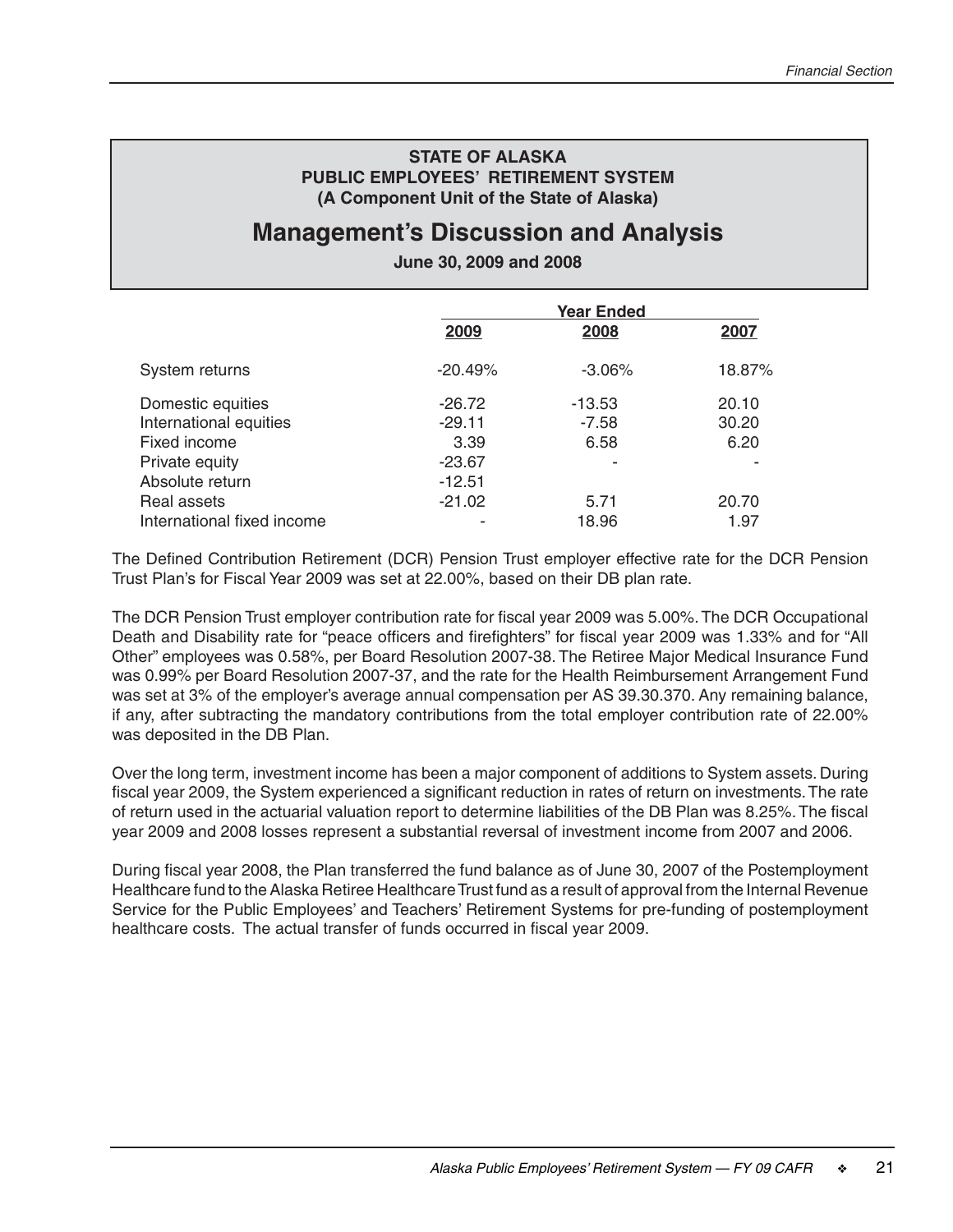# **Management's Discussion and Analysis**

**June 30, 2009 and 2008**

#### **Benefits and Other Deductions**

The primary deduction of the DB Plan is the payment of pension benefits. The primary deduction of the DCR Pension Trust Plan is the refund of contributions. These benefit payments, together with postemployment healthcare premiums paid, healthcare claims paid, lump sum refunds made to former plan members, and the cost of administering the plans comprise the costs of operations.

|                            | <b>Deductions</b> (In thousands) |         |         |            |         |
|----------------------------|----------------------------------|---------|---------|------------|---------|
|                            | Increase/(Decrease)              |         |         |            |         |
|                            | 2009                             | 2008    | Amount  | Percentage | 2007    |
| Pension and postemployment |                                  |         |         |            |         |
| healthcare                 | \$722,493                        | 516,197 | 206,296 | 40.0%      | 635,098 |
| Refund of contributions    | 13,884                           | 15,159  | (1,275) | (8.4)      | 14,953  |
| Administrative             | 20,718                           | 8,702   | 12,016  | 138.1      | 6,276   |
| Total                      | \$757,095                        | 540,058 | 217,037 | 40.2%      | 656,327 |

The System's pension and postemployment healthcare benefit payments in 2009 increased \$206,296,000 or 40.0% from fiscal year 2008 and decreased (\$118,901,000) or -18.7% from fiscal years 2008 and 2007, respectively. The primary reason of the increase was the change in how healthcare costs are reported in the System's financial statements. The DB Plan Alaska Retiree Healthcare Trust (ARHCT) was established with Senate Bill 123 and became effective July 1, 2007. The ARHCT healthcare claims payments were \$256,408,000 for fiscal year 2009 compared to \$77,074,000 in fiscal year 2008. Prior to fiscal year 2008, the System was responsible for a healthcare premium paid directly to the Retiree Health Fund (RHF) for each retired member / beneficiary participating in the System. Beginning July 1, 2007, the System began funding the ARHCT via employer contributions. The RHF continued to pay healthcare claims for the three participating Systems until February 29, 2008. Beginning March 1, 2008, the ARHCT became responsible for payment of healthcare claims.

Administrative deductions in 2009 increased \$12,016,000 or 138.1% from fiscal year 2008 and increased \$2,426,000 or 38.6% from fiscal years 2008 and 2007, respectively.

The increase in administrative deductions is related to an increase in actuarial cost and an increase in the administrative expenses associated with the third party administrator of the healthcare plans. In prior years the administrative cost for the healthcare plans was reflected in the retiree health fund. These costs are now reflected in the DB Plan's Alaska Healthcare Trust.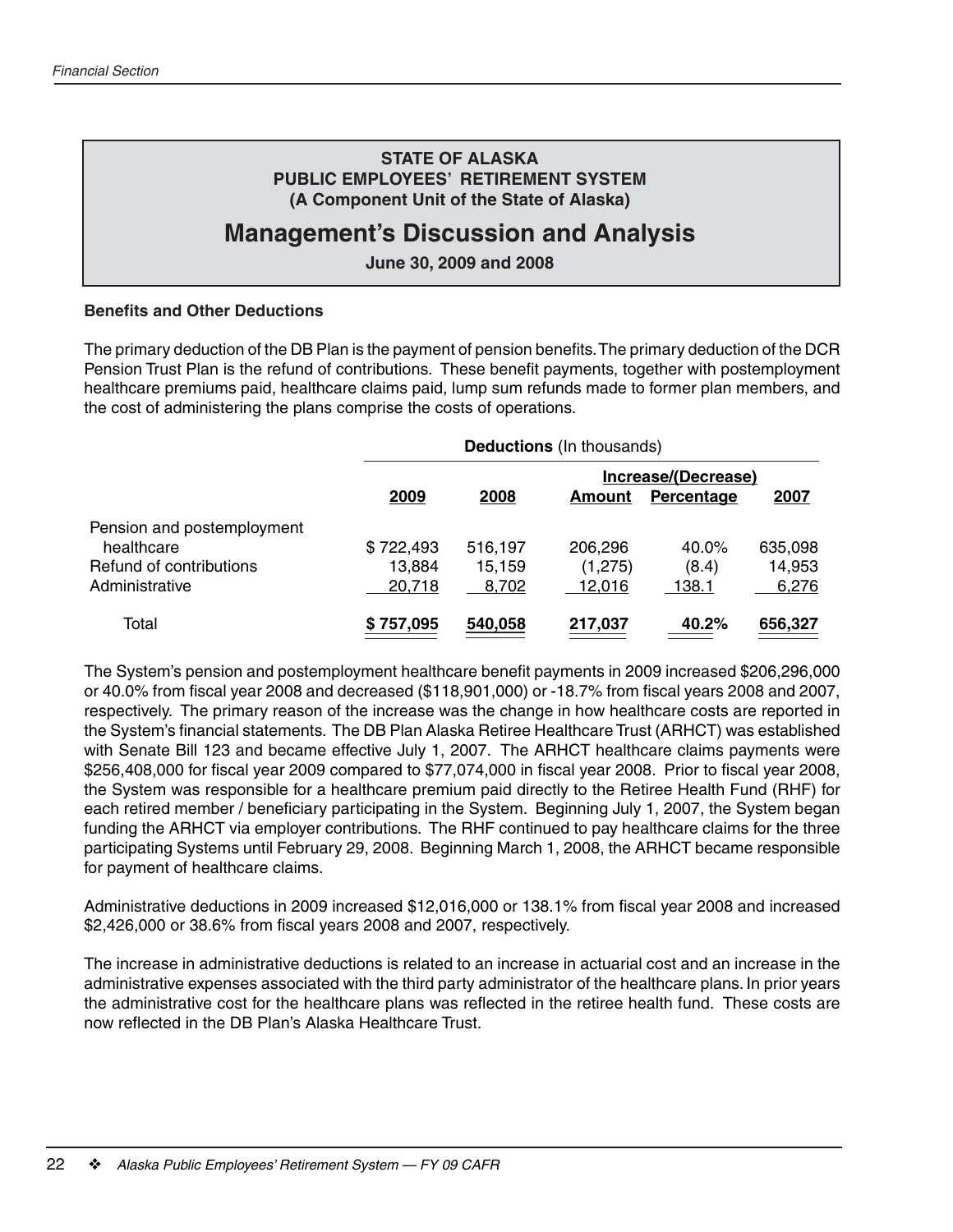# **Management's Discussion and Analysis**

**June 30, 2009 and 2008**

#### **Funding**

Retirement benefits are financed by accumulations from employers, plan members, State of Alaska appropriations, and income earned on System investments.

- The employer contribution rates are determined by the DB Plan's consulting actuaries and adopted by the Board annually. The DCR Plan's employer contribution rates were established by Alaska Statute and adopted by the Board, with the exception of the Healthcare Reimbursement Arrangement Plan amounts, which are calculated and approved by the Department.
- Plan member contributions are established by Alaska Statute 39.35.160. for the DB Plan and Alaska Statute 39.35.730 for the DCR Plan.
- Alaska Statute 39.25.280 requires that additional state contributions are required each July 1 or as soon after July 1 for the ensuing fiscal year that when combined with the total employer contributions is sufficient to pay the Plan's past service liability at the contribution rate adopted by the Board for that fiscal year.
- The Board works with an external consultant to determine the proper asset allocation strategy.

#### **Legislation**

During fiscal year 2009, the Twenty-Sixth Alaska State Legislature enacted one law that affects the System:

• House Bill 81 appropriates \$107.9 million from the general fund to the Department of Administration for deposit in the System's defined benefit pension fund and retiree healthcare trust as partial payment of the participating employers' contributions for the fiscal year ending June 30, 2010. This appropriation is to fund the difference between the statutory required contribution established in Senate Bill 125 of 22 percent and the actuarially determined contribution rate of 27.65 percent for fiscal year 2010.

#### **Economic Conditions, Future Contribution Rates, and Status of Unfunded Liability**

The financial market environment continues to challenge investors. With the threat of inflation, the failures of financial institutions and brokerage firms, and continued turmoil in the Middle East, many forces once again pose changes to Plan investments. The Board continues to diversify the portfolio of the Plan to maintain an optimal risk/return ratio.

The return on the DB Plan's investments failed to meet or exceed its' actuarially assumed return of 8.25%. Even with investment returns exceeding the actuarial rate of return, the System will continue to see an increase in actuarial determined contribution rates due to rising medical cost and past contribution shortfalls.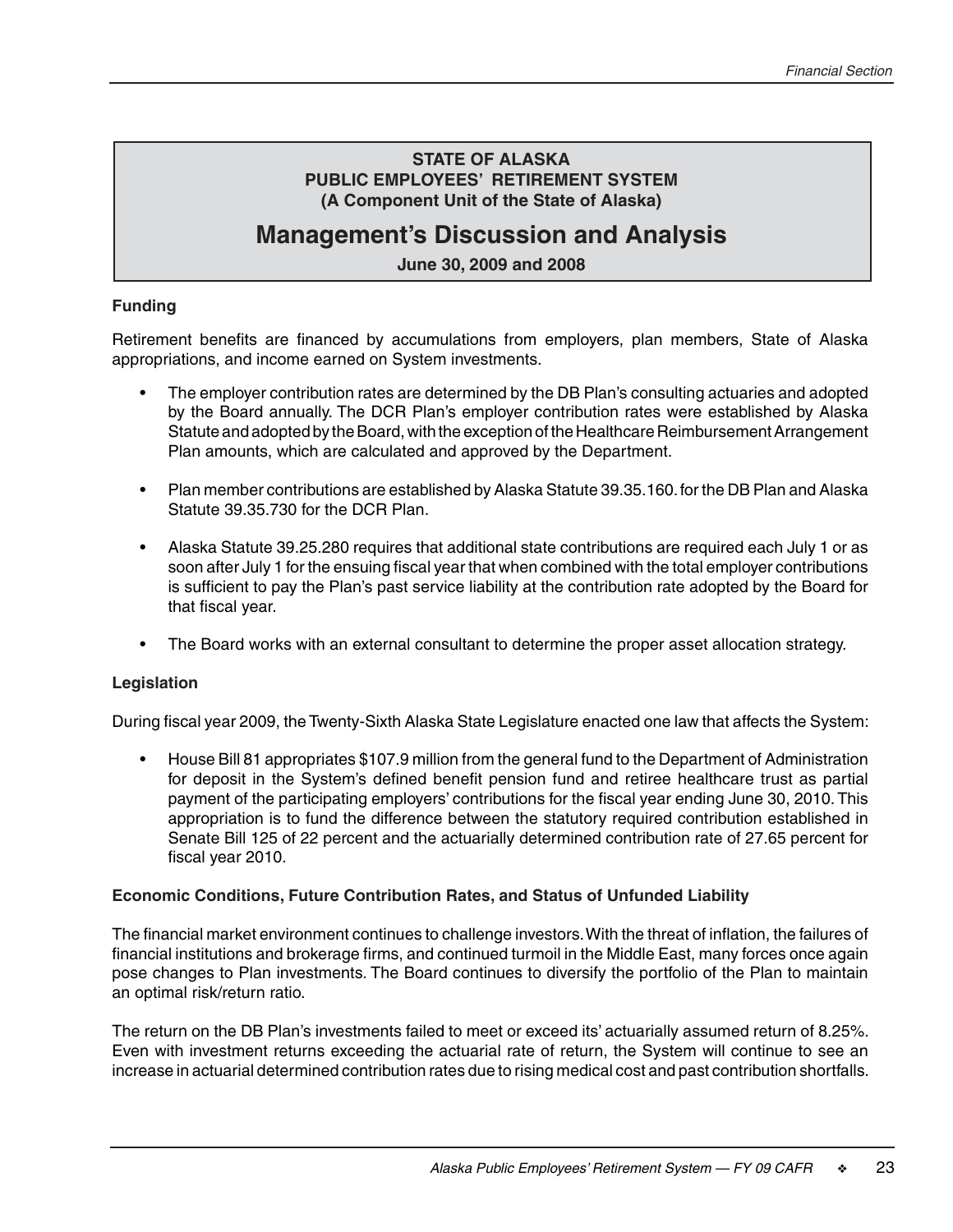# **Management's Discussion and Analysis**

**June 30, 2009 and 2008**

The consulting actuary recommended an increase from the average employer contribution rate of 32.51% in fiscal year 2008 to 35.22% in fiscal year 2009. The Board adopted the actuarially determined contribution rate of 35.22% for fiscal year 2009, up 2.71 points from the fiscal year 2008 Board adopted actuarially determined contribution rate of 32.51%. The employer effective rate for fiscal year 2009 was set at 22.00%.

The June 30, 2008, actuarial valuation for the DB Plan reported a funding ratio of 69.5% and an unfunded liability of \$4.85 billion.

For fiscal year 2009 and 2008, the DCR Plan's employer contribution rate was established at 22.00%. The DCR Plan retiree medical plan contribution rate was adopted by the Board to be 0.99% for fiscal year 2009 and 2008 respectively. The DCR Plan's occupational death and disability rate for peace officers and firefighters was adopted by the Board to be 1.33% for fiscal year 2009 and 2008. The DCR Plan's occupational death and disability rate for all other employees was adopted by the Board to be 0.58% for fiscal year 2009 and 2008, respectively. The actuarial determined rate for fiscal year 2010 was set in the June 30, 2007 valuations to be 27.65% and the 2011 actuarial determined rate was set in the June 30, 2008 valuation to be 27.96%.

#### **Requests for Information**

This financial report is designed to provide a general overview of the finances for all those with interest in the finances. Questions concerning any of the information provided in this report or requests for additional financial information should be addressed to:

> State of Alaska Public Employees' Retirement System Division of Retirement & Benefits, Accounting Section P.O. Box 110203 Juneau, Alaska 99811-0203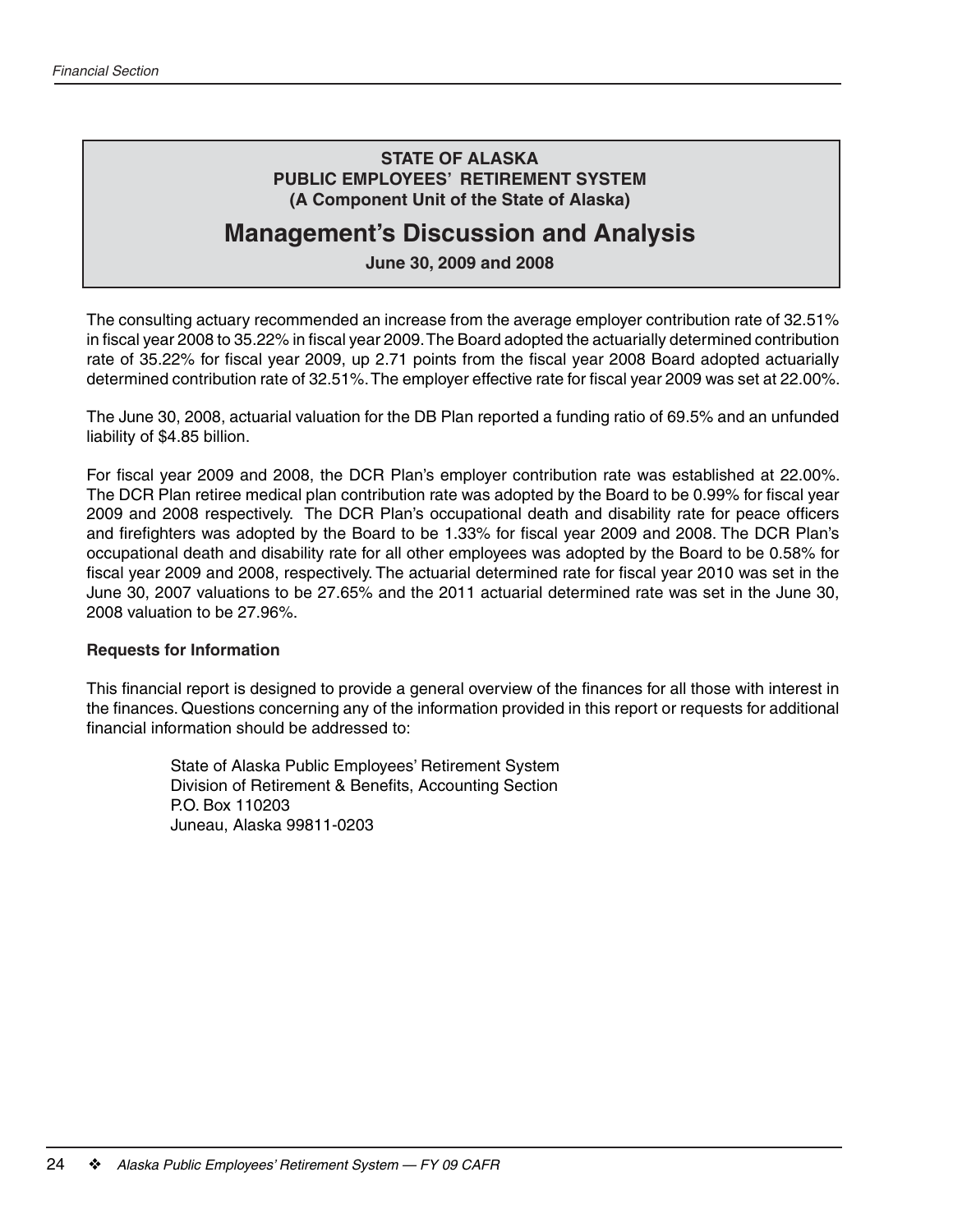# **Statements of Plan Net Assets**

**June 30, 2009 and 2008 (In thousands)**

|                                                                                    | 2009                                     |                                               |                               |                                          | 2008                                                 |                      |  |
|------------------------------------------------------------------------------------|------------------------------------------|-----------------------------------------------|-------------------------------|------------------------------------------|------------------------------------------------------|----------------------|--|
|                                                                                    | <b>Defined</b><br><b>Benefit</b><br>Plan | <b>Defined</b><br><b>Contribution</b><br>Plan | <b>SYSTEM</b><br><b>TOTAL</b> | <b>Defined</b><br><b>Benefit</b><br>Plan | <b>Defined</b><br><b>Contribution SYSTEM</b><br>Plan | <b>TOTAL</b>         |  |
| Assets:                                                                            |                                          |                                               |                               |                                          |                                                      |                      |  |
| Cash and cash equivalents (notes 3, 4, 5 and 6):<br>Short-term fixed income pool   | \$37,439                                 | 612                                           | 38,051                        | 32,531                                   | 1,477                                                | 34,008               |  |
| Great West / participant directed deposit                                          |                                          | 1,585                                         | 1,585                         |                                          | 324                                                  | 324                  |  |
| Total cash and cash equivalents                                                    | 37,439                                   | 2,197                                         | 39,636                        | 32,531                                   | 1,801                                                | 34,332               |  |
| Receivables:                                                                       |                                          |                                               |                               |                                          |                                                      |                      |  |
| Contributions                                                                      | 22,029                                   | 24                                            | 22,053                        | 27,079                                   | 176                                                  | 27,255               |  |
| Due from State of Alaska General Fund<br>Due from retiree health fund              | 9,169<br>1,051                           | 3,976                                         | 13,145<br>1,051               | 17,624                                   | 2,817                                                | 20,441               |  |
| Due from postemployment healthcare fund (note 7)                                   |                                          |                                               |                               | 3,490,576                                |                                                      | 3,490,576            |  |
| Other account receivable                                                           | 2,084                                    |                                               | 2,084                         | 138                                      |                                                      | 138                  |  |
| Total receivables                                                                  | 34,333                                   | 4,000                                         | 38,333                        | 3,535,417                                | 2,993                                                | 3,538,410            |  |
| Investments (notes 3, 4, 5, 6 and 7):<br><b>Fixed Income Securities</b>            |                                          |                                               |                               |                                          |                                                      |                      |  |
| Retirement fixed income pool                                                       | 998,809                                  | 2,977                                         | 1,001,786                     | 1,642,571                                |                                                      | 1,642,571            |  |
| High yield pool                                                                    | 189,135                                  | 416                                           | 189,551                       | 260,351                                  |                                                      | 260,351              |  |
| International fixed income pool                                                    | 130,194                                  | 413                                           | 130,607                       | 219,627                                  | $\blacksquare$                                       | 219,627              |  |
| Emerging debt pool                                                                 | 65,747                                   | 92                                            | 65,839                        |                                          |                                                      |                      |  |
| <b>Total Fixed Income Securities</b><br><b>Broad Domestic Equity</b>               | 1,383,885                                | 3,898                                         | 1,387,783                     | 2,122,549                                | $\overline{\phantom{a}}$                             | 2,122,549            |  |
| Broad domestic equity                                                              | 2,839,854                                | 7.683                                         | 2,847,537                     | 3,420,343                                |                                                      | 3,420,343            |  |
| <b>Total Broad Domestic Equity</b>                                                 | 2,839,854                                | 7,683                                         | 2,847,537                     | 3,420,343                                | $\overline{\phantom{a}}$                             | 3,420,343            |  |
| Global Equity Ex-US                                                                |                                          |                                               |                               |                                          |                                                      |                      |  |
| International equity pool<br>Emerging markets equity pool                          | 1,307,598<br>360,383                     | 3,413<br>1,121                                | 1,311,011<br>361,504          | 1,554,576<br>293,598                     | $\overline{a}$                                       | 1,554,576<br>293,598 |  |
| <b>Total Global Equity Ex-US</b>                                                   | 1,667,981                                | 4,534                                         | 1,672,515                     | 1,848,174                                | $\overline{\phantom{a}}$                             | 1,848,174            |  |
| <b>Private Equity</b>                                                              |                                          |                                               |                               |                                          |                                                      |                      |  |
| Private equity pool                                                                | 733,421                                  | 1,547                                         | 734,968                       | 888,882                                  |                                                      | 888,882              |  |
| <b>Total Private Equity</b>                                                        | 733,421                                  | 1,547                                         | 734,968                       | 888,882                                  | $\overline{\phantom{a}}$                             | 888,882              |  |
| Absolute Return<br>Absolute return pool                                            | 376,296                                  | 1,392                                         | 377,688                       | 435.243                                  |                                                      | 435,243              |  |
| <b>Total Absolute Return</b>                                                       | 376,296                                  | 1,392                                         | 377,688                       | 435.243                                  | $\overline{\phantom{a}}$                             | 435,243              |  |
| <b>Real Assets</b>                                                                 |                                          |                                               |                               |                                          |                                                      |                      |  |
| Real estate pool                                                                   | 910,810                                  | 1,576                                         | 912,386                       | 1,304,634                                |                                                      | 1,304,634            |  |
| Real estate investment trust pool<br>Energy pool                                   | 23,407<br>53,556                         | 219<br>227                                    | 23,626<br>53,783              |                                          |                                                      |                      |  |
| Farmland pool                                                                      | 317,290                                  | 223                                           | 317,513                       |                                          |                                                      |                      |  |
| Farmland water pool                                                                | 10,549                                   |                                               | 10,549                        |                                          |                                                      |                      |  |
| Timber pool                                                                        | 106,774                                  | 514                                           | 107,288                       |                                          |                                                      |                      |  |
| Treasury inflation protected securities pool<br>Mortgages                          | 52,074                                   | 699                                           | 52,773                        | 57,544                                   | 1,084                                                | 58,628               |  |
| <b>Total Real Assets</b>                                                           | 1,474,460                                | 3,458                                         | 1,477,918                     | 1,362,178                                | 1,084                                                | 1,363,262            |  |
| Other investment funds, at fair value:                                             |                                          |                                               |                               |                                          |                                                      |                      |  |
| Pooled investment funds                                                            |                                          | 2,568                                         | 2,568                         |                                          |                                                      |                      |  |
| Collective investment funds<br>Other                                               | ÷.                                       | 49,555                                        | 49,555                        | 327,130<br>340,733                       | 33,177                                               | 360,307<br>340.733   |  |
| Total other investment funds                                                       |                                          | 52,123                                        | 52,123                        | 667,863                                  | 33,177                                               | 701.040              |  |
| <b>Total investments</b>                                                           | 8,475,897                                | 74,635                                        | 8,550,532                     | 10,745,232                               | 34,261                                               | 10,779,493           |  |
| Other:                                                                             |                                          |                                               |                               |                                          |                                                      |                      |  |
| Other<br>Total other                                                               | 2,824<br>2,824                           |                                               | 2,824<br>2,824                | 8<br>8                                   |                                                      | 8<br>8               |  |
| Total assets                                                                       | 8,550,493                                | 80,832                                        | 8,631,325                     | 14,313,188                               | 39,055                                               | 14,352,243           |  |
| Liabilities:                                                                       |                                          |                                               |                               |                                          |                                                      |                      |  |
| Accrued expenses                                                                   | 8,732                                    | 1,015                                         | 9,747                         | 8,358                                    | 664                                                  | 9,022                |  |
| Due to State of Alaska General Fund                                                | 5,844                                    |                                               | 5,844                         | 16,861                                   |                                                      | 16,861               |  |
| Due to Retiree Health Medical Fund<br>Due to Alaska Retiree Healthcare Trust - TRS | 102                                      |                                               | 102                           | 5,485<br>64,995                          |                                                      | 5,485<br>64,995      |  |
| Due to Alaska Retiree Healthcare Trust - PERS (note 7)                             |                                          |                                               |                               | 3,490,576                                |                                                      | 3,490,576            |  |
| <b>Total liabilities</b>                                                           | 14,678                                   | 1,015                                         | 15,693                        | 3,586,275                                | 664                                                  | 3,586,939            |  |
| Commitment and contingencies (note 9)                                              |                                          |                                               |                               |                                          |                                                      |                      |  |
| Net assets held in trust for pension and<br>postemployment healthcare benefits     |                                          |                                               |                               |                                          |                                                      |                      |  |
| (See unaudited Schedule of Funding Progress)                                       | \$8,535,815                              | 79,817                                        | 8,615,632                     | 10,726,913                               | 38,391                                               | 10,765,304           |  |
|                                                                                    |                                          |                                               |                               |                                          |                                                      |                      |  |
| See accompanying notes to financial statements.                                    |                                          |                                               |                               |                                          |                                                      |                      |  |

֦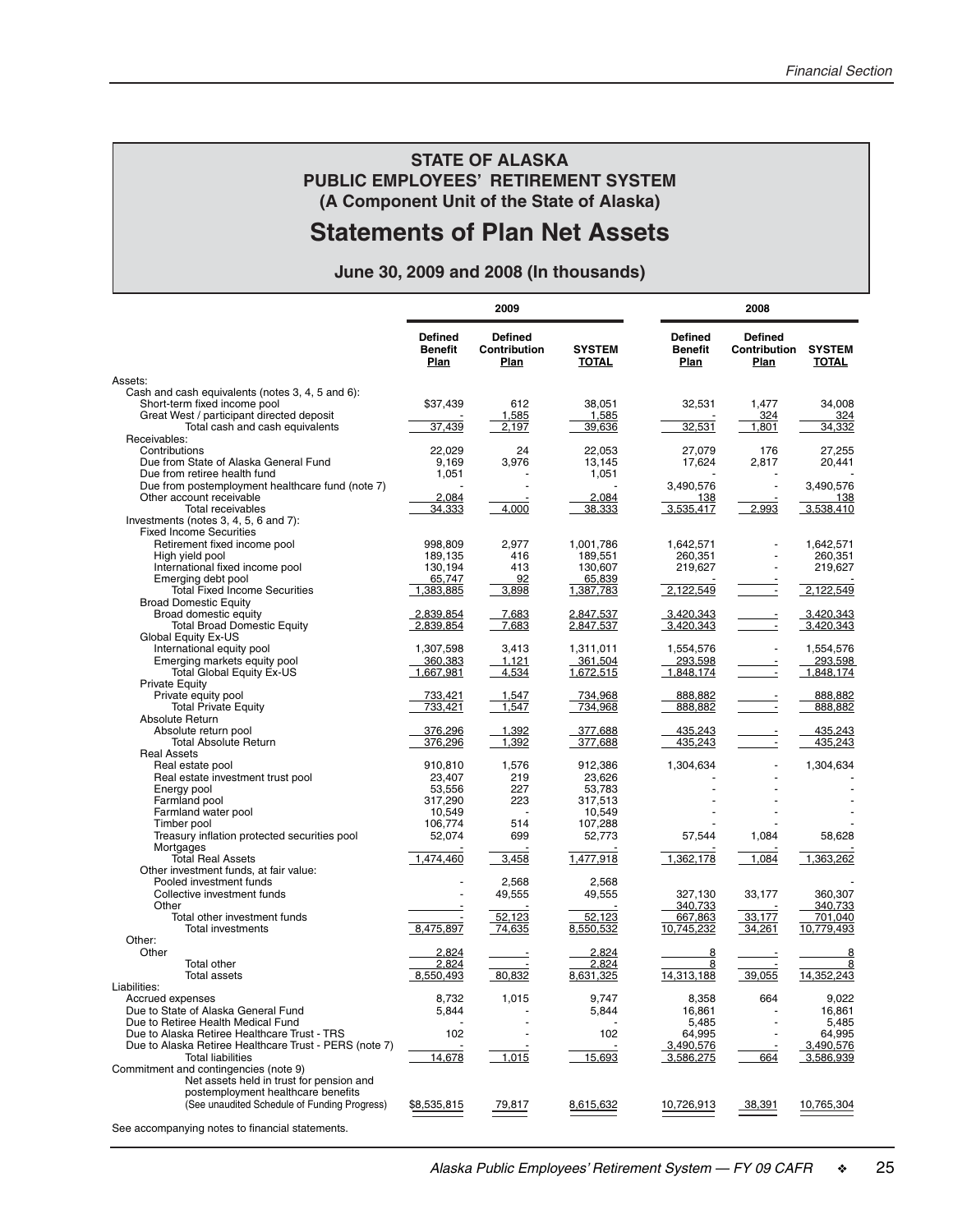# **Statements of Changes in Plan Net Assets**

**June 30, 2009 and 2008 (In thousands)**

|                                                                                 | 2009                                     |                                               |                               | 2008                                     |                                        |                               |
|---------------------------------------------------------------------------------|------------------------------------------|-----------------------------------------------|-------------------------------|------------------------------------------|----------------------------------------|-------------------------------|
|                                                                                 | <b>Defined</b><br><b>Benefit</b><br>Plan | <b>Defined</b><br><b>Contribution</b><br>Plan | <b>SYSTEM</b><br><b>TOTAL</b> | <b>Defined</b><br><b>Benefit</b><br>Plan | <b>Defined</b><br>Contribution<br>Plan | <b>SYSTEM</b><br><b>TOTAL</b> |
| Additions (reduction):                                                          |                                          |                                               |                               |                                          |                                        |                               |
| Contributions:                                                                  | \$<br>379,540                            | 27,912                                        | 407,452                       | 364,078                                  | 16,747                                 | 380,825                       |
| Employers<br>Plan members                                                       | 119,338                                  | 21,735                                        | 141,073                       | 120,980                                  | 13,171                                 | 134,151                       |
| State of Alaska                                                                 | 241,600                                  | $\overline{\phantom{a}}$                      | 241,600                       | 185,000                                  | $\sim$ $\sim$                          | 185,000                       |
| <b>Total contributions</b>                                                      | 740,478                                  | 49,647                                        | 790,125                       | 670,058                                  | 29,918                                 | 699,976                       |
| Investment income (loss):                                                       |                                          |                                               |                               |                                          |                                        |                               |
| Net (depreciation) appreciation in fair value (note 3)                          | (2,469,944)                              | (8, 263)                                      | (2,478,207)                   | (737, 929)                               | (675)                                  | (738, 604)                    |
| Interest                                                                        | 90,059                                   | 1,299                                         | 91,358                        | 137,756                                  | (2, 242)                               | 135,514                       |
| <b>Dividends</b>                                                                | 213,049                                  | 275                                           | 213,324                       | 284,876                                  | 23                                     | 284,899                       |
| Net recognized loan recovery                                                    | 13                                       | $\overline{\phantom{a}}$                      | 13                            |                                          |                                        |                               |
| Total investment income (loss)                                                  | (2, 166, 823)                            | (6,689)                                       | (2, 173, 512)                 | (315, 297)                               | (2,894)                                | (318, 191)                    |
| Less investment expense                                                         | 17,970                                   | $\sim 1000$ km s $^{-1}$                      | 17,970                        | 23,089                                   | $\overline{\phantom{a}}$               | 23,089                        |
| Net investment (loss) before<br>security lending activities                     | (2, 184, 793)                            | (6,689)                                       | (2, 191, 482)                 | (338, 386)                               | (2,894)                                | (341, 280)                    |
| Securities lending (note 6)                                                     |                                          |                                               |                               | 39,635                                   | $\overline{7}$                         | 39,642                        |
| Less securities lending expenses (note 6)                                       |                                          |                                               |                               | 35,342                                   | $\overline{5}$                         | 35,347                        |
| Net income from securities lending activities<br>Net investment (loss)          | (2, 184, 793)                            | (6,689)                                       | (2, 191, 482)                 | 4.293<br>(334,093)                       | $\overline{c}$<br>(2,892)              | 4.295<br>(336,985)            |
| Transfer from postemployment healthcare fund (note 7)                           |                                          |                                               |                               | 3,490,576                                | <b>Contract Contract</b>               | 3,490,576                     |
|                                                                                 |                                          |                                               |                               |                                          |                                        |                               |
| Other:<br>Other                                                                 | 8,780                                    |                                               | 8,780                         | 47                                       |                                        | 47                            |
| Total (reductions) additions                                                    | (1,435,535)                              | 42,958                                        | (1,392,577)                   | 3,826,588                                | 27,026                                 | 3,853,614                     |
| Deductions:                                                                     |                                          |                                               |                               |                                          |                                        |                               |
| Pension and postemployment benefits                                             | 722,493                                  |                                               | 722,493                       | 516,197                                  |                                        | 516,197                       |
| Refunds of contributions                                                        | 12,498                                   | 1,386                                         | 13,884                        | 14,333                                   | 826                                    | 15,159                        |
| Administrative                                                                  | 20,572                                   | 146                                           | 20,718                        | 8,533                                    | 169                                    | 8,702                         |
| Total deductions                                                                | 755,563                                  | 1,532                                         | 757,095                       | 539,063                                  | 995                                    | 540,058                       |
| Transfer to Alaska retiree healthcare trust (note 6)<br>Net (decrease) increase | (2, 191, 098)                            | 41,426                                        | (2, 149, 672)                 | 3.490.576<br>(203, 051)                  | $\sim$<br>26,031                       | 3.490.576<br>(177,020)        |
| Net assets held in trust for pension and postemployment<br>healthcare benefits: |                                          |                                               |                               |                                          |                                        |                               |
| Balance, beginning of year                                                      | 10,726,913                               | 38,391                                        | 10,765,304                    | 10,929,964                               | 12,360                                 | 10,942,324                    |
| Balance, end of year                                                            | \$8,535,815                              | 79,817                                        | 8,615,632                     | 10,726,913                               | 38,391                                 | 10,765,304                    |

See accompanying notes to financial statements.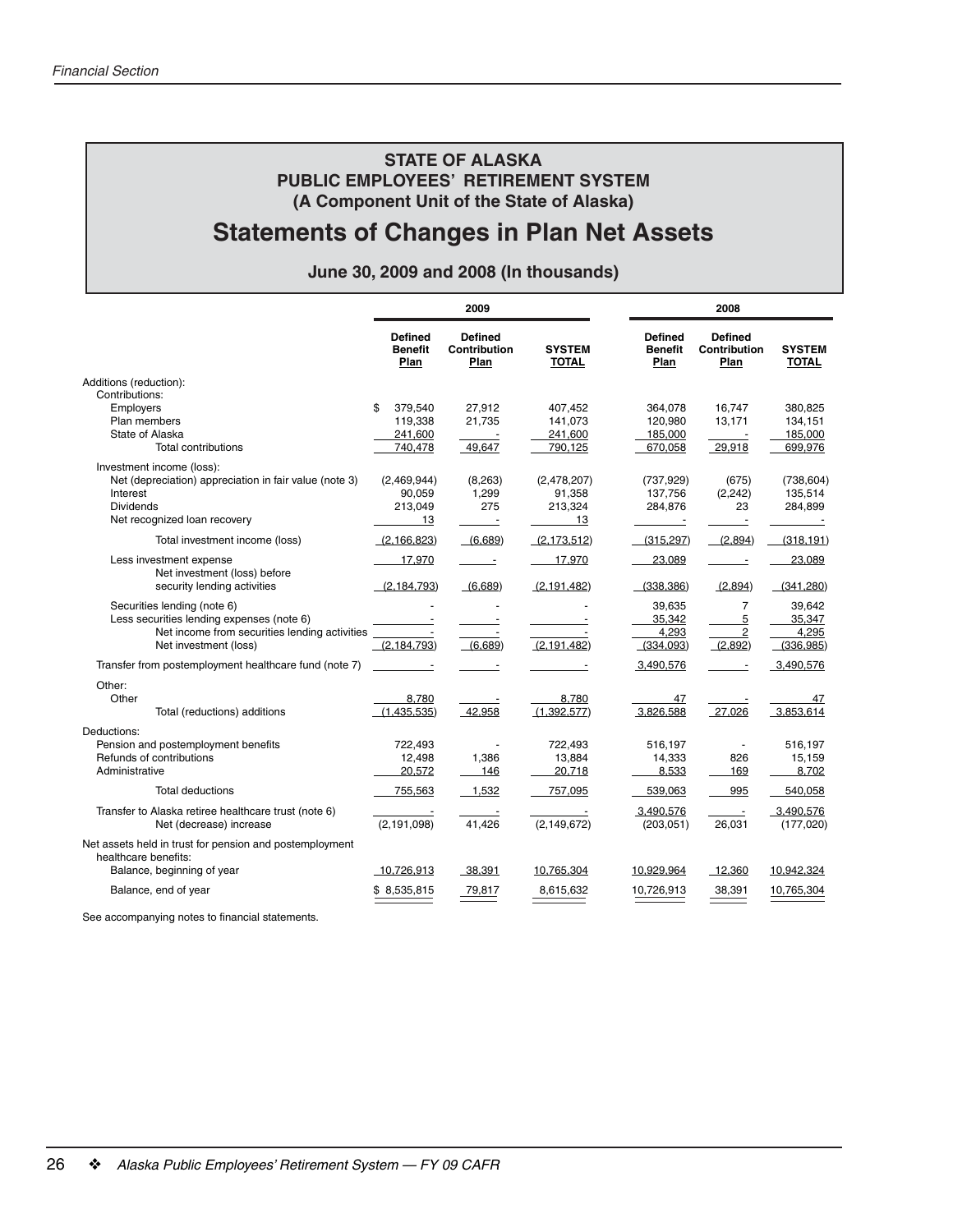# **Notes to Financial Statements**

**June 30, 2009 and 2008**

## **(1) Description**

The following brief description of the State of Alaska Public Employees' Retirement System (PERS), a component unit of the State of Alaska (State) is provided for general information purposes only. Participants should refer to the Plan agreement for more complete information.

At June 30, the number of participating local government employers and public organizations including the State was:

|                  | 2009 | 2008 |
|------------------|------|------|
| State of Alaska  |      |      |
| Municipalities   | 77   | 76   |
| School districts | 53   | 53   |
| Other            | 29   | 29   |
| Total employers  | 160  | 159  |

Inclusion in the Defined Benefit Plan (DB Plan) and Defined Contribution Retirement Plan (DCR Plan) is a condition of employment for eligible State employees, except as otherwise provided, for judges, elected officers and certain employees of the Alaska Marine Highway System. Any local government in the State may elect to have its permanent general and peace officer and firefighter employees covered by the System.

## **Defined Benefit Retirement Plan**

#### *General*

The DB Plan is a defined benefit, cost-sharing, multiple employer plan within PERS established and administered by the State to provide pension and postemployment healthcare benefits for eligible State and local government employees. Benefit and contribution provisions are established by State law and may be amended only by the State Legislature. The DB Plan is a plan within PERS. PERS is a component unit of the State financial reporting entity and is included in the State's Comprehensive Annual Financial Report pension trust fund. The State employees who administer the DB Plan and DCR Plan participate in both. With the passing of SB141, the PERS DB Plan is closed to all new members effective July 1, 2006.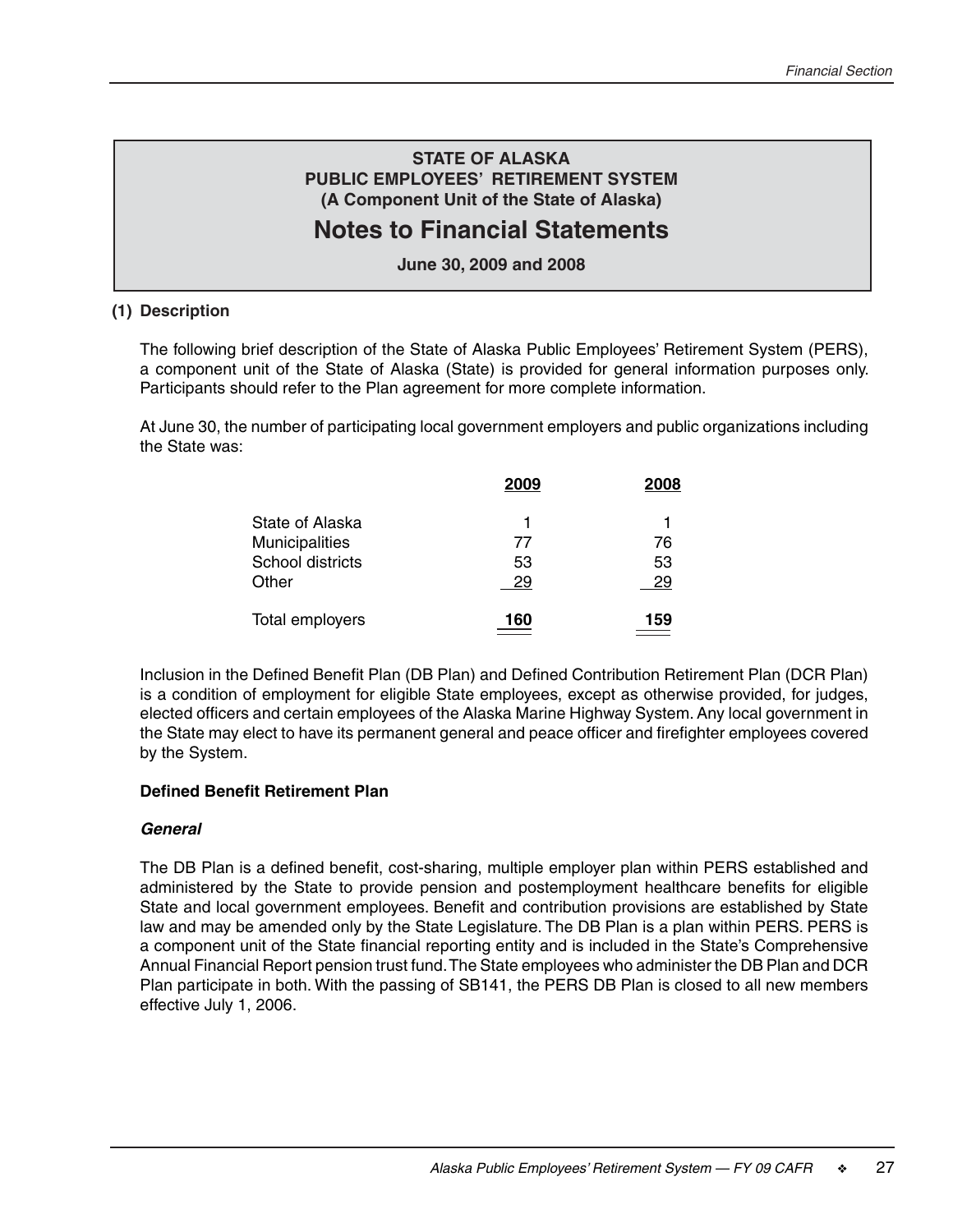# **Notes to Financial Statements**

**June 30, 2009 and 2008**

At June 30, DB Plan's membership consisted of:

|                                                         | <b>Valuations of June 30</b> |        |  |
|---------------------------------------------------------|------------------------------|--------|--|
|                                                         | 2008                         | 2007   |  |
| Retirees and beneficiaries currently receiving benefits | 24,082                       | 22,997 |  |
| Terminated plan members entitled to future benefits     | <u>6,627</u>                 | 6,398  |  |
| Total current and future benefits                       | 30,709                       | 29,395 |  |
| Active plan members:                                    |                              |        |  |
| General                                                 | 26,301                       | 28,675 |  |
| Peace officer and firefighter                           | 2,549                        | 2,687  |  |
| Total active plan membership                            | 28,850                       | 31,362 |  |
| Total                                                   | 59,559                       | 60,757 |  |
| Active plan members:                                    |                              |        |  |
| Vested:                                                 |                              |        |  |
| General                                                 | 18,130                       | 17,695 |  |
| Peace officer and firefighter                           | 1,928                        | 1,892  |  |
| Nonvested:                                              |                              |        |  |
| General                                                 | 8,171                        | 10,980 |  |
| Peace officer and firefighter                           | 621                          | 795    |  |
| Total active plan membership                            | 28,850                       | 31,362 |  |

#### **Pension Benefits**

Members hired prior to July 1, 1986, with five or more paid up years of credited service are entitled to monthly pension benefits beginning at normal retirement age, fifty five, or early retirement age, fifty. For members first hired after June 30, 1986, the normal and early retirement ages are sixty and fifty five, respectively. Members with thirty or more years of credited service (twenty years for peace officers and firefighters) may retire at any age and receive a normal benefit.

The normal monthly pension benefit is based on years of service and average monthly compensation. For members hired prior to July 1, 1996, and all peace officer and firefighter, the average monthly compensation is based upon the members' three highest, consecutive years' salaries. For all other members hired after June 30, 1996, average monthly compensation is based upon the members' five highest, consecutive years' salaries.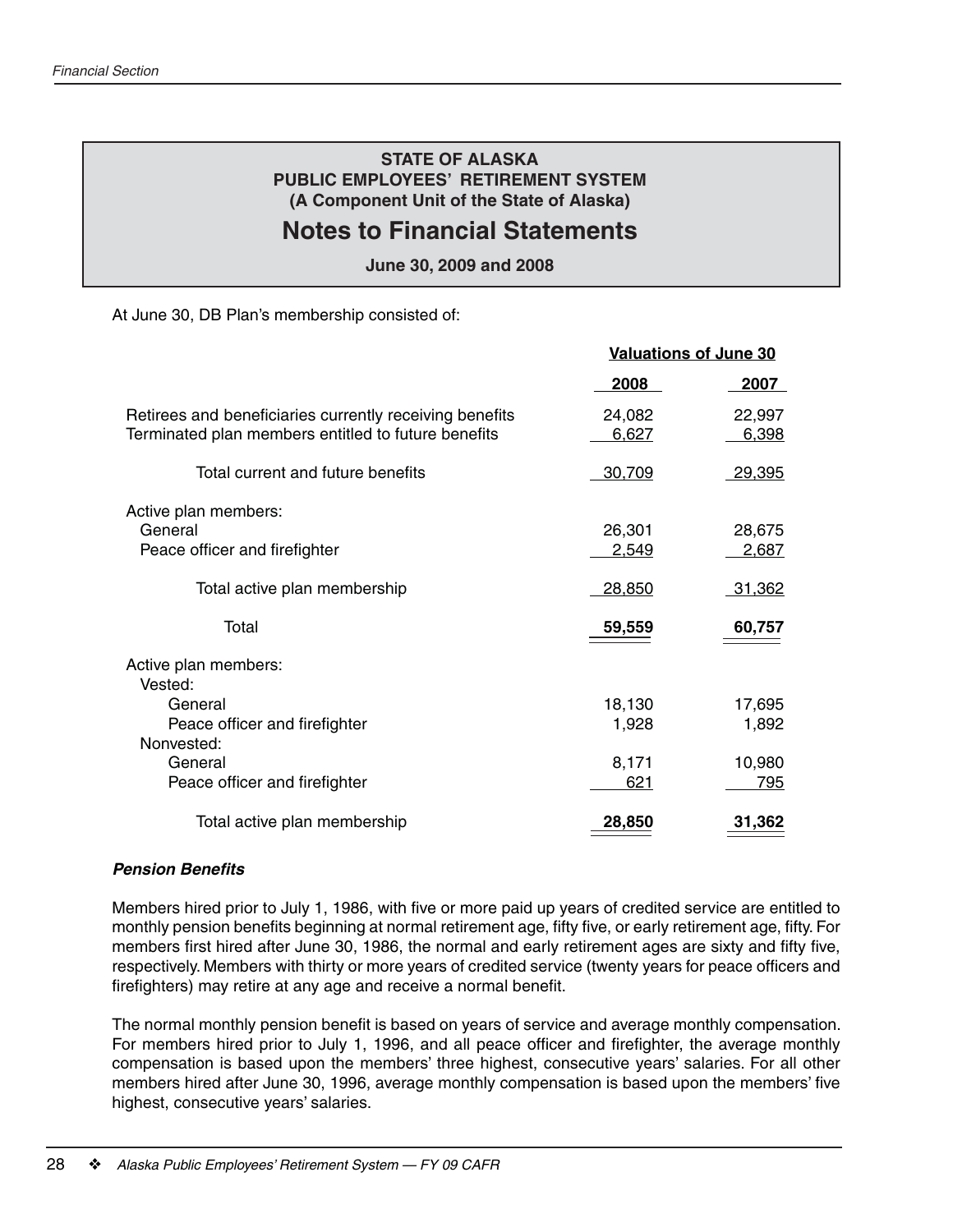# **Notes to Financial Statements**

**June 30, 2009 and 2008**

The benefit related to all years of service prior to July 1, 1986, and for years of service through a total of ten years for general members is equal to 2% of the member's average monthly compensation for each year of service. The benefit for each year over ten years of service subsequent to June 30, 1986, is equal to 2-1/4% of the member's average monthly compensation for the second ten years and 2-1/2% for all remaining years of service. For peace officer and firefighters, the benefit for years of service through a total of ten years is equal to 2% of the member's average monthly compensation and 2-1/2% for all remaining years of service.

Minimum benefi ts for members eligible for retirement are \$25 per month for each year of credited service.

Married members must receive their benefits in the form of a joint and survivor annuity unless their spouse consents to another form of benefit or another person is eligible for benefits under a qualified domestic relations order.

The DB Plan has two types of postretirement pension adjustments (PRPA). The automatic PRPA is issued annually to all eligible benefit recipients, when the cost of living increases in the previous calendar year. The automatic PRPA increase is paid beginning July 1 of each year. The discretionary PRPA may be granted to eligible recipients by the DB Plan's Administrator if the funding ratio of the DB Plan meets or exceeds one-hundred and five percent. If both an automatic and discretionary PRPA are granted, and a retiree is eligible for both adjustments, the one that provides the retiree the greater increase will be paid.

### **Postemployment Healthcare Benefits**

Major medical benefits are provided to retirees without cost for all members hired before July 1, 1986. Members hired on or after July 1, 1986 with five years of credited service (or ten years of credited service for those first hired on or after July 1, 1996) may pay the full monthly premium if they are under age sixty (or over age 60 with less than 10 years of service for those first hired on or after July 1, 1996), and receive benefits at no premium cost if they are over age sixty or are receiving disability benefits. Peace officers and firefighters with 25 years of membership service and all other members with 30 years of membership service also receive benefits at no premium cost.

Prior to July 1, 1997, postemployment healthcare benefits were provided by the payment of premiums to an insurance company. Beginning July 1, 1997, the Retiree Health Fund (RHF), a pension trust fund of the State, was established. The RHF is self-funded and provides major medical coverage to retirees of the DB Plan. Retirees of three other State administered retirement plans also participate in the RHF. The DB Plan, along with the other participating plans, retains the risk of loss of allowable claims. The RHF issues a publicly available financial report, which may be obtained by writing to the State of Alaska, Department of Administration, Division of Retirement and Benefits, P.O. Box 110203, Juneau, Alaska, 99811 0203 or by calling (907) 465 4460.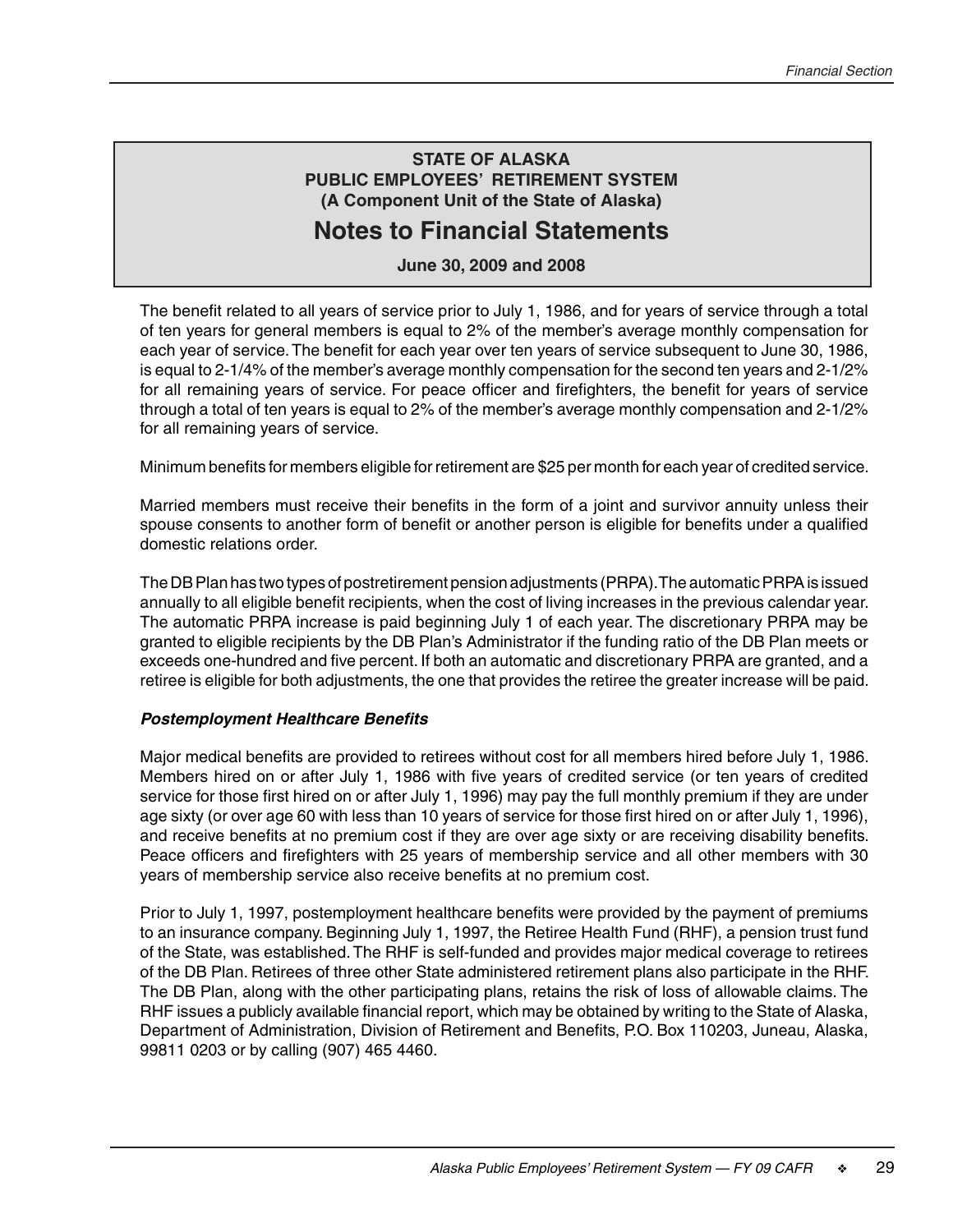# **Notes to Financial Statements**

**June 30, 2009 and 2008**

Beginning July 1, 2007, the Alaska Retiree Healthcare Trust (ARHCT), a healthcare trust fund of the State, was established. The ARHCT is self-funded and provides major medical coverage to retirees of the Plan. The Plan retains the risk of loss of allowable claims for eligible members. The ARHCT began paying member healthcare claims on March 1, 2008. Prior to that, healthcare claims were paid for by the RHF.

#### **Death Benefits**

If an active general DB Plan member dies from occupational causes, the spouse may receive a monthly pension equal to 40% of the DB Plan's member's salary. If an active peace officer or firefighter DB Plan member dies from occupational causes, the spouse may receive a monthly pension equal to 50% of the DB Plan's member's salary or 75% of the member's retirement benefit calculated as if the member had survived until normal retirement age, whichever is greater. When death is due to occupational causes and there is no surviving spouse, the DB Plan's member's dependent children may receive the monthly pension until they are no longer dependents. If the member does not have a spouse or dependent children at the time of death, a lump sum death benefit is payable to the named beneficiary(ies). The amount of the occupational death pension changes on the date the DB Plan member's normal retirement would have occurred if the DB Plan member had lived. The new benefit is based on the Plan member's average monthly compensation at the time of death and the credited service, including service that would have accrued if the DB Plan member had lived and continued to work until normal retirement. If the death was from nonoccupational causes, and the DB Plan member was vested, the spouse may receive a monthly 50% joint and survivor option benefit based on the member's credited service and average monthly compensation at the time of death. If the DB Plan member is not married or vested, a lump sum death benefit is payable to the named beneficiary (ies).

### **Disability Benefits**

Active DB Plan members who become permanently disabled due to occupational or nonoccupational causes receive disability benefits until normal retirement age, or when the service requirement for normal retirement is met. Although there are no minimum service requirements for Plan members to be eligible for occupational disability, DB Plan members must be vested to receive nonoccupational disability benefits. The monthly occupational disability benefit is equal to 40% of the DB Plan's member's salary at the time of the disability. The nonoccupational disability benefit is based on the DB Plan member's service and salary at the time of disability. At normal retirement age, a disabled general DB Plan member receives normal retirement benefits. A peace officer or firefighter Plan member may elect to receive normal retirement benefits calculated under the occupational disability benefit rules.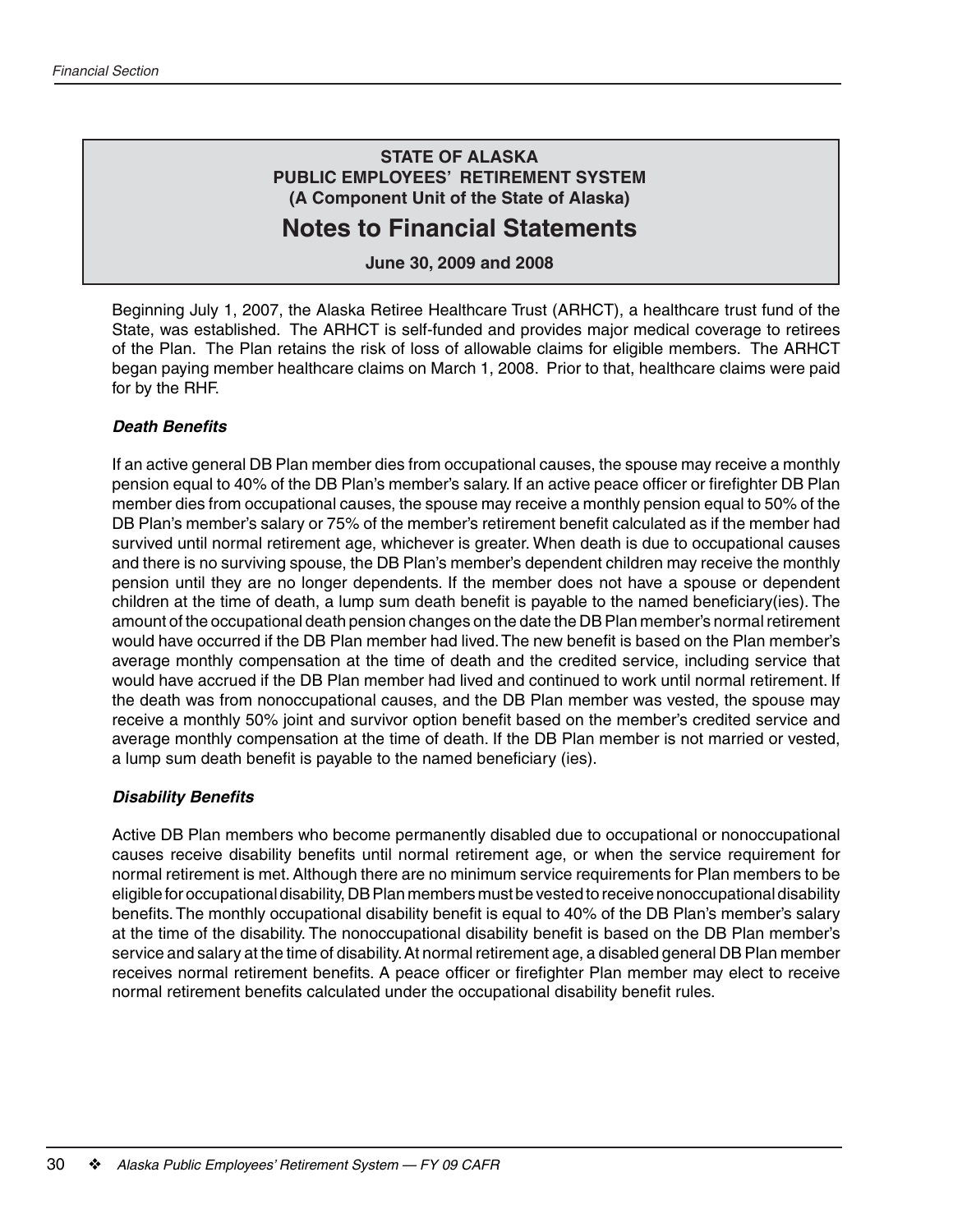# **Notes to Financial Statements**

**June 30, 2009 and 2008**

#### *Contributions*

#### **DB Plan Member Contributions**

The DB Plan's member contribution rates are 7.5% for peace officers and firefighters, 9.6% for some school district employees, and 6.75% for general DB Plan members, as required by statute. The DB Plan's member contributions are deducted before federal income tax is withheld. Contributions are collected by employers and remitted to the DB Plan. The DB Plan's member contributions earn interest at the rate of 4.5% per annum, compounded semiannually.

#### **Employer Contributions**

The DB Plan's funding policy provides for periodic employer contributions at actuarially determined rates that, expressed as a percent of annual covered payroll, are sufficient to accumulate assets to pay both pension and postemployment healthcare benefits when due. Employer contribution rates are determined using the entry age normal actuarial funding method. The DB Plan uses the level percentage of pay method to amortize the unfunded liability over a twenty-five year fixed period. Employer contributions are accumulated in both the pension and the healthcare funds based on the adopted actuarially determined contribution rate for the fiscal year.

### **Contributions from the State of Alaska**

Alaska Statute 39.35.280 requires that additional state contributions are required each July 1 or as soon after July 1 for the ensuing fiscal year that when combined with the total employer contributions is sufficient to pay the System's past service liability at the actuarially determined contribution rate adopted by the Board for that fiscal year.

#### *Refunds*

DB Plan member contributions may be voluntarily or, under certain circumstances, involuntarily refunded to the member or a garnishing agency sixty days after termination of employment. Voluntary refund rights are forfeited on July 1 following the member's 75th birthday or within fifty years of the member's last termination date. Members who have had contributions refunded forfeit all retirement benefits, including postemployment healthcare benefits. Members are allowed to reinstate refunded service due to involuntary refunds by repaying the total involuntary refunded balance and accrued interest. Members are allowed to reinstate voluntarily refunded service by repaying the voluntarily refunded balance and accrued interest, as long as they re establish an employee relationship with a participating DB Plan employer before July 1, 2010. Members who have not re-established an employee relationship with a participating DB Plan employer by June 30, 2010, will not be eligible to reinstate voluntarily refunded service and will forfeit any claim to DB Plan' membership rights. Balances refunded to members accrue interest at the rate of 7.0% per annum, compounded semiannually.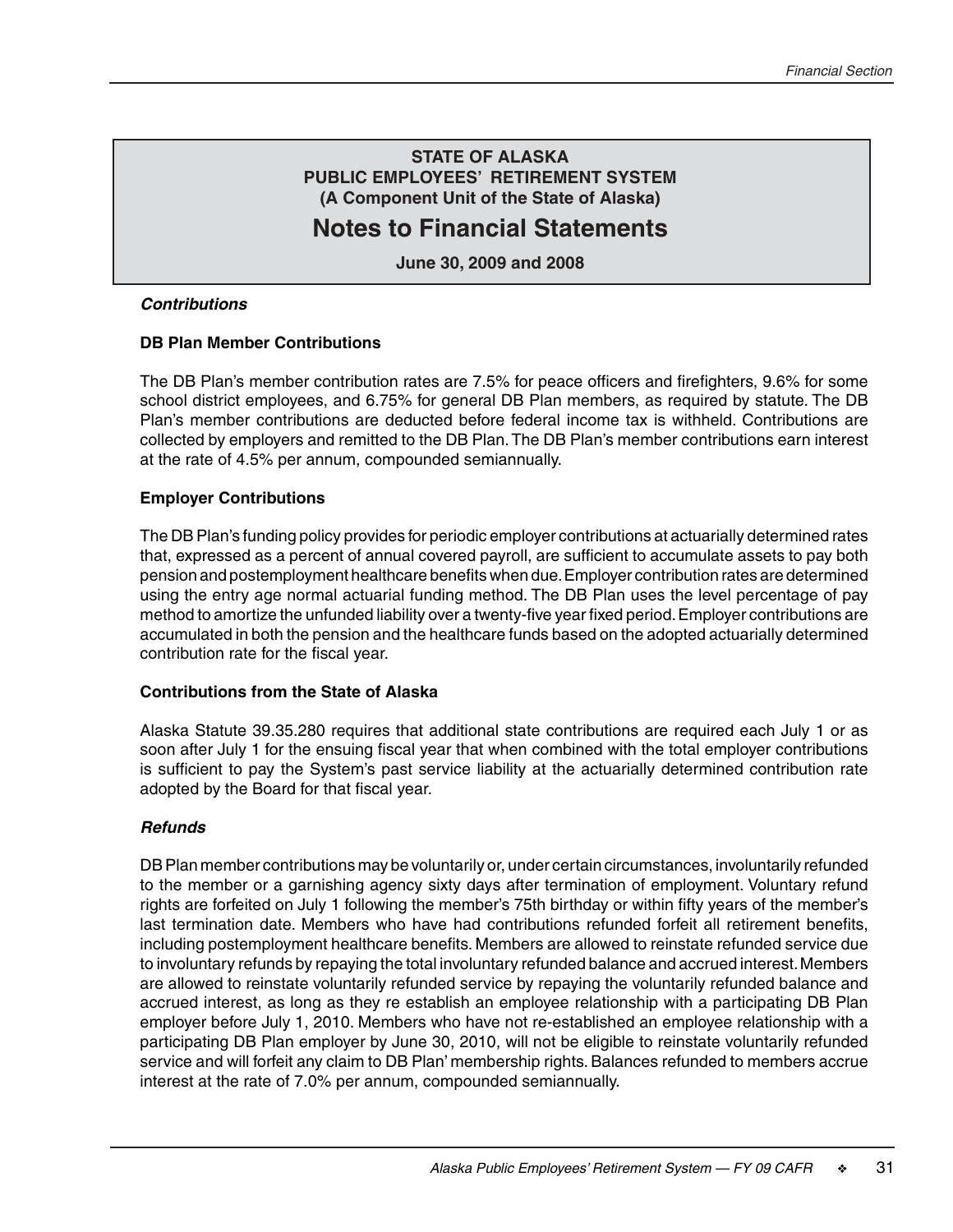# **Notes to Financial Statements**

**June 30, 2009 and 2008**

#### **Defined Contribution Retirement Plan**

#### *General*

The DCR Plan is a defined contribution, cost sharing, multiple employer public employee retirement plan established and administered by the State to provide pension and postemployment healthcare benefits for eligible State and local government employees. Benefit and contribution provisions are established by State law and may be amended only by the State Legislature. The DCR Plan was created by State of Alaska Statutes effective July 1, 2006. A defined contribution plan is a plan in which savings are accumulated in an individual retirement account for the exclusive benefit of the member or beneficiaries.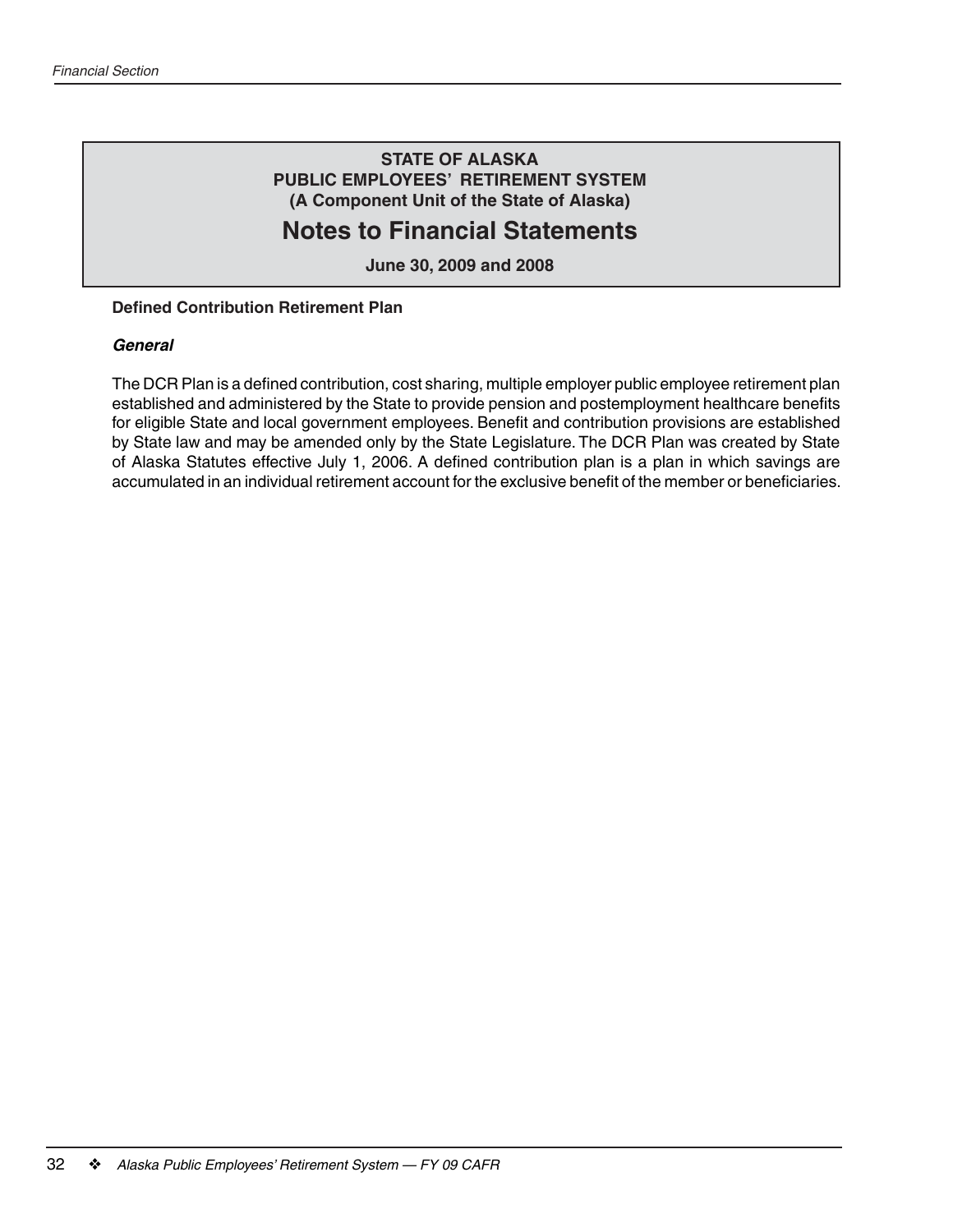# **Notes to Financial Statements**

**June 30, 2009 and 2008**

At June 30 DCR Plan membership consisted of:

|                                                           | 2009       | 2008           |
|-----------------------------------------------------------|------------|----------------|
| Retirees and beneficiaries currently receiving benefits   |            |                |
| Terminated plan members entitled to future benefits:      |            |                |
| 25% Vested                                                | 110        | 1.             |
| 50% Vested                                                | 1          | $\overline{c}$ |
| 75% Vested                                                | 3          | 4              |
| 100% Vested                                               | 9          | 5              |
| Total terminated plan members entitled to future benefits | <u>123</u> | 12             |
| Total current and future benefits                         | 123        | 12             |
| Active plan members:                                      |            |                |
| General                                                   | 6,807      | 4,735          |
| Peace officer and firefighter                             | 586        | 390            |
| Total active members                                      | 7,393      | 5,125          |
| <b>Total Members</b>                                      | 7,516      | 5,137          |
| Active plan members:                                      |            |                |
| <b>Vested General:</b>                                    |            |                |
| 25% Vested                                                | 1,368      | 13             |
| 50% Vested                                                | 12         | 2              |
| 75% Vested                                                | 2          | 4              |
| 100% Vested                                               | 8          | 6              |
| Total vested general                                      | 1,390      | 25             |
| Vested peace officer and firefighter                      |            |                |
| 25% Vested                                                | 152        |                |
| 50% Vested                                                |            |                |
| 75% Vested                                                |            |                |
| 100% Vested                                               |            |                |
| Total vested peace officer and firefighter                | 152        |                |
| Nonvested:                                                |            |                |
| General                                                   | 5,417      | 4,710          |
| Peace officer and firefighter                             | 434        | 390            |
| Total nonvested general and peace officer and firefighter | 5,851      | 5,100          |
| <b>Total Members</b>                                      | 7,516      | 5,137          |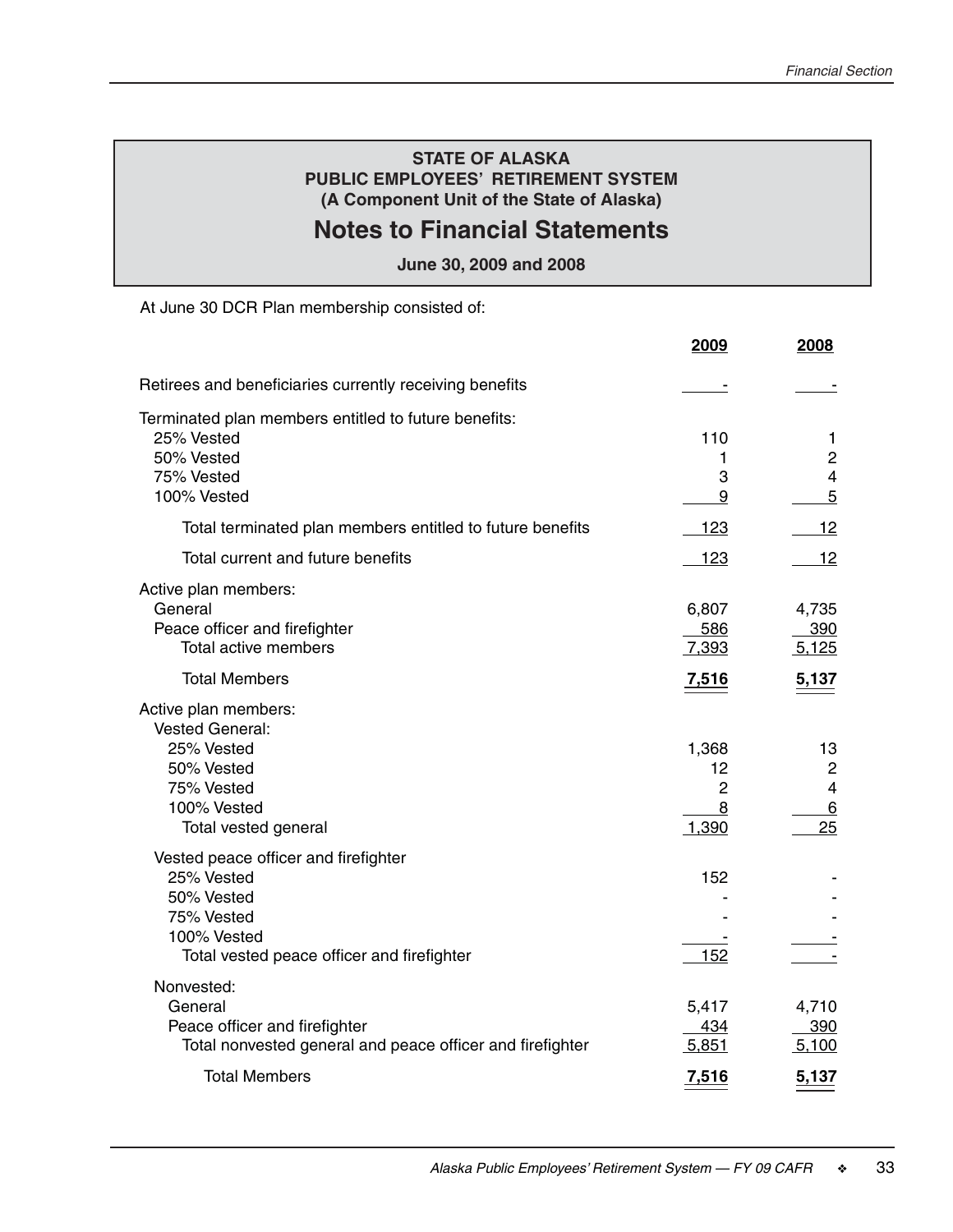# **Notes to Financial Statements**

**June 30, 2009 and 2008**

#### **Pension Benefits**

A participating member is immediately and fully vested in that member's contributions and related earnings (losses). A member shall be fully vested in the employer contributions made on that member's behalf, and related earnings (losses), after five years of service. A member is partially vested in the employer contributions made on that member's behalf, and the related earnings, in the ratio of a) 25% with two years of service, b) 50% with three years of service; c) 75% with four years of service; and d) 100% with five years of service.

#### **Postemployment Healthcare Benefits**

Major medical benefits available to eligible persons are access to the retiree major medical insurance plan and to the health reimbursement arrangement plan. Access to the retiree major medical insurance plan means that an eligible person may not be denied insurance coverage except for failure to pay the required premium.

#### **Death Benefits**

If (1) the death of an employee occurs before the employee's retirement and before the employee's normal retirement date, (2) the proximate cause of death is a bodily injury sustained or a hazard undergone while in the performance and within the scope of the employee's duties, and (3) the injury or hazard is not the proximate result of willful negligence of the employee, a monthly survivor's pension shall be paid to the surviving spouse. If there is no surviving spouse or if the spouse later dies, the monthly survivor's pension shall be paid in equal parts to the dependent children of the employee.

The monthly survivor's pension section for survivors of employees who were not peace officers or fire fighters is 40% of the employee's monthly compensation in the month in which the employee dies. The monthly survivor's pension for survivors of employees who were peace officers or fire fighters is 50% of the monthly compensation in the month in which the employee dies. While the monthly survivor's pension is being paid, the employer shall make contributions on behalf of the employee's beneficiaries based on the deceased employee's gross monthly compensation at the time of occupational death.

#### **Disability Benefits**

An employee is eligible for an occupational disability benefit if employment is terminated because of a total and apparently permanent occupational disability before the employee's normal retirement date. The occupational disability benefits accrue beginning the first day of the month following termination of employment as a result of the disability and are payable the last day of the month. If a final determination granting the benefit is not made in time to pay the benefit when due, a retroactive payment shall be made to cover the period of deferment.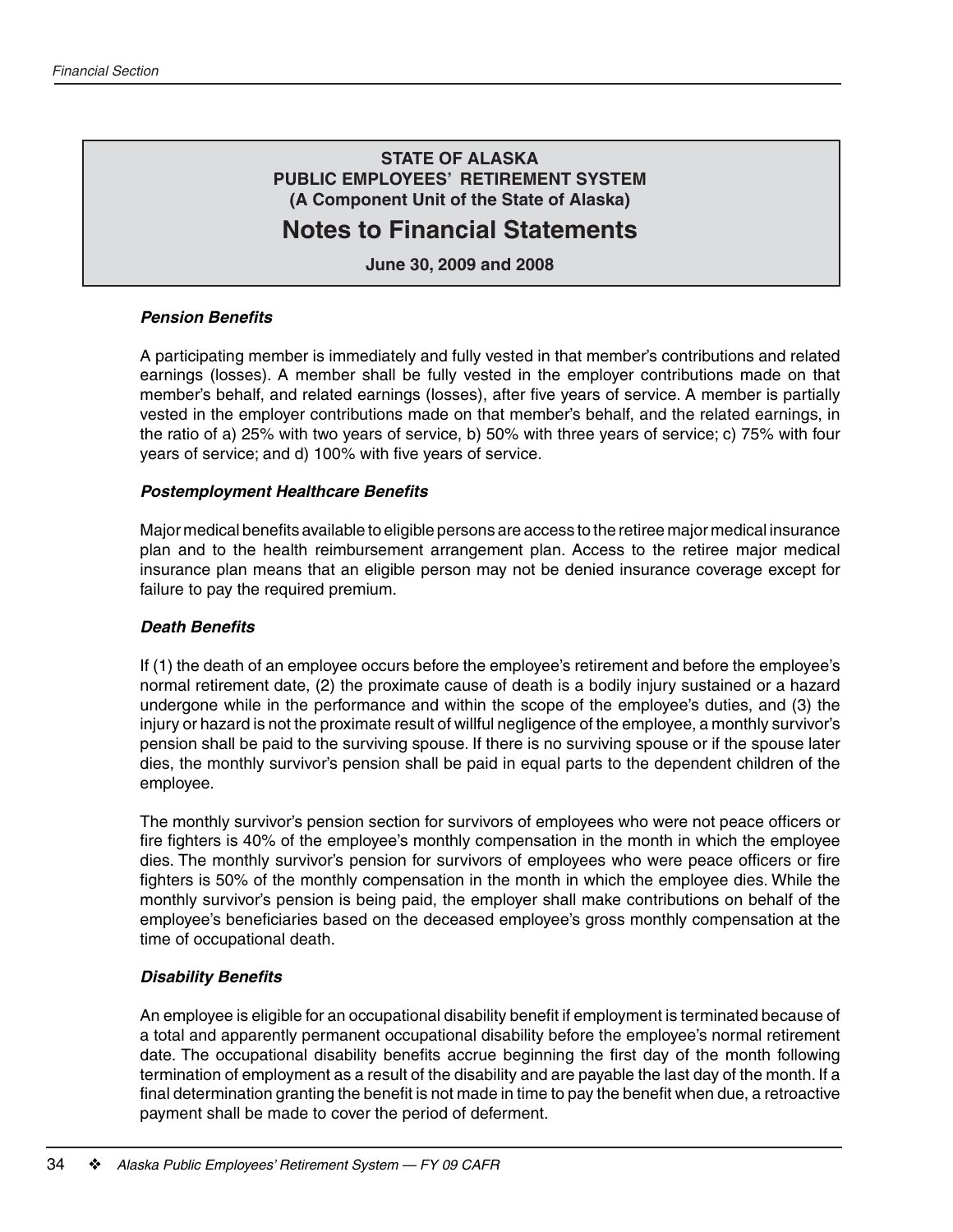# **Notes to Financial Statements**

**June 30, 2009 and 2008**

### *Contributions*

#### **DCR Plan Member Contributions**

Contribution rates are 8.0% for DCR Plan members, as required by statute. The employer shall deduct the contribution from the member's compensation at the end of each payroll period, and the contribution shall be credited by the plan to the member's individual account. The contributions shall be deducted from the member's compensation before the computation of applicable federal taxes.

#### **Employer Contributions**

An employer shall contribute to each member's individual account an amount equal to 5.0% of the member's compensation.

Each participant designates how contributions are to be allocated among the investment options. Each participant's account is credited with the participant's contributions and the appreciation or depreciation in unit value for the investment funds. Investment options are disclosed in note 3.

Recordkeeping/administrative fees consisting of a fixed amount, applied in a lump-sum each calendar year, and a variable amount, applied monthly, are deducted from each participant's account, applied pro rata to all the funds in which the employee participates. This fee is for all costs incurred by the record keeper and by the State. The investment management fees are netted out of the funds' performance.

### *Refunds*

A member is eligible to elect distribution of the member's account in accordance with this section 60 days after termination of employment. Distributions that are being paid to a member may not be affected by the member's subsequent reemployment with the employer. Upon reemployment, a new individual account shall be established for the member to whom any future contributions shall be allocated.

#### *Participant Accounts*

Participant accounts under the DCR Plan are self-directed with respect to investment options. Investment options are disclosed in note 3.

Each participant designates how contributions are to be allocated among the investment options. Each participant's account is credited with the participant's contributions and the appreciation or depreciation in unit value for the investment funds.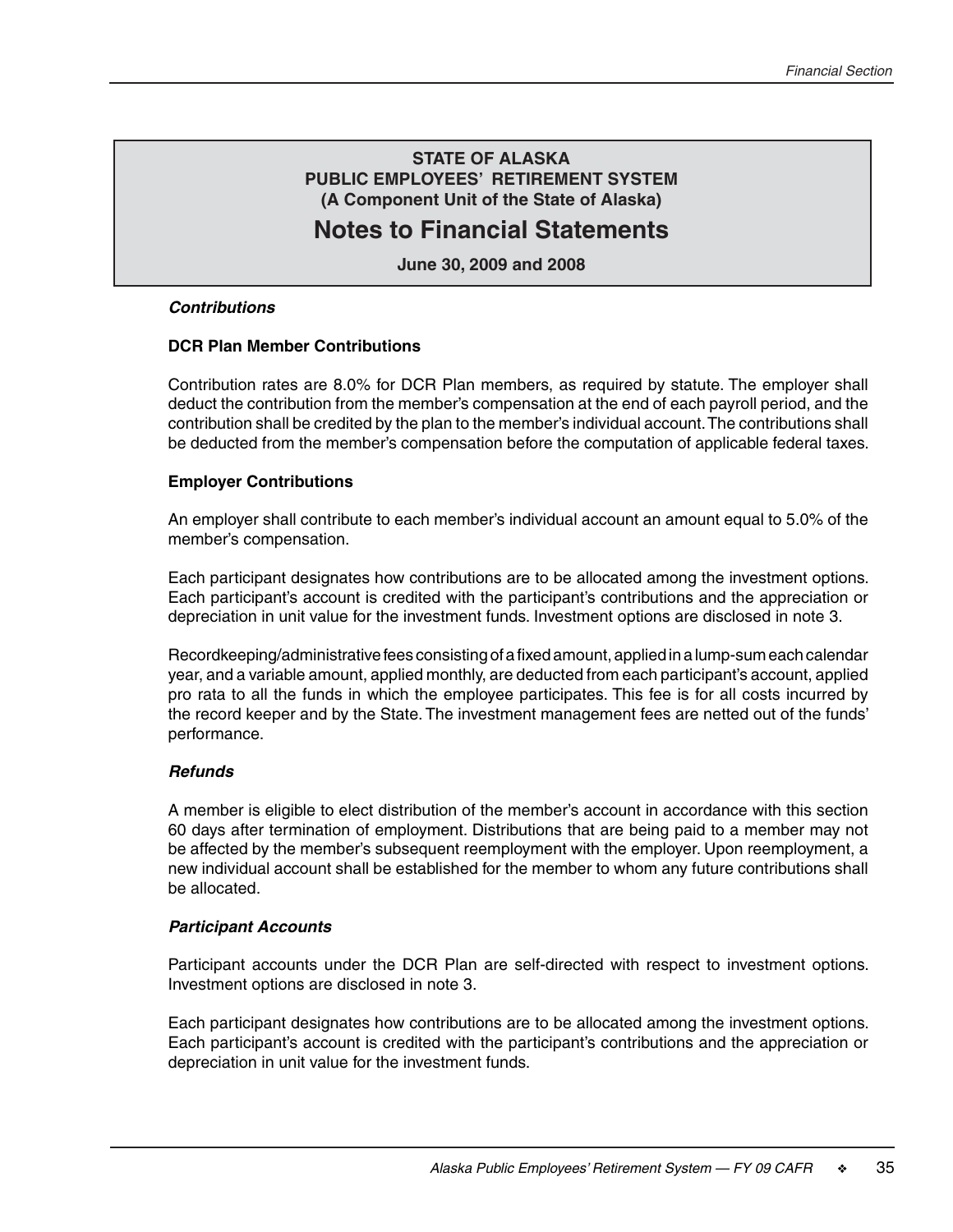# **Notes to Financial Statements**

**June 30, 2009 and 2008**

Recordkeeping/administrative fees consisting of a fixed amount, applied in a lump-sum each calendar year, and a variable amount, applied monthly, are deducted from each participant's account, applied pro rata to all the funds in which the employee participates. This fee is for all costs incurred by the record keeper and by the State. The investment management fees are netted out of the funds' performance.

### **(2) Summary of Significant Accounting Policies**

#### *Basis of Accounting*

The financial statements are prepared using the economic resources measurement focus and the accrual basis of accounting. Contributions are recognized in the period in which they are due. Benefits and refunds are recognized when due and payable.

#### *Use of Estimates*

The preparation of financial statements in conformity with generally accepted accounting principles requires management to make estimates and assumptions that affect the reported amounts of assets and liabilities and disclosure of contingent assets and liabilities at the date of the financial statements and the reported amounts of additions and deductions during the reporting period. Actual results could differ from those estimates.

### *GASB Statements No. 25 and No. 43*

The DB Plan and DCR Plan follow the provisions of Government Accounting Standards Board (GASB) Statement No. 25, *Financial Reporting for Defined Benefit Pension Plans and Note Disclosures* for Defined Contribution Plans (GASB 25). GASB 25 establishes a financial reporting framework for defined benefit plans that distinguishes between two separate categories of information: (a) current financial information about plan assets and financial activities and (b) actuarially determined information, from a long-term perspective, about the funded status of the plan and the progress being made in accumulating sufficient assets to pay benefits when due.

The DB Plan follows the provisions of GASB Statement No. 43, *Financial Reporting for Postemployment Benefit Plans Other Than Pension Plans* (GASB 43). GASB 43 establishes uniform financial reporting standards for Other Postemployment Benefit Plans (OPEB) and supersedes the interim guidance included in GASB Statement No. 26, *Financial Reporting or Postemployment Healthcare Plans*  Administered by Defined Benefit Pension Plans. The approach followed by GASB 43 is generally consistent with the approach adopted in GASB 25, with modifications to reflect differences between pension and OPEB plans.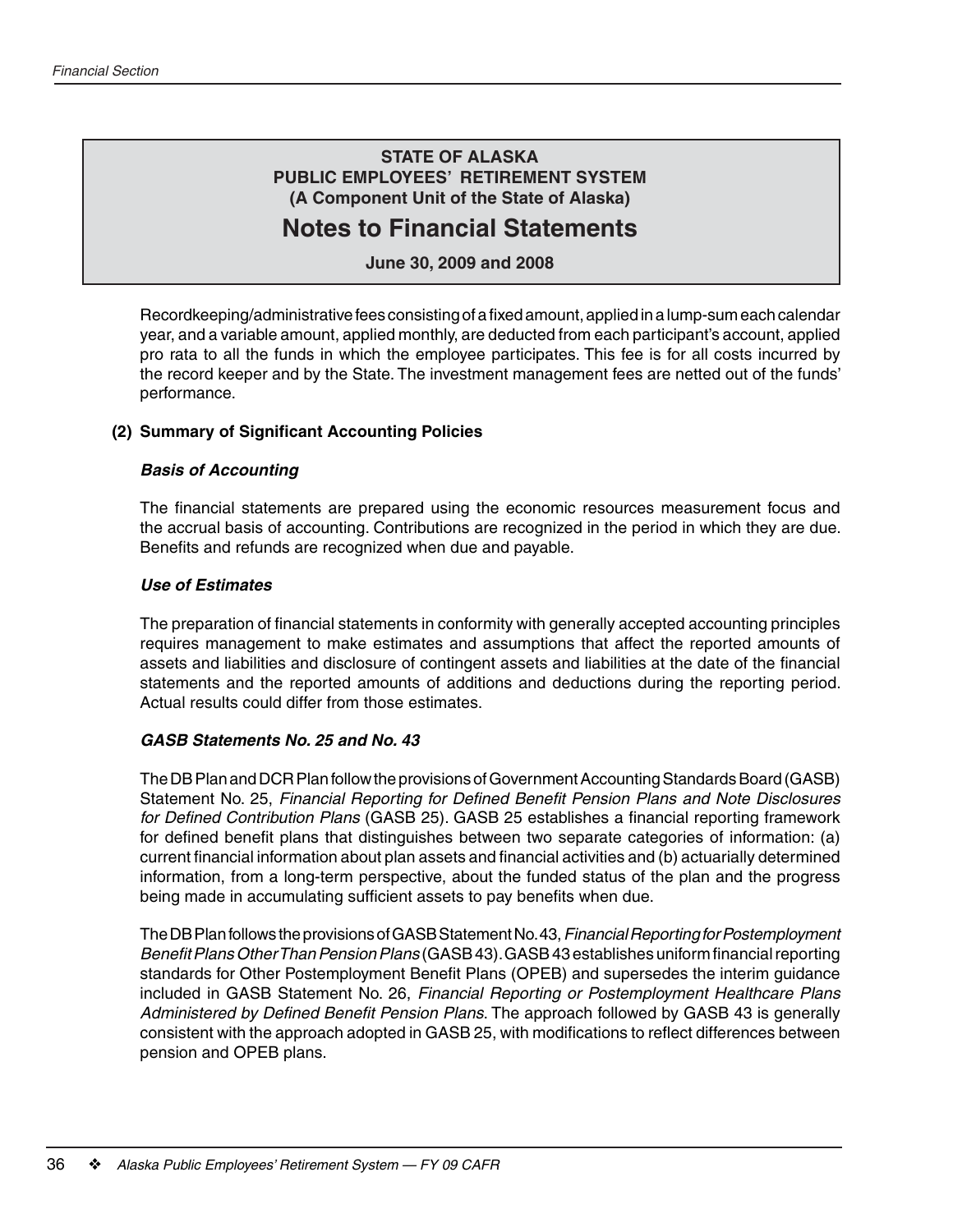# **Notes to Financial Statements**

**June 30, 2009 and 2008**

#### *Investments*

Investments are reported under the Department of Revenue, Treasury Division (Treasury). Treasury financial statements are prepared using the accrual basis of accounting for investment income. Assets are reported at fair value. Investment purchases and sales are recorded on a trade-date basis. Contributions, benefits paid and all expenses are recorded on a cash basis.

#### *Valuation*

### **DB and DCR Plan Investments**

Fixed income securities are valued each business day using prices obtained from a pricing service when such prices are available; otherwise, such securities are valued at the most current sale price or based on a valuation provided by investment managers.

Domestic and international equity securities are valued each business day using prices obtained from a pricing service or prices quoted by one or more independent brokers.

Emerging markets securities are valued on the last business day of each month by the investment managers.

Private equity investments are valued quarterly by the general partners and investment sponsors. Private equity oversight managers and Board staff employ a standard of reasonable care in verifying that the valuations reasonably reflect the underlying fair value of the investments.

Absolute return investments are valued monthly by the general partners. The fund administrators are held to a standard of reasonable care in verifying that the valuations reasonably reflect the underlying fair value of the investments.

The energy related investments in the energy pool are valued quarterly by the general partners. The general partner is held to a standard of reasonable care in verifying that the valuations reasonably reflect the underlying fair value of the investments.

With the exception of real estate investment trust holdings, real estate, timber, farmland, and farmland water property investments are valued quarterly by investment managers based on market conditions. Additionally, real estate, farmland, and timber investments are appraised annually by independent appraisers. Real estate investment trust holdings are valued each business day using prices obtained from a pricing service.

Securities expressed in terms of foreign currencies are translated into U.S. dollars at the prevailing exchange rates. Forward currency contracts are valued at the mid-point of representative quoted bid and asked prices.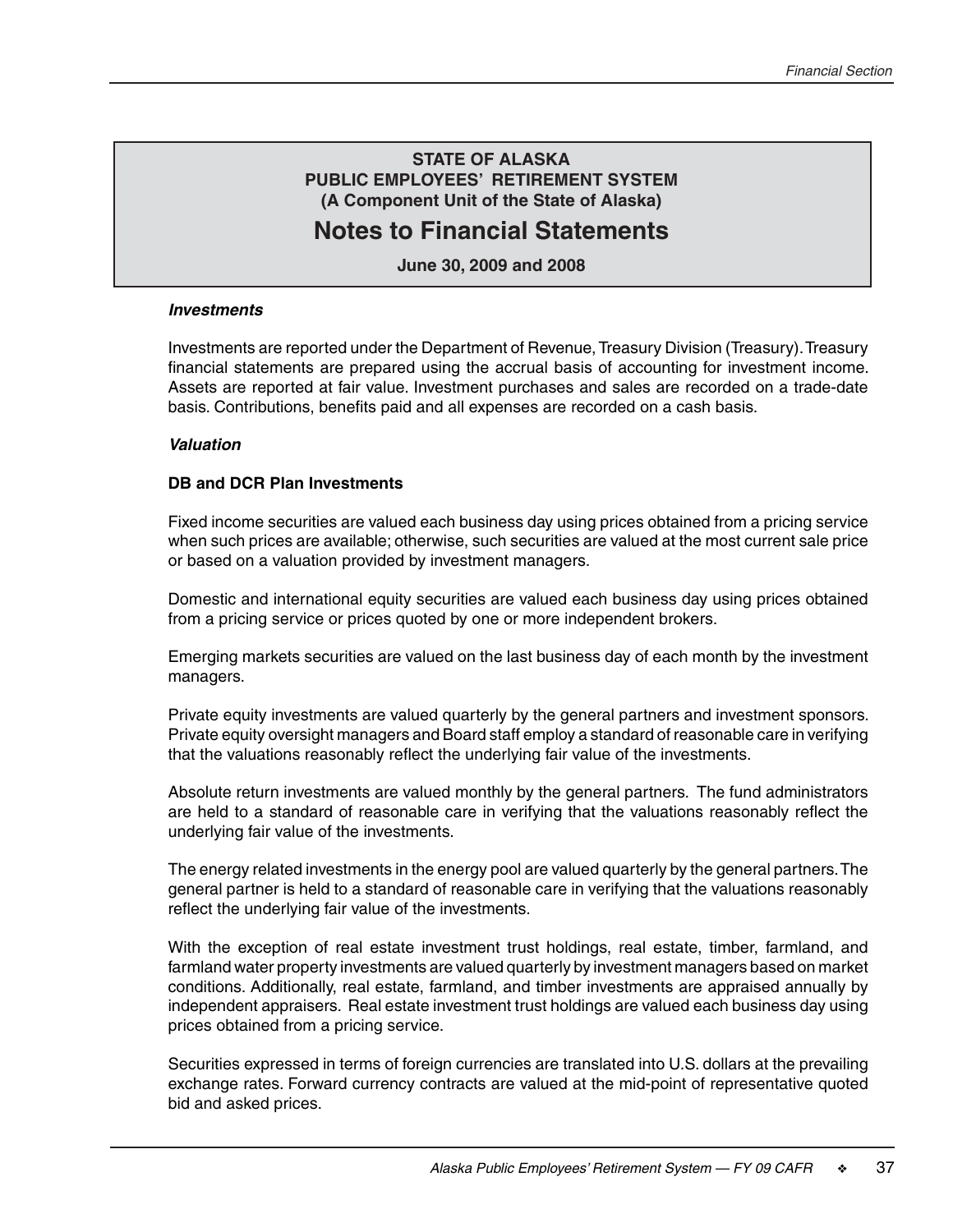# **Notes to Financial Statements**

**June 30, 2009 and 2008**

Common trust funds, with the exception of the State Street Global Advisors (SSgA) emerging markets strategy which was valued bi-monthly following the third Wednesday and last business day of each month, were valued daily. Equity investments for which market quotations were readily available were valued at the last reported sale price or close for certain markets on their principal exchange on the valuation date. If no sales were reported for that day, investments were valued at the more recent of the last published sale price or the mean between the last reported bid and ask prices, or at the fair value as determined in good faith by the Trustee. The funds were liquidated during fiscal year 2009.

Employee Retirement Income Security Act (ERISA) commingled and mutual funds were valued daily. Equity investments for which market quotations were readily available were valued at the last reported sale price or official close for certain markets on their principal exchange on valuation date. If no sales are reported for that day, investments were valued at the more recent of the last published sale price or the mean between the last reported bid and ask prices, or at the fair value determined in good faith by the Trustee. The funds were liquidated during fiscal year 2009.

#### **DCR Plan Participant Directed Investments**

Pooled investment funds, held in trust, are stated at fair value based on the unit value as reported by the Trustees multiplied by the number of units held by the DCR Plan. The unit value is determined by the Trustees based on fair value of the underlying assets.

Collective Investment Funds, held in trust, are stated at fair value based on the unit value as reported by the Trustees multiplied by the number of units held by the DCR Plan. The unit value is determined by the Trustees based on fair value of the underlying assets.

#### **Income Allocation**

Income in the fixed income and domestic and international equity pools is credited to the net asset value of the pool daily and allocated to pool participants daily on a pro rata basis.

Income in the emerging markets, private equity, absolute return, real estate, farmland, farmland water, and timber pools is credited to the net asset value of the pool daily and allocated to pool participants monthly on a pro rata basis.

Income for the common trust funds was credited and allocated in accordance with the participants pro rata share of the fund when received.

Income for the ERISA commingled and mutual funds was credited to the fund's net asset value on a daily basis and allocated to pool participants daily on a pro rata basis.

Income for the pooled investment and collective investment funds is credited to the fund's net asset value on a daily basis and allocated to pool participants daily on a pro rata basis.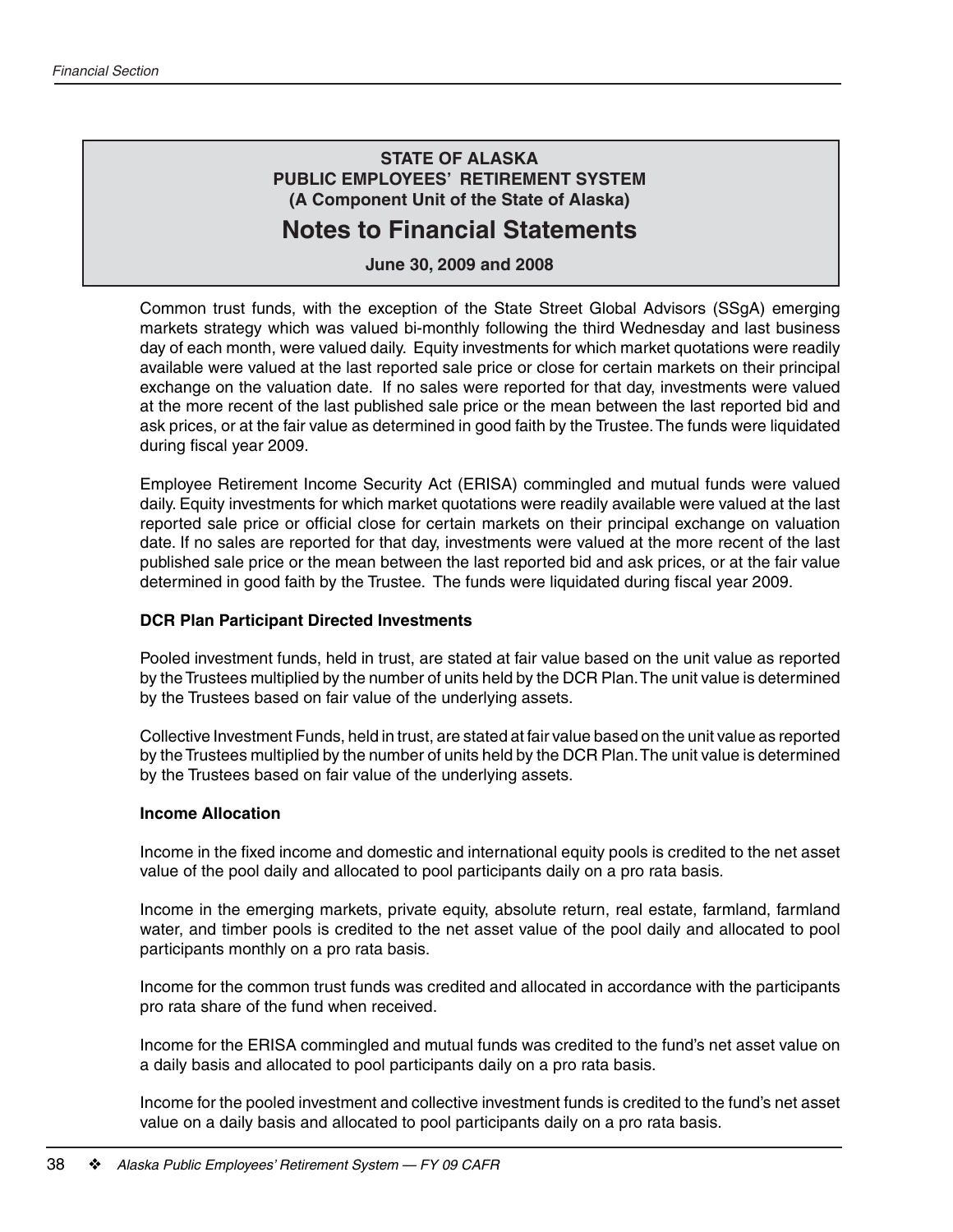# **Notes to Financial Statements**

**June 30, 2009 and 2008**

### *Contributions Receivable*

Contributions from the System's members and employers for service through June 30 are accrued. These contributions are considered fully collectible and, accordingly, no allowance for uncollectible receivables is reflected in the financial statements.

#### *Administrative Costs*

Administrative costs are financed through investment earnings.

#### *Due From (to) State of Alaska General Fund*

Amounts due from (to) the State of Alaska General Fund represent the net difference between amounts paid by the DB Plan on behalf of others and amounts paid by others on behalf of the DB Plan.

#### *Federal Income Tax Status*

The DB Plan and DCR Plan are qualified plans under Section  $401(a)$  and  $414(d)$  of the Internal Revenue Code and are exempt from federal income taxes under Section 501(a).

### **(3) Investments**

The Alaska Retirement Management Board (Board) has statutory oversight of the System's investments. As the fiduciary, the Board has the statutory authority to invest the assets under the Prudent Investor Rule. Alaska Statute provides that investments shall be made with the judgment and care under circumstances then prevailing that an institutional investor of ordinary professional prudence, discretion and intelligence exercises in managing large investment portfolios.

Treasury provides staff for the Board. Treasury has created a pooled environment by which it manages investments of the DB Plan as well as the DCR Plans the Board has fiduciary responsibility for: Occupational Death and Disability, Retiree Major Medical, and Health Reimbursement Arrangement plans. Additionally, Treasury manages a mix of pooled investment funds and collective investment funds for the DCR Plan participant directed accounts.

Actual investing is performed by investment officers in Treasury or by contracted external investment managers. The board has developed investment guidelines, policies and procedures for Treasury staff and external investment managers to adhere to when managing investments. Specifically, the high yield pool, international fixed income pool, emerging markets debt pool, domestic equity pool, international equity pool, emerging markets equity pool, private equity pool, absolute return pool, real estate pool, energy pool, farmland pool, farmland water pool, timber pool, pooled investment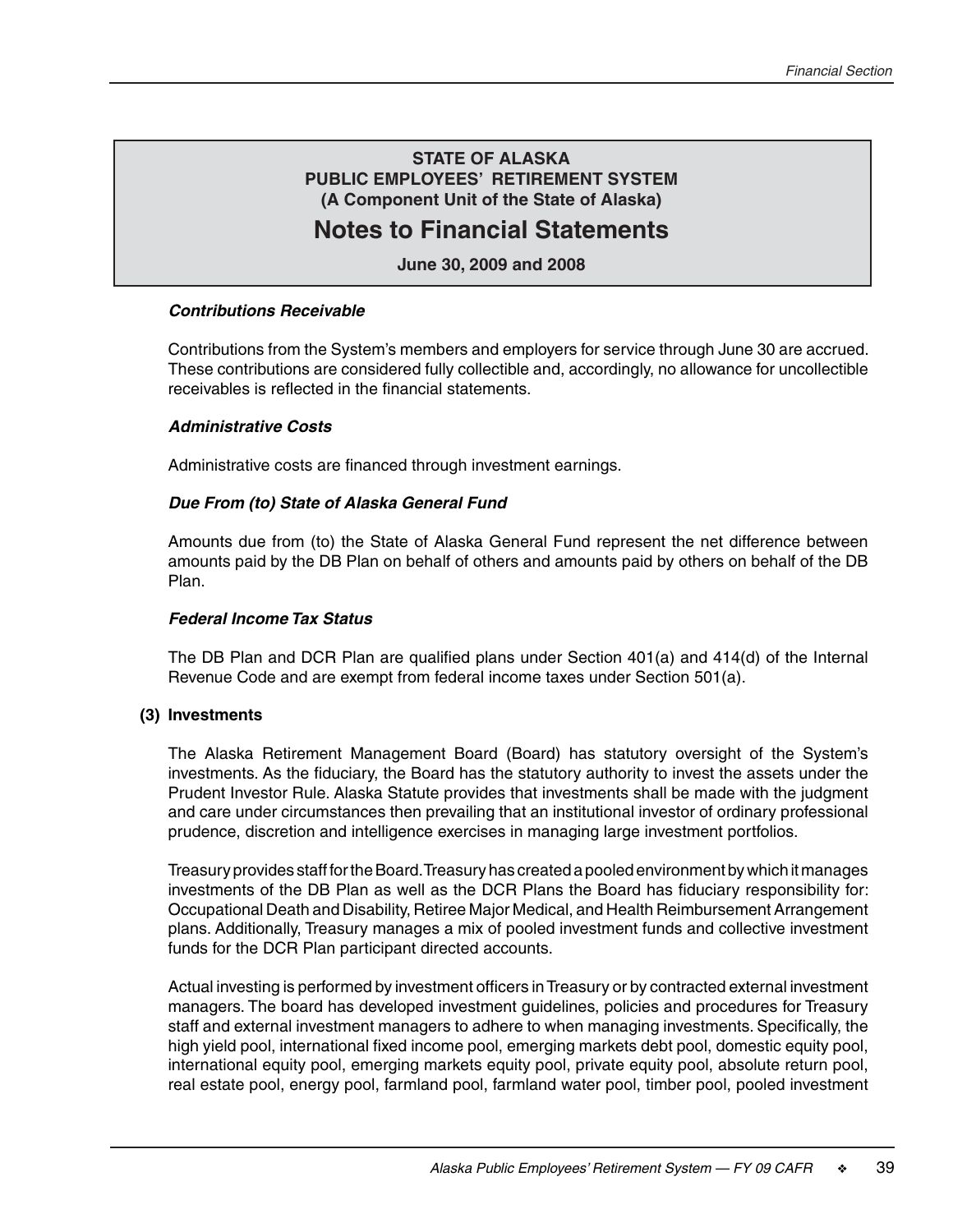# **Notes to Financial Statements**

**June 30, 2009 and 2008**

funds, and collective investment funds are managed by external management companies. Treasury manages the Alaska retirement fixed income pool, treasury inflation protected securities pool, real estate investment trust pool and cash holdings of certain external managers in addition to acting as oversight manager for all externally managed investments.

The short-term fixed income pool is a State pool managed by Treasury that holds investments on behalf of the System as well as other pension and state funds.

Both DB Plan and DCR Plan invested assets participate in the State's internally managed fixed income pools.

#### *Short Term Fixed Income Pool*

The System participates in the State's internally managed Short-Term Fixed Income Pool which was established on March 15, 1993, with a start up and maintained share price of \$1. Treasury staff determines the allocation between permissible securities. Each participant owns shares in the pool, the number of which fluctuates daily with contributions and withdrawals. Participant shares also change at the beginning of each month when income is paid. At June 30, 2009 and 2008, the System had a 1.02% and 0.79% direct ownership in the Short-Term Fixed Income Pool. At June 30, 2009 and 2008, the System had a 2.25% and 2.98% indirect ownership through ownership by other investment pools which invest in the Short-Term Fixed Income Pool.

#### **Investments Available to Both Plans with the Exception of the DCR Plan's Participant Directed Fund**

#### *Alaska Retirement Fixed Income Pool*

The System participates in the Board's internally managed Alaska Retirement Fixed Income Pool which was established on March 1, 1996, with a start up share price of \$1,000. The share price at June 30, 2009, was \$2,163. Treasury staff determines the allocation between permissible securities. Ownership in the pool is based on the number of shares held by each participant. The net asset value per share is determined by dividing the total fair value of the net assets of the pool by the number of shares of the pool outstanding on the valuation date. Contributions to and withdrawals from the pool are based on the beginning of the day net asset value per share on the day of the transaction. At June 30, 2009 and 2008, the System had a 69.24% and 69.15% ownership in the Alaska Retirement Fixed Income Pool.

#### *High Yield Pool*

The System participates in the Board's externally managed High Yield Pool which was established on April 15, 2005, with a start up share price of \$1,000. The share price at June 30, 2009, was \$1,156. Each manager independently determines the allocation between permissible securities. Ownership in the pool is based on the number of shares held by each participant. The net asset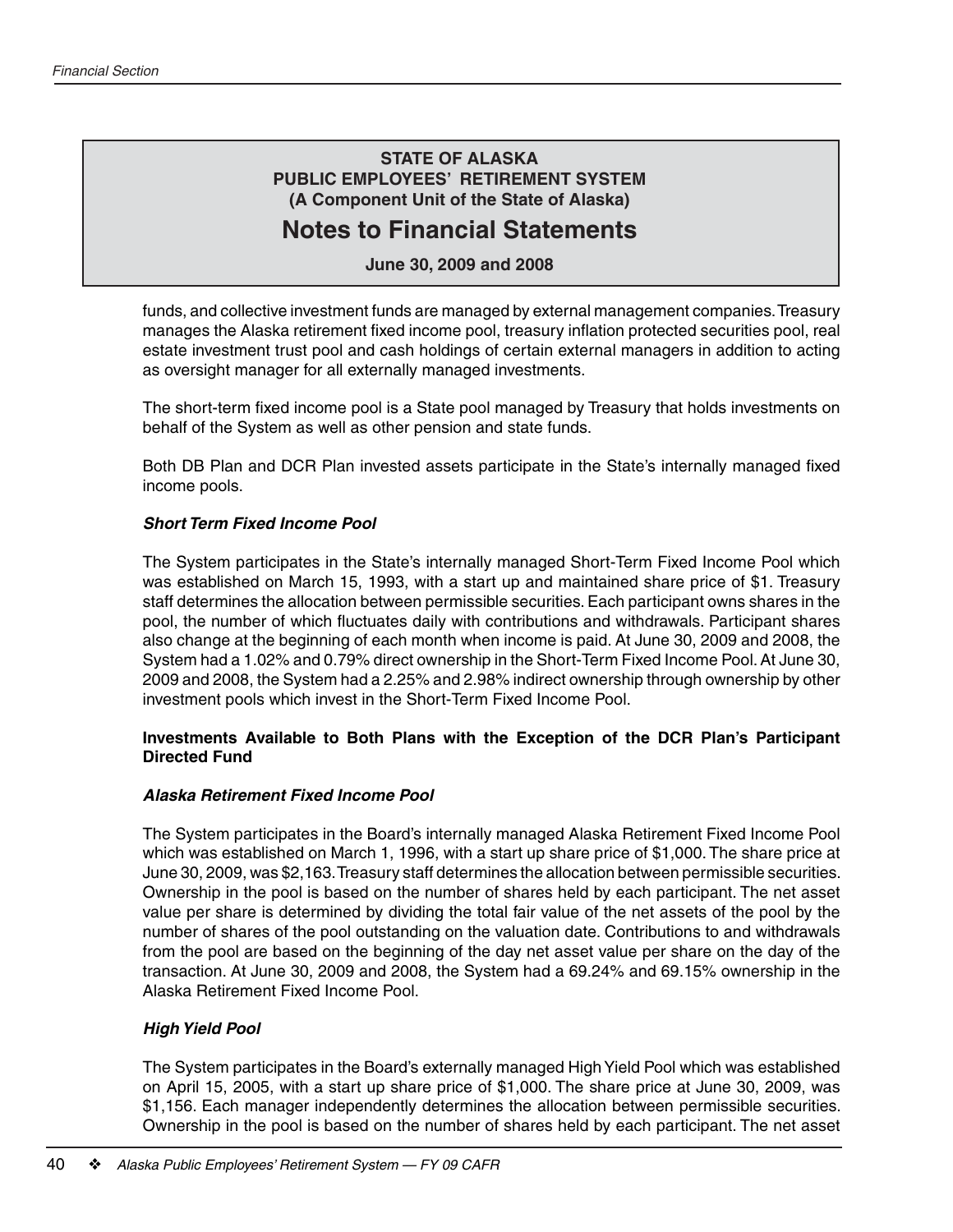# **Notes to Financial Statements**

**June 30, 2009 and 2008**

value per share is determined by dividing the total fair value of the net assets of the pool by the number of shares of the pool outstanding on the valuation date. Contributions to and withdrawals from the pool are based on the beginning of the day net asset value per share on the day of the transaction. At June 30, 2009 and 2008, the System had a 69.07% and 68.45% ownership in the High Yield Pool.

### *International Fixed Income Pool*

The System participates in the Board's externally managed International Fixed Income Pool which was established on March 3, 1997, with a start up share price of \$1,000. The share price at June 30, 2009, was \$2,333. Each manager independently determines the allocation between permissible securities. Ownership in the pool is based on the number of shares held by each participant. The net asset value per share is determined by dividing the total fair value of the net assets of the pool by the number of shares of the pool outstanding on the valuation date. Contributions to and withdrawals from the pool are based on the beginning of the day net asset value per share on the day of the transaction. At June 30, 2009 and 2008, the System had a 69.07% and 68.58% ownership in the International Fixed Income Pool.

### *Emerging Markets Debt Pool*

The System participates in the Board's externally managed Emerging Markets Debt Pool which was established on July 1, 2008, with a start up share price of \$1,000. The share price at June 30, 2009, was \$936. The pool participates in one externally managed commingled investment fund alongside other institutional investors through ownership of equity shares. Ownership in the pool is based on the number of shares held by each participant. The net asset value per share is determined by dividing the total fair value of the net assets of the pool by the number of shares of the pool outstanding on the valuation date. Contributions to and withdrawals from the pool are based on the beginning of the day net asset value per share on the day of the transaction. At June 30, 2009, the System had a 69.07% ownership in the Emerging Markets Debt Pool.

### *Domestic Equity Pool*

The domestic equity pool is comprised of an External Large Cap Domestic Equity Pool and External Small Cap Domestic Equity Pool.

### **Large Cap Domestic Equity Pool**

The System participates in the Board's externally managed Large Cap Domestic Equity Pool which was established on July 1, 2004, with a start up share price of \$1,000. The share price at June 30, 2009, was \$870. Each manager independently determines the allocation between permissible securities. Ownership in the pool is based on the number of shares held by each participant. The net asset value per share is determined by dividing the total fair value of the net assets of the pool by the number of shares of the pool outstanding on the valuation date.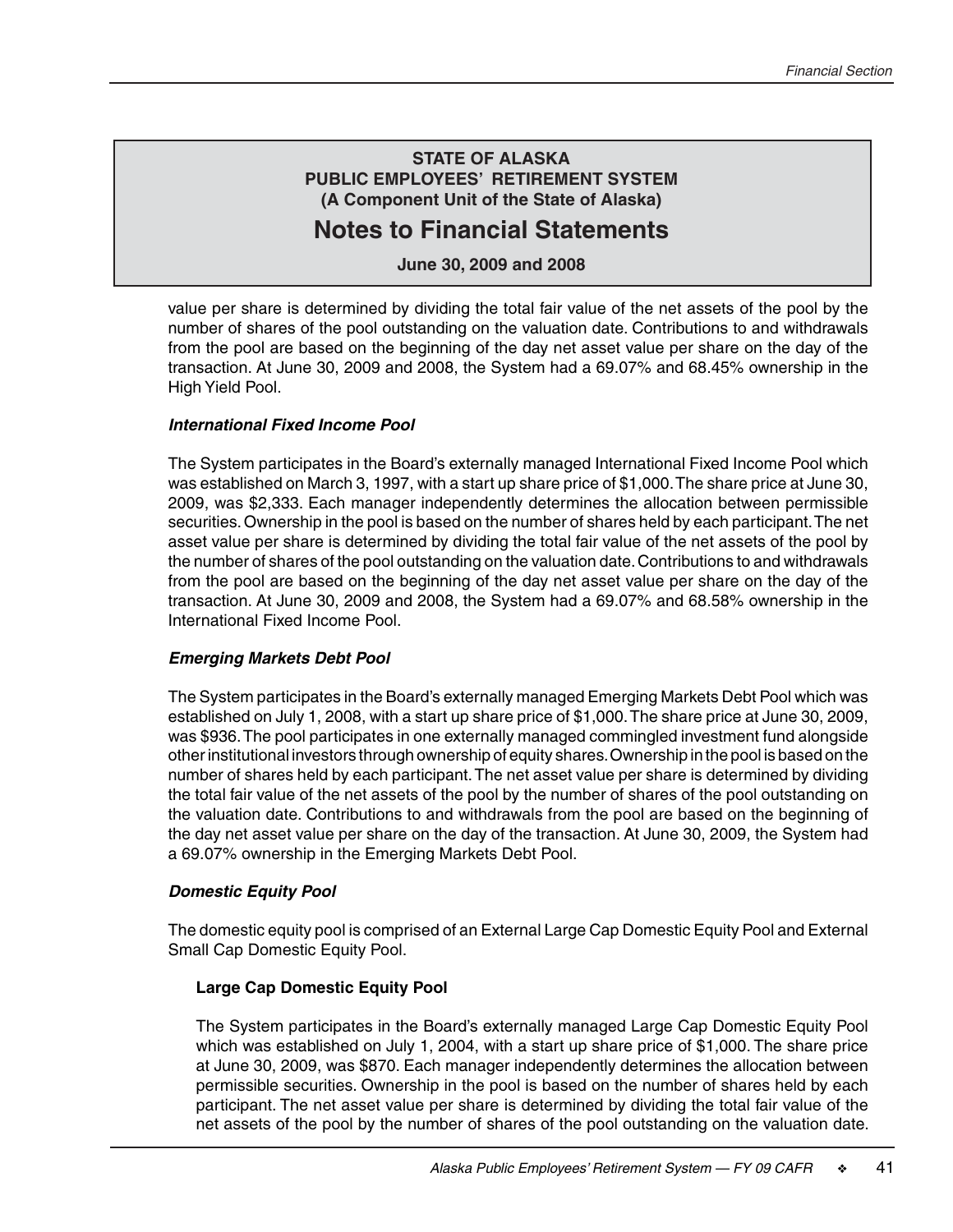# **Notes to Financial Statements**

**June 30, 2009 and 2008**

Contributions to and withdrawals from the pool are based on the beginning of the day net asset value per share on the day of the transaction. At June 30, 2009 and 2008, the System had a 68.78% and 68.40% ownership in the Large Cap Domestic Equity Pool.

### **Small Cap Domestic Equity Pool**

The System participates in the Board's externally managed Small Cap Domestic Equity Pool which was established on July 1, 2004, with a start up share price of \$1,000. The share price at June 30, 2009, was \$844. Each manager independently determines the allocation between permissible securities. Ownership in the pool is based on the number of shares held by each participant. The net asset value per share is determined by dividing the total fair value of the net assets of the pool by the number of shares of the pool outstanding on the valuation date. Contributions to and withdrawals from the pool are based on the beginning of the day net asset value per share on the day of the transaction. At June 30, 2009 and 2008, the System had a 68.92% and 68.13% ownership in the Small Cap Domestic Equity Pool.

### *International Equity Pool*

The System participates in the Board's externally managed International Equity Pool which was established on January 1, 1992, with a start up share price of \$1,000. The share price at June 30, 2009, was \$2,703. Each manager independently determines the allocation between permissible securities. Ownership in the pool is based on the number of shares held by each participant. The net asset value per share is determined by dividing the total fair value of the net assets of the pool by the number of shares of the pool outstanding on the valuation date. Contributions to and withdrawals from the pool are based on the beginning of the day net asset value per share on the day of the transaction. At June 30, 2009 and 2008, the System had a 68.65% and 68.52% ownership in the International Equity Pool.

#### *Emerging Markets Equity Pool*

The System participates in the Board's externally managed Emerging Markets Equity Pool which was established on May 2, 1994, with a start up share price of \$1,000. The share price at June 30, 2009, was \$2,822. The pool participates in three externally managed commingled investment funds alongside other institutional investors through ownership of equity shares. The commingled funds invest in the securities markets of developing countries. Ownership in the pool is based on the number of shares held by each participant. The net asset value per share is determined by dividing the total fair value of the net assets of the pool by the number of shares of the pool outstanding on the valuation date. Contributions to and withdrawals from the pool are based on the beginning of the day net asset value per share on the day of the transaction. At June 30, 2009 and 2008, the System had a 68.90% and 68.75% ownership in the Emerging Markets Equity Pool.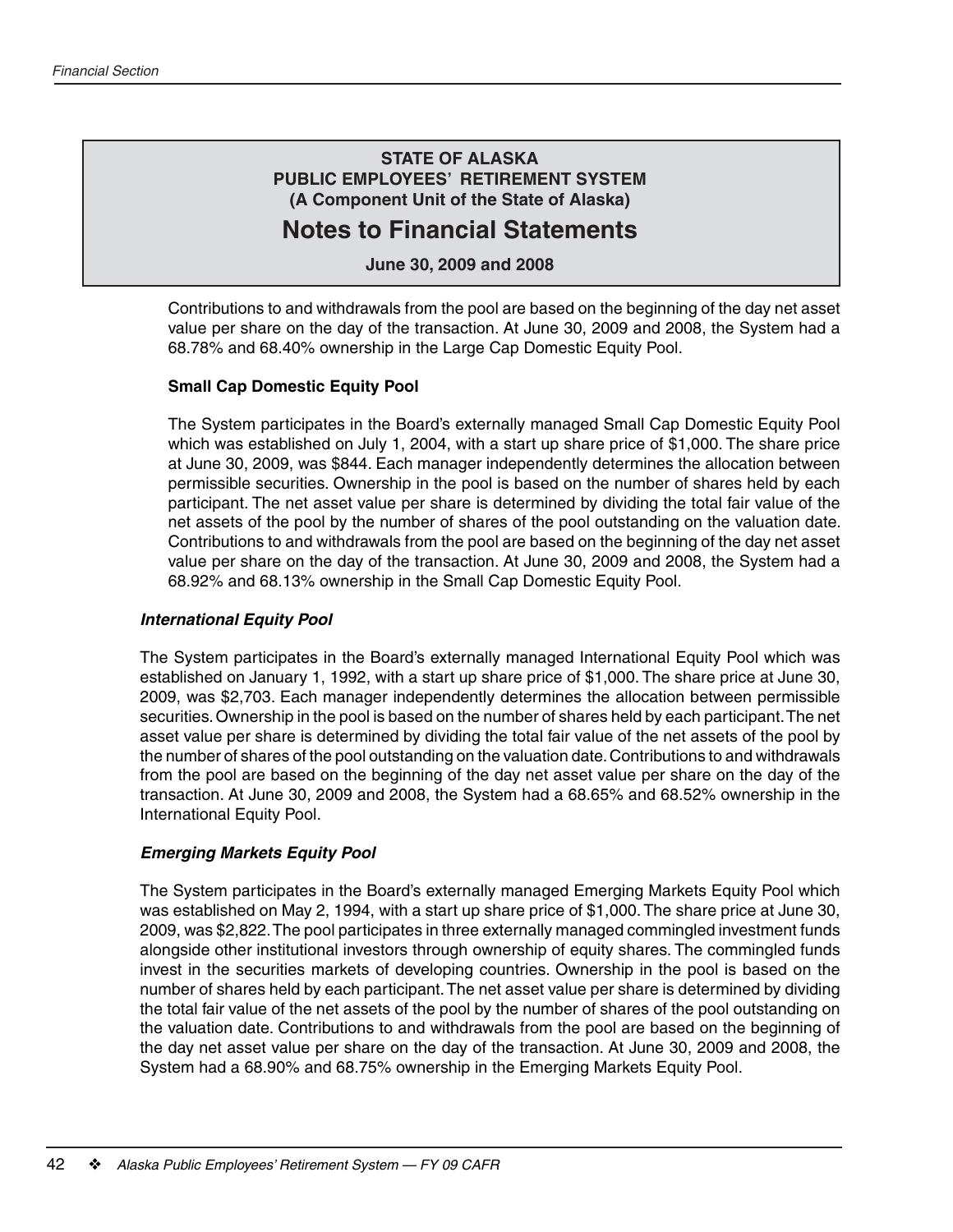# **Notes to Financial Statements**

**June 30, 2009 and 2008**

### *Private Equity Pool*

The System participates in the Board's externally managed Private Equity Pool which was established on April 24, 1998, with a start up share price of \$1,000. The share price at June 30, 2009, was \$1,913. Underlying assets in the pool are comprised of venture capital, buyout, restructuring, and special situation investments through limited partnership agreements. Each manager independently determines the limited partnerships to invest in. Ownership in the pool is based on the number of shares held by each participant. The net asset value per share is determined by dividing the total fair value of the net assets of the pool by the number of shares of the pool outstanding on the valuation date. Contributions to and withdrawals from the pool are based on the beginning of the day net asset value per share on the day of the transaction. At June 30, 2009 and 2008, the System had a 68.08% and 69.11% ownership in the Private Equity Pool.

### *Absolute Return Pool*

The System participates in the Board's externally managed Absolute Return Pool which was established on October 31, 2004, with a start up share price of \$1,000. The share price at June 30, 2009, was \$1,108. Underlying assets in the pool are comprised of hedge fund investments through limited partnership agreements. Each manager independently determines the limited partnerships to invest in. Ownership in the pool is based on the number of shares held by each participant. The net asset value per share is determined by dividing the total fair value of the net assets of the pool by the number of shares of the pool outstanding on the valuation date. Contributions to and withdrawals from the pool are based on the beginning of the day net asset value per share on the day of the transaction. At June 30, 2009 and 2008, the System had a 68.87% and 68.57% ownership in the Absolute Return Pool.

## *Real Estate Equities*

Real estate equities are comprised of two pools, Pool A and Pool B.

### **Real Estate Pool A**

The System participates in the Board's externally managed Real Estate Pool A which was established on June 27, 1997, with a start up share price of \$1,000. The share price at June 30, 2009, was \$2,286. Underlying assets in the pool are comprised of separate accounts, commingled accounts, and limited partnerships. Managers independently determine permissible investments. The net asset value per share is determined by dividing the total fair value of the net assets of the pool by the number of shares of the pool outstanding on the valuation date. Contributions to and withdrawals from the pool are based on the beginning of the day net asset value per share on the day of the transaction. At June 30, 2009 and 2008, the System had 68.87% and 68.72% ownership in Real Estate Pool A.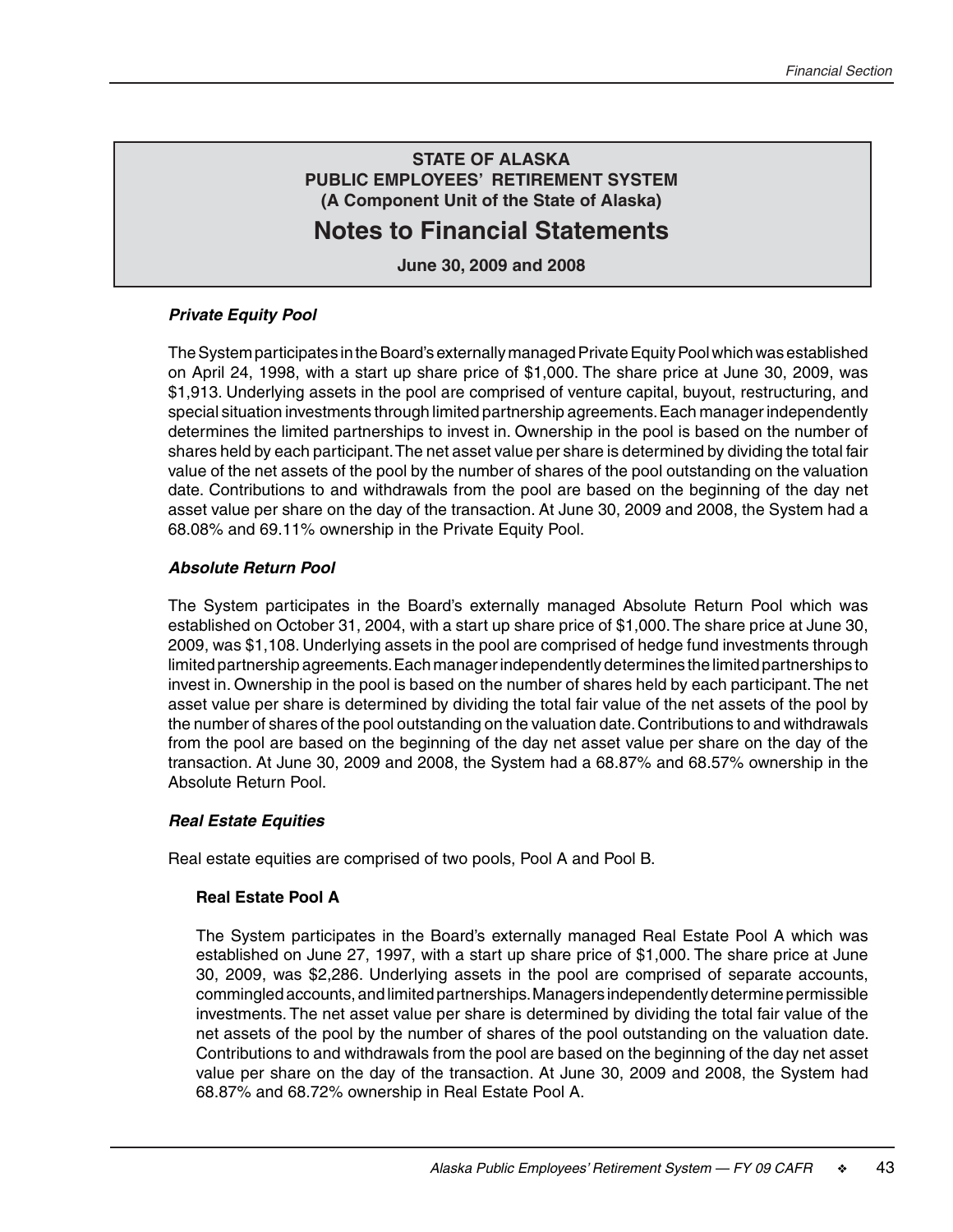# **Notes to Financial Statements**

**June 30, 2009 and 2008**

#### **Real Estate Pool B**

The System participates in the Board's externally managed Real Estate Pool B which was established July 1, 2008, with a start up share price of \$1,000. The share price at June 30, 2009, was \$937. Underlying assets in the pool are comprised of one commingled account. The manager independently determine permissible investments. The net asset value per share is determined by dividing the total fair value of the net assets of the pool by the number of shares of the pool outstanding on the valuation date. Contributions to and withdrawals from the pool are based on the beginning of the day net asset value per share on the day of the transaction. At June 30, 2009, the System had 68.62% ownership in Real Estate Pool B.

#### *Real Estate Investment Trust (REIT) Pool*

The System participates in the Board's internally managed REIT Pool which was established on July 1, 2008, with a start up share price of \$1,000. The share price at June 30, 2009, was \$503. Underlying assets in the pool are comprised of REIT holdings. Treasury staff determines the permissible REITs to invest in. Ownership in the pool is based on the number of shares held by each participant. The net asset value per share is determined by dividing the total fair value of the net assets of the pool by the number of shares of the pool outstanding on the valuation date. Contributions to and withdrawals from the pool are based on the beginning of the day net asset value per share on the day of the transaction. At June 30, 2009, the System had a 68.82% ownership in the REIT Pool.

### *Energy Pool*

The System participates in the Board's externally managed Energy Pool which was established on July 1, 2008, with a start up share price of \$1,000. The share price at June 30, 2009, was \$966. Underlying assets in the pool are comprised of a limited partnership with an energy related venture capital operating company. Treasury staff determines the permissible partnerships to invest in. Ownership in the pool is based on the number of shares held by each participant. The net asset value per share is determined by dividing the total fair value of the net assets of the pool by the number of shares of the pool outstanding on the valuation date. Contributions to and withdrawals from the pool are based on the beginning of the day net asset value per share on the day of the transaction. At June 30, 2009, the System had a 68.48% ownership in the Energy Pool.

### *Farmland Pool*

The System participates in the Board's externally managed Farmland Pool which was established on July 1, 2008, with a start up share price of \$1,000. The share price at June 30, 2009, was \$1,082. Underlying assets in the pool are comprised of investments through limited partnership interests in two agricultural entities. Each manager independently determines which permissible investments are made. Ownership in the pool is based on the number of shares held by each participant. The net asset value per share is determined by dividing the total fair value of the net assets of the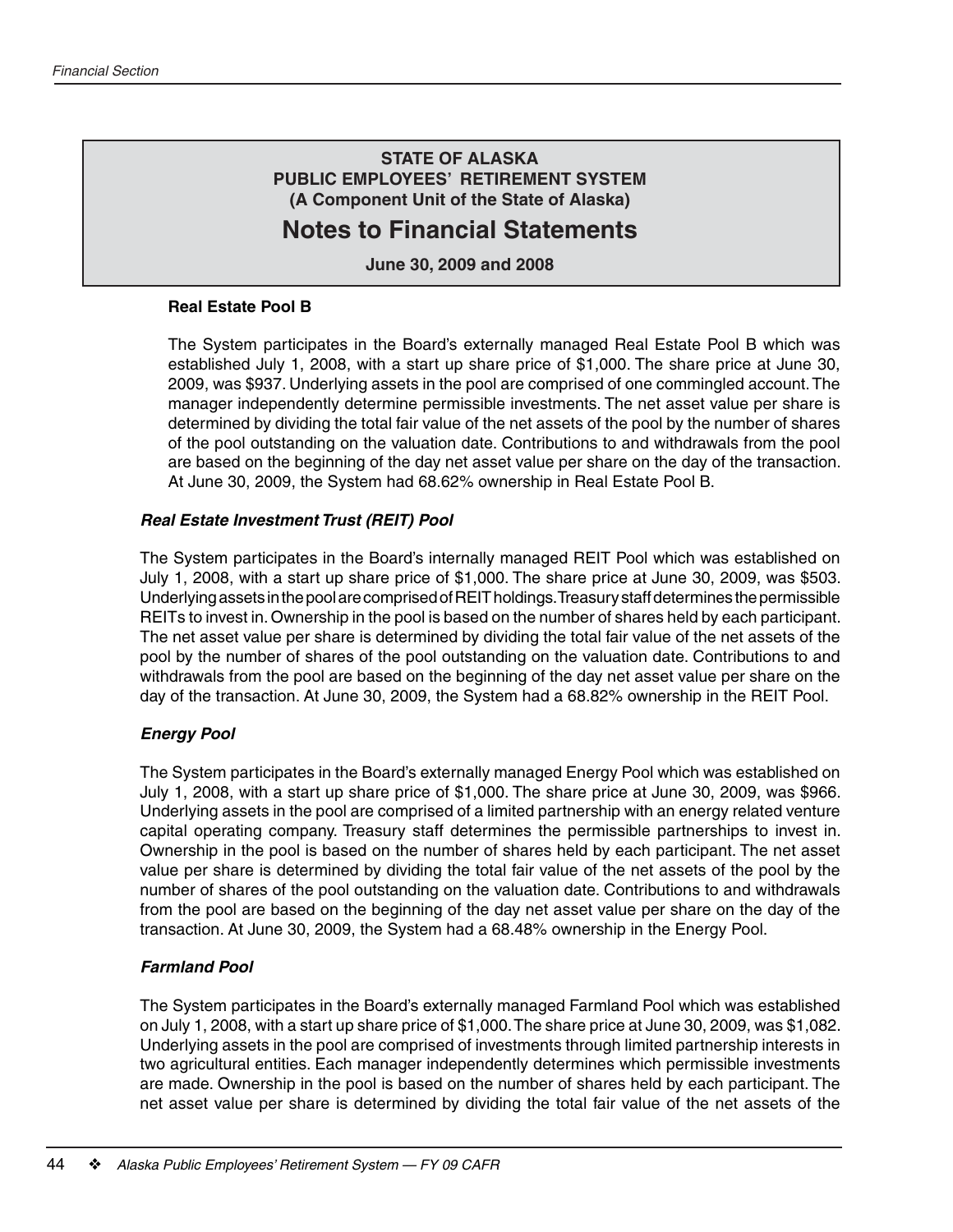# **Notes to Financial Statements**

**June 30, 2009 and 2008**

pool by the number of shares of the pool outstanding on the valuation date. Contributions to and withdrawals from the pool are based on the beginning of the day net asset value per share on the day of the transaction. At June 30, 2009, the System had a 70.43% ownership in the Farmland Pool.

#### *Farmland Water Pool*

The System participates in the Board's externally managed Farmland Water Pool which was established on July 1, 2008, with a start up share price of \$1,000. The share price at June 30, 2009, was \$1,002. Underlying assets in the pool are comprised of investments through limited partnership interests in two agricultural entities which own farmland that has federal waterway on the properties. Each manager independently determines which permissible investments are made. Ownership in the pool is based on the number of shares held by each participant. The net asset value per share is determined by dividing the total fair value of the net assets of the pool by the number of shares of the pool outstanding on the valuation date. Contributions to and withdrawals from the pool are based on the beginning of the day net asset value per share on the day of the transaction. At June 30, 2009, the System had a 50.00% ownership in the Farmland Water Pool.

### *Timber Pool*

The System participates in the Board's externally managed Timber Pool which was established on July 1, 2008, with a start up share price of \$1,000. The share price at June 30, 2009, was \$1,029. Underlying assets in the pool are comprised of investments through limited partnership interests in two timber entities. Each manager independently determines which permissible investments are made. Ownership in the pool is based on the number of shares held by each participant. The net asset value per share is determined by dividing the total fair value of the net assets of the pool by the number of shares of the pool outstanding on the valuation date. Contributions to and withdrawals from the pool are based on the beginning of the day net asset value per share on the day of the transaction. At June 30, 2009, the System had a 68.94% ownership in the Timber Pool.

### **Treasury Inflation Protected Securities (TIPS) Pool**

The System participates in the Board's internally managed TIPS Pool which was established on May 24, 2006 with a start up price of \$1,000. The share price at June 30, 2009 was \$1,191. Treasury staff determines the allocation between permissible securities. Ownership in the pool is based on the number of shares held by each participant. The net asset value per share is determined by dividing the total fair value of the net assets of the pool by the number of shares of the pool outstanding on the valuation date. Contributions to and withdrawals from the pool are based on the beginning of the day net asset value per share on the day of the transaction. At June 30, 2009 and 2008, the System had 70.77% and 65.58% ownership in the TIPS Pool.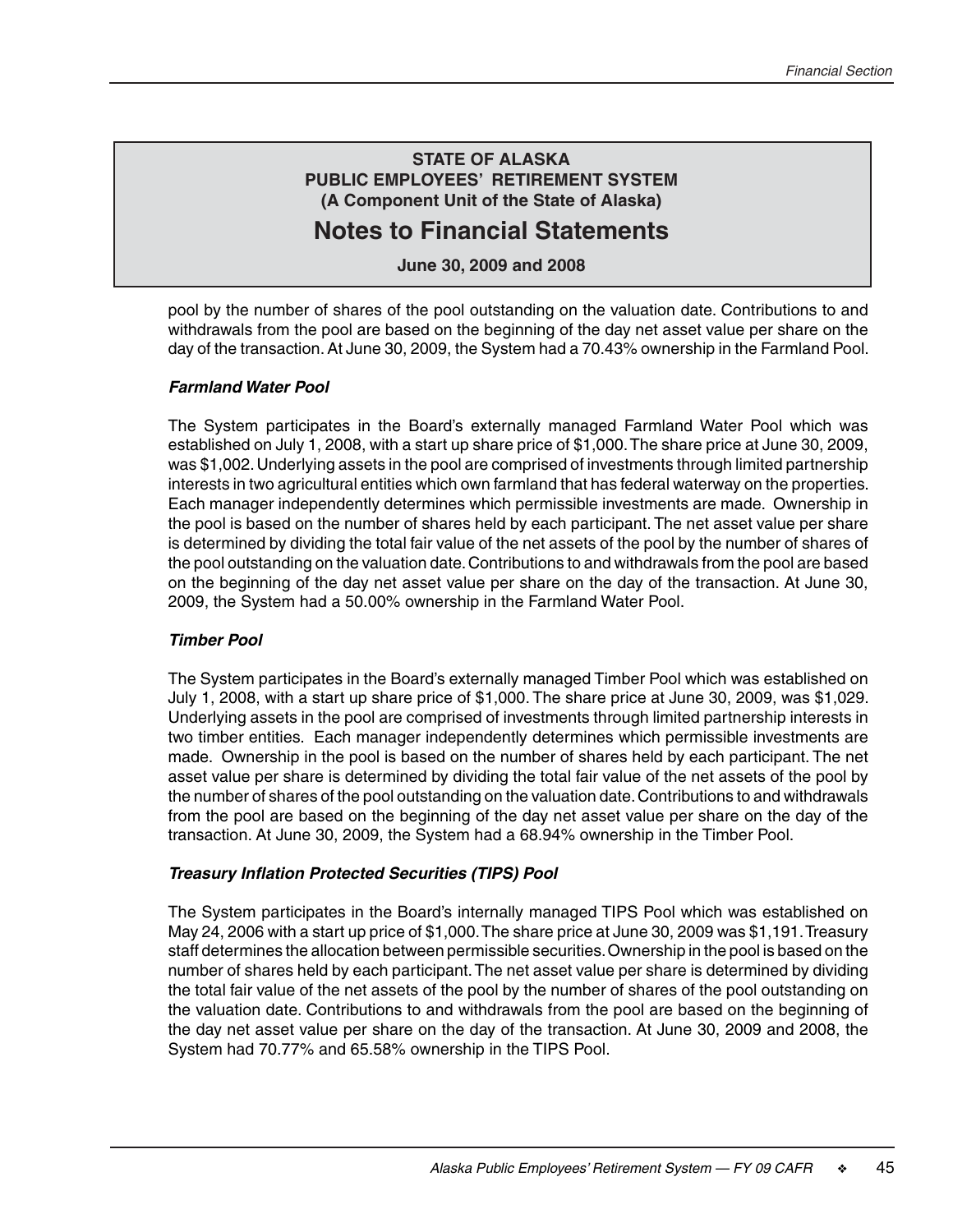# **Notes to Financial Statements**

**June 30, 2009 and 2008**

#### **Alaska Retiree Health Care Trust Investments**

The Board contracted with an external manager who managed a mix of Common Trust Funds for the Defined Benefit Health Care Trust. Common Trust Fund investments were liquidated during fiscal year 2009 and monies were invested in the Board's existing investment pools.

#### *Domestic Equity*

The Health Care Trust Investments in Domestic Equity was comprised of two externally managed Common Trust Funds.

#### **SSgA Domestic Large Cap**

The purpose of this fund was to replicate the returns and characteristics of the Russell 1000® Index through buying, holding and trading securities only when there was a change to the composition of the Index or when cash flow activity occurred in the Strategy.

#### **SSgA Domestic Small Cap**

The purpose of this fund was to replicate the returns and characteristics of the Russell 2000® Index through buying, holding and trading securities only when there was a change to the composition of the Index or when cash flow activity occurred in the Strategy.

#### *SSgA International Equity*

The purpose of this fund was to replicate the returns and characteristics of the Morgan Stanley Capital International Europe Australasia and Far East (MSCI EAFE) Index through investing in 21 individual MSCI country funds which, in turn, owned Index securities in market-weighted proportion.

#### *SSgA Emerging Markets*

The purpose of this fund was to closely match the returns of the capitalization-weighted MSCI Emerging Markets Index.

#### *SSgA Domestic Fixed Income*

The purpose of this fund was to create a well diversified portfolio that was representative of the domestic investment grade bond market. The strategy sought to replicate the returns and characteristics of the Lehman Brothers Aggregate Bond Index through individual security selection based on criteria generated by SSgA's credit and research group, security availability, and the analysis of its impact on the portfolio's weightings.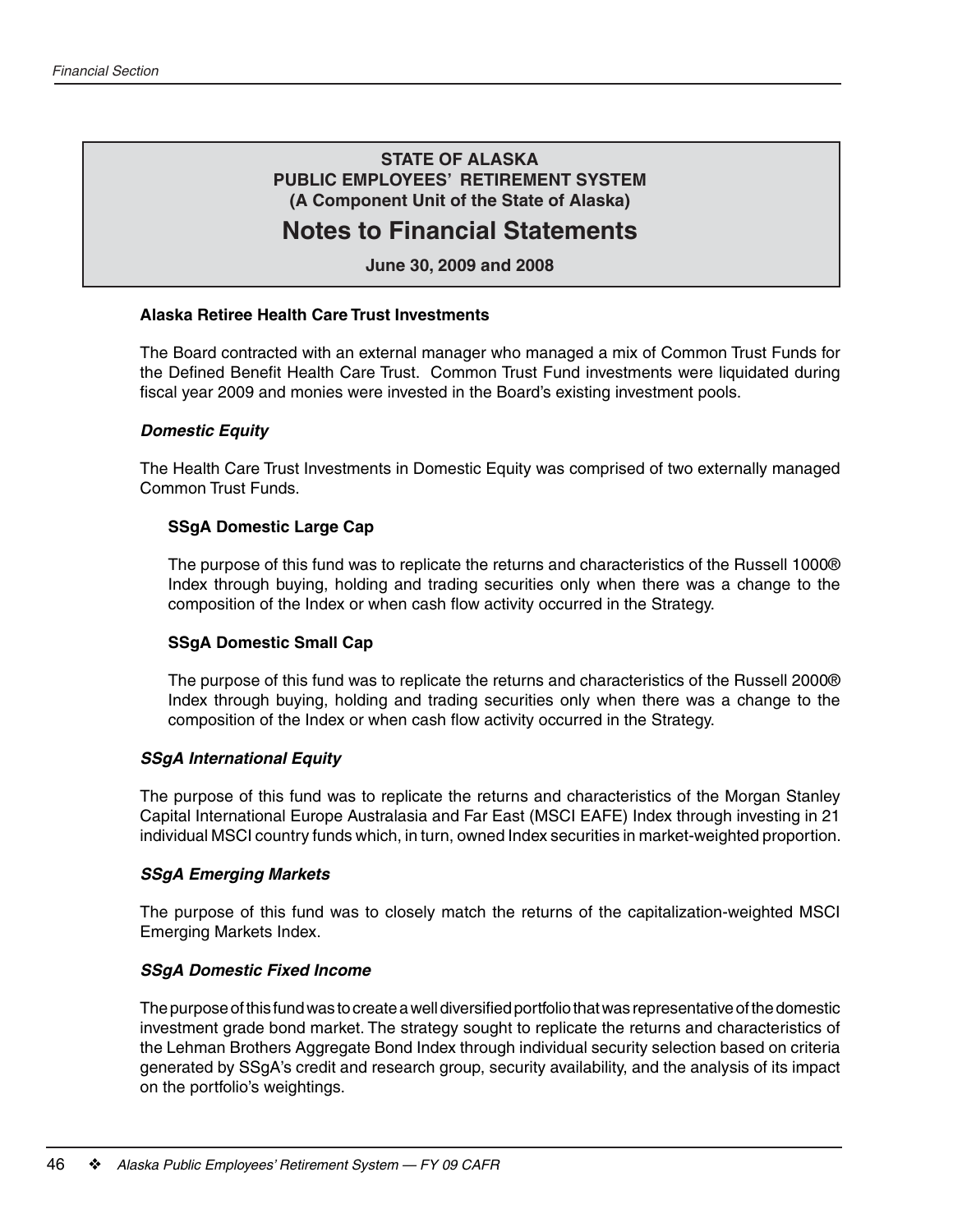# **Notes to Financial Statements**

**June 30, 2009 and 2008**

### *SSgA International Fixed Income*

The purpose of this fund was to create a well diversified portfolio that was representative of the international government bond market. The strategy sought to replicate the returns and characteristics of the Citigroup World Government Bond Ex-US Index by matching duration, quality, and sector of the Index.

### *SSgA High Yield Bond Index*

The purpose of this fund was to deliver a risk-controlled, higher quality, liquid exposure to the broad U.S. high yield market with low tracking error. The strategy used stratified sampling to create a portfolio of liquid issuers that target the Lehman High Yield \$200 Million Very Liquid Index (HYVLI) in such characteristics as duration, issuer market weight, credit quality and industry.

#### **SSgA Treasury Inflation Protected Securities (TIPS) Index**

The purpose of the U.S. TIPS Index strategy fund was to replicate the returns and characteristics of the Lehman Brothers Inflation Notes Index.

#### **DCR Plan Health and Occupational Death and Disability Investments**

#### **ERISA Commingled and Mutual Funds**

During fiscal year 2009 the Board contracted with external managers who managed a mix of ERISA and mutual funds for the DCR Plan's occupational death & disability, retiree major medical, and health reimbursement plans. ERISA and mutual fund investments were liquidated during fiscal year 2009 and monies were invested in the Board's existing investment pools.

#### *Domestic Equity*

The investments in domestic equity were comprised of two externally managed ERISA Funds.

#### **SSgA Domestic Large Cap**

The purpose of this fund was to replicate the returns and characteristics of the Russell 1000® Index through buying, holding and trading securities only when there was a change to the composition of the Index or when cash flow activity occurs in the strategy.

#### **SSgA Domestic Small Cap**

The purpose of this fund was to replicate the returns and characteristics of the Russell 2000® Index through buying, holding and trading securities only when there was a change to the composition of the Index or when cash flow activity occurs in the strategy.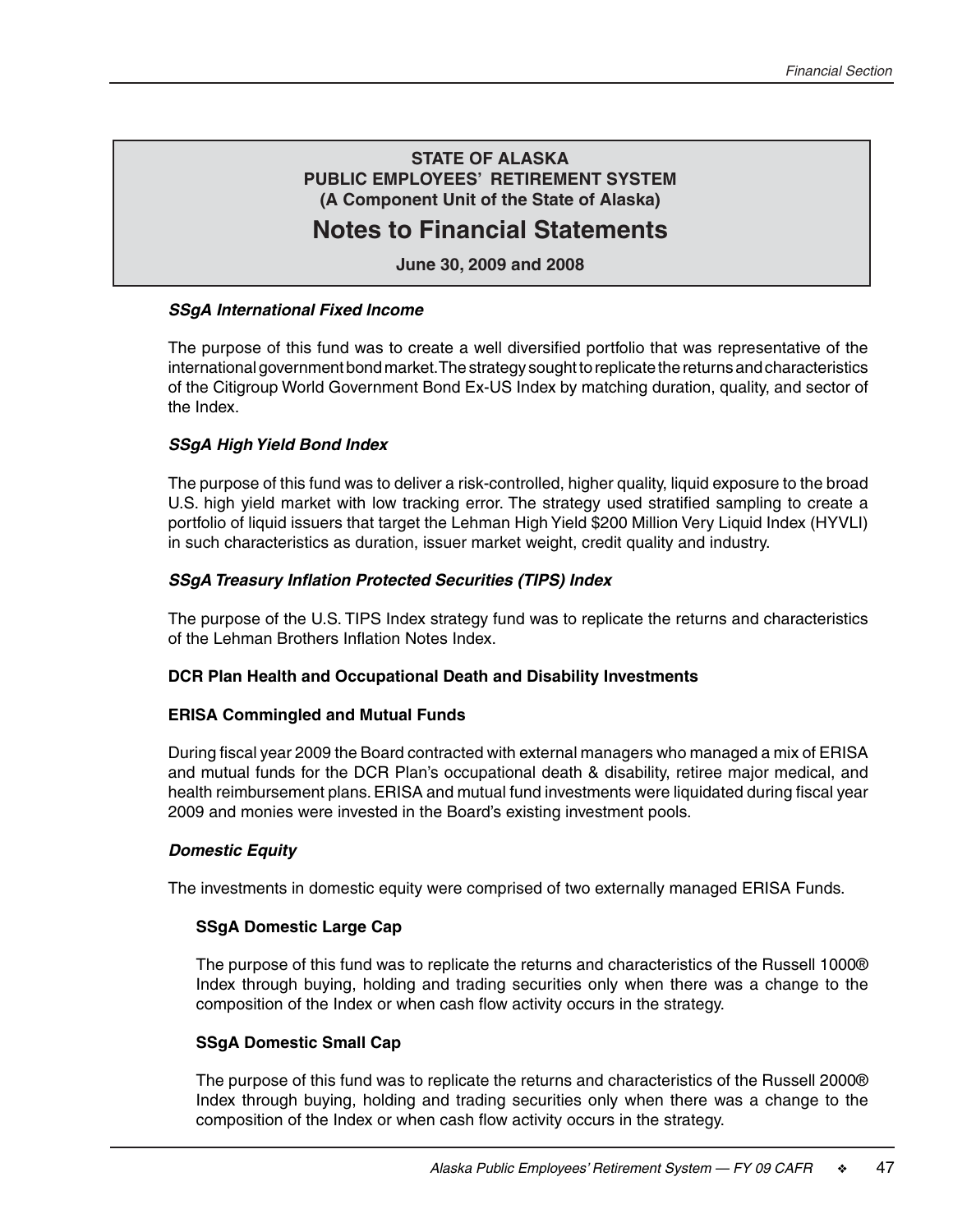# **Notes to Financial Statements**

**June 30, 2009 and 2008**

#### *SSgA International Equity*

The purpose of this fund was to replicate the returns and characteristics of the MSCI EAFE Index through investing in 21 individual MSCI country funds which, in turn, owned Index securities in market-weighted proportion.

#### *SSgA Domestic Fixed Income*

The purpose of this fund was to create a well diversified portfolio that is representative of the domestic investment grade bond market. The strategy sought to replicate the returns and characteristics of the Lehman Brothers Aggregate Bond Index through individual security selection based on criteria generated by SSgA's credit and research group, security availability, and the analysis of its impact on the portfolio's weightings.

#### *SSgA International Fixed Income*

The purpose of this fund was to create a well diversified portfolio that was representative of the international government bond market. The strategy sought to replicate the returns and characteristics of the Citigroup World Government Bond Ex-US Index by matching duration, quality and sector of the Index.

#### *SSgA Real Estate*

The purpose of this strategy was to replicate the returns and characteristics of the Dow Jones Wilshire REIT Index. To accomplish this, SSgA's strategy was to buy and hold securities, trading only when there was a change in the composition of the Index or when cash flow activity occurred in the strategy.

#### *Lazard Emerging Markets Mutual Fund*

The purpose of this fund was to meet or exceed the MSCI Emerging Markets Index by 3% per annum over a rolling five-year period. Underlying investments were comprised of domestic and global equities as well as alternative assets

#### **DCR Plan Participant Directed Investments**

#### **Pooled Investment Funds**

The Board contracts with an external investment manager who is given authority to invest in a wholly owned pooled environment to accommodate eleven participant-directed funds.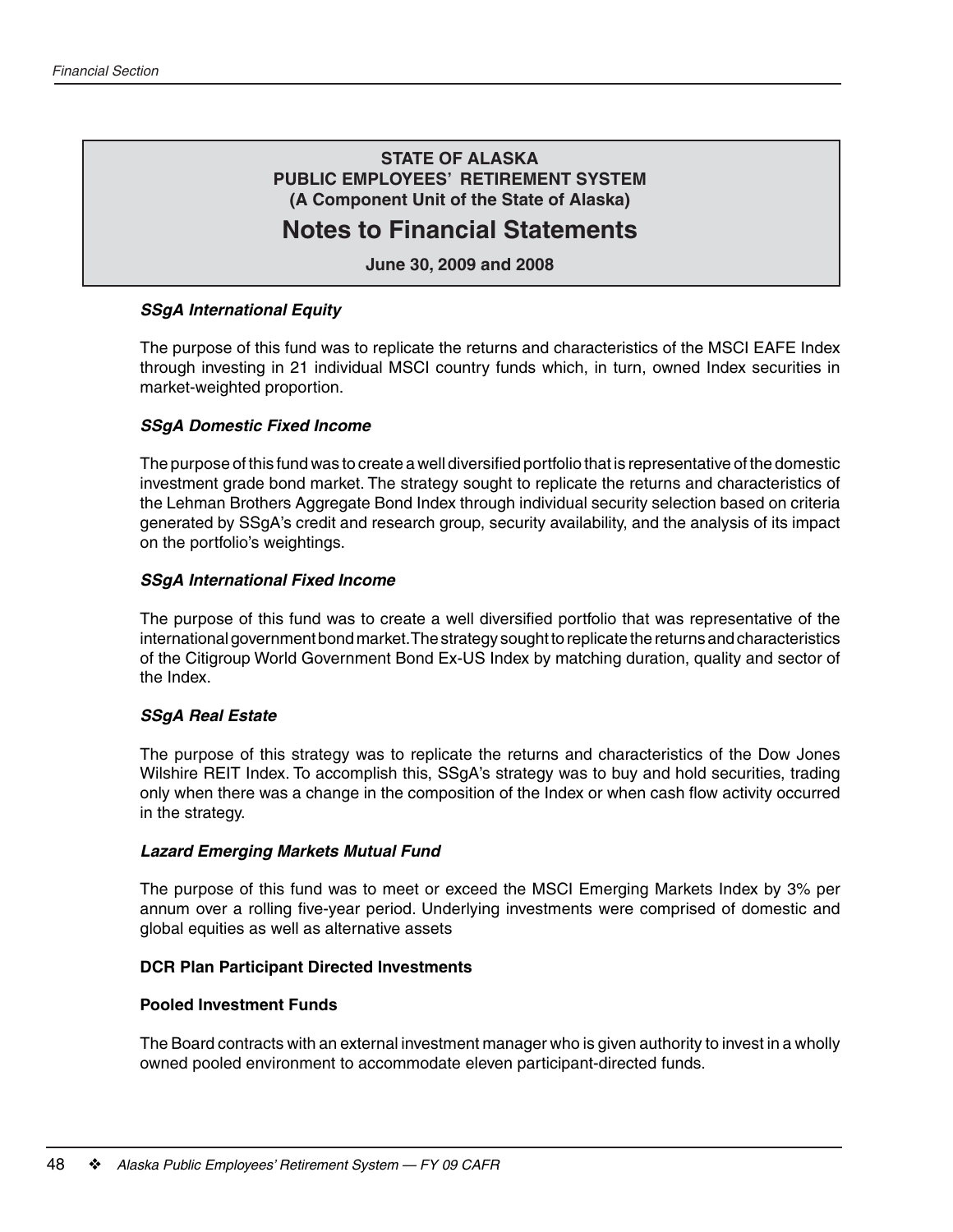# **Notes to Financial Statements**

**June 30, 2009 and 2008**

### *T. Rowe Alaska Target 2010 Fund*

The purpose of this fund is to provide a diverse mix of stocks, bonds, and cash for long-term investors. The fund starts with a more aggressive risk / return potential and gradually become more conservative as the target retirement date approaches. The allocation is actively managed for approximately 30 years after the target retirement date before arriving at the final allocation of 20% stocks, and 80% bond and short-term fixed income investments. Underlying investments are comprised of domestic and international stocks, investment-grade bonds, federally guaranteed mortgages, and money market instruments.

### *T. Rowe Alaska Target 2010 – 2040 Trusts*

The purpose of these funds is to provide a diverse mix of stocks, bonds, and cash for long-term investors. The Trusts start with a more aggressive risk / return potential and gradually become more conservative as the target retirement date approaches. The allocation is actively managed for approximately 30 years after the target retirement date before arriving at the final allocation of 20% stocks, and 80% bond and short-term fixed income investments. Underlying investments are comprised of domestic and international stocks, investment-grade bonds, federally guaranteed mortgages, and money market instruments.

### *T. Rowe Alaska Balanced Trust*

The purpose of this fund is to provide a balanced and diversified mix of U.S. and international stocks, investment-grade bonds, federally guaranteed mortgages and money market instruments for longterm investors. The actual allocation is actively managed around a target allocation of 40% stocks and 60% bond and short-term fixed income investments. Underlying investments are comprised of domestic and international stocks, investment-grade bonds, federally guaranteed mortgages, and money market instruments.

### *T. Rowe Long-Term Balanced Trust*

The purpose of this fund is to provide a balanced and diversified mix of U.S. and international stocks, investment-grade bonds, federally guaranteed mortgages and money market instruments for longterm investors. The actual allocation is actively managed around a target allocation of 60% stocks and 40% bond and short-term fixed income investments. Underlying investments are comprised of domestic and international stocks, investment-grade bonds, federally guaranteed mortgages, and money market instruments.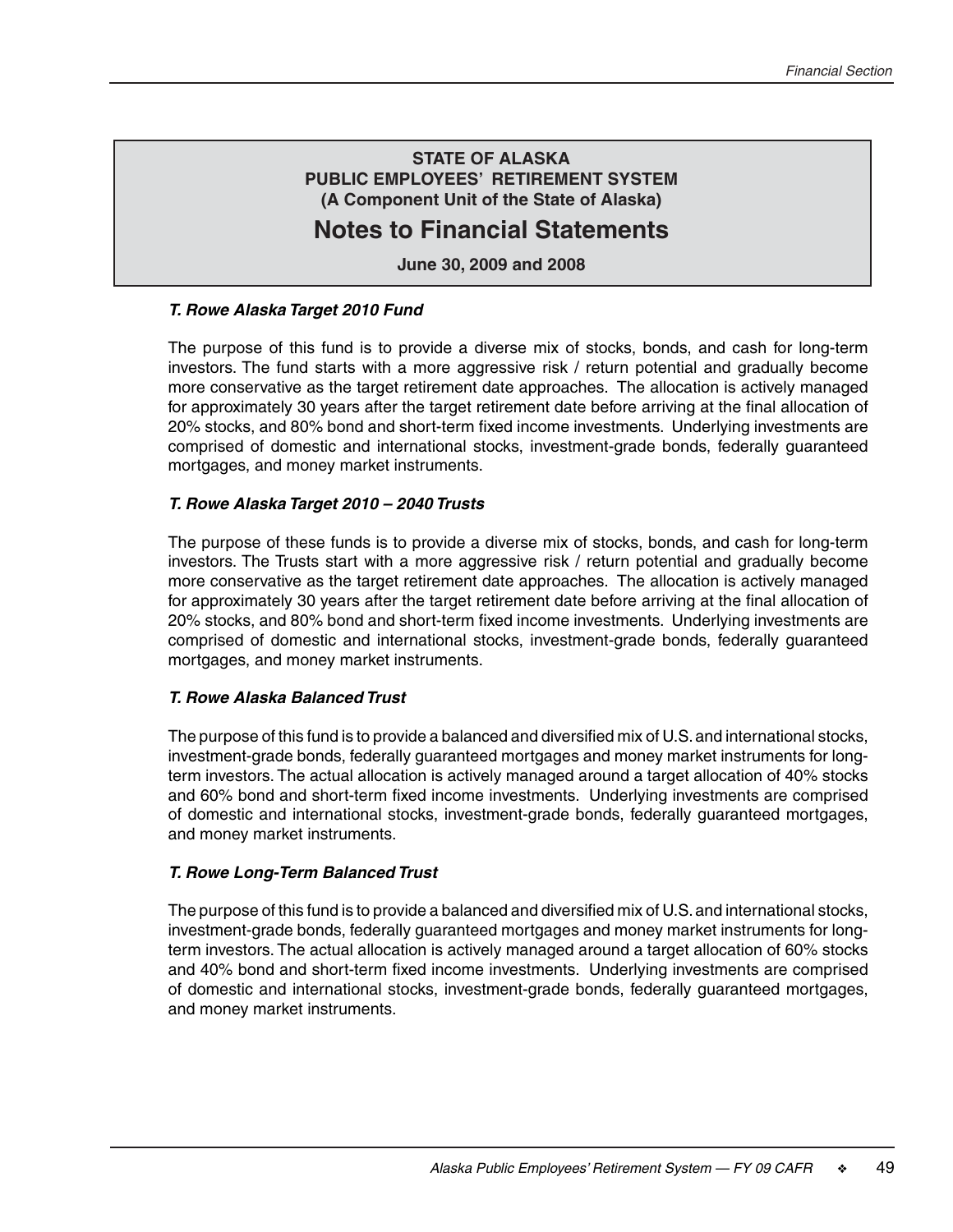# **Notes to Financial Statements**

**June 30, 2009 and 2008**

#### *T. Rowe Alaska Money Market Trust*

Underlying assets are comprised of cash equivalent instruments with maturities of less than one year which include commercial paper, banker acceptances, and certificates of deposit with ratings of A1/P1 or better as well as, obligations of the U.S. Government and its agencies, and repurchase agreements collateralized by U.S. Treasury Instruments. The goal is to maintain a \$1.00 unit price with a low risk tolerance.

#### **Collective Investment Funds**

The Board contracts with external investment managers who manage a mix of collective investment funds.

#### *SSgA Money Market*

The purpose of this fund is to provide a high level of current income consistent with preserving principal and liquidity, and the maintenance of a stable \$1.00 per share net asset value.

#### *SSgA S&P 500 Stock Index Fund*

The purpose of this fund is to provide income and capital appreciation that matches total return of the Standards & Poor's Composite Stock Price Index.

#### *SSgA Russell 3000 Index*

The purpose of this fund is to provide income and capital appreciation that matches the total return of the Russell 3000® Index.

#### *SSgA Real Estate Investment Trust (REIT) Index*

The purpose of this fund is to provide income and capital appreciation that matches total return of the Dow Jones Wilshire REIT Index.

#### *SSgA World Equity Ex-US Index*

The purpose of this fund is to provide income and capital appreciation and to replicate the returns of the MSCI ACWI Ex-US Index.

### *SSgA Long US Treasury Bond Index*

The purpose of this fund is to provide income and capital appreciation and to replicate the returns and characteristics of the Barclays Capital Long Treasury Bond Index.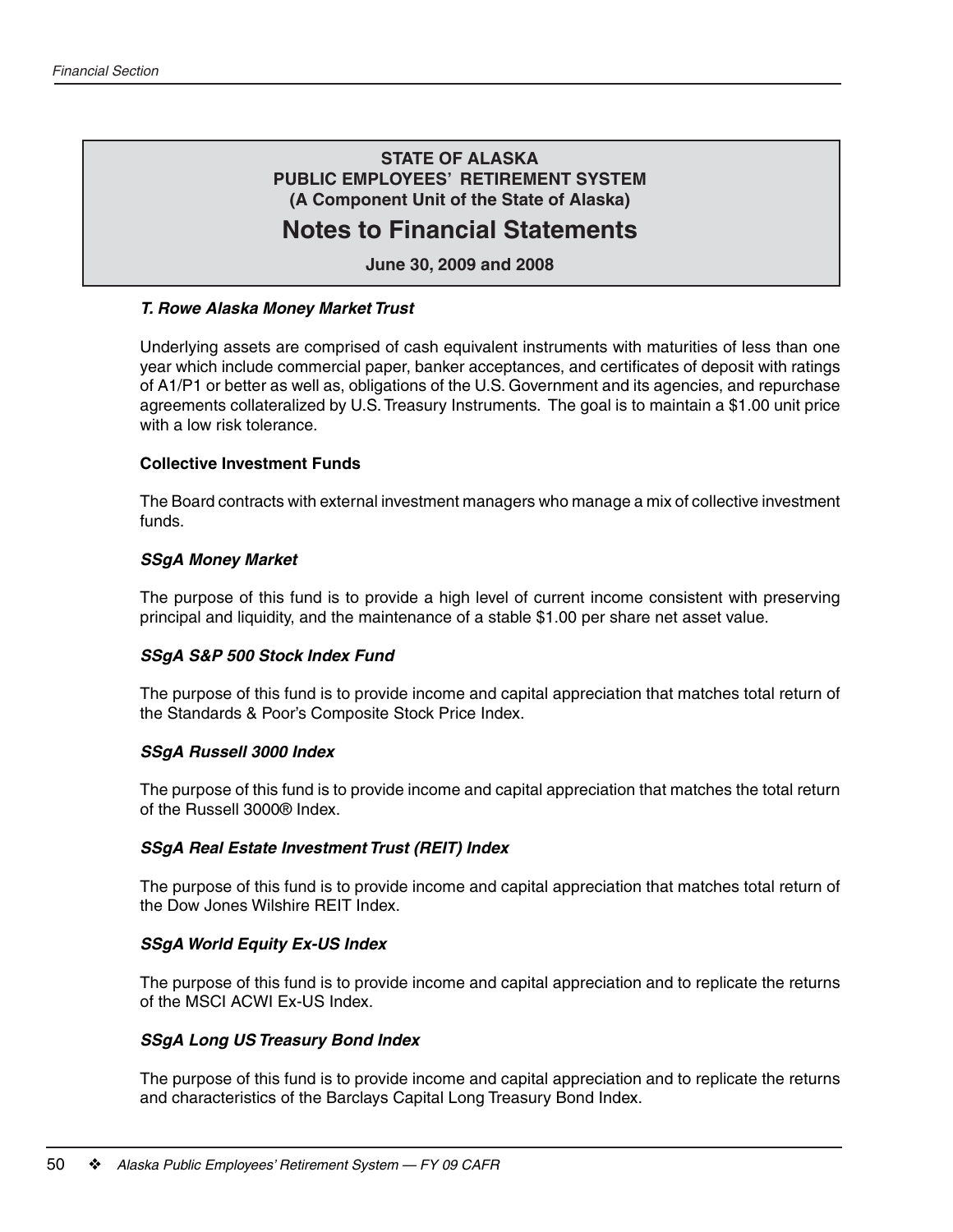# **Notes to Financial Statements**

**June 30, 2009 and 2008**

### **SSgA Treasury Inflation Protected Securities Index**

The purpose of this fund is to provide income and to replicate the returns and characteristics of the Barclays Capital Inflation Notes Index.

#### *SSgA World Government Bond Ex-US Index*

The purpose of this fund is to provide income and to replicate the total rate of return of the Citigroup World Government Bond Ex-US Index.

#### *Barclays Government / Corporate Bond Fund*

The purpose of this fund is to match or exceed the return of the Lehman Brothers Government / Credit Bond Index.

#### *Barclays Intermediate Bond Fund*

The purpose of this fund is to match or exceed the return of the Barclays Capital Intermediate Bond Index.

### *Brandes Institutional International Equity Fund*

The purpose of this fund is to provide long-term capital appreciation. This fund invests principally in common and preferred stocks of foreign companies and securities that are convertible into such stocks.

#### *Capital Guardian Global Balanced Fund*

The purpose of this fund is to invest in stocks and bonds of U.S. and international companies and government bonds issued by the U.S. and other governments.

#### *Sentinel Sustainable Opportunities Fund*

The purpose of this fund was to invest primarily in U.S. large cap growth stocks, with an emphasis on those that are managed in a socially responsible manner. This fund was replaced during fiscal year 2009 by the RCM Socially Responsible Fund.

### *RCM Socially Responsible Fund*

The purpose of this fund is to invest primarily in U.S. large cap growth stocks, with an emphasis on those that are managed in a socially responsible manner.

#### *T. Rowe Small Cap Stock Fund*

The purpose of this fund is to provide long-term capital growth by investing primarily in stocks of small companies. This fund invests at least 65% of its total assets in the stocks and equity-related securities of small companies.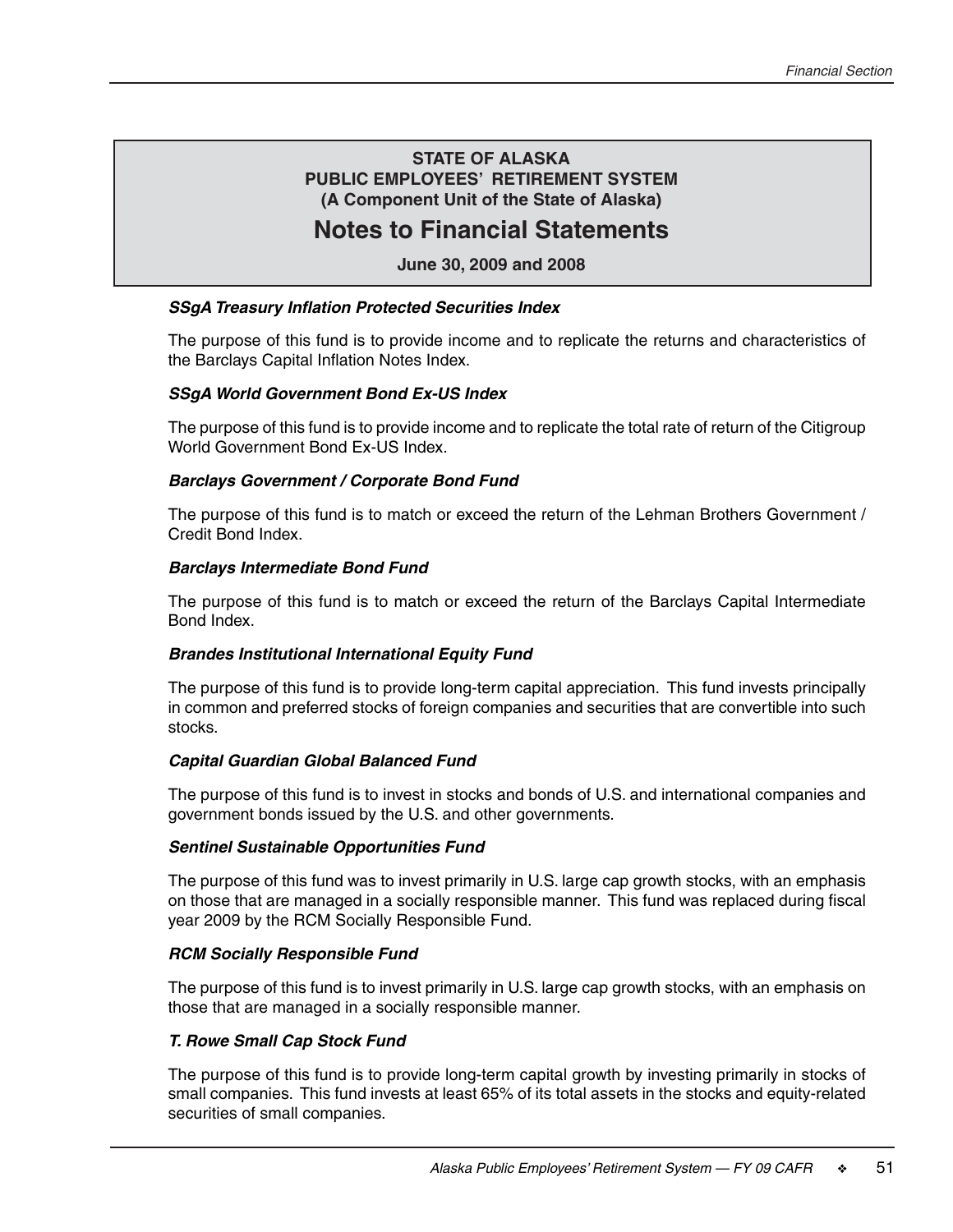# **Notes to Financial Statements**

**June 30, 2009 and 2008**

At June 30, 2009, the System's investments included the following:

|                                    |           |            |                           | Fair value (In thousands) |             |           |           |
|------------------------------------|-----------|------------|---------------------------|---------------------------|-------------|-----------|-----------|
|                                    |           |            | <b>Fixed Income Pools</b> |                           |             |           |           |
|                                    | Short-    |            | High                      |                           |             |           |           |
|                                    | term      | Retirement | yield                     | International             | <b>TIPS</b> | Other     | Total     |
| Deposits                           | \$<br>372 | (54)       |                           | 712                       |             | 7,134     | 8,164     |
| Short-term investment fund         |           |            | 10,888                    | 670                       |             | 17,224    | 28,782    |
| Commercial paper                   | 7,463     |            |                           | $\ddot{\phantom{1}}$      |             |           | 7,463     |
| <b>Bridge loans</b>                |           |            | 5,193                     |                           |             |           | 5,193     |
| U.S. Treasury bills                | 42,107    |            |                           |                           |             |           | 42,107    |
| U.S. Treasury notes                |           | 168,541    |                           |                           | 36,261      |           | 204,802   |
| U.S. Treasury bonds                |           | 14,197     |                           | L.                        | 15,845      |           | 30,042    |
| U.S. government agency             | 3,265     | 20,154     |                           |                           | ÷.          |           | 23,419    |
| Foreign government bonds           |           |            |                           | 80,451                    | $\sim$      |           | 80,451    |
| Mortgage-backed                    | 4,697     | 509,180    |                           |                           | 22          |           | 513,899   |
| Other asset-backed                 | 14,869    | 7,166      | 1,317                     |                           | ÷.          |           | 23,352    |
|                                    |           |            |                           |                           | 53          |           | 440,588   |
| Corporate bonds                    | 40,197    | 199,736    | 153,602                   | 47,000                    |             |           |           |
| Convertible bonds                  |           |            | 775                       |                           |             |           | 775       |
| Yankees:                           |           |            |                           |                           |             |           |           |
| Government                         |           | 11,648     |                           |                           |             |           | 11,648    |
| Corporate                          | 8,653     | 45,183     | 13,126                    |                           | L.          |           | 66,962    |
| Fixed income pools:                |           |            |                           |                           |             |           |           |
| Equity                             |           |            | 246                       |                           |             |           | 246       |
| Emerging markets debt pool         |           |            |                           |                           |             | 65,839    | 65,839    |
| Domestic equity pool:              |           |            |                           |                           |             |           |           |
| Limited partnership                |           |            |                           |                           |             | 147,502   | 147,502   |
| Treasury bills                     |           |            |                           |                           |             | 2,430     | 2,430     |
| Equity                             |           |            |                           |                           |             | 2,661,319 | 2,661,319 |
| International equity pool:         |           |            |                           |                           |             |           |           |
| Convertible bonds                  |           |            |                           |                           |             | 823       | 823       |
| Equity                             |           |            |                           |                           |             | 1,260,756 | 1,260,756 |
| Emerging markets equity pool       |           |            |                           |                           |             | 361,503   | 361,503   |
| Private equity pool:               |           |            |                           |                           |             |           |           |
| Limited partnerships               |           |            |                           |                           |             | 734,718   | 734,718   |
| Absolute return pool:              |           |            |                           |                           |             |           |           |
| Limited partnerships               |           |            |                           |                           |             | 377,688   | 377,688   |
| Real estate pool:                  |           |            |                           |                           |             |           |           |
| Real estate                        |           |            |                           |                           |             | 525,963   | 525,963   |
| Commingled funds                   |           |            |                           |                           |             | 197,957   | 197,957   |
| Limited partnerships               |           |            |                           |                           |             | 188,466   | 188,466   |
| Real estate investment trust pool: |           |            |                           |                           |             |           |           |
| Equity                             |           |            |                           |                           |             | 23,421    | 23,421    |
| Energy pool:                       |           |            |                           |                           |             |           |           |
| Limited partnerships               |           |            |                           |                           |             | 53,784    | 53,784    |
| Farmland pool:                     |           |            |                           |                           |             |           |           |
| Agricultural holdings              |           |            |                           |                           |             | 317,514   | 317,514   |
| Farmland water pool:               |           |            |                           |                           |             |           |           |
| Agricultural holdings              |           |            |                           |                           |             | 10,549    | 10,549    |
| Timber pool:                       |           |            |                           |                           |             |           |           |
| Timber holdings                    |           |            |                           |                           |             | 107,288   | 107,288   |
| Participant directed:              |           |            |                           |                           |             |           |           |
| Pooled investment funds            |           |            |                           |                           |             | 2,398     | 2,398     |
| Collective investment funds        |           |            |                           |                           |             | 49,555    | 49,555    |
| Mutual funds                       |           |            |                           |                           |             | 22,190    | 22,190    |
| Net other assets (liabilities)     | (105)     | (21, 832)  | 4.404                     | 1,774                     | 525         | 4,089     | (11, 145) |
| Other pool ownership               | (83, 467) | 47,867     |                           |                           | 67          | 35,533    |           |
| Unallocated deposit in transit     |           |            |                           |                           |             | 172       | 172       |
| Total invested assets              | \$38,051  | 1,001,786  | 189,551                   | 130,607                   | 52,773      | 7,175,815 | 8,588,583 |
|                                    |           |            |                           |                           |             |           |           |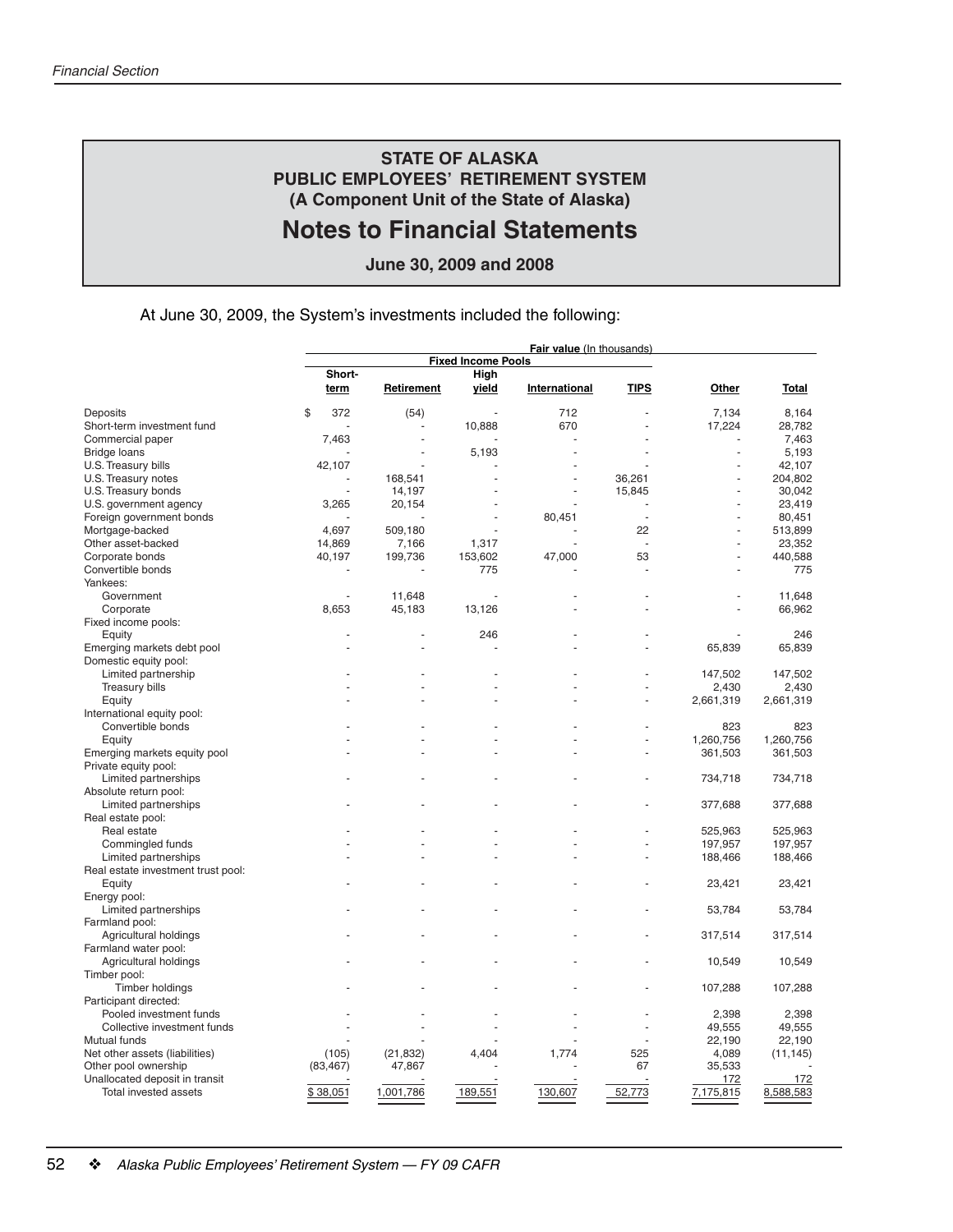# **Notes to Financial Statements**

**June 30, 2009 and 2008**

At June 30, 2008, the System's investments included the following:

|                                          |                | Fair value (In thousands) |                 |                           |                      |                |                       |                |              |
|------------------------------------------|----------------|---------------------------|-----------------|---------------------------|----------------------|----------------|-----------------------|----------------|--------------|
|                                          | Short-         |                           | <b>Enhanced</b> | <b>Fixed income pools</b> | High                 |                | Pooled<br>investments |                |              |
|                                          | term           | Retirement                | cash            | International             | yield                | <b>TIPS</b>    | funds                 | Other          | <b>Total</b> |
| Deposits                                 | \$             |                           |                 | 806                       |                      |                | 1                     | 5,154          | 5.961        |
| Overnight sweep account (Imcs)           | ä,             |                           |                 | $\blacksquare$            | 10,244               |                | $\sim$                |                | 10,244       |
| Short-term investment fund               |                |                           |                 | 1,377                     |                      |                | 15                    | 30,126         | 31,518       |
| Commercial paper                         | 11,061         |                           |                 |                           | $\ddot{\phantom{1}}$ | $\blacksquare$ | 201                   |                | 11,262       |
| Domestic equity                          |                |                           |                 |                           | 53                   | $\overline{a}$ | 291                   | ä,             | 344          |
| International equity                     |                |                           |                 |                           |                      |                | 18                    |                | 18           |
| <b>Bridge loans</b>                      |                |                           |                 |                           | 3,862                |                |                       |                | 3,862        |
| U.S. treasury notes                      |                | 162,532                   |                 |                           | ä,                   | 42,575         | L.                    | L.             | 205,107      |
| U.S. treasury bonds                      |                | 65,679                    |                 |                           | ä,                   | 15,481         | 20                    | L,             | 81,180       |
| U.S. treasury - TIPS                     |                |                           |                 |                           |                      |                | 40                    |                | 40           |
| U.S. government agency                   |                |                           |                 |                           |                      |                |                       |                |              |
| Discount notes                           |                |                           |                 |                           |                      |                | $\overline{c}$        |                | 2            |
| U.S. government agency                   | 71,585         | 29,436                    |                 |                           |                      |                | 31                    | $\blacksquare$ | 101,052      |
| Municipal bonds                          |                | 599                       |                 |                           |                      |                | 22                    |                | 621          |
| Foreign government bonds                 | $\blacksquare$ |                           |                 | 121,986                   |                      | $\blacksquare$ | $\sim$                | $\blacksquare$ | 121,986      |
| Mortgage-backed                          | 5,751          | 871,097                   | 10,258          |                           |                      |                | 70                    | ä,             | 887,176      |
| Other asset-backed                       | 33,347         | 87,678                    | 12,662          | $\ddot{\phantom{1}}$      | 502                  |                | $\overline{a}$        |                | 134,189      |
| Corporate bonds                          | 31,565         | 327,159                   | 5,088           | 93,182                    | 158,771              |                | 73                    |                | 615,838      |
| Convertible bonds                        |                |                           |                 |                           | 654                  |                | 4                     |                | 658          |
| Yankees:                                 |                |                           |                 |                           |                      |                |                       |                |              |
| Government                               |                | 7,652                     |                 |                           |                      |                | 5                     |                | 7,657        |
|                                          | 9,464          | 42,236                    | 2,873           |                           | 15,952               |                | 9                     | ä,             | 70,534       |
| Corporate<br>Domestic equity pool:       |                |                           |                 |                           |                      |                |                       |                |              |
|                                          |                |                           |                 |                           |                      |                | ä,                    |                |              |
| Limited partnership<br>Convertible bonds |                |                           |                 |                           |                      |                |                       | 154,961<br>489 | 154,961      |
|                                          |                |                           |                 |                           |                      |                | $\blacksquare$        |                | 489          |
| <b>Treasury bills</b>                    |                |                           |                 |                           |                      |                | L.                    | 1,136          | 1,136        |
| Equity                                   |                |                           |                 |                           |                      |                |                       | 3,218,807      | 3,218,807    |
| International equity pool:               |                |                           |                 |                           |                      |                |                       |                |              |
| Convertible bonds                        |                |                           |                 |                           |                      |                |                       | 787            | 787          |
| Equity                                   |                |                           |                 |                           |                      |                |                       | 1,511,285      | 1,511,285    |
| Emerging markets equity pool             |                |                           |                 |                           |                      |                |                       | 293,598        | 293,598      |
| Private equity pool:                     |                |                           |                 |                           |                      |                |                       |                |              |
| Limited partnership                      |                |                           |                 |                           |                      |                |                       | 888,882        | 888,882      |
| Absolute return pool:                    |                |                           |                 |                           |                      |                |                       |                |              |
| Limited partnership                      |                |                           |                 |                           |                      |                |                       | 435,243        | 435,243      |
| Other investments pool:                  |                |                           |                 |                           |                      |                |                       |                |              |
| Limited partnership                      |                |                           |                 |                           |                      |                |                       | 53,327         | 53,327       |
| Agricultural holdings                    |                |                           |                 |                           |                      |                |                       | 287,405        | 287,405      |
| Real estate pool:                        |                |                           |                 |                           |                      |                |                       |                |              |
| Real estate                              |                |                           |                 |                           |                      |                |                       | 633,386        | 633,386      |
| Commingled funds                         |                |                           |                 |                           |                      |                |                       | 239,888        | 239,888      |
| Limited partnership                      |                |                           |                 |                           |                      |                |                       | 377,851        | 377,851      |
| Real estate investment trusts            |                |                           |                 |                           |                      |                |                       | 52,708         | 52,708       |
| <b>Mutual funds</b>                      |                |                           |                 |                           | 70,081               |                |                       | 359,443        | 429,524      |
| Net other assets (liabilities)           | (4)            | (51, 162)                 | (2,572)         | 2,276                     | 232                  | 501            | (3)                   | (4,358)        | (55,090)     |
| Other pool ownership                     | (128, 761)     | 99,665                    | (28, 309)       |                           | $\ddot{\phantom{1}}$ | 71             | ä,                    | 57,334         |              |
| Unallocated deposit in transit           |                |                           |                 |                           |                      |                |                       | 65             | 65           |
| Total invested assets                    | \$34,008       | 1,642,571                 |                 | 219,627                   | 260,351              | 58,628         | 799                   | 8,597,517      | 10,813,501   |
|                                          |                |                           |                 |                           |                      |                |                       |                |              |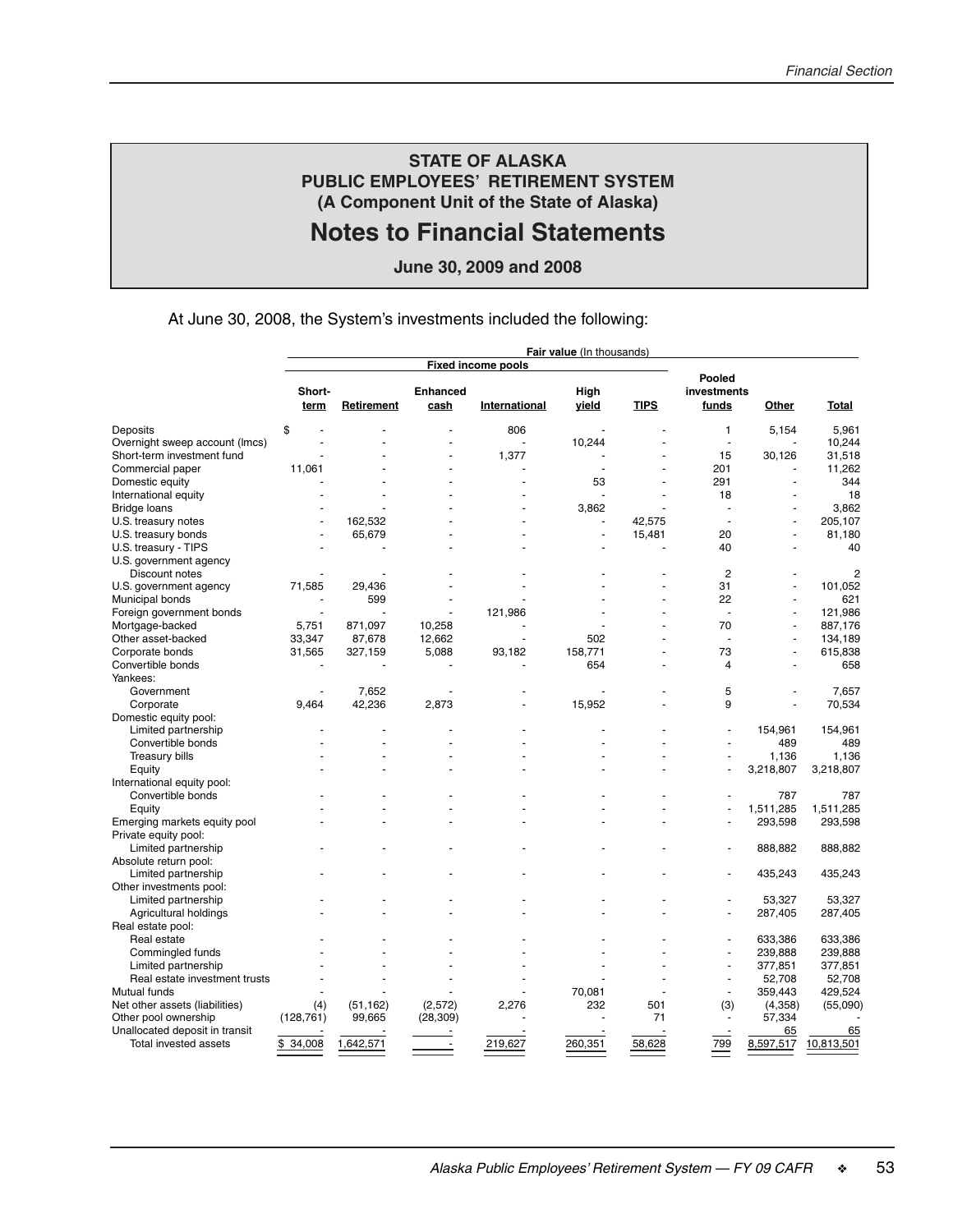# **Notes to Financial Statements**

**June 30, 2009 and 2008**

#### **(4) Deposit and Investment Risk**

#### **Interest Rate Risk**

Interest rate risk is the risk that changes in interest rates will adversely affect the fair value of an investment.

Duration is a measure of interest rate risk. It measures a security's sensitivity to a 100-basis point change in interest rates. The duration of a pool is the average fair value weighted duration of each security in the pool taking into account all related cash flows. Treasury uses industry standard analytical software developed by The Yield Book Inc. to calculate effective duration. The software takes into account various possible future interest rates, historical and estimated prepayment rates, options and other variable cash flows to calculate effective duration.

#### **Short–Term Fixed Income Pool**

As a means of limiting its exposure to fair value losses arising from increasing interest rates, Treasury's investment policy limits individual fixed rate securities to fourteen months to maturity or fourteen months expected average life upon purchase. Floating rate securities are limited to three years to maturity or three years expected average life upon purchase. Treasury utilizes the actual maturity date for commercial paper and twelve–month prepay speeds for other securities. At June 30, 2009, the expected average life of individual fixed rate securities ranged from one day to six and one-half years and the expected average life of floating rate securities ranged from one day to eight years.

#### **Other DB Plan Fixed Income Pools**

Through the Board's investment policy, Treasury manages the exposure to fair value losses arising from increasing interest rates by limiting the effective duration of the Retirement Fixed Income portfolio to  $\pm$  20% of the Barclays Capital U.S. Aggregate Bond Index. The effective duration for the Barclays Capital U.S. Aggregate Bond Index at June 30, 2009, was 4.30 years.

Through the Board's investment policy, Treasury manages the exposure to fair value losses arising from increasing interest rates by limiting the effective duration of the High Yield portfolio to  $\pm$  20% of the Merrill Lynch U.S. High Yield Master II Constrained Index. The effective duration for the Merrill Lynch U.S. High Yield Master II Constrained Index at June 30, 2009, was 4.24 years.

Through the Board's investment policy, Treasury manages the exposure to fair value losses arising from increasing interest rates by limiting the effective duration of the International Fixed Income portfolio to  $\pm$  25% of the Citigroup Non-USD World Government Bond Index. The effective duration for the Citigroup Non–USD World Government Bond Index at June 30, 2009, was 6.46 years.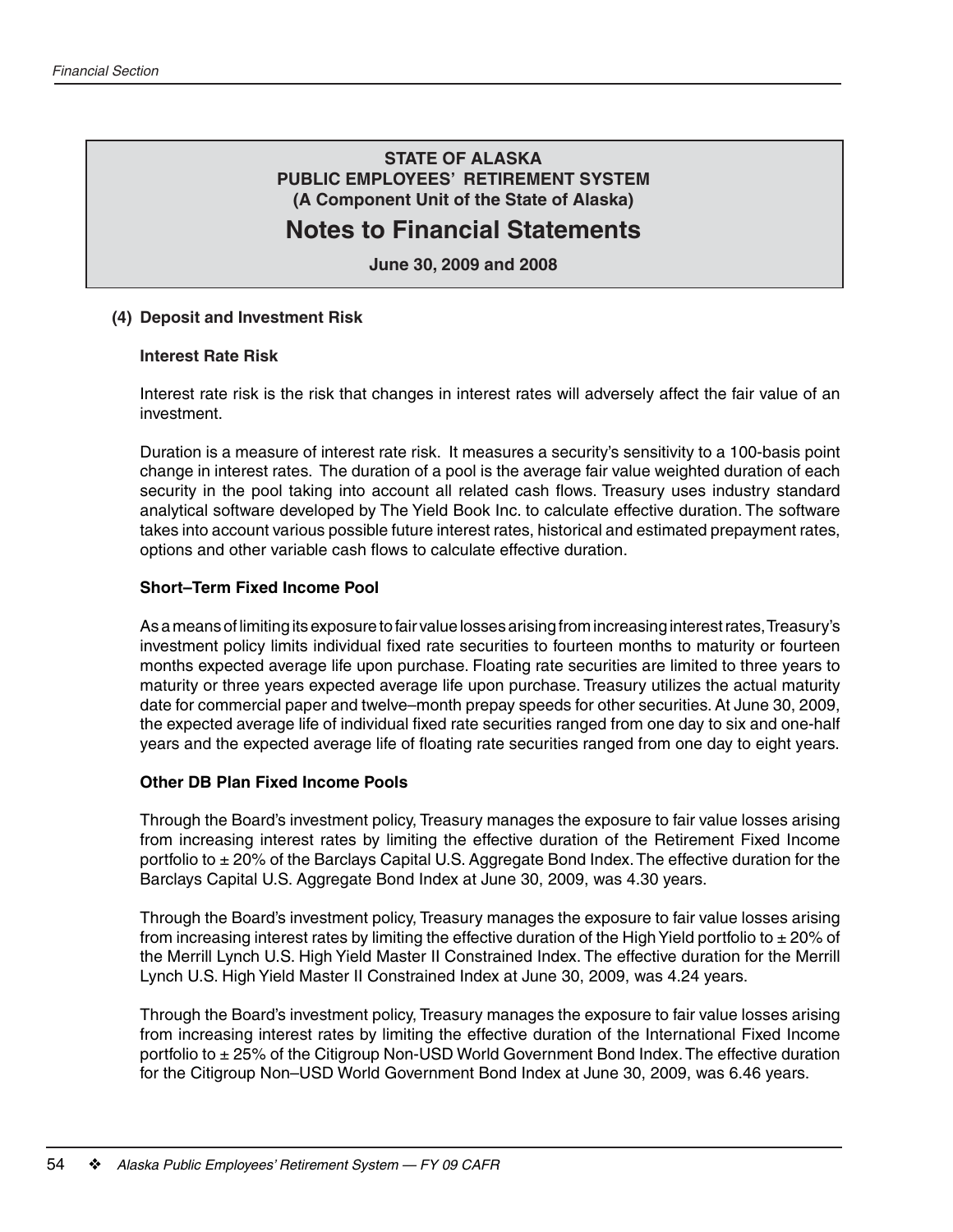# **Notes to Financial Statements**

**June 30, 2009 and 2008**

Through the Board's investment policy, Treasury manages the exposure to fair value losses arising from increasing interest rates by limiting the effective duration of the TIPS portfolio to a band which may not exceed  $\pm$  20% of the average life of the Barclays Capital U.S. Treasury Inflation-Protected (U.S. TIPS) Index, or a reasonable proxy thereof. The average life of the proxy index at June 30, 2009, was 5.19 years.

At June 30, 2009, the effective duration of the DB Plan's fixed income pools, by investment type, was as follows:

|                                                  | <b>Effective duration (In years)</b> |                      |                   |             |  |
|--------------------------------------------------|--------------------------------------|----------------------|-------------------|-------------|--|
|                                                  | <b>Retirement</b>                    | <b>International</b> | <b>High yield</b> | <b>TIPS</b> |  |
| Corporate bonds                                  | 4.96                                 | 6.72                 | 4.04              |             |  |
| Convertible bonds                                |                                      |                      | 1.45              |             |  |
| Equity                                           |                                      |                      | 3.64              |             |  |
| Foreign government bonds                         |                                      | 6.23                 |                   |             |  |
| Mortgage-backed                                  | 3.50                                 |                      |                   | 0.10        |  |
| Other asset-backed                               | 1.72                                 |                      | 3.47              |             |  |
| U.S. Treasury bonds                              | 14.18                                |                      |                   | 9.57        |  |
| U.S. Treasury notes                              | 4.95                                 |                      |                   | 3.11        |  |
| U.S. government and agency securities<br>Yankees | 5.48                                 |                      |                   |             |  |
| Government                                       | 4.48                                 |                      | 4.12              |             |  |
| Corporate                                        | 10.52                                |                      |                   |             |  |
| Portfolio effective duration                     | 4.16                                 | 6.34                 | 3.68              | 5.06        |  |

The Board did not have a policy to limit interest rate risk for common trust funds, ERISA commingled funds, or mutual funds.

### **DCR Plan Pooled Investment Funds**

The Board contracts with an external investment manager who is given the authority to invest funds in a wholly owned pooled environment to accommodate eleven participant directed funds. Through the Board's investment policy, exposure to fair value losses arising from increasing interest rates is managed by limiting the duration as follows:

For government, corporate debt, and mortgage-backed securities, duration is limited to  $\pm$  0.2 years of the Barclays Capital Aggregate Bond Index. At June 30, 2009, the duration of the government corporate debt and mortgage-backed securities was 4.29 years and the duration of the Barclays Capital Aggregate Bond Index was 4.30 years.

The weighted average maturity of the money market portfolio was sixty-one days at June 30, 2009.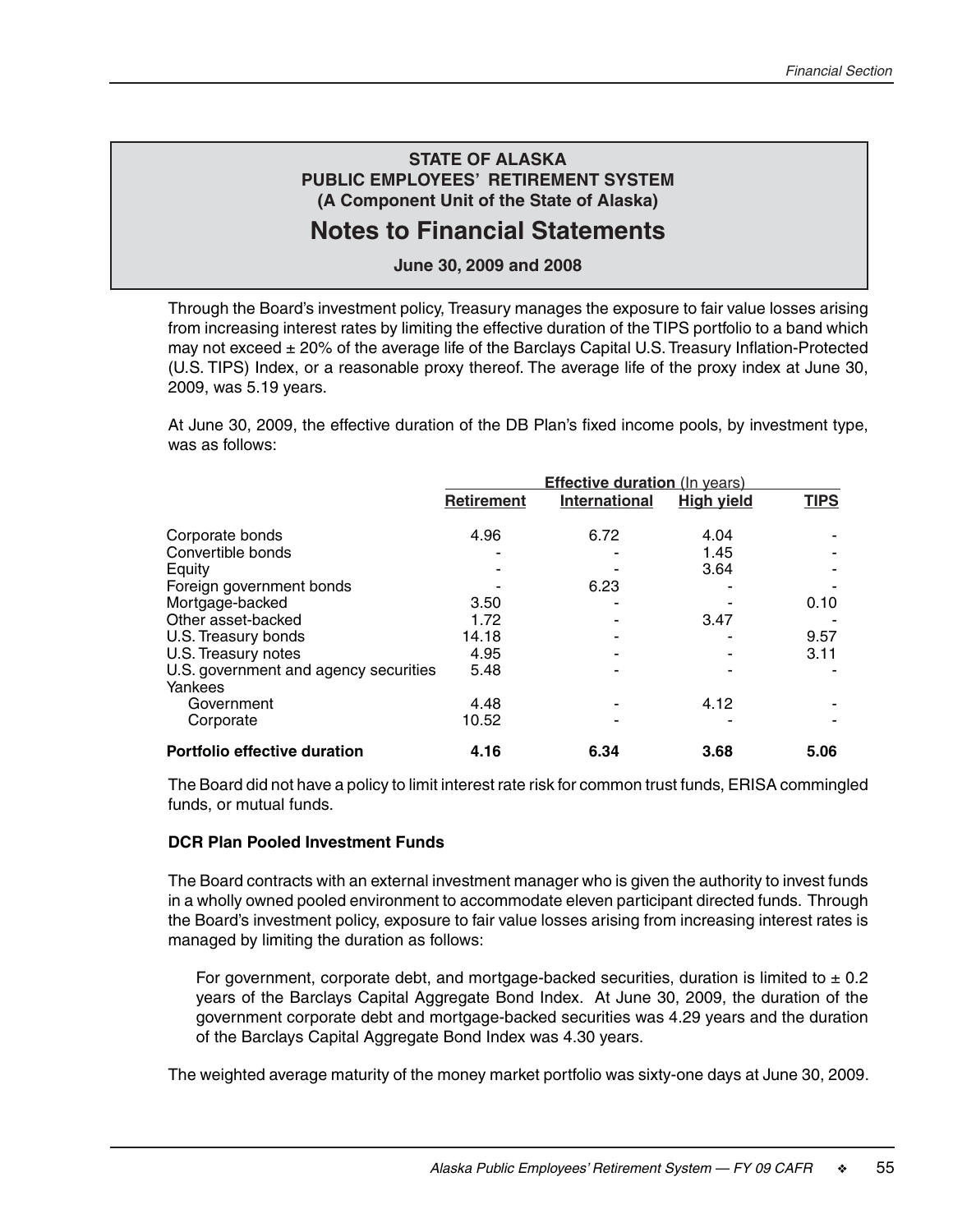# **Notes to Financial Statements**

**June 30, 2009 and 2008**

The Board does not have a policy with respect to these funds to limit interest rate risk for funds held in foreign currency, the custodian's short-term investment fund or commercial paper.

#### **DCR Collective Investment Funds**

The Board does not have a policy to limit interest rate risk for its collective investment funds. At June 30, 2009, the modified duration of collective investment funds that consisted solely of debt securities were as follows – T. Rowe Alaska Money Market Trust: 0.17 years, SSgA World Government Bond Ex-US Index: 6.64 years, SSgA Long US Treasury Bond Index: 11.97 years, SSgA TIPS Index: 7.97 years, Barclays Government / Corporate Bond Fund: 5.04 years, and the Barclays Intermediate Bond Fund: 3.50 years.

#### *Credit Risk*

Credit risk is the risk that an issuer or other counterparty to an investment will not fulfill its obligations.

Treasury's investment policy has the following limitations with regard to credit risk:

Short-term fixed income pool investments are limited to instruments with a long-term credit rating of at least A3 or equivalent and instruments with a short-term credit rating of at least P1 or equivalent. Asset-backed and non-agency mortgage securities must be rated A3 or equivalent. The A3 rating is defined as the median rating of the following three rating agencies: Standard & Poor's Corporation, Moody's and Fitch. Asset-backed and non-agency mortgage securities may be purchased if only rated by one of these agencies if they are rated AAA.

The Board's investment policy has the following limitations with regard to credit risk:

#### **Retirement Fixed Income:**

Commercial paper must carry a rating of at least P-1 by Moody's and A-1 by Standard and Poor's.

Corporate debt securities must be investment grade.

- Corporate, asset-backed and non-agency mortgage securities must be investment grade. Investment grade is defined as the median rating of Standard & Poor's, Moody's and Fitch. Asset-backed and non-agency mortgage securities may be purchased if only rated by one of these agencies if they are rated AAA. Corporate bonds may be purchased if rated by two of these agencies.
- No more than 40% of the portfolio's assets may be invested in investment grade corporate debt.
- No more than 15% of the portfolio's assets may be invested in BBB+ to BBB- rated debt by Standard and Poor's Corporation or the equivalent by Moody's or Fitch.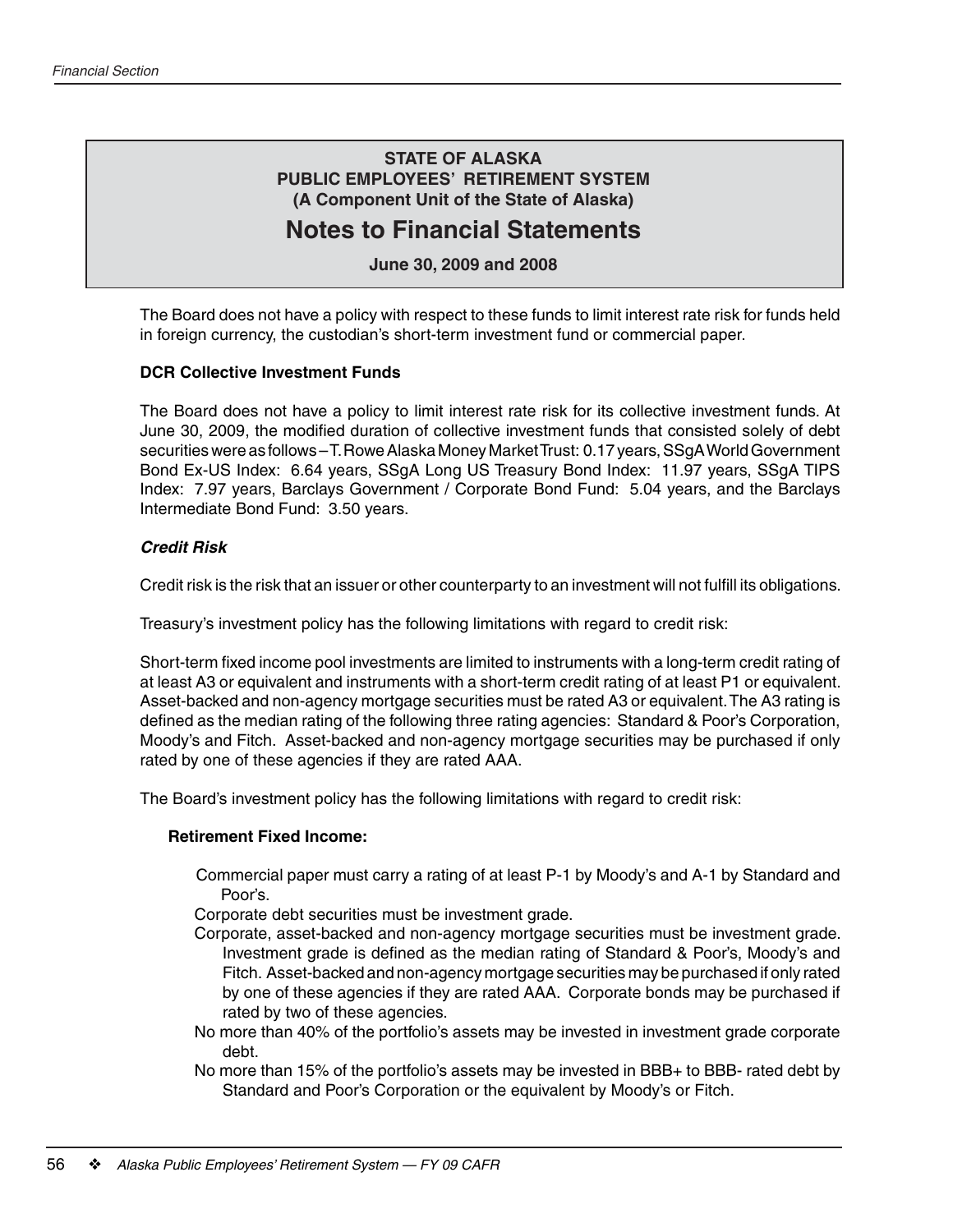# **Notes to Financial Statements**

**June 30, 2009 and 2008**

#### **High Yield:**

No more than 10% of the portfolio's assets may be invested in securities rated A3 or higher. No more than 25% of the portfolio's assets may be invested in securities rated below B3. No more than 5% percent of the portfolio's assets may be invested in unrated securities. No more than 10% percent of the portfolio's assets may be invested in countries not rated investment grade, including emerging markets.

The lower of any Standard & Poor's, Moody's or Fitch rating will be used for limits on securities rated below B3 and the higher rating will be used for limits on securities rated A3 or higher.

#### **International Fixed Income:**

- Corporate and asset-backed obligations must be rated investment grade or better by a recognized credit rating agency.
- Commercial paper and euro commercial paper must be rated A-1 by Standard & Poor's or P-1 by Moody's or the equivalent of a comparable rating agency.

#### **TIPS:**

Commercial paper must be rated at least P-1 by Moody's and A-1 by Standard & Poor's. Corporate debt securities must be investment grade.

- No more than 5% percent of the portfolio's assets may be invested in investment grade corporate debt.
- No more than 5% percent of the portfolio's assets may be invested in BBB+ to BBB- rated debt by Standard & Poor's or the equivalents by Moody's or Fitch.
- Corporate, asset-backed and non-agency mortgage securities must be rated investment grade. The investment grade rating is defined as the median rating of the following three rating agencies: Standard & Poor's, Moody's, and Fitch. Asset-backed and non-agency mortgage securities may be purchased if only rated by one of these agencies if they are rated AAA. Corporate bonds may be purchased if rated by two of these agencies.

#### **Domestic equity, international equity and emerging markets separate accounts:**

- Corporate debt obligations must carry a rating of at least A or better by Moody's, Standard & Poor's or Fitch rating services.
- Commercial paper must bear the highest rating assigned by Moody's, Standard & Poor's, or Fitch rating services.

The Board did not have a policy to limit the concentration of credit risk for the common trust funds, collective investment funds, ERISA commingled funds, or mutual funds.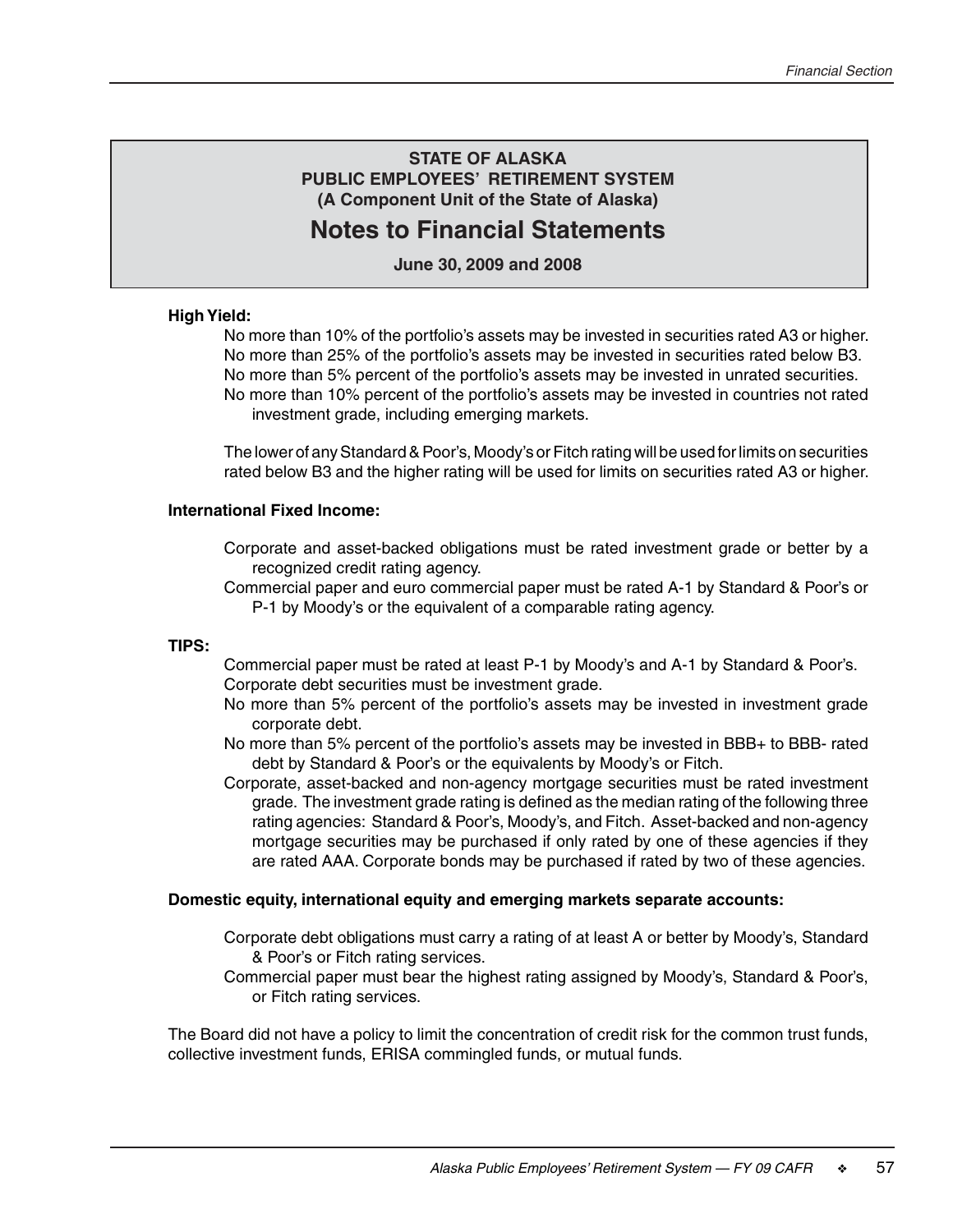# **Notes to Financial Statements**

**June 30, 2009 and 2008**

At June 30, 2009, the System's investments consisted of securities with credit quality ratings issued by nationally recognized statistical rating organizations as follows (using Standard & Poor's Corporation rating scale):

|                            |            |                   |                | <b>Fixed income pool</b> |                          |             |
|----------------------------|------------|-------------------|----------------|--------------------------|--------------------------|-------------|
| <b>Investment Type</b>     | Rating     | <b>Short-term</b> | Retirement     | International            | <b>High Yield</b>        | <b>TIPS</b> |
| Commercial paper           | $A-1$      | 1.10              |                |                          |                          | $-$ %       |
| Commercial paper           | Not rated  | 5.05              |                |                          | $\overline{\phantom{a}}$ |             |
| <b>Bridge loans</b>        | Not rated  | $\overline{a}$    |                |                          | 2.74                     |             |
| Short term investment fund | Not rated  | $\overline{a}$    |                |                          | 5.74                     | L.          |
| U.S. treasury notes        | AAA        |                   | 16.82          |                          |                          | 68.71       |
| U.S. Treasury bills        | AAA        | 34.70             |                |                          |                          |             |
| U.S. treasury bonds        | AAA        |                   | 1.42           |                          |                          | 30.02       |
| U.S. government agency     | AAA        | 2.69              | 1.84           |                          |                          |             |
| U.S. government agency     | Not rated  |                   | 0.17           |                          |                          |             |
| Mortgage-backed            | AAA        | 3.46              | 44.60          |                          |                          | 0.14        |
| Mortgage-backed            | A          | 0.11              |                |                          |                          |             |
| Mortgage-backed            | <b>BBB</b> | 0.18              | ä,             |                          |                          |             |
| Mortgage-backed            | Not rated  | 0.30              | 6.22           |                          |                          |             |
| Other asset-backed         | AAA        | 10.87             | 0.47           |                          |                          |             |
| Other asset-backed         | AA         | 0.85              | 0.13           |                          |                          |             |
| Other asset-backed         | A          | 0.35              | 0.03           |                          |                          |             |
| Other asset-backed         | <b>BBB</b> | L                 | 0.08           |                          |                          |             |
| Other asset-backed         | <b>BB</b>  |                   |                |                          | 0.18                     |             |
|                            | CCC        |                   | ٠              |                          |                          |             |
| Other asset-backed         |            |                   |                |                          | 0.47                     |             |
| Other asset-backed         | Not rated  |                   |                |                          | 0.04                     |             |
| Corporate bonds            | AAA        | 19.33             | 1.18           | 22.58                    | ÷.                       |             |
| Corporate bonds            | AA         | 6.16              | 2.48           | 8.27                     |                          |             |
| Corporate bonds            | A          | 7.64              | 9.15           | 5.14                     |                          |             |
| Corporate bonds            | <b>BBB</b> |                   | 6.25           |                          | 6.33                     |             |
| Corporate bonds            | <b>BB</b>  |                   | 0.02           |                          | 32.31                    |             |
| Corporate bonds            | B          |                   | ÷,             |                          | 29.42                    |             |
| Corporate bonds            | CCC        |                   | ä,             |                          | 9.11                     |             |
| Corporate bonds            | С          | $\overline{a}$    | ÷,             |                          | 0.16                     |             |
| Corporate bonds            | D          |                   |                |                          | 0.66                     |             |
| Corporate bonds            | Not rated  | L,                | 0.86           |                          | 3.04                     |             |
| Convertible bonds          | B          | J.                |                | ٠                        | 0.38                     |             |
| Convertible bonds          | CCC        | L.                | $\overline{a}$ |                          | 0.03                     |             |
| Yankees:                   |            |                   |                |                          |                          |             |
| Government                 | AAA        |                   | 0.46           |                          |                          |             |
| Government                 | <b>BBB</b> | L,                | 0.24           |                          |                          |             |
| Government                 | Not rated  |                   | 0.46           |                          |                          |             |
| Corporate                  | AAA        | 1.61              | 0.76           |                          |                          |             |
| Corporate                  | AA         | 4.29              | 0.43           |                          | $\overline{\phantom{a}}$ |             |
| Corporate                  | А          | 1.24              | 2.13           |                          |                          |             |
| Corporate                  | <b>BBB</b> |                   | 1.09           |                          | 0.28                     |             |
| Corporate                  | BB         | $\overline{a}$    | ÷.             |                          | 2.85                     |             |
| Corporate                  | В          | $\overline{a}$    |                | L.                       | 2.78                     |             |
| Corporate                  | CCC        |                   |                |                          | 0.34                     |             |
| Corporate                  | cc         |                   |                |                          | 0.33                     |             |
| Corporate                  | C          |                   |                |                          | 0.01                     |             |
| Corporate                  | D          |                   |                |                          | 0.30                     |             |
| Corporate                  | Not rated  |                   | 0.10           |                          | 0.04                     |             |
| Foreign government bonds   | AAA        |                   |                | 13.40                    |                          |             |
| Foreign government bonds   | AA         |                   |                | 10.57                    | ÷.                       |             |
| Foreign government bonds   | A          |                   | L.             | 29.78                    | ä,                       |             |
| Foreign government bonds   | N/A        |                   |                | 7.85                     |                          |             |
| No credit exposure         |            | 0.07              | 2.61           | 2.41                     | 2.46                     | 1.13        |
|                            |            |                   |                |                          |                          |             |
|                            |            | 100.00%           | 100.00%        | 100.00%                  | 100.00%                  | 100.00%     |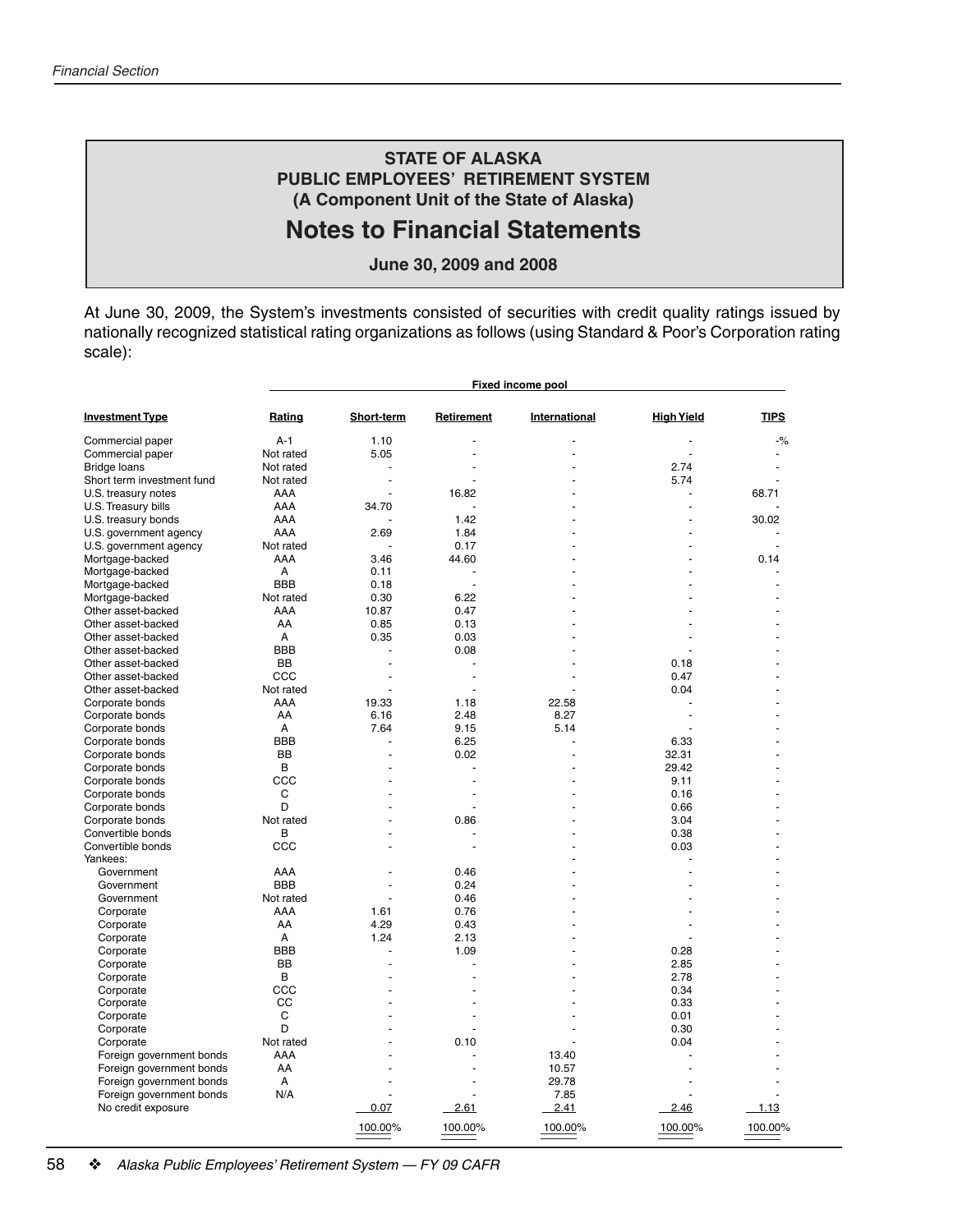# **Notes to Financial Statements**

**June 30, 2009 and 2008**

#### *Custodial Credit Risk – Deposits*

Custodial credit risk is the risk that deposits may not be returned in the event of a bank failure. The Board does not have a policy in relation to custodial credit risk for deposits. At June 30, 2009, the System had the following uncollateralized and uninsured deposits:

|                                 | Amount         |
|---------------------------------|----------------|
|                                 | (In thousands) |
| International Fixed Income Pool | \$ 712         |
| International Equity Pool       | 5.464          |

#### *Foreign Currency Risk*

Foreign currency risk is the risk that changes in exchange rates will adversely impact the fair value of an investment.

The Board's policy with regard to foreign currency risk in the International Fixed Income Pool is to restrict obligations to those issued in the currencies of countries represented in the Citibank Non-USD World Government Bond Index and Mexico. In addition, the Board's asset allocation policy permits the System to hold up to twenty-one percent of total investments in international fixed income.

The Board has no specific policy with regard to foreign currency risk relating to international or private equity. However, through its asset allocation policy, the Board limits the System's total investment in the International Equity and Emerging Markets Pools to twenty-four percent of total System assets and limits System total investment in the Private Equity Pool to twelve percent of total System assets.

The Board has no policy regarding foreign currency risk in the DCR Plan's pooled investment funds and collective investment funds. Nor did the Board have a policy in regarding foreign currency risk in the common trust funds, collective investment funds, ERISA commingled and mutual funds.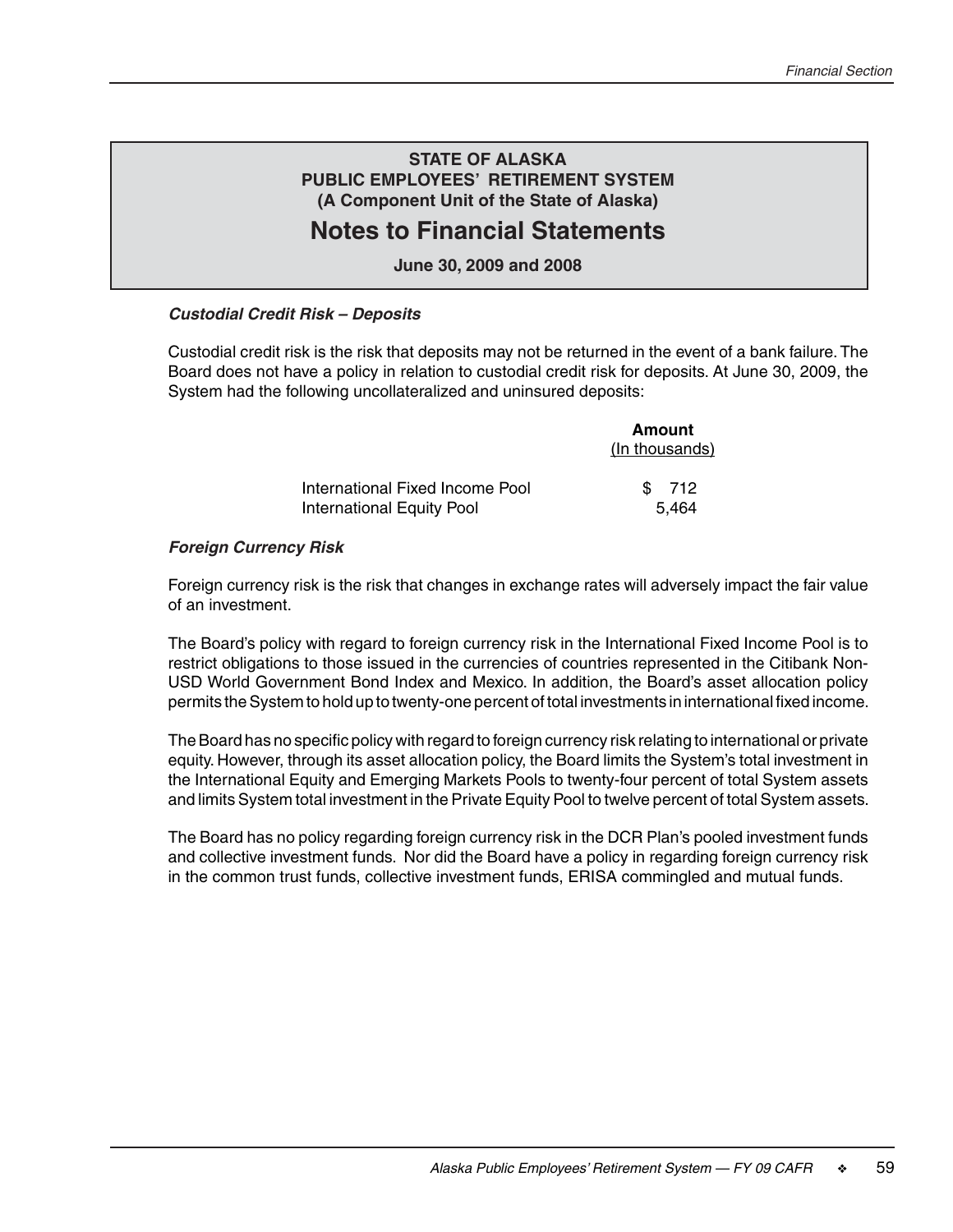# **Notes to Financial Statements**

**June 30, 2009 and 2008**

At June 30, 2009, the System had exposure to foreign currency risk with the following investment pools:

|                       | <b>Amount</b> (In thousands) |                      |  |  |  |
|-----------------------|------------------------------|----------------------|--|--|--|
|                       | <b>International</b>         |                      |  |  |  |
|                       | <b>Fixed Income</b>          | <b>International</b> |  |  |  |
| <b>Currency</b>       | Pool                         | <b>Equity Pool</b>   |  |  |  |
|                       |                              |                      |  |  |  |
| Australian Dollar     | \$                           | 42                   |  |  |  |
| Canadian Dollar       |                              | 25                   |  |  |  |
| Danish Krone          |                              | 648                  |  |  |  |
| Euro Currency         | 208                          | 2,784                |  |  |  |
| Hong Kong Dollar      |                              | 74                   |  |  |  |
| Japanese Yen          | 232                          | 1,536                |  |  |  |
| <b>Mexican Peso</b>   | 245                          |                      |  |  |  |
| New Taiwan Dollar     |                              | 29                   |  |  |  |
| New Zealand Dollar    |                              | 16                   |  |  |  |
| Norwegian Krone       |                              | 48                   |  |  |  |
| <b>Pound Sterling</b> | 27                           | 251                  |  |  |  |
| Swedish Krona         |                              | 8                    |  |  |  |
| Yuan Renminbi         |                              | 3                    |  |  |  |
|                       | 712                          | 5,464                |  |  |  |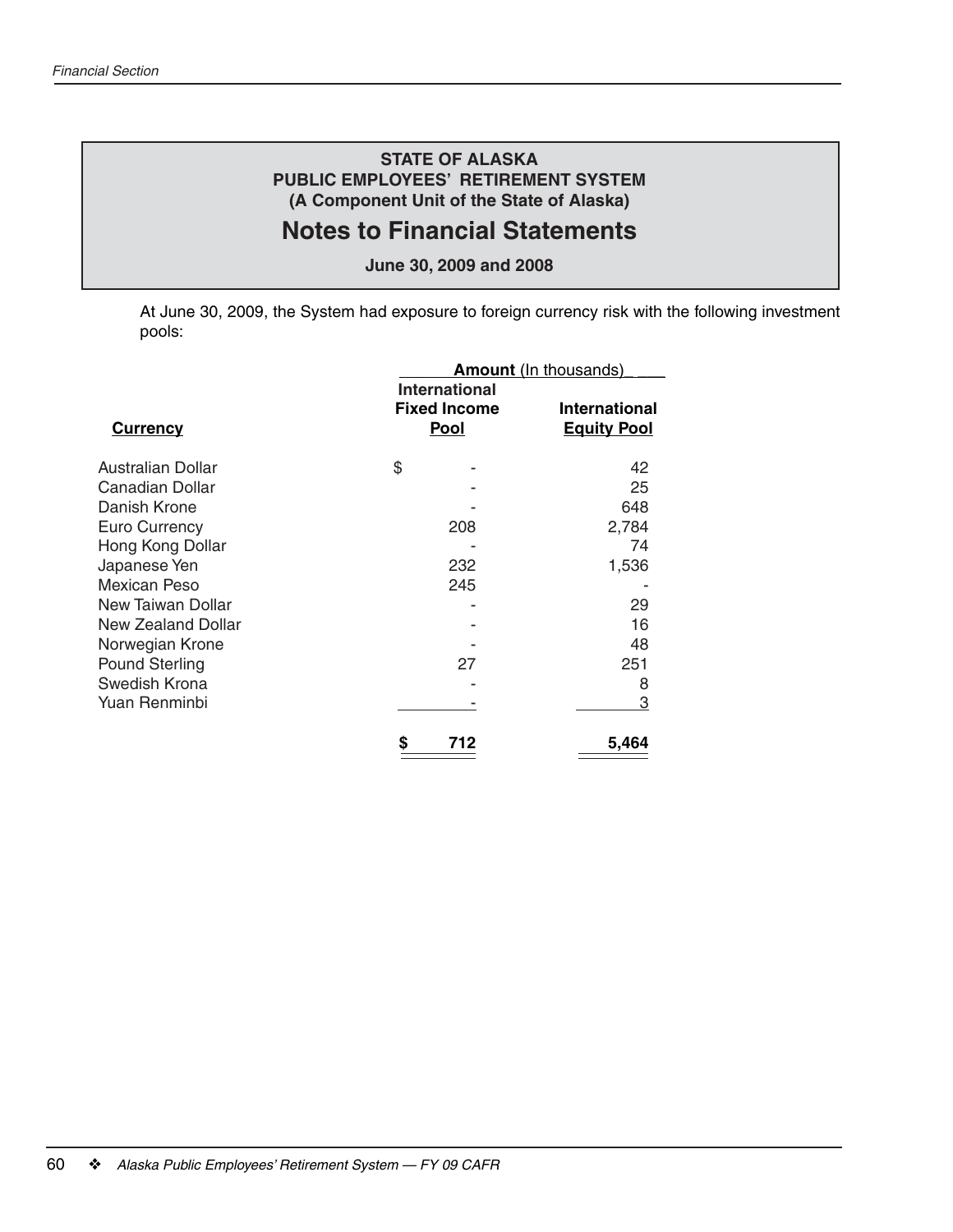# **Notes to Financial Statements**

**June 30, 2009 and 2008**

At June 30, 2009, the System had exposure to foreign currency risk with the following investments:

|                           |                   |       | <b>Amount (In thousands)</b>           |                                            |                                          |  |  |
|---------------------------|-------------------|-------|----------------------------------------|--------------------------------------------|------------------------------------------|--|--|
|                           | Foreign           |       | <b>International Fixed Income Pool</b> | <b>International</b><br><b>Equity Pool</b> | <b>Private Equity</b><br>Pool<br>Limited |  |  |
| <b>Currency</b>           | <b>Government</b> |       | Corporate                              | <b>Equity</b>                              | <b>Partnerships</b>                      |  |  |
| <b>Australian Dollar</b>  | \$<br>10,247      |       |                                        | 20,058                                     |                                          |  |  |
| <b>Brazilian Real</b>     |                   |       |                                        | 8,015                                      |                                          |  |  |
| <b>Canadian Dollar</b>    |                   |       |                                        | 21,346                                     |                                          |  |  |
| Danish Krone              |                   |       |                                        | 9,421                                      |                                          |  |  |
| Euro Currency             | 36,212            |       | 6,708                                  | 424,380                                    | 85,579                                   |  |  |
| Hong Kong Dollar          |                   |       |                                        | 45,429                                     |                                          |  |  |
| Indonesian Rupah          |                   |       |                                        | 703                                        |                                          |  |  |
| Japanese Yen              |                   | 767   | 40,292                                 | 302,696                                    |                                          |  |  |
| <b>Mexican Peso</b>       | 5,831             |       |                                        | 703                                        |                                          |  |  |
| New Taiwan Dollar         |                   |       |                                        | 7,502                                      |                                          |  |  |
| <b>New Zealand Dollar</b> |                   |       |                                        | 1,474                                      |                                          |  |  |
| Norwegian Krone           |                   |       |                                        | 3,087                                      |                                          |  |  |
| Polish Zloty              |                   | 9.886 |                                        |                                            |                                          |  |  |
| <b>Pound Sterling</b>     | 17,498            |       |                                        | 218,048                                    | 14,217                                   |  |  |
| Singapore Dollar          |                   |       |                                        | 9,101                                      |                                          |  |  |
| South African Rand        |                   |       |                                        | 2,632                                      |                                          |  |  |
| South Korean Won          |                   |       |                                        | 4,190                                      |                                          |  |  |
| Swedish Krona             |                   |       |                                        | 17.018                                     |                                          |  |  |
| <b>Swiss Franc</b>        |                   |       |                                        | 92,364                                     |                                          |  |  |
|                           | 80,441            |       | 47,000                                 | 1,186,167                                  | 99,796                                   |  |  |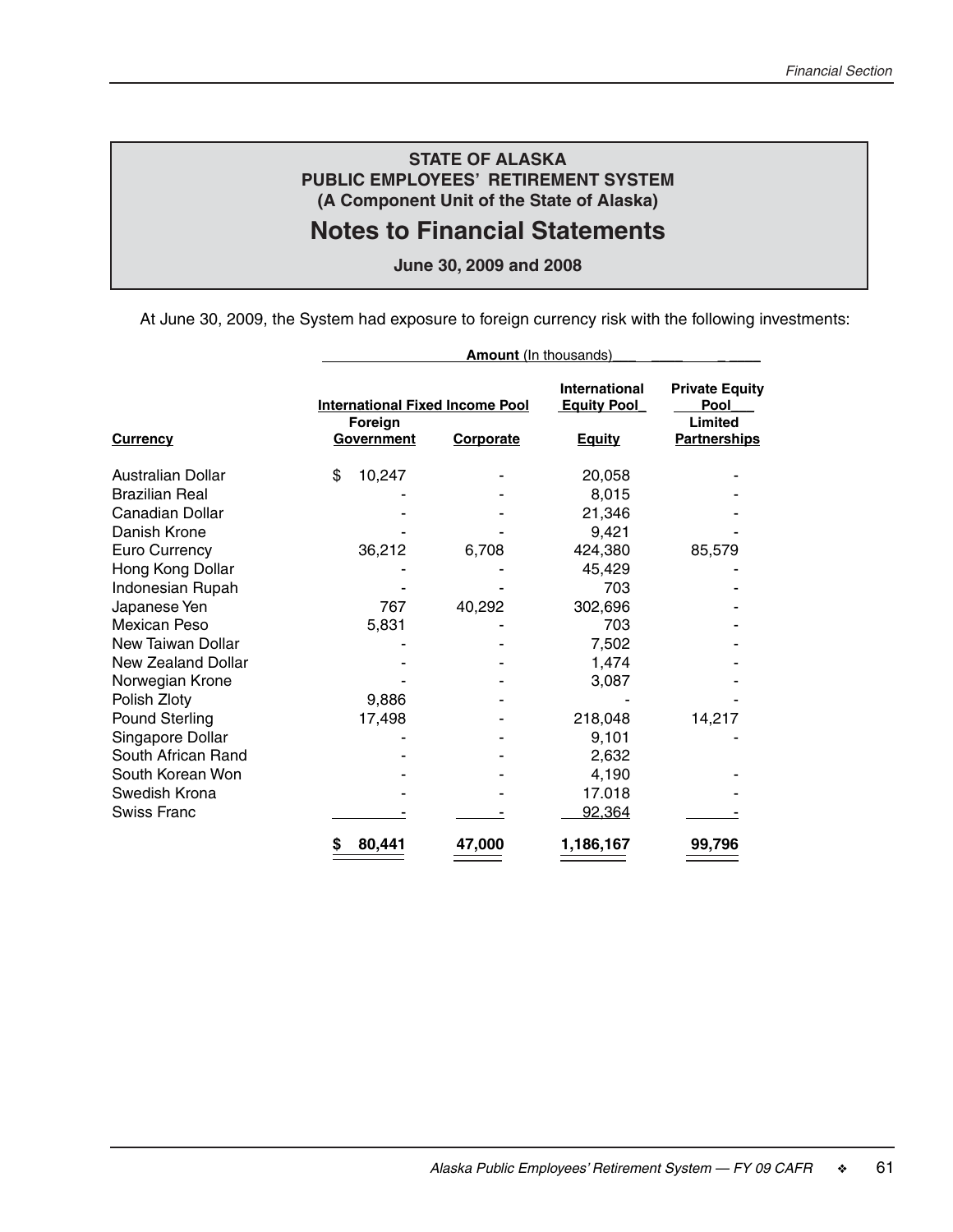# **Notes to Financial Statements**

**June 30, 2009 and 2008**

At June 30, 2009, the System also had exposure to foreign currency risk in the Emerging Markets Equity Pool. This pool consists of investments in commingled funds; therefore no disclosure of specific currencies is made.

#### *Concentration of Credit Risk*

Treasury's policy with regard to concentration of credit risk for the Short-Term Fixed Income Pool is to prohibit the purchase of more than five percent of the portfolio's assets in corporate bonds of any one company or affiliated group. This provision does not apply to securities backed by the full faith and credit of the United States Government.

The Board's policy with regard to concentration of credit risk for the Retirement Fixed Income, International Fixed Income and High Yield Pools is to prohibit the purchase of more than five percent of the portfolio's assets in corporate bonds of any one company or affiliated group. The Board does not have a policy with regard to concentration of credit for the TIPS pools.

At June 30, 2009, the System's invested assets did not have exposure to any one issuer greater than 5% of total invested assets.

#### **(5) Foreign Exchange Contracts and Off-Balance Sheet Risk**

The International Fixed Income and International Equity Pools' investment income includes the following at June 30:

|                                                        | (In thousands) |        |  |
|--------------------------------------------------------|----------------|--------|--|
|                                                        | 2009           | 2008   |  |
| Net realized (loss) gain on foreign currency           | \$(9,214)      | 97.772 |  |
| Net unrealized gain on foreign currency                | 59             | 25     |  |
| Net realized gain (loss) on foreign exchange contracts | 4.627          | (87)   |  |

The International Equity Pool includes foreign currency forward contracts to buy and sell specified amounts of foreign currencies at specified rates on specified future dates for the purpose of hedging existing security positions. At June 30, the International Equity Pool had one foreign currency forward which matured in 22 days.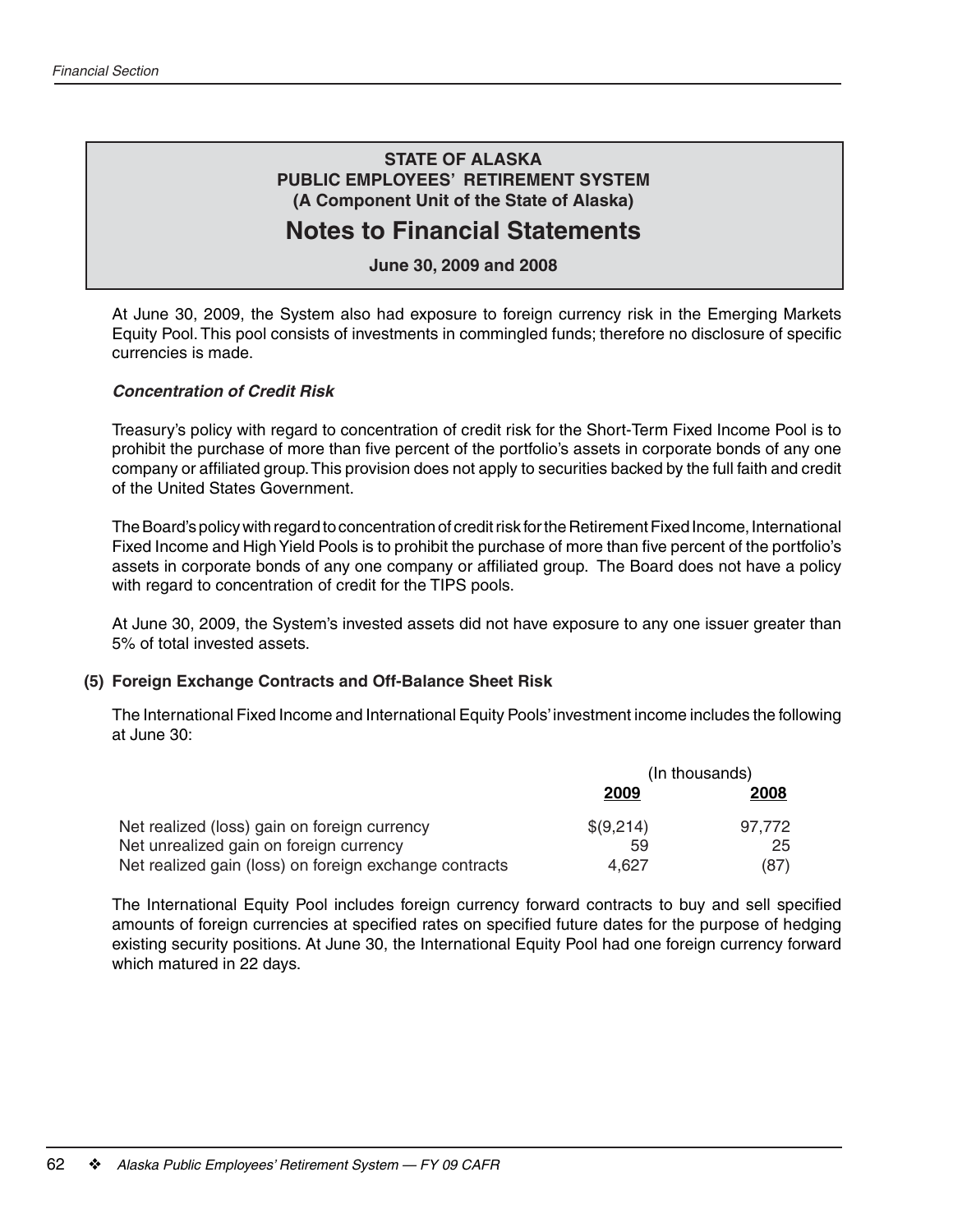# **Notes to Financial Statements**

**June 30, 2009 and 2008**

The System had net unrealized gains with respect to such contracts, calculated using forward rates at June 30, as follows:

|                                   | (In thousands)   |                  |  |
|-----------------------------------|------------------|------------------|--|
|                                   | 2009             | 2008             |  |
| Contract sales<br>Less fair value | \$2,225<br>2,208 | 42,308<br>42,281 |  |
| Net unrealized gain on contracts  |                  | 27               |  |

The counterparties to the foreign currency forward contracts consist of a diversified group of financial institutions. Credit risk exposure exists to the extent of non-performance by these counterparties; however, the risk of default is considered to be remote. The market risk is limited to the difference between contractual rates and forward rates at the balance sheet date.

#### **(6) Securities Lending**

Alaska Statute 37.10.071 authorized the Board to lend assets, under an agreement and for a fee, against deposited collateral of equivalent fair value. In February of 2008, the Board voted to suspend securities lending agreement with State Street Corporation (the Bank) which lent equity and domestic fixed income securities. Prior to suspension, the Bank, acting as the Board's agent under the agreement, transferred securities to broker agents or other entities for collateral in the form of cash or securities and simultaneously agreed to return the collateral for the same securities in the future. There were no outstanding securities on loan at June 30, 2009 and 2008.

While the securities lending agreement was active, there was no limit to the amount that could be loaned and the Board was able to sell securities on loan. International equity security loans were collateralized at not less than 105% of their fair value. All other security loans were collateralized at not less than 102% of their fair value. Loaned securities and collateral were marked to market daily and collateral was received or delivered the following day to maintain collateral levels.

There is no cash collateral at June 30, 2009 and 2008. Maturities of investments in the money market fund generally did not match the maturities of the loaned securities because the lending agreements were terminable at will. Collateral securities could have been pledged or sold upon borrower default. Securities under loan, cash collateral and cash collateral payable were recorded on the financial statements at fair value in prior years. The Bank and the DB Plan received a fee from earnings on invested collateral. The Bank and the DB Plan shared a fee paid by the borrower for loans not collateralized with cash.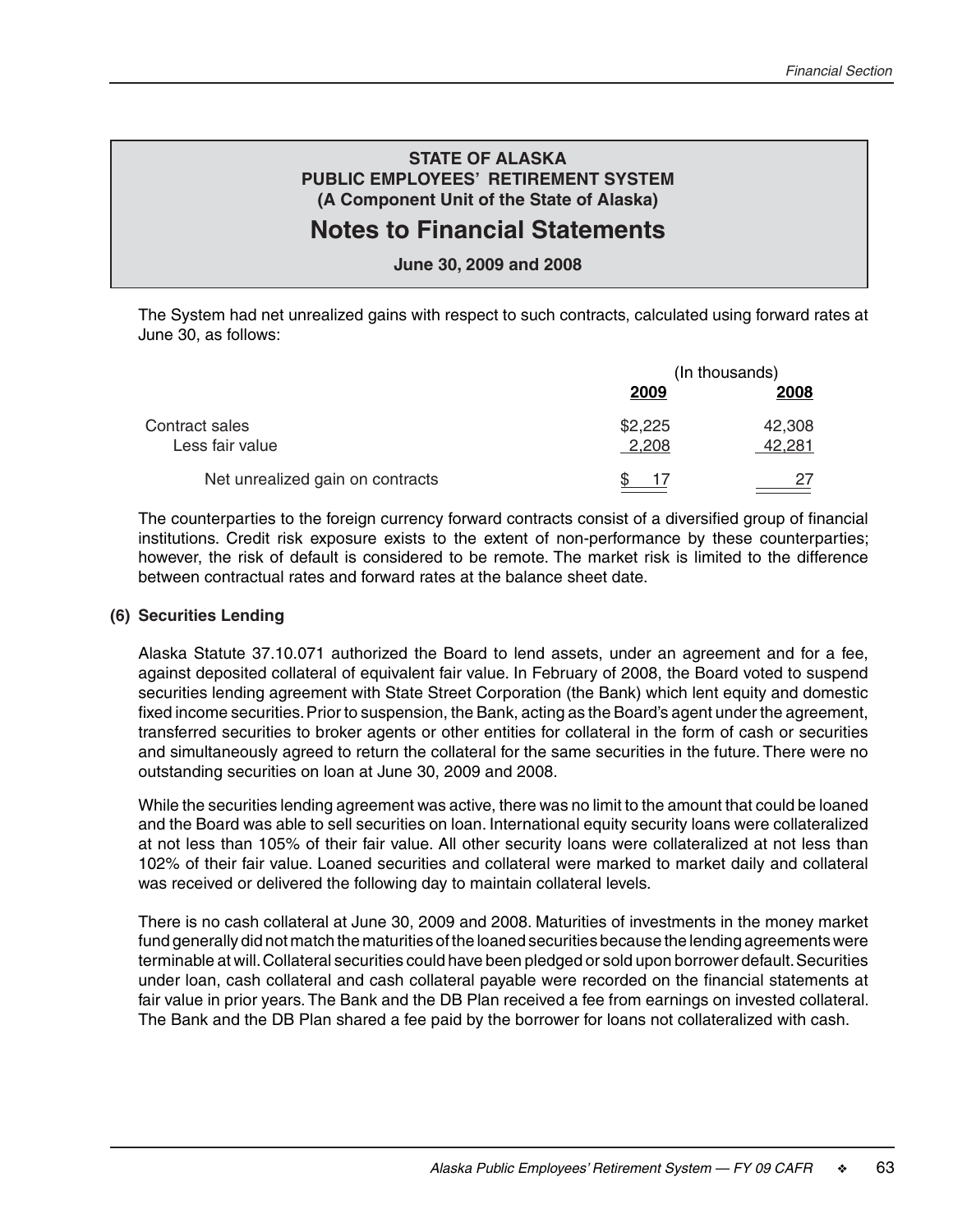# **Notes to Financial Statements**

**June 30, 2009 and 2008**

There was limited credit risk associated with the lending transactions since the Board was indemnified by the Bank against any loss resulting from counterparty failure or default on a loaned security or its related income distributions. The Bank further indemnified the Board against loss due to borrower rebates in excess of earnings on cash collateral. Indemnifications were subject to limitation relating to war, civil unrest or revolution, or beyond the reasonable control of the Bank.

#### **(7) Transfers**

During fiscal year 2009, the System transferred the \$3,490,576,000 balance of the Postemployment Healthcare Fund as of June 30, 2008, to the Alaska Retiree Healthcare Trust as a result of the creation of the Alaska Retiree Healthcare Trust fund, which became effective on July 1, 2007.

Under SB 123, enacted in 2007, the State of Alaska sought to enhance compliance of the states' pension systems with the Internal Revenue Code by creating a new defined benefit retiree healthcare trust into which other postemployment benefits (OPEB) contributions would be deposited, and from which OPEB benefits would be paid. Historically, all such contributions had been deposited and benefits paid from the pension trust fund account. With the creation of the new healthcare trust fund account, the systems then sought approval from the Internal Revenue Service through the Voluntary Compliance Program (VCP) to post the amount allocated to healthcare in the 2007 CAFR to the new healthcare trust fund. On October 10, 2008, the Internal Revenue Service (IRS) orally advised tax counsel for the states' pension systems that the request to transfer the 2007 CAFR amount in the new healthcare trust had been approved. The systems received formal VCP decision from the IRS in May 2009.

#### **(8) Funded Status and Funding Progress - DB Pension and Postemployment Healthcare Benefit Plan**

The funded status of the defined benefit pension and postemployment healthcare benefit plan is as follows:

| <b>Actuarial</b><br>valuation<br>date             | <b>Actuarial</b><br>value of<br>assets | <b>Actuarial</b><br>accrued<br>liability<br>(AAL) -<br>entry age | <b>Unfunded</b><br>actuarial<br>accrued<br>liability<br>(UAAL) | <b>Funded</b><br>ratio | Covered<br>payroll | FE/UAAL as a<br>percentage<br>of covered<br><u>payroll</u> |
|---------------------------------------------------|----------------------------------------|------------------------------------------------------------------|----------------------------------------------------------------|------------------------|--------------------|------------------------------------------------------------|
| <b>Pension</b><br>June 30, 2008                   | \$7,210,772                            | 9,154,282                                                        | 1.943.510                                                      | 78.8%                  | \$1,577,846        | 123.2%                                                     |
| <b>Postemployment healthcare</b><br>June 30, 2008 | \$3,829,334                            | 13,013,450                                                       | 9,184,116                                                      | 29.4%                  | \$1,577,846        | 582.1%                                                     |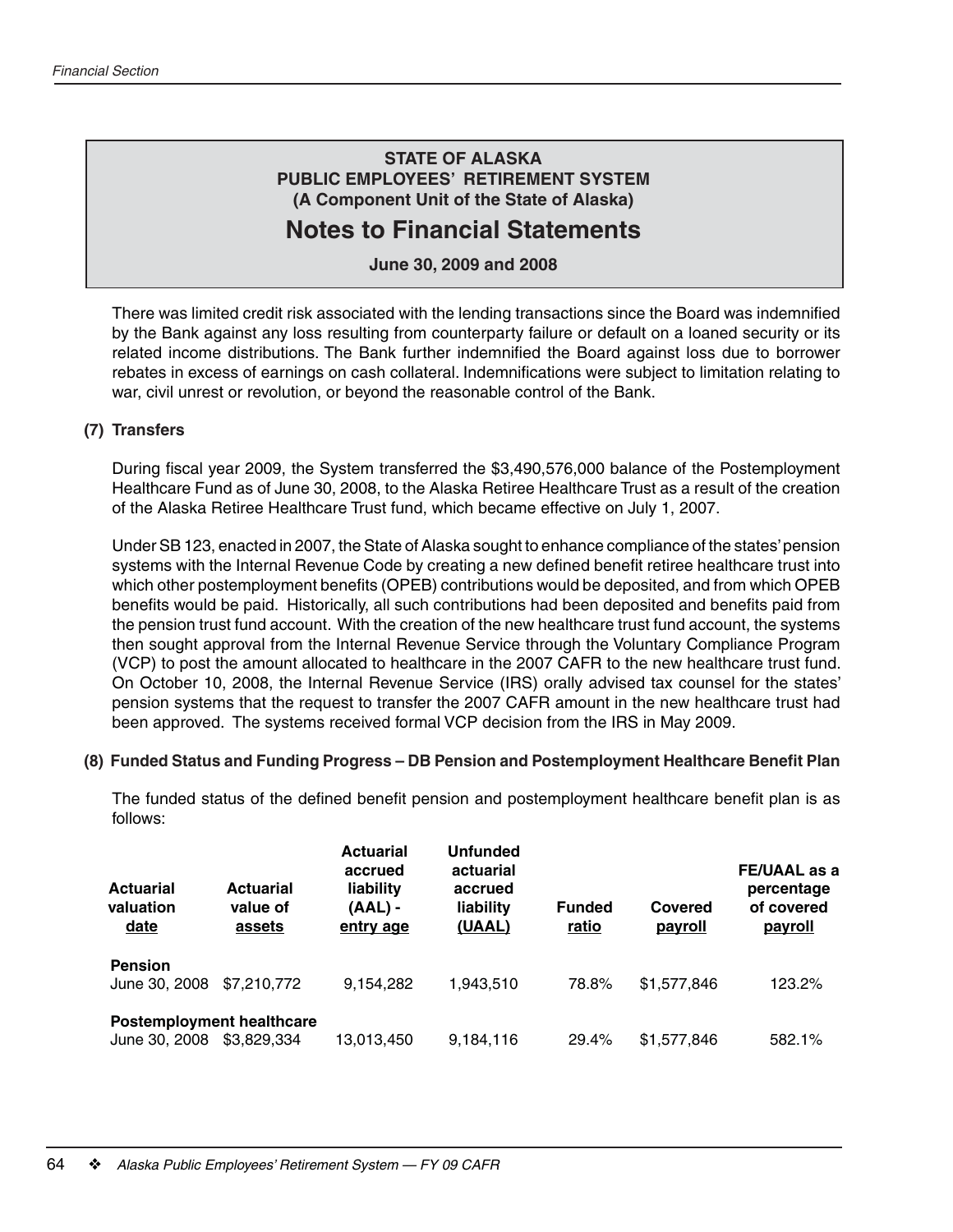### **Notes to Financial Statements**

**June 30, 2009 and 2008**

Actuarial valuations of an ongoing plan involve estimates of the value of reported amounts and assumptions about the probability of occurrence of events far into the future. Examples include assumptions about future employment, mortality, and healthcare cost trend. Actuarially determined amounts are subject to continual revisions as actual results are compared with past expectations and new estimates are made about the future. The schedule of funding progress, presented as required supplementary information following the notes to the financial statements, present multi-year trend information about whether the actuarial values of plan assets are increasing or decreasing over time relative to the actuarial accrued liabilities for benefits

The accompanying schedule of contributions from employers (unaudited) presents trend information about the amounts contributed to the plan by employers in comparison to the actuarially required contribution (ARC), an amount that is actuarially determined in accordance with the parameters of GASB 43. The ARC represents a level of funding that, if paid on an on-going basis, is projected to cover normal cost for each year and amortize any unfunded actuarial liabilities (or funding excess) over a period not to exceed thirty years.

Projections of benefits for financial report purposes are based on the substantive plan (the plan as understood by the employer and plan members) and include the types of benefits provided at the time of each valuation and the historical pattern of sharing benefit costs between the employer and plan members to that point. The actuarial method and assumptions used include techniques that are designed to reduce the effects of short-term volatility in actuarial accrued liabilities and the actuarial value of assets, consistent with the long-term perspective of the calculations. Additional information as of the latest actuarial valuation follows:

| Valuation date                        | June 30, 2008                                                                                                            |
|---------------------------------------|--------------------------------------------------------------------------------------------------------------------------|
| Actuarial cost method                 | Entry age normal; level percentage of pay<br>for pension; level dollar for healthcare                                    |
| Amortization method                   | Level dollar, closed                                                                                                     |
| Equivalent single amortization period | 20 years                                                                                                                 |
| Asset valuation method                | 5 year smoothing market                                                                                                  |
| <b>Actuarial Assumptions:</b>         |                                                                                                                          |
| Investment rate of return             | 8.25% for pension, 4.50% for healthcare<br>(includes inflation at 3.50%)                                                 |
| Projected salary increases            | Peace Officer/Firefighter: merit - 2.5% per<br>year for the first 6 years of employment, 0.5%<br>thereafter.             |
|                                       | Productivity - 0.5% per year.                                                                                            |
|                                       | Others: merit $-5.5\%$ per year grading down                                                                             |
|                                       | to 1.5% after 5 years; for more than 6 years<br>of service, 1.0% grading down to 0.0%.<br>Productivity $-0.5%$ per year. |
| Cost-of-living adjustment             | Postretirement pension adjustment                                                                                        |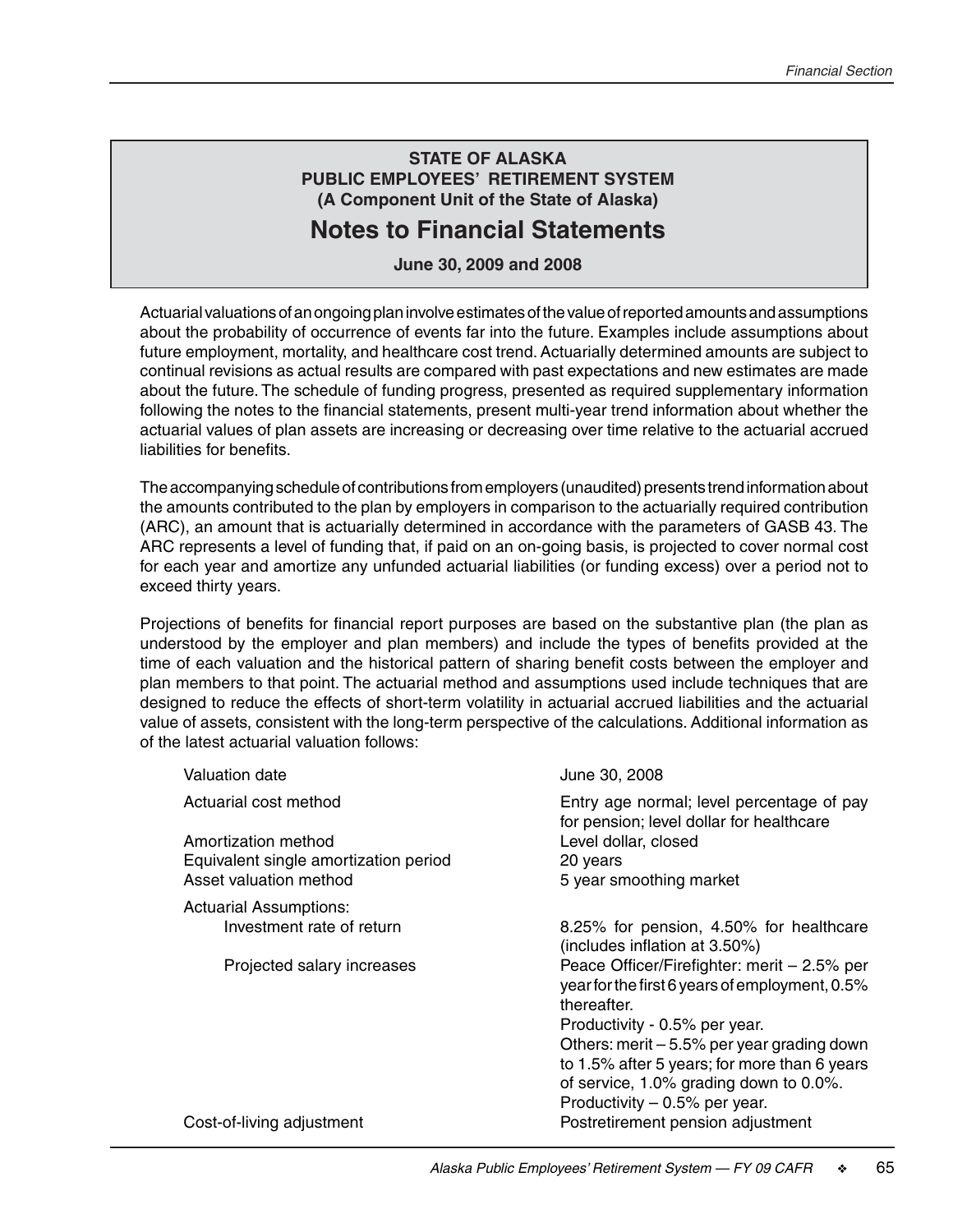### **Notes to Financial Statements**

**June 30, 2009 and 2008**

Health cost trend:

|              | <b>Medical</b> | <b>Prescription</b><br>drugs |
|--------------|----------------|------------------------------|
| <b>FY09</b>  | 8.0%           | 10.8%                        |
| <b>FY10</b>  | 7.5            | 9.6                          |
| FY11         | 6.9            | 8.3                          |
| <b>FY12</b>  | 6.4            | 7.1                          |
| <b>FY13</b>  | 5.9            | 5.9                          |
| <b>FY14</b>  | 5.9            | 5.9                          |
| <b>FY15</b>  | 5.9            | 5.9                          |
| <b>FY25</b>  | 5.8            | 5.8                          |
| <b>FY50</b>  | 5.7            | 5.7                          |
| <b>FY100</b> | 5.1            | 5.1                          |

GASB 43 requires that the discount rate used in the valuation be the estimated long-term yield on investments that are expected to finance postemployment benefits. Depending on the method by which a plan is financed, the relevant investments could be plan assets, employer assets or a combination of plan and employer assets. The investment return should reflect the nature and the mix of both current and expected investments and the basis used to determine the actuarial value of assets.

### **(9) Commitments and Contingencies**

### *(a) Commitments*

The Board entered into an agreement through an external investment manager to provide capital funding for a domestic equity limited partnership. At June 30, 2009, the System's share of the unfunded commitment totaled \$32,445,432. This commitment can be withdrawn annually in December with ninety days notice.

The Board entered into agreements through external investment managers to provide capital funding for limited partnerships as it continues to build the private equity portfolio. At June 30, 2009, the System's share of these unfunded commitments totaled \$604,481,979. These commitments are estimated to be paid through 2019.

The Board entered into an agreement through an external investment manager to provide capital funding for a limited partnership as it continues to build the energy investment portfolio. At June 30, 2009, the System's share of this unfunded commitment totaled \$35,434,800 to be paid through 2018.

The Board entered into agreements through external investment managers to provide capital funding for real estate investments as it continues to build the real estate portfolio. At June 30, 2009, the System's share of these unfunded commitments totaled \$157,951,511 to be paid through the year 2018.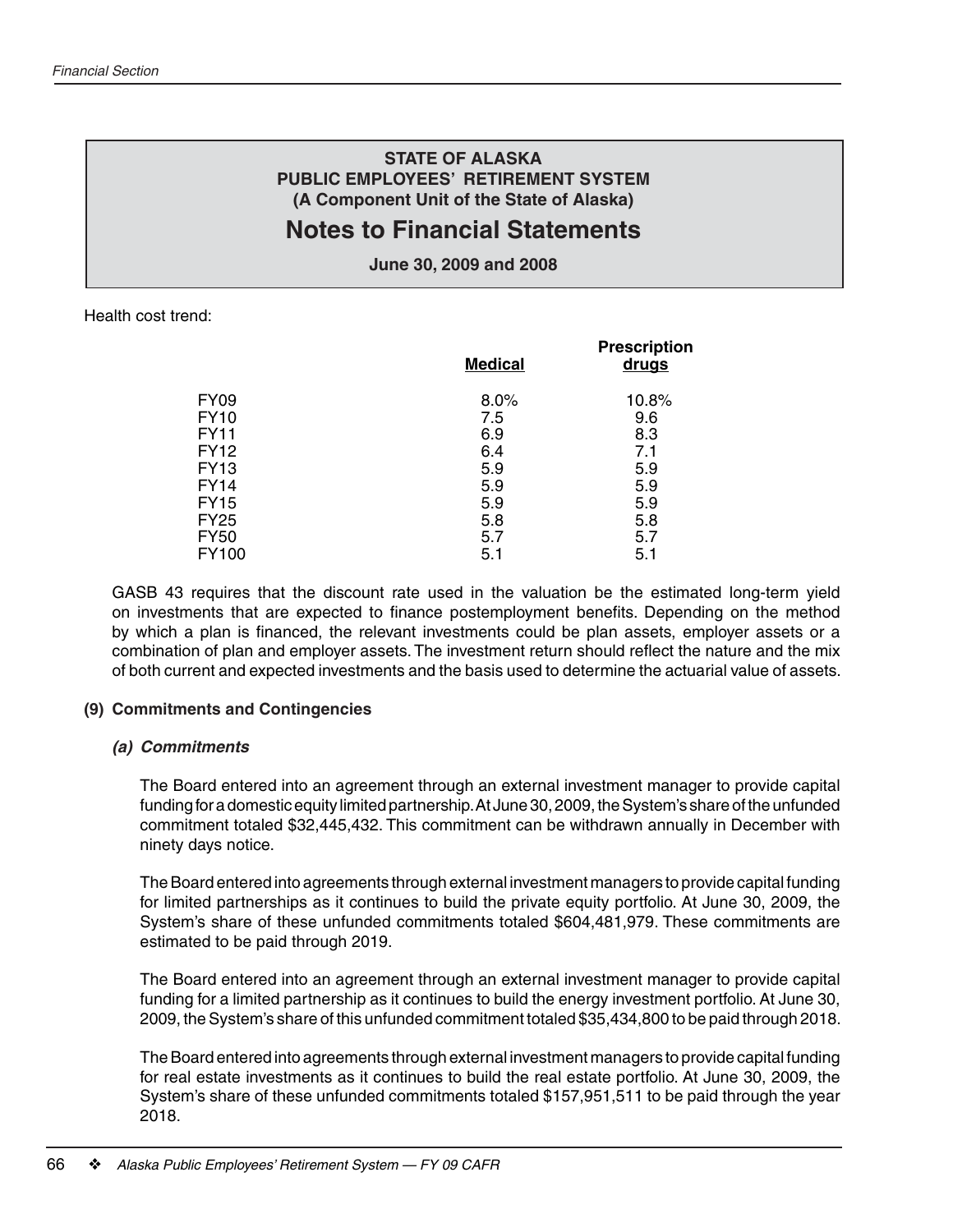### **Notes to Financial Statements**

**June 30, 2009 and 2008**

### *(b) Contingencies*

The Division of Retirement and Benefits (the Division) is a defendant in various lawsuits. Although the outcome of these lawsuits is not presently determinable, in the opinion of the Division's counsel the resolution of these matters will not have a material adverse effect on the financial condition of the Division.

### **(10) Subsequent Event**

During fiscal year 2009, the Plan issued a request for proposal for claims administration. The contract for the third party administrator for claims payments was awarded to Wells Fargo Insurance Services (Wells Fargo). Wells Fargo began claims administration on July 1, 2009. To initiate claims payment on July 1, 2009, the Plan, along with the Retiree Health Fund, Group Health and Life Fund, Teachers' and Judicial Alaska Retiree Health Care Trusts, each transferred an amount as an initial deposit with Wells Fargo. The Plan's portion of the deposit was \$2,815,358 and is classified as other assets on the statement of net assets.

### **(11) Medicare Part D Retiree Drug Subsidy**

One of the provisions of Medicare Part D provides sponsors of pension healthcare plans the opportunity to receive a retiree drug subsidy (RDS) payment if the sponsor's plan provides the prescription drug benefit that is actuarially equivalent to the Medicare Part D benefit. The RDS is equal to twenty-eight percent of the amount of eligible prescription drug benefit costs of retirees who are eligible for, but not enrolled in, Medicare Part D, by virtue of continuing to be covered by the sponsor's plan. The Plan was approved for participation in the Medicare Part D program beginning calendar year 2006. The RDS for the six month period ended June 30, 2009, cannot be reasonably estimated, and therefore is not recorded in the financial statements for the period ended June 30, 2009.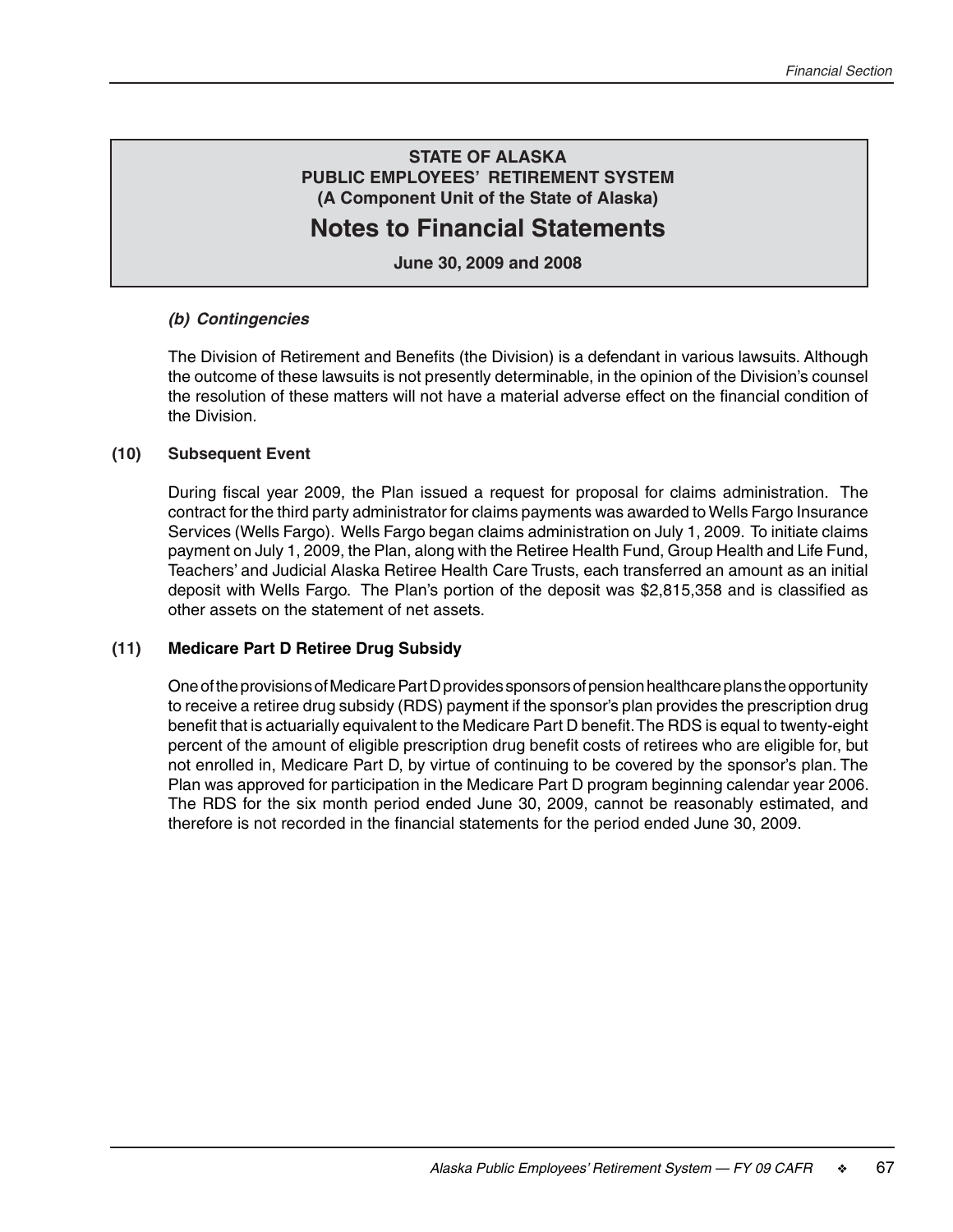**Required Supplementary Information (Unaudited)**

### **Schedule of Funding Progress Pension Benefits**

**Valuation as of June 30, 2008 (In thousands)**

| <b>Actuarial</b><br><b>Valuation</b><br>Date as of<br>June 30 | <b>Actuarial</b><br>Value<br>of Plan<br><b>Assets</b> | <b>Actuarial</b><br><b>Accrued</b><br><b>Liabilities</b><br>(AAL) | <b>Unfunded</b><br><b>Actuarial</b><br><b>Accrued</b><br><b>Liabilities</b><br>(UAAL) | <b>Funded</b><br>Ratio | Covered<br><b>Payroll</b> | <b>UAAL</b><br>as a<br>Percentage<br>of Covered<br><u>Payroll</u> |
|---------------------------------------------------------------|-------------------------------------------------------|-------------------------------------------------------------------|---------------------------------------------------------------------------------------|------------------------|---------------------------|-------------------------------------------------------------------|
| 2003                                                          | \$4,607,673                                           | 6,330,541                                                         | 1,722,868                                                                             | 72.8%                  | 1,300,041                 | 132.5%                                                            |
| 2004                                                          | 4,709,592                                             | 6,711,507                                                         | 2,001,915                                                                             | 70.2                   | 1,305,670                 | 153.3                                                             |
| 2005                                                          | 4,658,413                                             | 7,087,191                                                         | 2,428,778                                                                             | 65.7                   | 1,404,043                 | 173.0                                                             |
| 2006                                                          | 6,331,065                                             | 8,094,043                                                         | 1,762,978                                                                             | 78.2                   | 1,590,693                 | 110.8                                                             |
| 2007                                                          | 6,739,004                                             | 8,662,324                                                         | 1,923,320                                                                             | 77.8                   | 1,605,819                 | 119.8                                                             |
| 2008                                                          | 7,210,772                                             | 9,154,282                                                         | 1,943,510                                                                             | 78.8                   | 1,577,846                 | 123.2                                                             |

*See accompanying notes to required supplementary information and independent auditors' report.*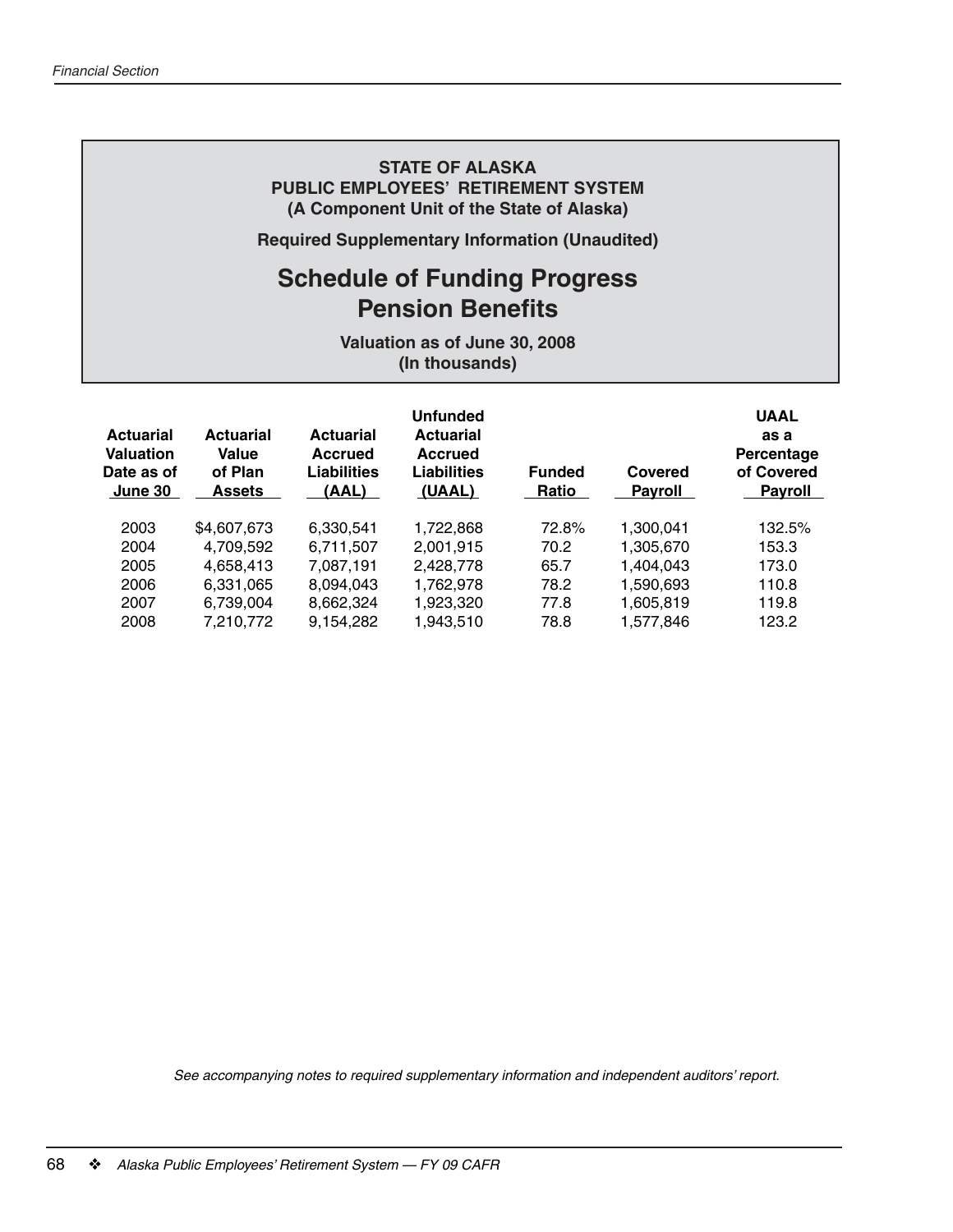**Required Supplementary Information (Unaudited)**

## **Schedule of Funding Progress Postemployment Healthcare Benefits**

**Valuation as of June 30, 2008 (In thousands)**

| <b>Actuarial</b><br><b>Valuation</b><br>Date as of<br>June 30 | <b>Actuarial</b><br>Value<br>of Plan<br><b>Assets</b> | <b>Actuarial</b><br><b>Accrued</b><br><b>Liabilities</b><br><u>(AAL)</u> | <b>Unfunded</b><br><b>Actuarial</b><br><b>Accrued</b><br><b>Liabilities</b><br>(UAAL) | <b>Funded</b><br>Ratio | Covered<br><b>Payroll</b> | <b>UAAL</b><br>as a<br>Percentage<br>of Covered<br><b>Payroll</b> |
|---------------------------------------------------------------|-------------------------------------------------------|--------------------------------------------------------------------------|---------------------------------------------------------------------------------------|------------------------|---------------------------|-------------------------------------------------------------------|
| 2003                                                          | \$3,079,608                                           | 4,231,112                                                                | 1,151,504                                                                             | 72.8%                  | 1,300,041                 | 88.6%                                                             |
| 2004                                                          | 3,320,822                                             | 4.732.409                                                                | 1,411,587                                                                             | 70.2                   | 1,305,670                 | 108.1                                                             |
| 2005                                                          | 3.784.506                                             | 5,757,650                                                                | 1,973,144                                                                             | 65.7                   | 1,404,043                 | 140.5                                                             |
| 2006                                                          | 2,709,843                                             | 11.455.015                                                               | 8,745,172                                                                             | 23.7                   | 1,590,693                 | 549.8                                                             |
| 2007                                                          | 3,161,956                                             | 11,108,553                                                               | 7,946,597                                                                             | 28.5                   | 1,605,819                 | 494.9                                                             |
| 2008                                                          | 3,829,334                                             | 13,013,450                                                               | 9,184,116                                                                             | 29.4                   | 1,577,846                 | 582.1                                                             |

*See accompanying notes to required supplementary information and independent auditors' report.*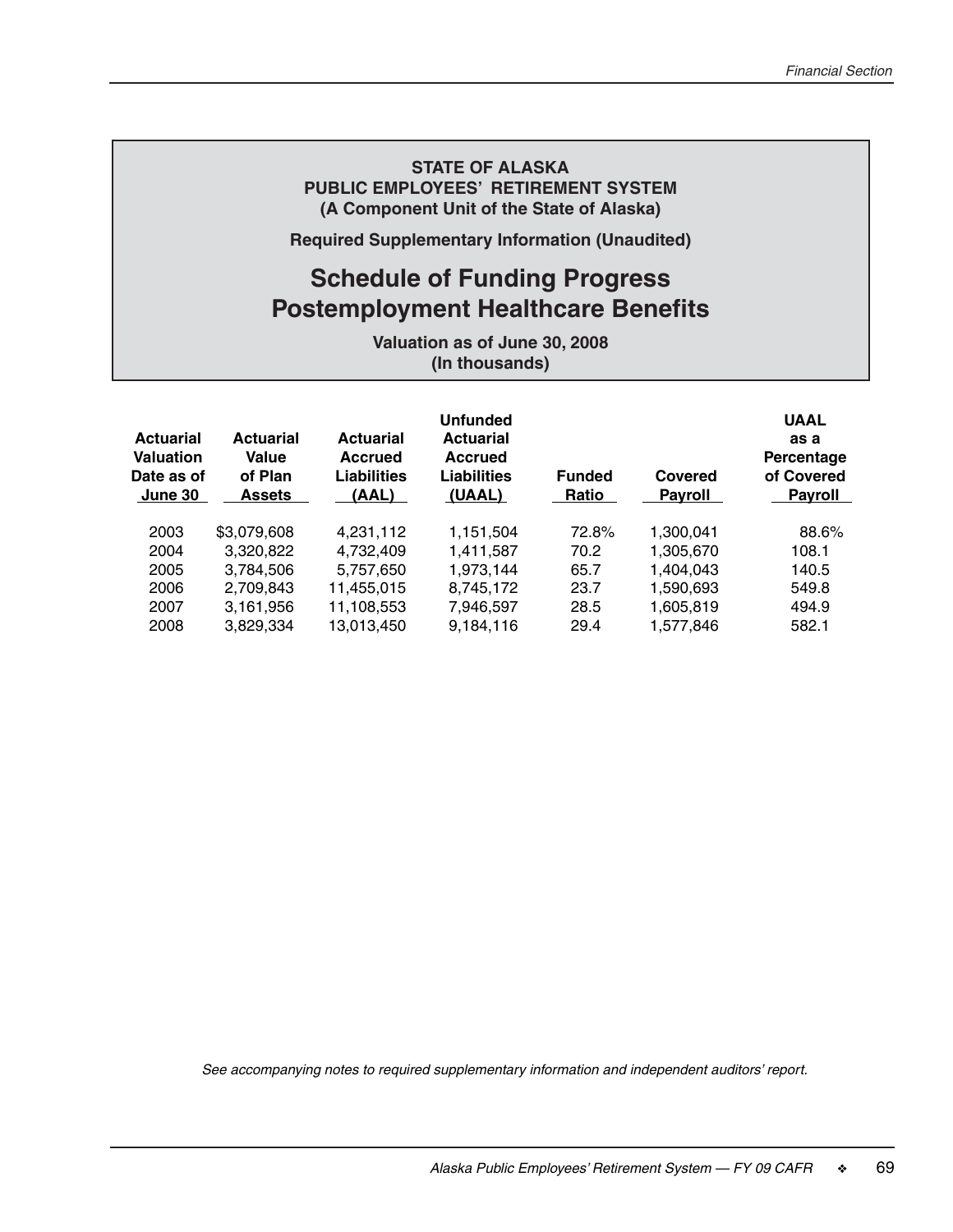**Required Supplementary Information (Unaudited)**

### **Schedule of Contributions from Employers and the State of Alaska Pension and Postemployment Healthcare Benefits**

**June 30, 2009 (In thousands)**

| Year         | Actuarial<br>Valuation |                | <b>Annual Required Contribution</b> |         | <b>Pension Percentage</b><br>Contributed | <b>By State</b> | <b>Percentage Contributed</b> | Postemployment<br><b>Healthcare</b><br><b>By State</b> | Total                            |
|--------------|------------------------|----------------|-------------------------------------|---------|------------------------------------------|-----------------|-------------------------------|--------------------------------------------------------|----------------------------------|
| <b>Ended</b> | Date as of             |                | Postemployment                      |         | Βy<br><b>Employer</b>                    | of Alaska       | Bν<br><b>Employer</b>         | of Alaska                                              | Percentage<br><b>Contributed</b> |
| June 30      | June $30^{(1)}$        | <b>Pension</b> | <b>Healthcare</b>                   | Total   | (note 3)                                 | (note 3)        | (note 3)                      | (note 3)                                               | (note 3)                         |
| 2004         | 2001                   | \$74.178       | 31.407                              | 105.585 | 100.0%                                   | $-$ %           | 100.0%                        | $-$ %                                                  | 100.0%                           |
| 2005         | 2002                   | 234.361        | 142,393                             | 376,754 | 47.3                                     |                 | 47.3                          | ٠                                                      | 47.3                             |
| 2006         | 2003                   | 249.488        | 166.749                             | 416.237 | 61.0                                     | 4.4             | 61.0                          | 4.4                                                    | 65.4                             |
| 2007         | 2004                   | 268.742        | 189.495                             | 458,237 | 73.2                                     | 4.1             | 73.2                          | 4.1                                                    | 77.3                             |
| 2008         | 2005                   | 140.729        | 370,456                             | 511,185 | 71.2                                     | 36.2            | 71.2                          | 36.2                                                   | 107.4                            |
| 2009         | 2006                   | 166.016        | 391.321                             | 557.337 | 68.1                                     | 48.0            | 68.1                          | 41.4                                                   | 111.4                            |

 $(1)$  Actuarial valuation related to annual required contribution for fiscal year.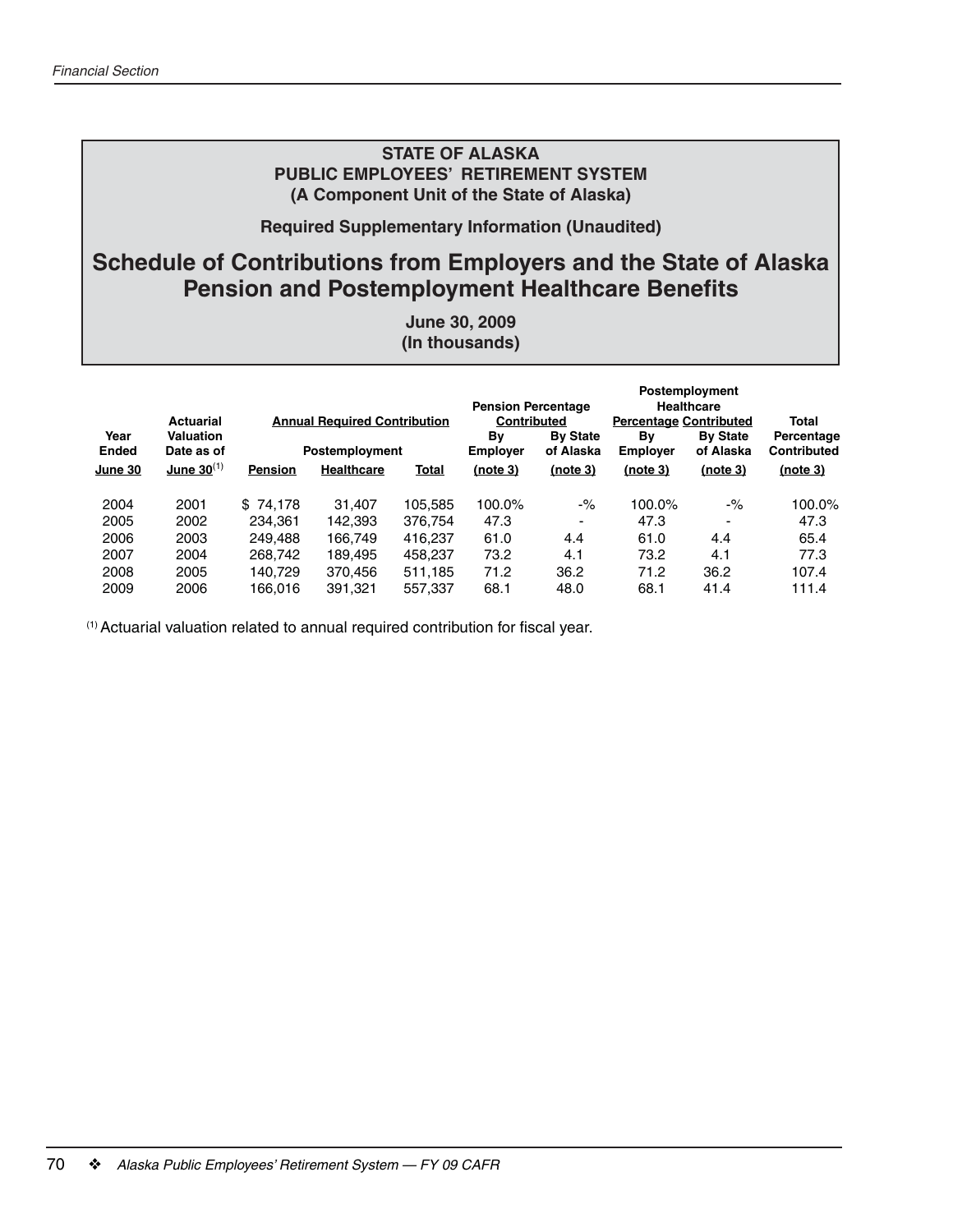### **Notes to Required Supplementary Information**

**June 30, 2009**

### **(1) Description of Schedule of Funding Progress**

Each time a new benefit is added which applies to service already rendered, an "unfunded actuarial accrued liability" is created. Laws governing the Plan require that these additional liabilities be financed systematically over a period of future years. Also, if actual financial experiences are less favorable than assumed financial experiences, the difference is added to the unfunded actuarial accrued liability.

In an inflationary economy, the value of the dollar is decreasing. This environment results in employee pay increasing in dollar amounts resulting in unfunded actuarial accrued liabilities increasing in dollar amounts, all at a time when the actual value of these items, in real terms, may be decreasing.

### **(2) Actuarial Assumptions and Methods**

The actuarial valuation was prepared by Buck Consultants. The significant actuarial assumptions used in the valuation as of June 30, 2008 are as follows:

- (a) Actuarial cost method entry age, funding surplus or unfunded actuarial accrued liability is amortized over 25 years as a level percentage of pay.
- (b) Valuation of assets recognizes 20% of the investment gain or loss in each of the current and preceding four years and phased in over the next five years. All assets are valued at market value. Valuation assets are constrained to a range of 80% to 120% of the market value of assets.
- (c) Valuation of medical and prescription drug benefits base claims cost rates are incurred healthcare cost expressed as a rate per member per year. Separate analysis is limited by the availability and credibility of cost and enrollment data for each component of cost. This valuation reflects nonprescription claims separated by Medicare status, including eligibility of free Part A coverage. Prescription costs are analyzed separately as in prior valuations. Administrative costs are assumed in the final per capita claims cost rates used for valuation purposes. Analysis to date on Medicare Part A coverage is limited since Part A coverage is not available by individual, nor is this status incorporated into historical claim data. Valuation assumes that 4.0% of the active and inactive workforce will not qualify for free Part A coverage when they retire. Similarly, the valuation assumes that 4.0% of the current retiree population does not receive Part A coverage.
- (d) Investment return/discount rate 8.25% per year, compounded annually, net of expenses.
- (e) Salary scale inflation 3.5% per year. Peace Officer/Firefighter Merit 2.5% per year for the first 6 years of employment, 0.5% thereafter. Productivity 0.5% per year. Others: Merit – 5.5% per year grading down to 1.5% after 5 years; for more than 6 years of service, 1.0% grading down to 0%. Productivity – 0.5% per year.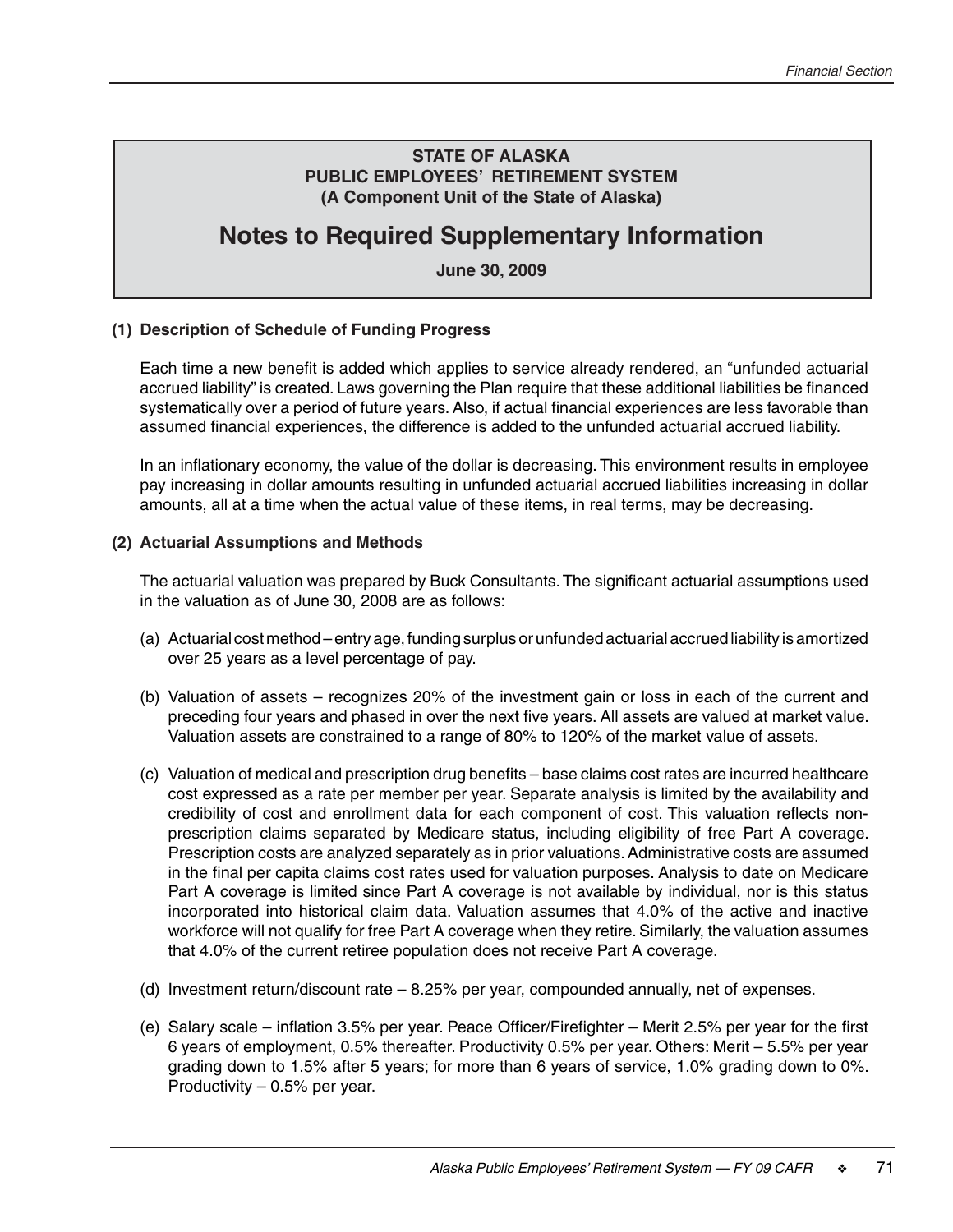### **Notes to Required Supplementary Information**

**June 30, 2009**

- (f) Payroll growth  $-4.0\%$  per year.
- (g) Total inflation  $-$  total inflation as measured by the Consumer Price Index for urban and clerical workers for Anchorage is assumed to increase 3.5% annually.
- (h) Mortality (Pre-retirement) Peace Officer/Firefighters: 1994 Group Annuity Mortality Basic Table for males and females, 1994 base year without margin. Others: based upon the 2001-2005 actual experience. 42% of 1994 Group Annuity Table 1994 Base Year, without margin for males and females. Deaths are assumed to be occupation 75% of the time for Peace Officer/Firefighters, 50% of the time for Others.
- (i) Mortality (Post-retirement) 1994 Group Annuity Mortality Basic Table for males and females, 1994 Base Year without margin.
- (j) Turnover based upon the 2001–2005 actual withdrawal experience.
- (k) Disability incidence rates based upon the 2001–2005 actual experience. Post–disability mortality in accordance with the 1979 Pension Benefit Guaranty Corporation Disability Mortality Table to reflect mortality of those receiving disability benefits under Social Security. Disabilities are assumed to be occupational 75% of the time for Peace Officers/Firefighters, 50% of the time for Others.
- (l) Retirement retirement rates based on the 2001–2005 actual experience. Deferred vested members are assumed to retire at their earliest retirement date.
- (m) Marriage and age difference wives are assumed to be three years younger than husbands. 80% of male members and 70% of female members are assumed to be married.
- (n) Dependent children benefits to dependent children have been valued assuming members who are married and between the ages of 25 and 45 have two dependent children.
- (o) Contribution refunds 15% of those terminating are assumed to have their contributions refunded.
- (p) Cost of Living Allowance (COLA) of those benefit recipients who are eligible for the COLA, 60% are assumed to remain in Alaska and receive the COLA.
- (q) Post retirement pension adjustment (PRPA) 50% and 75% of assumed inflation, or 1.75% and 2.625% respectively, is valued for the annual automatic PRPA as specified in the statute. Disability benefits are loaded by 9% to account for the immediate COLA of 75% of assumed inflation or 2.625%.
- (r) Expenses all expenses are net of the investment return assumption.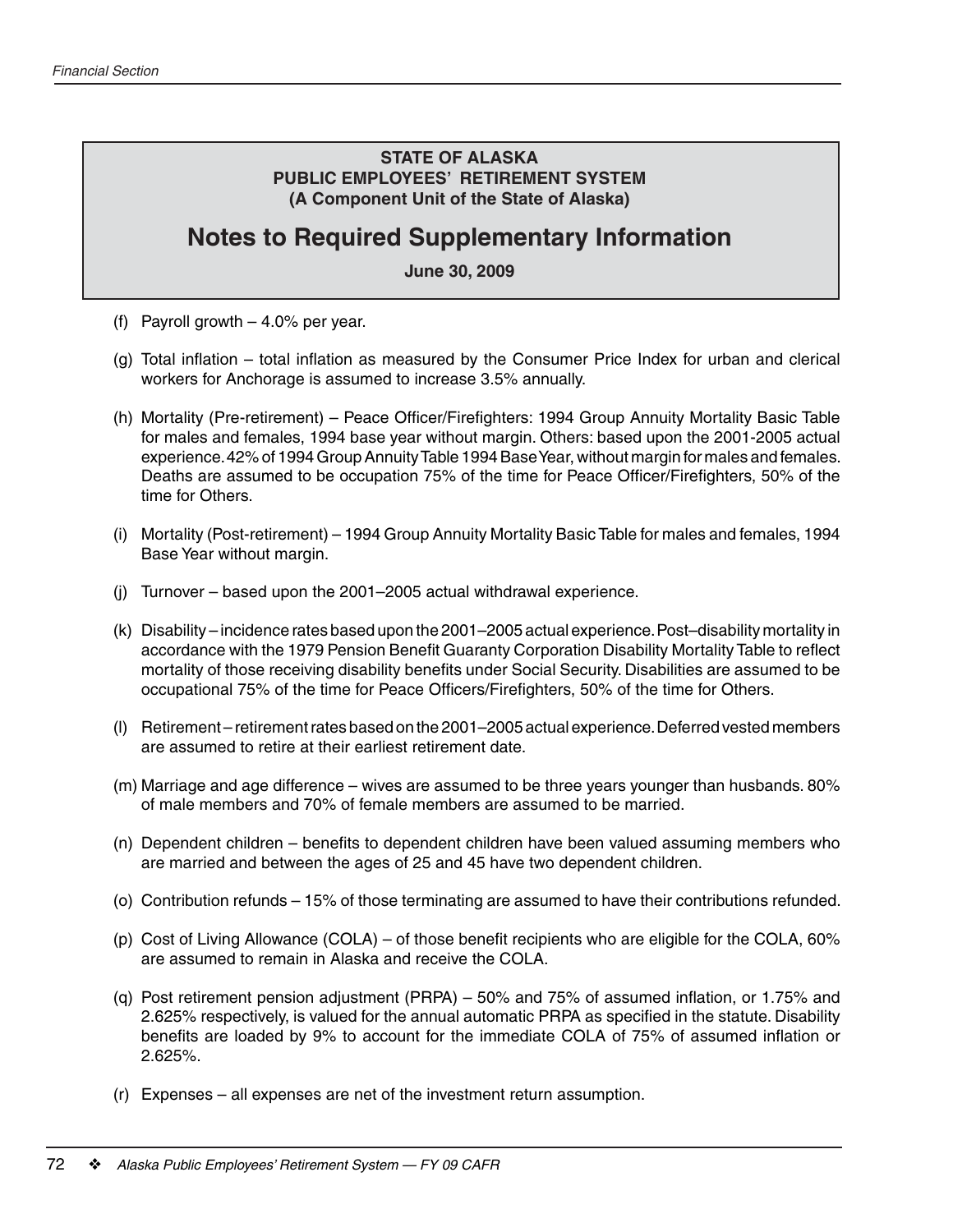### **Notes to Required Supplementary Information**

**June 30, 2009**

- (s) Part–time status part–time members are assumed to earn 1.00 year of credited service per year for Peace Officer/Firefighters and 0.65 years of credited service per year for Other members.
- (t) Final Average Earnings Final average earnings is provided on the data for active members. This amount is used as a minimum in the calculation of the average earnings in the future.
- $(u)$  Per capita claims cost sample claims cost rates for FY09 medical benefits are shown below:

|                      | <b>Medical</b> | <b>Prescription Drugs</b> |
|----------------------|----------------|---------------------------|
| Total                | \$7,670        | \$2,379                   |
| Medicare Part A & B  | 1.296          | 2.379                     |
| Medicare Part B Only | 3,384          | 2.379                     |
| Medicare Part D      | n/a            | 509                       |

- (v) Third party administrator fees \$153.49 per person per year; assumed trend rate of 5% per year.
- $(w)$  Health cost trend  $-$  the table below shows the rate used to project the cost from the shown fiscal year to the next fiscal year. For example, 8.0% is applied to the FY09 rate claims costs to get the FY10 claims cost.

|             | <b>Medical</b> | <b>Prescription Drugs</b> |
|-------------|----------------|---------------------------|
| <b>FY09</b> | 8.0%           | 10.8%                     |
| <b>FY10</b> | 7.5            | 9.6                       |
| <b>FY11</b> | 6.9            | 8.3                       |
| <b>FY12</b> | 6.4            | 7.1                       |
| <b>FY13</b> | 5.9            | 5.9                       |
| <b>FY14</b> | 5.9            | 5.9                       |
| <b>FY15</b> | 5.9            | 5.9                       |
| <b>FY25</b> | 5.8            | 5.8                       |
| <b>FY50</b> | 5.7            | 5.7                       |
| FY100       | 5.1            | 5.1                       |

For the June 30, 2008 valuation, the Society of Actuaries' Healthcare Cost Trend Model was adopted. This model effectively begins estimating trend amount beginning in 2012, and projects out to 2100. This model has been adopted by the Society of Actuaries, and has been populated with assumptions that are specific to the State of Alaska.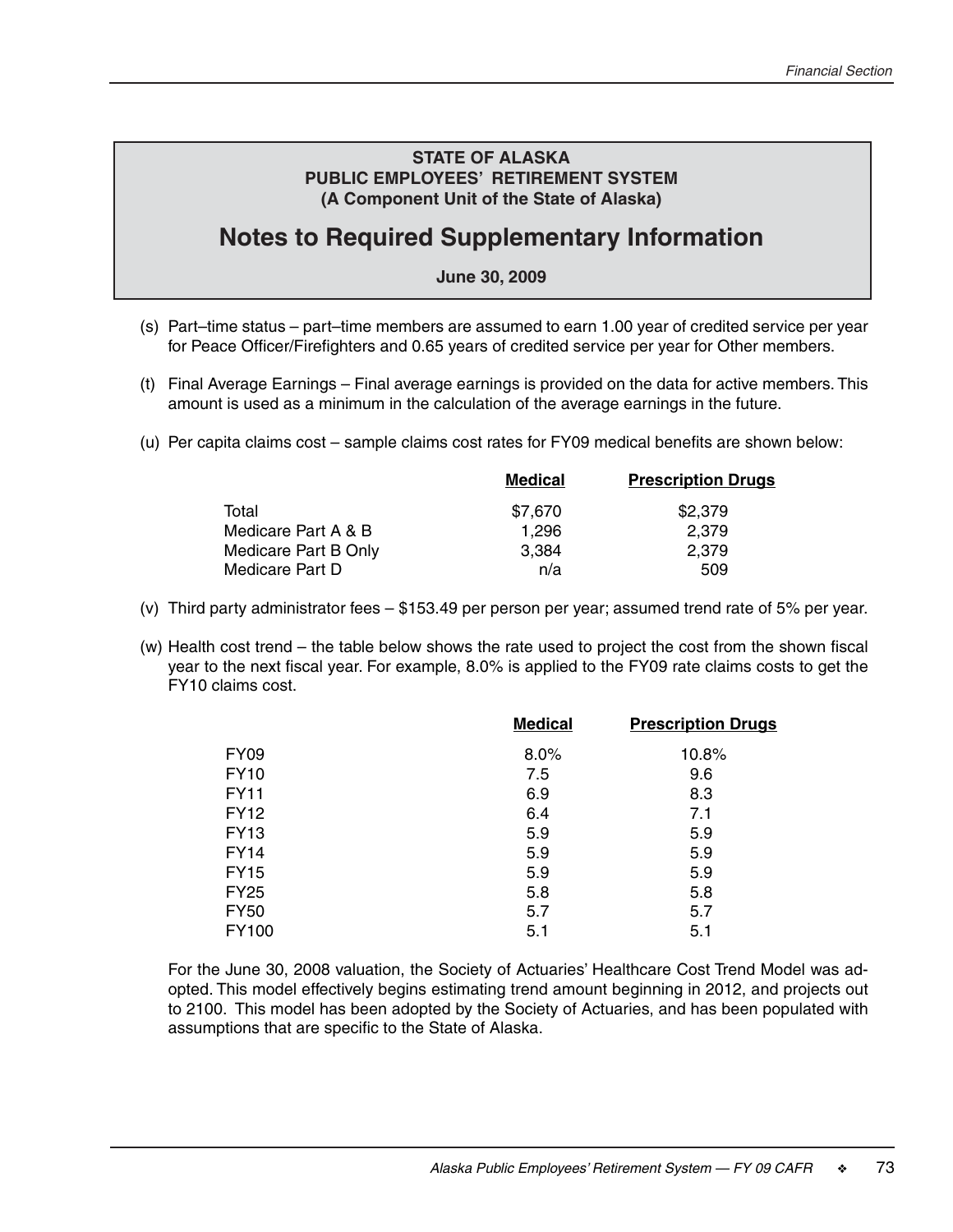### **Notes to Required Supplementary Information**

**June 30, 2009**

(x) Aging Factors –

| <u>Age</u> | <b>Medical</b> | <b>Prescription Drugs</b> |
|------------|----------------|---------------------------|
| $0 - 44$   | 2.0%           | 4.5%                      |
| 45-54      | 2.5            | 3.5                       |
| 55-64      | 3.5            | 3.0                       |
| 65-73      | 4.0            | 1.5                       |
| 74-83      | 1.5            | 0.5                       |
| $84+$      | 0.5            | ۰                         |

 $(y)$  Retired member contributions for medical benefits – currently contributions are required for PERS members who are under age 60 and have less than 30 years of service (25 for Peace Officer/ Firefighter). Eligible Tier 1 members are exempt from contribution requirements. Annual FY09 contributions based on monthly rates shown below for calendar 2008 and 2009 are assumed based on the coverage category for current retirees. The composite rate shown is used for current active and inactive members in Tier 2 or 3 who are assumed to retire prior to age 60 with less than 30 years of service and who are not disabled:

| <b>Coverage Category</b> | <b>FY09 Annual</b><br><b>Contribution</b> | Calendar 2009<br><b>Monthly</b><br><b>Contribution</b> | Calendar<br>2008 Monthly<br><b>Contribution</b> |
|--------------------------|-------------------------------------------|--------------------------------------------------------|-------------------------------------------------|
| Retiree only             | \$7,572                                   | 631<br>\$.                                             | 590<br>S                                        |
| Retiree and spouse       | 15,144                                    | 1,262                                                  | 1,179                                           |
| Retiree and child(ren)   | 10,692                                    | 891                                                    | 883                                             |
| Retiree and family       | 18,276                                    | 1,523                                                  | 1,423                                           |
| Composite                | 11,244                                    | 937                                                    | 876                                             |

(z) Trend rate for retired member contributions – The table below shows the rate used to project the retired member medical contributions from the shown fiscal year to the next fiscal year. For example, 7.3% is applied to the FY09 retired member medical contributions to get the FY10 retired member medical contributions.

| <b>FY09</b>                | 7.3% |
|----------------------------|------|
| <b>FY10</b>                | 7.0  |
| <b>FY11</b>                | 6.7  |
| <b>FY12</b>                | 6.3  |
| <b>FY13</b>                | 6.0  |
| <b>FY14</b>                | 5.7  |
| <b>FY15</b>                | 5.3  |
| <b>FY16</b>                | 5.0  |
| <b>FY17</b>                | 5.0  |
| FY <sub>18</sub> and later | 5.0  |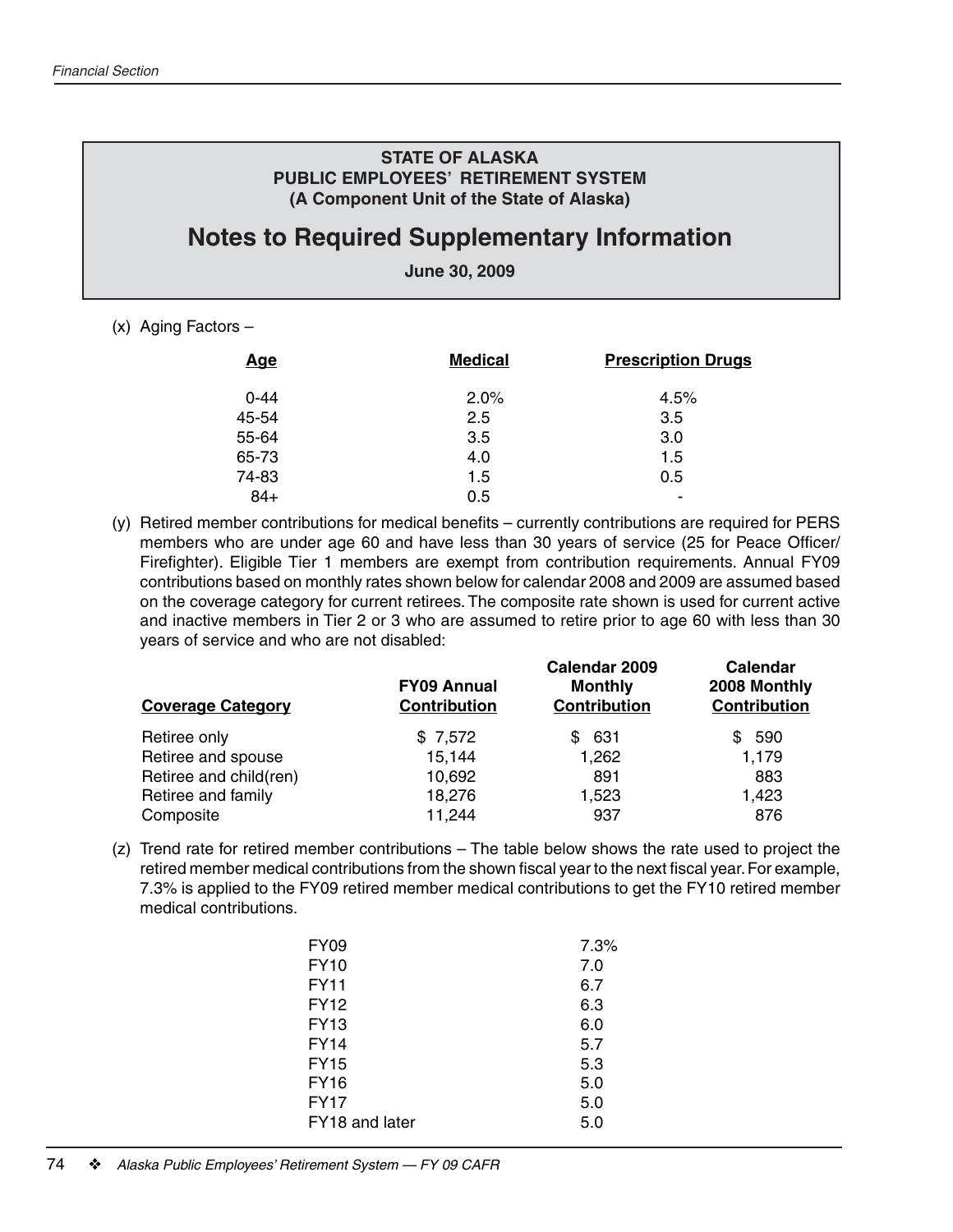### **Notes to Required Supplementary Information**

**June 30, 2009**

Graded trend rates for retired member medical contributions were reinitialized for the June 30, 2005 valuation. A study of the required contribution history along with assumptions related to the impact of recent accounting regulations leads us to recommend the new rates above for the contribution trends. Note that actual FY08 retired member medical contributions are reflected in the valuation so trend on such contribution during FY08 is not applicable.

(aa) Healthcare participation – 100% of members and their spouses are assumed to elect the healthcare benefits as soon as they are eligible.

The assumptions and methods, when applied in combination, fairly represent past and anticipated future experience of the Plan. The foregoing actuarial assumptions are based on the presumption that the Plan will continue. Were the Plan to terminate, different actuarial assumptions and other factors might be applicable in determining the actuarial present value of accumulated benefits.

### **Changes in Assumptions since the Last Valuation**

There were two changes in assumptions from the prior valuation. The first was regarding the future increases in healthcare cost trend rates, and the change to the Society of Actuaries' Healthcare Cost Trend Model. This change increased the Employer / State contribution rate by 2.04% and decreased the funded ratio by 1.8%. The second change involved decreasing the assumed Medicare Part B only proportion of all Medicare retirees from 5% to 4%. The impact of this change on the contribution rate is included with the demographic experience.

### **(3) Contributions - State of Alaska**

Alaska Statute 39.35.280 states that the State of Alaska shall contribute to the System each July 1 or, if funds are not available on July 1, as soon after July 1 as funds become available, an amount for the ensuing fiscal year that, when combined with the total employer contributions of 22 percent, is sufficient to pay the DB Plan's past service liability at the consolidated actuarially required contribution (ARC) adopted by the Alaska Retirement Management Board (Board) for the fiscal year. During fiscal year 2008, the actuarially required contribution adopted by the Board was 32.51 percent. The additional state contribution is sufficient to contribute the 13.51 percent difference between the ARC and the employer contribution rate of 22 percent.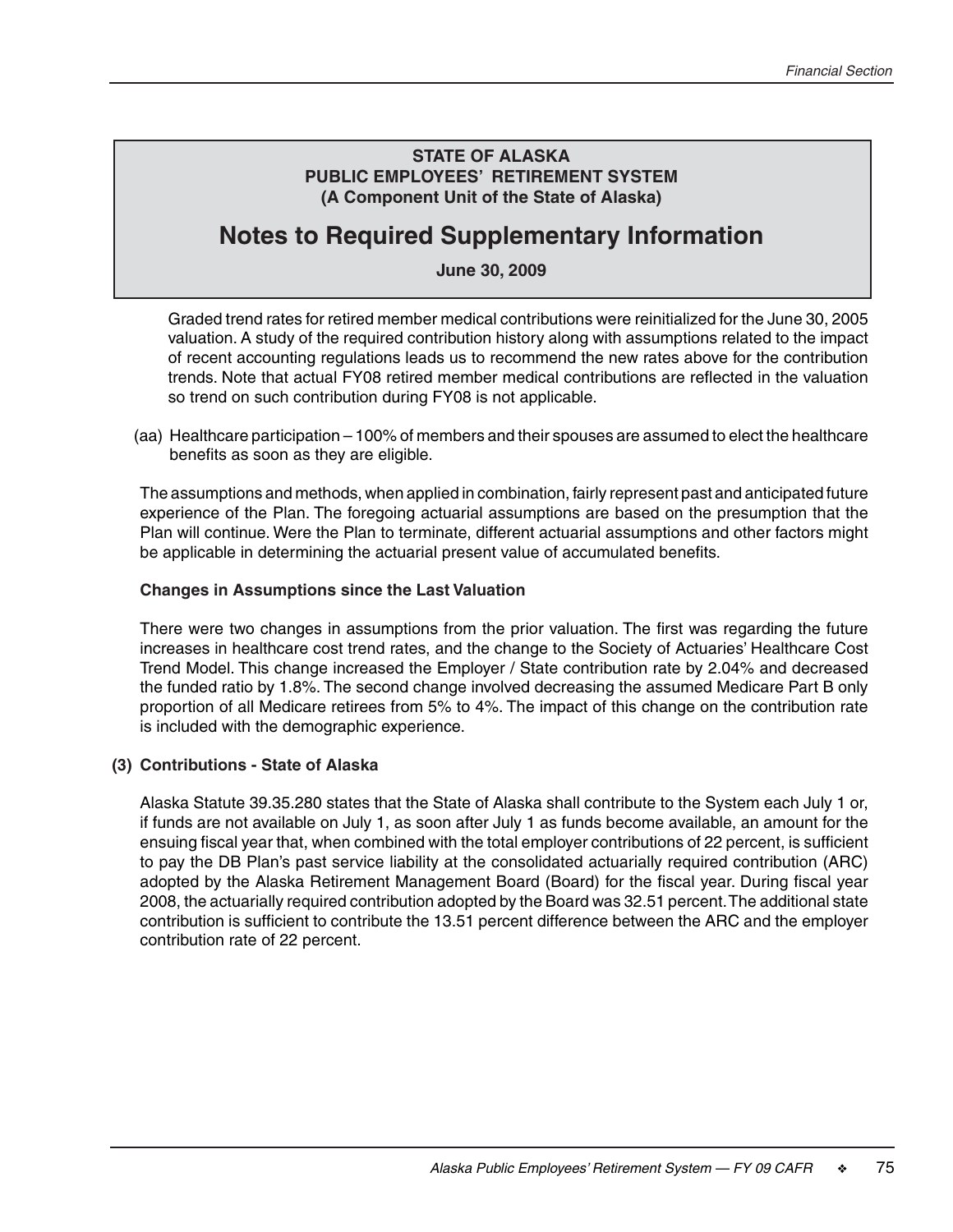### **STATE OF ALASKA PUBLIC EMPLOYEES' RETIREMENT SYSTEM (A Component Unit of the State of Alaska) Statements of Plan Net Assets**

**June 30, 2009 (In thousands)**

|                                                                                              | <b>Defined Benefit Plans</b> |                         |               |
|----------------------------------------------------------------------------------------------|------------------------------|-------------------------|---------------|
|                                                                                              |                              | Alaska Retiree          |               |
|                                                                                              | Pension                      | <b>Healthcare Trust</b> | Total         |
| Assets                                                                                       |                              |                         |               |
| Cash and cash equivalents (notes 3, 4, 5 and 6):<br>Short-term fixed income pool             | \$<br>30,991                 | 6,448                   | 37,439        |
| Great West / participant directed deposit<br>Total cash and cash equivalents<br>Receivables: | 30.991                       | 6.448                   | 37.439        |
| Contributions                                                                                | 21,939                       | 90                      | 22.029        |
| Due from State of Alaska General Fund                                                        |                              | 9,169                   | 9,169         |
| Due from retiree health fund                                                                 |                              | 1,051                   | 1,051         |
| Other account receivable                                                                     |                              | 2,084                   | 2,084         |
| <b>Total receivables</b>                                                                     | 21.939                       | 12,394                  | 34,333        |
| Investments (notes 3, 4, 5, 6 and 9) at fair value:<br><b>Fixed Income Securities</b>        |                              |                         |               |
| Retirement fixed income pool                                                                 | 580,397                      | 418,412                 | 998,809       |
| High yield pool                                                                              | 110,534                      | 78,601                  | 189,135       |
| International fixed income pool                                                              | 75,736                       | 54,458                  | 130,194       |
| Emerging debt pool                                                                           | 38,375                       | 27,372                  | 65,747        |
| <b>Total Fixed Income Securities</b>                                                         | 805,042                      | 578,843                 | 1,383,885     |
| <b>Broad Domestic Equity</b><br>Broad domestic equity                                        | 1,643,106                    | 1,196,748               | 2,839,854     |
| <b>Total Broad Domestic Equity</b>                                                           | 1,643,106                    | 1,196,748               | 2,839,854     |
| Global Equity Ex-US                                                                          |                              |                         |               |
| International equity pool                                                                    | 754,666                      | 552,932                 | 1,307,598     |
| Emerging markets equity pool                                                                 | 213,380                      | 147,003                 | 360,383       |
| Total Global Equity Ex-US                                                                    | 968,046                      | 699,935                 | 1,667,981     |
| <b>Private Equity</b>                                                                        |                              |                         |               |
| Private equity pool                                                                          | 447,974                      | 285,447                 | 733,421       |
| <b>Total Private Equity</b>                                                                  | 447,974                      | 285,447                 | 733,421       |
| Absolute Return                                                                              |                              |                         |               |
| Absolute return pool                                                                         | 215,799                      | 160,497                 | 376,296       |
| <b>Total Absolute Return</b><br><b>Real Assets</b>                                           | 215,799                      | 160,497                 | 376,296       |
| Real estate pool                                                                             | 598,896                      | 311,914                 | 910,810       |
| Real estate investment trust pool                                                            | 14,235                       | 9,172                   | 23,407        |
| Energy pool                                                                                  | 32,438                       | 21,118                  | 53,556        |
| Farmland pool                                                                                | 191,614                      | 125,676                 | 317,290       |
| Farmland water pool                                                                          | 10,549                       |                         | 10,549        |
| Timber pool                                                                                  | 92,937                       | 13,837                  | 106,774       |
| Treasury inflation protected securities pool                                                 | 28,372                       | 23,702                  | 52,074        |
| <b>Total Real Assets</b>                                                                     | 969,041                      | 505,419                 | 1,474,460     |
| Other investment funds, at fair value:<br>Pooled investment funds                            |                              |                         |               |
| Collective investment funds                                                                  |                              |                         |               |
| <b>Total Other investment funds</b>                                                          |                              |                         |               |
| Total investments                                                                            | 5,049,008                    | 3,426,889               | 8,475,897     |
| Other:                                                                                       |                              |                         |               |
| Other                                                                                        | 9                            | 2,815                   | 2,824         |
| <b>Total other</b>                                                                           | 9                            | 2,815                   | 2,824         |
| Total assets                                                                                 | 5,101,947                    | 3,448,546               | 8,550,493     |
| Liabilities:                                                                                 |                              |                         |               |
| Accrued expenses                                                                             | 5,663                        | 3,069                   | 8,732         |
| Due to State of Alaska General Fund                                                          | 5,844                        |                         | 5,844         |
| Due to Alaska Retiree Healthcare Trust - TRS<br>Total liabilities                            | 11,507                       | 102<br>3,171            | 102<br>14,678 |
| Commitment and contingencies (note 9)                                                        |                              |                         |               |
| Net assets held in trust for pension and                                                     |                              |                         |               |
| postemployment healthcare benefits                                                           |                              |                         |               |
| (see unaudited Schedule of Funding Progress)                                                 | \$5,090,440                  | 3,445,375               | 8,535,815     |
|                                                                                              |                              |                         |               |

See accompanying notes to financial statements.

 *(continued)*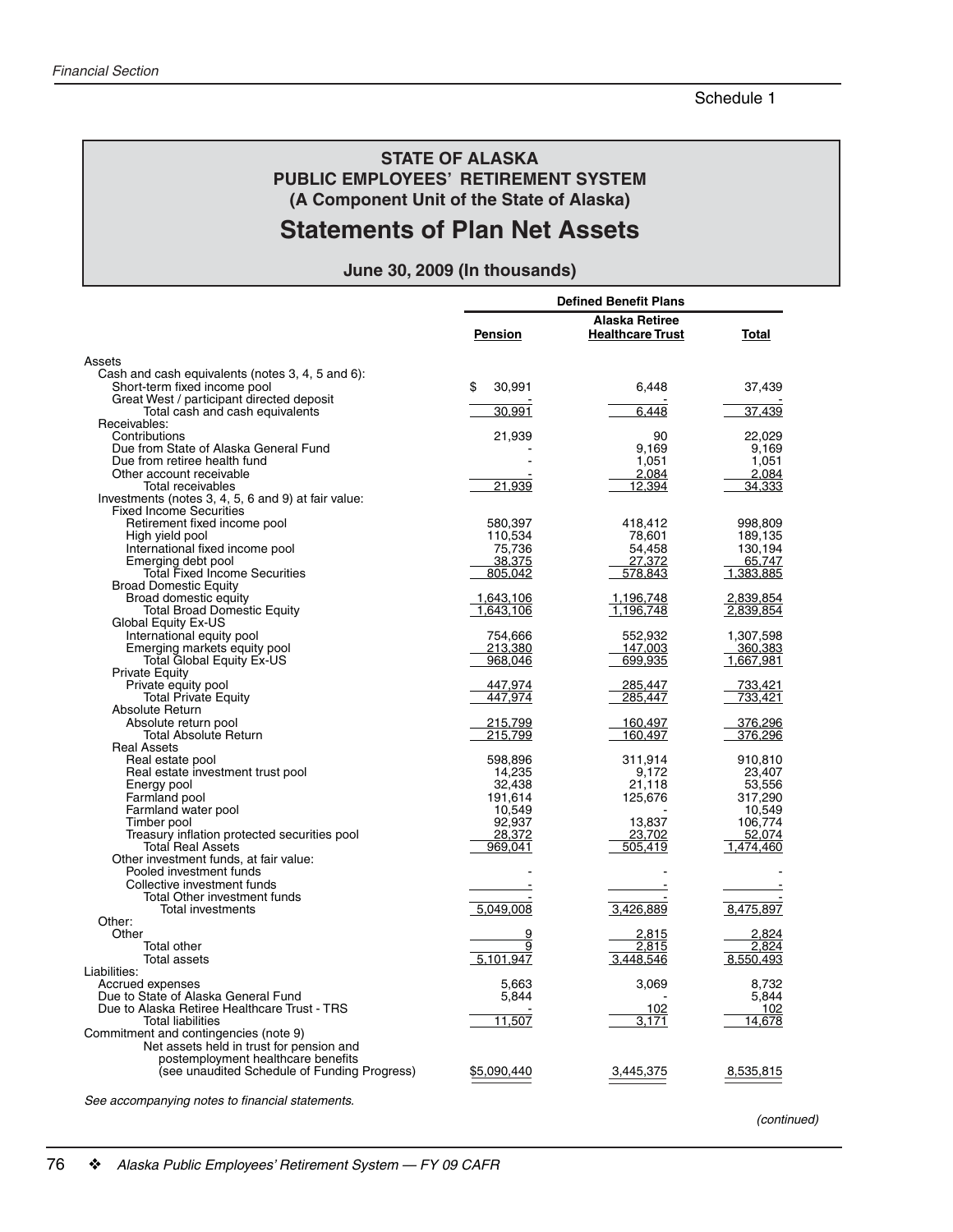### **Statements of Plan Net Assets**

**June 30, 2009 (In thousands)**

|                                                                           |                                  |                                   | <b>Defined Contribution Pension Trust Plans</b> |                          |                    |                       |                      |
|---------------------------------------------------------------------------|----------------------------------|-----------------------------------|-------------------------------------------------|--------------------------|--------------------|-----------------------|----------------------|
|                                                                           |                                  |                                   | Occupational                                    |                          |                    |                       |                      |
|                                                                           |                                  |                                   | Death & Disability                              | Retiree                  | <b>Healthcare</b>  |                       |                      |
|                                                                           | Participant                      |                                   | Peace Officer/ Medical                          |                          | Reimbursement      |                       | <b>SYSTEM</b>        |
|                                                                           | <b>Directed</b>                  | <b>All Others</b>                 | <b>Firefighter</b>                              | Plan                     | <b>Arrangement</b> | Total                 | <b>TOTAL</b>         |
| Assets:                                                                   |                                  |                                   |                                                 |                          |                    |                       |                      |
| Cash and cash equivalents (notes 3, 4, 5 and 6):                          |                                  |                                   |                                                 |                          |                    |                       |                      |
| Short-term fixed income pool                                              | 443                              | 14                                | 8                                               | 30                       | 117                | 612                   | 38,051               |
| Great West / participant directed deposit                                 | 1,585                            | $\blacksquare$<br>$\overline{14}$ | $\overline{\phantom{a}}$                        | ۰.                       |                    | 1,585                 | 1,585                |
| Total cash and cash equivalents<br>Receivables:                           | 2,028                            |                                   | 8                                               | $\overline{30}$          | $\overline{117}$   | 2,197                 | 39,636               |
| Contributions                                                             | 16                               | 1                                 | ٠                                               | 1                        | 6                  | 24                    | 22,053               |
| Due from State of Alaska General Fund                                     | 2,859                            | 115                               | 29                                              | 218                      | 755                | 3,976                 | 13,145               |
| Due from retiree health fund                                              |                                  |                                   |                                                 |                          |                    |                       | 1,051                |
| Other account receivable                                                  | 2,875                            | 116                               | $\overline{a}$<br>$\overline{29}$               | ÷<br>219                 | 761                | 4,000                 | 2,084                |
| Total receivables<br>Investments (notes 3, 4, 5, 6, and 9) at fair value: |                                  |                                   |                                                 |                          |                    |                       | 38,333               |
| <b>Fixed Income Securities</b>                                            |                                  |                                   |                                                 |                          |                    |                       |                      |
| Retirement fixed income pool                                              |                                  | 267                               | 72                                              | 582                      | 2,056              | 2,977                 | 1,001,786            |
| High yield pool                                                           |                                  | 37                                | 10                                              | 81                       | 288                | 416                   | 189,551              |
| International fixed income pool                                           |                                  | 37                                | 10                                              | 81                       | 285                | 413                   | 130,607              |
| Emerging debt pool<br><b>Total Fixed Income Securities</b>                |                                  | 8<br>349                          | 3<br>95                                         | 18<br>762                | 63<br>2,692        | 92<br>3,898           | 65,839<br>1,387,783  |
| <b>Broad Domestic Equity</b>                                              |                                  |                                   |                                                 |                          |                    |                       |                      |
| Broad domestic equity                                                     |                                  | 689                               | 185                                             | 1,502                    | 5,307              | 7,683                 | 2,847,537            |
| <b>Total Broad Domestic Equity</b>                                        |                                  | 689                               | 185                                             | $-1,502$                 | 5,307              | 7,683                 | 2,847,537            |
| Global Equity Ex-US                                                       |                                  |                                   |                                                 |                          |                    |                       |                      |
| International equity pool                                                 |                                  | 305                               | 82                                              | 667                      | 2,359              | 3,413                 | 1,311,011            |
| Emerging markets equity pool<br>Total Global Equity Ex-US                 | $\overline{a}$<br>$\blacksquare$ | 100<br>405                        | 27<br>109                                       | 219<br>886               | 775<br>3,134       | 1,121<br>4,534        | 361,504<br>1,672,515 |
| <b>Private Equity</b>                                                     |                                  |                                   |                                                 |                          |                    |                       |                      |
| Private equity pool                                                       |                                  | 139                               | 37                                              | 302                      | 1,069              | 1,547                 | 734,968              |
| <b>Total Private Equity</b>                                               | $\blacksquare$                   | 139                               | 37                                              | 302                      | 1,069              | 1,547                 | 734,968              |
| Absolute Return                                                           |                                  |                                   |                                                 |                          |                    |                       |                      |
| Absolute return pool                                                      |                                  | 125<br>125                        | 33<br>33                                        | 272<br>272               | 962<br>962         | 1,392<br>1,392        | 377,688              |
| Total Absolute Return<br><b>Real Assets</b>                               | $\overline{\phantom{a}}$         |                                   |                                                 |                          |                    |                       | 377,688              |
| Real estate pool                                                          |                                  | 141                               | 38                                              | 308                      | 1,089              | 1,576                 | 912,386              |
| Real estate investment trust pool                                         |                                  | 20                                | 5                                               | 43                       | 151                | 219                   | 23,626               |
| Energy pool                                                               |                                  | 20                                | 5                                               | 45                       | 157                | 227                   | 53,783               |
| Farmland pool                                                             |                                  | 20                                | 5                                               | 44                       | 154                | 223                   | 317,513              |
| Farmland water pool                                                       |                                  | $\overline{a}$<br>45              | Ĭ.<br>11                                        |                          | 358                | $\blacksquare$<br>514 | 10,549<br>107,288    |
| Timber pool<br>Treasury inflation protected securities pool               |                                  | 63                                | 17                                              | 100<br>136               | 483                | 699                   | 52,773               |
| <b>Total Real Assets</b>                                                  | $\blacksquare$                   | 309                               | 81                                              | 676                      | 2,392              | 3,458                 | 1,477,918            |
| Other investment funds, at fair value:                                    |                                  |                                   |                                                 |                          |                    |                       |                      |
| Pooled investment funds                                                   | 2,568                            |                                   | ٠                                               | $\blacksquare$           | $\blacksquare$     | 2,568                 | 2,568                |
| Collective investment funds                                               | 49,555                           | $\overline{\phantom{a}}$          | -                                               | $\overline{a}$           |                    | 49,555                | 49,555               |
| Total Other investment funds<br><b>Total investments</b>                  | 52,123<br>52,123                 | 2,016                             | -<br>540                                        | 4,400                    | 15,556             | 52,123<br>74,635      | 52,123<br>8,550,532  |
| Other:                                                                    |                                  |                                   |                                                 |                          |                    |                       |                      |
| Other                                                                     |                                  |                                   |                                                 |                          |                    |                       | 2,824                |
| Total other                                                               |                                  |                                   | $\sim$                                          | $\overline{\phantom{a}}$ |                    | $\blacksquare$        | 2,824                |
| Total assets                                                              | 57.026                           | 2.146                             | $\overline{577}$                                | 4.649                    | 16.434             | 80.832                | 8.631.325            |
| Liabilities:                                                              |                                  |                                   |                                                 |                          |                    |                       |                      |
| Accrued expenses<br>Due to State of Alaska General Fund                   | 1,015                            |                                   |                                                 |                          |                    | 1,015                 | 9,747<br>5,844       |
| Due to Alaska Retiree Healthcare Trust - TRS                              |                                  |                                   |                                                 |                          |                    |                       | 102                  |
| Total liabilities                                                         | 1,015                            |                                   |                                                 |                          |                    | 1,015                 | 15,693               |
| Commitment and contingencies (note 9)                                     |                                  |                                   |                                                 |                          |                    |                       |                      |
| Net assets held in trust for pension and                                  |                                  |                                   |                                                 |                          |                    |                       |                      |
| postemployment healthcare benefits                                        |                                  |                                   |                                                 |                          |                    |                       |                      |
| (see unaudited Schedule of<br>Funding Progress)                           | 56,011                           | 2,146                             | 577                                             | 4,649                    | 16,434             | 79,817                | 8,615,632            |
|                                                                           |                                  |                                   |                                                 |                          |                    |                       |                      |
| See accompanying notes to financial statements.                           |                                  |                                   |                                                 |                          |                    |                       |                      |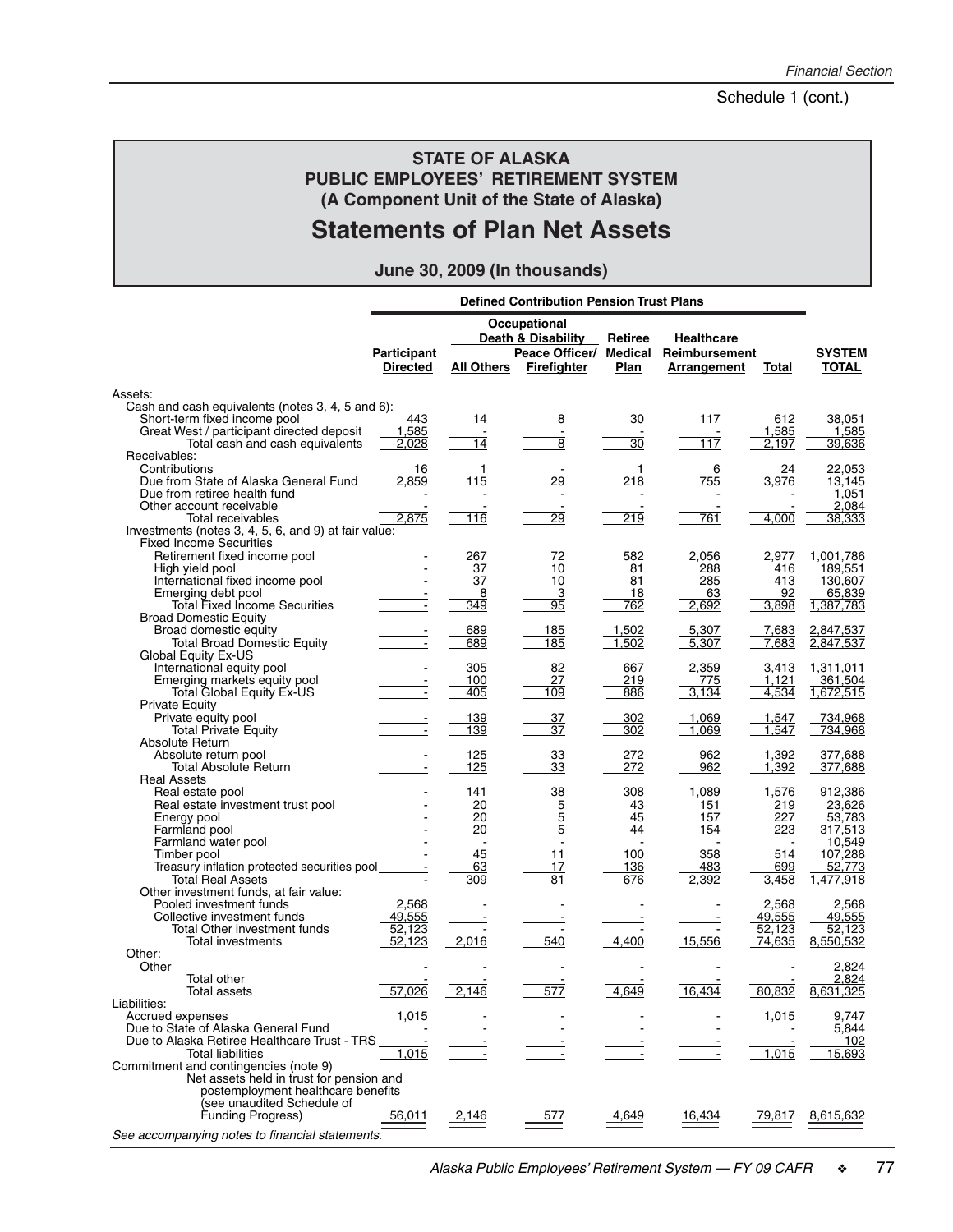### **STATE OF ALASKA PUBLIC EMPLOYEES' RETIREMENT SYSTEM (A Component Unit of the State of Alaska) Statements of Changes in Plan Net Assets**

**June 30, 2009 (In thousands)**

|                                                                                                                                        |                                        | <b>Defined Benefit Plans</b>                     |                                        |
|----------------------------------------------------------------------------------------------------------------------------------------|----------------------------------------|--------------------------------------------------|----------------------------------------|
|                                                                                                                                        | <b>Pension</b>                         | <b>Alaska Retiree</b><br><b>Healthcare Trust</b> | <b>Total</b>                           |
| Additions (reductions):<br>Contributions:                                                                                              |                                        |                                                  |                                        |
| <b>Employers</b>                                                                                                                       | 113,059<br>\$                          | 266,481                                          | 379,540                                |
| Plan members                                                                                                                           | 118.815                                | 523                                              | 119,338                                |
| State of Alaska                                                                                                                        | 79,681                                 | 161,919                                          | 241,600                                |
| <b>Total contributions</b>                                                                                                             | 311,555                                | 428,923                                          | 740,478                                |
| Investment income (loss):<br>Net (depreciation) in fair value (note 3)<br>Interest<br><b>Dividends</b><br>Net recognized loan recovery | (1,942,579)<br>84,356<br>204,301<br>13 | (527, 365)<br>5,703<br>8,748                     | (2,469,944)<br>90,059<br>213,049<br>13 |
| Total investment (loss)                                                                                                                | (1,653,909)                            | (512, 914)                                       | (2, 166, 823)                          |
| Less investment expense                                                                                                                | 17,885                                 | 85                                               | 17,970                                 |
| Net investment (loss)                                                                                                                  | (1,671,794)                            | (512,999)                                        | (2, 184, 793)                          |
| Other:                                                                                                                                 |                                        |                                                  |                                        |
| Other                                                                                                                                  | 22                                     | 8,758                                            | 8,780                                  |
| Total (reductions) additions<br>Deductions:                                                                                            | (1,360,217)                            | (75, 318)                                        | (1,435,535)                            |
| Pension and postemployment benefits                                                                                                    | 466,085                                | 256,408                                          | 722,493                                |
| Refunds of contributions                                                                                                               | 12,498                                 |                                                  | 12,498                                 |
| Administrative                                                                                                                         | 6,568                                  | 14,004                                           | 20,572                                 |
| <b>Total deductions</b>                                                                                                                | 485,151                                | 270,412                                          | 755,563                                |
| Net (decrease) increase                                                                                                                | (1,845,368)                            | (345,730)                                        | (2, 191, 098)                          |
| Net assets held in trust for pension and postemployment<br>healthcare benefits:                                                        |                                        |                                                  |                                        |
| Balance, beginning of year                                                                                                             | 6,935,808                              | 3,791,105                                        | 10,726,913                             |
| Balance, end of year                                                                                                                   | \$5,090,440                            | 3,445,375                                        | 8,535,815                              |

See accompanying notes to financial statements.

 *(continued)*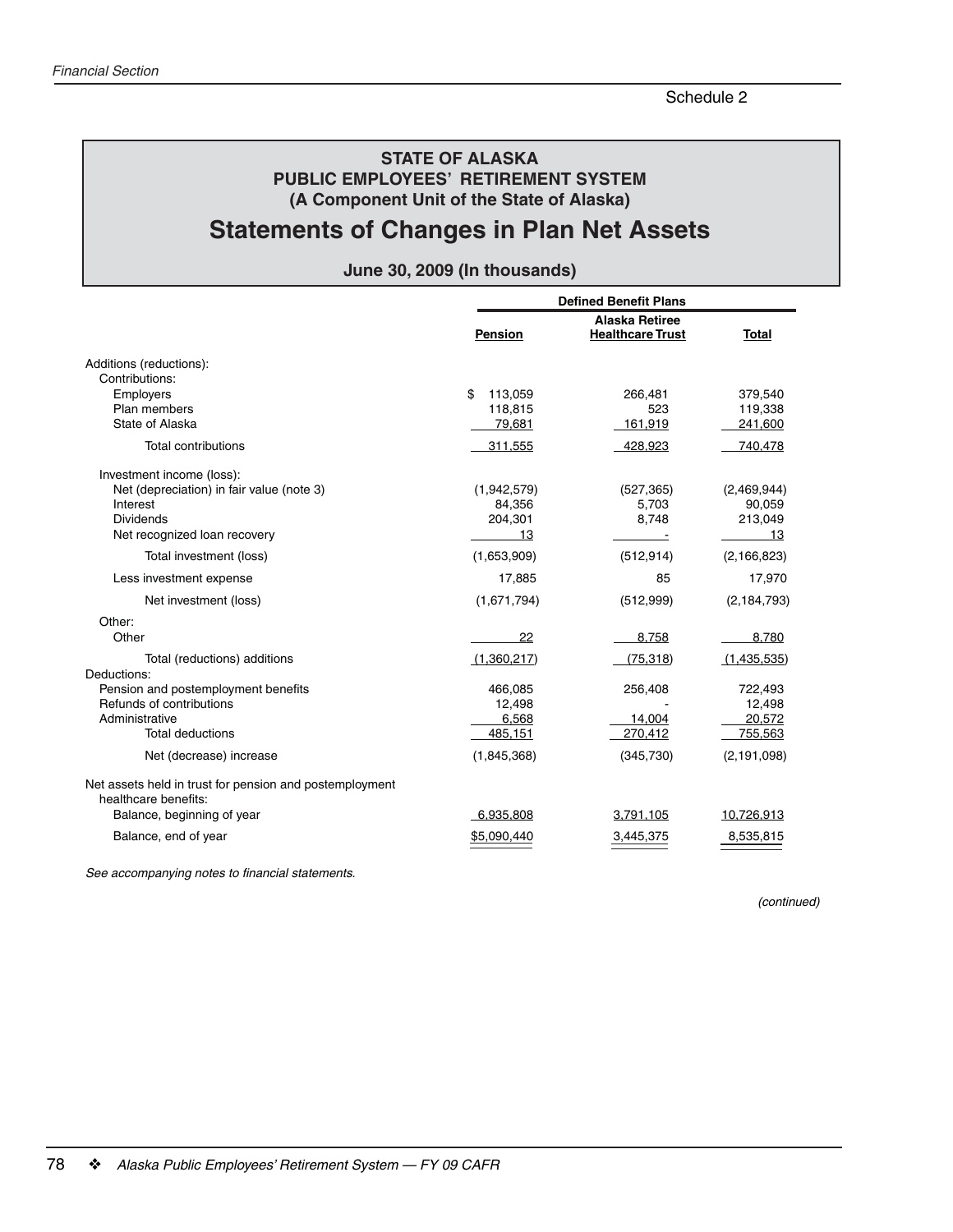### **Statements of Changes in Plan Net Assets**

**June 30, 2009 (In thousands)**

|                                                                                                  |                                                                                                        | <b>Defined Contribution Pension Trust Plans</b> |                   |                                                                                              |                                     |                                                                  |                          |                                        |
|--------------------------------------------------------------------------------------------------|--------------------------------------------------------------------------------------------------------|-------------------------------------------------|-------------------|----------------------------------------------------------------------------------------------|-------------------------------------|------------------------------------------------------------------|--------------------------|----------------------------------------|
|                                                                                                  |                                                                                                        | <b>Participant</b><br><b>Directed</b>           | <b>All Others</b> | Occupational<br><b>Death &amp; Disability</b><br><b>Peace Officer/</b><br><b>Firefighter</b> | <b>Retiree</b><br>Plan              | <b>Healthcare</b><br><b>Medical Reimbursement</b><br>Arrangement | Total                    | <b>SYSTEM</b><br><b>TOTAL</b>          |
| Additions (reductions):<br>Contributions:<br><b>Employers</b><br>Plan members<br>State of Alaska |                                                                                                        | 13,470<br>21,735                                | 1,390             | 397                                                                                          | 2,667                               | 9,988                                                            | 27,912<br>21,735         | 407,452<br>141,073<br>241,600          |
|                                                                                                  | <b>Total contributions</b>                                                                             | 35,205                                          | 1,390             | 397                                                                                          | 2,667                               | 9,988                                                            | 49,647                   | 790,125                                |
| Interest<br>Dividends                                                                            | Investment income (loss):<br>Net (depreciation) in fair value (note 3)<br>Net recognized loan recovery | (5,555)<br>1,206                                | (247)<br>8<br>22  | (61)<br>3<br>6                                                                               | (570)<br>18<br>55<br>$\blacksquare$ | (1,830)<br>64<br>192<br>$\overline{\phantom{a}}$                 | (8, 263)<br>1,299<br>275 | (2,478,207)<br>91,358<br>213,324<br>13 |
|                                                                                                  | Total investment (loss)                                                                                | (4,349)                                         | (217)             | (52)                                                                                         | (497)                               | (1,574)                                                          | (6,689)                  | (2, 173, 512)                          |
|                                                                                                  | Less investment expense                                                                                |                                                 |                   |                                                                                              |                                     |                                                                  |                          | 17,970                                 |
|                                                                                                  | Net investment (loss)                                                                                  | (4,349)                                         | (217)             | (52)                                                                                         | (497)                               | (1,574)                                                          | (6,689)                  | (2, 191, 482)                          |
| Other:<br>Other                                                                                  |                                                                                                        |                                                 |                   |                                                                                              |                                     |                                                                  |                          | 8,780                                  |
|                                                                                                  | Total (deductions) additions                                                                           | 30,856                                          | 1.173             | 345                                                                                          | 2.170                               | 8.414                                                            | 42,958                   | (1,392,577)                            |
| Deductions:<br>Administrative                                                                    | Pension and postemployment benefits<br>Refunds of contributions                                        | 1,386<br>146                                    |                   |                                                                                              |                                     |                                                                  | 1,386<br>146             | 722,493<br>13,884<br>20,718            |
|                                                                                                  | <b>Total deductions</b>                                                                                | 1,532                                           |                   |                                                                                              |                                     |                                                                  | 1,532                    | 757,095                                |
|                                                                                                  | Net (decrease) increase                                                                                | 29,324                                          | 1,173             | 345                                                                                          | 2,170                               | 8,414                                                            | 41,426                   | (2, 149, 672)                          |
|                                                                                                  | Net assets held in trust for pension and<br>postemployment healthcare benefits:                        |                                                 |                   |                                                                                              |                                     |                                                                  |                          |                                        |
|                                                                                                  | Balance, beginning of year                                                                             | 26.687                                          | 973               | 232                                                                                          | 2,479                               | 8.020                                                            | 38,391                   | 10,765,304                             |
|                                                                                                  | Balance, end of year                                                                                   | 56,011                                          | 2,146             | 577                                                                                          | 4,649                               | 16,434                                                           | 79,817                   | 8,615,632                              |

See accompanying notes to financial statements.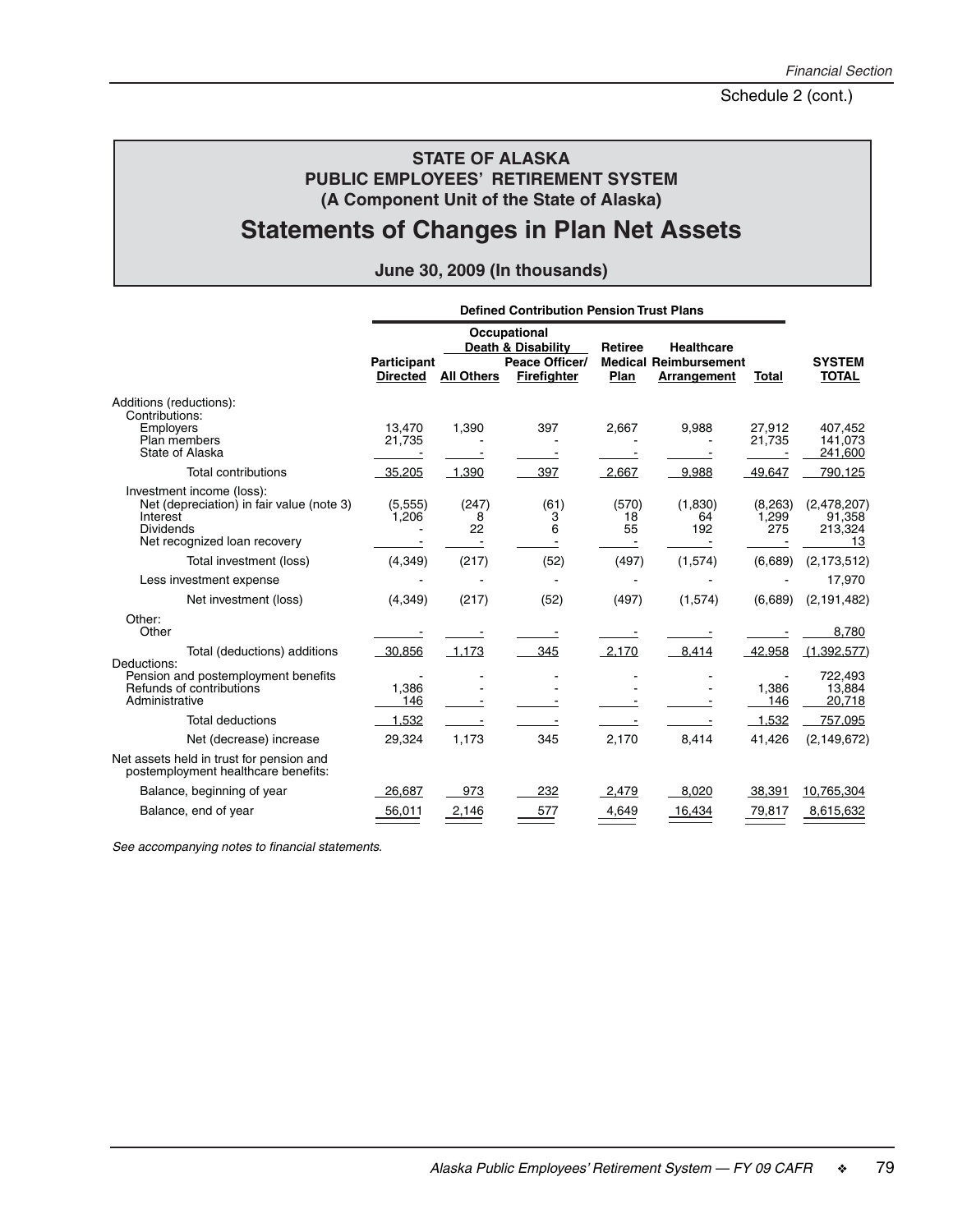### **Statements of Plan Net Assets**

**June 30, 2008 (In thousands)**

|                                                                                    |                    | <b>Defined Benefit Plans</b>        |                                                  |                        |
|------------------------------------------------------------------------------------|--------------------|-------------------------------------|--------------------------------------------------|------------------------|
|                                                                                    | Pension            | Postemployment<br><b>Healthcare</b> | <b>Alaska Retiree</b><br><b>Healthcare Trust</b> | Total                  |
| Assets:                                                                            |                    |                                     |                                                  |                        |
| Cash and cash equivalents (notes 3, 4, 5 and 6):<br>Short-term fixed income pool   | \$<br>3,273        | 2,659                               | 26,599                                           | 32,531                 |
| Great West / participant directed deposit<br>Total cash and cash equivalents       | 3,273              | 2,659                               | 26,599                                           | 32,531                 |
| Receivables:                                                                       |                    |                                     |                                                  |                        |
| Contributions                                                                      | 26,267             |                                     | 812                                              | 27,079                 |
| Due from State of Alaska General Fund                                              |                    |                                     | 17,624<br>3.490.576                              | 17,624<br>3,490,576    |
| Due from postemployment healthcare fund (note 7)<br>Other account receivable       |                    |                                     | 138                                              | 138                    |
| Total receivables                                                                  | 26,267             |                                     | 3,509,150                                        | 3,535,417              |
| Investments (notes 3, 4, 5, 6 and 9) at fair value:                                |                    |                                     |                                                  |                        |
| <b>Fixed Income Securities</b>                                                     |                    |                                     |                                                  |                        |
| Retirement fixed income pool<br>High yield pool                                    | 906,295<br>143,650 | 736,276<br>116,701                  |                                                  | 1,642,571<br>260,351   |
| International fixed income pool                                                    | 121,180            | 98,447                              |                                                  | 219,627                |
| <b>Total Fixed Income Securities</b>                                               | 1,171,125          | 951,424                             |                                                  | 2,122,549              |
| <b>Broad Domestic Equity</b>                                                       |                    |                                     |                                                  |                        |
| Broad domestic equity                                                              | 3,069,144          | 351,199                             |                                                  | 3,420,343              |
| <b>Total Broad Domestic Equity</b>                                                 | 3,069,144          | 351,199                             |                                                  | 3,420,343              |
| Global Equity Ex-US<br>International equity pool                                   | 857.743            | 696.833                             |                                                  | 1,554,576              |
| Emerging markets equity pool                                                       | 161,994            | 131,604                             |                                                  | 293,598                |
| <b>Total Global Equity Ex-US</b>                                                   | 1,019,737          | 828,437                             |                                                  | 1,848,174              |
| <b>Private Equity</b>                                                              |                    |                                     |                                                  |                        |
| Private equity pool                                                                | 490.444            | 398,438                             |                                                  | 888,882                |
| <b>Total Private Equity</b><br>Absolute Return                                     | 490,444            | 398,438                             |                                                  | 888,882                |
| Absolute return pool                                                               | 240,147            | 195.096                             |                                                  | 435,243                |
| <b>Total Absolute Return</b>                                                       | 240,147            | 195,096                             |                                                  | 435,243                |
| <b>Real Assets</b>                                                                 |                    |                                     |                                                  |                        |
| Real estate pool                                                                   | 719.837            | 584.797                             |                                                  | 1.304.634              |
| Treasury inflation protected securities pool<br><b>Total Real Assets</b>           | 31.750<br>751,587  | 25,794<br>610,591                   |                                                  | 57.544<br>1,362,178    |
| Other investment funds, at fair value:                                             |                    |                                     |                                                  |                        |
| Other investments pool                                                             | 188,001            | 152,732                             |                                                  | 340,733                |
| Collective investment funds, at fair value:                                        |                    |                                     |                                                  |                        |
| Participant directed                                                               |                    |                                     | 327,130                                          | 327,130                |
| ERISA commingled and mutual funds<br><b>Total Other investment funds</b>           | 188,001            | 152,732                             | 327.130                                          | 667,863                |
| <b>Total investments</b>                                                           | 6,930,185          | 3,487,917                           | 327,130                                          | 10,745,232             |
| Other:                                                                             |                    |                                     |                                                  |                        |
| Other                                                                              | 8                  |                                     |                                                  | 8                      |
| Total other                                                                        | 8                  |                                     |                                                  | 8                      |
| <b>Total assets</b><br>Liabilities:                                                | 6,959,733          | 3,490,576                           | 3,862,879                                        | 14,313,188             |
| Accrued expenses                                                                   | 7,064              |                                     | 1,294                                            | 8,358                  |
| Due to State of Alaska General Fund                                                | 16,861             |                                     |                                                  | 16,861                 |
| Due to Retiree Health Fund                                                         |                    |                                     | 5,485                                            | 5,485                  |
| Due to Alaska Retiree Healthcare Trust - TRS                                       |                    |                                     | 64,995                                           | 64,995                 |
| Due to Alaska Retiree Healthcare Trust - PERS (note 7)<br><b>Total liabilities</b> | 23,925             | 3,490,576<br>3,490,576              | 71,774                                           | 3,490,576<br>3,586,275 |
| Commitment and contingencies (note 9)                                              |                    |                                     |                                                  |                        |
| Net assets held in trust for pension and                                           |                    |                                     |                                                  |                        |
| postemployment healthcare benefits                                                 | \$6,935,808        |                                     | 3,791,105                                        | 10,726,913             |
|                                                                                    |                    |                                     |                                                  |                        |

See accompanying notes to financial statements.

 *(continued)*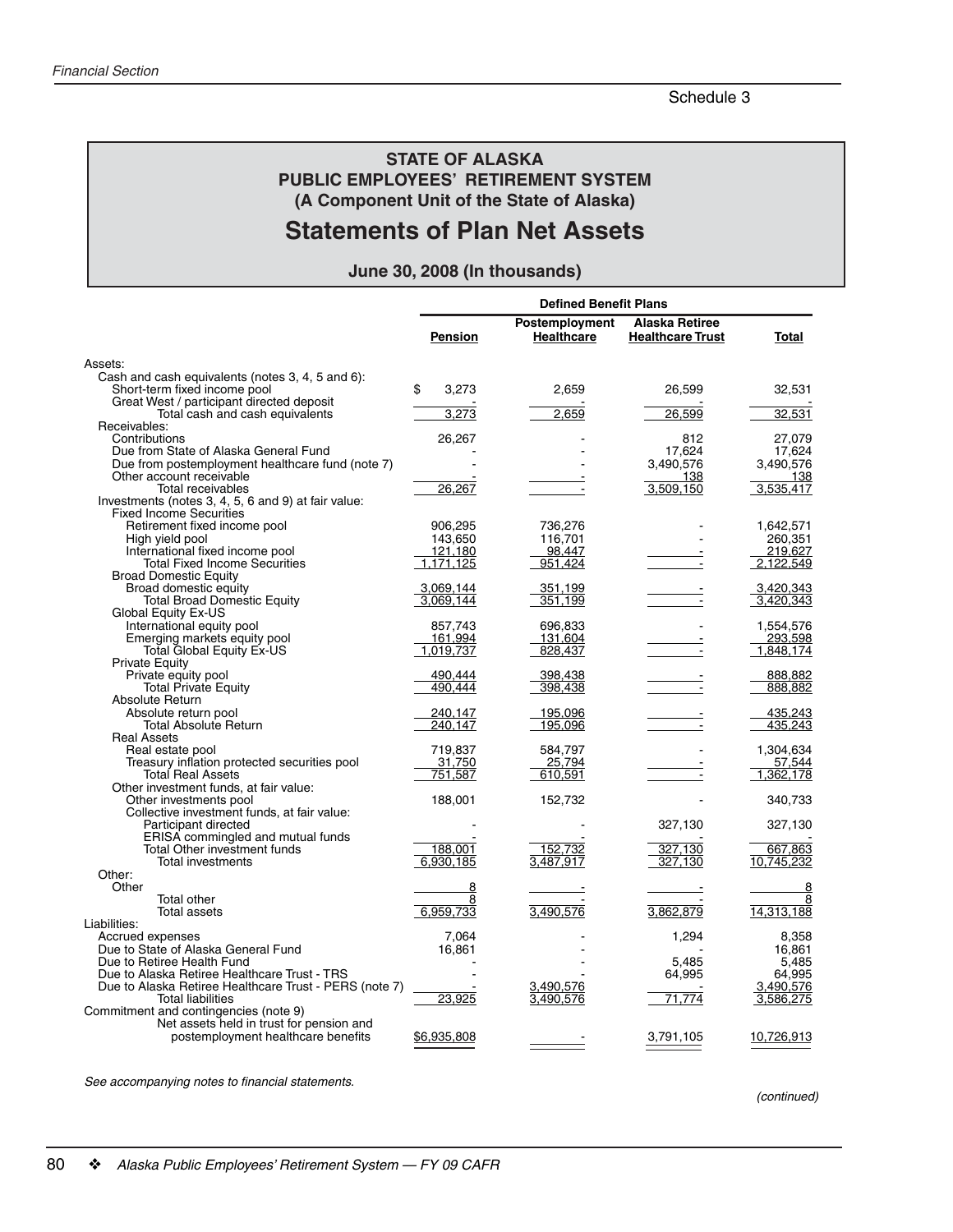### **Statements of Plan Net Assets**

**June 30, 2008 (In thousands)**

|                                                                   | <b>Defined Contribution Pension Trust Plans</b> |                   |                                      |                       |                                             |                          |                               |
|-------------------------------------------------------------------|-------------------------------------------------|-------------------|--------------------------------------|-----------------------|---------------------------------------------|--------------------------|-------------------------------|
|                                                                   |                                                 |                   | Occupational<br>Death & Disability   | Retiree               | <b>Healthcare</b>                           |                          |                               |
|                                                                   | Participant<br><b>Directed</b>                  | <b>All Others</b> | Peace Officer/<br><b>Firefighter</b> | Plan                  | <b>Medical Reimbursement</b><br>Arrangement | Total                    | <b>SYSTEM</b><br><b>TOTAL</b> |
| Assets:                                                           |                                                 |                   |                                      |                       |                                             |                          |                               |
| Cash and cash equivalents (notes 3, 4, 5 and 6):                  |                                                 |                   |                                      |                       |                                             |                          |                               |
| Short-term fixed income pool                                      | 1,099                                           | 47                | 9                                    | 62                    | 260                                         | 1,477                    | 34,008                        |
| Great West / participant directed deposit                         | 324                                             |                   |                                      |                       |                                             | 324                      | 324                           |
| Total cash and cash equivalents                                   | 1,423                                           | 47                | 9                                    | 62                    | 260                                         | 1,801                    | 34,332                        |
| Receivables:                                                      |                                                 |                   |                                      |                       |                                             |                          |                               |
| Contributions<br>Due from State of Alaska General Fund            | 130<br>2,074                                    | 5<br>84           | 1<br>20                              | 10<br>158             | 30<br>481                                   | 176<br>2,817             | 27,255<br>20,441              |
| Due from postemployment healthcare                                |                                                 |                   |                                      |                       |                                             |                          |                               |
| fund (note 7)                                                     |                                                 |                   |                                      |                       |                                             |                          | 3,490,576                     |
| Other account receivable                                          |                                                 |                   |                                      |                       |                                             |                          | 138                           |
| Total receivables                                                 | 2,204                                           | 89                | 21                                   | 168                   | 511                                         | 2,993                    | 3,538,410                     |
| Investments (notes 3, 4, 5, and 9) at fair value:                 |                                                 |                   |                                      |                       |                                             |                          |                               |
| <b>Fixed Income Securities</b><br>Retirement fixed income pool    |                                                 |                   |                                      |                       |                                             |                          | 1,642,571                     |
| High yield pool                                                   |                                                 |                   |                                      |                       |                                             |                          | 260,351                       |
| International fixed income pool                                   |                                                 |                   |                                      |                       |                                             |                          | 219,627                       |
| <b>Total Fixed Income Securities</b>                              |                                                 |                   |                                      |                       |                                             | $\overline{\phantom{m}}$ | 2,122,549                     |
| <b>Broad Domestic Equity</b>                                      |                                                 |                   |                                      |                       |                                             |                          |                               |
| Broad domestic equity                                             |                                                 |                   |                                      |                       |                                             |                          | 3,420,343                     |
| <b>Total Broad Domestic Equity</b>                                |                                                 |                   |                                      |                       |                                             | $\overline{\phantom{a}}$ | 3,420,343                     |
| Global Equity Ex-US<br>International equity pool                  |                                                 |                   |                                      |                       |                                             |                          | 1,554,576                     |
| Emerging markets equity pool                                      |                                                 |                   |                                      |                       |                                             |                          | 293,598                       |
| <b>Total Global Equity Ex-US</b>                                  |                                                 |                   |                                      |                       |                                             | $\overline{\phantom{a}}$ | 1,848,174                     |
| <b>Private Equity</b>                                             |                                                 |                   |                                      |                       |                                             |                          |                               |
| Private equity pool                                               |                                                 |                   |                                      |                       |                                             |                          | 888,882                       |
| <b>Total Private Equity</b>                                       |                                                 |                   |                                      |                       |                                             | $\overline{\phantom{a}}$ | 888,882                       |
| Absolute Return                                                   |                                                 |                   |                                      |                       |                                             |                          |                               |
| Absolute return pool                                              |                                                 |                   |                                      |                       |                                             |                          | 435,243                       |
| <b>Total Absolute Return</b><br><b>Real Assets</b>                |                                                 |                   |                                      |                       |                                             |                          | 435,243                       |
| Real estate pool                                                  |                                                 |                   |                                      |                       |                                             |                          | 1,304,634                     |
| Treasury inflation protected securities pool                      |                                                 | 85                | 20                                   | 233                   | 746                                         | 1,084                    | 58,628                        |
| <b>Total Real Assets</b>                                          |                                                 | 85                | 20                                   | <u>233</u>            | 746                                         | 1,084                    | 1,363,262                     |
| Other investment funds, at fair value:                            |                                                 |                   |                                      |                       |                                             |                          |                               |
| Other investments pool                                            |                                                 |                   |                                      |                       |                                             |                          | 340,733                       |
| Collective investment funds, at fair value:                       |                                                 |                   |                                      |                       |                                             |                          |                               |
| Participant directed                                              | 23,724                                          |                   |                                      |                       |                                             | 23,724                   | 350,854                       |
| ERISA commingled and mutual funds<br>Total Other investment funds | 23,724                                          | 752<br><u>752</u> | 182<br>182                           | <u>2,016</u><br>2,016 | 6,503<br>6,503                              | 9,453<br>33,177          | 9,453<br>701,040              |
| Total investments                                                 | 23,724                                          | 837               | 202                                  | 2,249                 | 7,249                                       | 34,261                   | 10,779,493                    |
| Other:                                                            |                                                 |                   |                                      |                       |                                             |                          |                               |
| Other                                                             |                                                 |                   |                                      |                       |                                             |                          | 8                             |
| Total other                                                       |                                                 |                   |                                      |                       |                                             |                          | 8                             |
| <b>Total assets</b>                                               | 27,351                                          | 973               | 232                                  | 2,479                 | 8,020                                       | 39,055                   | 14,352,243                    |
| Liabilities:                                                      |                                                 |                   |                                      |                       |                                             |                          |                               |
| Accrued expenses<br>Due to State of Alaska General Fund           | 664                                             |                   |                                      |                       |                                             | 664                      | 9,022<br>16,861               |
| Due to Retiree Health Fund                                        |                                                 |                   |                                      |                       |                                             |                          | 5,485                         |
| Due to Alaska Retiree Healthcare Trust - TRS                      |                                                 |                   |                                      |                       |                                             |                          | 64,995                        |
| Due to Alaska Retiree Healthcare Trust -                          |                                                 |                   |                                      |                       |                                             |                          |                               |
| PERS (note 7)                                                     |                                                 |                   |                                      |                       |                                             |                          | 3,490,576                     |
| <b>Total liabilities</b>                                          | 664                                             |                   |                                      |                       |                                             | 664                      | 3,586,939                     |
| Commitment and contingencies (note 9)                             |                                                 |                   |                                      |                       |                                             |                          |                               |
| Net assets held in trust for pension and                          |                                                 |                   |                                      |                       |                                             |                          |                               |
| postemployment healthcare benefits                                | 26,687                                          | 973               | 232                                  | 2,479                 | 8,020                                       | 38,391                   | 10,765,304                    |
|                                                                   |                                                 |                   |                                      |                       |                                             |                          |                               |

See accompanying notes to financial statements.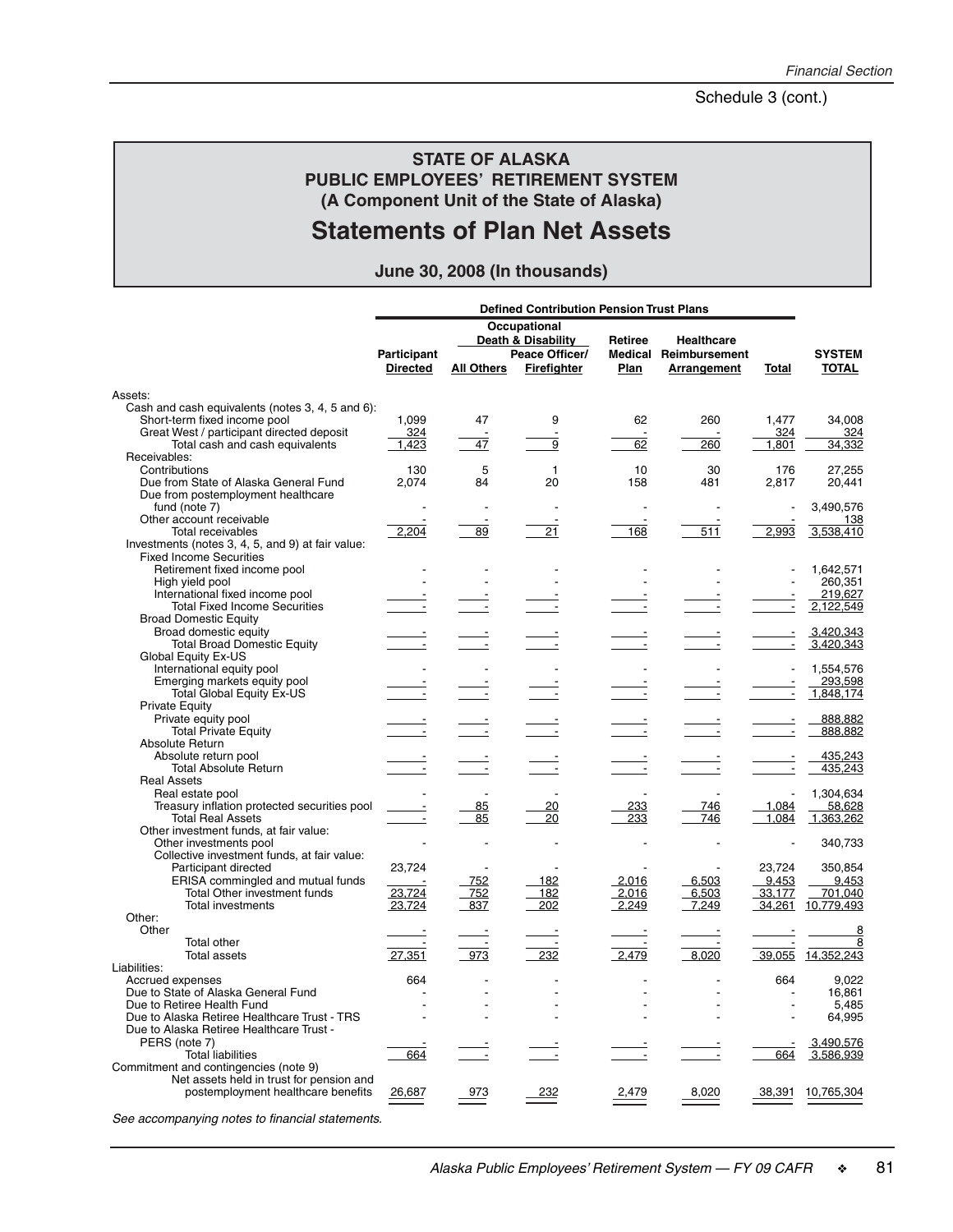### **STATE OF ALASKA PUBLIC EMPLOYEES' RETIREMENT SYSTEM (A Component Unit of the State of Alaska) Statements of Changes in Plan Net Assets**

### **June 30, 2008 (In thousands)**

|                                                                                                        | <b>Defined Benefit Plans</b>     |                                     |                                                  |                                  |  |
|--------------------------------------------------------------------------------------------------------|----------------------------------|-------------------------------------|--------------------------------------------------|----------------------------------|--|
|                                                                                                        | <b>Pension</b>                   | Postemployment<br><b>Healthcare</b> | <b>Alaska Retiree</b><br><b>Healthcare Trust</b> | Total                            |  |
| Additions (reductions):<br>Contributions:                                                              |                                  |                                     |                                                  |                                  |  |
| Employers                                                                                              | 100,323<br>\$                    |                                     | 263,755                                          | 364,078                          |  |
| Plan members<br>State of Alaska                                                                        | 120,506<br>50,875                |                                     | 474<br>134,125                                   | 120,980<br>185,000               |  |
| Total contributions                                                                                    | 271,704                          |                                     | 398.354                                          | 670.058                          |  |
| Investment income (loss):<br>Net (depreciation) in fair value (note 3)<br>Interest<br><b>Dividends</b> | (707, 662)<br>130,125<br>281,043 |                                     | (30, 267)<br>7,631<br>3,833                      | (737, 929)<br>137,756<br>284,876 |  |
| Total investment (loss)                                                                                | (296, 494)                       |                                     | (18, 803)                                        | (315, 297)                       |  |
| Less investment expense                                                                                | 23,089                           |                                     |                                                  | 23,089                           |  |
| Net investment income (loss) before                                                                    |                                  |                                     |                                                  |                                  |  |
| security lending activities                                                                            | (319,583)                        |                                     | (18, 803)                                        | (338, 386)                       |  |
| Securities lending income (note 6)<br>Less securities lending expenses (note 6)                        | 39,635<br>35,342                 |                                     |                                                  | 39,635<br>35,342                 |  |
| Net income from securities lending activities                                                          | 4,293                            | and the company                     | $\overline{\phantom{a}}$                         | 4,293                            |  |
| Net investment (loss)                                                                                  | (315, 290)                       | <u> 1999 - 199</u>                  | (18, 803)                                        | (334,093)                        |  |
| Transfer from postemployment healthcare fund (note 7)                                                  |                                  |                                     | 3,490,576                                        | 3,490,576                        |  |
| Other:<br>Other                                                                                        | 47                               |                                     |                                                  | 47                               |  |
| Total (reductions) additions                                                                           | (43,539)                         | $\blacksquare$                      | 3,870,127                                        | 3,826,588                        |  |
| Deductions:                                                                                            |                                  |                                     |                                                  |                                  |  |
| Pension and postemployment benefits<br>Refunds of contributions<br>Administrative                      | 439,123<br>14,333<br>6,585       |                                     | 77,074<br>1,948                                  | 516,197<br>14,333<br>8,533       |  |
| Total deductions                                                                                       | 460,041                          |                                     | 79,022                                           | 539,063                          |  |
| Transfer to Alaska retiree healthcare trust (note 7)                                                   | <b>Contract Contract</b>         | 3,490,576                           | $\sim 10^{-10}$ and $\sim 10^{-10}$              | 3,490,576                        |  |
| Net (decrease) increase                                                                                | (503, 580)                       | (3,490,576)                         | 3,791,105                                        | (203, 051)                       |  |
| Net assets held in trust for pension and postemployment<br>healthcare benefits:                        |                                  |                                     |                                                  |                                  |  |
| Balance, beginning of year                                                                             | 7,439,388                        | 3,490,576                           |                                                  | 10,929,964                       |  |
| Balance, end of year                                                                                   | \$6,935,808                      |                                     | 3,791,105                                        | 10,726,913                       |  |

See accompanying notes to financial statements.

 *(continued)*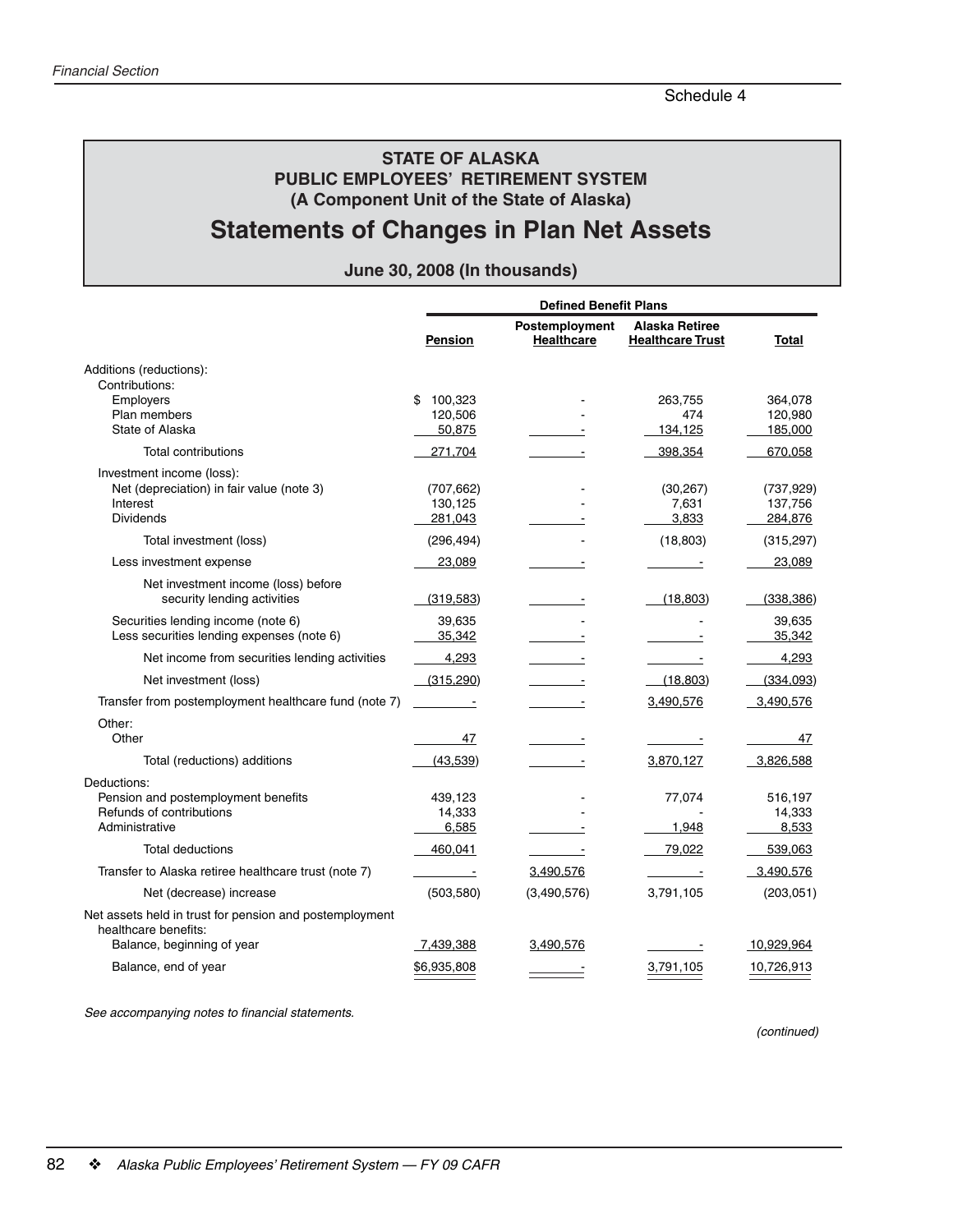## **Statements of Changes in Plan Net Assets**

**June 30, 2008 (In thousands)**

|                                                                                                               | <b>Defined Contribution Pension Trust Plans</b> |                                                              |                                                                |                                            |                                                                  |                                    |                                  |
|---------------------------------------------------------------------------------------------------------------|-------------------------------------------------|--------------------------------------------------------------|----------------------------------------------------------------|--------------------------------------------|------------------------------------------------------------------|------------------------------------|----------------------------------|
|                                                                                                               | Occupational                                    |                                                              |                                                                |                                            |                                                                  |                                    |                                  |
|                                                                                                               | Participant<br><b>Directed</b>                  |                                                              | Death & Disability<br>Peace Officer/<br>All Others Firefighter | Retiree<br>Plan                            | <b>Healthcare</b><br><b>Medical Reimbursement</b><br>Arrangement | <b>Total</b>                       | <b>SYSTEM</b><br><b>TOTAL</b>    |
|                                                                                                               |                                                 |                                                              |                                                                |                                            |                                                                  |                                    |                                  |
| Additions (reductions):<br>Contributions:                                                                     |                                                 |                                                              |                                                                |                                            |                                                                  |                                    |                                  |
| Employers<br>Plan members<br>State of Alaska                                                                  | \$8,221<br>13,171<br>$\overline{a}$             | 847                                                          | 216<br>$\overline{\phantom{a}}$                                | 1,561                                      | 5,902<br>$\overline{a}$                                          | 16,747<br>13,171<br>$\overline{a}$ | 380,825<br>134,151<br>185,000    |
| Total contributions                                                                                           | 21,392                                          | 847                                                          | 216                                                            | 1,561                                      | 5,902                                                            | 29,918                             | 699,976                          |
| Investment income (loss):<br>Net (depreciation)<br>in fair value (note 3)<br>Interest<br><b>Dividends</b>     | (2, 294)<br>$\blacksquare$                      | (47)<br>4<br>2                                               | (5)<br>$\overline{2}$<br>$\overline{\phantom{a}}$              | (154)<br>11<br>$\overline{5}$              | (469)<br>35<br>16                                                | (675)<br>(2, 242)<br>23            | (738, 604)<br>135,514<br>284,899 |
| Total investment (loss)                                                                                       | (2,294)                                         | (41)                                                         | (3)                                                            | (138)                                      | (418)                                                            | (2,894)                            | (318, 191)                       |
| Less investment expense                                                                                       | <b>Contract Contract</b>                        | $\sim$ 10 $\pm$                                              | $\overline{\phantom{a}}$                                       | $\sim 100$                                 | $\overline{\phantom{a}}$                                         |                                    | 23,089                           |
| Net investment (loss) before<br>security lending activities                                                   | (2,294)                                         | (41)                                                         | (3)                                                            | (138)                                      | (418)                                                            | (2,894)                            | (341, 280)                       |
| Securities lending income (note 6)<br>Less securities lending<br>expenses (note 6)                            | $\blacksquare$<br>Ŀ.                            | 1<br>$\overline{\phantom{a}}$                                | $\blacksquare$<br>Ŀ                                            | $\overline{2}$<br>$\mathbf{1}$             | 4<br>4                                                           | $\overline{7}$<br>$\overline{5}$   | 39,642<br>35,347                 |
| Net income from securities<br>lending activities                                                              | $\overline{\phantom{a}}$                        | $\mathbf{1}$                                                 |                                                                | $\mathbf{1}$                               | $\overline{z}$                                                   | $\overline{2}$                     | 4,295                            |
| Net investment (loss)                                                                                         | (2,294)                                         | (40)                                                         | (3)                                                            | (137)                                      | (418)                                                            |                                    | $(2,892)$ $(336,985)$            |
| Transfer from postemployment<br>healthcare fund (note 7)                                                      | Ŀ                                               |                                                              |                                                                |                                            | Ŀ                                                                |                                    | $-3,490,576$                     |
| Other:<br>Other                                                                                               | $\sim$ $-$                                      | $\sim$                                                       |                                                                | $\sim 100$ km s $^{-1}$                    | $\sim$                                                           | $\blacksquare$                     | 47                               |
| Total (reduction) additions                                                                                   | 19,098                                          | 807                                                          | 213                                                            | 1,424                                      | 5,484                                                            |                                    | 27,026 3,853,614                 |
| Deductions:<br>Pension and postemployment benefits<br>Refunds of contributions<br>Administrative              | $\overline{\phantom{a}}$<br>826<br>169          | $\overline{a}$<br>$\overline{\phantom{a}}$<br>$\overline{a}$ | $\blacksquare$<br>$\overline{\phantom{a}}$<br>$\blacksquare$   | $\overline{a}$<br>$\sim$<br>$\blacksquare$ | $\mathbf{r}$<br>$\blacksquare$<br>Ŀ                              | L,<br>826<br>169                   | 516,197<br>15,159<br>8,702       |
| <b>Total deductions</b>                                                                                       | 995                                             | $\overline{\phantom{a}}$                                     | $\overline{\phantom{a}}$                                       | $\overline{\phantom{a}}$                   | $\overline{a}$                                                   | 995                                | 540,058                          |
| Transfer to Alaska retiree healthcare<br>trust (note 7)                                                       | $\overline{\phantom{a}}$                        | E                                                            | $\overline{\phantom{a}}$                                       | $\blacksquare$                             | $\overline{\phantom{a}}$                                         | $\blacksquare$                     | 3,490,576                        |
| Net (decrease) increase                                                                                       | 18,103                                          | 807                                                          | 213                                                            | 1,424                                      | 5,484                                                            | 26,031                             | (177,020)                        |
| Net assets held in trust for pension and<br>postemployment healthcare benefits:<br>Balance, beginning of year | 8,584                                           | 166                                                          | 19                                                             | 1,055                                      | 2,536                                                            |                                    | 12,360 10,942,324                |
| Balance, end of year                                                                                          | \$26,687                                        | 973                                                          | 232                                                            | 2,479                                      | 8,020                                                            |                                    | 38,391 10,765,304                |

See accompanying notes to financial statements.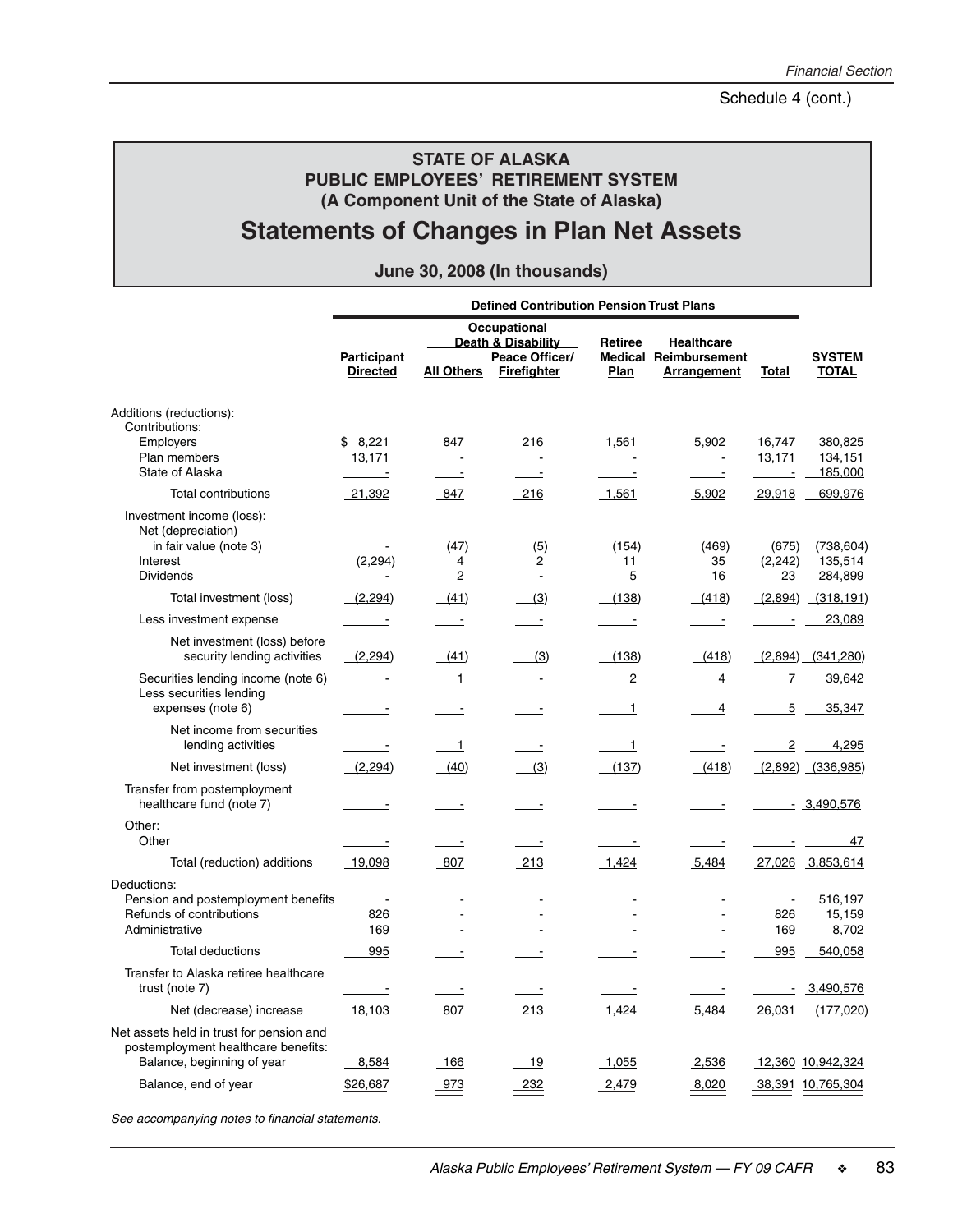### **Schedule of Administrative and Investment Deductions Defined Benefit Plan**

**Years ended June 30, 2009 and 2008 (In thousands)**

|                                   |                       |            |        | <b>Totals</b> |
|-----------------------------------|-----------------------|------------|--------|---------------|
|                                   | <b>Administrative</b> | Investment | 2009   | 2008          |
| <b>Personal Services:</b>         |                       |            |        |               |
| Wages                             | \$<br>3,092           | 1,256      | 4,348  | 3,737         |
| <b>Benefits</b>                   | 2,122                 | 551        | 2,673  | 2,280         |
| <b>Total Personal Services</b>    | 5,214                 | 1,807      | 7,021  | 6,017         |
| Travel:                           |                       |            |        |               |
| Transportation                    | 50                    | 106        | 156    | 168           |
| Per Diem                          | 10                    | 14         | 24     | 29            |
| Honorarium                        | $\overline{2}$        |            | 2      |               |
| <b>Total Travel</b>               | 62                    | 120        | 182    | 197           |
| <b>Contractual Services:</b>      |                       |            |        |               |
| <b>Management and Consulting</b>  | 13,258                | 14,386     | 27,644 | 21,878        |
| <b>Accounting and Auditing</b>    | 53                    | 759        | 812    | 972           |
| Data Processing                   | 666                   | 521        | 1,187  | 826           |
| Communications                    | 138                   | 45         | 183    | 233           |
| <b>Advertising and Printing</b>   | 85                    | 5          | 90     | 92            |
| Rental/leases                     | 183                   | 58         | 241    | 220           |
| Legal                             | 63                    | 70         | 133    | 209           |
| <b>Medical Specialists</b>        | 36                    |            | 36     | 22            |
| <b>Repairs and Maintenance</b>    | 52                    | 23         | 75     | 43            |
| Transportation                    | 17                    | 6          | 23     | 11            |
| <b>Securities Lending</b>         |                       |            |        | 35,342        |
| <b>Other Services</b>             | 363                   | 47         | 410    | 322           |
| <b>Total Contractual Services</b> | 14,914                | 15,920     | 30,834 | 60,170        |
| Other:                            |                       |            |        |               |
| Equipment                         | 289                   | 12         | 301    | 405           |
| Supplies                          | 93                    | 111        | 204    | 175           |
| <b>Total Other</b>                | 382                   | 123        | 505    | 580           |
| <b>Total Administrative and</b>   |                       |            |        |               |
| <b>Investment Deductions</b>      | \$20,572              | 17,970     | 38,542 | 66,964        |

See accompanying independent auditors' report.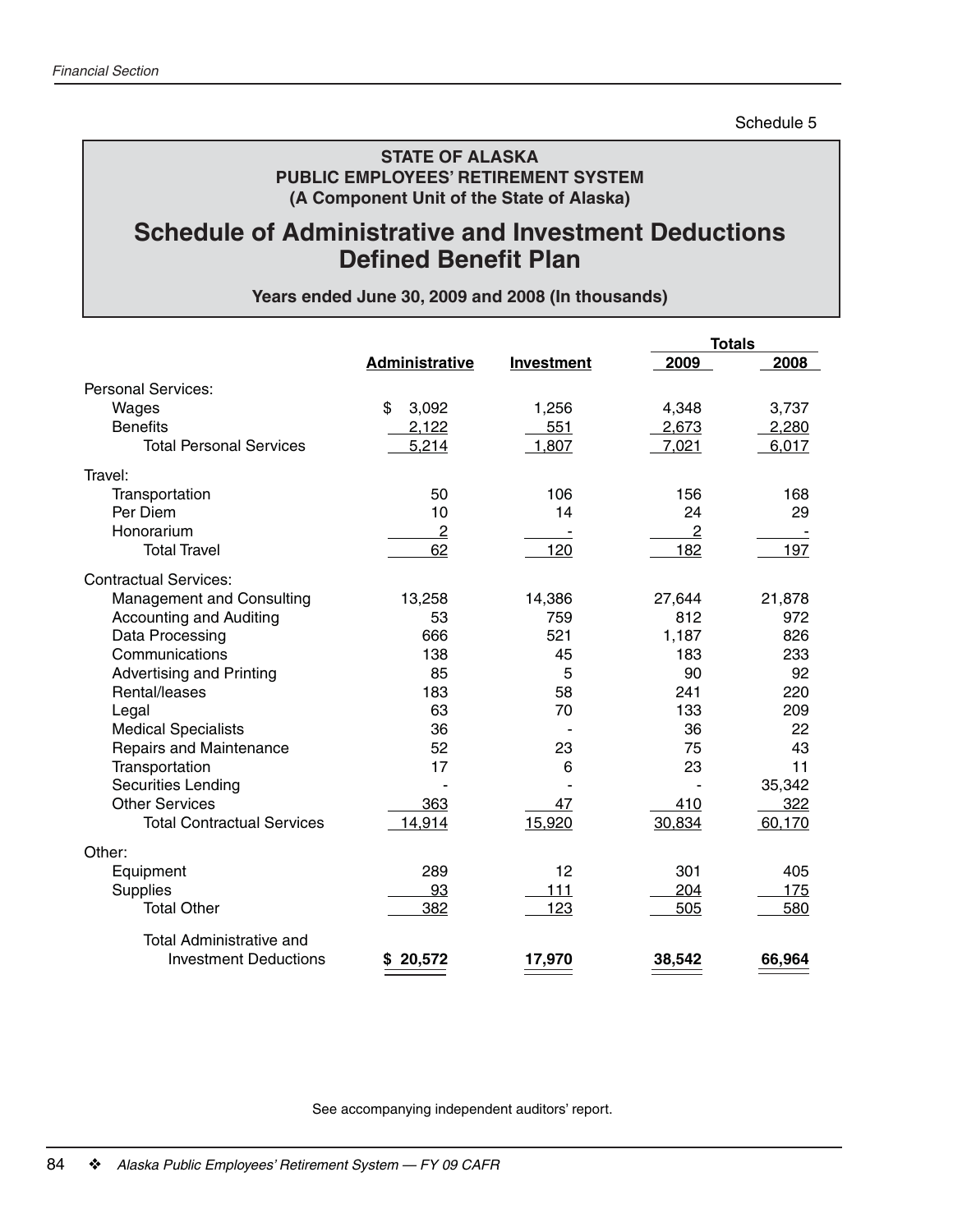Schedule 6

### **STATE OF ALASKA PUBLIC EMPLOYEES' RETIREMENT SYSTEM (A Component Unit of the State of Alaska)**

## **Schedule of Administrative and Investment Deductions Defined Contribution Retirement Trust Plan**

**Years ended June 30, 2009 and 2008 (In thousands)**

|                                   |                       |                   | <b>Totals</b> |       |
|-----------------------------------|-----------------------|-------------------|---------------|-------|
|                                   | <b>Administrative</b> | <b>Investment</b> | 2009          | 2008  |
| <b>Personal Services:</b>         |                       |                   |               |       |
| Wages                             | \$<br>62              |                   | 62            | 40    |
| <b>Benefits</b>                   |                       |                   |               | 2,280 |
| <b>Total Personal Services</b>    | 62                    |                   | 62            | 6,017 |
| Travel:                           |                       |                   |               |       |
| Transportation                    |                       |                   |               |       |
| Per Diem                          |                       |                   |               |       |
| Honorarium                        |                       |                   |               |       |
| <b>Total Travel</b>               |                       |                   |               |       |
| <b>Contractual Services:</b>      |                       |                   |               |       |
| Management and Consulting         | 46                    |                   | 46            | 49    |
| <b>Accounting and Auditing</b>    | 22                    |                   | 22            |       |
| Data Processing                   | 1                     |                   | 1             |       |
| Communications                    |                       |                   |               |       |
| <b>Advertising and Printing</b>   |                       |                   |               |       |
| Rental/Leases                     |                       |                   |               |       |
| Legal                             | 15                    |                   | 15            |       |
| <b>Medical Specialists</b>        |                       |                   |               |       |
| Repairs and Maintenance           |                       |                   |               |       |
| Transportation                    |                       |                   |               |       |
| <b>Securities Lending</b>         |                       |                   |               | 5     |
| <b>Other Services</b>             |                       |                   |               | 80    |
| <b>Total Contractual Services</b> | 84                    |                   | 84            | 134   |
| Other:                            |                       |                   |               |       |
| Equipment                         |                       |                   |               |       |
| Supplies                          |                       |                   |               |       |
| <b>Total Other</b>                |                       |                   |               |       |
| <b>Total Administrative and</b>   |                       |                   |               |       |
| <b>Investment Deductions</b>      | 146<br>S              |                   | 146           | 174   |

See accompanying independent auditors' report.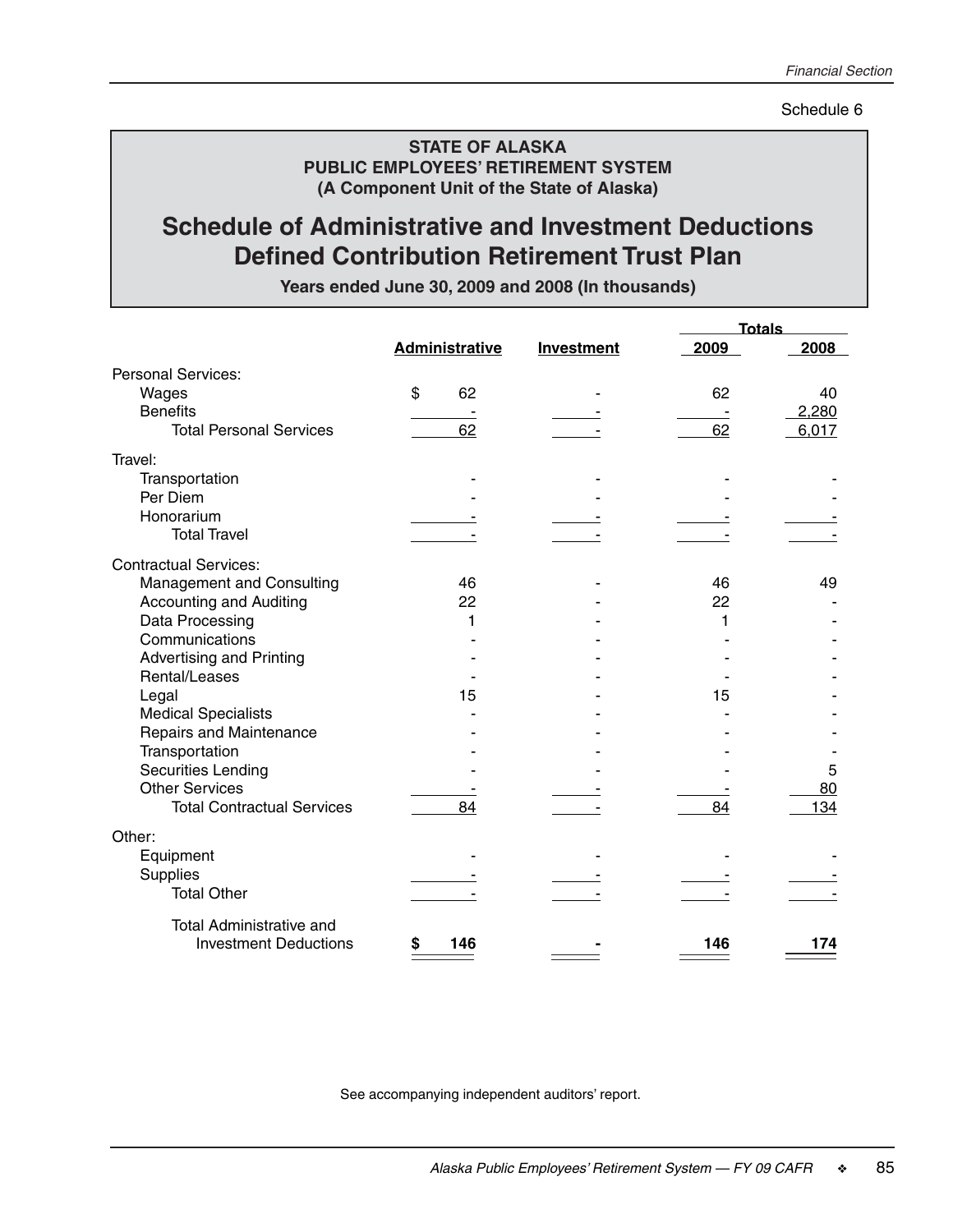Schedule 7

### **STATE OF ALASKA PUBLIC EMPLOYEES' RETIREMENT SYSTEM (A Component Unit of the State of Alaska)**

### **Schedule of Payments to Consultants Other than Investment Advisors**

**Years ended June 30, 2009 and 2008 (In thousands)**

| <b>Firm</b>                             | <b>Services</b>                    | 2009       | 2008    |
|-----------------------------------------|------------------------------------|------------|---------|
| State Street Bank and Trust Corporation | <b>Custodian Banking Services</b>  | 794<br>SS. | 929     |
| <b>Buck Consultant LLP</b>              | <b>Actuarial Services</b>          | 426        | 258     |
| Computer Task Group, Inc.               | Data Processing Consultants        | 153        | 130     |
| <b>Wostmann &amp; Associates</b>        | <b>Data Processing Consultants</b> | 89         | 103     |
| State of Alaska, Department of Law      | <b>Legal Services</b>              | 379        | 355     |
| <b>First National Bank Alaska</b>       | <b>Banking Services</b>            | 19         | 22      |
| <b>KPMG LLP</b>                         | <b>Auditing Services</b>           | 50         | 33      |
|                                         |                                    | \$1,910    | \$1,830 |

See accompanying independent auditors' report.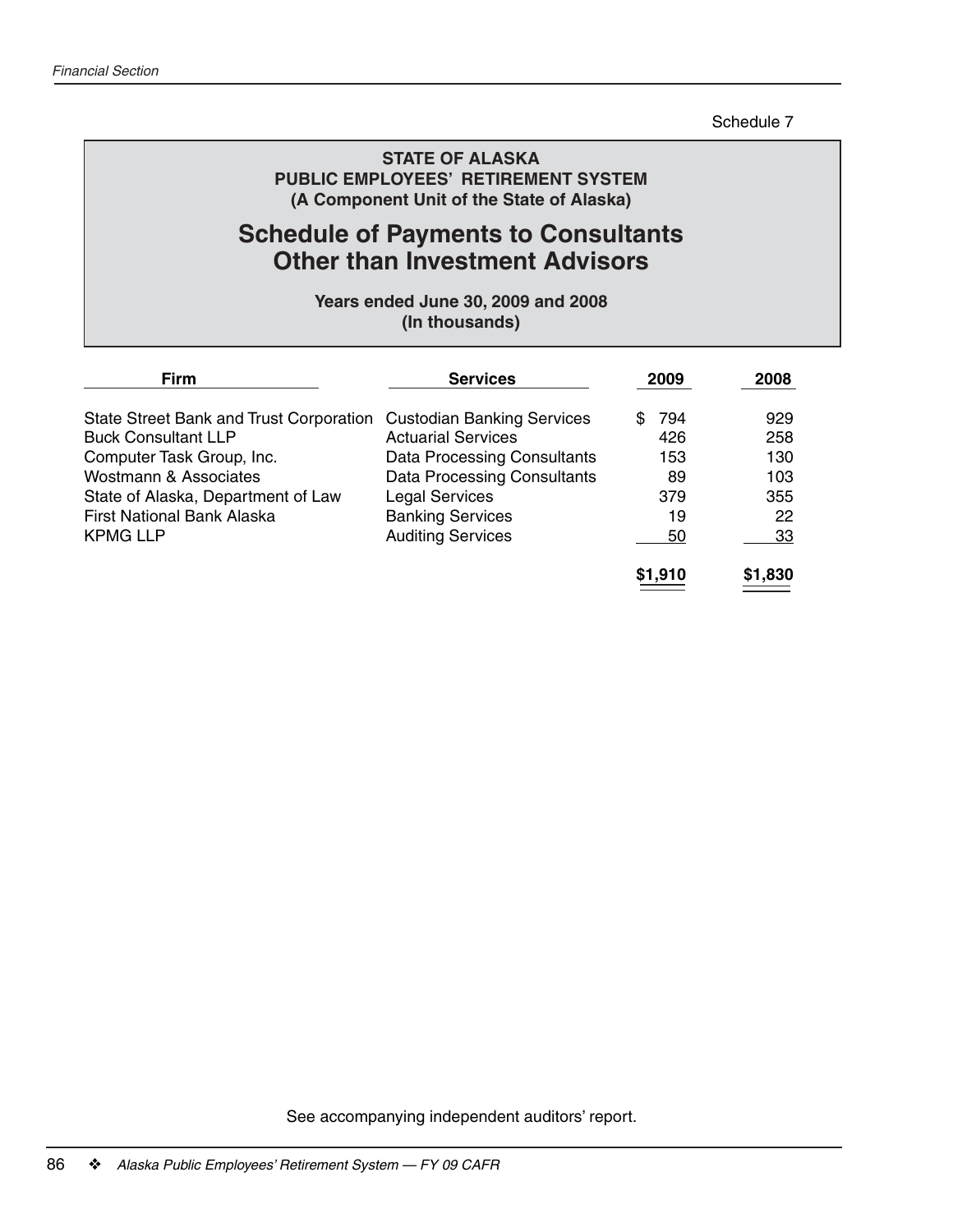

## **INVESTMENT SECTION**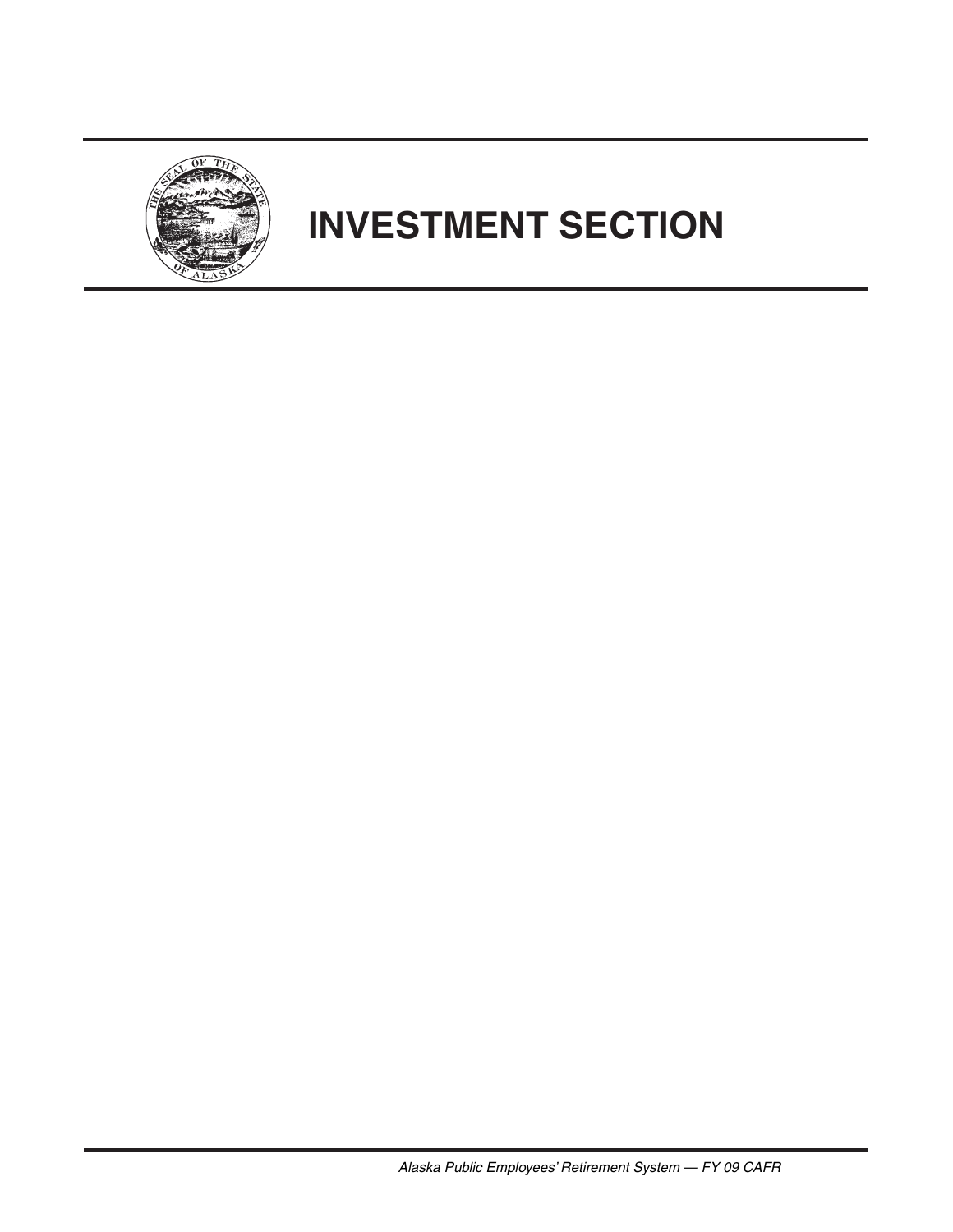

This page intentionally left blank.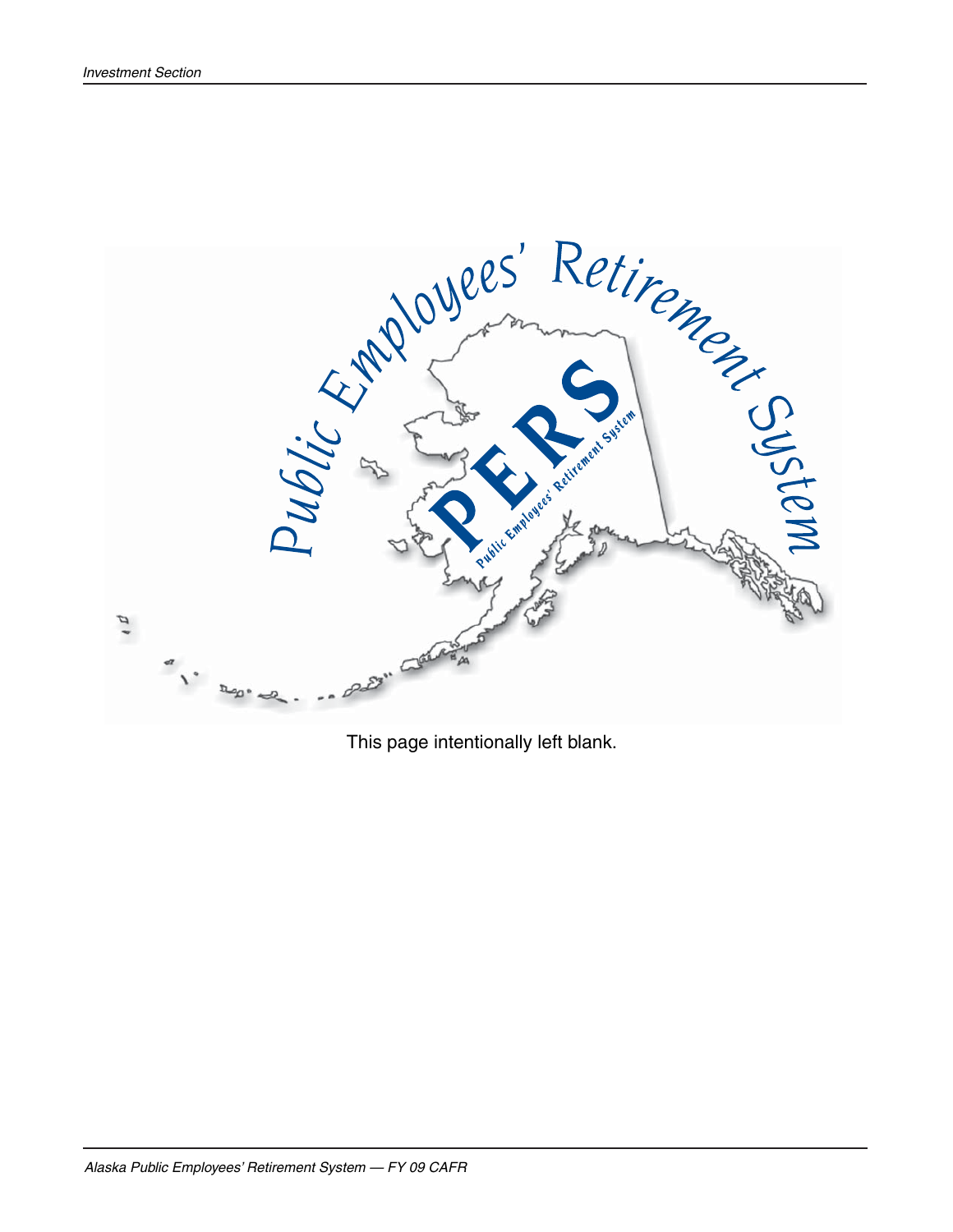# **CALLAN ASSOCIATES...**



September 16, 2009

**SAN FRANCISCO** NEW YORK **CHICAGO ATLANTA DENVER** 

Alaska Retirement Management Board State of Alaska, Department of Revenue Treasury Division 333 Willoughby Avenue, 11th Floor Juneau, AK 99801

Dear Board Members:

This letter reviews the investment performance of the Alaska Retirement Management Board (ARMB) for the fiscal year ended June 30, 2009.

Callan Associates Inc. (Callan) independently calculates time-weighted performance statistics based on underlying custodial data provided by the Board's custodian, State Street Bank and Trust Company. The performance calculations were made using a timeweighted return methodology based upon market values. ARMB's real estate consultant, the Townsend Group, calculates returns for the real estate segment of the portfolio. Callan incorporates that data into the total plan returns. Callan serves as ARMB's independent general investment consultant and evaluates the Board's performance in relation to market benchmarks, appropriate manager peer groups and other public pension systems. The performance calculations were made in compliance with Global Investment Performance Standards.

ARMB's primary investment objective is to prudently and expertly invest assets, in accordance with governing law and industry practices, in a manner that will help ensure assets under supervision are sufficient to pay promised benefits to its members and their beneficiaries. In pursuit of this objective, the ARMB periodically evaluates liabilities, expected contributions, and potential earnings. This analysis is used to consider a wide range of potentially viable investment strategies. The Board selects a strategic investment policy that balances long-term growth potential and acceptable risk. A policy benchmark is constructed that mirrors the Board's strategic asset allocation policy. This policy benchmark is a custom index comprised of equity, fixed income, real estate and other market indices weighted in the same proportions as ARMB's investment policy.

Fiscal year 2009 was an extraordinarily difficult period for literally all investment categories with the exception of very high quality debt instruments. The Russell 3000 Index, a measure of the broad U.S. equity market lost 26.56%. International stocks, as measured by the MSCI-ACWex-U.S. Index, fell 30.54%. In the last fiscal year, the Barclays Capital Aggregate Bond Index, a widely used measure of the investment grade domestic bond market, achieved an overall return of 6.05%. Absolute Return Strategies such as hedge funds of funds suffered significant declines. For example, the Callan Hedge Fund-of-Funds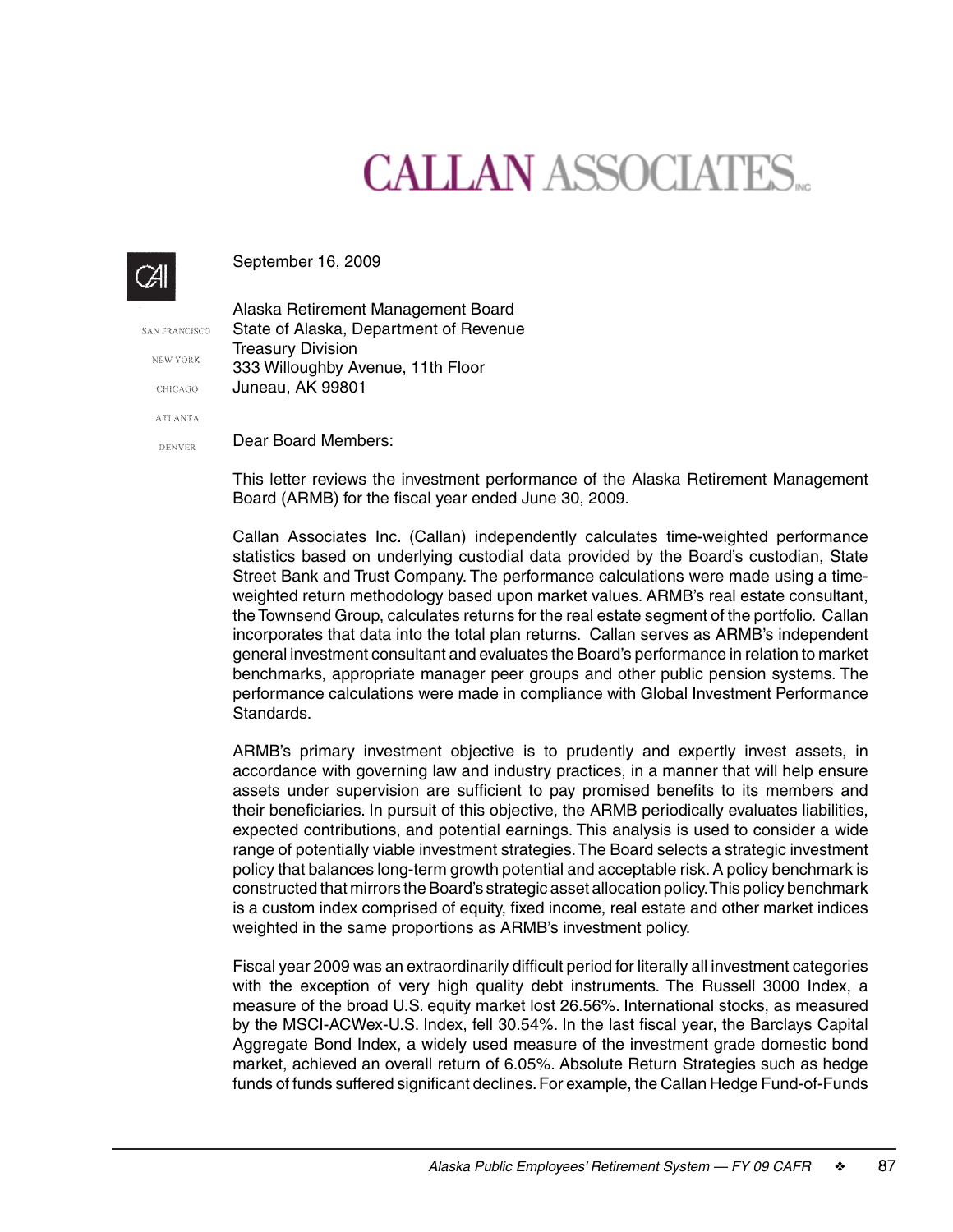database median return was a negative 13.79%. Direct equity real estate investments also reflected large valuation losses. The NCREIF Property Index posted a loss of 19.57% for the fiscal year while publicly traded real estate, as measured by the NAREIT Index, fell 43.29%.

For the fiscal year, the Public Employees Retirement System (PERS) had a time-weighted total return of -20.49% and the Teachers Retirement System (TRS) had a time-weighted total return of -20.62%. Both Systems trailed their strategic policy benchmark target return of -17.00% and ranked below the -18.09% median return for Callan's Public Fund database. The policy benchmark was largely unchanged during the year. The greatest sources of under-performance relative to target were: significant under-performance in real estate (-35.94% versus a target index return of -21.13%) and the absolute return sector's negative 12.52% return versus a target return of +5.95%. The 2009 below Peer Group performance was primarily attributable to below average fixed income exposure. This same strategic tilt toward equity investments contributed importantly to strong absolute and relative performance in the 2005 to 2007 period. Over longerterm periods, PERS and TRS have much more closely tracked their target index returns. For example, PERS' 5-year annualized return was 2.20% versus the policy benchmark's 2.22%. Over the longest period for which Callan has detailed data (17 3/4 years), PERS and TRS have achieved annualized total returns of 6.81% and 6.85% respectively while the policy benchmark return for the same span was 6.80%.

Both systems are well diversified and currently have asset allocation policies that, in our opinion, are consistent with achievement of a long-term "real" return of 5% or more.

In summary, fiscal 2009 was an unusually difficult year for all investors particularly those with significant equity exposure. Despite the challenging environment, the Systems were able to maintain their strategic plan and appear to be participating fully in the public markets recovery that began in March 2009.

Sincerely, Molay

Michael J. O'Leary, Jr., CFA Executive Vice President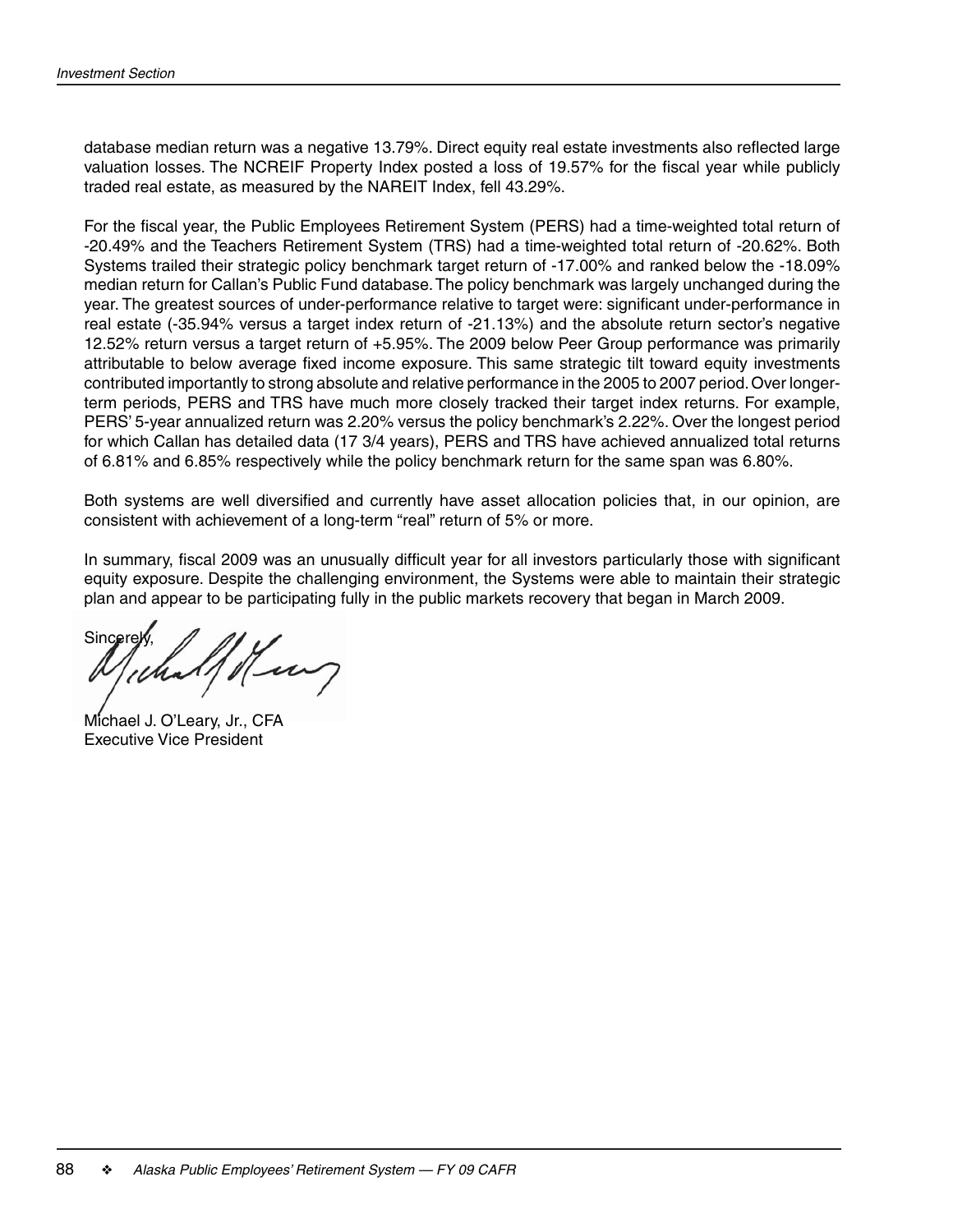### **Department of Revenue Treasury Division Staff**

**Commissioner** Patrick Galvin

**Chief Investment Officer** Gary Bader

**Deputy Commissioner** Jerry Burnett

**Comptroller** Pamela Green, CPA

**Cash Management** Michelle M. Prebula, MBA, CPA, CCM **Investment Officers** 

Stephen R. Sikes Nicholas Orr Zachary Hanna Ryan Bigelow Victor Djajalie Bree Simpson Andy Wink Steve Verschoor James McKnight Shane Carson

Bob G. Mitchell Casey Colton

**ARMB Liaison Officer** Judy Hall

### **External Money Managers and Consultants**

#### **Investment Consultants**

 Callan Associates, Inc. *Denver, CO* The Townsend Group *San Francisco, CA*

#### **Investment Advisory Council**

 William Jennings *Colorado Springs, CO* Jerrold Mitchell *Wayland, MA* George Wilson *Boston, MA*

#### **Absolute Return**

 Cadogan Management, LLC *New York, NY* Crestline Investors, Inc.  *Fort Worth, TX* Mariner Investment Group, Inc. *Harrison, NY*

#### **Domestic Equity Large Capitalization**

 Barrow, Hanley, Mewhinney & Strauss *Dallas, TX* Capital Guardian Trust Co. *Los Angeles, CA* Dresdner RCM Global Investors *San Francisco, CA* McKinley Capital Management, Inc. *Anchorage, AK* Relational Investors LLC *San Diego, CA*

#### **Domestic Equity Small Capitalization**

 Jennison Associates LLC *New York, NY* Lord Abbett & Co. *Jersey City, NJ* Luther King Capital Management  *Fort Worth, TX* Turner Investment Partners, Inc. *Berwyn, PA*

#### **Domestic Equity Index Fund**

 State Street Global Advisors *San Francisco, CA*

#### **Emerging Markets**

 Capital Guardian Trust Co. *Los Angeles, CA* Eaton Vance Management *Boston, MA*

#### **Global Equity**

 Lazard Freres Asset Management *New York, NY*

#### **High Yield**

 ING Investment Management *Hartford, CT* MacKay Shields LLC *New York, NY*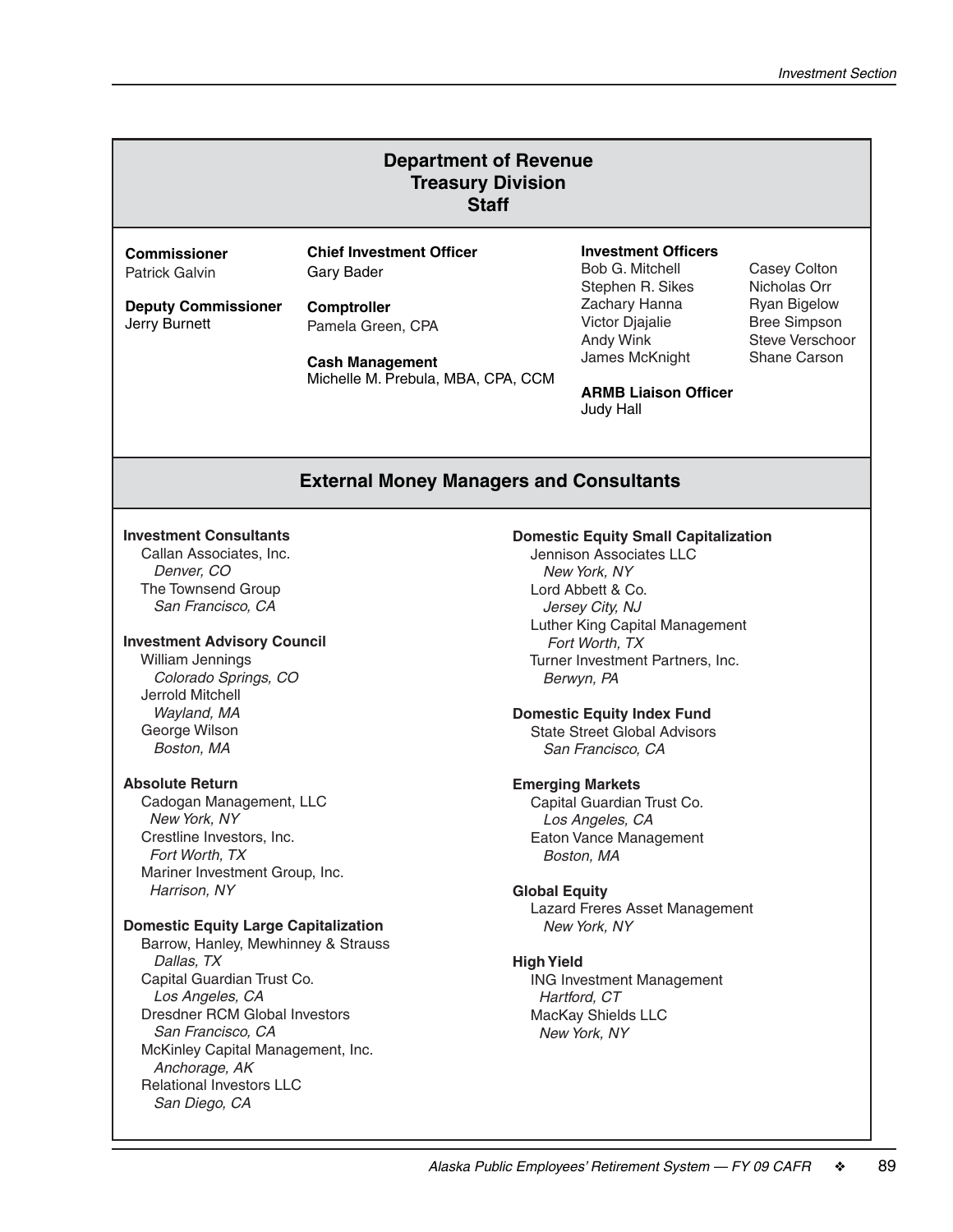### **External Money Managers and Consultants (con't)**

#### **International Equity – EAFE**

 Brandes Investment Partners, L.P. *San Diego, CA* Capital Guardian Trust Co. *Los Angeles, CA*

#### **International Fixed-Income**

 Delaware International Advisers Ltd. *London, England*

#### **Private Equity**

 Abbott Capital Management, L.P. *New York, NY* Pathway Capital Management, LLC *Irvine, CA*

### **Real Estate – Farmland**

 Hancock Agricultural Investment Group *Boston, MA* UBS AgriVest, LLC *Hartford, CT*

#### **Real Estate – Commingled Funds**

 BlackRock Realty *San Francisco, CA* Colony Capital *Los Angeles, CA* Cornerstone Real Estate Advisers, LLC *Hartford, CT* Coventry Real Estate Fund II, LLC *New York, NY* Heitman Capital Management *Chicago, IL* ING Clarion Partners *New York, NY* J.P. Morgan Investment Management Inc. *New York, NY* Lehman Brothers Real Estate Partners *New York, NY* Lowe Hospitality Investment Partners, LLC *Los Angeles, CA* Sentinel Real Estate Corporation *New York, NY* Tishman Speyer Properties *New York, NY* UBS Realty Investors, LLC *Hartford, CT*

#### **Real Estate – Core Separate Accounts**

 Cornerstone Real Estate Advisers, Inc. *Hartford, CT* LaSalle Investment Management *Chicago, IL* Sentinel Real Estate Corporation *New York, NY* UBS Realty Investors, LLC *San Francisco, CA*

### **Supplemental Benefits System**

 Barclays Global Investors *San Francisco, CA* Capital Guardian Trust Company *Los Angeles, CA* Citizens Funds *Portsmouth, NH* State Street Global Advisors *Boston, MA* T. Rowe Price Investment Services *Baltimore, MD*

#### **Deferred Compensation**

 Barclays Global Investors *San Francisco, CA* Capital Guardian Trust Company *Los Angeles, CA*

 T. Rowe Price Investment Services *Baltimore, MD & Glen Allen, VA*

#### **Global Master Custodian**

 State Street Bank & Trust Co. *Boston, MA*

#### **Independent Auditors**

 KPMG LLP *Anchorage, AK*

#### **Legal Counsel**

 Wohlforth, Johnson, Brecht, Cartledge & Brooking *Anchorage, AK*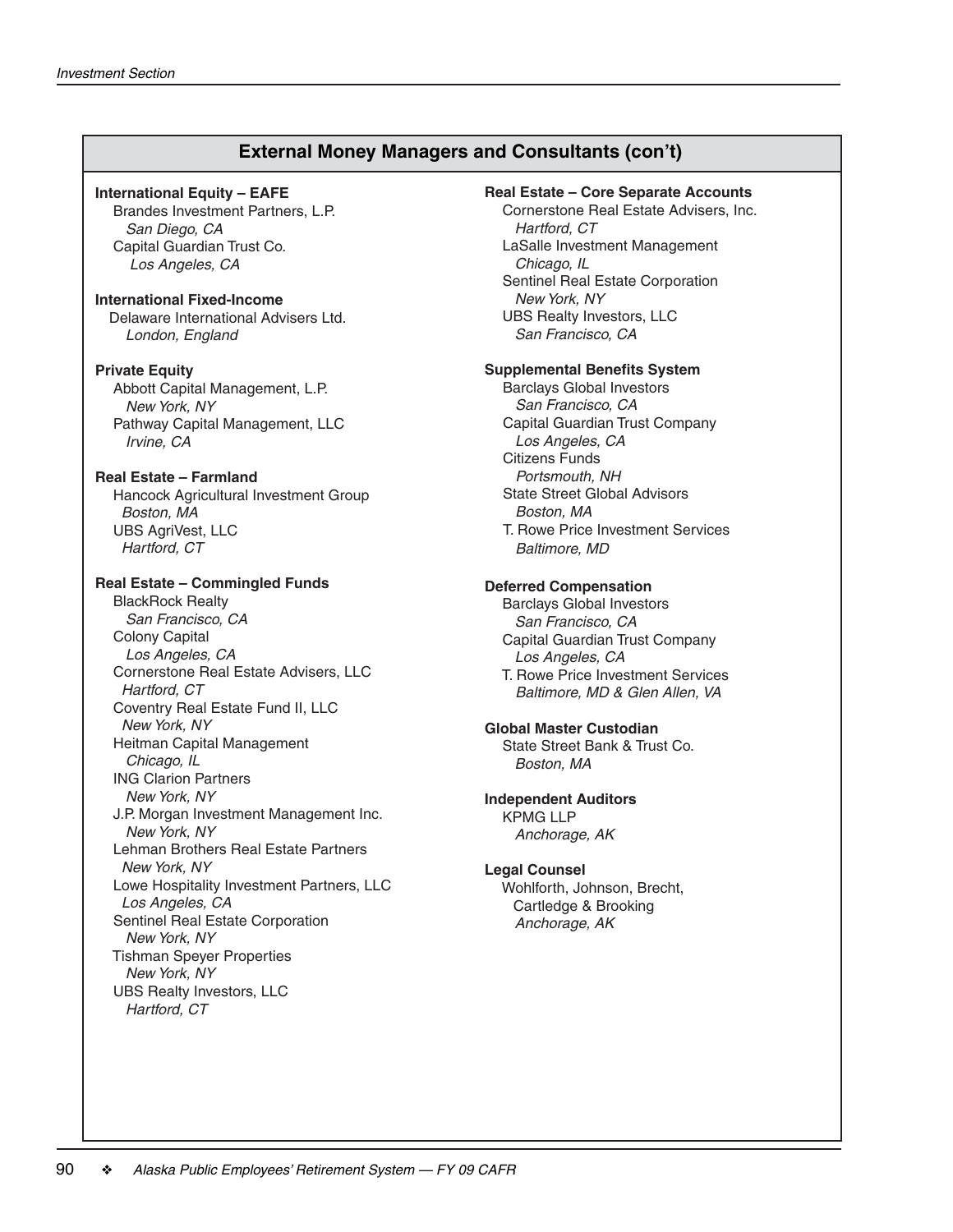### **Public Employees' Retirement System Investment Report**

### **INVESTMENTS**

The State of Alaska Public Employee Retirement System's (PERS) investment goals are the long term return and sustainability of the pension funds under management. Near-term market fluctuations are integrated into the overall outlook of the fund guidelines. Annually, the Alaska Retirement Management Board (ARMB) sets its asset allocation strategy in order to reflect changes in the marketplace while still retaining an optimal risk/return level within the set constraints and objectives of the ARMB.

The ARMB categorizes its investments into six asset classes: domestic equities, global equities ex-U.S., fixed income, real assets, private equity and absolute return. The performance of each asset class is compared with a benchmark comprised of one or more market indices. The performance for the total portfolio is compared with its policy portfolio, determined by calculating the weighted performance of the underlying asset class benchmarks at the portfolio's target asset allocation. The asset class benchmarks are illustrated below:

| <b>Asset Class</b>       | <b>Benchmark</b>                                                                                                                                                                                 |
|--------------------------|--------------------------------------------------------------------------------------------------------------------------------------------------------------------------------------------------|
| <b>Domestic Equities</b> | Russell 3000 Index                                                                                                                                                                               |
| Global Equities Ex-U.S.  | MSCI All Country World Index Ex-U.S.                                                                                                                                                             |
| <b>Fixed Income</b>      | 70% Barclays Capital Aggregate Index, 10% Barclays<br>Capital Treasury Index, 10% Citigroup Non-U.S.<br>World Government Bond Index, 10% Merrill Lynch<br>High Yield Master II Constrained Index |
| <b>Real Assets</b>       | 60% NCREIF Property Index, 20% Barclays Capital<br>TIPS Index, 10% NCREIF Farmland Index, 10%<br><b>NCREIF Timber Index</b>                                                                      |
| <b>Private Equity</b>    | 33.3% S&P 500 Index, 33.3% Russell 2000, 33.3%<br><b>MSCI EAFE Index</b>                                                                                                                         |
| Absolute Return          | 91 Day Treasury Bill + 5%                                                                                                                                                                        |

The target asset allocation is determined by the ARMB, utilizing capital market assumptions provided by its independent general investment consultant, Callan Associates. During the 2009 fiscal year, ARMB's target asset allocation was 34% domestic equities, 20% global equities ex-U.S., 18% fixed income, 15% real assets, 7% private equity, and 6% absolute return. The target asset allocation was expected to generate a return of 8.15% with a standard deviation of returns of 12.85%.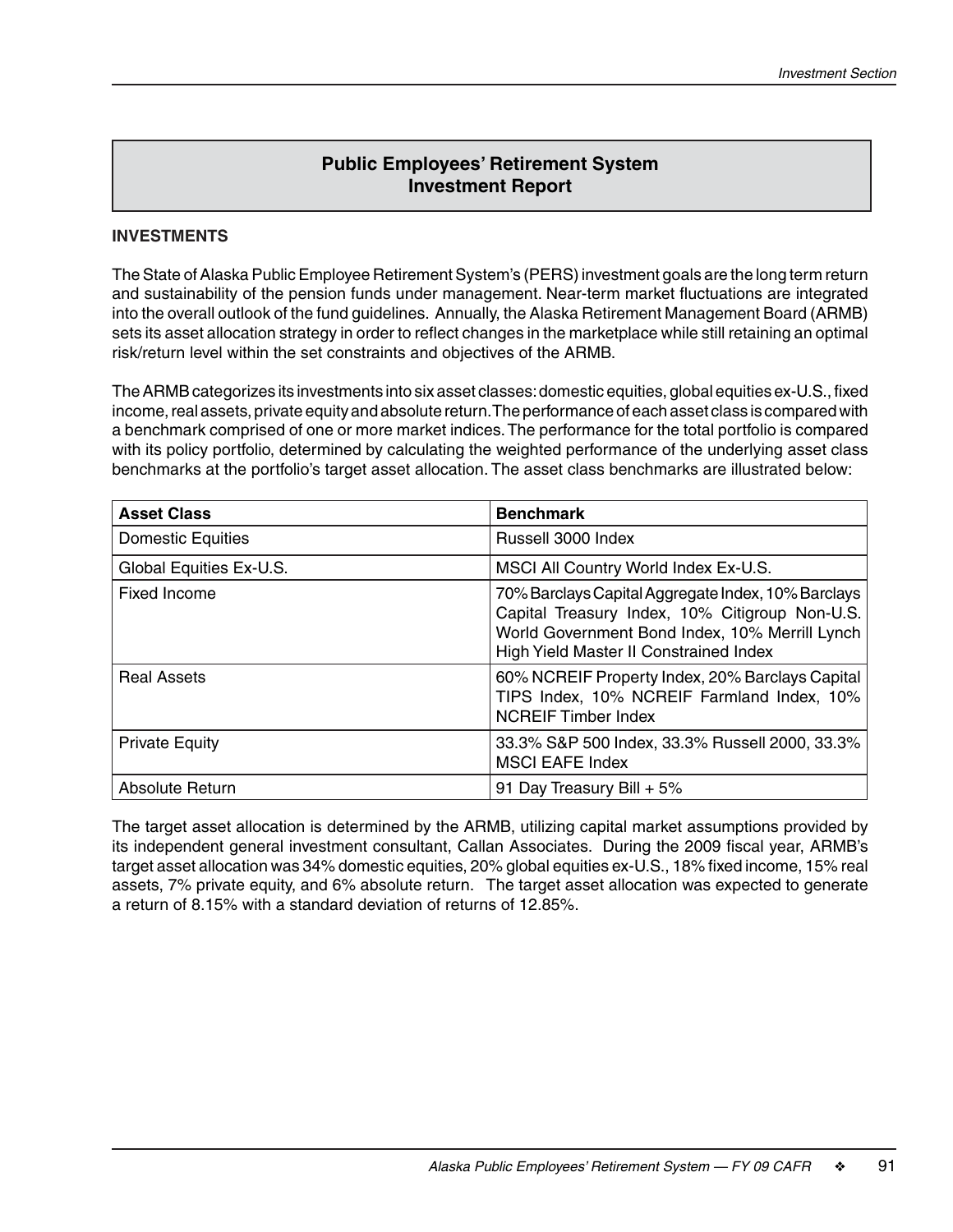| <b>Public Employees' Retirement System</b><br><b>Schedule of Investment Results</b><br><b>Fiscal Years Ended June 30</b>                                                                                                 |                  |                       |                  |                                                |                                     |                          |                      |
|--------------------------------------------------------------------------------------------------------------------------------------------------------------------------------------------------------------------------|------------------|-----------------------|------------------|------------------------------------------------|-------------------------------------|--------------------------|----------------------|
|                                                                                                                                                                                                                          |                  |                       |                  |                                                |                                     | <b>Annualized</b>        |                      |
|                                                                                                                                                                                                                          | 2005             | 2006                  | 2007             | 2008                                           | 2009                                | 3 Year                   | 5 Year               |
| <b>Total Fund</b><br><b>PERS</b><br><b>Actuarial Earnings Rate</b>                                                                                                                                                       | 8.95%<br>8.25%   | 11.74%<br>8.25%       | 18.88%<br>8.25%  | $(3.06\%)$<br>8.25%                            | (20.49%)<br>8.25%                   | (2.88%)<br>8.25%         | 2.20%<br>8.25%       |
| <b>U.S. Common Stock Returns</b><br><b>PERS Domestic Equities</b><br><b>Custom Composite Index</b><br>S&P 500/Russell 2000 Composite                                                                                     | 4.47%<br>6.87%   | 9.23%<br>9.67%        | 20.10%<br>20.59% | (13.68%)                                       | $(13.53\%)$ (26.72%)<br>$(26.56\%)$ | $(8.70\%)$<br>$(8.74\%)$ | (2.78%)<br>(2.28%)   |
| <b>International Stock Returns</b><br><b>PERS International Equities</b><br>Morgan Stanley Capital                                                                                                                       | 14.96%           | 28.73%                | 30.00%           |                                                | $(7.58\%)$ (29.11%)                 | (5.16%)                  | $(4.77\%)$           |
| International ACWI ex-US<br>Morgan Stanley Capital<br><b>International EAFE</b>                                                                                                                                          | 13.65%           | 26.56%                | 27.00%           | $(10.61\%)$                                    | $(30.54\%)$                         | $(6.42\%)$               | $(3.34\%)$           |
| <b>Fixed-Income</b><br><b>PERS</b><br><b>Custom Composite Index</b>                                                                                                                                                      |                  |                       |                  |                                                | 3.39%<br>5.41%                      | 5.38%<br>6.28%           | 4.63%<br>4.93%       |
| <b>Private Equity</b><br><b>PERS</b><br><b>Custom Composite Index</b>                                                                                                                                                    |                  |                       |                  | $\qquad \qquad \blacksquare$<br>$\overline{a}$ | (23.67%)<br>(27.19%)                | 3.61%<br>$(8.51\%)$      | 10.58%<br>$(0.40\%)$ |
| <b>Absolute Return</b><br><b>PERS</b><br>3-month Treasury Bill +5%                                                                                                                                                       |                  |                       |                  | -                                              | $(12.51\%)$<br>5.95%                | $(0.77\%)$<br>7.93%      | 2.09%<br>7.71%       |
| <b>Real Assets</b><br><b>PERS</b><br><b>Custom Composite Index</b>                                                                                                                                                       |                  |                       |                  | ٠                                              | $(21.02\%)$<br>$(10.82\%)$          | 0.20%<br>3.64%           | 6.97%<br>9.31%       |
| <b>Domestic Fixed-Income</b><br><b>PERS</b><br>Lehman Brothers Aggregate Index                                                                                                                                           | 7.08%<br>6.80%   | 0.05%<br>$(0.81\%)$   | 6.20%<br>6.12%   | 6.58%<br>7.12%                                 | $\overline{\phantom{0}}$            |                          |                      |
| <b>International Fixed-Income</b><br><b>PERS</b><br>Salomon Non-U.S. Government                                                                                                                                          | 9.84%<br>7.75%   | (0.27%)<br>$(0.01\%)$ | 1.97%<br>2.20%   | 18.96%<br>18.72%                               |                                     |                          |                      |
| <b>Real Estate Equity</b><br><b>PERS</b><br><b>NCREIF</b>                                                                                                                                                                | 17.42%<br>18.02% | 18.58%<br>18.79%      | 20.75%<br>17.24% | 5.71%<br>6.82%                                 |                                     |                          |                      |
| S&P 500 = Standard & Poor's Domestic Equity Stock Index<br>ACWI = All Country World Index<br>EAFE = Europe, Australia, and Far East Stock Index<br>NCREIF = National Council of Real Estate Investment Fiduciaries Index |                  |                       |                  |                                                |                                     |                          |                      |

Returns for periods longer than one year are reported on an annualized basis.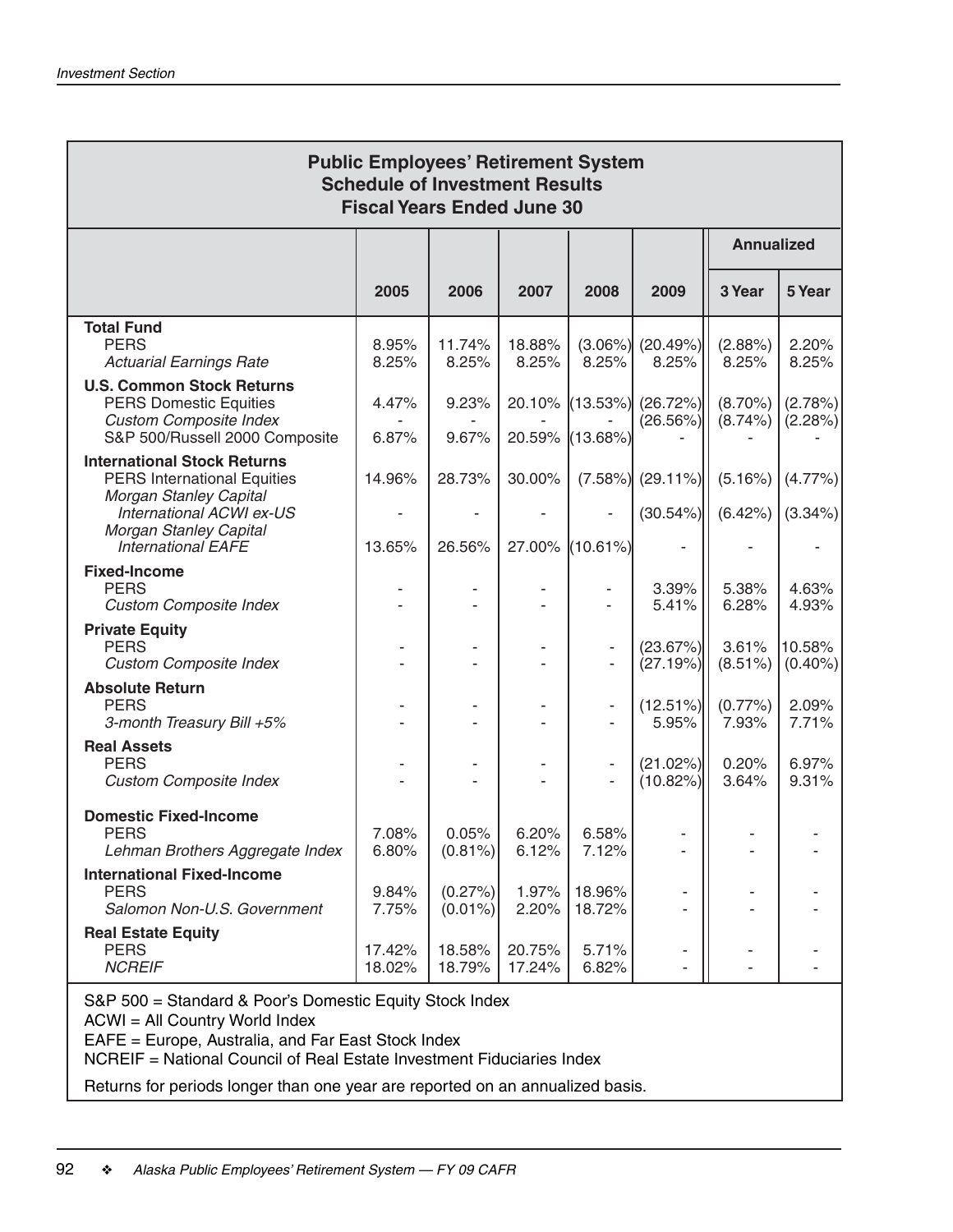

**Actual — Defined Benefit Pension**

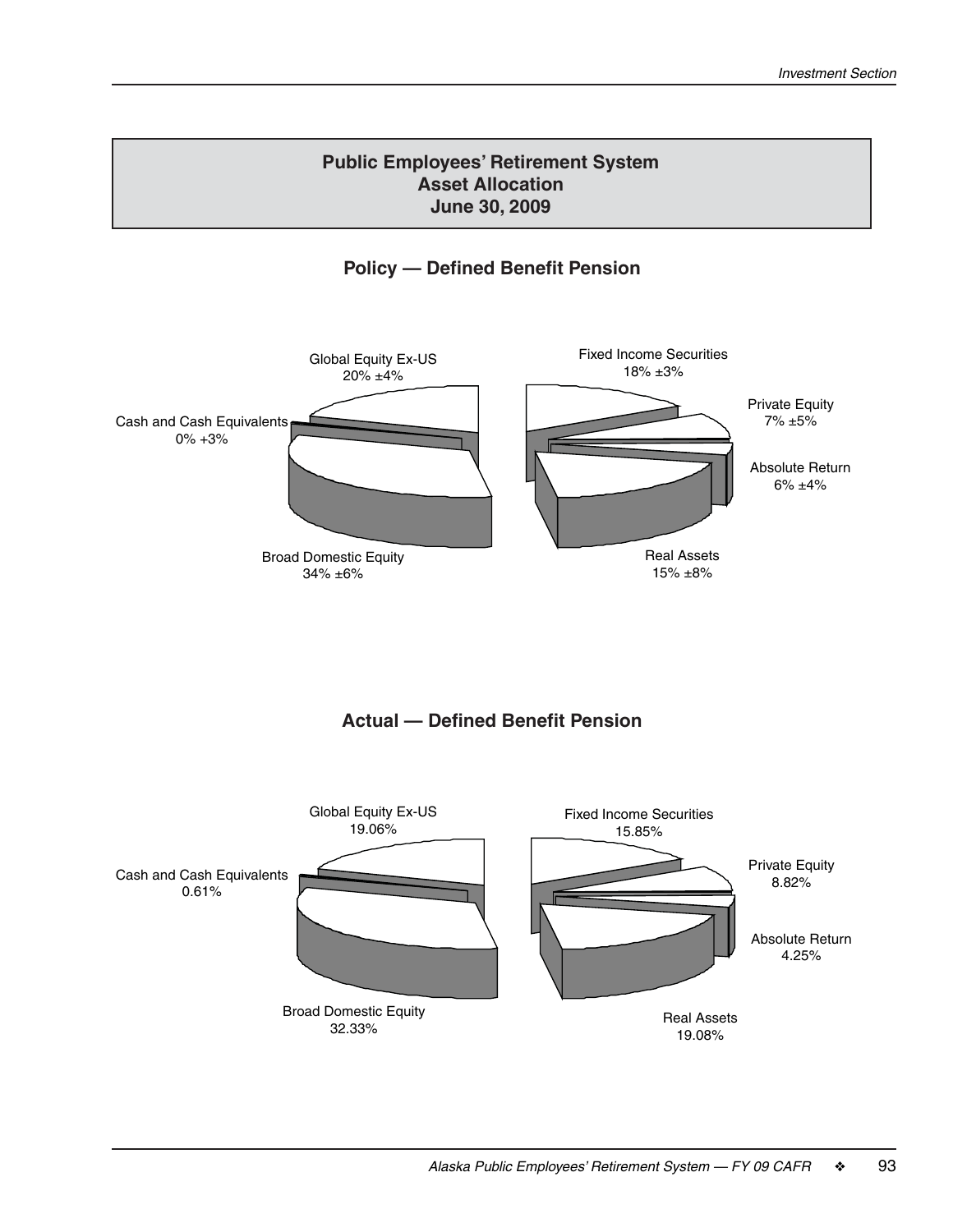

Actual — Defined Benefit Alaska Retiree Healthcare Trust

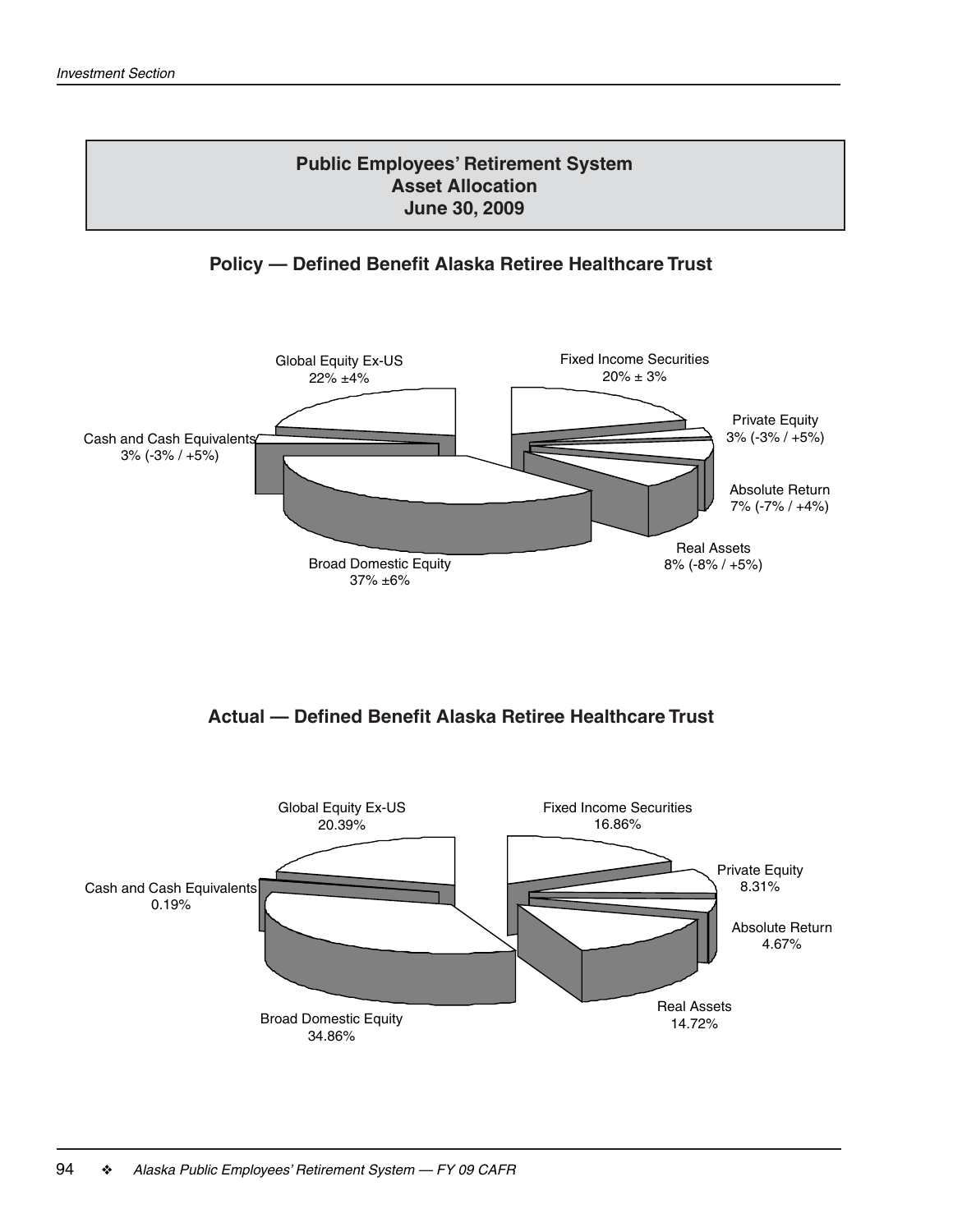### **Public Employees' Retirement System Asset Allocation June 30, 2009**

### **Policy — Defined Contribution Health Reimbursement Arrangement, Occupational Death & Disability, and Retiree Medical Plan**



**Actual — Defined Contribution Health Reimbursement Arrangement** 

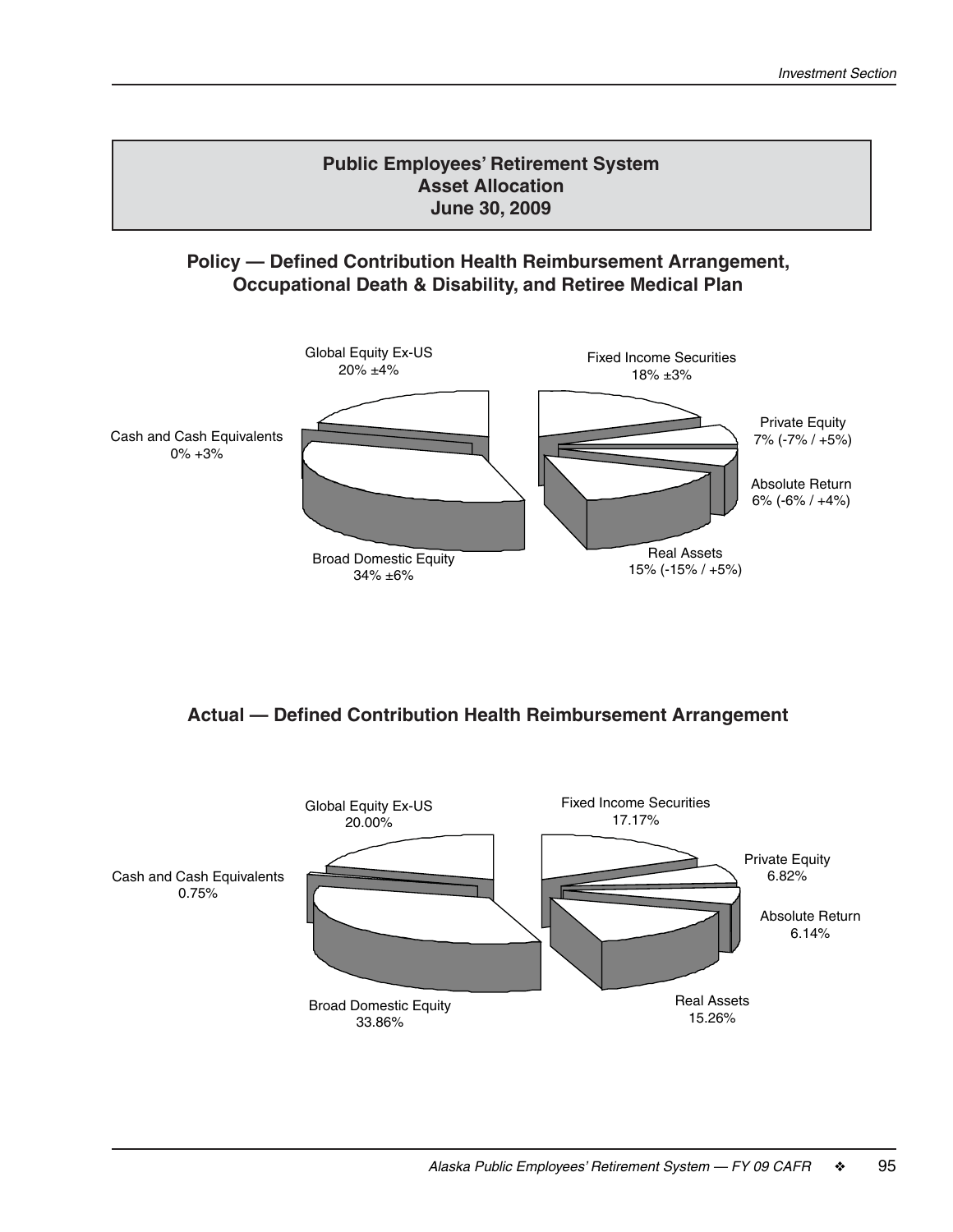

**Actual — Defined Contribution Retiree Medical Plan** 

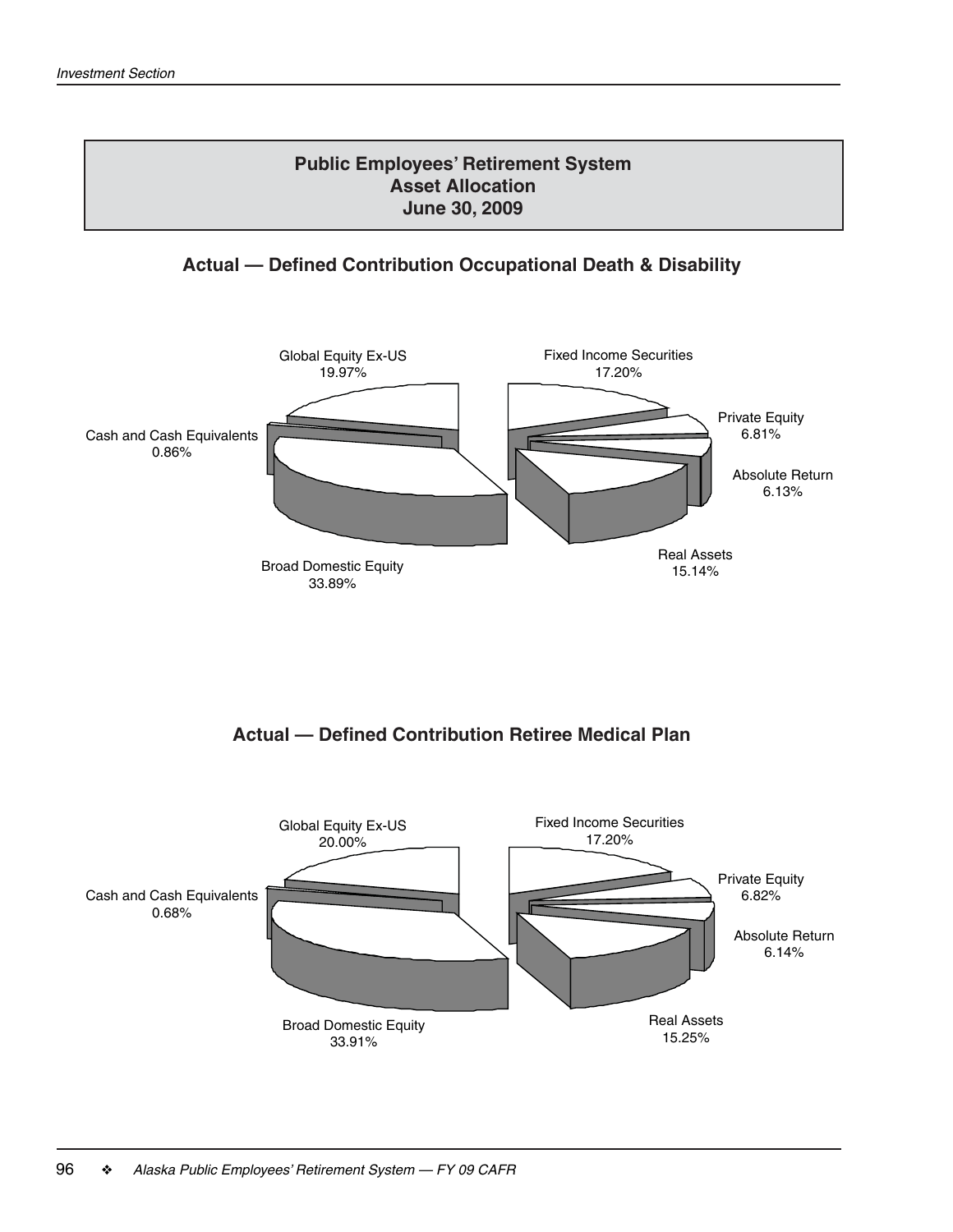### **Alaska Retirement Management Board Top Ten Holdings by Asset Type June 30, 2009**

Invested assets under the fiduciary responsibility of the Alaska Retirement Management Board (ARMB) have been commingled in various investment pools to minimize costs and maximize returns. Treasury Division has created eighteen different mutual fund-like pools to accomplish the investment asset allocation policies of the ARMB. Using investment pools increases investment efficiency in three ways. First, combining individual funds' cash inflows and outflows to offset each other reduces the amount of cash on hand needed to support daily operations. Second, pooling investments significantly reduces accounting, budgeting, and administrative costs. Finally, the ARMB can achieve economies of scale by making available investment options that could not otherwise be practically provided for smaller retirement funds. Below are the ten largest bond and equity holdings.

#### **Fixed**

| <b>Income</b> | <b>Rank</b> | <b>Security</b>                | <b>Market Value</b> | <b>Par Value</b> |
|---------------|-------------|--------------------------------|---------------------|------------------|
|               |             | US Treasury 3.125% 05/15/19    | \$68,549,591        | 70,875,000       |
|               | 2           | US Treasury 2.625% 04/30/16    | \$43,122,624        | 44,600,000       |
|               | 3           | FNMA 5.0% 11/01/33 POOL 725027 | \$25,453,282        | 24,885,582       |
|               | 4           | FNMA 5.5% 01/01/33 POOL 678915 | \$21,019,499        | 20,258,994       |
|               | 5           | US Treasury 2.625% 06/30/14    | \$19,119,562        | 19,060,000       |
|               | 6           | UK Treasury 5.0% 03/07/12      | \$18,890,784        | 10,704,525       |
|               |             | FNMA 0 07/05/14                | \$16,801,490        | 20,000,000       |
|               | 8           | TBA AUG 30<br><b>FNMA</b>      | \$14,198,516        | 14,000,000       |
|               | 9           | ITALY Treasury 4.0% 02/01/37   | \$13,932,044        | 11,922,525       |
|               | 10          | US Treasury 1.125% 06/30/2011  | \$13,733,000        | 13,733,000       |

Note: As of 06/30/09, PERS Pension owned 65.05% of the above pool of fixed income securities

| <b>Equities</b> | Rank | <b>Largest Domestic Equity Holdings</b> | <b>Market Value</b> |
|-----------------|------|-----------------------------------------|---------------------|
|                 |      | Exxon Mobil Corp                        | \$112,184,437       |
|                 | 2    | Microsoft Corp                          | \$67,770,100        |
|                 | 3    | JPMorgan Chase & Co                     | \$61,477,033        |
|                 | 4    | AT&T Inc                                | \$55,518,344        |
|                 | 5    | Johnson & Johnson                       | \$51,522,542        |
|                 | 6    | <b>HSBC Holdings Plc</b>                | \$50,554,566        |
|                 | 7    | Apple Inc                               | \$50,168,261        |
|                 | 8    | Wal Mart Stores Inc                     | \$48,772,395        |
|                 | 9    | Google Inc                              | \$48,655,702        |
|                 | 10   | <b>IBM Corp</b>                         | \$48,490,455        |
|                 |      |                                         |                     |

Note: As of 06/30/09, PERS Pension owned 64.88% of the above pool of equity securities

Additional investment information may be obtained from the Department of Revenue, Treasury Division, P.O. Box 110405, Juneau, Alaska 99811-0405.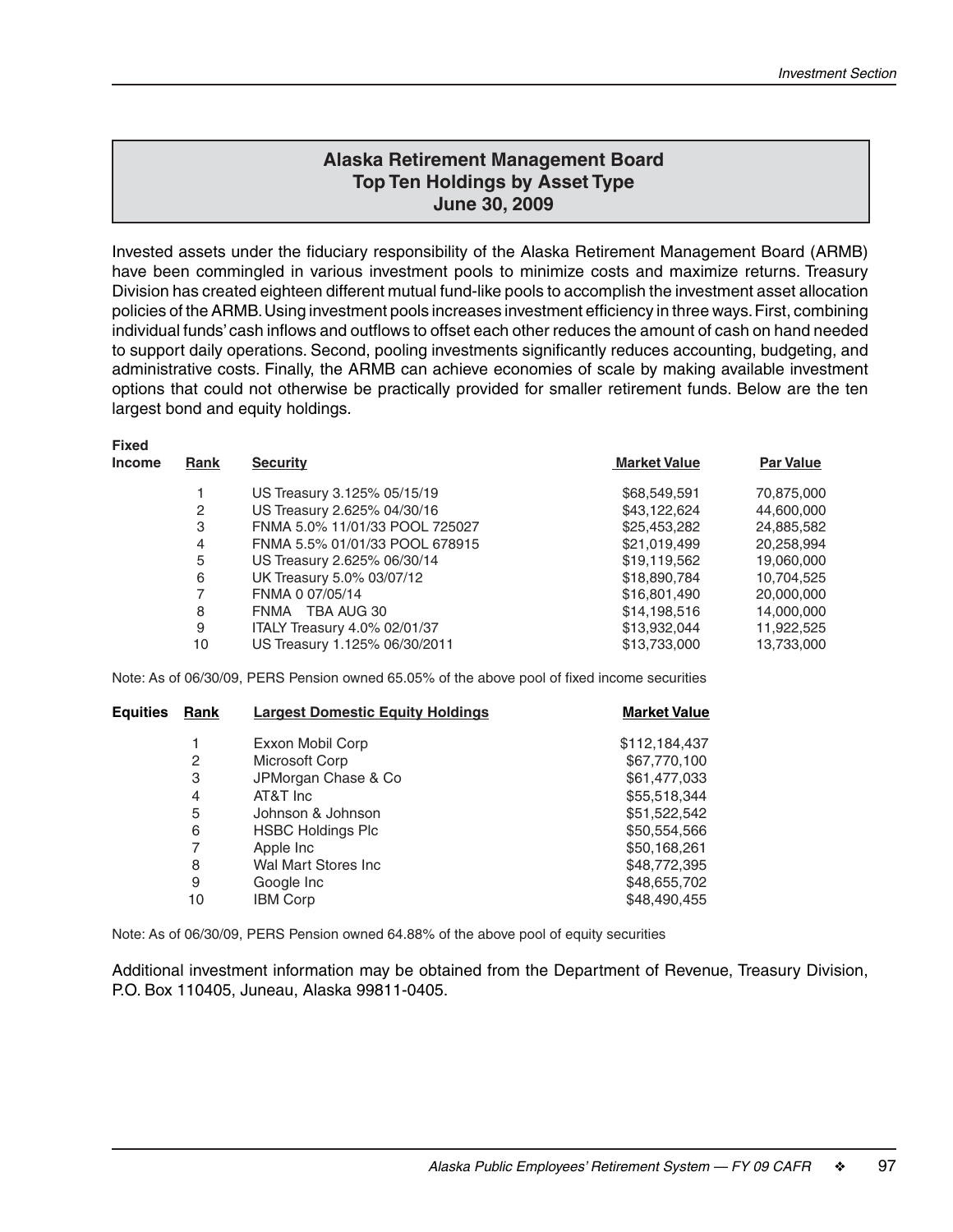| <b>Public Employees' Retirement System</b><br><b>Schedule of External Management Fees</b><br>Year Ended June 30, 2009                                                                                                                                                                                                                                                                                                                                                                                                                                                                                                       |                                                                                                                                                                                                                                                   |                                                                                                                                                                                  |  |  |
|-----------------------------------------------------------------------------------------------------------------------------------------------------------------------------------------------------------------------------------------------------------------------------------------------------------------------------------------------------------------------------------------------------------------------------------------------------------------------------------------------------------------------------------------------------------------------------------------------------------------------------|---------------------------------------------------------------------------------------------------------------------------------------------------------------------------------------------------------------------------------------------------|----------------------------------------------------------------------------------------------------------------------------------------------------------------------------------|--|--|
| <b>Investment Management Fees</b>                                                                                                                                                                                                                                                                                                                                                                                                                                                                                                                                                                                           | <b>Fair Value</b>                                                                                                                                                                                                                                 | <b>Fees</b>                                                                                                                                                                      |  |  |
| <b>International Fixed Income</b><br><b>Mondrian Investment Partners</b>                                                                                                                                                                                                                                                                                                                                                                                                                                                                                                                                                    | \$130,607,142                                                                                                                                                                                                                                     | \$<br>325,785                                                                                                                                                                    |  |  |
| <b>High Yield Pool</b><br>Mackay Shields, LLC<br>$\star$<br><b>ING Investments</b><br><b>Total High Yield</b><br><b>Domestic Equity Pool</b>                                                                                                                                                                                                                                                                                                                                                                                                                                                                                | 96,107,628<br>93,443,242<br>189,550,870                                                                                                                                                                                                           | 405,655<br>439,770<br>845,425                                                                                                                                                    |  |  |
| $***$<br><b>Relational Investors</b><br>$\star$<br>Barrow, Hanley, Mewhinney & Strauss, Inc<br>$\star$<br>Capital Guardian Trust<br>$\star$<br>Jennison Associates LLC<br>$\star$<br><b>Lazard Asset Management</b><br>$\star$<br>Lord Abbett & Co.<br>$\star$<br>Luther King Cap. Management<br>$\star$<br><b>McKinley Capital</b><br>Quantitative Management Associates<br>$\star$<br>Dresdner RCM Capital<br>$\star$<br>SSgA Russell 1000 Growth<br>SSgA Russell 1000 Value<br>$\star$<br>SSgA Russell 2000 Growth<br>SSga Russell 2000 Value<br>* SSgA Russell 200<br>* SSgA Futures Large Cap<br>SSgA Future Small Cap | 147,501,556<br>63,894,088<br>133,876,180<br>89,235,306<br>159,666,206<br>92,256,183<br>71,903,718<br>187,306,878<br>62,413,895<br>213,389,462<br>259,173,397<br>351,862,697<br>10,845,728<br>192,470,973<br>724,799,129<br>5,735,002<br>5,639,959 | 1,323,386<br>326,187<br>327,084<br>520,206<br>753,580<br>668,622<br>398,930<br>812,853<br>144,067<br>633,633<br>50,227<br>60,140<br>12,501<br>69,403<br>91,498<br>9,387<br>7,738 |  |  |
| <b>Turner Investment Partners</b><br><b>Total Domestic Equities</b><br><b>Private Equity Pool</b><br>Blum Capital Partners-Public (Stinson)<br>$^{\star\star}$<br>** BlumCapital Partners-Strategic<br>** Warburg Pincus X<br>** Angelo Gordon & Co.                                                                                                                                                                                                                                                                                                                                                                        | 75,565,267<br>2,847,535,624<br>17,784,648<br>5,233,182                                                                                                                                                                                            | 592,689<br>6,802,130<br>123,049<br>329,258<br>308,149                                                                                                                            |  |  |
| ** Onex Partners<br>Pathway Capital Management<br>Abbott Capital Management<br><b>Total Private Equities</b>                                                                                                                                                                                                                                                                                                                                                                                                                                                                                                                | 12,947,489<br>461,209<br>324,240,259<br>374,301,462<br>734,968,248                                                                                                                                                                                | 172,375<br>92,998<br>1,313,300<br>885,162<br>3,224,293                                                                                                                           |  |  |
| <b>International Equity Pool</b><br>SSgA<br>$\star$<br><b>Brandes Investment Partners</b><br>Capital Guardian Trust Co.<br>McKinley Capital Mgmt.<br>$\star$<br><b>Lazard Freres</b><br><b>Total International Equities</b>                                                                                                                                                                                                                                                                                                                                                                                                 | 148,046,474<br>475,710,882<br>307,072,494<br>178,343,194<br>201,838,116<br>1,311,011,160                                                                                                                                                          | 817,846<br>1,620,660<br>922,513<br>982,617<br>752,154<br>4,277,944                                                                                                               |  |  |
| <b>Absolute Return Pool</b><br>** Mariner Investment Group<br>$***$<br>Cadogan Management LLC<br>** Crestline Investors Inc.<br><b>Total Absolute Return</b>                                                                                                                                                                                                                                                                                                                                                                                                                                                                | 154,359,071<br>78,413,138<br>144,915,842<br>377,688,051                                                                                                                                                                                           | 1,291,419<br>685,660<br>1,296,652<br>3,273,731                                                                                                                                   |  |  |
| <b>Emerging Markets Equity Pool</b><br>** The Capital Group Inc.<br>** Lazard Freres Asset Managers<br>** Eaton Vance<br><b>Total Emerging Markets</b>                                                                                                                                                                                                                                                                                                                                                                                                                                                                      | 175,069,672<br>102,446,153<br>83,987,554<br>361,503,379                                                                                                                                                                                           | 887,120<br>459,757<br>1,346,877<br>(continued)                                                                                                                                   |  |  |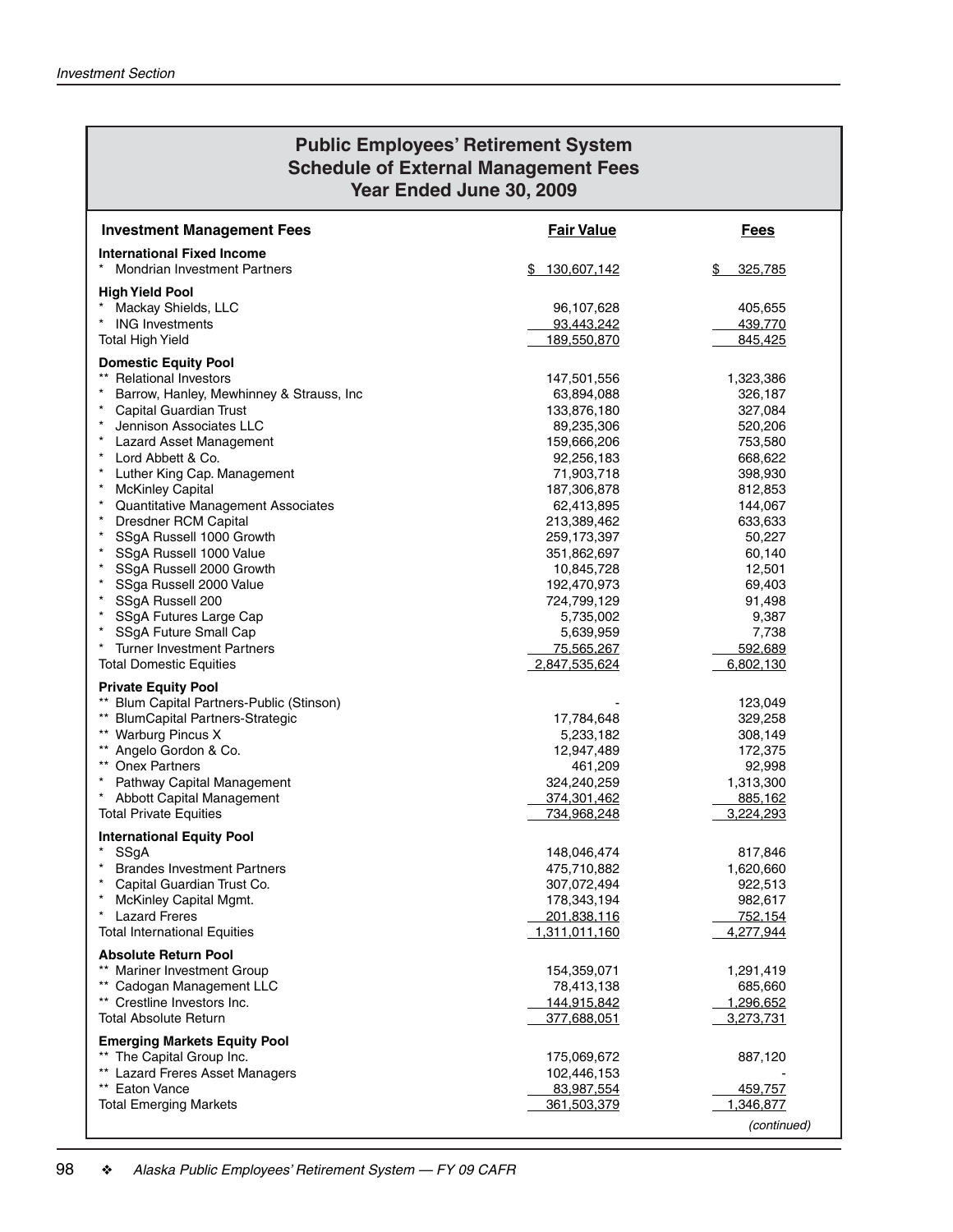## **Public Employees' Retirement System Schedule of External Management Fees (con't) Year Ended June 30, 2009**

|                                         | <b>Fair Value</b> | <b>Fees</b>    |
|-----------------------------------------|-------------------|----------------|
| <b>Real Estate Pool</b>                 |                   |                |
| ** JPM Strategic                        | \$120,952,435     | \$1,410,998    |
| ** UBS Consolidated                     | 51,299,948        | 504,957        |
| ** Cornerstone                          | 117,885,462       | 806,575        |
| ** Lasalle                              | 131,635,603       | 1,006,566      |
| ** Sentinel, SA                         | 68,127,697        | 430,955        |
| <b>UBS Separate</b>                     | 208,313,760       | 1,394,140      |
| ** Coventry                             |                   | 481,176        |
| ** Lowe Hospitality                     | 10,792,700        | 142,933        |
| ** Cornerstone Rotational               | 635               |                |
| ** ING Clarion                          | 16,749,131        | 201,436        |
| ** Lehman Brothers Real Estate Partners | 64,643,358        | 1,178,596      |
| ** Rothschild Five Arrows               | 27,268,377        | 205,130        |
| ** Tishman Speyer                       | 39,028,982        | 1,056,109      |
| ** BlackRock Diamond                    | 29,545,345        | 577,930        |
| ** Colony Investors VIII, L.P.          | 8,620,784         | 791,556        |
| ** LaSalle Medical Office Fund II       |                   |                |
|                                         | 9,105,331         | 309,277        |
| ** Cornerstone Apartment Venture III    | 8,415,743         | 133,536        |
| <b>Total Real Estate</b>                | 912,385,290       | 10,631,868     |
| <b>Timber Pool</b>                      |                   |                |
| ** Timberland INVT Resources            | 79,710,870        | 98,296         |
| ** Hancock Natural Resource Group       | 27,577,128        |                |
| <b>Total Timber Pool</b>                | 107,287,998       | 98,296         |
|                                         |                   |                |
| <b>Farmland Pool</b>                    |                   |                |
| ** UBS Agrivest                         | 213,455,750       | 764,494        |
| ** Hancock Agriculture Investment Group | 104,057,854       | 1,376,355      |
| <b>Total Farmland</b>                   | 317,513,604       | 2,140,849      |
| <b>Farmland Water Pool</b>              |                   |                |
| ** Hancock Farmland & Water             | 2,751,867         | 21,578         |
| ** UBS Agrivest                         | 7,797,175         | 46,155         |
| <b>Total Farmland Water Pool</b>        | 10,549,042        | 67,733         |
| <b>Energy Pool</b>                      |                   |                |
|                                         |                   |                |
| ** TCW Energy Fund XD                   | 17,827,268        | 263,674        |
| ** TCW Energy Fund XIV-A                | 35,956,825        | 1,343,331      |
| <b>Total Energy Pool</b>                | \$53,784,093      | 1,607,005      |
| Custodian                               |                   |                |
| <b>State Street Bank</b>                |                   | 744,043        |
| <b>Investment Advisory</b>              |                   |                |
| <b>Townsend Group</b>                   |                   | 51,540         |
| Callan Associates                       |                   | 9,651          |
| <b>Investment Advisory Council</b>      |                   |                |
| <b>Total Investment Advisory</b>        |                   | 20,994         |
|                                         |                   | 82,185         |
| <b>Investment Performance</b>           |                   |                |
| Callan Associates                       |                   | <u>205,445</u> |
|                                         |                   |                |
| <b>Total External Management Fees</b>   |                   | \$35,673,609   |
|                                         |                   |                |
|                                         |                   |                |

\*These fees are paid through the Alaska Statewide Accounting System (AKSAS)

\*\*These fees are deducted from earnings by the fund manager and are not directly recorded in AKSAS.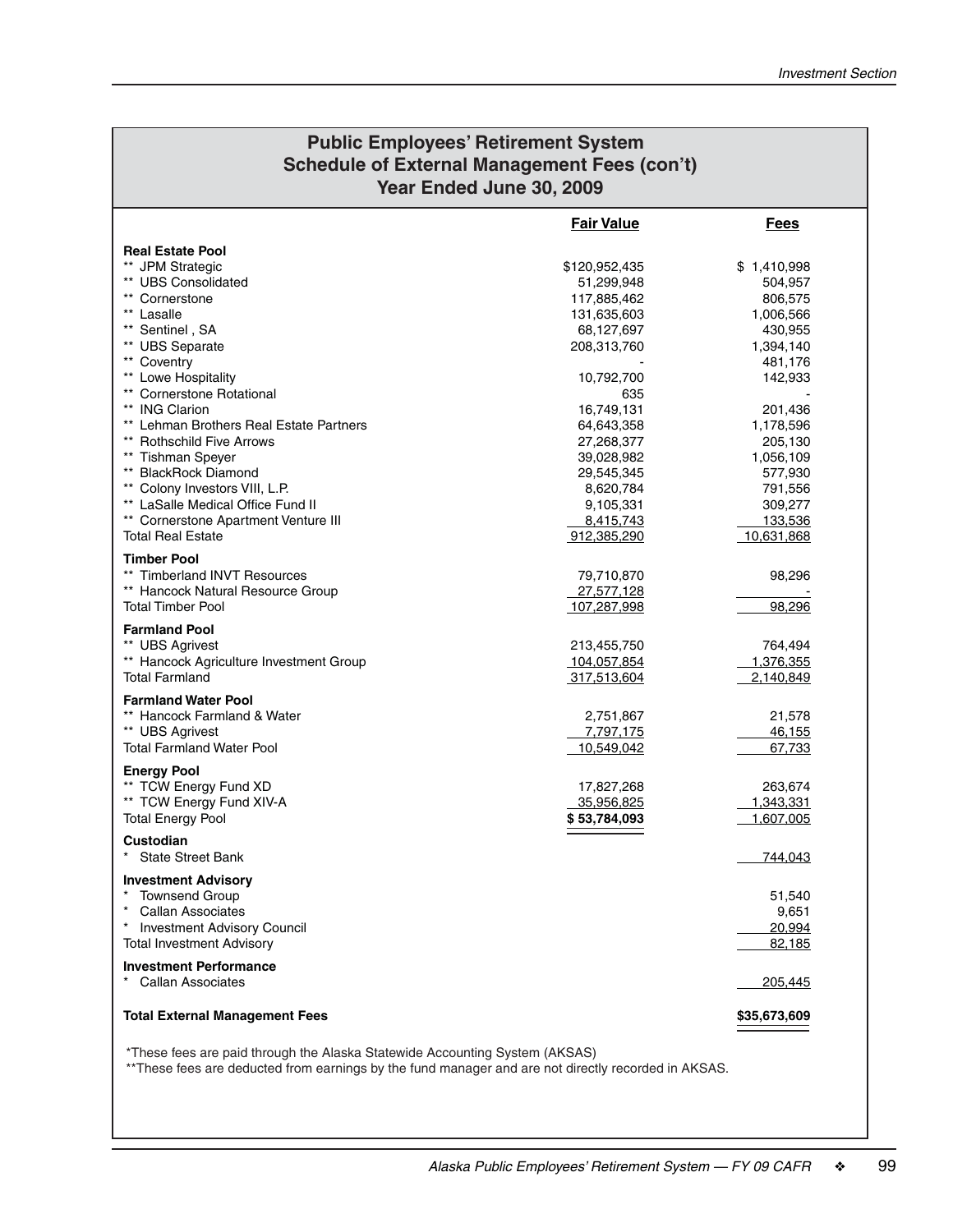|                                                                                                                                                                                                                                                                         | <b>Defined Benefit - Pension</b> |                                  |                                                                                                                 |                        |
|-------------------------------------------------------------------------------------------------------------------------------------------------------------------------------------------------------------------------------------------------------------------------|----------------------------------|----------------------------------|-----------------------------------------------------------------------------------------------------------------|------------------------|
|                                                                                                                                                                                                                                                                         |                                  |                                  |                                                                                                                 | $%$ of                 |
| <b>Investments (at Fair Value)</b>                                                                                                                                                                                                                                      | Policy                           | <b>Asset Allocation</b><br>Range | <b>Fair Market</b><br>Value                                                                                     | Total<br><b>Assets</b> |
|                                                                                                                                                                                                                                                                         |                                  |                                  |                                                                                                                 |                        |
| <b>Cash and Cash Equivalents</b><br>Short-Term Fixed Income Pool<br><b>Total Cash and Cash Equivalents</b>                                                                                                                                                              | 0.00%                            | $0 - 3%$                         | \$<br>30,990,798<br>30,990,798                                                                                  | 0.61%                  |
| <b>Fixed Income Securities</b><br><b>Retirement Fixed Income Pool</b><br><b>High Yield Pool</b><br>International Fixed Income Pool<br><b>Emerging Debt Pool</b><br><b>Total Fixed Income Securities</b>                                                                 | 18.00%                           | 15-21%                           | 580,396,346<br>110,534,245<br>75,736,994<br>38,374,985<br>805,042,570                                           | 15.85%                 |
| <b>Broad Domestic Equity</b><br><b>Broad Domestic Equity</b><br><b>Total Broad Domestic Equity</b>                                                                                                                                                                      | 34.00%                           | 28-40%                           | <u>1,643,105,968</u><br>1,643,105,968                                                                           | 32.33%                 |
| <b>Global Equity Ex-U.S.</b><br>International Equity Pool<br><b>Emerging Markets Equity Pool</b><br>Total Global Equity Ex-U.S.                                                                                                                                         | 20.00%                           | 16-24%                           | 754,665,886<br>213,379,865<br>968,045,751                                                                       | 19.06%                 |
| <b>Private Equity</b><br><b>Private Equity Pool</b><br><b>Total Private Equity</b>                                                                                                                                                                                      | 7.00%                            | $2 - 12%$                        | 447,974,148<br>447,974,148                                                                                      | 8.82%                  |
| <b>Absolute Return</b><br>Absolute Return Pool<br><b>Total Absolute Return</b>                                                                                                                                                                                          | 6.00%                            | $2 - 10%$                        | 215,798,756<br>215,798,756                                                                                      | 4.25%                  |
| <b>Real Assets</b><br><b>Real Estate Pool</b><br><b>Real Estate Investment Trust Pool</b><br><b>Energy Pool</b><br><b>Farmland Pool</b><br><b>Farmland Water Pool</b><br>Timber Pool<br><b>Treasury Inflation Protected Securities Pool</b><br><b>Total Real Assets</b> | 15.00%                           | 7-23%                            | 598,895,995<br>14,234,516<br>32,438,496<br>191,614,146<br>10,549,042<br>92,936,722<br>28,372,188<br>969,041,105 | 19.08%                 |
| <b>Total Invested Assets</b>                                                                                                                                                                                                                                            | 100.00%                          |                                  | \$5,079,999,096                                                                                                 | 100.00%                |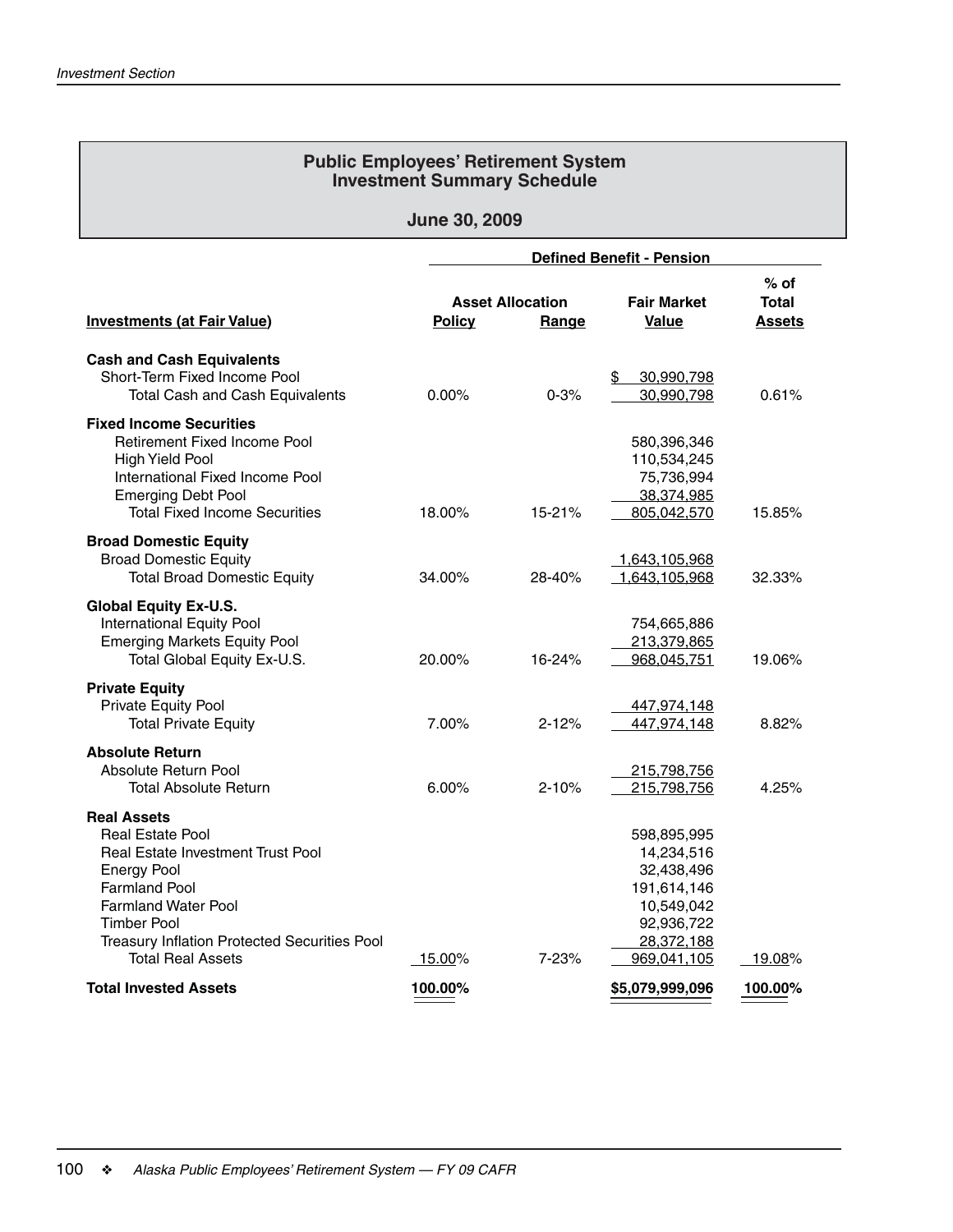|                                                                                                                                                                                                                                                                  |               | Defined Benefit - Alaska Retiree Healthcare Trust |                                                                                                  |                        |  |
|------------------------------------------------------------------------------------------------------------------------------------------------------------------------------------------------------------------------------------------------------------------|---------------|---------------------------------------------------|--------------------------------------------------------------------------------------------------|------------------------|--|
|                                                                                                                                                                                                                                                                  |               | <b>Asset Allocation</b>                           | <b>Fair Market</b>                                                                               | $%$ of<br><b>Total</b> |  |
| <b>Investments (at Fair Value)</b>                                                                                                                                                                                                                               | <b>Policy</b> | Range                                             | Value                                                                                            | <b>Assets</b>          |  |
| <b>Cash and Cash Equivalents</b><br>Short-Term Fixed Income Pool<br><b>Total Cash and Cash Equivalents</b>                                                                                                                                                       | 3.00%         | $0 - 8%$                                          | \$<br>6,448,455<br>6,448,455                                                                     | 0.19%                  |  |
| <b>Fixed Income Securities</b>                                                                                                                                                                                                                                   |               |                                                   |                                                                                                  |                        |  |
| <b>Retirement Fixed Income Pool</b><br><b>High Yield Pool</b><br>International Fixed Income Pool<br><b>Emerging Debt Pool</b><br><b>Total Fixed Income Securities</b>                                                                                            | 20.00%        | 17-23%                                            | 418,412,199<br>78,600,563<br>54,457,747<br>27,372,465<br>578,842,974                             | 16.86%                 |  |
| <b>Broad Domestic Equity</b><br><b>Broad Domestic Equity</b><br><b>Total Broad Domestic Equity</b>                                                                                                                                                               | 37.00%        | $31 - 43%$                                        | 1,196,747,747<br>1,196,747,747                                                                   | 34.86%                 |  |
| <b>Global Equity Ex-U.S.</b><br><b>International Equity Pool</b><br><b>Emerging Markets Equity Pool</b><br>Total Global Equity Ex-U.S.                                                                                                                           | 22.00%        | 18-26%                                            | 552,931,651<br>147,002,606<br>699,934,257                                                        | 20.39%                 |  |
| <b>Private Equity</b><br>Private Equity Pool<br><b>Total Private Equity</b>                                                                                                                                                                                      | $3.00\%$      | $0 - 8%$                                          | 285,447,501<br>285,447,501                                                                       | 8.31%                  |  |
| <b>Absolute Return</b><br>Absolute Return Pool<br>Total Absolute Return                                                                                                                                                                                          | 7.00%         | $0 - 11%$                                         | 160,496,804<br>160,496,804                                                                       | 4.67%                  |  |
| <b>Real Assets</b><br><b>Real Estate Pool</b><br>Real Estate Investment Trust Pool<br><b>Energy Pool</b><br><b>Farmland Pool</b><br><b>Farmland Water Pool</b><br><b>Timber Pool</b><br>Treasury Inflation Protected Securities Pool<br><b>Total Real Assets</b> | $8.00\%$      | $0 - 13%$                                         | 311,913,516<br>9,172,329<br>21,117,513<br>125,676,369<br>13,837,299<br>23,702,112<br>505,419,138 | $14.72\%$              |  |
| <b>Total Invested Assets</b>                                                                                                                                                                                                                                     | 100.00%       |                                                   | \$3,433,336,876                                                                                  | 100.00%                |  |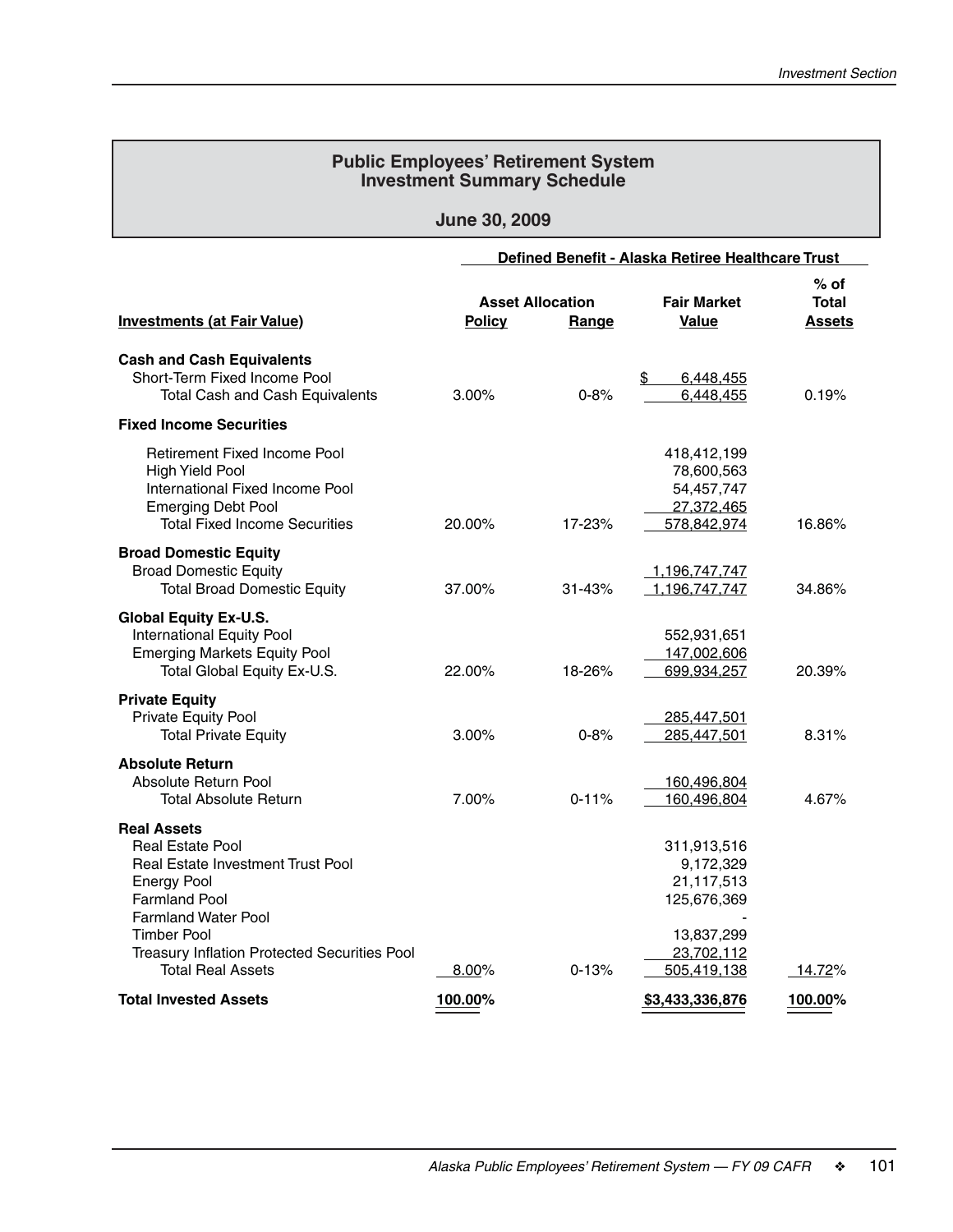|                                                                        | Defined Contribution - Health Reimbursement Arrangement |                         |                          |                        |
|------------------------------------------------------------------------|---------------------------------------------------------|-------------------------|--------------------------|------------------------|
|                                                                        |                                                         | <b>Asset Allocation</b> | <b>Fair Market</b>       | $%$ of<br><b>Total</b> |
| <b>Investments (at Fair Value)</b>                                     | Policy                                                  | Range                   | Value                    | <b>Assets</b>          |
| <b>Cash and Cash Equivalents</b>                                       |                                                         |                         |                          |                        |
| Short-Term Fixed Income Pool<br><b>Total Cash and Cash Equivalents</b> | $0.00\%$                                                | $0 - 3%$                | \$<br>117,112<br>117,112 | 0.75%                  |
| <b>Fixed Income Securities</b>                                         |                                                         |                         |                          |                        |
| Retirement Fixed Income Pool                                           |                                                         |                         | 2,056,107                |                        |
| High Yield Pool<br>International Fixed Income Pool                     |                                                         |                         | 287,516                  |                        |
| <b>Emerging Debt Pool</b>                                              |                                                         |                         | 284,983<br>63,041        |                        |
| <b>Total Fixed Income Securities</b>                                   | 18.00%                                                  | 15-21%                  | 2,691,647                | 17.17%                 |
| <b>Broad Domestic Equity</b>                                           |                                                         |                         |                          |                        |
| <b>Broad Domestic Equity</b>                                           |                                                         |                         | 5,306,973                |                        |
| <b>Total Broad Domestic Equity</b>                                     | 34.00%                                                  | 28-40%                  | 5,306,973                | 33.86%                 |
| <b>Global Equity Ex-U.S.</b>                                           |                                                         |                         |                          |                        |
| International Equity Pool                                              |                                                         |                         | 2,359,432                |                        |
| <b>Emerging Markets Equity Pool</b>                                    |                                                         |                         | 774,586                  |                        |
| Total Global Equity Ex-U.S.                                            | 20.00%                                                  | 16-24%                  | 3,134,018                | 20.00%                 |
| <b>Private Equity</b>                                                  |                                                         |                         |                          |                        |
| <b>Private Equity Pool</b>                                             |                                                         |                         | 1,068,755                |                        |
| <b>Total Private Equity</b>                                            | 7.00%                                                   | $0 - 12%$               | 1,068,755                | 6.82%                  |
| <b>Absolute Return</b>                                                 |                                                         |                         |                          |                        |
| Absolute Return Pool                                                   |                                                         |                         | 962,259                  |                        |
| Total Absolute Return                                                  | 6.00%                                                   | $0 - 10%$               | 962,259                  | 6.14%                  |
| <b>Real Assets</b>                                                     |                                                         |                         |                          |                        |
| Real Estate Pool                                                       |                                                         |                         | 1,088,916                |                        |
| Real Estate Investment Trust Pool                                      |                                                         |                         | 150,675                  |                        |
| <b>Energy Pool</b>                                                     |                                                         |                         | 157,616                  |                        |
| <b>Farmland Pool</b>                                                   |                                                         |                         | 154,154                  |                        |
| <b>Farmland Water Pool</b><br><b>Timber Pool</b>                       |                                                         |                         | 357,620                  |                        |
| Treasury Inflation Protected Securities Pool                           |                                                         |                         | 482,669                  |                        |
|                                                                        |                                                         |                         |                          |                        |
| <b>Total Real Assets</b>                                               | 15.00%                                                  | $0 - 20%$               | 2,391,650                | 15.26%                 |
| <b>Total Invested Assets</b>                                           | 100.00%                                                 |                         | \$15,672,414             | 100.00%                |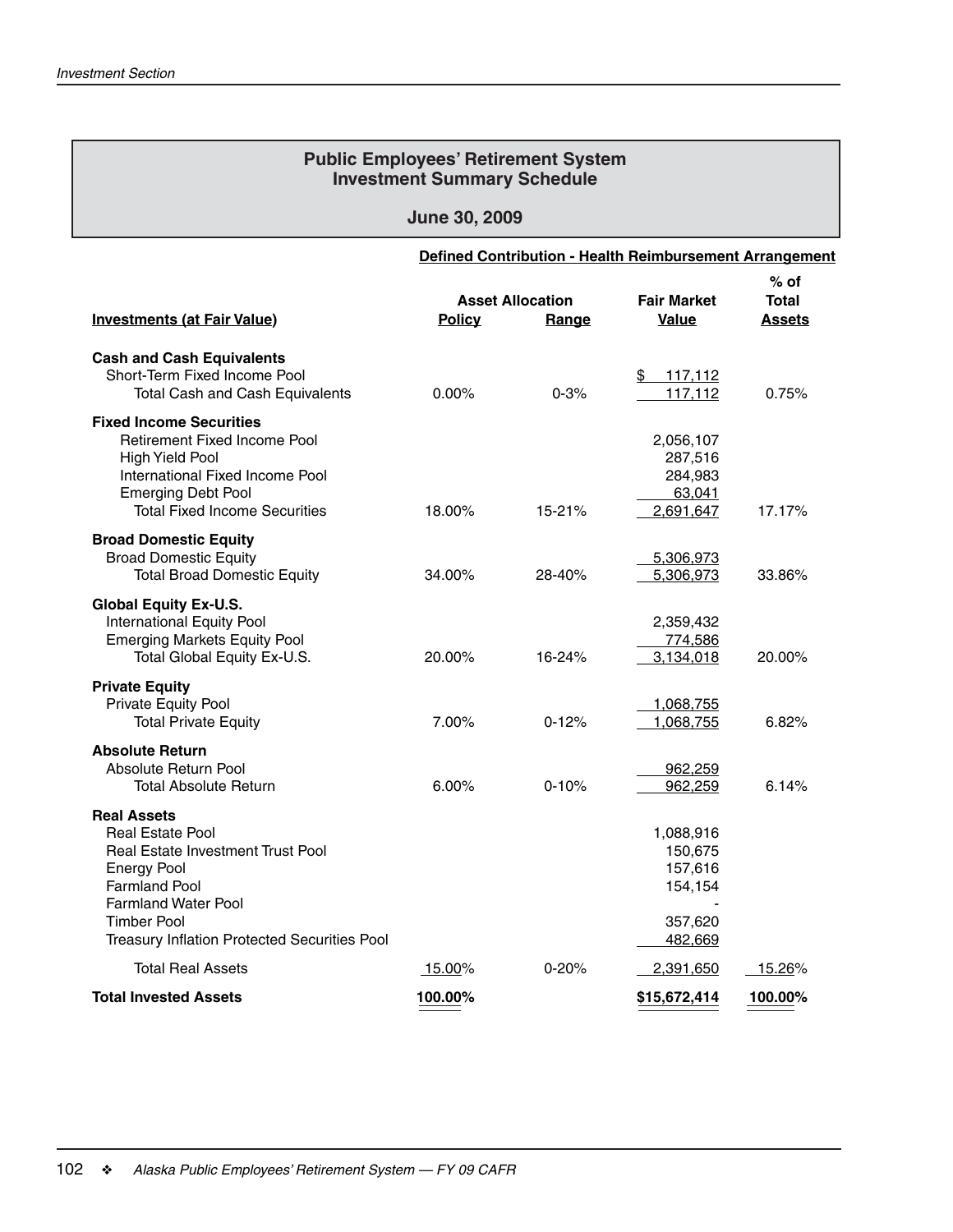|                                                                                                                                                                                                                                                                  | Defined Contribution - Occupational Death & Disability |                                  |                                                                      |                                |
|------------------------------------------------------------------------------------------------------------------------------------------------------------------------------------------------------------------------------------------------------------------|--------------------------------------------------------|----------------------------------|----------------------------------------------------------------------|--------------------------------|
| <b>Investments (at Fair Value)</b>                                                                                                                                                                                                                               | <b>Policy</b>                                          | <b>Asset Allocation</b><br>Range | <b>Fair Market</b><br><b>Value</b>                                   | % of<br>Total<br><b>Assets</b> |
| <b>Cash and Cash Equivalents</b><br>Short-Term Fixed Income Pool<br><b>Total Cash and Cash Equivalents</b>                                                                                                                                                       | 0.00%                                                  | $0 - 3%$                         | \$<br>22,115<br>22,115                                               | 0.86%                          |
| <b>Fixed Income Securities</b><br><b>Retirement Fixed Income Pool</b><br>High Yield Pool<br>International Fixed Income Pool<br><b>Emerging Debt Pool</b><br><b>Total Fixed Income Securities</b>                                                                 | 18.00%                                                 | 15-21%                           | 339,041<br>47,241<br>46,824<br>10,359<br>443,465                     | 17.20%                         |
| <b>Broad Domestic Equity</b><br><b>Broad Domestic Equity</b><br><b>Total Broad Domestic Equity</b>                                                                                                                                                               | 34.00%                                                 | 28-40%                           | 873,268<br>873,268                                                   | 33.89%                         |
| <b>Global Equity Ex-U.S.</b><br><b>International Equity Pool</b><br><b>Emerging Markets Equity Pool</b><br>Total Global Equity Ex-U.S.                                                                                                                           | 20.00%                                                 | 16-24%                           | 387,498<br>127,278<br>514,776                                        | 19.97%                         |
| <b>Private Equity</b><br>Private Equity Pool<br><b>Total Private Equity</b>                                                                                                                                                                                      | 7.00%                                                  | $0 - 12%$                        | 175,606<br>175,606                                                   | 6.81%                          |
| <b>Absolute Return</b><br>Absolute Return Pool                                                                                                                                                                                                                   |                                                        |                                  | 158,115                                                              |                                |
| <b>Total Absolute Return</b>                                                                                                                                                                                                                                     | 6.00%                                                  | $0 - 10%$                        | 158,115                                                              | 6.13%                          |
| <b>Real Assets</b><br><b>Real Estate Pool</b><br>Real Estate Investment Trust Pool<br><b>Energy Pool</b><br><b>Farmland Pool</b><br><b>Farmland Water Pool</b><br><b>Timber Pool</b><br>Treasury Inflation Protected Securities Pool<br><b>Total Real Assets</b> | $5.00\%$                                               | $0 - 20%$                        | 178,923<br>24,759<br>25,898<br>25,341<br>56,028<br>79,317<br>390,226 | 15.14%                         |
| <b>Total Invested Assets</b>                                                                                                                                                                                                                                     | 100.00%                                                |                                  | 2,577,611                                                            | 100.00%                        |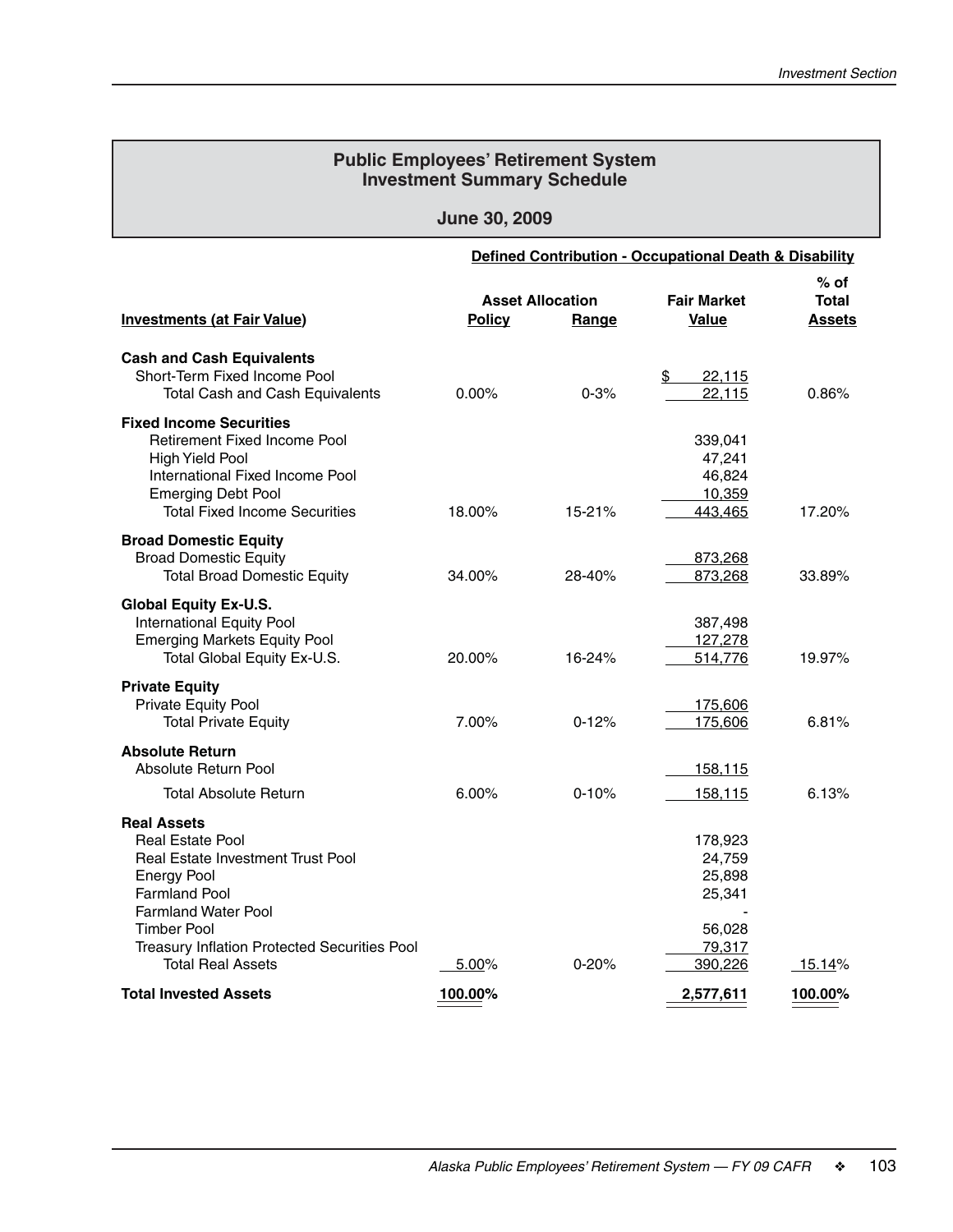**June 30, 2009**

|                                                    | <b>Defined Contribution - Retiree Medical Plan</b> |                         |                     |               |
|----------------------------------------------------|----------------------------------------------------|-------------------------|---------------------|---------------|
|                                                    |                                                    |                         |                     | $%$ of        |
|                                                    |                                                    | <b>Asset Allocation</b> | Fair                | <b>Total</b>  |
| <u>Investments (at Fair Value)</u>                 | <b>Policy</b>                                      | Range                   | <b>Market Value</b> | <b>Assets</b> |
| <b>Cash and Cash Equivalents</b>                   |                                                    |                         |                     |               |
| Short-Term Fixed Income Pool                       |                                                    |                         | S<br>29.897         |               |
| <b>Total Cash and Cash Equivalents</b>             | $0.00\%$                                           | $0 - 3%$                | 29,897              | 0.68%         |
| <b>Fixed Income Securities</b>                     |                                                    |                         |                     |               |
| <b>Retirement Fixed Income Pool</b>                |                                                    |                         | 581,818             |               |
| <b>High Yield Pool</b>                             |                                                    |                         | 81,305              |               |
| International Fixed Income Pool                    |                                                    |                         | 80,594              |               |
| <b>Emerging Debt Pool</b>                          |                                                    |                         | 17,828              |               |
| <b>Total Fixed Income Securities</b>               | 18.00%                                             | 15-21%                  | 761,545             | 17.20%        |
| <b>Broad Domestic Equity</b>                       |                                                    |                         |                     |               |
| <b>Broad Domestic Equity</b>                       |                                                    |                         | 1,501,668           |               |
| <b>Total Broad Domestic Equity</b>                 | 34.00%                                             | 28-40%                  | 1,501,668           | 33.91%        |
| <b>Global Equity Ex-U.S.</b>                       |                                                    |                         |                     |               |
| International Equity Pool                          |                                                    |                         | 666,693             |               |
| <b>Emerging Markets Equity Pool</b>                |                                                    |                         | 219,044             |               |
| Total Global Equity Ex-U.S.                        | 20.00%                                             | 16-24%                  | 885,737             | 20.00%        |
| <b>Private Equity</b>                              |                                                    |                         |                     |               |
| Private Equity Pool                                |                                                    |                         | 302,238             |               |
| <b>Total Private Equity</b>                        | 7.00%                                              | $0 - 12%$               | 302,238             | 6.82%         |
| <b>Absolute Return</b>                             |                                                    |                         |                     |               |
| Absolute Return Pool                               |                                                    |                         | 272,117             |               |
| <b>Total Absolute Return</b>                       | 6.00%                                              | $0 - 10%$               | 272,117             | 6.14%         |
| <b>Real Assets</b>                                 |                                                    |                         |                     |               |
| Real Estate Pool                                   |                                                    |                         | 307,940             |               |
| Real Estate Investment Trust Pool                  |                                                    |                         | 42,609              |               |
| <b>Energy Pool</b>                                 |                                                    |                         | 44,570              |               |
| <b>Farmland Pool</b><br><b>Farmland Water Pool</b> |                                                    |                         | 43,594              |               |
| <b>Timber Pool</b>                                 |                                                    |                         | 100,329             |               |
| Treasury Inflation Protected Securities Pool       |                                                    |                         | <u>136,488</u>      |               |
| <b>Total Real Assets</b>                           | 15.00%                                             | $0 - 20%$               | 675,530             | 15.25%        |
| <b>Total Invested Assets</b>                       | 100.00%                                            |                         | 4,428,732           | 100.00%       |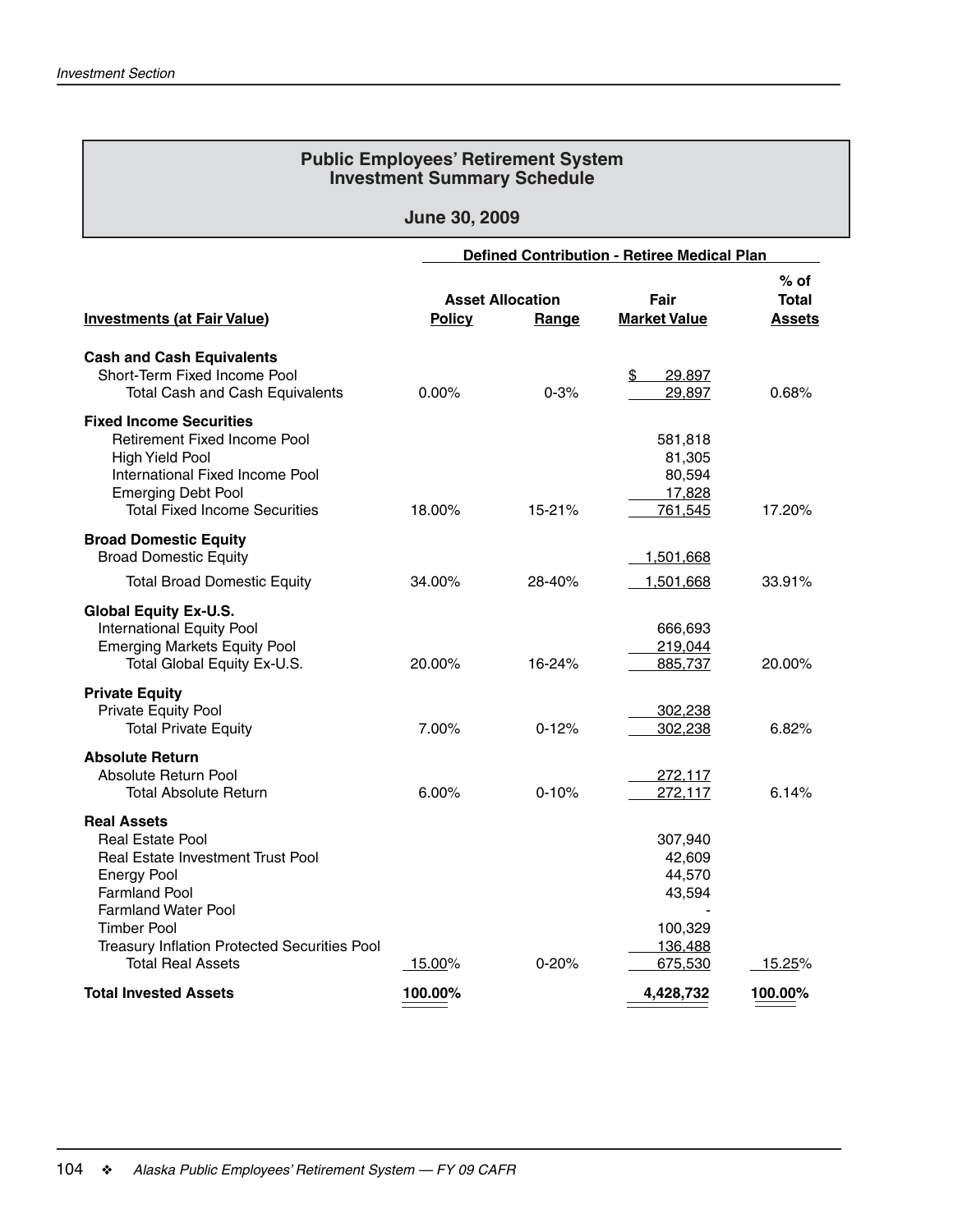| <b>Public Employees' Retirement System</b><br><b>Recaptured Commission Fees</b><br>Year Ended June 30, 2009 |                                                       |                                                                                                         |                                                                                                                                                                                                                                                                                                                                                                                                                                                                                                                                                                                                                                                                                                                                                                                                                                  |  |  |
|-------------------------------------------------------------------------------------------------------------|-------------------------------------------------------|---------------------------------------------------------------------------------------------------------|----------------------------------------------------------------------------------------------------------------------------------------------------------------------------------------------------------------------------------------------------------------------------------------------------------------------------------------------------------------------------------------------------------------------------------------------------------------------------------------------------------------------------------------------------------------------------------------------------------------------------------------------------------------------------------------------------------------------------------------------------------------------------------------------------------------------------------|--|--|
| <b>Fixed</b><br><b>Income</b>                                                                               | <b>Domestic</b><br><b>Equity</b>                      | International<br><b>Equity</b>                                                                          | <b>Total</b>                                                                                                                                                                                                                                                                                                                                                                                                                                                                                                                                                                                                                                                                                                                                                                                                                     |  |  |
| \$8,515                                                                                                     | 250,074                                               | 48,812                                                                                                  | 307,401                                                                                                                                                                                                                                                                                                                                                                                                                                                                                                                                                                                                                                                                                                                                                                                                                          |  |  |
| equity transactions.                                                                                        | obligation to achieve best execution of transactions. | and mark-ups on trades (placed through the State Street broker network) flow directly back to the fund. | The ARMB's Commission Recapture program has been in place since 1995, first working with various brokers then<br>switching to the State Street program in 2005. Under a commission recapture program a portion of the commissions<br>The program allows managers to place trades for commission recapture purposes. The ARMB has established<br>direction percentages for the managers to strive for, but is only requiring best efforts to meet them given their fiduciary<br>The current rebate arrangement with State Street Global Markets is: 80% of the brokerage commissions earned<br>in executing domestic equity transactions; 72% of the brokerage commissions earned in executing domestic equity<br>transactions via correspondent brokers; and, 60% of the brokerage commissions earned in executing international |  |  |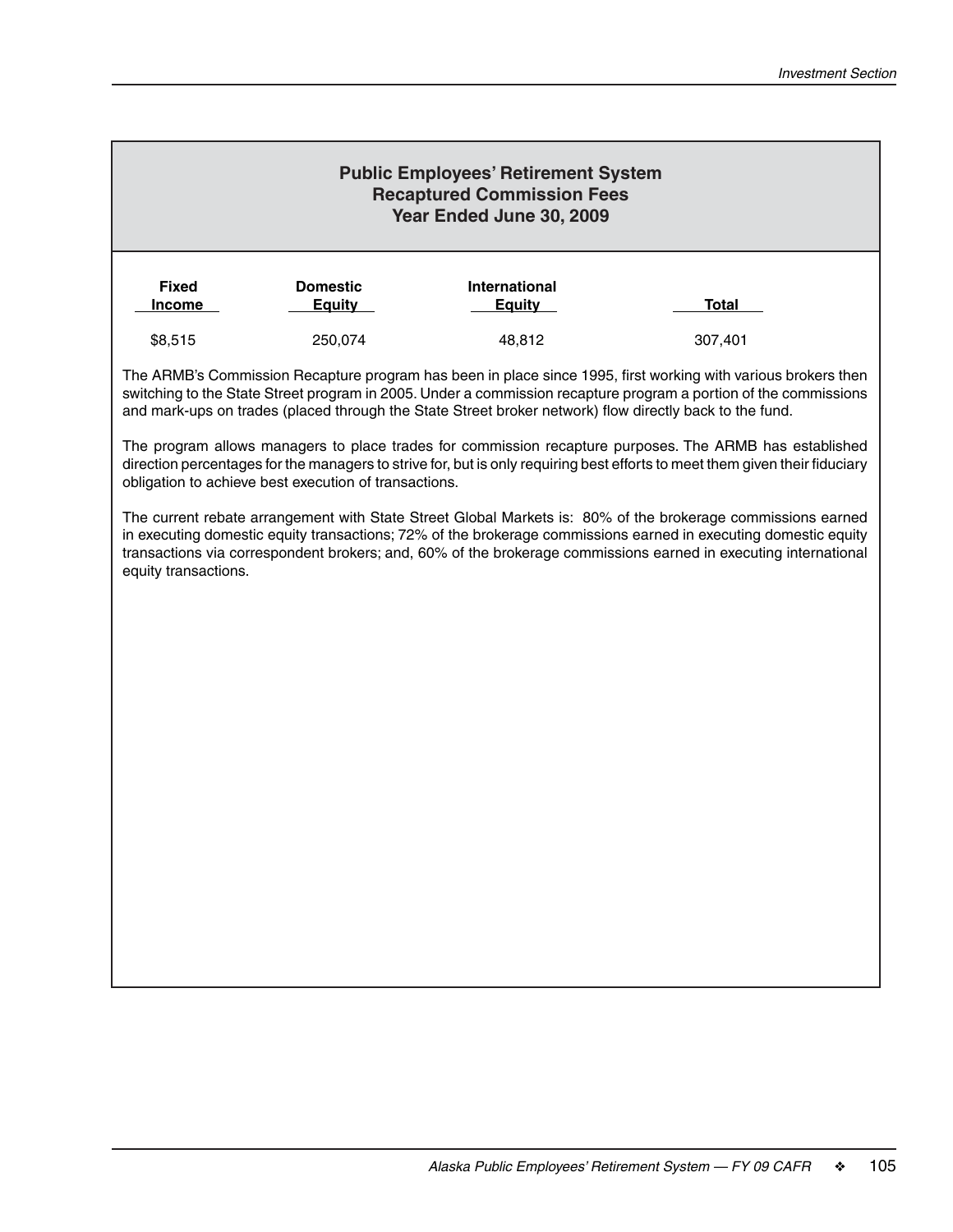

This page intentionally left blank.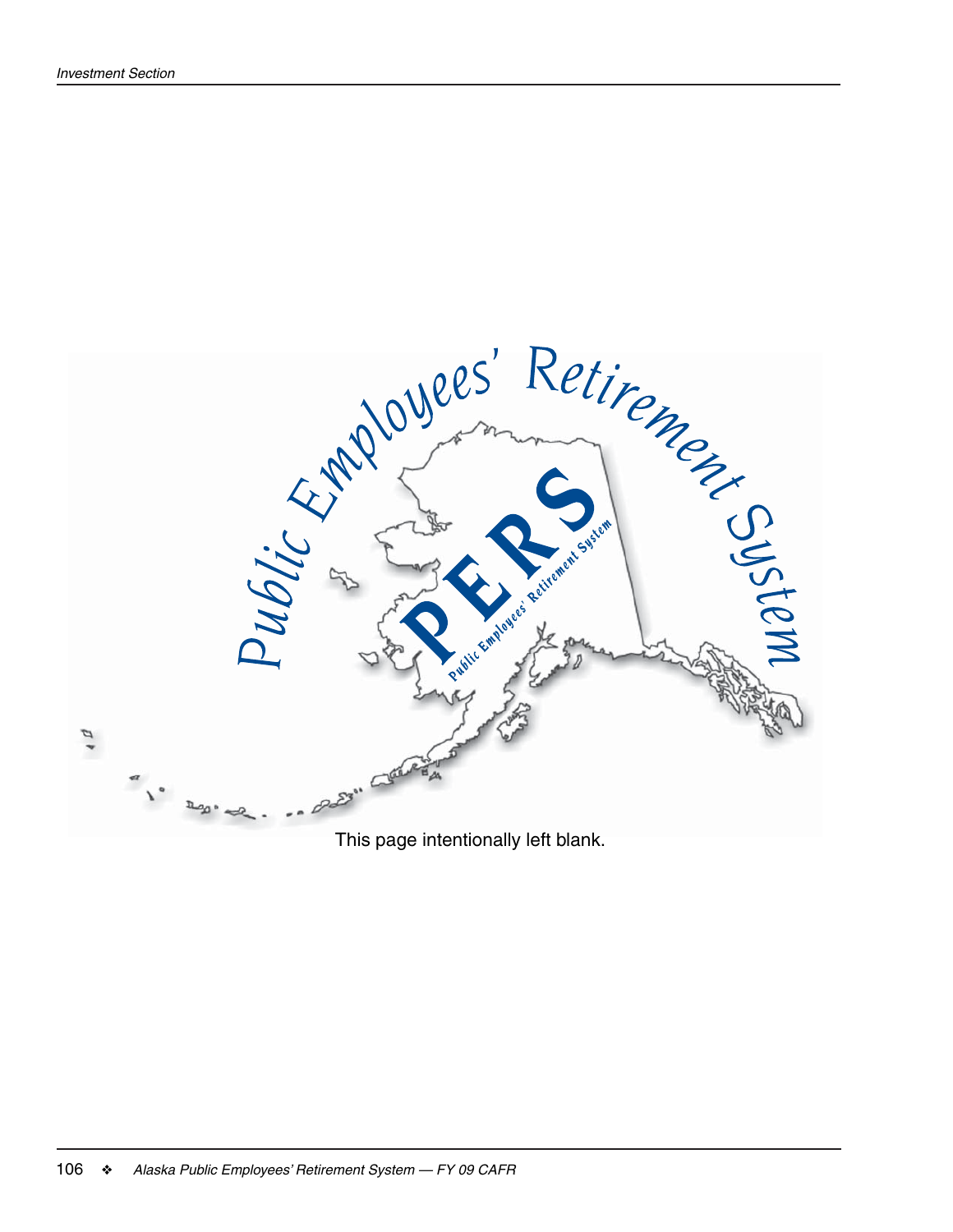

# **ACTUARIAL SECTION**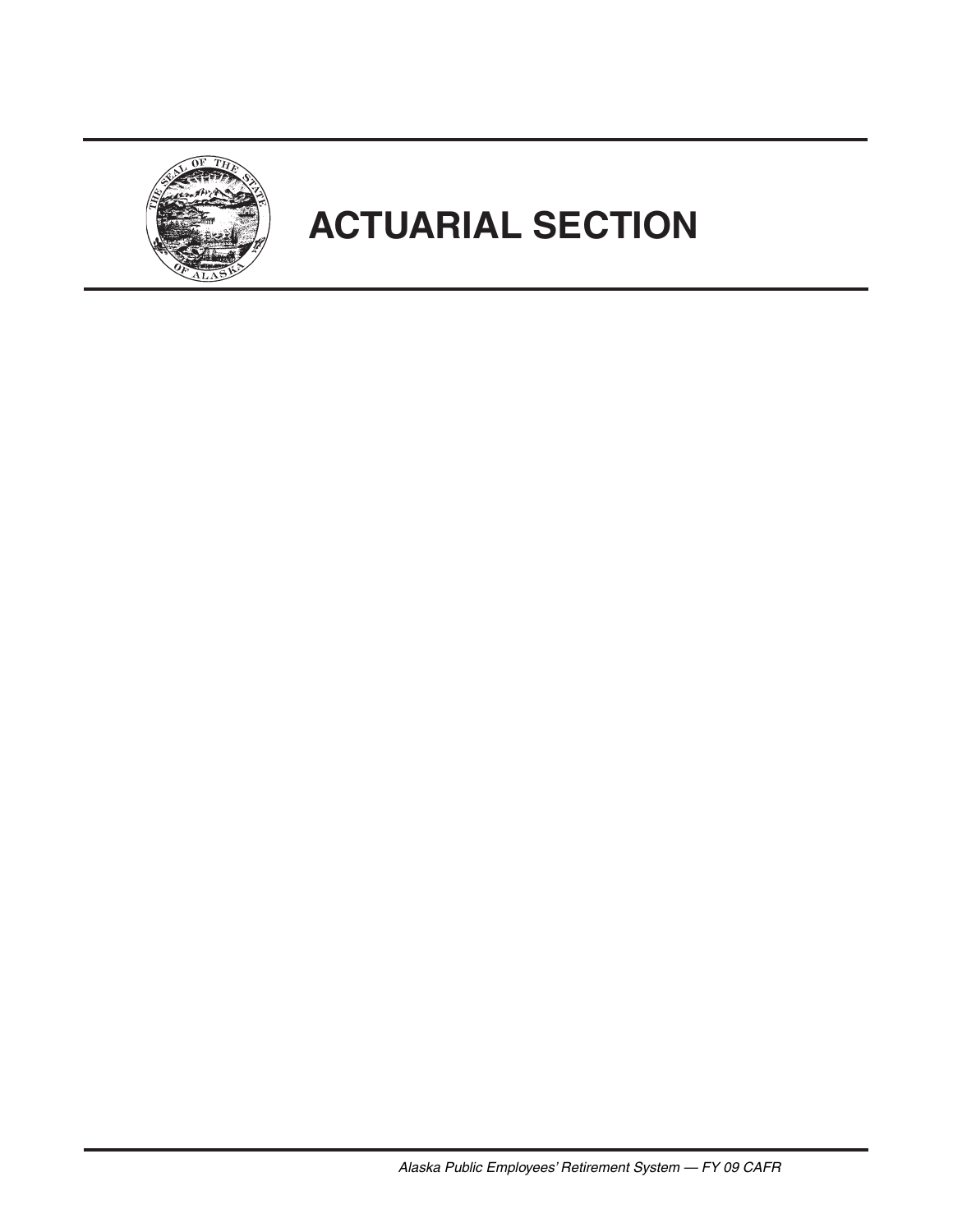

This page intentionally left blank.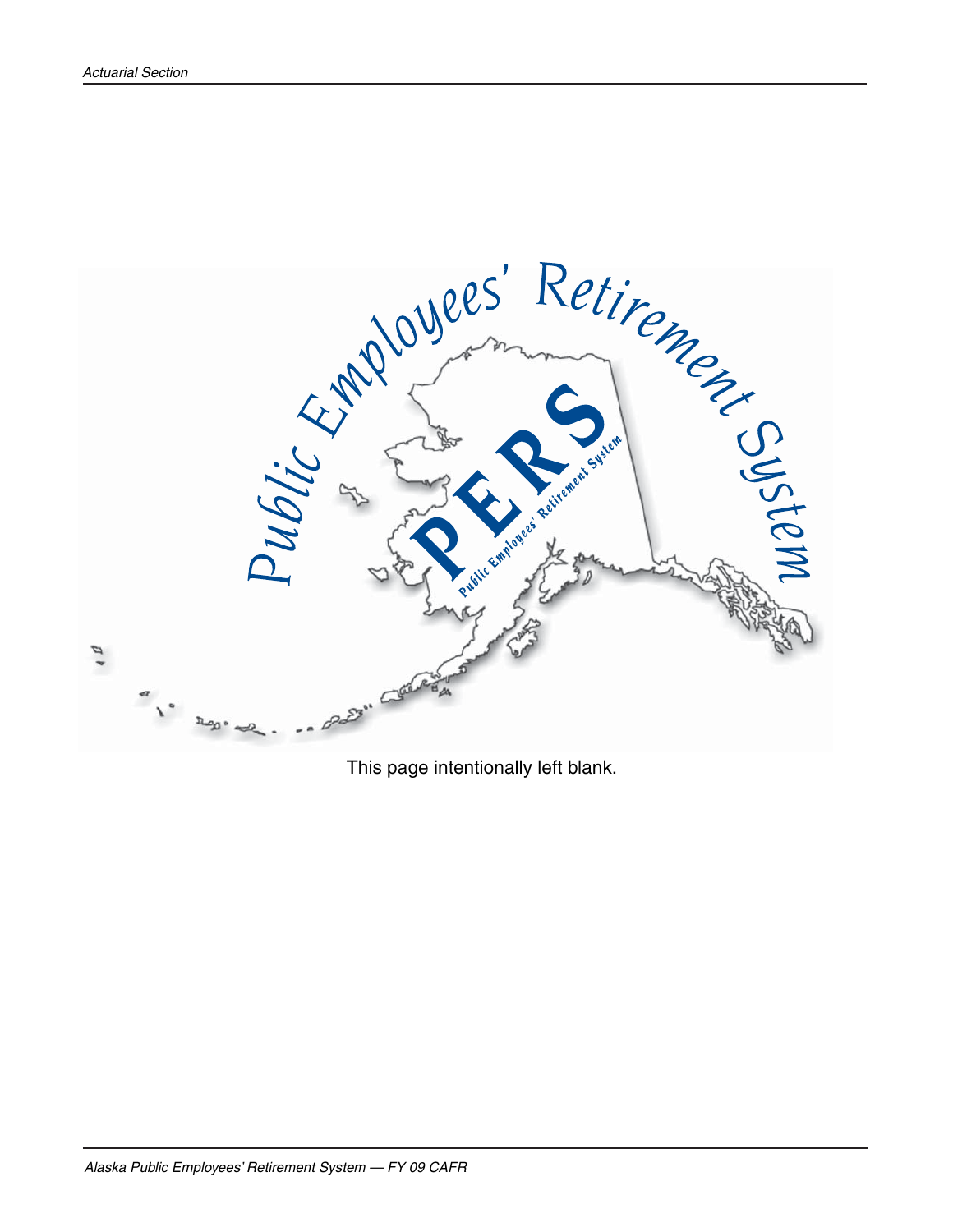

August 27, 2009

State of Alaska The Alaska Retirement Management Board The Department of Revenue, Treasury Division The Department of Administration, Division of Retirement and Benefits P.O. Box 110203 Juneau, AK 99811-0203

Dear Members of The Alaska Retirement Management Board, The Department of Revenue and The Department of Administration:

#### **Actuarial Certification**

The annual actuarial valuation required for the State of Alaska Public Employees' Retirement System has been prepared as of June 30, 2008 by Buck Consultants. The purposes of the report include:

- (1) a presentation of the valuation results of the System as of June 30, 2008;
- (2) a review of experience under the System for the year ended June 30, 2008;
- (3) a determination of the appropriate contribution rate for all employers in the System, including additional State contributions pursuant to SB 125, which will be applied for the fiscal year ending June 30, 2011; and
- (4) the provision of reporting and disclosure information for financial statements, governmental agencies, and other interested parties.

The following schedules that we have prepared are included in this report:

- (1) Summary of actuarial assumptions and methods (Section 2.3)
- (2) Schedule of active member valuation data (Section 2.2(d) and (f))
- (3) Schedule of benefit recipients added to and removed from rolls (Section 2.2(p) and 2.2(q))
- (4) Solvency test (Section 3.3)
- (5) Analysis of financial experience (Section 3.1)
- (6) Summary of GASB No. 25 and 43 disclosure information (Section 3.2)

Tabor Center, 1200 17<sup>th</sup> Street, Suite 1200 · Denver, CO 80202 720.359.7700 720.359.7701 (fax)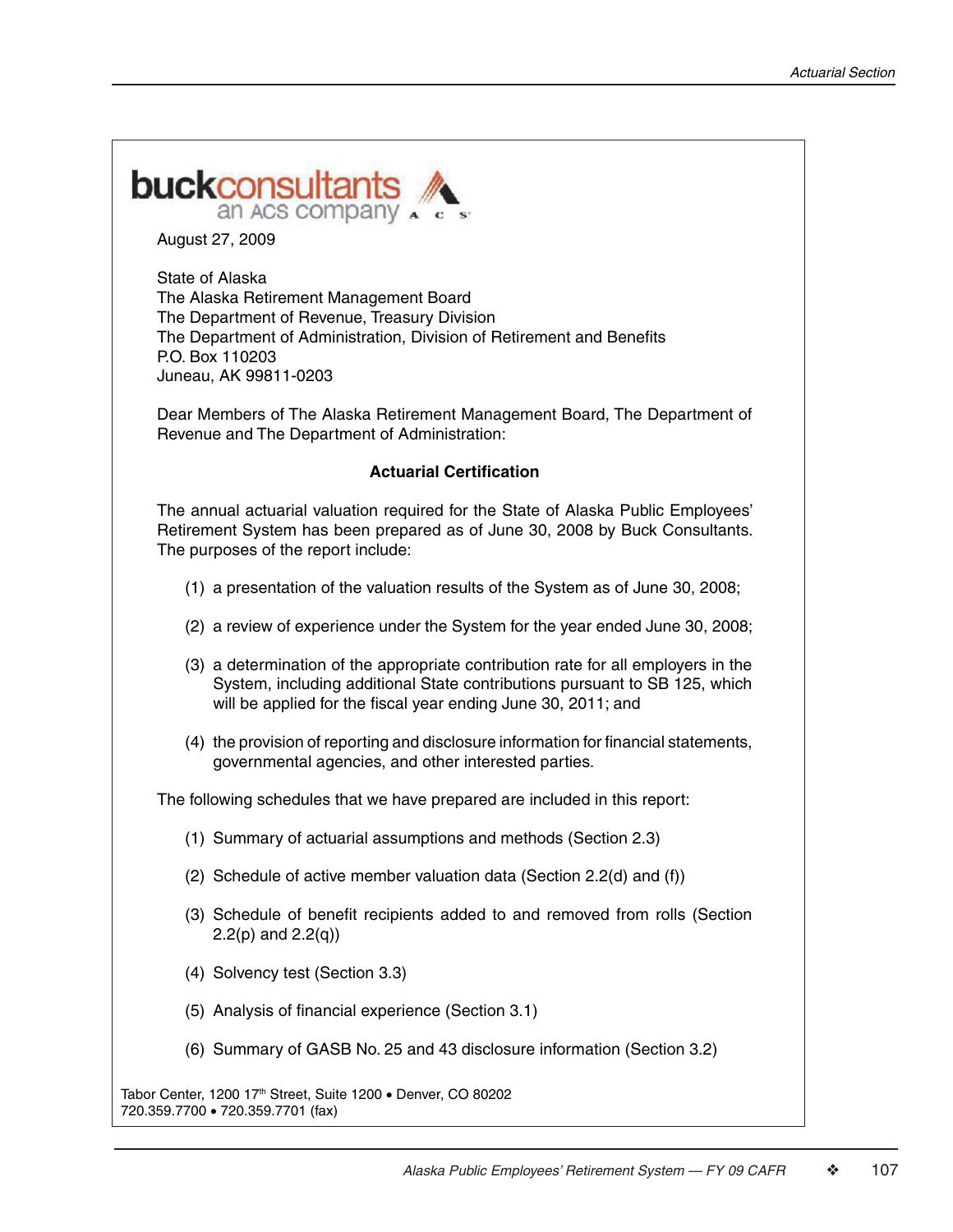The Alaska Retirement Management Board, The Department of Revenue, and The Department of Administration August 27, 2009 Page 2

In preparing this valuation, we have employed generally accepted actuarial methods and assumptions, in conjunction with employee data provided to us by the Division of Retirement and Benefits and financial information provided in the financial statements audited by KPMG LLP, to determine a sound value for the System liability. The employee data has not been audited, but it has been reviewed and found to be consistent, both internally and with prior years' data. The actuarial assumptions are based on the results of an experience study presented to and adopted by The Alaska Retirement Management Board (Board) in October 2006. Actuarial methods, medical cost trend, and assumed blended medical premiums were also reviewed and revised during the experience study.

The contribution requirements are determined as a percentage of payroll, and reflect the cost of benefits accruing in FY09 and a fixed 25-year amortization as level percentage of payroll of the initial unfunded accrued liability and subsequent gains/losses. The payroll used to determine the contribution rates is the total payroll of all active members in the system, including those hired after July 1, 2006 who are in the Defined Contribution Retirement (DCR) Plan. The amortization period is set by the Board. Contribution levels are recommended by the Actuary and adopted by the Board each year. The ratio of valuation assets to liabilities increased from 68.0% to 69.5% during the year. This report provides an analysis of the factors that led to the increase. This report also provides a history of the funding ratio of the System.

A summary of the actuarial assumptions and methods is presented in Section 2.3 of this report. The assumptions, when applied in combination, fairly represent past and anticipated future experience of the System.

Future contribution requirements may differ from those determined in the valuation because of:

- (1) differences between actual experience and anticipated experience based on the assumptions;
- (2) changes in actuarial assumptions or methods;
- (3) changes in statutory provisions; or
- (4) differences between the contribution rates determined by the valuation and those adopted by the Board.

This report does not take into account broad declines in U.S. equity and bond prices that have occurred after the valuation date. Taking these into account would have significantly reduced the market and actuarial value of assets shown. The effect of these on any funded ratios and on the final funding calculations is not known. Plan funding and accounting rules generally prohibit reflection of changes in assets and underlying economic conditions that occur after the measurement date.

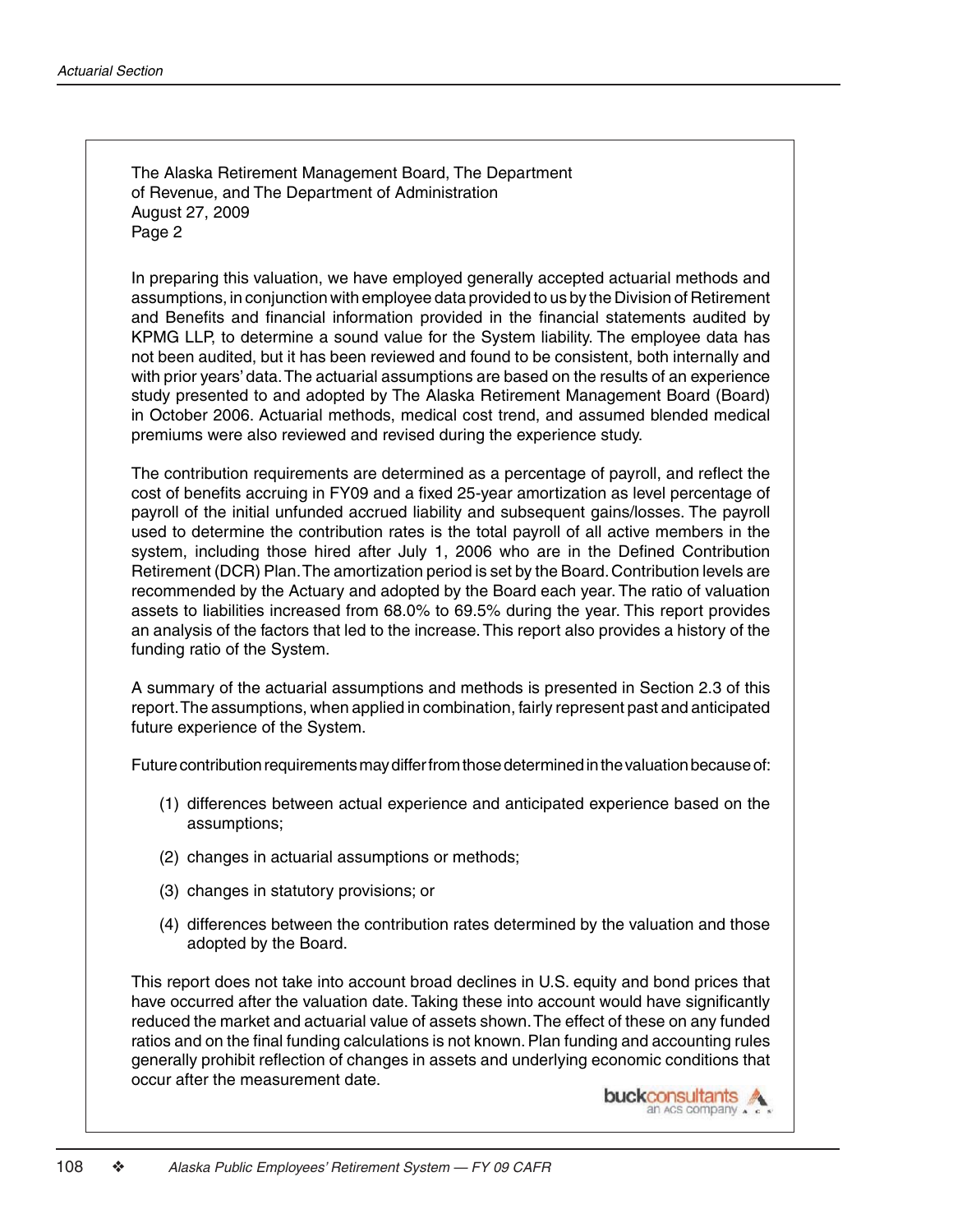The Alaska Retirement Management Board, The Department of Revenue, and The Department of Administration August 27, 2009 Page 3

The undersigned are members of the American Academy of Actuaries and the Society of Actuaries, are fully qualified to provide actuarial services to the State of Alaska, and are available to answer questions regarding this report.

We believe that the assumptions and methods used for funding purposes and for the disclosures presented in this report satisfy the parameter requirements set forth in the Government Accounting Standards Board (GASB) Statement Nos. 25 and 43.

We believe that this report conforms with the requirements of the Alaska statutes, and where applicable, other federal and accounting laws, regulations and rules, as well as generally accepted actuarial principles and practices.

Sincerely,

H Slockins

Principal, Consulting Actuary Director, Consulting Actuary

Mihidde

David H. Slishinsky, ASA, EA, MAAA Michelle Reding DeLange, FSA, EA, MAAA

The undersigned actuary is responsible for all assumptions related to the average annual per capita health claims cost and the health care cost trend rates, and hereby affirms her qualification to render opinions in such matters, in accordance with the qualification standards of the American Academy of Actuaries.

Melisse a Brooth

Melissa Bissett, FSA, MAAA Senior Consultant, Health & Productivity

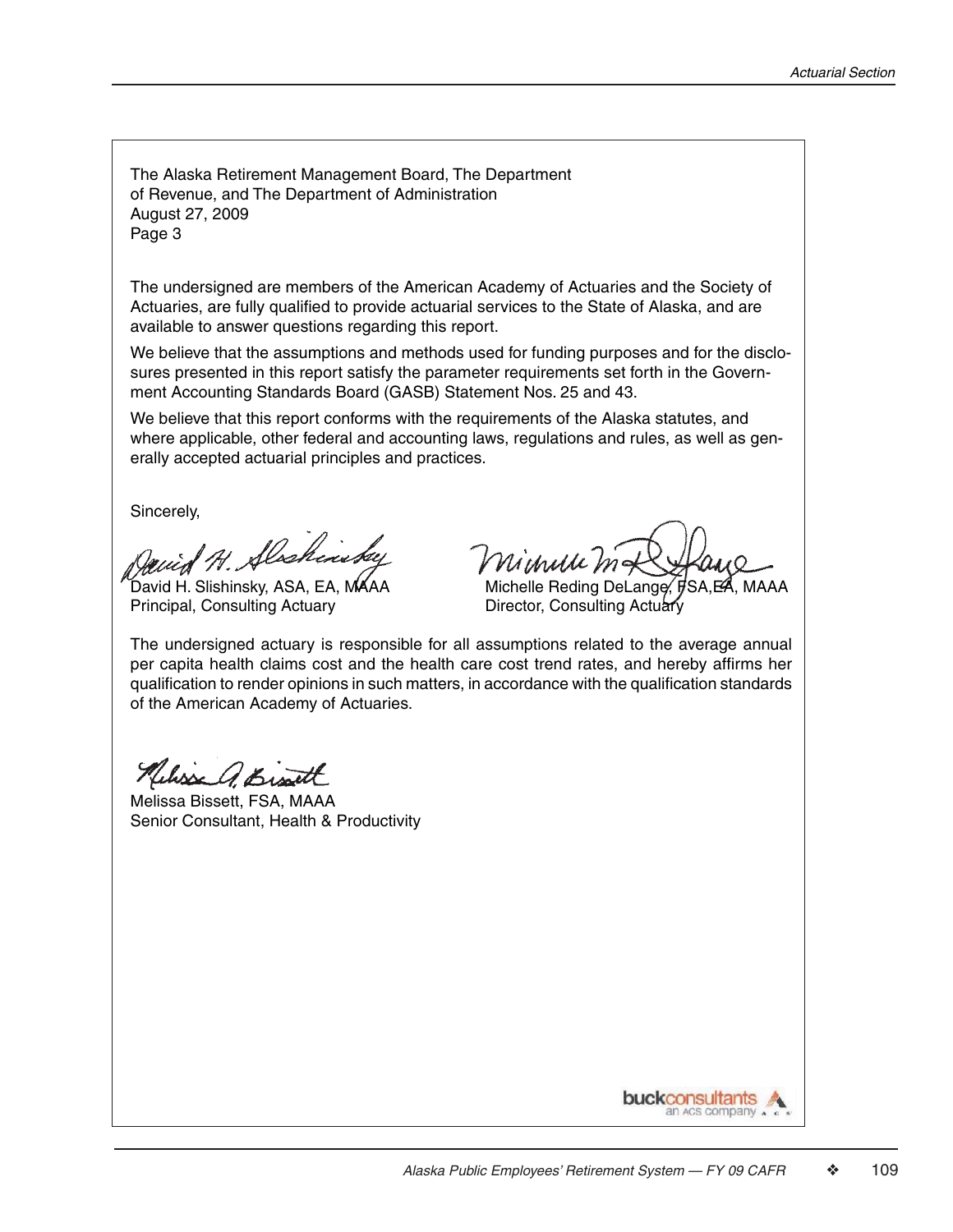The demographic and economic assumptions used in the June 30, 2008 valuation are described below. Unless noted otherwise, these assumptions were adopted by the Board in October 2006. These assumptions were the result of an experience study performed as of June 30, 2005. The funding method used in this valuation was adopted by the Board in October 2006. The asset smoothing method used to determine valuation assets was changed effective June 30, 2002.

Benefits valued are those delineated in Alaska State statutes as of the valuation date. Changes in State statutes effective after the valuation date are not taken into consideration in setting the assumptions and methods.

## **Valuation of Liabilities**

## **A. Actuarial Method -** Entry Age Actuarial Cost

Liabilities and contributions shown in the report are computed using the Entry Age Actuarial Cost method of funding. Any funding surpluses or unfunded accrued liability is amortized over 25 years as a level percent of pay. Payroll is assumed to increase by the payroll growth assumption per year for this purpose. State statutes allow the contribution rate to be determined on payroll for all members, defined benefit and defined contribution member payroll combined. However, for GASB disclosure requirements, the net amortization period will not exceed 30 years and the level dollar amortization method is used since the defined benefit plan membership was closed effective July 1, 2006.

Projected pension and postemployment healthcare benefits were determined for all active members. Cost factors designed to produce annual costs as a constant percentage of each member's expected compensation in each year for pension benefits (constant dollar amount for healthcare benefits) from the assumed entry age to the assumed retirement age were applied to the projected benefits to determine the normal cost (the portion of the total cost of the plan allocated to the current year under the method). The normal cost is determined by summing intermediate results for active members and determining an average normal cost rate which is then related to the total payroll of active members. The actuarial accrued liability for active members (the portion of the total cost of the plan allocated to prior years under the method) was determined as the excess of the actuarial present value of projected benefits over the actuarial present value of future normal costs.

The actuarial accrued liability for retired members and their beneficiaries currently receiving benefits, terminated vested members and disabled members not yet receiving benefits was determined as the actuarial present value of the benefits expected to be paid. No future normal costs are payable for these members.

The actuarial accrued liability under this method at any point in time is the theoretical amount of the fund that would have been accumulated had annual contributions equal to the normal cost been made in prior years (it does not represent the liability for benefits accrued to the valuation date). The unfunded actuarial accrued liability is the excess of the actuarial accrued liability over the actuarial value of plan assets measured on the valuation date.

Under this method, experience gains or losses, i.e., decreases or increases in accrued liabilities attributable to deviations in experience from the actuarial assumptions, adjust the unfunded actuarial accrued liability.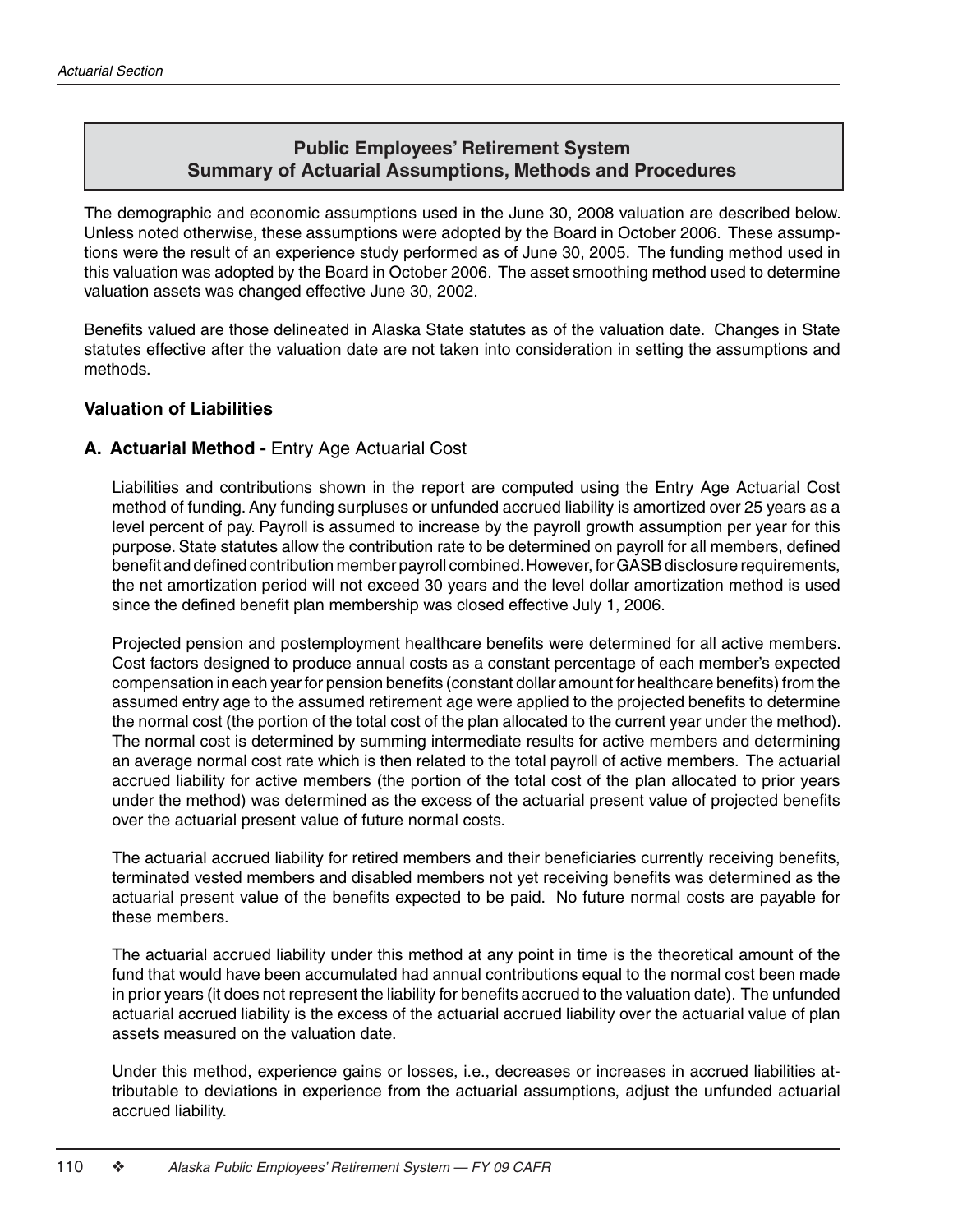## **Changes in Methods from the Prior Valuation**

There were no changes in methods from the prior valuation, except for any described in the healthcare sections below.

## **B. Valuation of Assets**

Effective June 30, 2002, the asset valuation method recognizes 20% of the investment gain or loss in each of the current and preceding four years. This method was phased in over the next five years. All assets are valued at market value. Assets are accounted for on an accrued basis and are taken directly from financial statements audited by KPMG LLP. Valuation assets are constrained to a range of 80% to 120% of the market value of assets.

## **C. Valuation of Medical Benefits**

This section outlines the detailed methodology used to develop the initial per capita claims cost rates for the State of Alaska Public Employees' Retirement System postemployment healthcare plan. Note that methodology reflects the results of our Experience Study for the period July 1, 2001 to June 30, 2005.

Base claims cost rates are incurred healthcare costs expressed as a rate per member per year. Ideally, claims cost rates should be derived for each significant component of cost that can be expected to require differing projection assumptions or methods, i.e., medical claims, prescription drug claims, administrative costs, etc. Separate analysis is limited by the availability and credibility of cost and enrollment data for each component of cost. This valuation reflects non-prescription claims separated by Medicare status, including eligibility for free Part A coverage. Prescription costs are analyzed separately as in prior valuations. Administrative costs are assumed in the final per capita claims cost rates used for valuation purposes, as described below. Analysis to date on Medicare Part A coverage is limited since Part A coverage is not available by individual, nor is this status incorporated into historical claim data.

We analyzed Aetna and Premera management level reporting for calendar 2005 through fiscal 2008, as well as Aetna and Premera claim level data for calendar 2004-2006, and fiscal years 2007 and 2008, and derived recommended base claims cost rates as described in the following steps:

- 1. Based on analysis described in our Experience Study, dental, vision and audio claims (DVA) are excluded from data analyzed for this valuation.
- 2. Available management level reporting does not show claims or enrollment separately for Medicare and non-Medicare plan participants, but does include overall statistics as to the percentage of claims and enrollment attributable to both groups. Claim level reporting and the State's approved RDS listing from Medicare were used to augment cost data by Medicare status.
- 3. Alaska retirees who do not have 40 quarters of Medicare-covered compensation do not qualify for Medicare Part A coverage free of charge. This is a relatively small and closed group. Medicare was applied to State employment for all employees hired after March 31, 1986. For these "no-Part A" individuals, the State is the primary payer for hospital bills and other Part A services. Thus, claims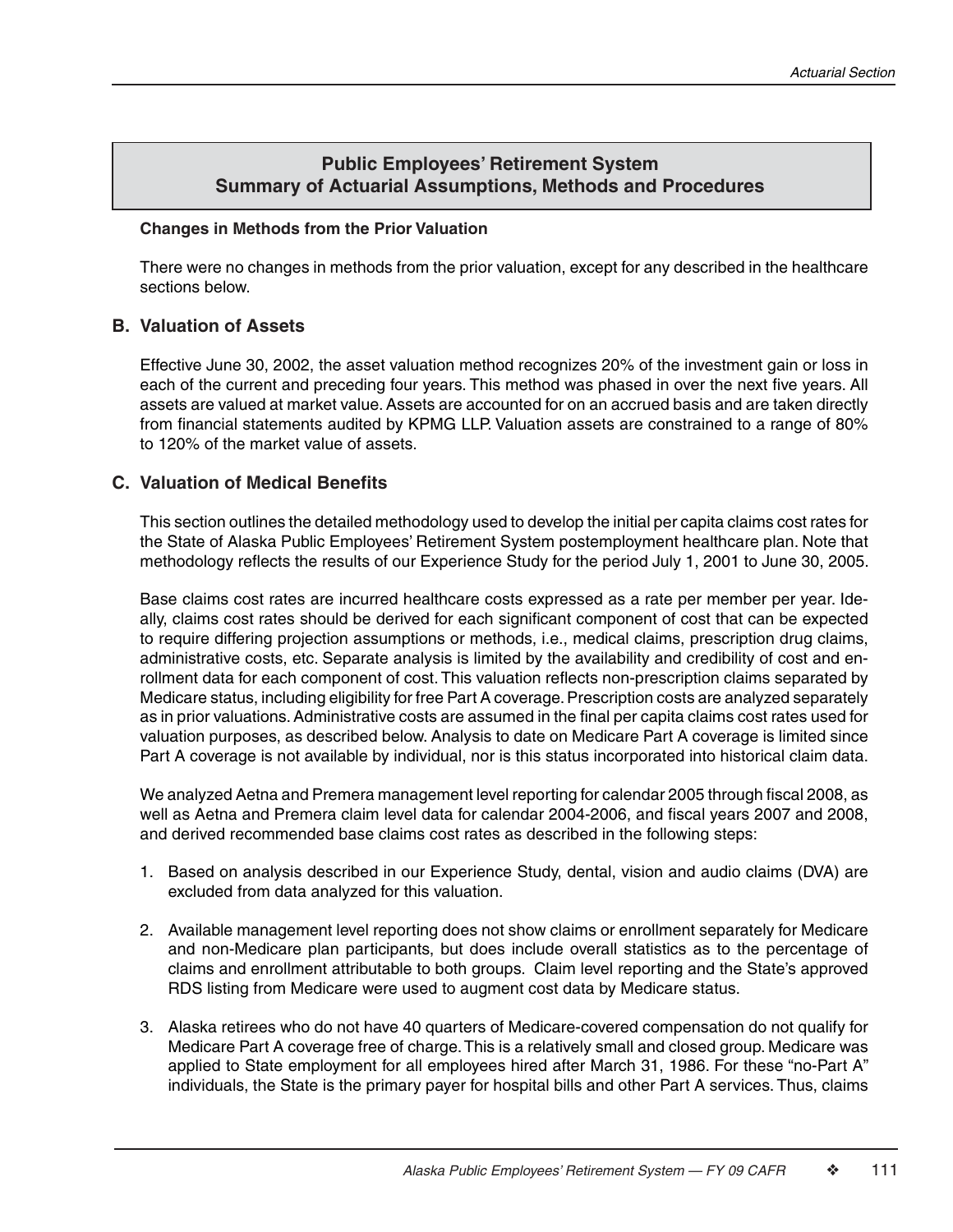costs are higher for the no-Part A group. To date, claim and enrollment experience is not available separately for participants with both Medicare Parts A and B and those with Part B only. Therefore, higher no-Part A claims are spread across the entire retired population and have been applied to future claims of current active employees projected to retire in the future. To the extent that no-Part A claims can be isolated and applied strictly to the appropriate closed group, actuarial accrued liability will be more accurate and will be lower. The larger the no-Part A population, the more accrued liabilities will decrease.

 Current retiree census does not include date of hire, although the Tier indicator does imply that Tier I PERS retirees should probably be considered as no-Part A retirees. After analysis of active employee data, including individual claim records, and accounting for retirees who return to work and therefore pay Medicare taxes, we assume that 4.0% of the active and inactive workforce will not qualify for free Part A coverage when they retire. Similarly, we assume 4.0% of the current Medicare retiree population does not receive Part A coverage.

 All claim cost rates developed from management level reporting have compared to similar rates developed from claim level data.

4. The steps above result in separate paid claims cost rates for medical and prescription benefits for non-Medicare, Medicare Part B only and Medicare Part A&B members for the past four calendar years. Medical claims cost rates reflect differing average ages and levels of Medicare coordination for each group. Prescription claims cost rates reflect differing average ages. We converted paid claim data to incurred cost rates projected from each historical data period to the valuation year using an average of national and Alaska-specific trend factors and developed weighted average incurred claims cost rates. The assumed lag between medical claim incurred and paid dates is approximately 1.78 months for medical claims and 0.6 months for prescription claims. This "trend and blend" methodology differs mechanically from the method used for 2004 and 2005 that essentially averaged three years of paid claims before projecting forward to an incurred basis for the valuation year. During transition to a trended blended average basis, we recommend weighting each year's data in the 5-year experience period at approximately 20%. We also incorporated actual administrative costs that are projected to increase at 5%.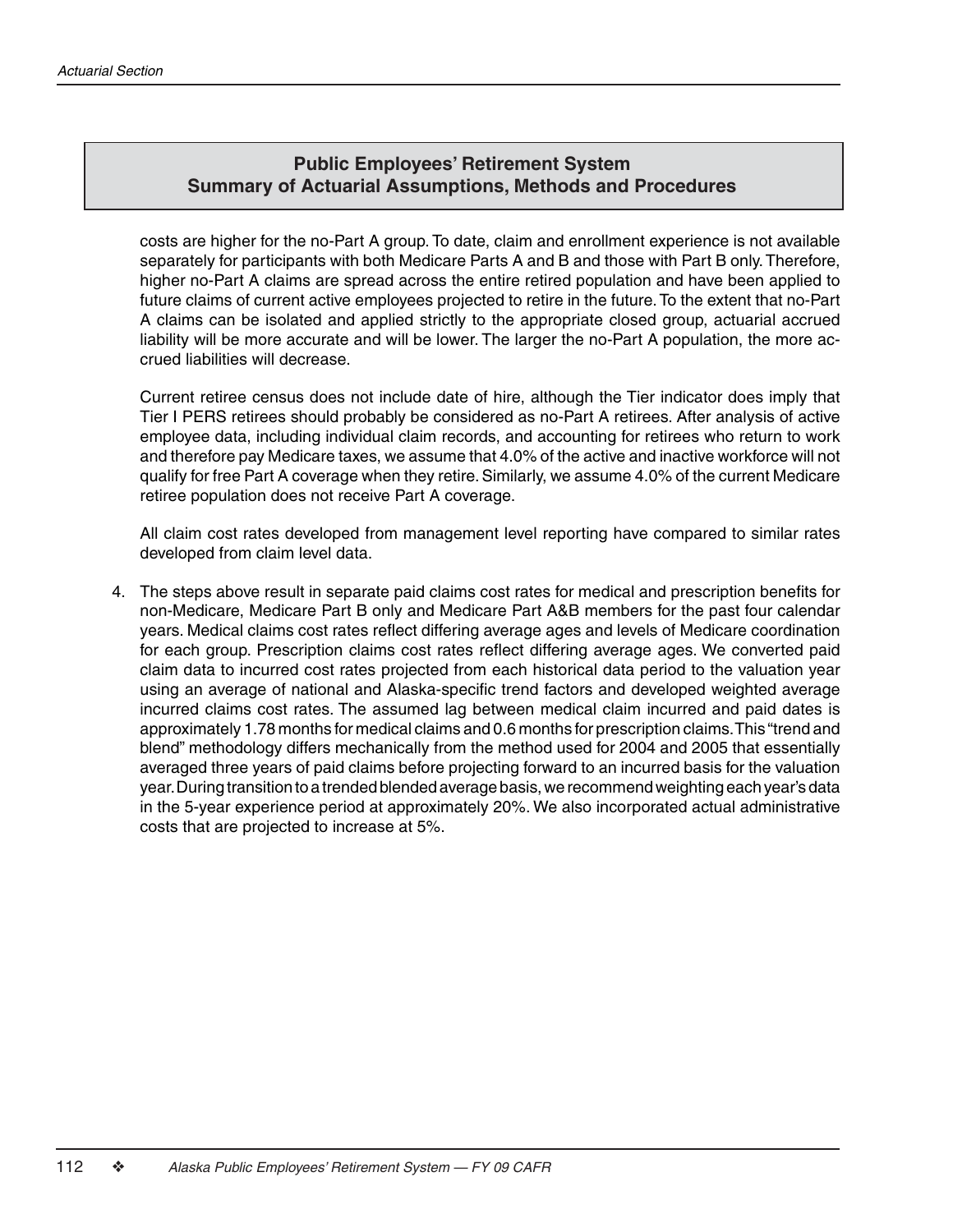## **June 30, 2008 Valuation – FY 2009 Claims Cost Rates**

|                                                                   |                     | <b>Medical</b>         |                           |
|-------------------------------------------------------------------|---------------------|------------------------|---------------------------|
|                                                                   | <b>Pre-Medicare</b> | <b>Medicare</b><br>A&B | <b>Medicare B</b><br>Only |
| <b>Calendar 2005 Paid Claims</b>                                  | \$146,356,647       | \$25,618,571           | \$3,976,509               |
| Membership                                                        | 33,343              | 18,603                 | 979                       |
| Paid Claims Cost Rate                                             | \$4,389             | \$1,377                | \$4,061                   |
| Trend to FY2009                                                   | 1.360               | 1.360                  | 1.360                     |
| FY 2009 Paid Cost Rate                                            | \$5,968             | \$1,872                | \$5,522                   |
| Paid to Incurred Factor**                                         | 1.014               | 1.014                  | 1.014                     |
| FY 2009 Incurred Cost Rate                                        | \$6,054             | \$1,899                | \$5,602                   |
| Calendar 2006 Paid Claims***                                      | \$150,287,171       | \$24,546,905           | \$4,079,223               |
| Membership                                                        | 33,473              | 19,490                 | 1,026                     |
| <b>Paid Claims Cost Rate</b>                                      | \$4,490             | \$1,259                | \$3,977                   |
| Trend to FY2009                                                   | 1.261               | 1.261                  | 1.261                     |
| FY 2009 Paid Cost Rate                                            | \$5,660             | \$1,588                | \$5,013                   |
| Paid to Incurred Factor**                                         | 1.014               | 1.014                  | 1.014                     |
| FY 2009 Incurred Cost Rate                                        | \$5,741             | \$1,611                | \$5,085                   |
| Fiscal 2007 Paid Claims***                                        | \$129,762,975       | \$22,677,328           | \$3,524,812               |
| Membership                                                        | 33,446              | 20,315                 | 1,069                     |
| Paid Claims Cost Rate                                             | \$3,880             | \$1,116                | \$3,297                   |
| Trend to FY2009                                                   | 1.216               | 1.216                  | 1.216                     |
| FY 2009 Paid Cost Rate                                            | \$4,719             | \$1,358                | \$4,010                   |
| Paid to Incurred Factor**                                         | 1.014               | 1.014                  | 1.014                     |
| FY 2009 Incurred Cost Rate                                        | \$4,787             | \$1,377                | \$4,067                   |
| <b>Fiscal 2008 Paid Claims</b>                                    | \$169,598,064       | \$28,657,490           | \$6,079,463               |
| Membership                                                        | 33,630              | 21,434                 | 893                       |
| Paid Claims Cost Rate                                             | \$5,043             | \$1,337                | \$6,807                   |
| Trend to FY2009                                                   | 1.102               | 1.102                  | 1.102                     |
| FY 2009 Paid Cost Rate                                            | \$5,555             | \$1,473                | \$7,499                   |
| Paid to Incurred Factor**                                         | 1.014               | 1.014                  | 1.014                     |
| FY 2009 Incurred Cost Rate                                        | \$5,635             | \$1,494                | \$7,607                   |
| Weighted Average 7/1/2008 - 6/30/2009 Incurred Claims Cost Rates: |                     |                        |                           |
| At average age                                                    | \$5,601             | \$1,640                | \$5,189                   |
| At age 65*                                                        | \$7,670             | \$1,296                | \$3,384                   |

\* Methodology prior to 2006 did not include separate Part B only analysis; applicable rates above are determined so that the composite Medicare rate equates to separate A & B and B only rates based on the 5.0% of Medicare membership assumed to lack Part A.

\*\* As data specific to Medicare and Pre-Medicare retirees is provided, lag factors specific to Medicare status will be reflected.

\*\*\* Calendar 2006 Paid Claims covers the period from 01/01/2006 through 06/30/2006, along with estimated claims runout under the then current TPA. Fiscal 2007 Paid Claims covers the period from 07/01/2006 through 06/30/2007, with claims paid under the then current TPA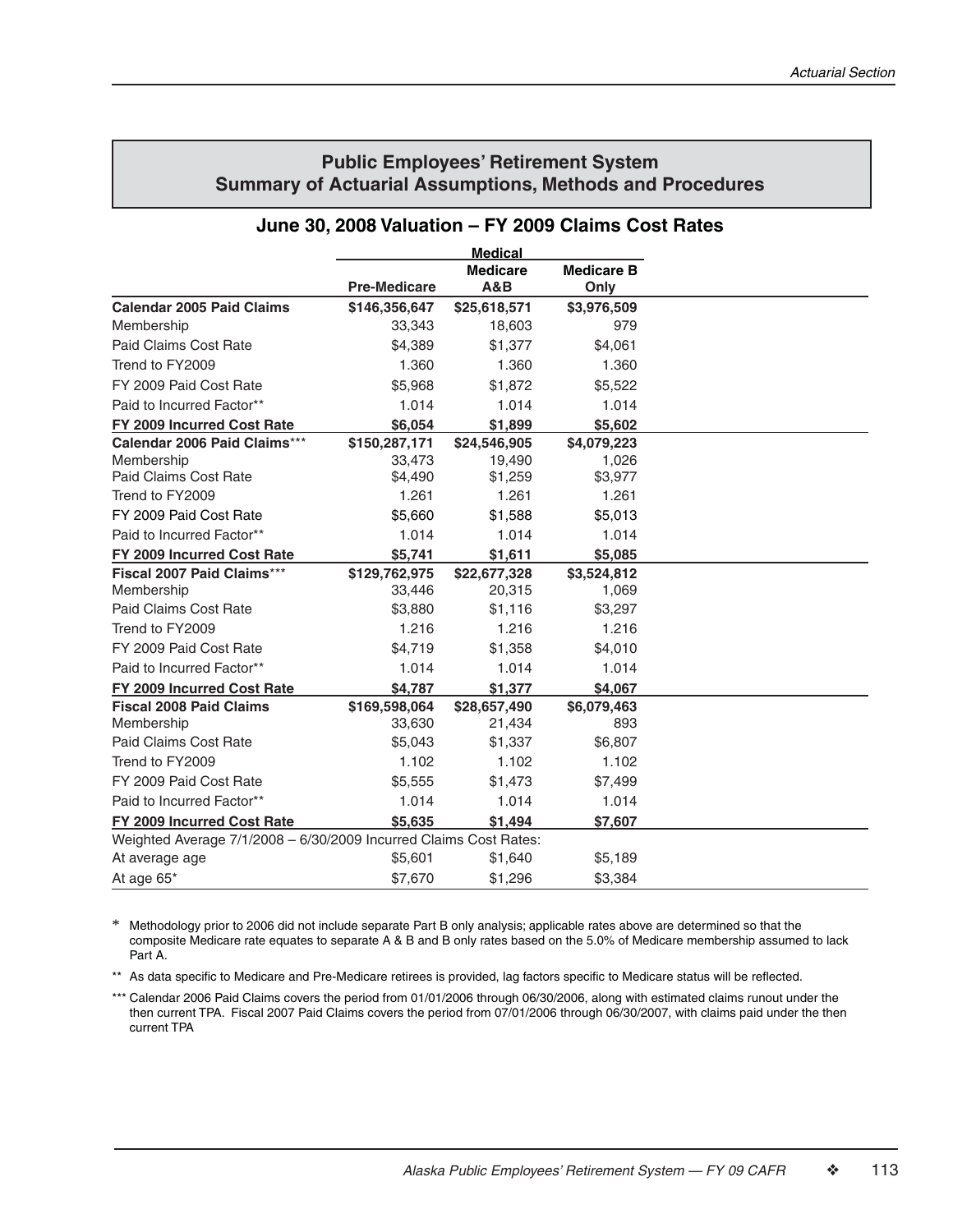# **June 30, 2008 Valuation – FY 2009 Claims Cost Rates (Con't)**

|                                                                   | <b>Prescription Drugs</b> |                         |                   |               |  |
|-------------------------------------------------------------------|---------------------------|-------------------------|-------------------|---------------|--|
|                                                                   |                           |                         | <b>Medicare B</b> |               |  |
|                                                                   | <b>Pre-Medicare</b>       | <b>Medicare A&amp;B</b> | Only              | <b>Total</b>  |  |
| <b>Calendar 2005 Paid Claims</b>                                  | \$42,812,358              | \$35,481,585            | \$1,999,302       | \$256,244,972 |  |
| Membership                                                        | 33,343                    | 18,603                  | 979               | 52,925        |  |
| Paid Claims Cost Rate                                             | \$1,284                   | \$1,907                 | \$2,042           | \$4.842       |  |
| Trend to FY2009                                                   | 1.442                     | 1.442                   | 1.442             |               |  |
| FY 2009 Paid Cost Rate                                            | \$1,852                   | \$2,751                 | \$2,945           | \$6,708       |  |
| Paid to Incurred Factor**                                         | 1.006                     | 1.006                   | 1.006             |               |  |
| FY 2009 Incurred Cost Rate                                        | \$1,862                   | \$2,766                 | \$2,962           | \$6,785       |  |
| Calendar 2006 Paid Claims***                                      | \$45,461,356              | \$39,644,399            | \$2,235,948       | \$266,255,002 |  |
| Membership                                                        | 33,473                    | 19,490                  | 1,026             | 53,989        |  |
| <b>Paid Claims Cost Rate</b>                                      | \$1,358                   | \$2,034                 | \$2,180           | \$4,932       |  |
| Trend to FY2009                                                   | 1.303                     | 1.303                   | 1.303             |               |  |
| FY 2009 Paid Cost Rate                                            | \$1,770                   | \$2,651                 | \$2,841           | \$6,286       |  |
| Paid to Incurred Factor**                                         | 1.006                     | 1.006                   | 1.006             |               |  |
| FY 2009 Incurred Cost Rate                                        | \$1,780                   | \$2,666                 | \$2,857           | \$6,358       |  |
| Fiscal 2007 Paid Claims***                                        | \$46,176,199              | \$42,348,638            | \$2,391,089       | \$246,881,041 |  |
| Membership                                                        | 33,446                    | 20,315                  | 1,069             | 54,830        |  |
| <b>Paid Claims Cost Rate</b>                                      | \$1,381                   | \$2,085                 | \$2,236           | \$4,503       |  |
| Trend to FY2009                                                   | 1.241                     | 1.241                   | 1.241             |               |  |
| FY 2009 Paid Cost Rate                                            | \$1,714                   | \$2,587                 | \$2,776           | \$5,518       |  |
| Paid to Incurred Factor**                                         | 1.006                     | 1.006                   | 1.006             |               |  |
| FY 2009 Incurred Cost Rate                                        | \$1,723                   | \$2,602                 | \$2,791           | \$5,579       |  |
| <b>Fiscal 2008 Paid Claims</b>                                    | \$53,506,123              | \$52,529,773            | \$2,346,512       | \$312,717,425 |  |
| Membership                                                        | 33,630                    | 21,434                  | 893               | 55,957        |  |
| <b>Paid Claims Cost Rate</b>                                      | \$1,591                   | \$2,451                 | \$2,627           | \$5,589       |  |
| Trend to FY2009                                                   | 1.112                     | 1.112                   | 1.112             |               |  |
| FY 2009 Paid Cost Rate                                            | \$1,769                   | \$2,724                 | \$2,921           | \$6,176       |  |
| Paid to Incurred Factor**                                         | 1.006                     | 1.006                   | 1.006             |               |  |
| FY 2009 Incurred Cost Rate                                        | \$1,779                   | \$2,740                 | \$2,937           | \$6,246       |  |
| Weighted Average 7/1/2008 - 6/30/2009 Incurred Claims Cost Rates: |                           |                         |                   |               |  |
| At average age                                                    | \$1,794                   | \$2,719                 | \$2,917           | \$6,310       |  |
| At age 65*                                                        | \$2,379                   | \$2,379                 | \$2,379           | \$7,322       |  |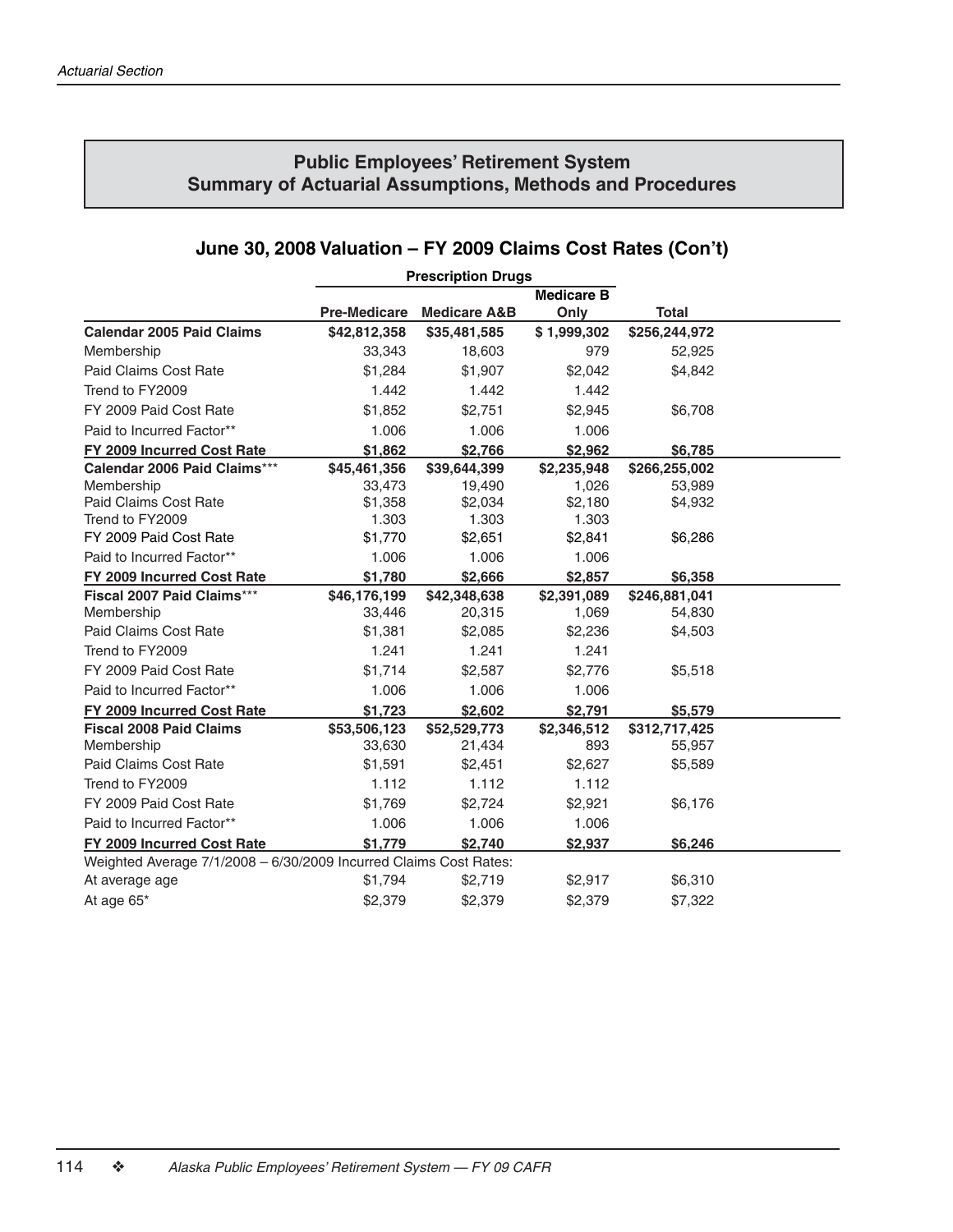Following the development of total projected costs, a distribution of per capita claims cost was developed. This was accomplished by allocating total projected costs to the population census used in the valuation. The allocation was done separately for each of prescription drugs and medical costs for the Medicare eligible and pre-Medicare populations. The allocation weights were developed using participant counts by age and assumed morbidity and aging factors. Results were tested for reasonableness based on historical trend and external benchmarks for costs paid by Medicare.

> **Distribution of Per Capita Claims Cost by Age for the Period July 1, 2008 through June 30, 2009**

Below are the results of this analysis:

| <u>Age</u> | <b>Medical and</b><br><b>Medicare</b><br>Parts A & B | <b>Medical and</b><br><b>Medicare</b><br><b>Part B Only</b> | <b>Prescription</b><br>Drug and<br><b>Medicare Retiree</b><br><b>Drug Subsidy</b> |
|------------|------------------------------------------------------|-------------------------------------------------------------|-----------------------------------------------------------------------------------|
| 45         | \$4,248                                              | \$4,248                                                     | 1,255<br>\$                                                                       |
| 50         | 4,806                                                | 4,806                                                       | 1,490                                                                             |
| 55         | 5,437                                                | 5,437                                                       | 1,770                                                                             |
| 60         | 6,458                                                | 6,458                                                       | 2,052                                                                             |
| 65         | 1,296                                                | 3,384                                                       | 1,870                                                                             |
| 70         | 1,577                                                | 4,117                                                       | 2,014                                                                             |
| 75         | 1,873                                                | 4,889                                                       | 2,149                                                                             |
| 80         | 2,018                                                | 5,266                                                       | 2,203                                                                             |
|            |                                                      |                                                             |                                                                                   |

## **D. Actuarial Assumptions**

- 1. Investment Return/ 8.25% per year, compounded annually, net of expenses. Discount Rate
- 2. Salary Scale Inflation 3.5% per year Peace Officers/Firefighter: Merit - 2.5% per year for the first 6 years of employment, 0.5% thereafter. Productivity - 0.5% per year Others: Merit - 5.5% per year grading down to 1.5% after 5 years; for more than 6 years of service, 1.0% grading down to 0%. Productivity - 0.5% per year 3. Payroll Growth 4.0% per year 4. Total Inflation Total inflation as measured by the Consumer Price Index for urban and

clerical workers for Anchorage is assumed to increase 3.5% annually.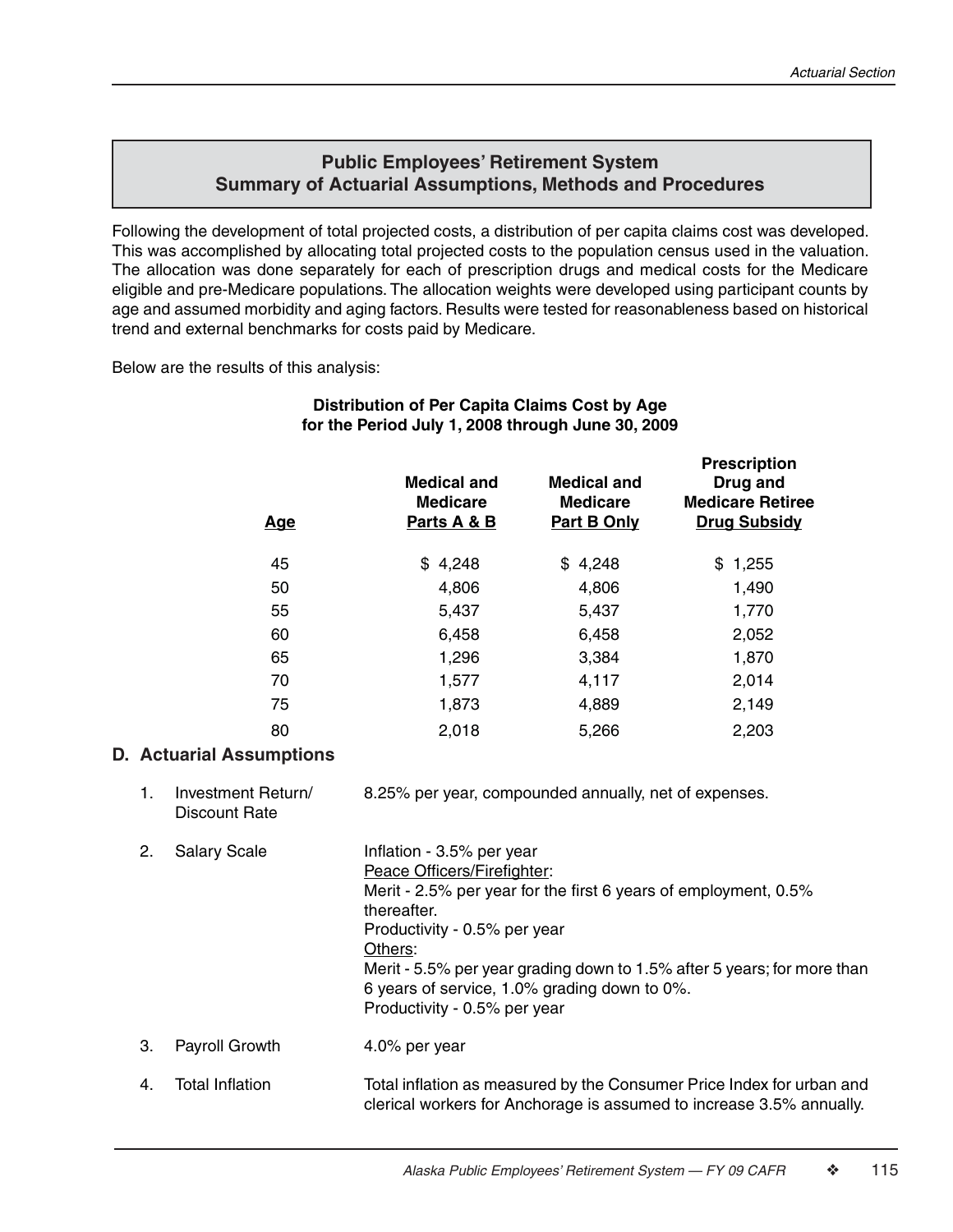| 5.  | Mortality (Pre-Retirement)                | Peace Officers/Firefighter:<br>1994 Group Annuity Mortality Basic Table for males and females, 1994<br>Base Year.<br>Others:<br>Based upon the 2001-2005 actual experience (see Table 1). 42% of the<br>1994 Group Annuity Table, 1994 Base Year without margin for males<br>and females.<br>Deaths are assumed to be occupational 75% of the time for Peace<br>Officers/Firefighter, 50% of the time for Others.                        |
|-----|-------------------------------------------|------------------------------------------------------------------------------------------------------------------------------------------------------------------------------------------------------------------------------------------------------------------------------------------------------------------------------------------------------------------------------------------------------------------------------------------|
| 6.  |                                           | Mortality (Post-Retirement) 1994 Group Annuity Mortality Basic Table for males and females, 1994<br>Base Year.                                                                                                                                                                                                                                                                                                                           |
| 7.  | <b>Total Turnover</b>                     | Based upon the 2001-2005 actual withdrawal experience. (See Table 2.)                                                                                                                                                                                                                                                                                                                                                                    |
| 8.  | <b>Disability</b>                         | Incidence rates based upon the 2001-2005 actual experience, in<br>accordance with Table 3. Post-disability mortality in accordance with the<br>1979 Pension Benefit Guaranty Corporation Disability Mortality Table<br>to reflect mortality of those receiving disability benefits under Social<br>Security. Disabilities are assumed to be occupational 75% of the time<br>for Peace Officers/ Firefighter, 50% of the time for Others. |
| 9.  | Retirement                                | Retirement rates based upon the 2001-2005 actual experience in<br>accordance with Tables 4 and 5. Deferred vested members are assumed<br>to retire at their earliest retirement date.                                                                                                                                                                                                                                                    |
|     | 10. Marriage and Age<br><b>Difference</b> | Wives are assumed to be three years younger than husbands. 80% of<br>male members and 70% of female members are assumed to be married.                                                                                                                                                                                                                                                                                                   |
|     | 11. Dependent Children                    | Benefits to dependent children have been valued assuming members<br>who are married and between the ages of 25 and 45 have two dependent<br>children.                                                                                                                                                                                                                                                                                    |
|     | 12. Contribution Refunds                  | 15% of those terminating are assumed to have their contributions re-<br>funded.                                                                                                                                                                                                                                                                                                                                                          |
|     | 13. COLA                                  | Of those benefit recipients who are eligible for the COLA, 60% are<br>assumed to remain in Alaska and receive the COLA.                                                                                                                                                                                                                                                                                                                  |
|     | 14. Post-Retirement<br>Pension Adjustment | 50% and 75% of assumed inflation, or 1.75% and 2.625%<br>respectively, is valued for the annual automatic Post-Retirement Pension<br>Adjustment (PRPA) as specified in the statute. Disability benefits are<br>loaded by 9% to account for the immediate COLA of 75% of assumed<br>inflation or 2.625%.                                                                                                                                  |
|     | 15. Expenses                              | All expenses are included in the investment return assumption.                                                                                                                                                                                                                                                                                                                                                                           |
| 16. | <b>Part-Time Status</b>                   | Part-time employees are assumed to earn 1.00 years of credited service<br>per year for Peace Officer/Firefighters and 0.65 years of credited service<br>per year for Other members.                                                                                                                                                                                                                                                      |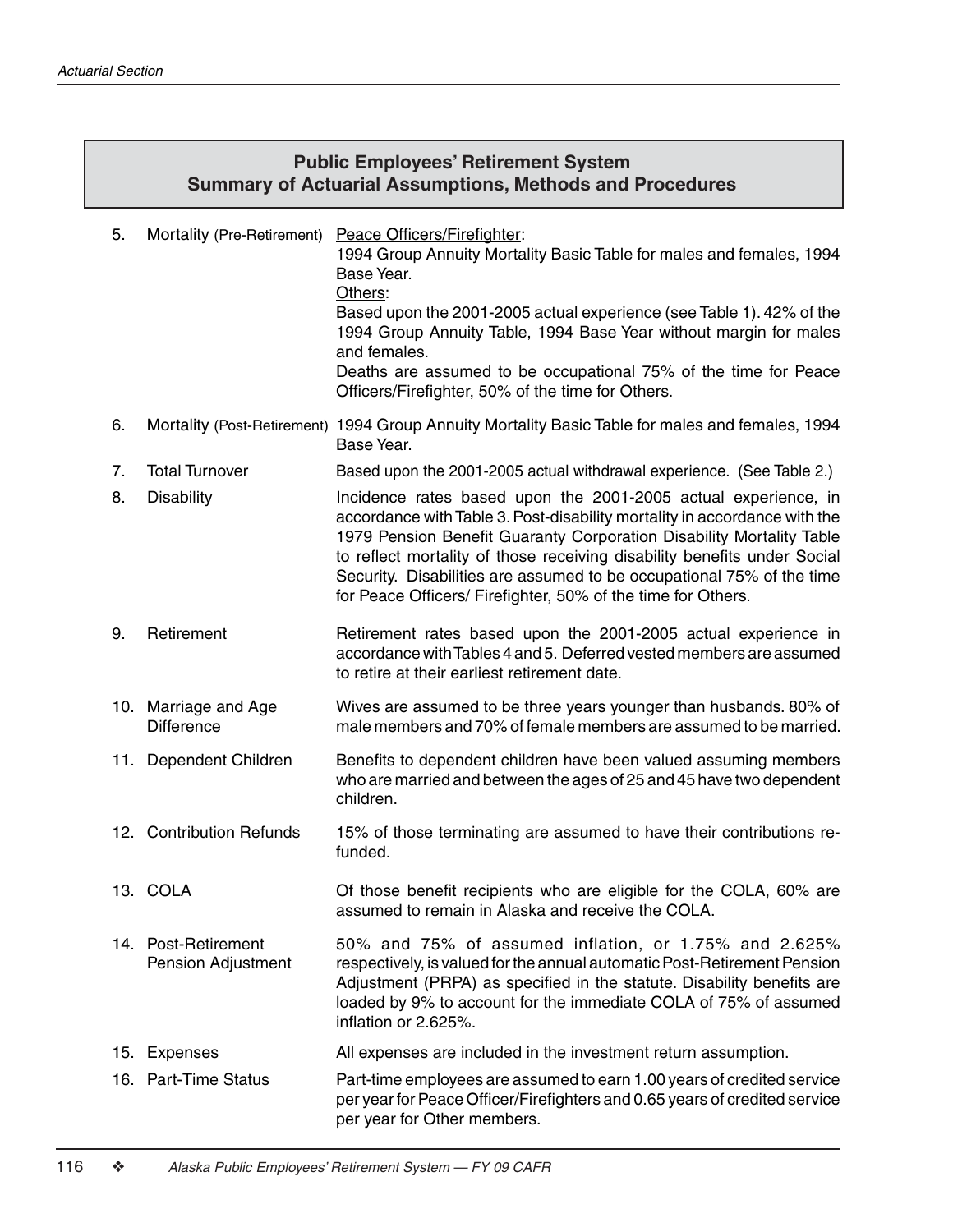| 17. Final Average Earnings                   | Final Average Earnings is provided on the data for active members. This<br>amount is used as a minimum in the calculation of the average earnings<br>in the future                                         |                |                     |  |
|----------------------------------------------|------------------------------------------------------------------------------------------------------------------------------------------------------------------------------------------------------------|----------------|---------------------|--|
| 18. Per Capita Claims Cost                   | Sample claims cost rates for FY09 medical benefits are shown below:                                                                                                                                        |                |                     |  |
|                                              |                                                                                                                                                                                                            |                | <b>Prescription</b> |  |
|                                              |                                                                                                                                                                                                            | <b>Medical</b> | <b>Drugs</b>        |  |
|                                              | Pre-Medicare                                                                                                                                                                                               | \$7,670        | \$2,379             |  |
|                                              | Medicare Parts A & B                                                                                                                                                                                       | \$1.296        | \$2,379             |  |
|                                              | Medicare Part B Only                                                                                                                                                                                       | \$3,384        | \$2,379             |  |
|                                              | Medicare Part D                                                                                                                                                                                            | n/a            | \$ 509              |  |
| 19. Third Party<br><b>Administrator Fees</b> | \$153.49 per person per year; assumed trend rate of 5% per year.                                                                                                                                           |                |                     |  |
| 20. Health Cost Trend                        | The table below shows the rate used to project the cost from the<br>shown fiscal year to the next fiscal year. For example, 8.0% is applied<br>to the FY09 rate claims costs to get the FY10 claims costs. |                |                     |  |

|             | <b>Medical</b> | <b>Prescription</b><br><b>Drugs</b> |
|-------------|----------------|-------------------------------------|
| <b>FY09</b> | 8.0%           | 10.8%                               |
| <b>FY10</b> | 7.5%           | 9.6%                                |
| <b>FY11</b> | 6.9%           | 8.3%                                |
| <b>FY12</b> | 6.4%           | 7.1%                                |
| <b>FY13</b> | 5.9%           | 5.9%                                |
| FY14        | 5.9%           | 5.9%                                |
| <b>FY15</b> | 5.9%           | 5.9%                                |
| <b>FY25</b> | 5.8%           | 5.8%                                |
| <b>FY50</b> | 5.7%           | 5.7%                                |
| FY100       | 5.1%           | 5.1%                                |

For the June 30, 2008 valuation, the Society of Actuaries' Healthcare Cost Trend Model was adopted. This model effectively begins estimating trend amounts beginning in 2012 and projects out to 2100. The model has been populated with assumptions that are specific to the State of Alaska.

| 21. Aging Factors |            |                | <b>Prescriptions</b> |
|-------------------|------------|----------------|----------------------|
|                   | <u>Age</u> | <b>Medical</b> | <b>Drugs</b>         |
|                   | 00-44      | 2.0%           | 4.5%                 |
|                   | 45-54      | 2.5%           | 3.5%                 |
|                   | 55-64      | 3.5%           | $3.0\%$              |
|                   | 65-73      | 4.0%           | 1.5%                 |
|                   | 74-83      | 1.5%           | 0.5%                 |
|                   | $84+$      | 0.5%           | 0.0%                 |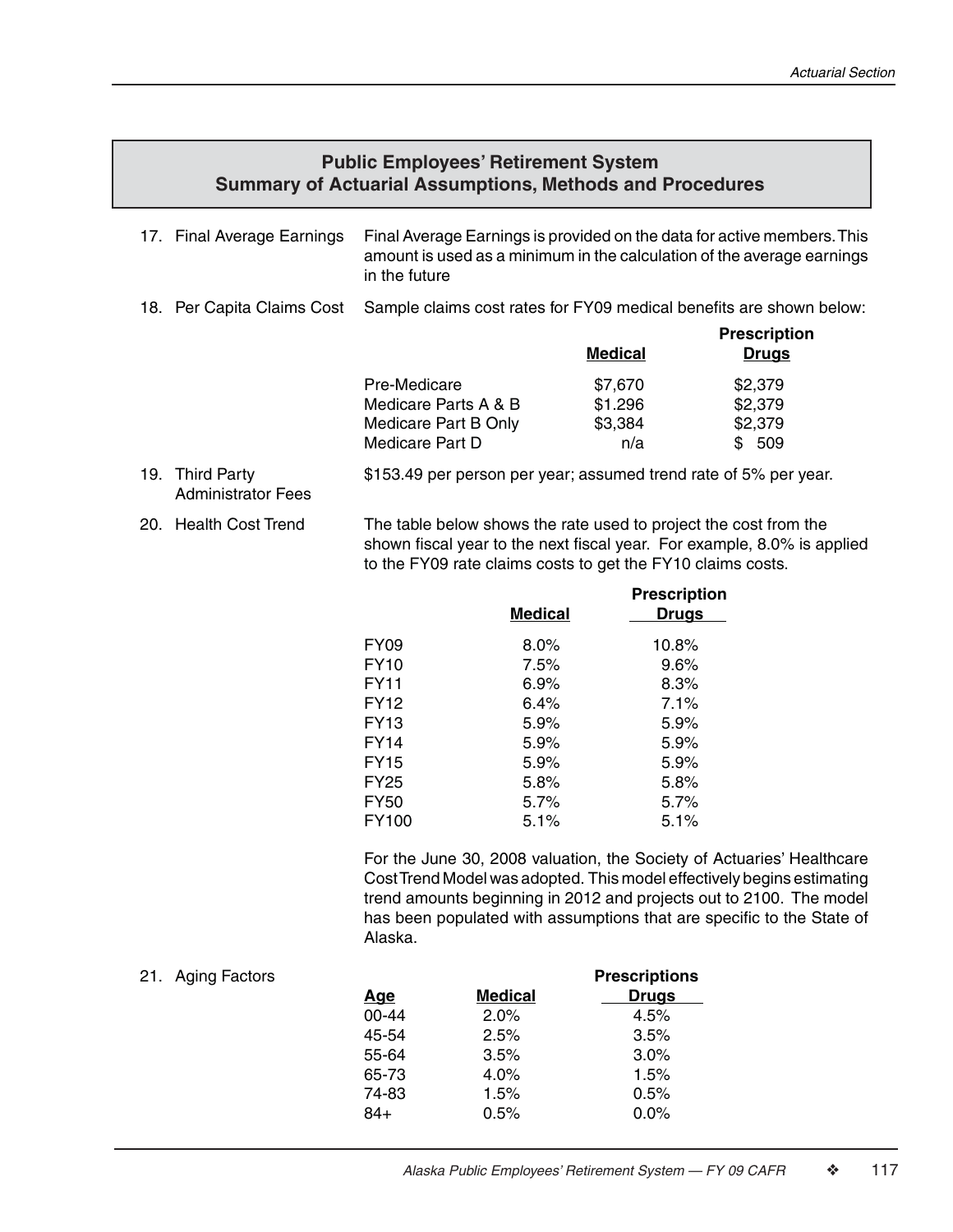22. Retired Member Currently contributions are required for PERS members who are Contributions for under age 60 and have less than 30 years of service (25 for Peace Medical Benefits **Container** Officer/Firefighter). Eligible Tier 1 members are exempt from contribution requirements. Annual FY09 contributions based on monthly rates shown below for calendar 2008 and 2009 are assumed based on the coverage category for current retirees. The composite rate shown is used for current active and inactive members in tier 2 or 3 who are assumed to retire prior to age 60 with less than 30 years of service and who are not disabled.

| <b>Coverage Category</b>  | <b>FY09 Annual</b><br><b>Contribution</b> | Calendar 2009<br><b>Monthly</b><br><b>Contribution</b> | Calendar 2008<br><b>Monthly</b><br><b>Contribution</b> |
|---------------------------|-------------------------------------------|--------------------------------------------------------|--------------------------------------------------------|
| <b>Retiree Only</b>       | 7,572<br>S                                | 631<br>S                                               | 590<br>\$                                              |
| Retiree and Spouse        | 15,144<br>SS.                             | 1,262<br>\$.                                           | 1,179<br>S                                             |
| Retiree and Child(ren)    | \$10,692                                  | 891<br>S                                               | 833<br>\$                                              |
| <b>Retiree and Family</b> | \$18,276                                  | 1,523<br>S.                                            | 1,423<br>\$                                            |
| Composite                 | 11,244                                    | 937<br>S                                               | \$<br>876                                              |
|                           |                                           |                                                        |                                                        |

23. Trend Rate for Retired The table below shows the rate used to project the retired member Member Medical medical contributions from the shown fiscal year to the next fiscal Contributions year. For example, 7.3% is applied to the FY09 retired member medical contributions to get the FY10 retired member medical contributions.

| <b>FY09</b> |                 | 7.3% |
|-------------|-----------------|------|
| <b>FY10</b> |                 | 7.0% |
| <b>FY11</b> |                 | 6.7% |
| <b>FY12</b> |                 | 6.3% |
| <b>FY13</b> |                 | 6.0% |
| <b>FY14</b> |                 | 5.7% |
| <b>FY15</b> |                 | 5.3% |
| <b>FY16</b> |                 | 5.0% |
| <b>FY17</b> |                 | 5.0% |
|             | FY 18 and later | 5.0% |

Graded trend rates for retired member medical contributions were reinitialized for the June 30, 2005 valuation. A study of the required contribution history along with assumptions related to the impact of recent accounting regulations lead us to recommend the new rates above for the contribution trends. Note that actual FY08 retired member medical contributions are reflected in the valuation so trend on such contribution during FY08 is not applicable.

24. Healthcare Participation 100% of members and their spouses are assumed to elect healthcare benefits as soon as they are eligible.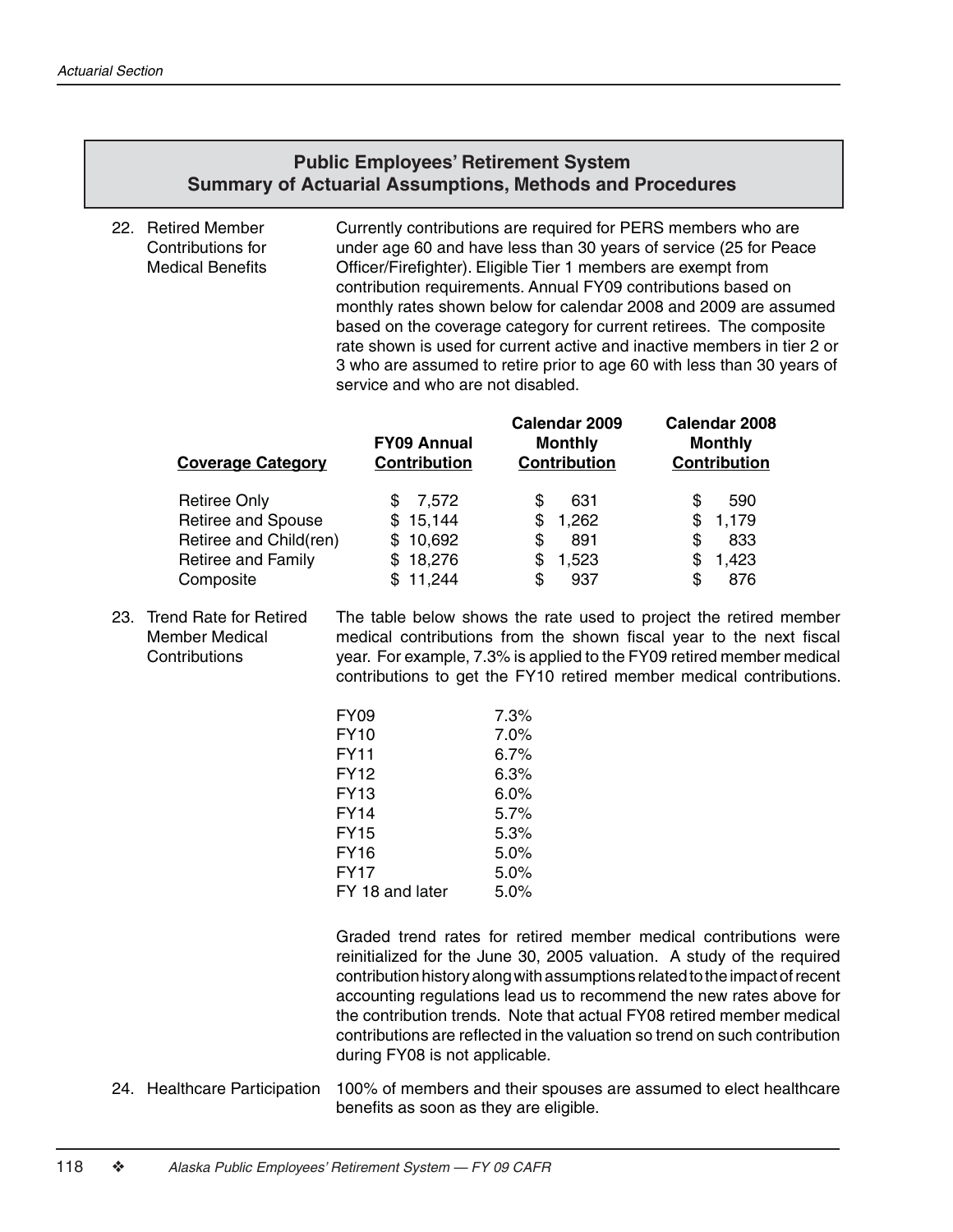## **Table 1 Alaska PERS Others Mortality Table (Preretirement)**

| <u>Age</u> | <b>Male</b> | <b>Female</b> |
|------------|-------------|---------------|
| 20         | .0229%      | .0128%        |
| 21         | .0239       | .0129         |
| 22         | .0251       | .0131         |
| 23         | .0266       | .0131         |
| 24         | .0282       | .0131         |
| 25         | .0299       | .0131         |
| 26         | .0315       | .0133         |
| 27         | .0328       | .0136         |
| 28         | .0341       | .0142         |
| 29         | .0352       | .0150         |
| 30         | .0362       | .0158         |
| 31         | .0371       | .0168         |
| 32         | .0379       | .0179         |
| 33         | .0383       | .0191         |
| 34         | .0383       | .0202         |
| 35         | .0384       | .0216         |
| 36         | .0389       | .0231         |
| 37         | .0402       | .0249         |
| 38         | .0424       | .0270         |
| 39         | .0452       | .0294         |
| 40         | .0484       | .0320         |
| 41         | .0522       | .0347         |
| 42         | .0565       | .0373         |
| 43         | .0611       | .0396         |
| 44         | .0659       | .0417         |
| 45         | .0713       | .0439         |
| 46         | .0778       | .0467         |
| 47         | .0858       | .0502         |
| 48         | .0949       | .0545         |
| 49         | .1050       | .0591         |
| 50         | .1165       | .0645         |
| 51         | .1297       | .0708         |
| 52         | .1451       | .0783         |
| 53         | .1619       | .0861         |
| 54         | .1797       | .0941         |
| 55         | .1998       | .1036         |
| 56         | .2235       | .1157         |
| 57         | .2252       | .1318         |
| 58         | .2845       | .1517         |
| 59         | .3202       | .1745         |
| 60         | .3602       | .2005         |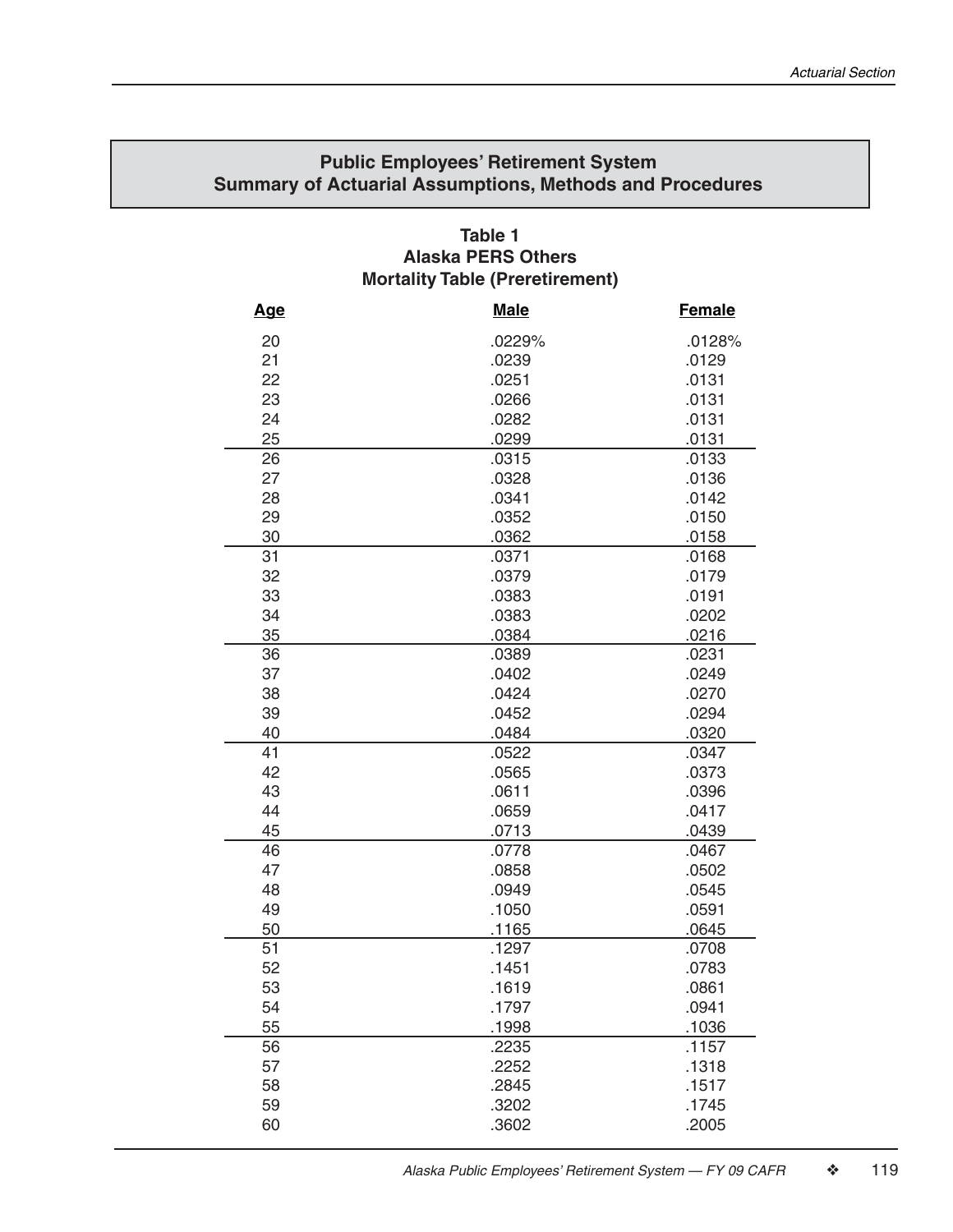## **Table 2 Alaska PERS Total Turnover Assumptions**

**Peace Officer/Firefighter:** 

## **Select Rates of Turnover During the First 5 Years of Employment**

| Year of        | <b>Current Age 25</b> |        | Year of           | <b>Current Age 40</b> |               |
|----------------|-----------------------|--------|-------------------|-----------------------|---------------|
| Employment     | <b>Male</b>           | Female | <b>Employment</b> | Male                  | <b>Female</b> |
|                | 11.24%                | 12.47% |                   | 11.15%                | 12.37%        |
| 2              | 9.34                  | 10.37  | 2                 | 9.24                  | 10.26         |
| 3              | 7.43                  | 8.26   | 3                 | 7.32                  | 8.14          |
| $\overline{4}$ | 6.48                  | 7.21   | 4                 | 6.35                  | 7.07          |
| 5              | 5.52                  | 6.15   | 5                 | 5.38                  | 6.00          |

## **Ultimate Rates of Turnover After the First 5 Years of Employment**

| <b>Age</b> | <b>Male</b> | <b>Female</b> |
|------------|-------------|---------------|
| 20         | 4.57%       | 5.76%         |
| 25         | 4.54        | 5.75          |
| 30         | 4.49        | 5.71          |
| 35         | 4.46        | 5.66          |
| 40         | 4.39        | 5.56          |
| 45         | 4.20        | 5.38          |
| 50         | 3.88        | 5.09          |
| 55         | 3.24        | 4.51          |
| 60         | 1.74        | 2.94          |
| $65+$      | 4.80        | 6.00          |

Select rates vary slightly by age.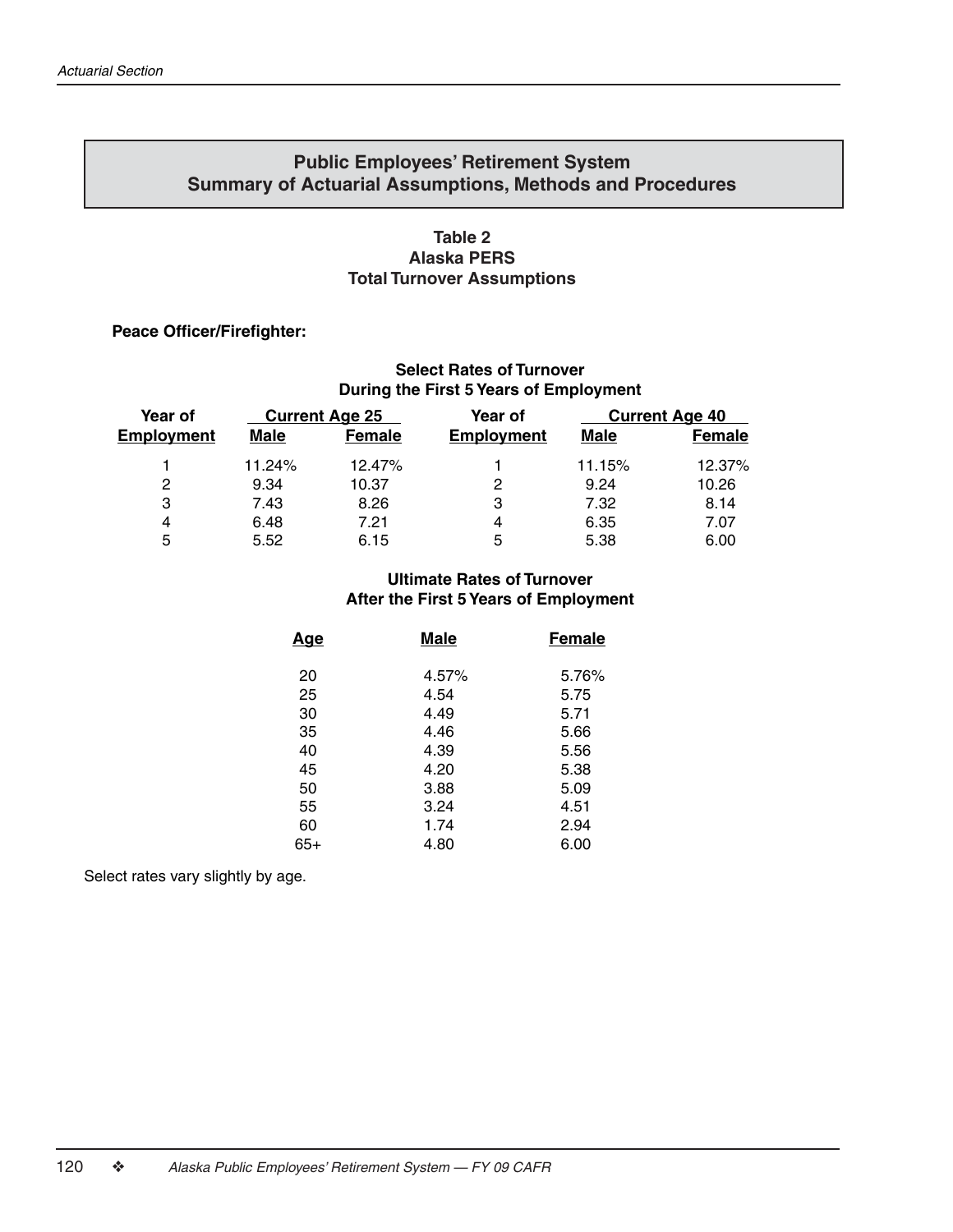## **Table 2 Alaska PERS Total Turnover Assumptions**

**Others:**

## **Select Rates of Turnover During the First 5 Years of Employment**

|                |             | <b>Current Age 25 Current Age 40</b> |                    |               |                   |       |                      |                    | <b>Current Age 40 Current Age 50</b> |
|----------------|-------------|--------------------------------------|--------------------|---------------|-------------------|-------|----------------------|--------------------|--------------------------------------|
|                |             |                                      | <b>Age at Hire</b> |               |                   |       |                      | <b>Age at Hire</b> |                                      |
| Year of        | 20-34       |                                      | $35+$              |               | Year of           | 20-34 |                      | $35+$              |                                      |
| Employment     | <b>Male</b> | <b>Female</b>                        | Male               | <b>Female</b> | <b>Employment</b> |       | Male Female          | Male               | <b>Female</b>                        |
|                |             | 24.90% 26.19%                        |                    | 14.84% 15.26% |                   |       | 24.84% 26.12% 14.63% |                    | 15.49%                               |
| $\overline{2}$ | 22.90       | 24.09                                | 14.83              | 15.61         | 2                 | 22.83 | 24.01                | 14.59              | 15.46                                |
| 3              | 19.89       | 20.93                                | 12.81              | 13.50         | 3                 | 19.81 | 20.85                | 12.54              | 13.33                                |
| $\overline{4}$ | 15.89       | 16.73                                | 11.80              | 12.44         | 4                 | 15.80 | 16.64                | 11.49              | 12.25                                |
| 5              | 14.88       | 15.68                                | 10.78              | 11.38         | 5                 | 14.78 | 15.58                | 10.43              | 11.17                                |

## **Ultimate Rates of Turnover After the First 5 Years of Employment**

| <b>Male</b><br><b>Age</b> | <b>Female</b> |
|---------------------------|---------------|
| 12.01%<br>20              | 13.68%        |
| 25<br>11.99               | 13.67         |
| 30<br>11.97               | 13.66         |
| 35<br>8.66                | 9.89          |
| 40<br>6.42                | 7.35          |
| 45<br>5.24                | 6.04          |
| 50<br>5.09                | 5.94          |
| 55<br>4.80                | 5.74          |
| 60<br>4.19                | 5.23          |
| $65+$<br>5.50             | 6.25          |

Select rates vary slightly by age.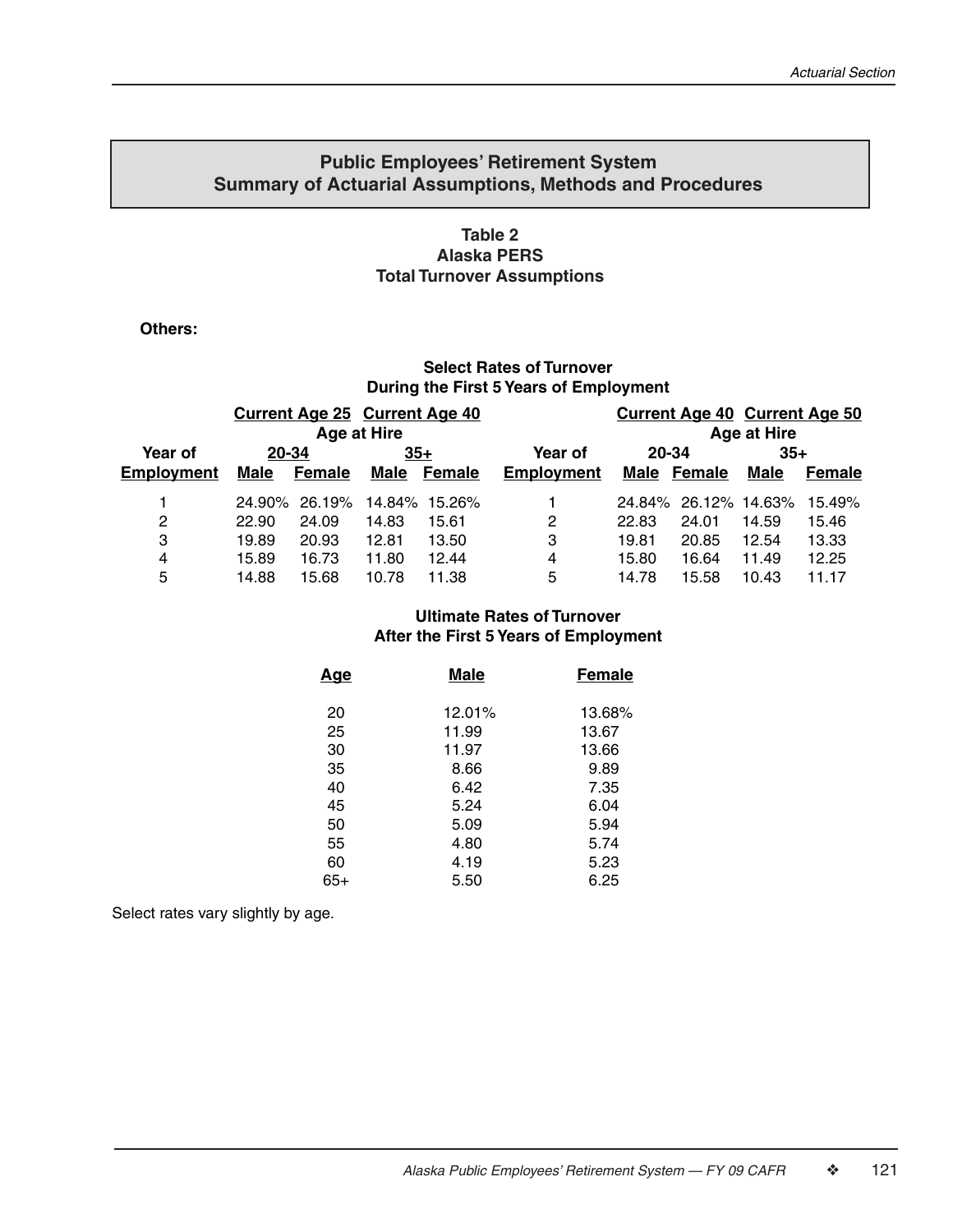| Public Employees' Retirement System                             |
|-----------------------------------------------------------------|
| <b>Summary of Actuarial Assumptions, Methods and Procedures</b> |

# **Table 3 Alaska PERS Disability Table**

| <b>Age</b> | <b>Peace Officer/</b><br><b>Firefighter Rate</b> | <b>Other Member Rate</b><br><b>Male</b> | <b>Female</b> |
|------------|--------------------------------------------------|-----------------------------------------|---------------|
| 20         | .088%                                            | .032%                                   | .029%         |
| 21         | .089                                             | .032                                    | .029          |
| 22         | .090                                             | .033                                    | .031          |
| 23         | .091                                             | .033                                    | .031          |
| 24         | .093                                             | .035                                    | .032          |
| 25         | .094                                             | .035                                    | .032          |
| 26         | .095                                             | .035                                    | .032          |
| 27         | .098                                             | .036                                    | .033          |
| 28         | .100                                             | .037                                    | .034          |
| 29         | .103                                             | .038                                    | .035          |
| 30         | .105                                             | .039                                    | .036          |
| 31         | .108                                             | .039                                    | .036          |
| 32         | .110                                             | .040                                    | .037          |
| 33         | .113                                             | .041                                    | .038          |
| 34         | .116                                             | .043                                    | .039          |
| 35         | .120                                             | .044                                    | .040          |
| 36         | .124                                             | .046                                    | .042          |
| 37         | .129                                             | .047                                    | .043          |
| 38         | .134                                             | .050                                    | .045          |
| 39         | .139                                             | .051                                    | .046          |
| 40         | .144                                             | .053                                    | .048          |
| 41         | .150                                             | .055                                    | .050          |
| 42         | .159                                             | .059                                    | .054          |
| 43         | .170                                             | .062                                    | .057          |
| 44         | .185                                             | .068                                    | .062          |
| 45         | .203                                             | .075                                    | .068          |
| 46         | .220                                             | .081                                    | .074          |
| 47         | .239                                             | .087                                    | .080          |
| 48         | .259                                             | .096                                    | .087          |
| 49         | .279                                             | .102                                    | .094          |
| 50         | .300                                             | .110                                    | .101          |
| 51         | .325                                             | .120                                    | .109          |
| 52         | .353                                             | .131                                    | .120          |
| 53         | .398                                             | .146                                    | .133          |
| 54         | .444                                             | .163                                    | .149          |
| 55         | .500                                             | .184                                    | .168          |
| 56         | .574                                             | .212                                    | .193          |
| 57         | .668                                             | .246                                    | .225          |
| 58         | .763                                             | .281                                    | .256          |
| 59         | .900                                             | .331                                    | .302          |
| 60         | 1.054                                            | .388                                    | .354          |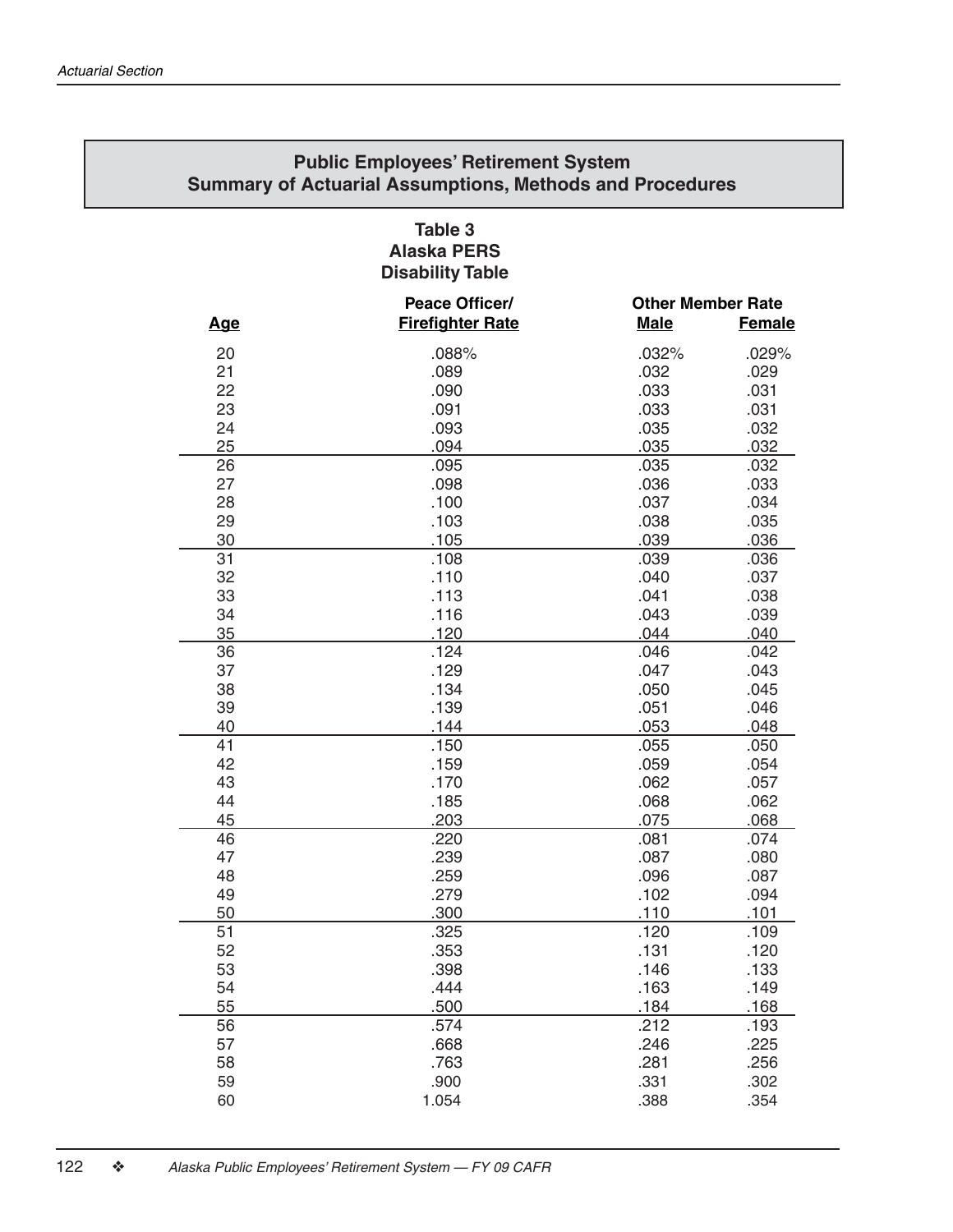| Table 4                                      |
|----------------------------------------------|
| <b>Alaska PERS Peace Officer/Firefighter</b> |
| <b>Retirement Table</b>                      |

| Age at     | <b>Retirement Rate</b> |               |             |                  |  |  |
|------------|------------------------|---------------|-------------|------------------|--|--|
| Retirement | <b>Reduced</b>         |               |             | <b>Unreduced</b> |  |  |
|            | <b>Male</b>            | <b>Female</b> | <b>Male</b> | <b>Female</b>    |  |  |
| $50$       | N/A                    | N/A           | 10.40%      | 10.40%           |  |  |
| 50         | 10.50%                 | 6.30%         | 40.00       | 40.00            |  |  |
| 51         | 14.80                  | 10.00         | 27.50       | 27.50            |  |  |
| 52         | 15.00                  | 10.00         | 27.50       | 27.50            |  |  |
| 53         | 19.70                  | 10.00         | 25.00       | 25.00            |  |  |
| 54         | 19.60                  | 10.00         | 25.00       | 25.00            |  |  |
| 55         | 8.80                   | 15.60         | 30.00       | 30.00            |  |  |
| 56         | 9.60                   | 13.00         | 22.75       | 22.75            |  |  |
| 57         | 13.00                  | 13.00         | 22.75       | 22.75            |  |  |
| 58         | 12.70                  | 13.00         | 15.60       | 15.60            |  |  |
| 59         | 13.00                  | 13.00         | 15.60       | 15.60            |  |  |
| 60         | N/A                    | N/A           | 25.00       | 25.00            |  |  |
| 61         | N/A                    | N/A           | 25.00       | 25.00            |  |  |
| 62         | N/A                    | N/A           | 26.00       | 26.00            |  |  |
| 63         | N/A                    | N/A           | 25.00       | 25.00            |  |  |
| 64         | N/A                    | N/A           | 25.00       | 25.00            |  |  |
| 65         | N/A                    | N/A           | 100.00      | 100.00           |  |  |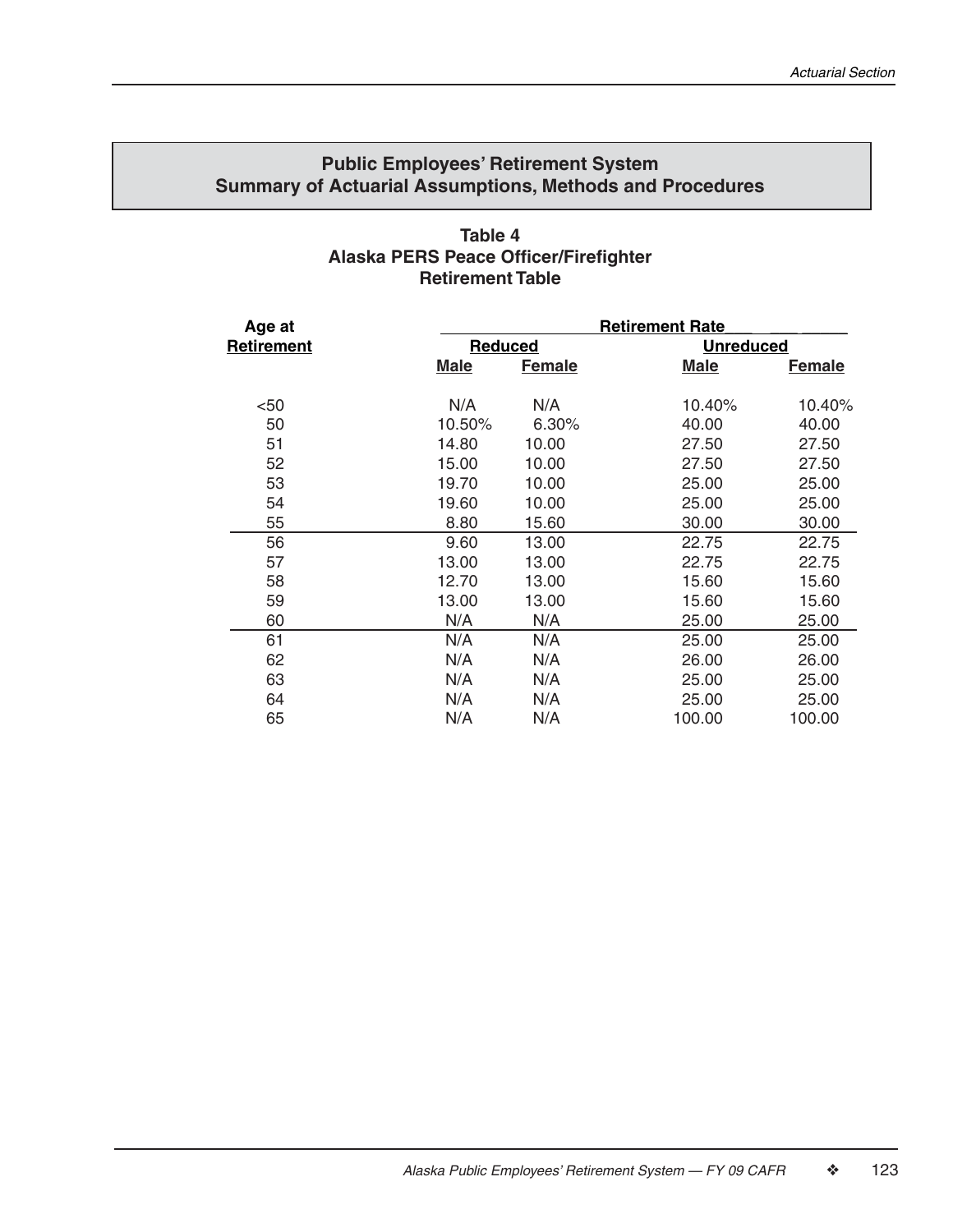# **Table 5 Alaska PERS Others Retirement Table**

| Age at            |             | <b>Retirement Rate</b> |                  |               |  |  |  |  |
|-------------------|-------------|------------------------|------------------|---------------|--|--|--|--|
| <b>Retirement</b> |             | <b>Reduced</b>         | <b>Unreduced</b> |               |  |  |  |  |
|                   | <b>Male</b> | <b>Female</b>          | <b>Male</b>      | <b>Female</b> |  |  |  |  |
|                   |             |                        |                  |               |  |  |  |  |
| $50$              | N/A         | N/A                    | 7.10%            | 7.20%         |  |  |  |  |
| 50                | 6.00%       | 7.30%                  | 20.00            | 20.00         |  |  |  |  |
| 51                | 6.20        | 7.50                   | 17.50            | 20.00         |  |  |  |  |
| 52                | 7.50        | 7.50                   | 20.00            | 15.00         |  |  |  |  |
| 53                | 7.50        | 8.90                   | 18.00            | 24.00         |  |  |  |  |
| 54                | 6.00        | 5.40                   | 30.00            | 21.00         |  |  |  |  |
| 55                | 7.90        | 8.20                   | 30.00            | 30.00         |  |  |  |  |
| 56                | 9.50        | 9.20                   | 17.50            | 17.50         |  |  |  |  |
| 57                | 9.60        | 9.10                   | 17.50            | 17.50         |  |  |  |  |
| 58                | 9.50        | 9.10                   | 15.00            | 17.50         |  |  |  |  |
| 59                | 4.70        | 3.80                   | 15.00            | 17.50         |  |  |  |  |
| 60                | N/A         | N/A                    | 20.00            | 21.00         |  |  |  |  |
| 61                | N/A         | N/A                    | 17.50            | 15.00         |  |  |  |  |
| 62                | N/A         | N/A                    | 30.00            | 18.75         |  |  |  |  |
| 63                | N/A         | N/A                    | 22.50            | 18.75         |  |  |  |  |
| 64                | N/A         | N/A                    | 26.25            | 18.75         |  |  |  |  |
| 65                | N/A         | N/A                    | 27.00            | 25.00         |  |  |  |  |
| 66                | N/A         | N/A                    | 27.00            | 25.00         |  |  |  |  |
| 67                | N/A         | N/A                    | 27.00            | 25.00         |  |  |  |  |
| 68                | N/A         | N/A                    | 30.00            | 25.00         |  |  |  |  |
| 69                | N/A         | N/A                    | 30.00            | 30.00         |  |  |  |  |
| 70                | N/A         | N/A                    | 100.00           | 100.00        |  |  |  |  |
|                   |             |                        |                  |               |  |  |  |  |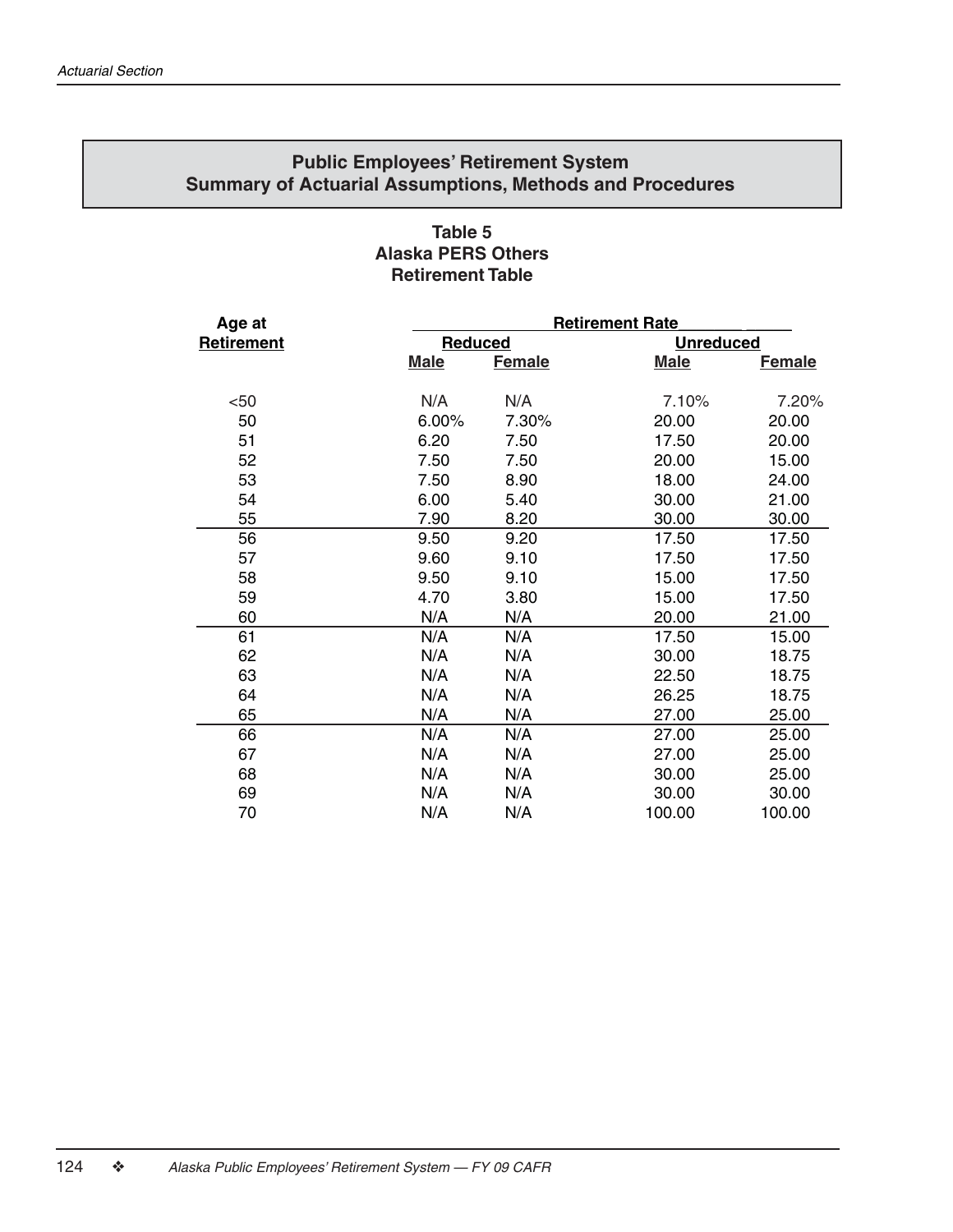## **Changes in Actuarial Assumptions Since the Prior Valuation**

|                               | <b>June 30, 2007</b>                    | <b>June 30, 2008</b>                     |
|-------------------------------|-----------------------------------------|------------------------------------------|
| <b>Healthcare Trend Rates</b> | Trend table started at 8.5% for medical | Trend table is based on the Society of   |
|                               | and 12% for prescription drugs and      | Actuaries' Healthcare Cost Trend Model   |
|                               | graded down to an ultimate rate of 5%   | and starts at 8.0% for medical and 10.8% |
|                               | by FY15.                                | for prescription drugs. The table grades |
|                               |                                         | down to 5.1% over 100 years.             |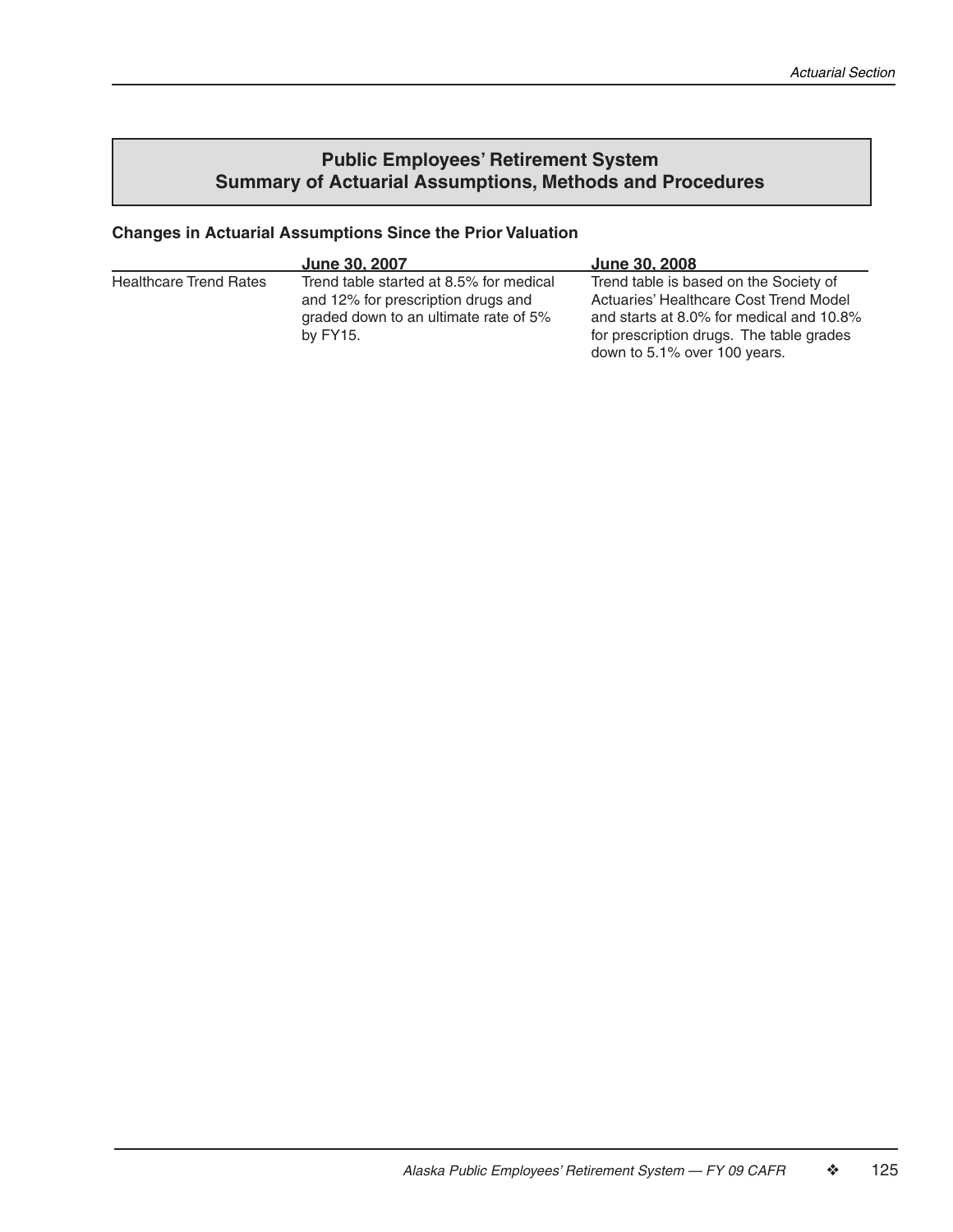| <b>Public Employees' Retirement System</b><br><b>Funding Excess/(Unfunded Liability)</b><br>(In thousands) |                                     |                |                                                                |                               |  |  |  |
|------------------------------------------------------------------------------------------------------------|-------------------------------------|----------------|----------------------------------------------------------------|-------------------------------|--|--|--|
| <b>Actuarial Valuation</b><br><b>Year Ended June 30</b>                                                    | Postemployment<br><b>Healthcare</b> | <b>Pension</b> | <b>Total</b><br><b>Funding Excess/</b><br>(Unfunded Liability) | <b>Funded</b><br><b>Ratio</b> |  |  |  |
| 1999                                                                                                       | \$<br>106,055                       | \$<br>261,612  | \$<br>367,667                                                  | 105.5%                        |  |  |  |
| 2000                                                                                                       | 23,069                              | 54,777         | 77,846                                                         | 101.1                         |  |  |  |
| 2001                                                                                                       | 21,768                              | 51,414         | 73,182                                                         | 100.9                         |  |  |  |
| 2002                                                                                                       | (924, 746)                          | (1,522,012)    | (2,446,758)                                                    | 75.2                          |  |  |  |
| 2003                                                                                                       | (1, 151, 504)                       | (1,722,868)    | (2,874,372)                                                    | 72.8                          |  |  |  |
| 2004                                                                                                       | (1,411,587)                         | (2,001,915)    | (3,413,502)                                                    | 70.2                          |  |  |  |
| 2005                                                                                                       | (1,973,144)                         | (2,428,778)    | (4,401,922)                                                    | 65.7                          |  |  |  |
| 2006                                                                                                       | (2,339,325)                         | (3,008,180)    | (5,347,505)                                                    | 62.8                          |  |  |  |
| 2007                                                                                                       | (2,746,653)                         | (1,923,320)    | (4,669,973)                                                    | 68.0                          |  |  |  |
| 2008                                                                                                       | (2,904,525)                         | (1,943,510)    | (4,848,035)                                                    | 69.5                          |  |  |  |

**10-YEAR TREND OF UNFUNDED LIABILITY**

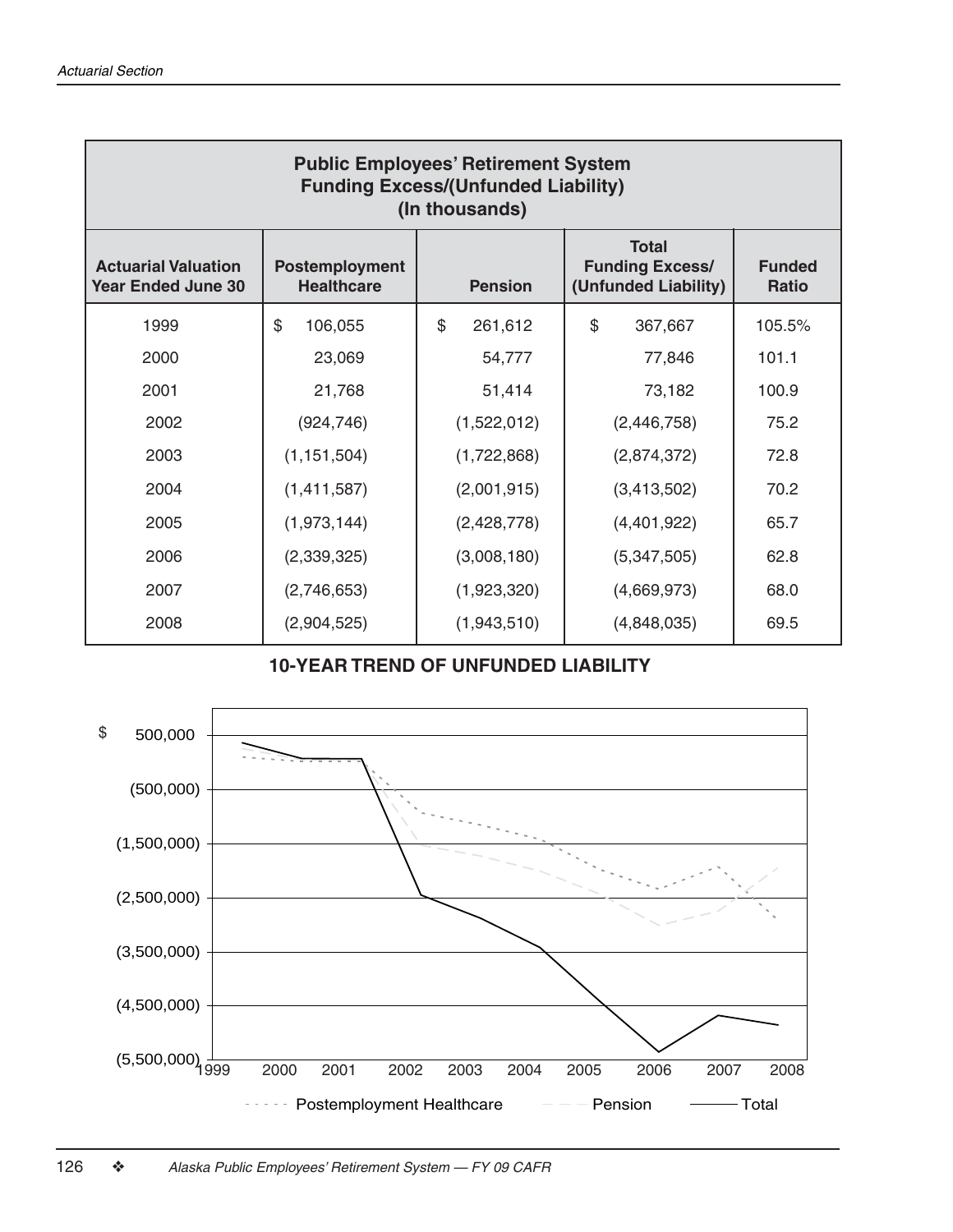| <b>Public Employees' Retirement System</b><br><b>Employer Contribution Rates</b> |                                                  |                                    |                               |                                                  |                    |  |  |
|----------------------------------------------------------------------------------|--------------------------------------------------|------------------------------------|-------------------------------|--------------------------------------------------|--------------------|--|--|
|                                                                                  |                                                  |                                    |                               |                                                  |                    |  |  |
| Year<br><b>Ended</b><br>June 30                                                  | <b>Valuation</b><br><b>Year Ended</b><br>June 30 | <b>Normal</b><br>Cost <sup>1</sup> | <b>Past</b><br><b>Service</b> | <b>Total</b><br><b>Annual</b><br><b>Required</b> | <b>Adopted</b>     |  |  |
| 2002                                                                             | 1999                                             | 8.07                               | $(1.51)\%$                    | 6.56%                                            | 6.75%              |  |  |
| 2003                                                                             | 2000                                             | 5.43                               | 0.69                          | 6.12                                             | 6.75               |  |  |
| 2004                                                                             | 2001                                             | 5.42                               | 1.35                          | 6.77                                             | 6.77               |  |  |
| 2005                                                                             | 2002                                             | 13.31                              | 11.60                         | 24.91                                            | 11.77              |  |  |
| 2006                                                                             | 2003                                             | 13.24                              | 12.39                         | 25.63                                            | 16.77              |  |  |
| 2007                                                                             | 2004                                             | 13.32                              | 14.87                         | 28.19                                            | 21.77              |  |  |
| 2008                                                                             | 2005                                             | 14.48                              | 18.03                         | 32.51                                            | 39.76 <sup>2</sup> |  |  |
| 2009                                                                             | 2006                                             | 13.72                              | 21.50                         | 35.22                                            | 35.22              |  |  |
| 2010                                                                             | 2007                                             | 9.46                               | 18.19                         | 27.65                                            | 27.65              |  |  |
| 2011                                                                             | 2008                                             | 9.33                               | 18.63                         | 27.96                                            | 27.96              |  |  |

<sup>1</sup> Also referred to as the consolidated rate.

<sup>2</sup> The ARMB recognized the fact that the Plan becomes a closed Plan on July 1, 2006, and set a rate reflecting no payroll growth.

Effective June 30, 2008 the Defined Benefits Plan became a defined benefit, cost sharing, multiple employer plan. Prior to 2008 rates were calculated by employer and only the average employer contribution rate is reflected on this schedule for 2007 and earlier.

Valuations are used to set contribution rates in future years.



# **10-YEAR COMPARISON OF AVERAGE EMPLOYER CONTRIBUTION RATES**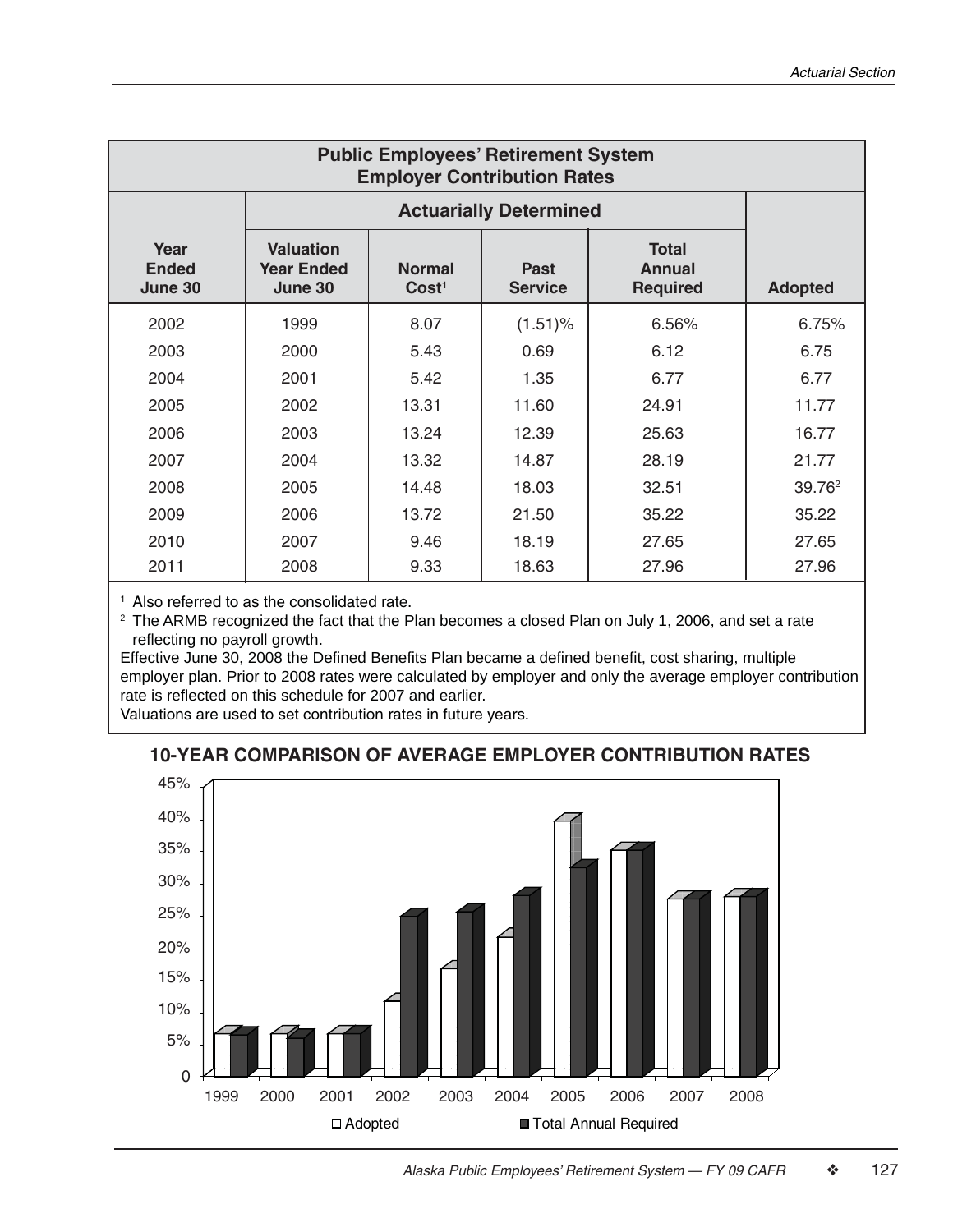| <b>Public Employees' Retirement System</b><br><b>Schedule of Active Member Valuation Data</b> |               |                                                    |                                             |                                                                            |                                                       |  |
|-----------------------------------------------------------------------------------------------|---------------|----------------------------------------------------|---------------------------------------------|----------------------------------------------------------------------------|-------------------------------------------------------|--|
| <b>Valuation</b><br><b>Date</b>                                                               | <b>Number</b> | <b>Annual</b><br><b>Earnings</b><br>(In thousands) | Annual<br><b>Average</b><br><b>Earnings</b> | <b>Percent</b><br>Increase/<br>(Decrease)<br>in Average<br><b>Earnings</b> | <b>Number of</b><br>Participating<br><b>Employers</b> |  |
|                                                                                               |               |                                                    | <b>All Others</b>                           |                                                                            |                                                       |  |
| June 30, 2008                                                                                 | 26,301        | \$1,387,1171                                       | \$52,740                                    | 6.9%                                                                       | 159                                                   |  |
| June 30, 2007                                                                                 | 28,675        | 1,414,1451                                         | 49,316                                      | 9.5                                                                        | 160                                                   |  |
| June 30, 2006                                                                                 | 31,286        | 1,408,8631                                         | 45,032                                      | 4.2                                                                        | 160                                                   |  |
| June 30, 2005                                                                                 | 30,997        | 1,338,962                                          | 43,197                                      | 2.3                                                                        | 160                                                   |  |
| June 30, 2004                                                                                 | 30,907        | 1,305,670                                          | 42,245                                      | 1.8                                                                        | 161                                                   |  |
| June 30, 2003                                                                                 | 31,338        | 1,300,041                                          | 41,484                                      | 1.8                                                                        | 160                                                   |  |
| June 30, 2002                                                                                 | 30,547        | 1,245,055                                          | 40,759                                      | 0.3                                                                        | 161                                                   |  |
| June 30, 2001                                                                                 | 29,758        | 1,208,700                                          | 40,618                                      | 5.4                                                                        | 158                                                   |  |
| June 30, 1999                                                                                 | 29,590        | 1,140,706                                          | 38,550                                      | 3.0                                                                        | 148                                                   |  |
| June 30, 1998                                                                                 | 29,293        | 1,096,786                                          | 37,442                                      | 0.2                                                                        | 148                                                   |  |
|                                                                                               |               |                                                    | <b>Peace Officer/Firefighter</b>            |                                                                            |                                                       |  |
| June 30, 2008                                                                                 | 2,549         | \$190,7291                                         | \$74,825                                    | 4.9%                                                                       | 159                                                   |  |
| June 30, 2007                                                                                 | 2,687         | 191,6741                                           | 71,334                                      | 9.3                                                                        | 160                                                   |  |
| June 30, 2006                                                                                 | 2,785         | 181,8301                                           | 65,289                                      | 2.5                                                                        | 160                                                   |  |
| June 30, 2005                                                                                 | 2,733         | 174,155                                            | 63,723                                      | 3.0                                                                        | 160                                                   |  |
| June 30, 2004                                                                                 | 2,705         | 167,317                                            | 61,855                                      | 4.9                                                                        | 161                                                   |  |
| June 30, 2003                                                                                 | 2,727         | 160,743                                            | 58,945                                      | 0.8                                                                        | 160                                                   |  |
| June 30, 2002                                                                                 | 2,695         | 157,632                                            | 58,490                                      | 3.4                                                                        | 161                                                   |  |
| June 30, 2001                                                                                 | 2,683         | 151,701                                            | 56,542                                      | 3.9                                                                        | 158                                                   |  |
| June 30, 1999                                                                                 | 2,624         | 142,843                                            | 54,437                                      | 2.7                                                                        | 148                                                   |  |
| June 30, 1998                                                                                 | 2,617         | 138,653                                            | 52,982                                      | 1.0                                                                        | 148                                                   |  |

1 Prior to June 30, 2006, unannualized earnings were used. Starting June 30, 2006, annualized earnings are used.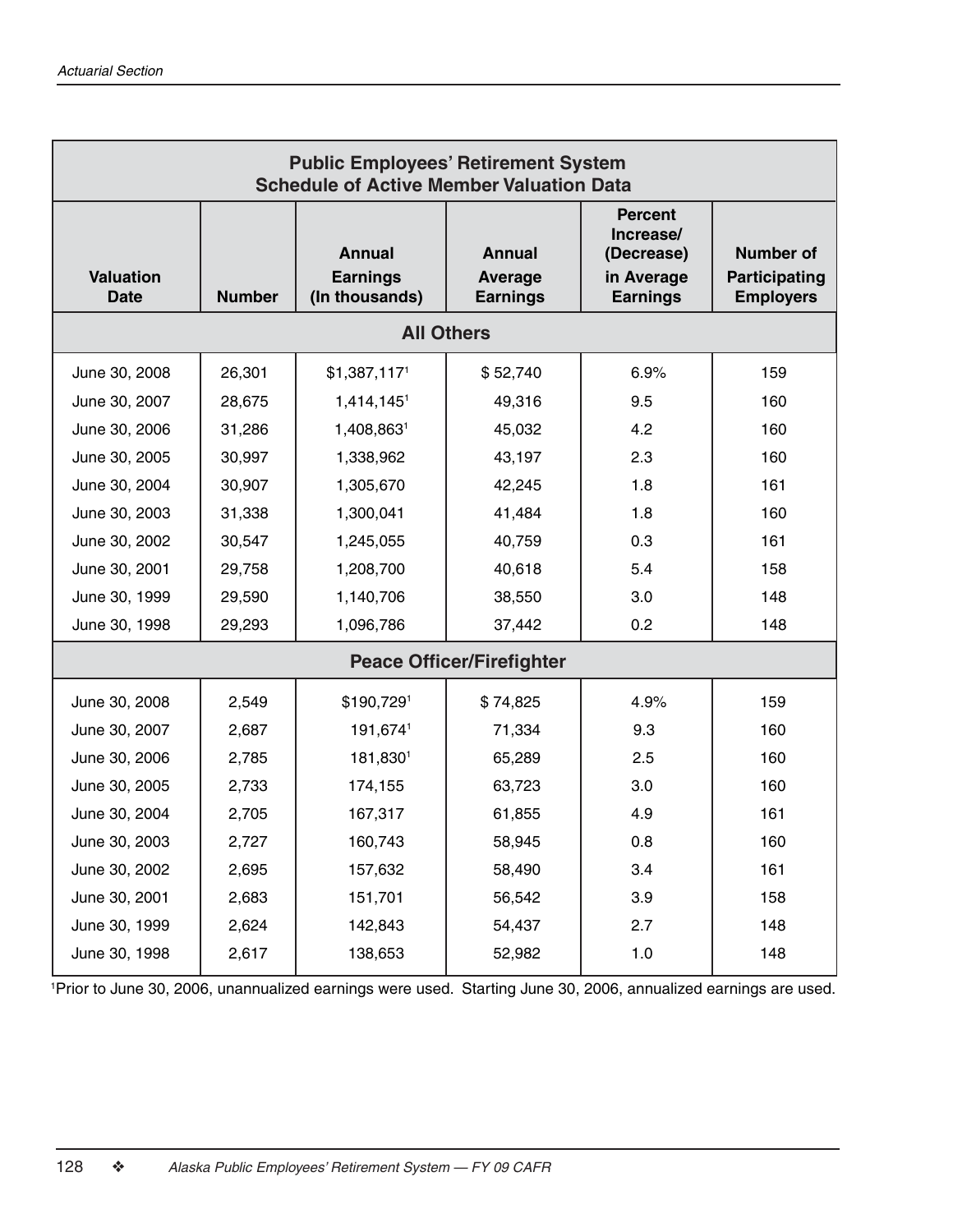| <b>Public Employees' Retirement System</b><br><b>Schedule of Benefit Recipients Added to and Removed From Rolls</b> |                  |                                                          |                  |                                                          |                            |                                                    |                                                                   |                                                                      |
|---------------------------------------------------------------------------------------------------------------------|------------------|----------------------------------------------------------|------------------|----------------------------------------------------------|----------------------------|----------------------------------------------------|-------------------------------------------------------------------|----------------------------------------------------------------------|
|                                                                                                                     |                  | <b>Added to Rolls</b>                                    |                  | <b>Removed from Rolls</b>                                | <b>Rolls - End of Year</b> |                                                    | <b>Percent</b>                                                    |                                                                      |
| Year<br><b>Ended</b>                                                                                                | No. <sup>1</sup> | <b>Annual</b><br><b>Pension</b><br>Benefits <sup>1</sup> | No. <sup>1</sup> | <b>Annual</b><br><b>Pension</b><br>Benefits <sup>1</sup> | No.                        | <b>Annual</b><br><b>Pension</b><br><b>Benefits</b> | Increase in<br><b>Annual</b><br><b>Pension</b><br><b>Benefits</b> | <b>Average</b><br><b>Annual</b><br><b>Pension</b><br><b>Benefits</b> |
|                                                                                                                     |                  |                                                          |                  | <b>All Others</b>                                        |                            |                                                    |                                                                   |                                                                      |
| June 30, 2008                                                                                                       | 1,454            | \$28,498,471                                             | 466              | 5,349,935<br>\$                                          | 21,546                     | \$374,289,711                                      | 6.6%                                                              | \$17,372                                                             |
| June 30, 2007                                                                                                       | 1,479            | 28,985,748                                               | 454              | (14, 280, 390)                                           | 20,558                     | 351,141,175                                        | 14.1                                                              | 17,081                                                               |
| June 30, 2006                                                                                                       | 1,494            | 26,193,750                                               | 384              | 2,265,651                                                | 19,533                     | 307,875,037                                        | 8.4                                                               | 15,762                                                               |
| June 30, 2005                                                                                                       | 1,287            | 22,966,842                                               | 296              | 17,019,851                                               | 18,423                     | 283,946,938                                        | 2.1                                                               | 15,413                                                               |
| June 30, 2004                                                                                                       | 1,346            | 27,617,383                                               | 354              | 6,823,010                                                | 17,432                     | 277,999,947                                        | 8.1                                                               | 15,948                                                               |
| June 30, 2003                                                                                                       | 1,445            | 27,802,265                                               | 351              | 6,507,821                                                | 16,440                     | 257,205,574                                        | 9.0                                                               | 15,645                                                               |
| June 30, 2002                                                                                                       | 1,135            | 27,484,388                                               | 332              | 8,039,486                                                | 15,346                     | 235,911,130                                        | 9.0                                                               | 15,373                                                               |
| June 30, 2001                                                                                                       | 2,342            | 46,880,694                                               | 506              | 10,128,792                                               | 14,543                     | 216,466,228                                        | 20.5                                                              | 15,071                                                               |
| June 30, 1999                                                                                                       | 1,053            | 19,402,623                                               | 124              | 2,284,829                                                | 12,707                     | 179,714,326                                        | 10.5                                                              | 14,143                                                               |
| June 30, 1998                                                                                                       | 1,219            | 25,116,364                                               | 113              | 2,328,260                                                | 11,778                     | 162,596,532                                        | 16.3                                                              | 13,805                                                               |
|                                                                                                                     |                  |                                                          |                  | <b>Peace Officer/Firefighter</b>                         |                            |                                                    |                                                                   |                                                                      |
| June 30, 2008                                                                                                       | 125              | \$3,556,519                                              | 28               | \$<br>191,073                                            | 2,536                      | \$80,385,779                                       | 4.4%                                                              | \$31,698                                                             |
| June 30, 2007                                                                                                       | 138              | 3,930,564                                                | 67               | (2,546,491)                                              | 2,439                      | 77,020,333                                         | 9.2                                                               | 31,579                                                               |
| June 30, 2006                                                                                                       | 118              | 3,289,370                                                | 30               | 209,287                                                  | 2,368                      | 70,543,278                                         | 4.6                                                               | 29,790                                                               |
| June 30, 2005                                                                                                       | 145              | 3,904,737                                                | 5                | 3,332,357                                                | 2,280                      | 67,463,195                                         | 0.9                                                               | 29,589                                                               |
| June 30, 2004                                                                                                       | 174              | 6,388,270                                                | 25               | 904,310                                                  | 2,140                      | 66,890,815                                         | 8.9                                                               | 31,257                                                               |
| June 30, 2003                                                                                                       | 143              | 4,923,581                                                | 21               | 802,499                                                  | 1,991                      | 61,406,855                                         | 7.2                                                               | 30,842                                                               |
| June 30, 2002                                                                                                       | 157              | 6,155,365                                                | 19               | 744,917                                                  | 1,869                      | 57,285,773                                         | 10.4                                                              | 30,650                                                               |
| June 30, 2001                                                                                                       | 328              | 12,637,854                                               | 75               | 2,889,753                                                | 1,731                      | 51,875,325                                         | 23.1                                                              | 29,986                                                               |
| June 30, 1999                                                                                                       | 163              | 4,761,117                                                | 8                | 233,673                                                  | 1,478                      | 42,127,224                                         | 12.0                                                              | 28,503                                                               |
| June 30, 1998                                                                                                       | 195              | 6,096,918                                                | 2                | 62,532                                                   | 1,323                      | 37,599,780                                         | 19.1                                                              | 28,420                                                               |
| <sup>1</sup> Numbers are estimated, and include other internal transfers.                                           |                  |                                                          |                  |                                                          |                            |                                                    |                                                                   |                                                                      |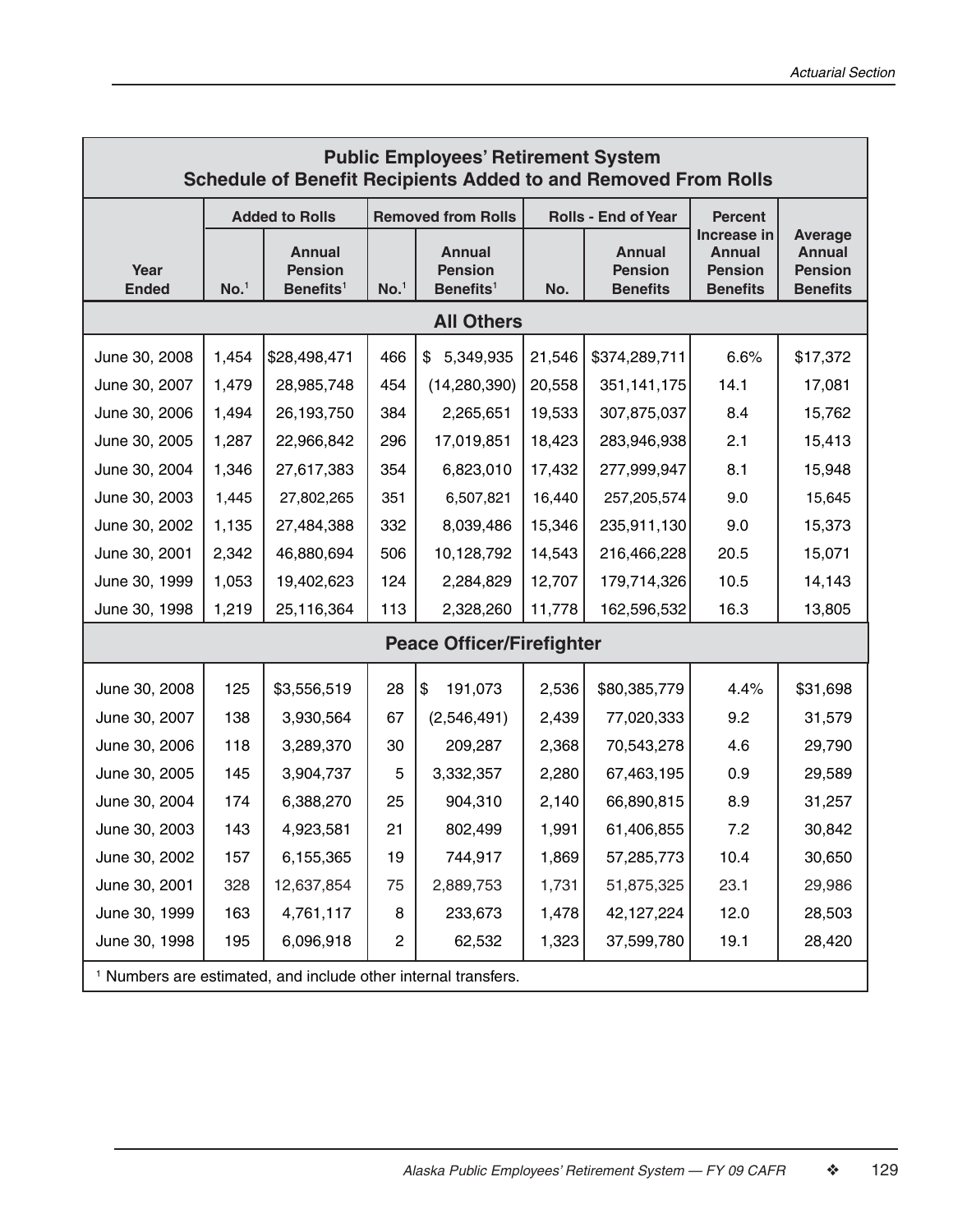| <b>Public Employees' Retirement System</b><br><b>Solvency Test</b>                                                       |                                                               |                                                                           |                                                                                      |                                                     |                                                                      |      |      |  |
|--------------------------------------------------------------------------------------------------------------------------|---------------------------------------------------------------|---------------------------------------------------------------------------|--------------------------------------------------------------------------------------|-----------------------------------------------------|----------------------------------------------------------------------|------|------|--|
|                                                                                                                          |                                                               | <b>Aggregate Accrued Liability For:</b>                                   |                                                                                      |                                                     | <b>Portion of Accrued</b><br><b>Liabilities Covered</b><br>by Assets |      |      |  |
| <b>Valuation</b><br><b>Date</b>                                                                                          | (1)<br><b>Active</b><br><b>Member</b><br><b>Contributions</b> | (2)<br><b>Inactive</b><br><b>Members</b><br>(In thousands) (In thousands) | <b>Active Members</b><br>(Employer-<br><b>Financed</b><br>Portion)<br>(In thousands) | <b>Valuation</b><br><b>Assets</b><br>(In thousands) | (1)                                                                  | (2)  | (3)  |  |
| June 30, 2008 <sup>(2)</sup>                                                                                             | \$1,242,288                                                   | \$9,772,672                                                               | \$4,873,181                                                                          | \$11,040,106                                        | 100%                                                                 | 100% | 0.5% |  |
| June 30, 2007                                                                                                            | 1,203,007                                                     | 8,967,038                                                                 | 4,400,888                                                                            | 9,900,960                                           | 100                                                                  | 97.0 | 0.0  |  |
| June 30, 2006 <sup>(2)(3)</sup>                                                                                          | 1,157,755                                                     | 8,923,811                                                                 | 4,306,847                                                                            | 9,040,908                                           | 100                                                                  | 88.3 | 0.0  |  |
| June 30, 2005                                                                                                            | 1,104,821                                                     | 8,667,058                                                                 | 3,072,962                                                                            | 8,442,919                                           | 100                                                                  | 84.7 | 0.0  |  |
| June 30, 2004 <sup>(2)</sup>                                                                                             | 1,070,268                                                     | 7,650,156                                                                 | 2,723,492                                                                            | 8,030,414                                           | 100                                                                  | 91.0 | 0.0  |  |
| June 30, 2003                                                                                                            | 1,026,730                                                     | 6,860,834                                                                 | 2,674,089                                                                            | 7,687,281                                           | 100                                                                  | 97.1 | 0.0  |  |
| June 30, 2002(1)(2)(3)                                                                                                   | 967,045                                                       | 6,301,095                                                                 | 2,591,451                                                                            | 7,412,833                                           | 100                                                                  | 100  | 5.6  |  |
| June 30, 2001                                                                                                            | 920,702                                                       | 5,059,386                                                                 | 1,888,486                                                                            | 7,941,756                                           | 100                                                                  | 100  | 100  |  |
| June 30, 2000(2)(3)                                                                                                      | 892,949                                                       | 4,588,201                                                                 | 1,895,762                                                                            | 7,454,758                                           | 100                                                                  | 100  | 100  |  |
| June 30, 1999                                                                                                            | 854,497                                                       | 3,961,063                                                                 | 1,833,113                                                                            | 7,016,340                                           | 100                                                                  | 100  | 100  |  |
| <sup>(1)</sup> Change in Asset Valuation Method. <sup>(2)</sup> Change of Assumptions. <sup>(3)</sup> Change in Methods. |                                                               |                                                                           |                                                                                      |                                                     |                                                                      |      |      |  |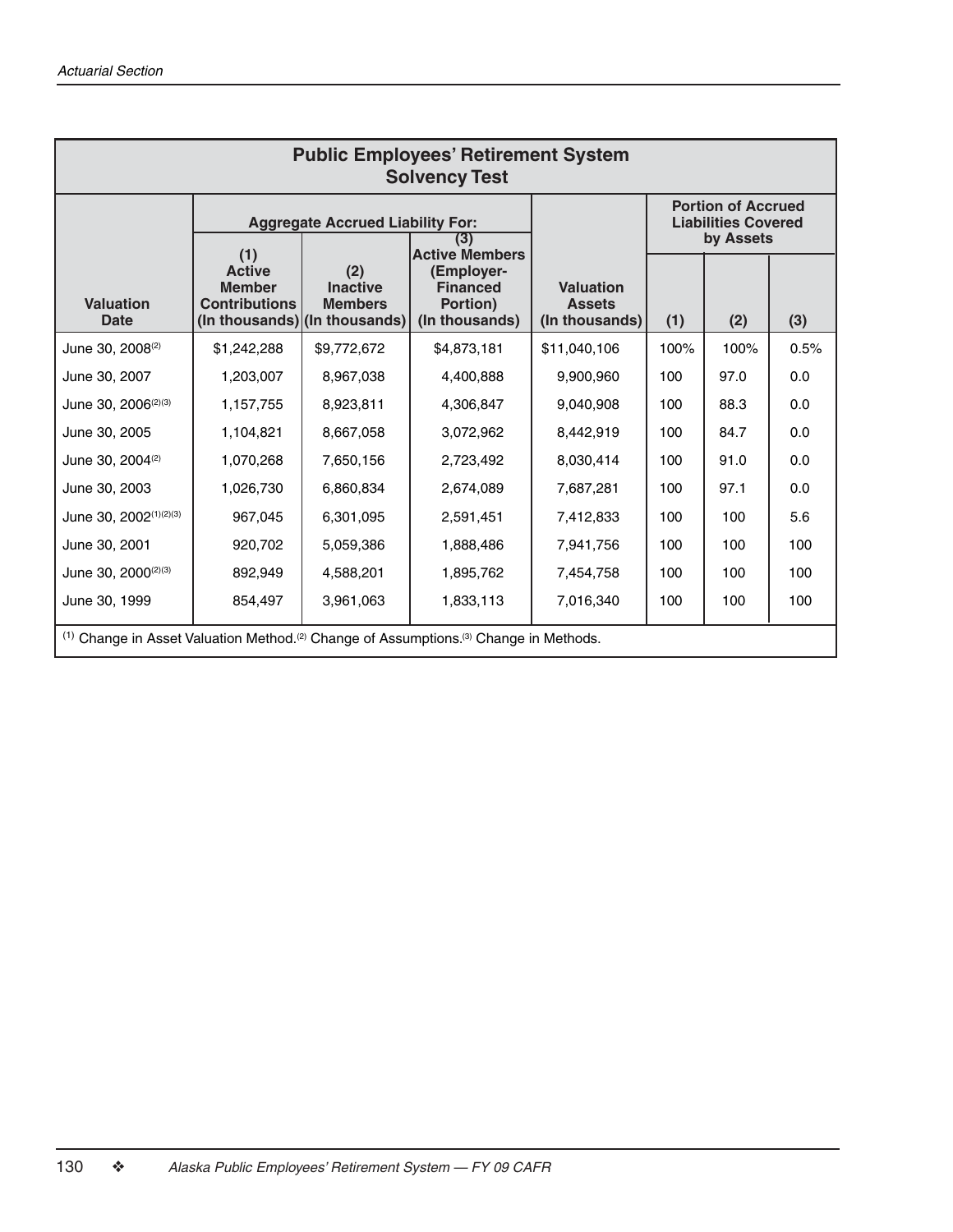| <b>Public Employees' Retirement System</b><br><b>Analysis of Financial Experience</b>                                                                                                                                                                          |                                                            |                                                       |                                                        |                                                   |                                               |  |  |  |
|----------------------------------------------------------------------------------------------------------------------------------------------------------------------------------------------------------------------------------------------------------------|------------------------------------------------------------|-------------------------------------------------------|--------------------------------------------------------|---------------------------------------------------|-----------------------------------------------|--|--|--|
| <b>Change in Employer/State Contribution Rate</b><br>Due to Gains and Losses in Accrued Liabilities<br>During the Last Three Fiscal Years Resulting From<br>Differences Between Assumed Experience and Actual Experience                                       |                                                            |                                                       |                                                        |                                                   |                                               |  |  |  |
| <b>Change in Employer/State</b><br><b>Contribution Rate During Fiscal Year</b><br><b>Type of</b>                                                                                                                                                               |                                                            |                                                       |                                                        |                                                   |                                               |  |  |  |
| <b>Gain or Loss</b>                                                                                                                                                                                                                                            | 2008                                                       | 2007                                                  | 2006                                                   | 2005                                              | 2004                                          |  |  |  |
| <b>Health Experience</b><br><b>Salary Experience</b><br><b>Investment Experience</b><br>Demographic Experience<br><b>Contribution Shortfall</b><br>(Gain) or Loss During Year From Experience<br><b>Non-recurring changes</b><br><b>Asset Valuation Method</b> | $(0.97)$ %<br>0.54<br>(0.59)<br>(0.60)<br>(0.11)<br>(1.73) | (5.64)%<br>0.23<br>(1.03)<br>(0.17)<br>0.94<br>(5.67) | $(4.06)\%$<br>0.02<br>(0.29)<br>1.05<br>1.01<br>(2.27) | 1.49%<br>(0.32)<br>(0.02)<br>0.01<br>0.98<br>2.14 | $-$ %<br>0.08<br>0.02<br>0.54<br>0.89<br>1.53 |  |  |  |
| Past Service Amortization Change<br>Assumption and Method Changes<br><b>System Benefit Changes</b><br>Change Due to Revaluation of Plan Liability<br>as of June 30, 2004                                                                                       | 2.04<br>0.31                                               | (1.90)                                                | 4.98                                                   | 2.18                                              | 1.03                                          |  |  |  |
| Composite (Gain) Loss During Year                                                                                                                                                                                                                              |                                                            | (7.57)%                                               | 2.71%                                                  | 4.32%                                             | 2.56%                                         |  |  |  |
| Beginning Employer/State Contribution Rate                                                                                                                                                                                                                     | 27.65                                                      | 35.22                                                 | 32.51                                                  | 28.19                                             | 25.63                                         |  |  |  |
| <b>Ending Employer/State Contribution Rate</b><br><b>Board Adopted Contribution Rate</b>                                                                                                                                                                       | 27.96%<br>27.96%                                           | 27.65%<br>27.65%                                      | 35.22%<br>35.22%                                       | 32.51%<br>22.00%                                  | 28.19%<br>21.77%                              |  |  |  |
| Fiscal Year Above Rate is Applied                                                                                                                                                                                                                              | <b>FY11</b>                                                | <b>FY10</b>                                           | <b>FY09</b>                                            | <b>FY08</b>                                       | <b>FY07</b>                                   |  |  |  |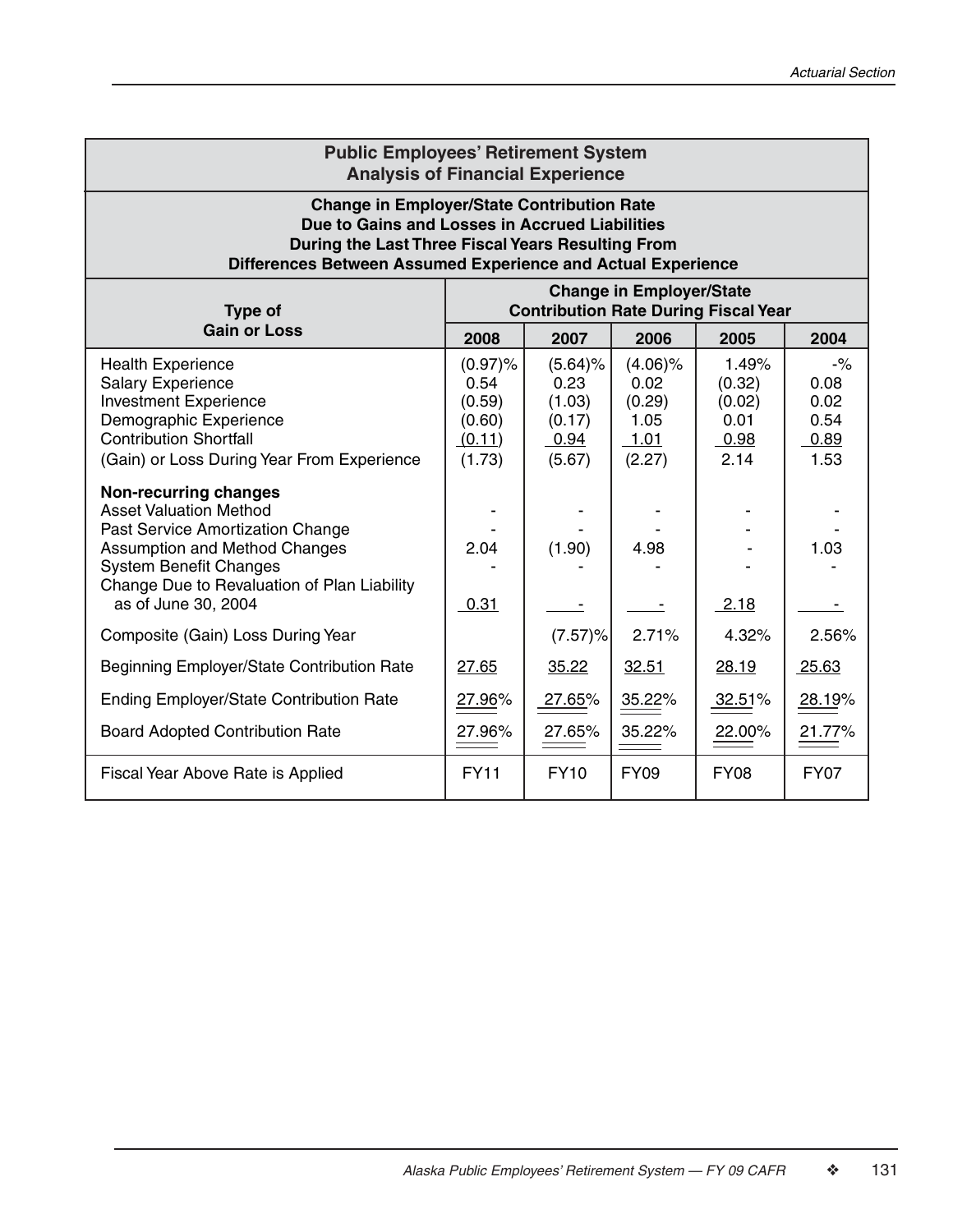## **Public Employees' Retirement System Analysis of Financial Experience**

## **Change in Employer/State Contribution Rate Due to Gains and Losses in Accrued Liabilities During the Last Three Fiscal Years Resulting From Differences Between Assumed Experience and Actual Experience**

|                                                                                                                                                              | <b>Change in Employer/State Contribution Rate During Fiscal Year</b> |                              |                              |                   |              |                   |  |  |
|--------------------------------------------------------------------------------------------------------------------------------------------------------------|----------------------------------------------------------------------|------------------------------|------------------------------|-------------------|--------------|-------------------|--|--|
|                                                                                                                                                              |                                                                      | <b>Pension</b>               |                              | <b>Healthcare</b> |              |                   |  |  |
| <b>Type of Gain or Loss</b>                                                                                                                                  | 2008                                                                 | 2007                         | 2006                         | 2008              | 2007         | 2006              |  |  |
| <b>Health Experience</b>                                                                                                                                     | $-$ %                                                                | $-$ %                        | $-$ %                        | $(0.97)$ %        | $(5.64)\%$   | $(4.06)\%$        |  |  |
| <b>Salary Experience</b>                                                                                                                                     | 0.54                                                                 | 0.23                         | 0.02                         |                   |              |                   |  |  |
| Investment Experience                                                                                                                                        | (0.35)                                                               | (0.11)                       | 0.19                         | (0.24)            | (0.92)       | (0.48)            |  |  |
| Demographic Experience                                                                                                                                       | (0.60)                                                               | (0.17)                       | 1.05                         |                   |              |                   |  |  |
| <b>Contribution Shortfall</b>                                                                                                                                | 0.14                                                                 | 0.11                         | (0.81)                       | (0.25)            | 0.83         | 1.82              |  |  |
| (Gain) or Loss During Year From Experience                                                                                                                   | (0.27)                                                               | 0.06                         | 0.45                         | (1.46)            | (5.73)       | (2.72)            |  |  |
| Non-recurring changes<br><b>Asset Valuation Method</b><br>Past Service Amortization Change<br>Assumption and Method Changes<br><b>System Benefit Changes</b> |                                                                      | (0.72)                       | 1.51                         | 2.04              | $(1.18)^*$   | 3.47              |  |  |
| Composite (Gain) Loss During Year                                                                                                                            | (0.27)                                                               | (0.66)                       | 1.96                         | 0.58              | (6.91)       | 0.75              |  |  |
| Beginning Employer/State Contribution Rate                                                                                                                   | 10.25                                                                | 10.91                        | 8.95                         | 17.40             | 24.31        | 23.56             |  |  |
| Ending Employer/State Contribution Rate                                                                                                                      | 9.98                                                                 | $\underline{\frac{10.25}{}}$ | $\underline{\frac{10.91}{}}$ | <u>17.98</u>      | <u>17.40</u> | $\frac{24.31}{2}$ |  |  |
| Fiscal Year Above Rate is Applied                                                                                                                            | <b>FY11</b>                                                          | <b>FY10</b>                  | <b>FY09</b>                  | <b>FY11</b>       | <b>FY10</b>  | <b>FY09</b>       |  |  |
| * Includes change in rate by using total payroll.                                                                                                            |                                                                      |                              |                              |                   |              |                   |  |  |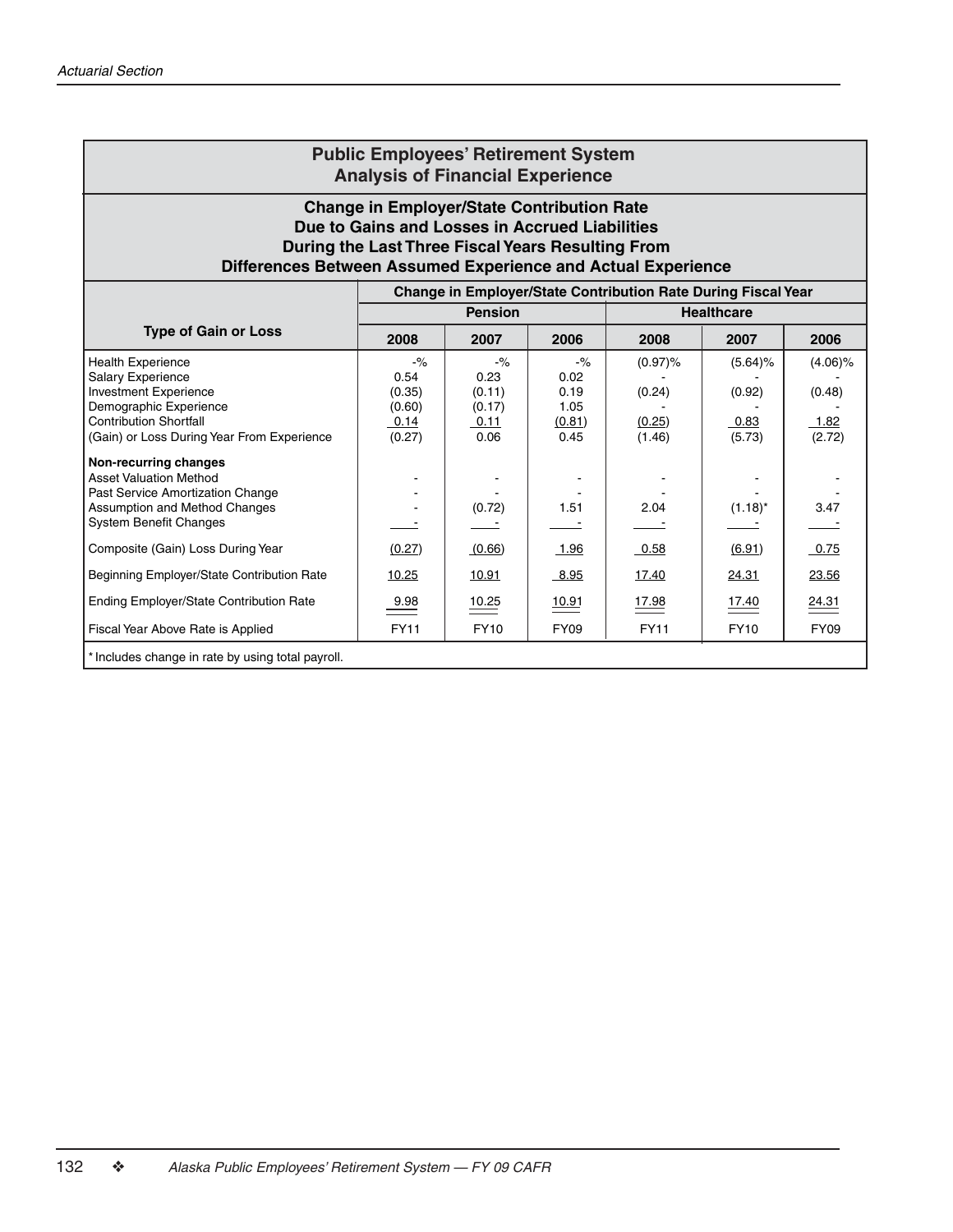## **Summary of Plan Provisions**

#### **(1) Effective Date**

January 1, 1961, with amendments through June 30, 2008. Chapter 82, 1986 Session Laws of Alaska, created a two-tier retirement system. Members who were first hired under the PERS before July 1, 1986 (Tier 1) are eligible for different benefits than members hired after June 30, 1986 (Tier 2). Chapter 4, 1996 Session Laws of Alaska created a third tier for members who were first hired after June 30, 1996 (Tier 3). Chapter 9, 2005 Session Laws of Alaska, closed the plan to new members hired after June 30, 2006.

#### **(2) Administration of Plan**

The Commissioner of Administration or the Commissioner's designee is the administrator of the system. The Attorney General of the state is the legal counsel for the system and shall advise the administrator and represent the system in legal proceedings.

Prior to June 30, 2005, the Public Employees' Retirement Board prescribed policies and adopted regulations and performed other activities necessary to carry out the provisions of the system. The Alaska State Pension Investment Board, Department of Revenue, Treasury Division was responsible for investing PERS funds.

On July 27, 2005, Senate Bill 141, enacted as Chapter 9, 2005 Session laws of Alaska, replaced the Public Employees' Retirement Board and the Alaska State Pension Investment Board with the Alaska Retirement Management Board.

#### **(3) Employers Included**

Currently, there are 159 employers participating in the PERS, including the State of Alaska and 158 political subdivisions and public organizations.

#### **(4) Membership**

PERS membership is mandatory for all permanent full-time and part-time employees of the State of Alaska and participating political subdivisions and public organizations, unless they are specifically excluded by Alaska Statute or employer participation agreements. Employees participating in the University of Alaska's Optional Retirement Plan or other retirement plans funded by the State are not covered by the PERS. Elected officials may waive PERS membership.

Certain members of the Alaska Teachers' Retirement System (TRS) are eligible for PERS retirement benefits for their concurrent elected public official service with municipalities. In addition, employees who work half-time in the PERS and TRS simultaneously are eligible for half-time PERS and TRS credit.

Senate Bill 141, signed into law on July 27, 2005, closes the Plan effective July 1, 2006, to new members first hired on or after July 1, 2006.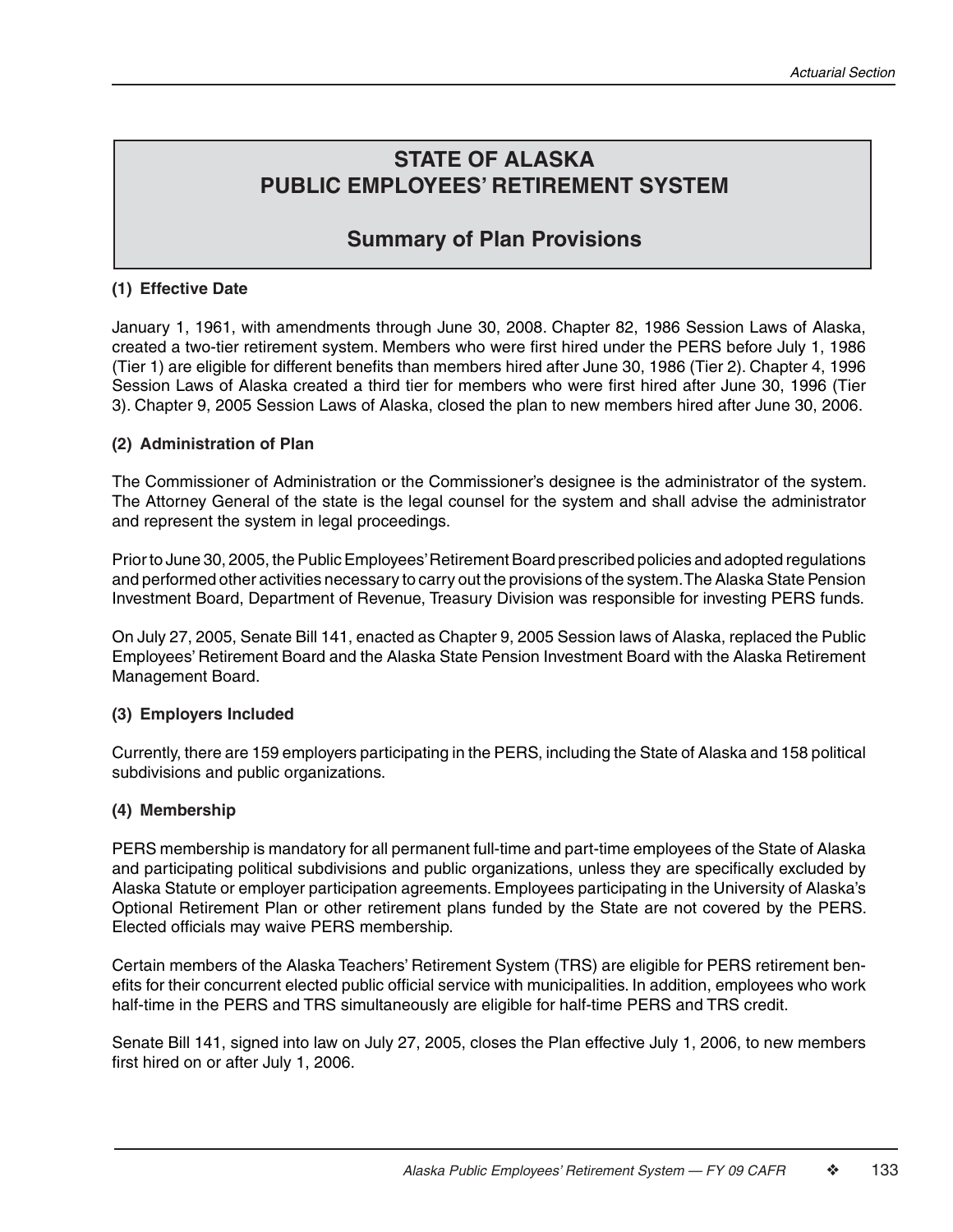## **Summary of Plan Provisions**

#### **(5) Credited Service**

Permanent employees who work at least 30 hours a week earn full-time credit; part-time employees working between 15 and 30 hours a week earn partial credit based upon the number of hours worked. Members receiving PERS occupational disability benefits continue to earn PERS credit while disabled. Survivors who are receiving occupational death benefits continue to earn PERS service credit while occupational survivor benefits are being paid.

Members may claim other types of service, including:

- part-time State of Alaska service rendered after December 31, 1960, and before January 1, 1976;
- service with the State, former Territory of Alaska, or U.S. Government in Alaska before January 1, 1961;
- past Peace Officer, correctional officer, fire fighter, and special officer service after January 1, 1961;
- military service (not more than five years may be claimed);
- temporary service after December 31, 1960;
- elected official service before January 1, 1981;
- Alaska Bureau of Indian Affairs service:
- past service rendered by employees who worked half-time in the PERS and Teachers' Retirement System (TRS) simultaneously;
- leave without pay service after June 13, 1987, while receiving Workers' Compensation;
- Village Public Safety Officer service; and
- service as a temporary employee of the legislature before July 1, 1979, but this service must have been claimed no later than July 1, 2003, or by the date of retirement, if sooner (not more than 10 years may be claimed).

Except for service before January 1, 1961, with the State, former Territory of Alaska, or U.S. Government in Alaska, contributions are required for all past service.

Past employment with participating political subdivisions that occurred before the employers joined the PERS is creditable if the employers agree to pay the required contributions.

At the election of certain PERS members, certain service may be credited in the same fashion as members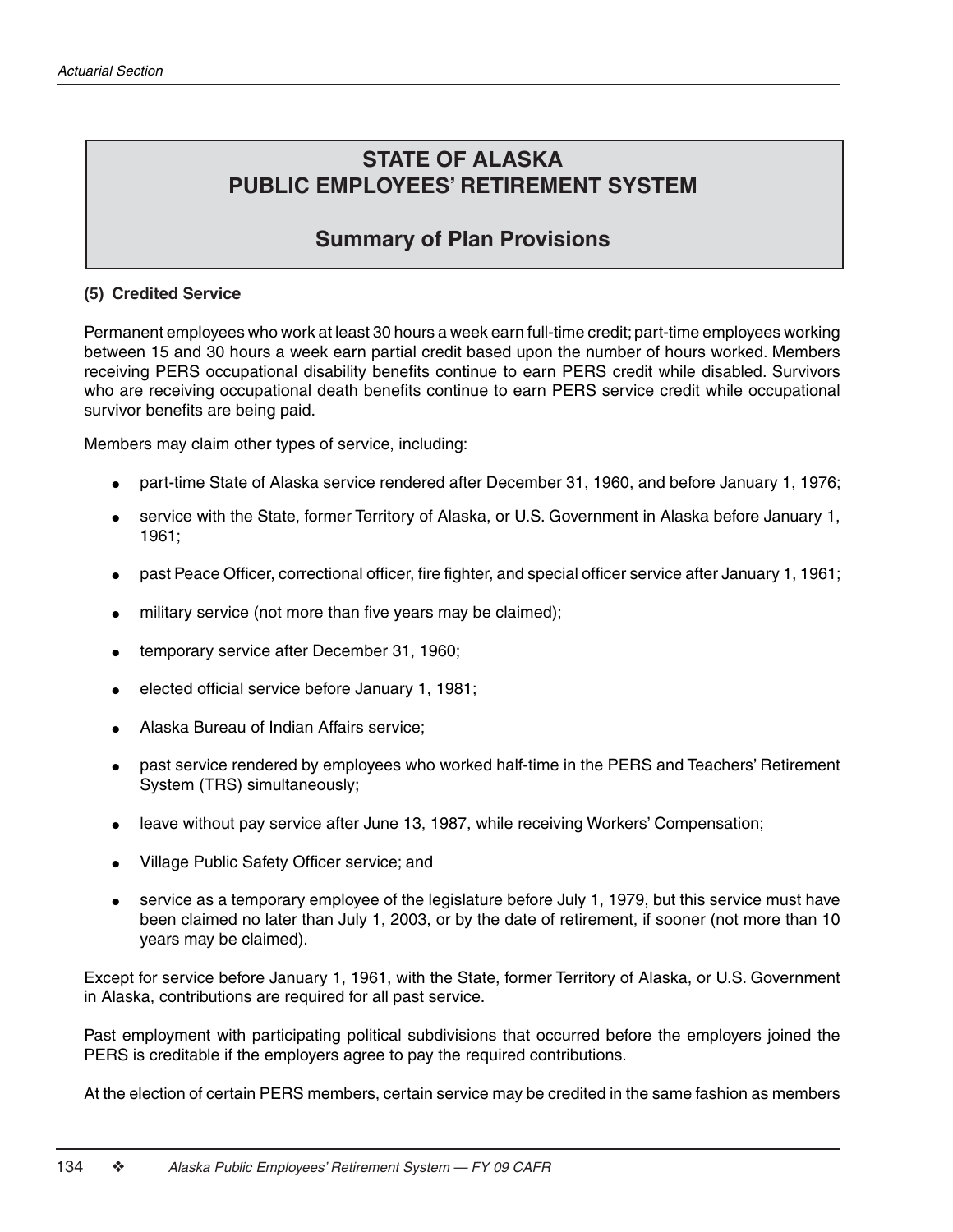## **Summary of Plan Provisions**

in the State of Alaska Teachers' Retirement System (TRS).

Members employed as dispatchers or within a State correctional facility may, at retirement, elect to convert their dispatcher or correctional facility service from "all other" service to Peace Officer/Firefighter service and retire under the 20 year retirement option. Members pay the full actuarial cost of conversion.

#### **(6) Employer Contributions**

PERS employers contribute the amounts required, in addition to employees' contributions, to fund the benefits of the system.

The normal cost rate is a uniform rate for all participating employers (less the value of members' contributions).

The past service rate is a uniform rate for all participating employers to amortize the unfunded past service liability with payments that are a level percentage of pay amount over fixed 25-year periods.

Employer rates cannot be less than the normal cost rate.

Pursuant to AS 39.35.255 effective July 1, 2008, each PERS employer will pay a simple uniform contribution rate of 22% of member payroll.

#### **(7) Additional State Contributions**

Pursuant to AS 39.35.280 effective July 1, 2008, the State shall contribute an amount (in addition to the State contribution as an employer) that when combined with the employer contribution will be sufficient to pay the total contribution rate adopted by The Alaska Retirement Management Board.

#### **(8) Member Contributions**

Mandatory Contributions: Peace Officer/Firefighter members are required to contribute 7.5% of their compensation; all Others contribute 6.75%. Those all Others who have elected to have their service calculated under the Teachers' Retirement System rules contribute 9.76% of their compensation. Members' contributions are deducted from gross wages before federal income taxes are withheld.

Contributions for Claimed Service: Member contributions are also required for most of the claimed service described in (5) above.

Voluntary Contributions: Members may voluntarily contribute up to 5% of their salary on an after-tax basis. Voluntary contributions are recorded in a separate account and are payable to the:

(a) member in lump sum payment upon termination of employment;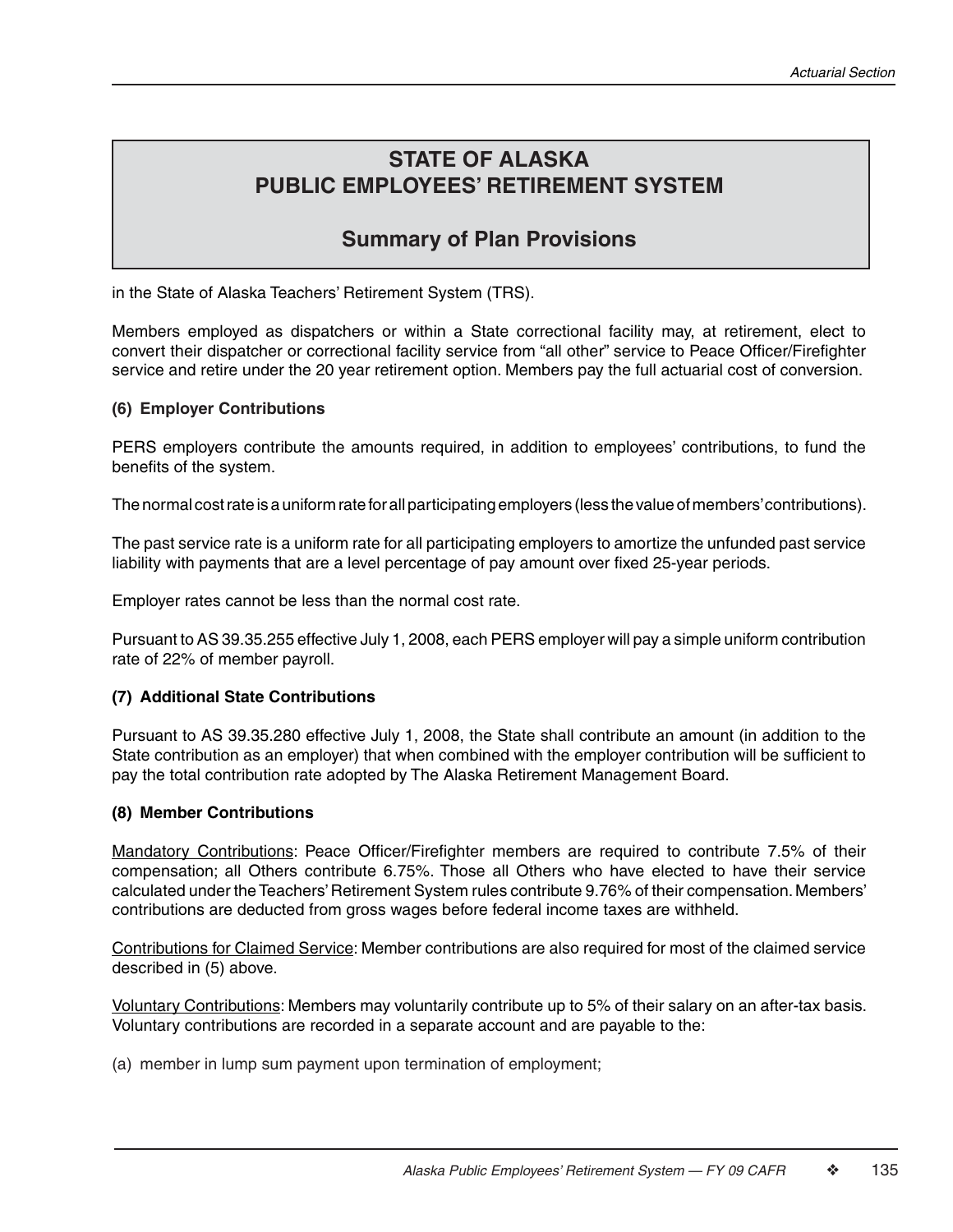## **Summary of Plan Provisions**

- (b) member's beneficiary if the member dies; or
- (c) member in a lump sum, life annuity, or payments over a designated period of time when the member retires.

Interest: Members' contributions earn 4.5% interest, compounded semiannually on June 30 and December 31.

Refund of Contributions: Terminated members may receive refunds of their member contribution accounts which includes their mandatory and voluntary contributions, indebtedness payments, and interest earned. Terminated members' accounts may be attached to satisfy claims under Alaska Statute 09.38.065, federal income tax levies, and valid Qualified Domestic Relations Orders.

Reinstatement of Contributions: Refunded accounts and the corresponding PERS service may be reinstated upon reemployment in the PERS prior to July 1, 2010. Accounts attached to satisfy claims under Alaska Statute 09.38.065 or a federal tax levy may be reinstated at any time. Interest accrues on refunds until paid in full or members retire.

#### **(9) Retirement Benefits**

#### Eligibility:

- (a) Members, including deferred vested members, are eligible for normal retirement at age 55 or early retirement at age 50 if they were hired before July 1, 1986 (Tier 1), and 60 or early retirement at age 55 if they were hired after July 1, 1986 (Tiers 2 & 3). Additionally, they must have at least:
	- $(i)$  five years of paid-up PERS service;
	- (ii) 60 days of paid-up PERS service as employees of the legislature during each of the five legislative sessions and they were first hired under the PERS before May 30, 1987;
	- (iii) 80 days of paid-up PERS service as employees of the legislature during each of the five legislative sessions and they were first hired under the PERS after May 29, 1987;
	- (iv) two years of paid-up PERS service and they are vested in the TRS; or
	- (v) two years of paid-up PERS service and a minimum three years of TRS service to qualify for a public service benefit.
- (b) Members may retire at any age when they have:
	- (i) 20 paid-up years of PERS Peace Officer/Firefighter service; or
	- (ii) 30 paid-up years of PERS "all other" or "elected official" service.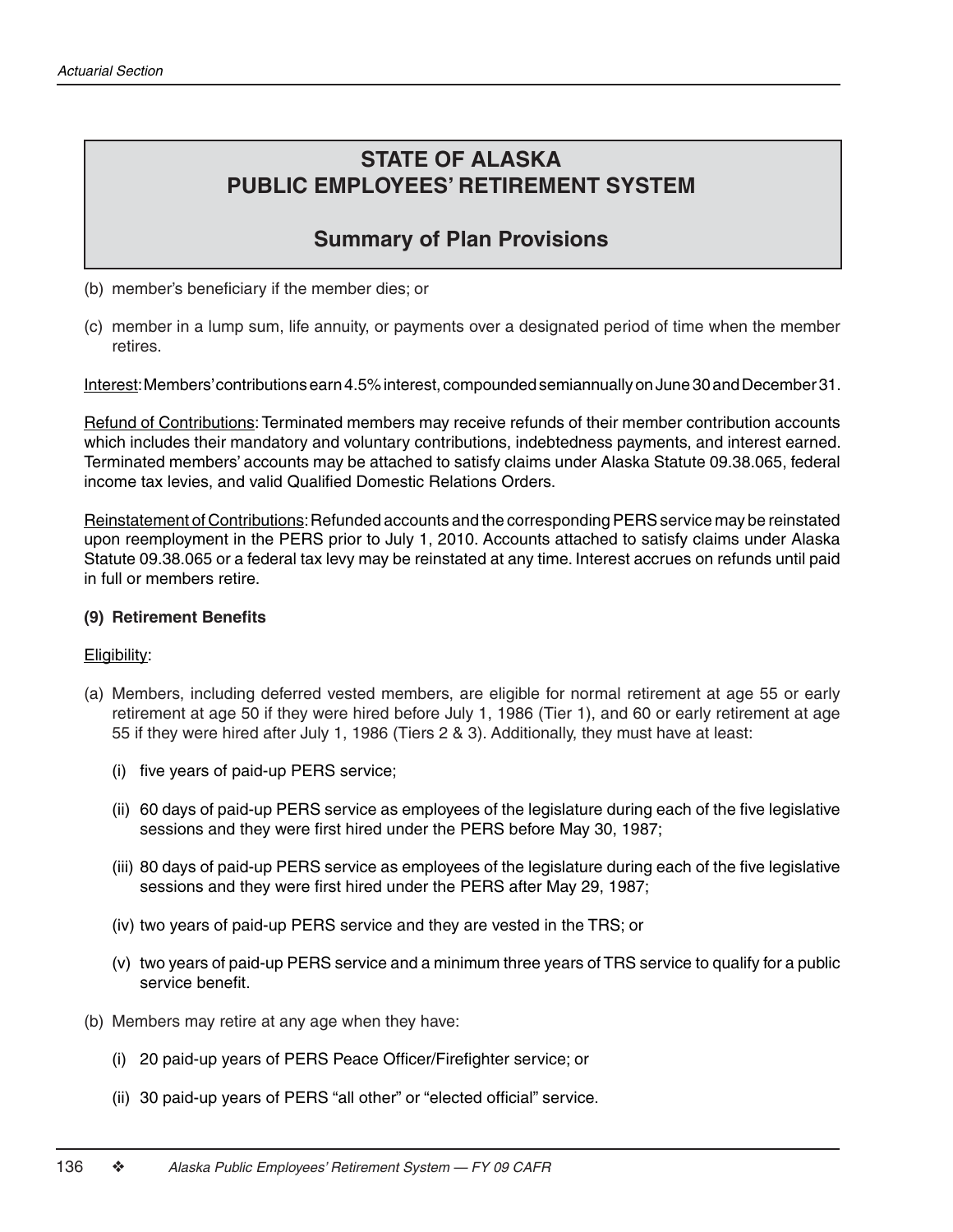## **Summary of Plan Provisions**

Benefit Type: Lifetime benefits are paid to members. Eligible members may receive normal, unreduced benefits when they (1) reach normal retirement age and complete the service required; or (2) satisfy the minimum service requirements under the "20 and out" or "30 and out" provisions. Members may receive early, actuarially reduced benefits when they reach early retirement age and complete the service required.

Members may elect an early retirement or a joint and survivor option. Members who entered the PERS prior to July 1, 1986 may also select a 66-2/3 last survivor option and a level income option. Under these options and early retirement, benefits are actuarially adjusted so that members receive the actuarial equivalents of their normal benefit amounts.

Benefit Calculations: Retirement benefits are calculated by multiplying the average monthly compensation (AMC) times credited PERS service times the percentage multiplier. The AMC is determined by averaging the salaries earned during the five highest (three highest for Peace Officer/Firefighter members or members hired prior to July 1, 1996) consecutive payroll years. Members must earn at least 115 days of credit in the last year worked to include it in the AMC calculation. The PERS pays a minimum benefit of \$25.00 per month for each year of service when the calculated benefit is less.

The percentage multipliers for Peace Officer/Firefighter members are 2% for the first ten years of service and 2.5% for all service over 10 years.

The percentage multipliers for all Others are 2% for the first ten years, 2.25% for the next ten years, and 2.5% for all remaining service earned on or after July 1, 1986. All service before that date is calculated at 2%.

Indebtedness: Members who terminate and refund their PERS contributions are not eligible to retire, unless they return to PERS employment and pay back their refunds plus interest or accrue additional service which qualifies them for retirement. PERS refunds must be paid in full if the corresponding service is to count toward the minimum service requirements for retirement. Refunded PERS service is included in total service for the purpose of calculating retirement benefits. However, if a member is otherwise eligible to retire, when refunds are not completely paid before retirement, benefits are actuarially reduced for life. Indebtedness balances may also be created when a member purchases qualified claimed service.

#### **(10) Reemployment of Retired Members**

Retirement and retiree healthcare benefits are suspended while retired members are reemployed under the PERS. During reemployment, members earn additional PERS service and contributions are withheld from their wages. A member who retired with a normal retirement benefit can elect to waive payment of PERS contributions. The waiver allows the member to continue receiving the retirement benefit during the period of reemployment. Members who elect the waiver option do not earn additional PERS service. The Waiver Option first became effective July 1, 2005 and applies to reemployment periods after that date. The Waiver Option is not available to members who retired early or under the Retirement Incentive Programs (RIPs). The Waiver Option is no longer available after June 30, 2009.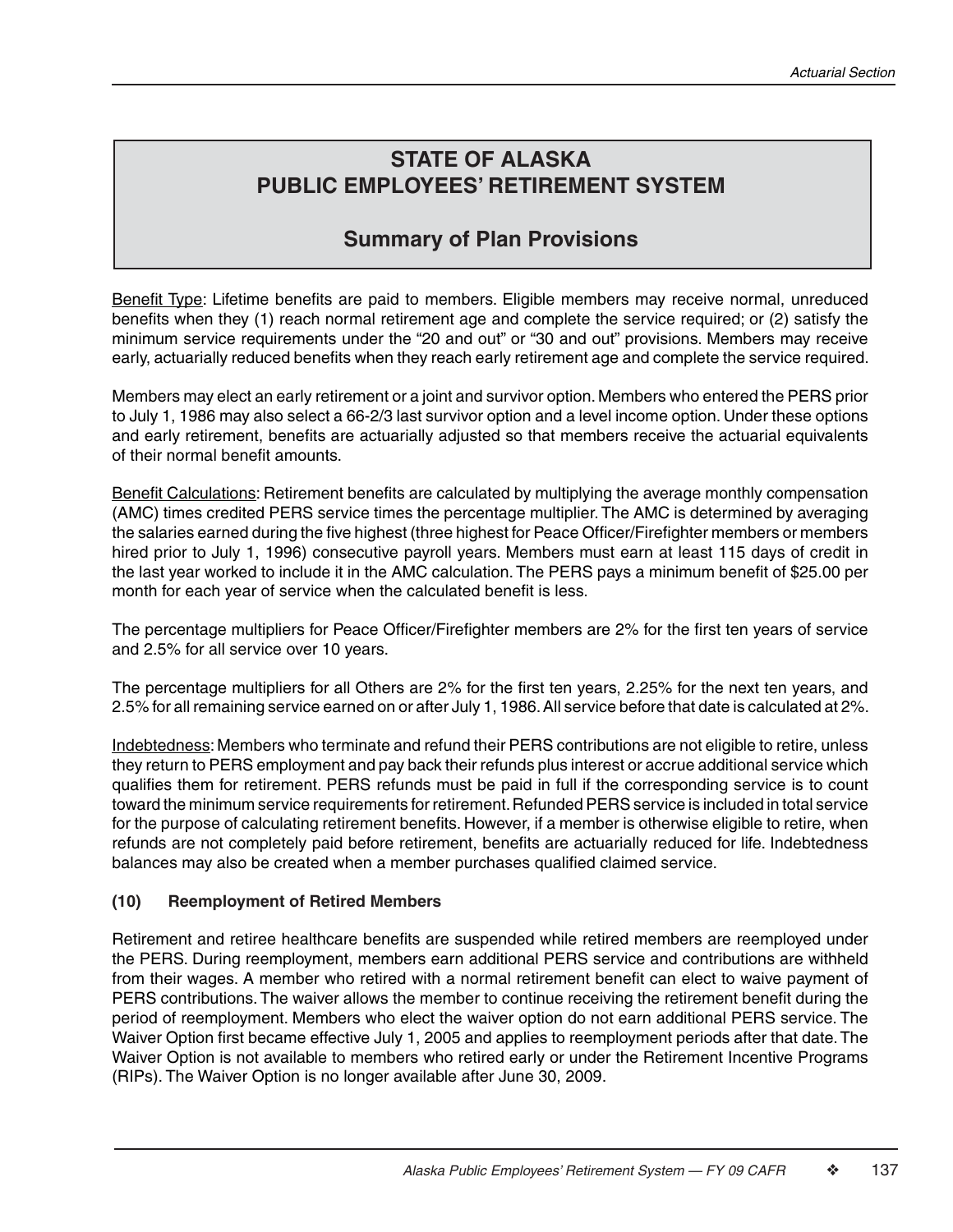## **Summary of Plan Provisions**

Members retired under the Retirement Incentive Programs (RIPs) who return to employment under the PERS, Teachers' Retirement System (TRS), or the University of Alaska's Optional Retirement Plan will:

- (a) forfeit the three years of incentive credits that they received;
- (b) owe the PERS 150% of the benefits that they received for state and political subdivision members, and 110% for school district employees, under the 1996-2000 RIP, which may include costs for health insurance, excluding amounts that they paid to participate for the 1986 and 1989 RIPs. Under prior RIPs, the penalty is 110% of the benefits received; and
- (c) be charged 7% interest from the date that they are reemployed until their indebtedness is paid in full or they retire again. If the indebtedness is not completely paid, future benefits will be actuarially reduced for life.

Employers make contributions to the unfunded liability of the plan on behalf of rehired retired members at the rate the employer is making contributions to the unfunded liability of the plan for other members.

#### **(11) Postemployment Healthcare Benefi ts**

Major medical benefits are provided to retirees and their surviving spouses by the PERS for all employees hired before July 1, 1986 (Tier 1) and disabled retirees. Employees hired after June 30, 1986 (Tier 2) and their surviving spouses with five years of credited service (or ten years of credited service for those first hired after June 30, 1996 (Tier 3)) must pay the full monthly premium if they are under age sixty and will receive benefits paid by the PERS if they are over age sixty. In addition, Peace Officers and their surviving spouses with twenty-five years of Peace Officer membership service and Other employees and their surviving spouses with thirty years of membership service receive benefits paid by the PERS, regardless of their age or date of hire. Peace Officers/Firefighters who are disabled between 20 and 25 years must pay the full monthly premium.

#### **(12) Disability Benefits**

Monthly disability benefits are paid to permanently disabled members until they die, recover or become eligible for normal retirement. Members are appointed to normal retirement on the first of the month after they become eligible.

Occupational Disability: Members are not required to satisfy age or service requirements to be eligible for occupational disability. Monthly benefits are equal to 40% of their gross monthly compensation on the date of their disability. Members on occupational disability continue to earn PERS service until they become eligible for normal retirement. Peace Officer/Firefighter members may elect to retain the disability benefit formula for the calculation of their normal retirement benefits.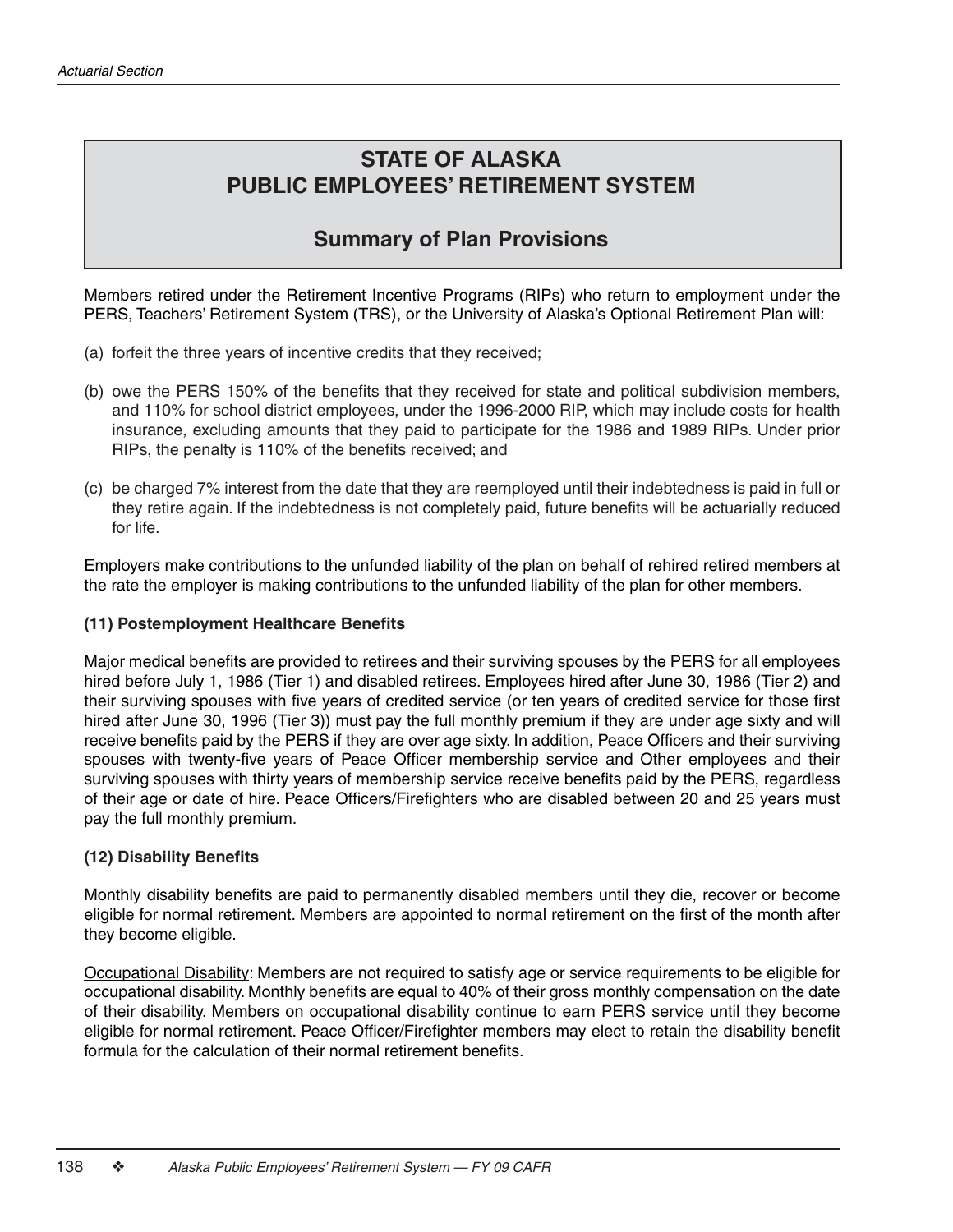## **Summary of Plan Provisions**

Nonoccupational Disability: Members must be vested (five paid-up years of PERS service) to be eligible for nonoccupational disability benefits. Monthly benefits are calculated based on the member's average monthly compensation and PERS service on the date of termination from employment because of disability. Members do not earn PERS service while on nonoccupational disability.

#### **(13) Death Benefi ts**

Monthly death benefits may be paid to a spouse or dependent children upon the death of a member. If monthly benefits are not payable under the occupational and nonoccupational death provisions, the designated beneficiary receives the lump sum benefit described below.

Occupational Death: When an active member (vested or nonvested) dies from occupational causes, a monthly survivor's pension may be paid to the spouse. The pension equals 40% of the member's gross monthly compensation on the date of death or disability, if earlier. If there is no spouse, the pension may be paid to the member's dependent children. On the member's normal retirement date, the benefit converts to a normal retirement benefit. The normal benefit is based on the member's salary on the date of death and service, including service accumulated from the date of the member's death to the normal retirement date. Survivors of Peace Officer/Firefighter members receive the greater of 50% of the member's gross monthly compensation on the date of death or disability, or 75% of the member's monthly normal retirement benefit (including service projected to Normal Retirement).

Death after Occupational Disability: When a member dies while occupationally disabled, benefits are paid as described above in Occupational Death.

Nonoccupational Death: When a vested member dies from nonoccupational causes, the surviving spouse may elect to receive a monthly 50% joint and survivor benefit or a lump sum benefit. The monthly benefit is calculated on the member's average monthly compensation and PERS service at the time of termination or death.

Lump Sum Nonoccupational Death Benefit: Upon the death of a member who has less than one year of service, the designated beneficiary receives the member's contribution account, which includes mandatory and voluntary contributions, indebtedness payments, and interest earned. If the member has more than one year of PERS service or is vested, the beneficiary also receives \$1,000 and \$100 for each year of PERS service.

Death After Retirement: When a retired member dies, the designated beneficiary receives the member's contribution account, less any benefits already paid and the member's last benefit check. If the member selected a survivor option at retirement, the eligible spouse receives continuing, lifetime monthly benefits.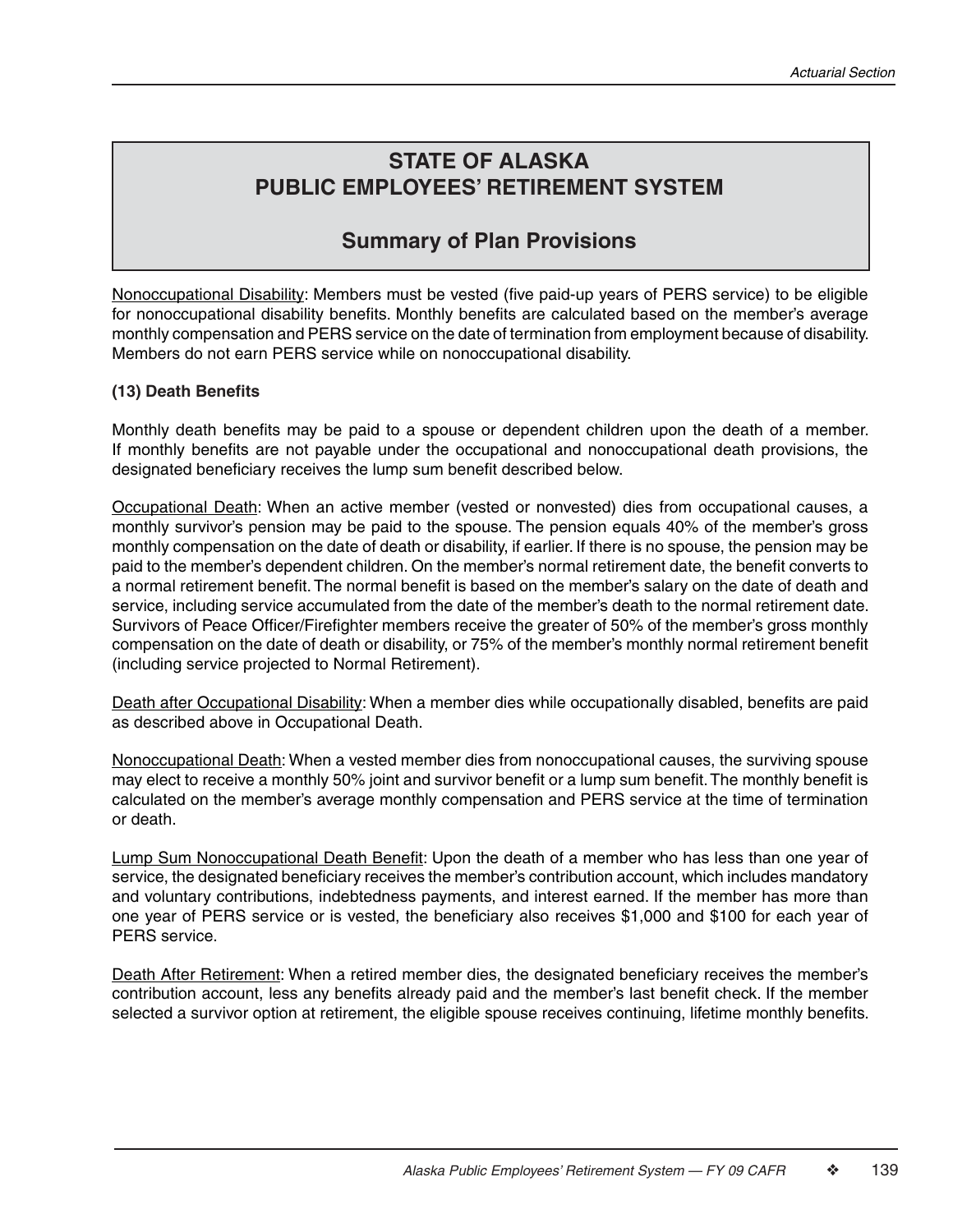## **Summary of Plan Provisions**

#### **(14) Post Retirement Pension Adjustments**

Postretirement pension adjustments (PRPAs) are granted annually to eligible benefit recipients when the consumer price index (CPI) increases during the preceding calendar year. PRPAs are calculated by multiplying the recipient's base benefit, including past PRPAs, excluding the Alaska COLA, times:

- (a) 75% of the CPI increase in the preceding calendar year or 9%, whichever is less, if the recipient is at least age 65 or on PERS disability; or
- (b) 50% of the CPI increase in the preceding calendar year or 6%, whichever is less, if the recipient is at least age 60, or has been receiving benefits for at least five years.

Ad hoc PRPAs, up to a maximum of 4%, may be granted to eligible recipients who first entered the PERS before July 1, 1986 (Tier 1) if the CPI increases and the funding ratio is at least 105%. In a year where an ad hoc PRPA is granted, eligible recipients will receive the higher of the two calculations.

#### **(15) Alaska Cost of Living Allowance**

Eligible benefit recipients who reside in Alaska receive an Alaska cost of living allowance (COLA) equal to 10% of their base benefits or \$50, whichever is more. The following benefit recipients are eligible:

- (a) members who first entered the PERS before July 1, 1986 (Tier 1) and their survivors;
- (b) members who first entered the PERS after June 30, 1986 (Tiers 2  $\&$  3) and their survivors if they are at least age 65; and
- (c) all disabled members.

#### **Changes in Plan Provisions Since the Prior Valuation**

There have been no changes in benefit provisions since the prior valuation. SB 125 was passed in 2008 which creates a cost-share plan for PERS that has the same contribution rate for all participating employers, including an additional State contribution necessary to pay the rate adopted by the Board.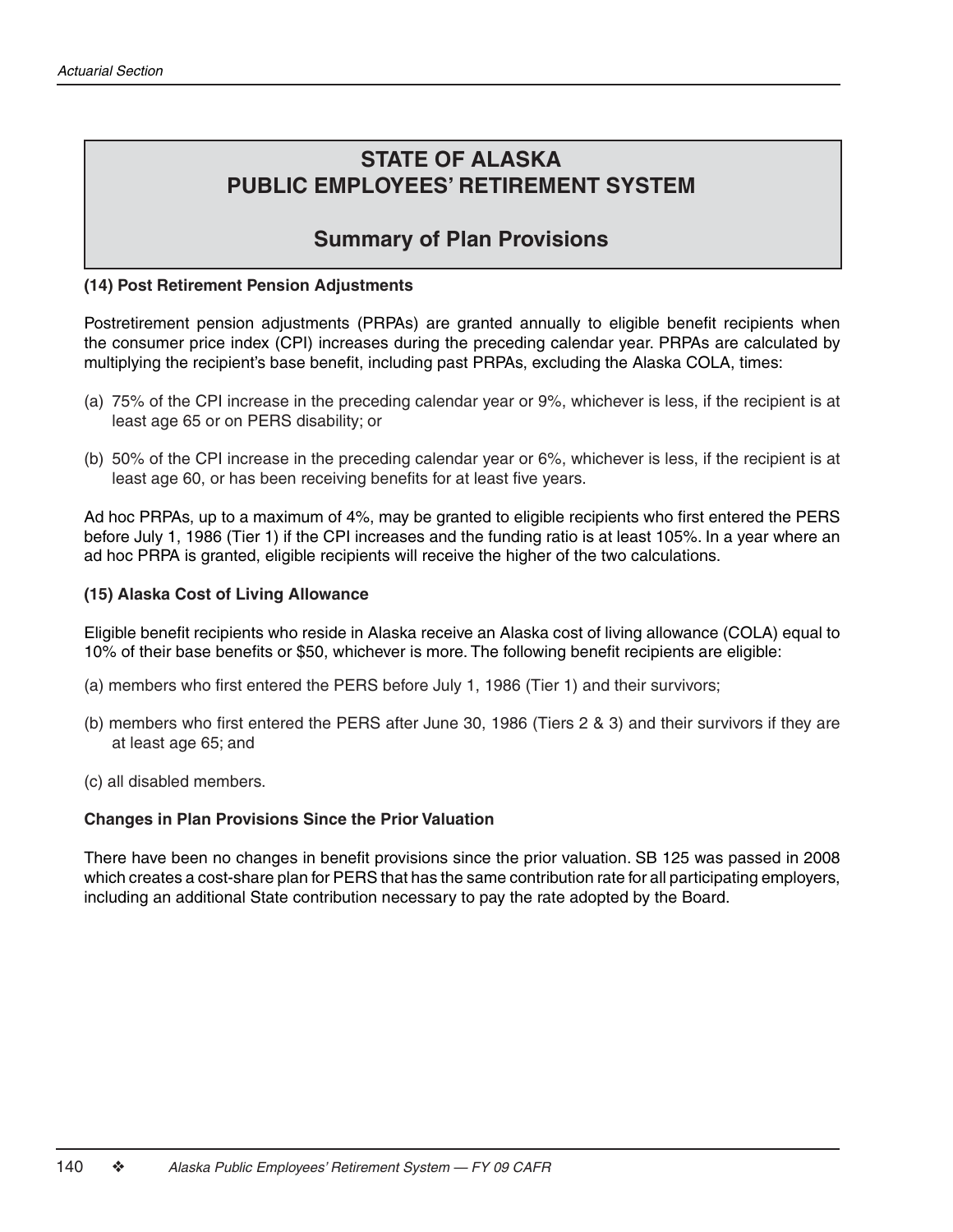

# **STATISTICAL SECTION**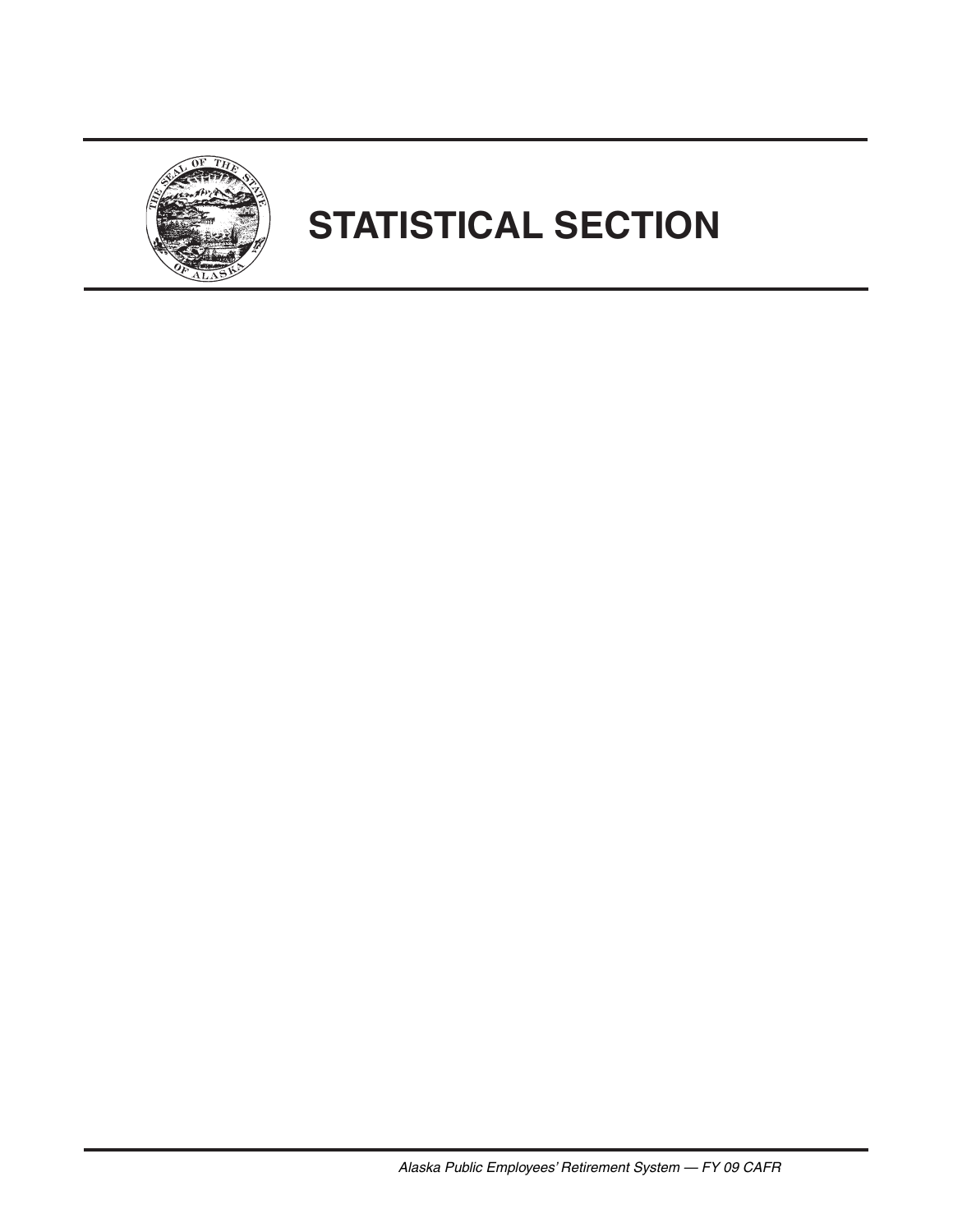

This page intentionally left blank.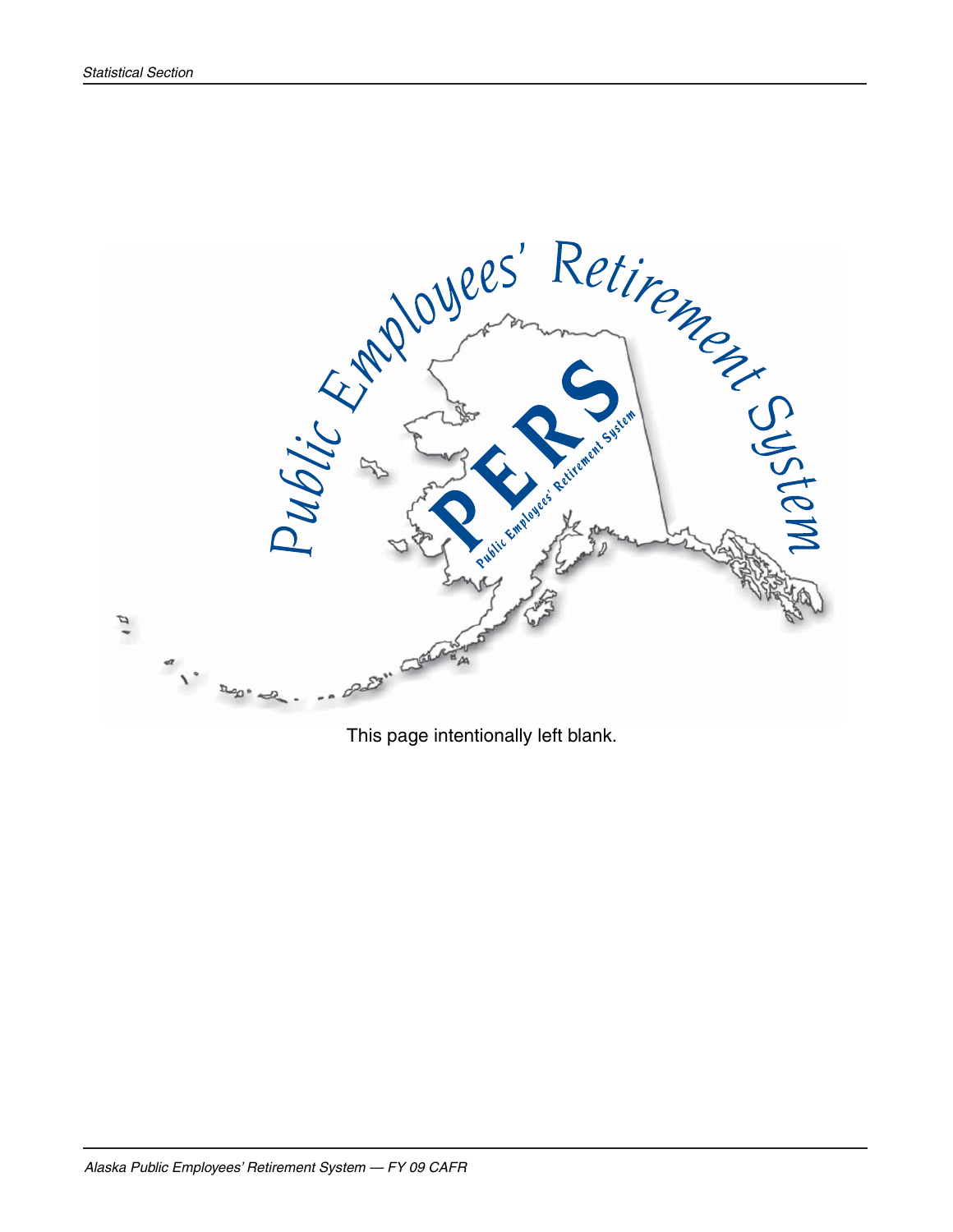| <b>Public Employees' Retirement System</b><br><b>Changes in Net Assets</b><br>(In thousands) |                                                   |                  |                   |                                                  |                                          |  |  |  |
|----------------------------------------------------------------------------------------------|---------------------------------------------------|------------------|-------------------|--------------------------------------------------|------------------------------------------|--|--|--|
| Year<br><b>Ended</b><br>June 30                                                              | <b>Net Assets,</b><br><b>Beginning of</b><br>Year | <b>Additions</b> | <b>Deductions</b> | Increase /<br>(Decrease) in Net<br><b>Assets</b> | <b>Net Assets,</b><br><b>End of Year</b> |  |  |  |
| 2000                                                                                         | 8,105,358                                         | 990,702          | 339,480           | 651,222                                          | 8,756,580                                |  |  |  |
| 2001                                                                                         | 8,756,580                                         | (286, 775)       | 381,423           | (668, 198)                                       | 8,088,382                                |  |  |  |
| 2002                                                                                         | 8,088,382                                         | (252, 861)       | 422,688           | (675, 549)                                       | 7,412,833                                |  |  |  |
| 2003                                                                                         | 7,412,833                                         | 448,542          | 469,920           | (21, 378)                                        | 7,391,455                                |  |  |  |
| 2004                                                                                         | 7,391,455                                         | 1,302,620        | 516,769           | 785,851                                          | 8,177,306                                |  |  |  |
| 2005                                                                                         | 8,177,306                                         | 985,151          | 571,705           | 413,446                                          | 8,590,752                                |  |  |  |
| 2006                                                                                         | 8,590,752                                         | 1,400,868        | 612,149           | 788,719                                          | 9,379,471                                |  |  |  |
| 2007                                                                                         | 9,379,471                                         | 2,219,181        | 656,328           | 1,562,853                                        | 10,942,324                               |  |  |  |
| 2008                                                                                         | 10,942,324                                        | 3,853,614        | 4,030,634         | (177,020)                                        | 10,765,304                               |  |  |  |
| 2009                                                                                         | 10,765,304                                        | (1,392,577)      | 757,095           | (2, 149, 672)                                    | 8,615,632                                |  |  |  |

## **10-YEAR COMPARISON OF ADDITIONS AND DEDUCTIONS**

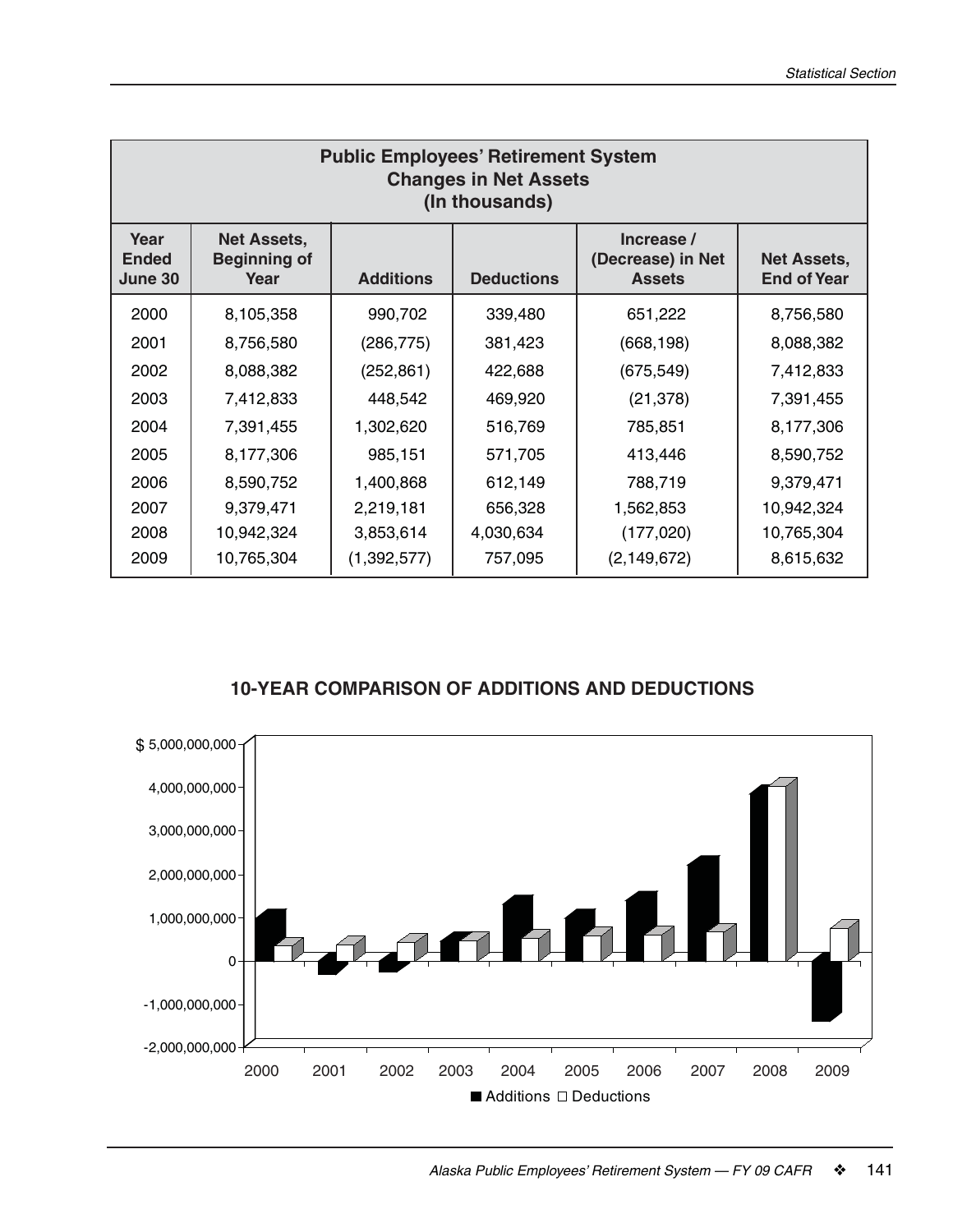| <b>Public Employees' Retirement System</b><br><b>Additions by Source (In thousands)</b> |                                               |                                         |                                            |                                                            |                              |              |               |
|-----------------------------------------------------------------------------------------|-----------------------------------------------|-----------------------------------------|--------------------------------------------|------------------------------------------------------------|------------------------------|--------------|---------------|
| Year<br><b>Ended</b><br>June 30                                                         | Plan<br><b>Member</b><br><b>Contributions</b> | <b>Employer</b><br><b>Contributions</b> | <b>State</b><br><b>of</b><br><b>Alaska</b> | <b>Net</b><br><b>Investment</b><br><b>Income</b><br>(Loss) | <b>Transfer</b>              | <b>Other</b> | <b>Total</b>  |
| 2000                                                                                    | \$92,770                                      | \$107,596                               | \$                                         | 790,336<br>\$                                              | 1\$                          | \$           | \$<br>990,702 |
| 2001                                                                                    | 94,983                                        | 96,484                                  |                                            | (478, 249)                                                 |                              | 7            | (286, 775)    |
| 2002                                                                                    | 100,639                                       | 94,769                                  |                                            | (448, 279)                                                 |                              | 10           | (252, 861)    |
| 2003                                                                                    | 112,112                                       | 99,198                                  |                                            | 237,205                                                    |                              | 27           | 448,542       |
| 2004                                                                                    | 118,554                                       | 105,585                                 |                                            | 1,064,605                                                  | $\qquad \qquad \blacksquare$ | 13,876       | 1,302,620     |
| 2005                                                                                    | 114,640                                       | 178,205                                 |                                            | 692,303                                                    |                              | 3            | 985,151       |
| 2006                                                                                    | 119,566                                       | 253,922                                 | 18,427                                     | 974,006                                                    |                              | 34,947       | 1,400,868     |
| 2007                                                                                    | 126,278                                       | 342,383                                 | 18,582                                     | 1,731,853                                                  |                              | 85           | 2,219,181     |
| 2008                                                                                    | 134,151                                       | 380,825                                 | 185,000                                    | (336, 985)                                                 | 3,490,576                    | 47           | 3,853,614     |
| 2009                                                                                    | 141,073                                       | 407,452                                 | 241,600                                    | (2, 191, 482)                                              |                              | 8,780        | (1,392,577)   |

**10-YEAR COMPARISON OF ADDITIONS BY SOURCE**

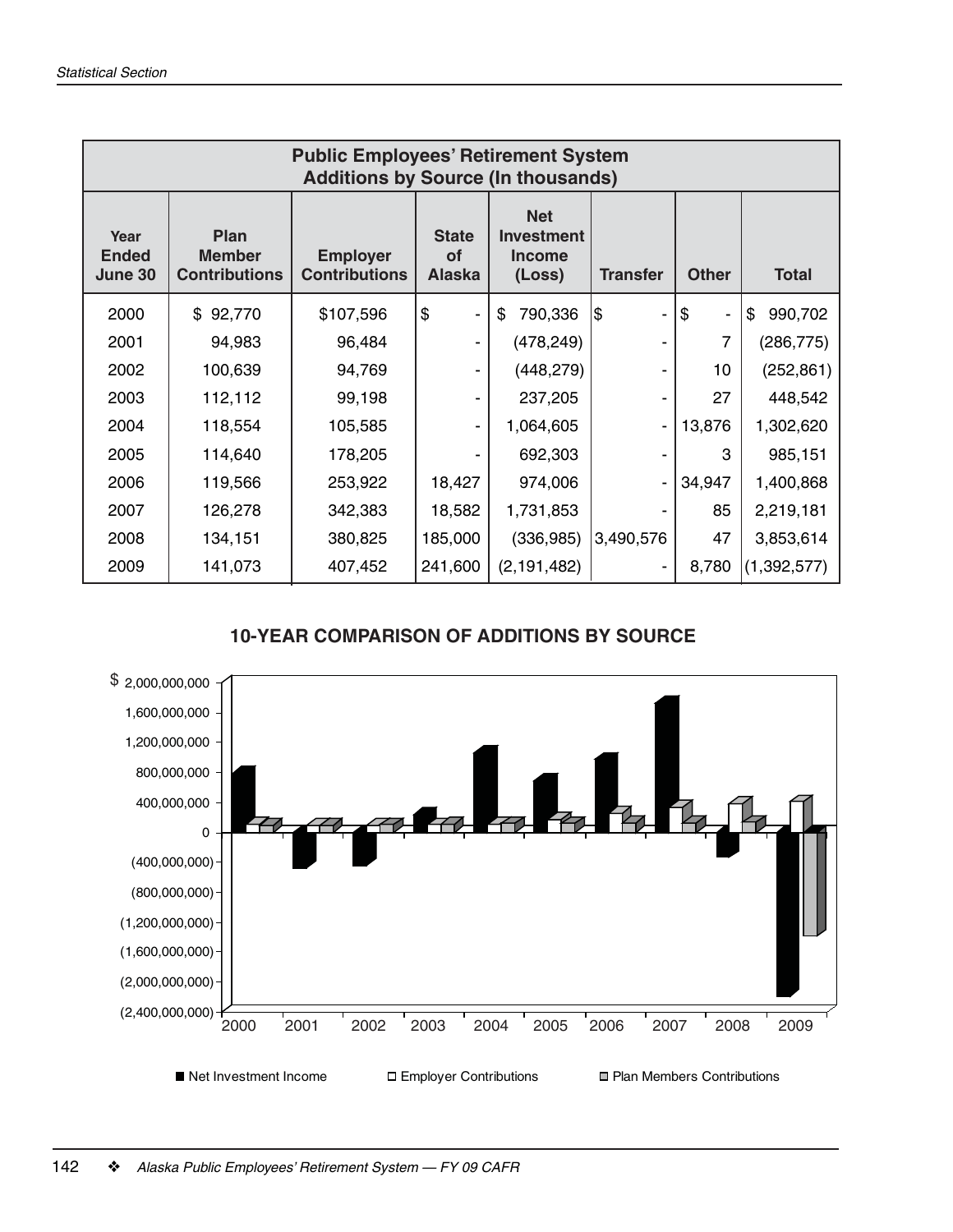| <b>Public Employees' Retirement System</b><br>Deductions by Type (In thousands) |                                   |                   |                                           |                                            |                 |              |  |  |
|---------------------------------------------------------------------------------|-----------------------------------|-------------------|-------------------------------------------|--------------------------------------------|-----------------|--------------|--|--|
| Year<br><b>Ended</b><br>June 30                                                 | <b>Pension</b><br><b>Benefits</b> | <b>Healthcare</b> | <b>Refunds of</b><br><b>Contributions</b> | <b>Administrative</b><br><b>Deductions</b> | <b>Transfer</b> | <b>Total</b> |  |  |
| 2000                                                                            | \$239,441                         | \$83,794          | \$11,998                                  | \$4,247                                    | \$              | \$339,480    |  |  |
| 2001                                                                            | 259,771                           | 103,846           | 13,134                                    | 4,672                                      |                 | 381,423      |  |  |
| 2002                                                                            | 279,731                           | 124,805           | 12,869                                    | 5,283                                      |                 | 422,688      |  |  |
| 2003                                                                            | 307,684                           | 143,331           | 13,025                                    | 5,880                                      |                 | 469,920      |  |  |
| 2004                                                                            | 329,390                           | 167,360           | 14,723                                    | 5,296                                      |                 | 516,769      |  |  |
| 2005                                                                            | 357,763                           | 192,349           | 16,587                                    | 5,006                                      |                 | 571,705      |  |  |
| 2006                                                                            | 381,672                           | 210,613           | 14,063                                    | 5,801                                      |                 | 612,149      |  |  |
| 2007                                                                            | 410,545                           | 224,553           | 14,953                                    | 6,277                                      |                 | 656,328      |  |  |
| 2008                                                                            | 439,123                           | 77,074            | 15,159                                    | 8,702                                      | 3,490,576       | 4,030,634    |  |  |
| 2009                                                                            | 466,085                           | 256,408           | 13,884                                    | 20,718                                     |                 | 757,095      |  |  |

**10-YEAR COMPARISON OF DEDUCTIONS BY TYPE**



Pension Benefits  $\Box$  Healthcare  $\Box$  Refunds  $\Box$  Administrative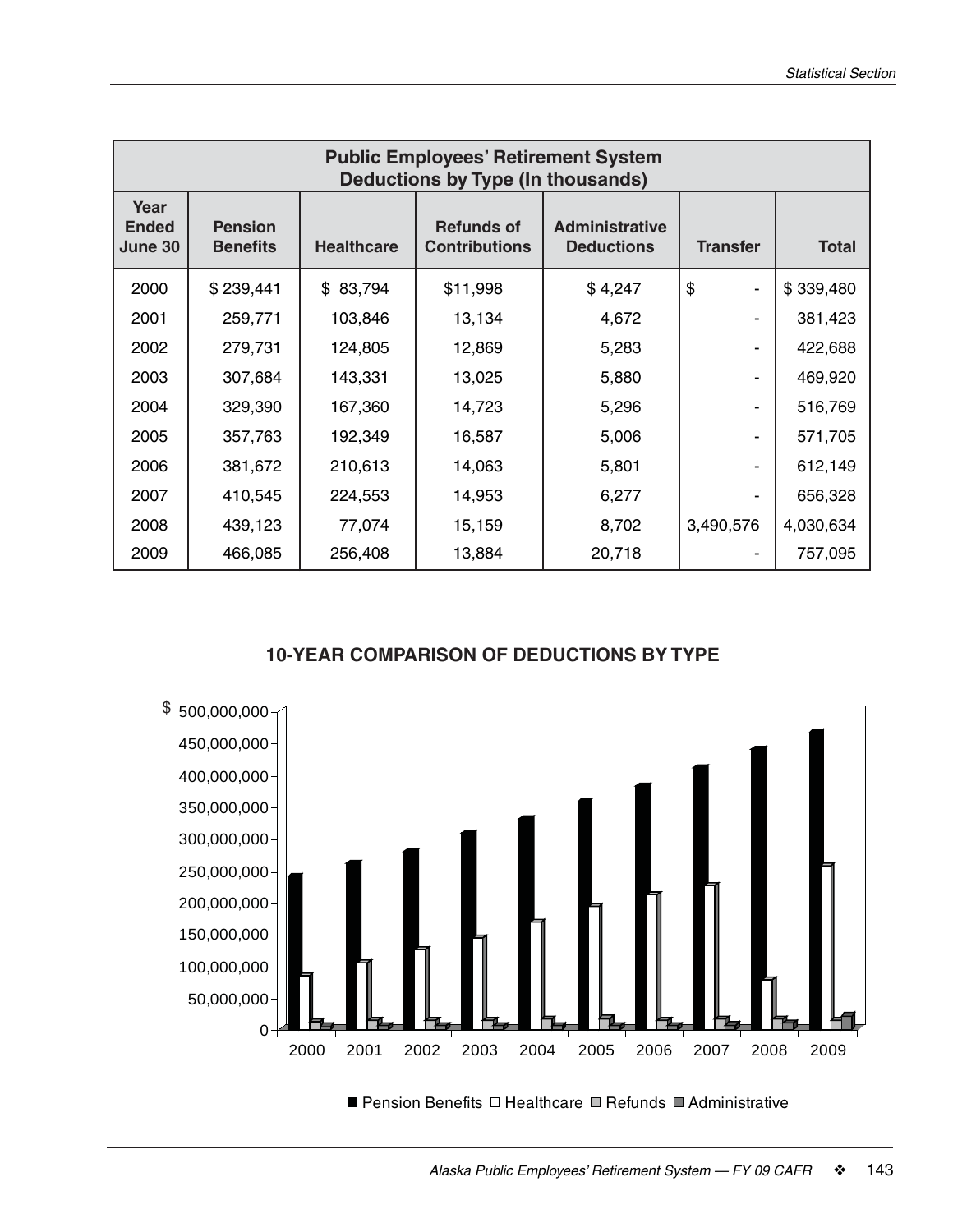| <b>Public Employees' Retirement System</b><br><b>Schedule of Benefit Deductions by Type</b><br>(In thousands) |                |                   |                 |                      |                   |              |  |  |
|---------------------------------------------------------------------------------------------------------------|----------------|-------------------|-----------------|----------------------|-------------------|--------------|--|--|
| Year<br><b>Ended</b><br>June 30                                                                               | <b>Service</b> | <b>Disability</b> | <b>Survivor</b> | <b>Dependent</b>     | <b>Healthcare</b> | <b>Total</b> |  |  |
| 2000                                                                                                          | \$216,118      | \$9,669           | \$13,650        | \$<br>$\overline{4}$ | \$83,794          | \$323,235    |  |  |
| 2001                                                                                                          | 239,814        | 8,185             | 11,772          |                      | 103,846           | 363,617      |  |  |
| 2002                                                                                                          | 258,189        | 8,379             | 13,163          |                      | 124,805           | 404,536      |  |  |
| 2003                                                                                                          | 283,927        | 8,827             | 14,930          |                      | 143,331           | 451,015      |  |  |
| 2004                                                                                                          | 305,047        | 8,691             | 15,652          |                      | 167,360           | 496,750      |  |  |
| 2005                                                                                                          | 332,179        | 8,720             | 16,864          |                      | 192,349           | 550,112      |  |  |
| 2006                                                                                                          | 355,841        | 7,779             | 18,052          |                      | 210,613           | 592,285      |  |  |
| 2007                                                                                                          | 383,516        | 7,603             | 19,426          |                      | 224,553           | 635,098      |  |  |
| 2008                                                                                                          | 405,775        | 8,460             | 24,888          |                      | 235,474           | 674,597      |  |  |
| 2009                                                                                                          | 436,656        | 6,644             | 22,785          |                      | 245,328           | 711,413      |  |  |

## **20-YEAR COMPARISON OF RETIREE MONTHLY HEALTHCARE PREMIUMS**

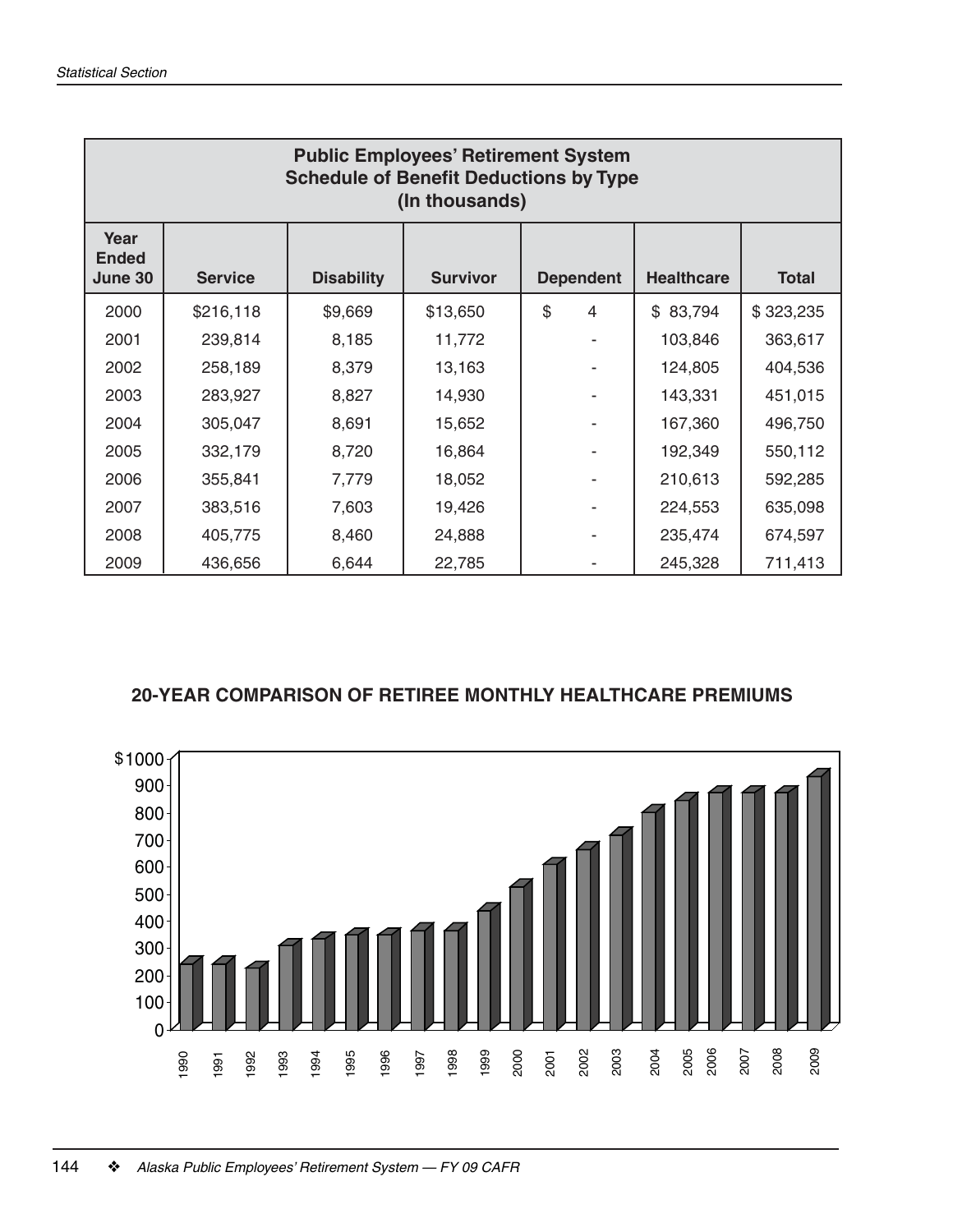| <b>Public Employees' Retirement System</b><br><b>System Membership by Status</b> |               |                                                                 |                                      |                                                      |              |  |  |  |
|----------------------------------------------------------------------------------|---------------|-----------------------------------------------------------------|--------------------------------------|------------------------------------------------------|--------------|--|--|--|
| <b>Year Ended</b><br>June 30                                                     | <b>Active</b> | Retirees,<br><b>Disabilitants &amp;</b><br><b>Beneficiaries</b> | <b>Vested</b><br><b>Terminations</b> | <b>Nonvested</b><br><b>Terminations</b><br>w/Balance | <b>Total</b> |  |  |  |
| 1999                                                                             | 32,214        | 14,185                                                          | 5,395                                | 7,500                                                | 59,294       |  |  |  |
| 2000                                                                             | 32,134        | 15,174                                                          | 5,433                                | 11,465                                               | 64,206       |  |  |  |
| 2001                                                                             | 32,441        | 16,274                                                          | 6,187                                | 11,403                                               | 66,305       |  |  |  |
| 2002                                                                             | 33,242        | 17,215                                                          | 5,702                                | 11,301                                               | 67,460       |  |  |  |
| 2003                                                                             | 34,065        | 18,431                                                          | 5,841                                | 10,798                                               | 69,135       |  |  |  |
| 2004                                                                             | 33,612        | 19,572                                                          | 5,965                                | 11,860                                               | 71,009       |  |  |  |
| 2005                                                                             | 33,730        | 20,703                                                          | 6,105                                | 12,761                                               | 73,299       |  |  |  |
| 2006                                                                             | 34,071        | 21,901                                                          | 6,219                                | 14,155                                               | 76,346       |  |  |  |
| 2007                                                                             | 31,362        | 22,997                                                          | 6,398                                | 14,902                                               | 75,659       |  |  |  |
| 2008                                                                             | 28,850        | 24,082                                                          | 6,627                                | 14,930                                               | 74,489       |  |  |  |

### **10-YEAR COMPARISON OF ACTIVE MEMBERS, RETIREES, DISABILITANTS AND BENEFICIARIES**

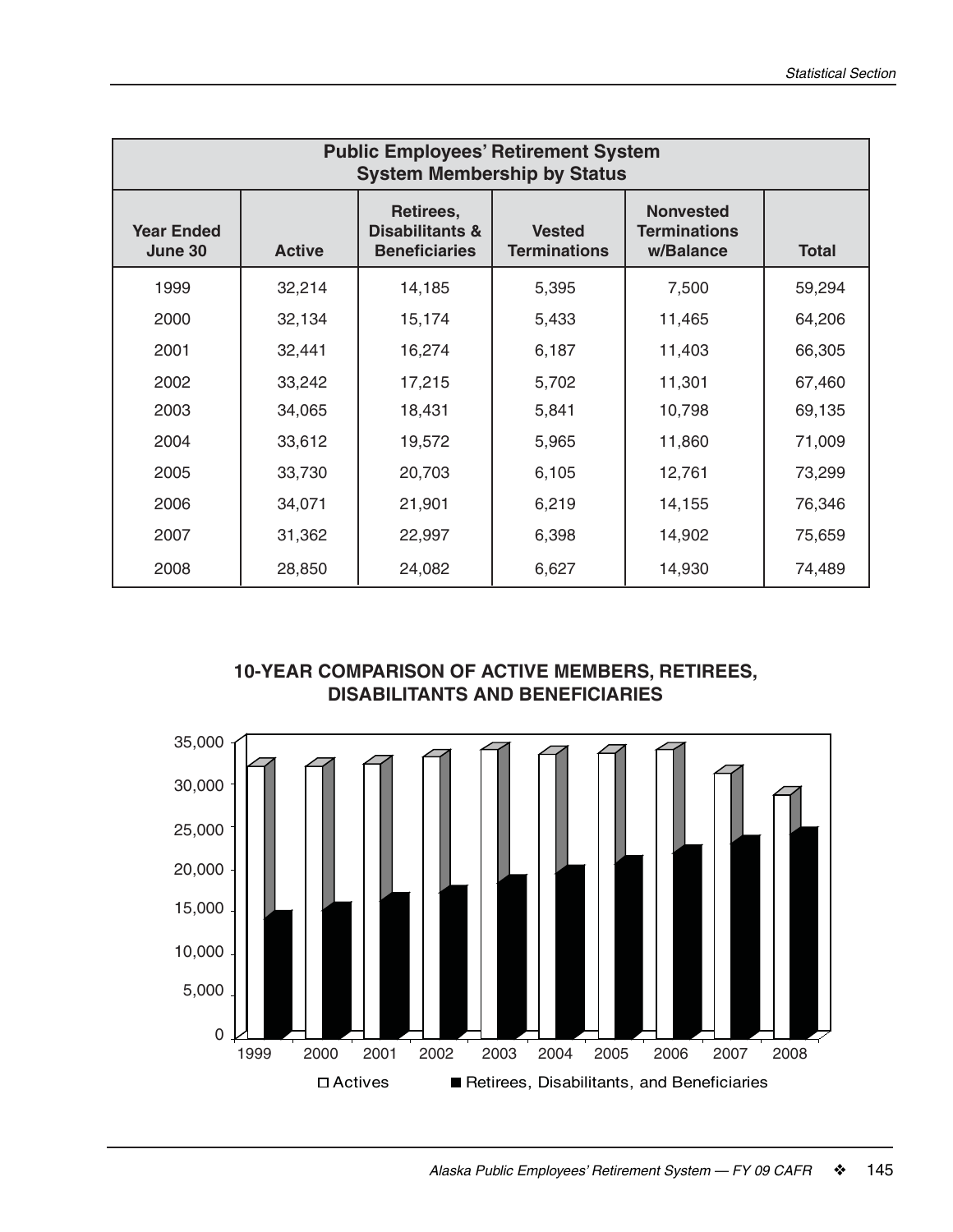| <b>Public Employees' Retirement System</b><br><b>Schedule of Pension Benefit Recipients by Type</b><br>of Pension Benefit and Option Selected<br>Valuation as of June 30, 2008                                                                                                                                                                                                                                                                            |                                                                                                                     |                                                                                                                     |                                                                                                                                  |                                                                                                                                          |                                                                                                            |                                                                                                         |                                                                                                    |                                                                                              |                                                                                                            |
|-----------------------------------------------------------------------------------------------------------------------------------------------------------------------------------------------------------------------------------------------------------------------------------------------------------------------------------------------------------------------------------------------------------------------------------------------------------|---------------------------------------------------------------------------------------------------------------------|---------------------------------------------------------------------------------------------------------------------|----------------------------------------------------------------------------------------------------------------------------------|------------------------------------------------------------------------------------------------------------------------------------------|------------------------------------------------------------------------------------------------------------|---------------------------------------------------------------------------------------------------------|----------------------------------------------------------------------------------------------------|----------------------------------------------------------------------------------------------|------------------------------------------------------------------------------------------------------------|
| <b>Amount of</b>                                                                                                                                                                                                                                                                                                                                                                                                                                          | <b>Number</b>                                                                                                       |                                                                                                                     | <b>Type of</b>                                                                                                                   |                                                                                                                                          |                                                                                                            |                                                                                                         |                                                                                                    |                                                                                              |                                                                                                            |
| <b>Monthly Pension</b><br><b>Benefit</b>                                                                                                                                                                                                                                                                                                                                                                                                                  | of<br><b>Recipients</b>                                                                                             | 1                                                                                                                   | <b>Pension Benefit</b><br>$\overline{2}$                                                                                         | 3                                                                                                                                        | $\mathbf{1}$                                                                                               | $\overline{2}$                                                                                          | <b>Option Selected</b><br>3                                                                        | 4                                                                                            | 5 <sup>5</sup>                                                                                             |
| <b>Other</b>                                                                                                                                                                                                                                                                                                                                                                                                                                              |                                                                                                                     |                                                                                                                     |                                                                                                                                  |                                                                                                                                          |                                                                                                            |                                                                                                         |                                                                                                    |                                                                                              |                                                                                                            |
| \$<br>300<br>1<br>$\overline{\phantom{a}}$<br>600<br>$301 -$<br>$601 -$<br>900<br>$901 -$<br>1,200<br>$1,201 -$<br>1,500<br>1,501<br>1,800<br>$\sim$<br>$1,801 -$<br>2,100<br>$2,101 -$<br>2,400<br>$2,401 -$<br>2,700<br>$2,701 -$<br>3,000<br>3,001<br>3,300<br>$\blacksquare$<br>3,301<br>3,600<br>$\overline{\phantom{a}}$<br>3,601<br>3,900<br>$\blacksquare$<br>3,901<br>4,200<br>$\blacksquare$<br>over 4,200                                      | 1,811<br>4,023<br>3,183<br>2,631<br>2,077<br>1,605<br>1,370<br>995<br>808<br>650<br>582<br>392<br>345<br>268<br>806 | 1,453<br>3,468<br>2,796<br>2,330<br>1,855<br>1,456<br>1,255<br>920<br>762<br>626<br>555<br>375<br>339<br>265<br>799 | 349<br>514<br>361<br>255<br>178<br>111<br>73<br>51<br>31<br>19<br>23<br>13<br>5<br>$\overline{\mathbf{c}}$<br>5                  | 9<br>41<br>26<br>46<br>44<br>38<br>42<br>24<br>15<br>5<br>$\overline{\mathbf{4}}$<br>$\overline{\mathbf{4}}$<br>1<br>1<br>$\overline{2}$ | 801<br>1,943<br>1,497<br>1,200<br>901<br>658<br>534<br>365<br>288<br>225<br>185<br>124<br>112<br>74<br>224 | 353<br>1,011<br>796<br>682<br>580<br>462<br>410<br>338<br>259<br>237<br>230<br>154<br>142<br>124<br>342 | 257<br>614<br>476<br>416<br>316<br>266<br>231<br>162<br>152<br>114<br>101<br>59<br>55<br>44<br>147 | 61<br>229<br>214<br>173<br>129<br>117<br>100<br>55<br>59<br>36<br>34<br>31<br>18<br>17<br>61 | 339<br>226<br>200<br>160<br>151<br>102<br>95<br>75<br>50<br>38<br>32<br>24<br>18<br>$\boldsymbol{9}$<br>32 |
| <b>Totals</b>                                                                                                                                                                                                                                                                                                                                                                                                                                             | 21,546                                                                                                              | 19,254                                                                                                              | 1,990                                                                                                                            | 302                                                                                                                                      | 9,131                                                                                                      | 6,120                                                                                                   | 3,410                                                                                              | 1,334                                                                                        | 1,551                                                                                                      |
|                                                                                                                                                                                                                                                                                                                                                                                                                                                           |                                                                                                                     |                                                                                                                     |                                                                                                                                  |                                                                                                                                          | <b>Peace Officer/Firefighter</b>                                                                           |                                                                                                         |                                                                                                    |                                                                                              |                                                                                                            |
| \$<br>300<br>1.<br>$\blacksquare$<br>600<br>$301 -$<br>601<br>900<br>$\sim$<br>901<br>1,200<br>$\blacksquare$<br>1,201<br>1,500<br>$\overline{\phantom{a}}$<br>1,501<br>1,800<br>$\overline{a}$<br>1,801<br>2,100<br>$\overline{a}$<br>2,101<br>2,400<br>$\qquad \qquad \blacksquare$<br>$2,401 -$<br>2,700<br>3,000<br>$2,701 -$<br>3,300<br>3,001<br>$\sim$<br>3,301<br>3,600<br>$\sim$<br>3,601<br>$\sim$<br>3,900<br>$3,901 -$<br>4,200<br>over 4,200 | 46<br>134<br>127<br>151<br>144<br>132<br>174<br>203<br>203<br>244<br>184<br>180<br>159<br>137<br>318                | 27<br>93<br>81<br>103<br>114<br>104<br>132<br>168<br>182<br>231<br>175<br>172<br>157<br>135<br>313                  | 19<br>39<br>43<br>45<br>27<br>22<br>27<br>22<br>13<br>9<br>$\overline{7}$<br>$\overline{7}$<br>1<br>$\overline{\mathbf{c}}$<br>5 | 0<br>$\overline{\mathbf{c}}$<br>3<br>3<br>3<br>6<br>15<br>13<br>8<br>4<br>2<br>1<br>1<br>0<br>0                                          | 23<br>58<br>67<br>80<br>63<br>50<br>76<br>73<br>60<br>53<br>55<br>46<br>35<br>27<br>62                     | 9<br>34<br>36<br>31<br>35<br>39<br>50<br>80<br>85<br>127<br>88<br>85<br>80<br>74<br>187                 | $\overline{c}$<br>17<br>6<br>15<br>19<br>25<br>21<br>24<br>33<br>34<br>21<br>25<br>21<br>14<br>33  | $\pmb{0}$<br>11<br>10<br>9<br>13<br>12<br>13<br>15<br>15<br>16<br>12<br>16<br>15<br>13<br>24 | 12<br>14<br>8<br>16<br>14<br>6<br>14<br>11<br>10<br>14<br>8<br>8<br>8<br>9<br>12                           |
| <b>Totals</b>                                                                                                                                                                                                                                                                                                                                                                                                                                             | 2,536                                                                                                               | 2,187                                                                                                               | 288                                                                                                                              | 61                                                                                                                                       | 828                                                                                                        | 1,040                                                                                                   | 310                                                                                                | 194                                                                                          | 164                                                                                                        |
| <b>Type of Pension Benefit</b><br><b>Option Selected</b><br>1 - Regular retirement<br>1 - Whole Life Annuity<br>2 - 75% Joint and Contingent Annuity<br>2 - Survivor payment<br>3 - Disability<br>3 - 50% Joint and Contingent Annuity<br>4 - 66-2/3% Joint and Survivor Annuity<br>5 - Level Income Option                                                                                                                                               |                                                                                                                     |                                                                                                                     |                                                                                                                                  |                                                                                                                                          |                                                                                                            |                                                                                                         |                                                                                                    |                                                                                              |                                                                                                            |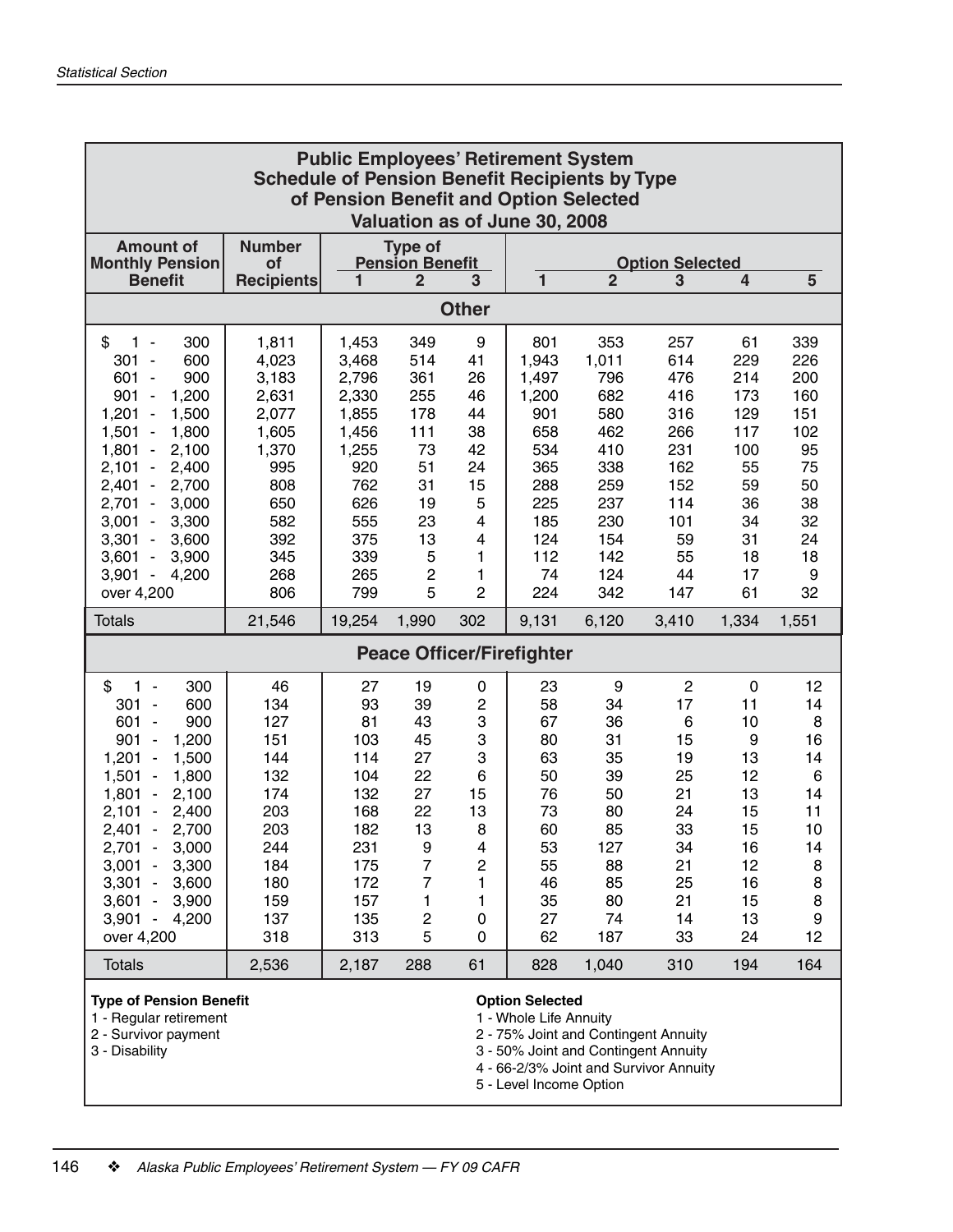| <b>Public Employees' Retirement System</b><br><b>Schedule of Average Benefit Payments</b><br><b>New Benefit Recipients</b>                                                                 |                  |                                 |                             |                                               |                            |                |               |  |
|--------------------------------------------------------------------------------------------------------------------------------------------------------------------------------------------|------------------|---------------------------------|-----------------------------|-----------------------------------------------|----------------------------|----------------|---------------|--|
|                                                                                                                                                                                            | $0 - 4$          | $5 - 9$                         | $10 - 14$                   | <b>Years of Credited Service</b><br>$15 - 19$ | $20 - 24$                  | $25 - 29$      | $30+$         |  |
|                                                                                                                                                                                            |                  | <b>Other</b>                    |                             |                                               |                            |                |               |  |
| Period 7/1/02 - 6/30/03:<br><b>Average Monthly Benefit</b><br><b>Number of Recipients</b>                                                                                                  | \$<br>984<br>202 | \$678<br>379                    | \$1,022<br>290              | \$1,601<br>219                                | \$2,201<br>179             | \$3,116<br>99  | \$4,004<br>77 |  |
| Period 7/1/03 - 6/30/04:<br><b>Average Monthly Benefit</b><br>Number of Recipients                                                                                                         | \$<br>659<br>28  | \$745<br>300                    | $\mathbb{S}$<br>806<br>231  | \$<br>968<br>218                              | $\mathbb{S}$<br>917<br>234 | \$1,163<br>109 | \$1,488<br>58 |  |
| Period 7/1/04 - 6/30/05:<br><b>Average Monthly Benefit</b><br>Number of Recipients                                                                                                         | \$<br>423<br>40  | \$516<br>363                    | \$1,008<br>266              | \$1,571<br>211                                | \$2,249<br>213             | \$3,176<br>118 | \$3,369<br>76 |  |
| Period 7/1/05 - 6/30/06:<br><b>Average Monthly Benefit</b><br>Number of Recipients                                                                                                         | \$<br>519<br>72  | \$536<br>319                    | $\mathcal{L}$<br>950<br>271 | \$1,464<br>246                                | \$2,212<br>197             | \$3,247<br>184 | \$3,837<br>50 |  |
| Period 7/1/06 - 6/30/07:<br><b>Average Monthly Benefit</b><br>Number of Recipients                                                                                                         | \$1,026<br>97    | \$564<br>320                    | \$1,084<br>263              | \$1,773<br>207                                | \$2,509<br>190             | \$3,699<br>183 | \$4,132<br>44 |  |
| Period 7/1/07 - 6/30/08:<br><b>Average Monthly Benefit</b><br>Number of Recipients                                                                                                         | \$586<br>69      | \$548<br>315                    | \$1,044<br>249              | \$1,655<br>222                                | \$2,668<br>172             | \$3,642<br>170 | \$4,561<br>56 |  |
|                                                                                                                                                                                            |                  | <b>Peace Officer/Firefigher</b> |                             |                                               |                            |                |               |  |
| Period 7/1/02 - 6/30/03:<br><b>Average Monthly Benefit</b><br>Number of Recipients                                                                                                         | \$1,594<br>1     | \$<br>697<br>9                  | \$1,131<br>20               | \$2,043<br>20                                 | \$3,013<br>79              | \$4,079<br>11  | \$4,313<br>3  |  |
| Period 7/1/03 - 6/30/04:<br><b>Average Monthly Benefit</b><br>Number of Recipients                                                                                                         | \$1,644<br>4     | \$2,392<br>78                   | \$2,298<br>46               | \$2,093<br>43                                 | \$2,435<br>61              | \$2,895<br>30  | \$2,546<br>8  |  |
| Period 7/1/04 - 6/30/05:<br><b>Average Monthly Benefit</b><br>Number of Recipients                                                                                                         | \$<br>277<br>1   | \$<br>700<br>14                 | \$1,209<br>20               | \$1,823<br>23                                 | \$2,852<br>66              | \$3,804<br>13  | \$3,846<br>3  |  |
| Period 7/1/05 - 6/30/06:<br><b>Average Monthly Benefit</b><br>Number of Recipients                                                                                                         | \$1,556<br>5     | \$748<br>11                     | \$1,280<br>9                | \$2,236<br>26                                 | \$2,931<br>29              | \$3,595<br>13  | \$4,190<br>З  |  |
| Period 7/1/06 - 6/30/07:<br><b>Average Monthly Benefit</b><br>Number of Recipients                                                                                                         | \$<br>925<br>4   | \$858<br>13                     | \$1,304<br>9                | \$2,385<br>26                                 | \$3,180<br>40              | \$4,198<br>12  | \$4,942<br>4  |  |
| Period 7/1/07 - 6/30/08:<br><b>Average Monthly Benefit</b><br>Number of Recipients<br>"Average Monthly Benefit" includes post-retirement pension adjustments and cost-of-living increases. | 1,522<br>\$<br>6 | \$950<br>13                     | \$1,171<br>13               | \$2,378<br>20                                 | \$3,179<br>32              | \$3,837<br>18  | \$6,014<br>3  |  |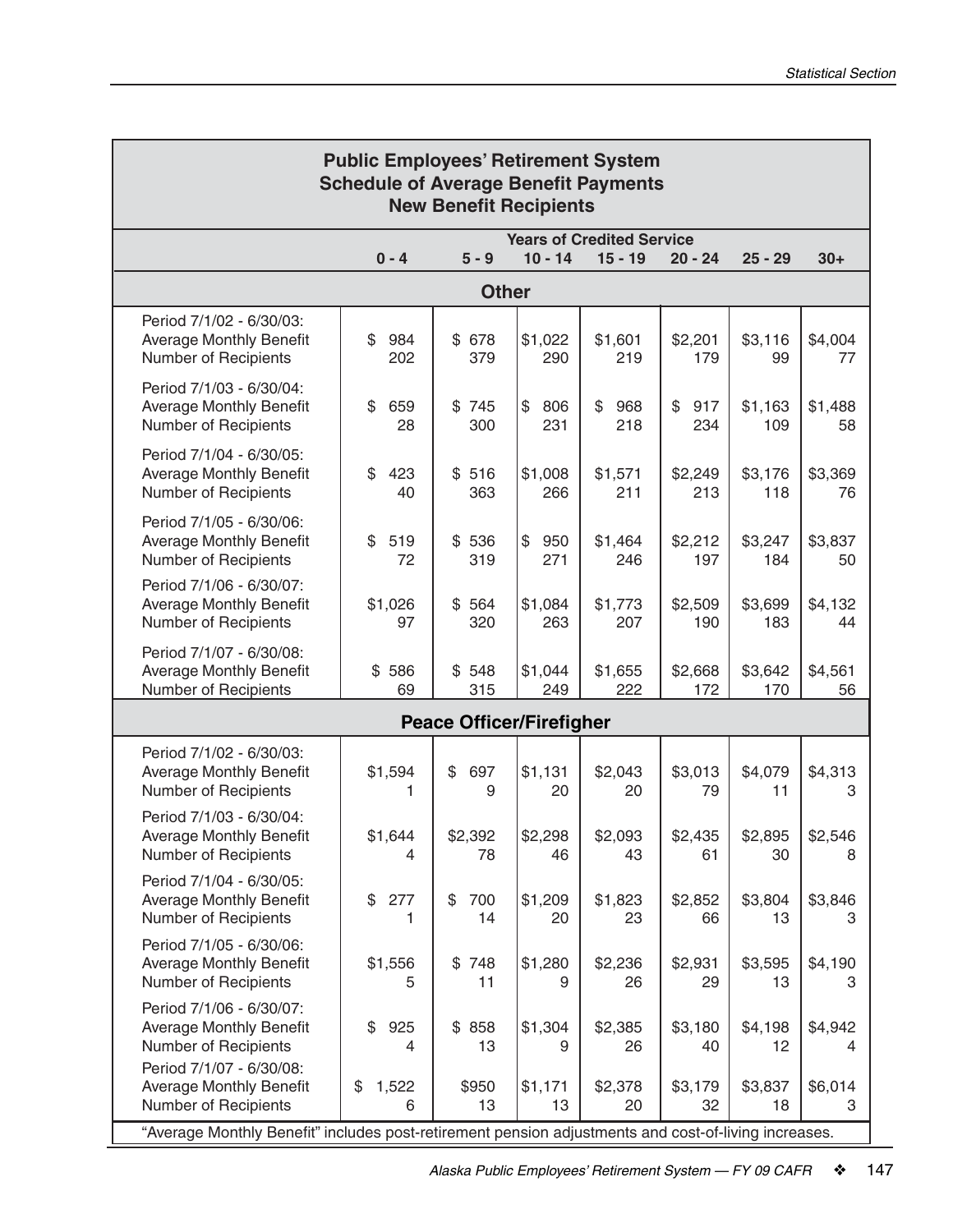| <b>Public Employees' Retirement System</b><br><b>Principal Participating Employers</b><br><b>June 30, 2009</b>                       |                                    |        |                              |  |  |  |
|--------------------------------------------------------------------------------------------------------------------------------------|------------------------------------|--------|------------------------------|--|--|--|
| <b>Percentage of</b><br>of Total<br>Non-retired<br>Non-retired<br><b>Rank</b><br><b>Members</b><br><b>Members</b><br><b>Employer</b> |                                    |        |                              |  |  |  |
| State of Alaska<br>Anchorage School District<br>University of Alaska<br><b>Total</b>                                                 | 24,558<br>4,919<br>4,670<br>34,147 | 2<br>3 | 41.6%<br>8.3<br>7.9<br>57.8% |  |  |  |